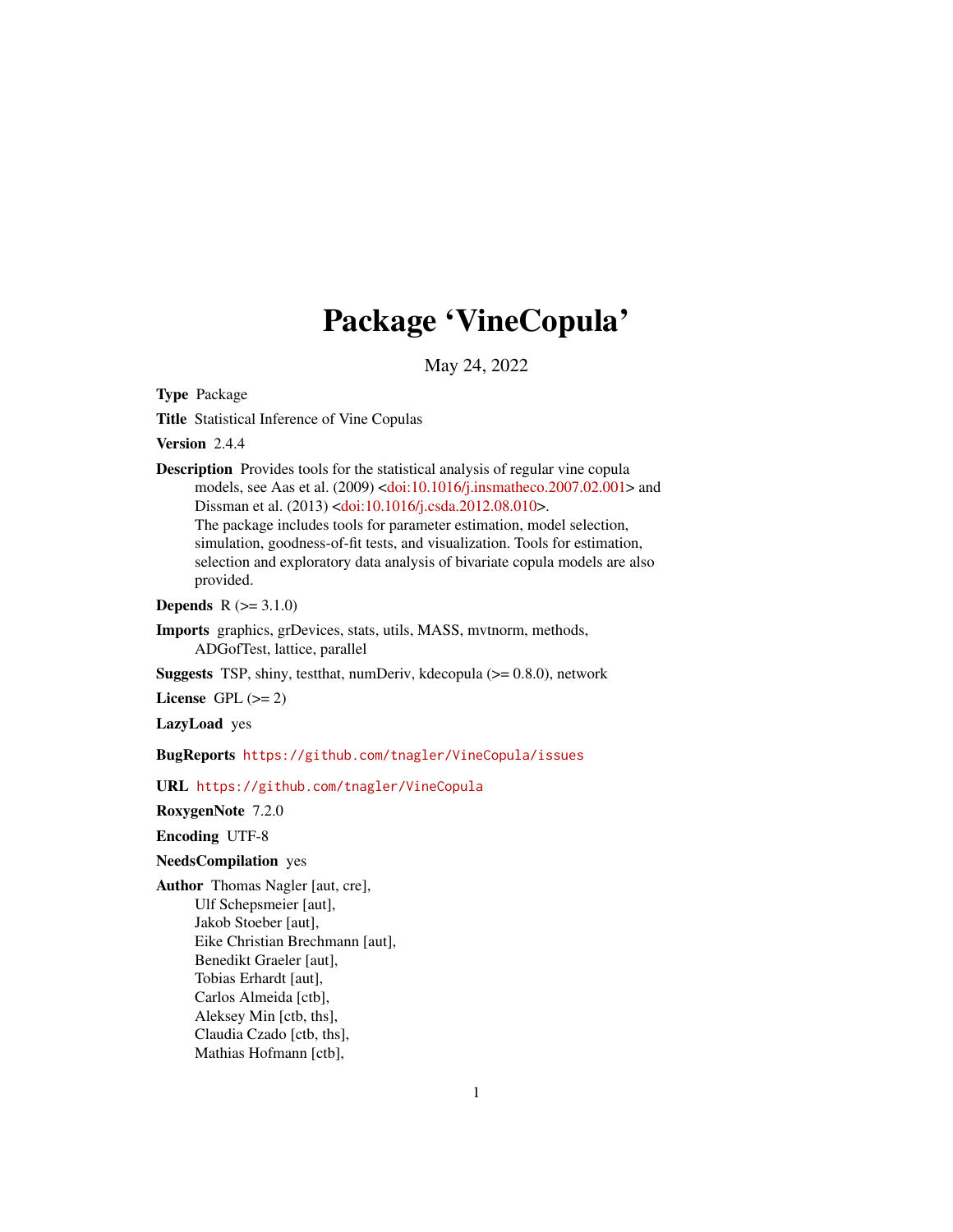Matthias Killiches [ctb], Harry Joe [ctb], Thibault Vatter [ctb]

Maintainer Thomas Nagler <mail@tnagler.com>

Repository CRAN

Date/Publication 2022-05-24 19:10:19 UTC

# R topics documented:

| 3              |
|----------------|
| 5              |
| 6              |
| $\overline{7}$ |
| 9              |
| 12             |
| 13             |
| 15             |
| 17             |
| 20             |
| 22             |
|                |
|                |
|                |
|                |
|                |
|                |
|                |
|                |
|                |
|                |
|                |
|                |
|                |
|                |
|                |
|                |
|                |
|                |
| - 71           |
| - 73           |
| - 75           |
| - 78           |
| - 80           |
| 82             |
|                |
|                |
|                |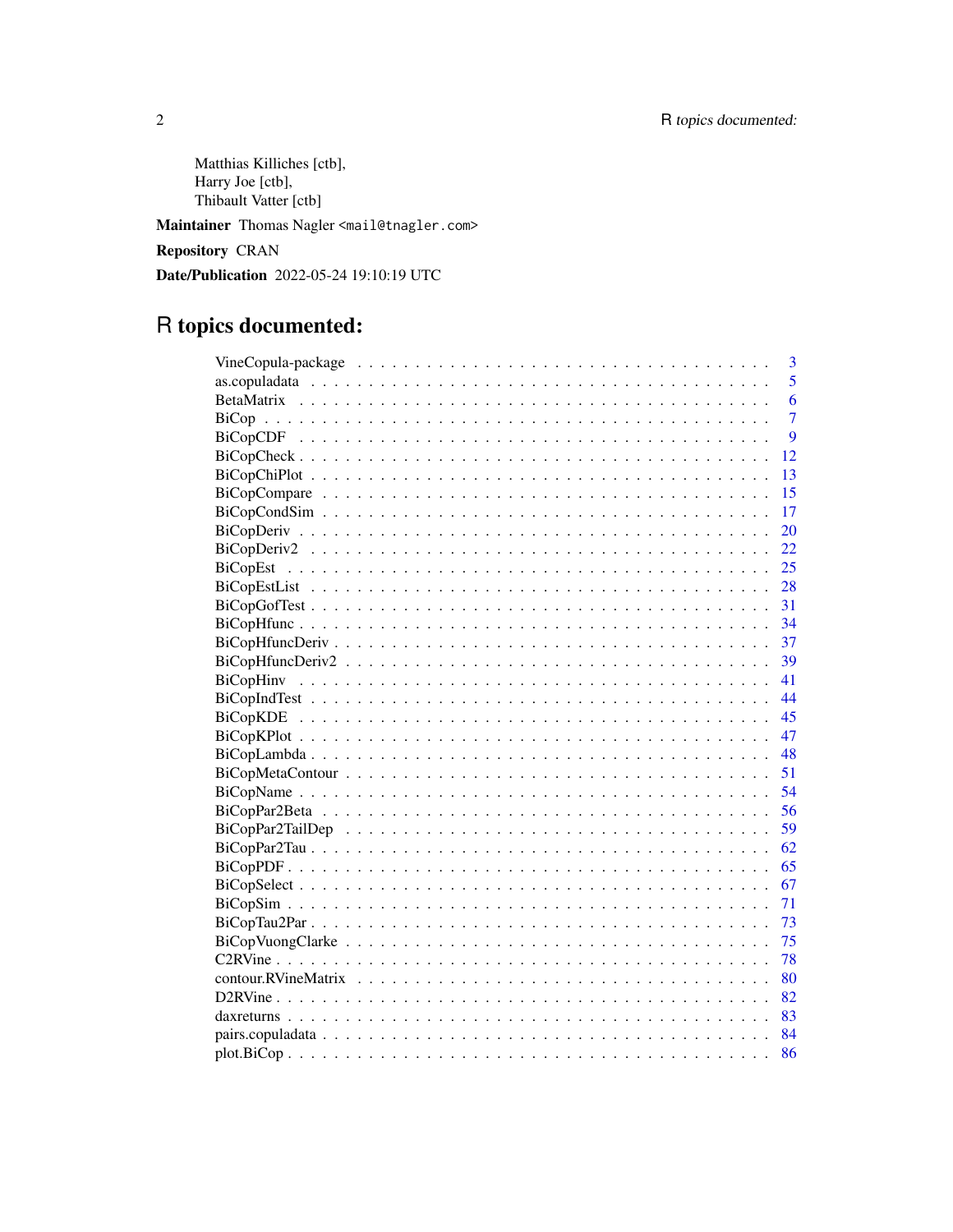<span id="page-2-0"></span>

|       | 88               |  |
|-------|------------------|--|
|       | 89               |  |
|       | 91               |  |
|       | 93               |  |
|       | 96               |  |
|       |                  |  |
|       | <b>RVineGrad</b> |  |
|       |                  |  |
|       |                  |  |
|       |                  |  |
|       |                  |  |
|       |                  |  |
|       |                  |  |
|       | <b>RVineMLE</b>  |  |
|       |                  |  |
|       |                  |  |
|       |                  |  |
|       |                  |  |
|       |                  |  |
|       |                  |  |
|       |                  |  |
|       |                  |  |
|       |                  |  |
|       |                  |  |
|       |                  |  |
|       |                  |  |
|       |                  |  |
| Index | 142              |  |
|       |                  |  |

VineCopula-package *Statistical Inference of Vine Copulas*

### Description

Provides tools for the statistical analysis of regular vine copula models, see Aas et al. (2009) <doi:10.1016/j.insmatheco.2007.02.001> and Dissman et al. (2013) <doi:10.1016/j.csda.2012.08.010>. The package includes tools for parameter estimation, model selection, simulation, goodness-of-fit tests, and visualization. Tools for estimation, selection and exploratory data analysis of bivariate copula models are also provided.

#### Details

Vine copulas are a flexible class of dependence models consisting of bivariate building blocks (see e.g., Aas et al., 2009). This package is primarily made for the statistical analysis of vine copula models. The package includes tools for parameter estimation, model selection, simulation, goodness-of-fit tests, and visualization. Tools for estimation, selection and exploratory data analysis of bivariate copula models are also provided.

The DESCRIPTION file: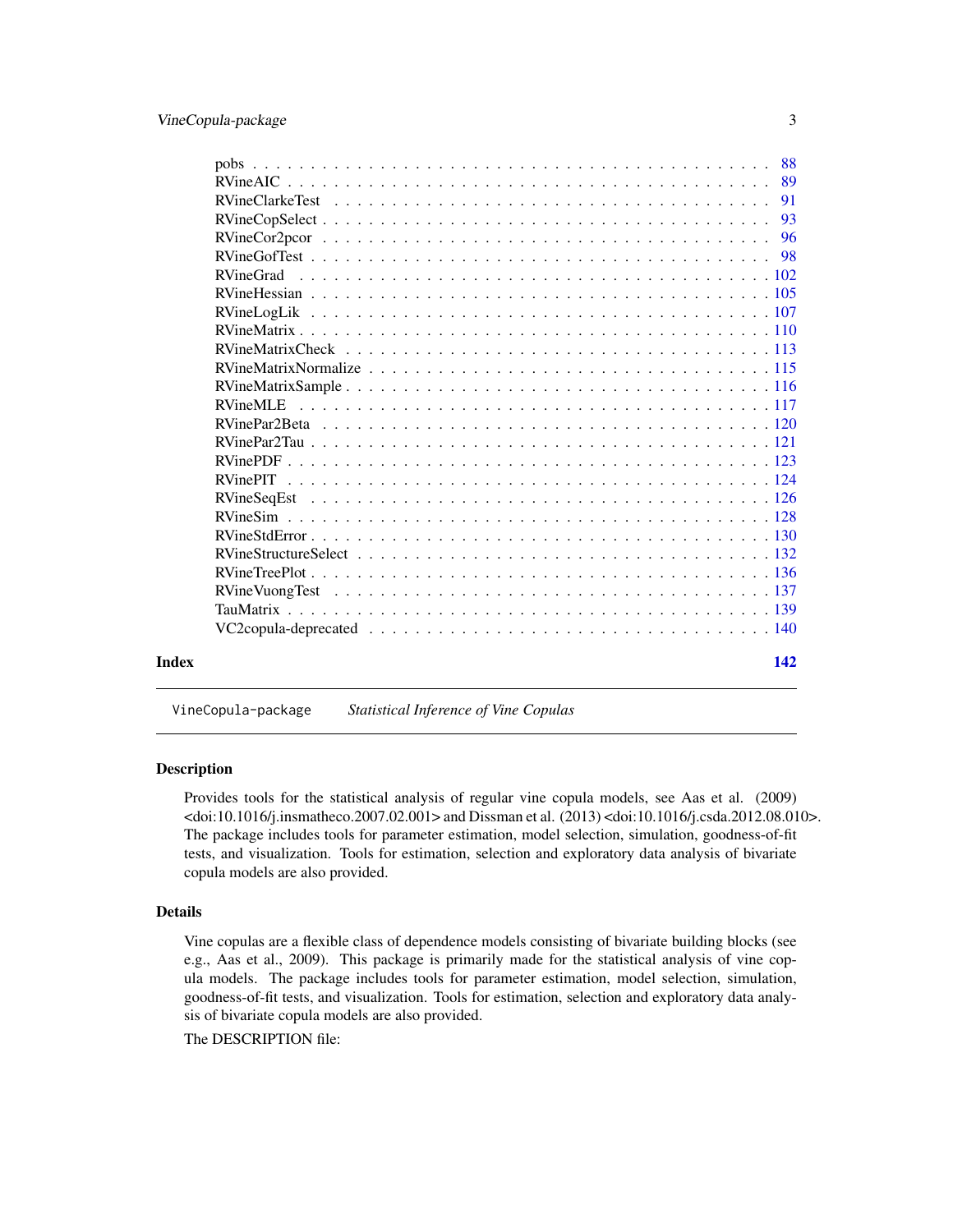| Package:           | VineCopula                                                                                                                                |
|--------------------|-------------------------------------------------------------------------------------------------------------------------------------------|
| Type:              | Package                                                                                                                                   |
| Title:             | <b>Statistical Inference of Vine Copulas</b>                                                                                              |
| Version:           | 2.4.4                                                                                                                                     |
| Description:       | Provides tools for the statistical analysis of regular vine copula models, see Aas et al. (2009) <doi:10.1016 j.<="" td=""></doi:10.1016> |
|                    | Authors@R: c(person("Thomas", "Nagler",, "mail@tnagler.com", role = c("aut", "cre")), person("Ulf", "Schepsmeier",, "                     |
| Depends:           | $R$ ( $>=$ 3.1.0)                                                                                                                         |
| Imports:           | graphics, grDevices, stats, utils, MASS, mvtnorm, methods, ADGofTest, lattice, parallel                                                   |
| Suggests:          | TSP, shiny, testthat, numDeriv, kdecopula (>= 0.8.0), network                                                                             |
| icense:            | $GPL (= 2)$                                                                                                                               |
| LazyLoad:          | yes                                                                                                                                       |
| <b>BugReports:</b> | https://github.com/tnagler/VineCopula/issues                                                                                              |
| JRL                | https://github.com/tnagler/VineCopula                                                                                                     |
| RoxygenNote: 7.2.0 |                                                                                                                                           |
| Encoding:          | UTF-8                                                                                                                                     |
| Roxygen:           | $list(maxkdown = TRUE)$                                                                                                                   |
| Author:            | Thomas Nagler [aut, cre], Ulf Schepsmeier [aut], Jakob Stoeber [aut], Eike Christian Brechmann [aut], Bene                                |
| Maintainer:        | Thomas Nagler <mail@tnagler.com></mail@tnagler.com>                                                                                       |
|                    |                                                                                                                                           |

#### Remark

The package VineCopula is a continuation of the package CDVine by U. Schepsmeier and E. C. Brechmann (see Brechmann and Schepsmeier (2013)). It includes all functions implemented in CDVine for the bivariate case (BiCop-functions).

#### References

Aas, K., C. Czado, A. Frigessi, and H. Bakken (2009). Pair-copula constructions of multiple dependence. Insurance: Mathematics and Economics 44 (2), 182-198.

Bedford, T. and R. M. Cooke (2001). Probability density decomposition for conditionally dependent random variables modeled by vines. Annals of Mathematics and Artificial intelligence 32, 245-268.

Bedford, T. and R. M. Cooke (2002). Vines - a new graphical model for dependent random variables. Annals of Statistics 30, 1031-1068.

Brechmann, E. C., C. Czado, and K. Aas (2012). Truncated regular vines in high dimensions with applications to financial data. Canadian Journal of Statistics 40 (1), 68-85.

Brechmann, E. C. and C. Czado (2011). Risk management with high-dimensional vine copulas: An analysis of the Euro Stoxx 50. Statistics & Risk Modeling, 30 (4), 307-342.

Brechmann, E. C. and U. Schepsmeier (2013). Modeling Dependence with C- and D-Vine Copulas: The R Package CDVine. Journal of Statistical Software, 52 (3), 1-27. [doi:10.18637/jss.v052.i03.](https://doi.org/10.18637/jss.v052.i03)

Czado, C., U. Schepsmeier, and A. Min (2012). Maximum likelihood estimation of mixed C-vines with application to exchange rates. Statistical Modelling, 12(3), 229-255.

Dissmann, J. F., E. C. Brechmann, C. Czado, and D. Kurowicka (2013). Selecting and estimating regular vine copulae and application to financial returns. Computational Statistics & Data Analysis, 59 (1), 52-69.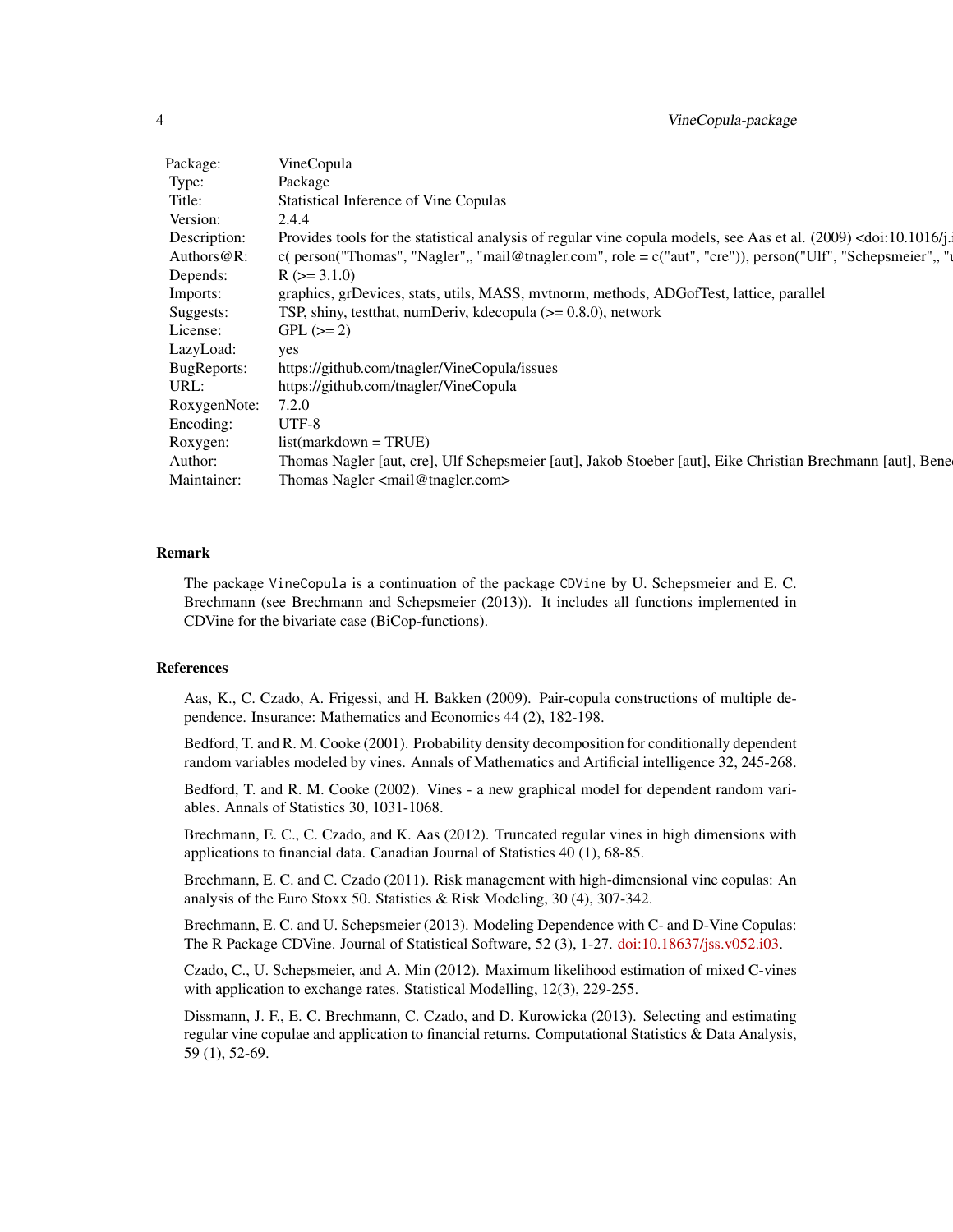#### <span id="page-4-0"></span>as.copuladata 5

Eschenburg, P. (2013). Properties of extreme-value copulas Diploma thesis, Technische Universitaet Muenchen <https://mediatum.ub.tum.de/node?id=1145695>

Joe, H. (1996). Families of m-variate distributions with given margins and m(m-1)/2 bivariate dependence parameters. In L. Rueschendorf, B. Schweizer, and M. D. Taylor (Eds.), Distributions with fixed marginals and related topics, pp. 120-141. Hayward: Institute of Mathematical Statistics.

Joe, H. (1997). Multivariate Models and Dependence Concepts. London: Chapman and Hall.

Knight, W. R. (1966). A computer method for calculating Kendall's tau with ungrouped data. Journal of the American Statistical Association 61 (314), 436-439.

Kurowicka, D. and R. M. Cooke (2006). Uncertainty Analysis with High Dimensional Dependence Modelling. Chichester: John Wiley.

Kurowicka, D. and H. Joe (Eds.) (2011). Dependence Modeling: Vine Copula Handbook. Singapore: World Scientific Publishing Co.

Nelsen, R. (2006). An introduction to copulas. Springer

Schepsmeier, U. and J. Stoeber (2014). Derivatives and Fisher information of bivariate copulas. Statistical Papers, 55 (2), 525-542.

<https://link.springer.com/article/10.1007/s00362-013-0498-x>.

Schepsmeier, U. (2013) A goodness-of-fit test for regular vine copula models. Preprint [https:](https://arxiv.org/abs/1306.0818) [//arxiv.org/abs/1306.0818](https://arxiv.org/abs/1306.0818)

Schepsmeier, U. (2015) Efficient information based goodness-of-fit tests for vine copula models with fixed margins. Journal of Multivariate Analysis 138, 34-52.

Stoeber, J. and U. Schepsmeier (2013). Estimating standard errors in regular vine copula models. Computational Statistics, 28 (6), 2679-2707

<https://link.springer.com/article/10.1007/s00180-013-0423-8#>.

White, H. (1982) Maximum likelihood estimation of misspecified models, Econometrica, 50, 1-26.

as.copuladata *Copula Data Objects*

#### Description

The function as.copuladata coerces an object (data.frame, matrix, list) to a copuladata object.

#### Usage

```
as.copuladata(data)
```
#### Arguments

data Either a data.frame, a matrix or a list containing copula data (i.e. data with uniform margins on  $[0, 1]$ ). The list elements have to be vectors of identical length.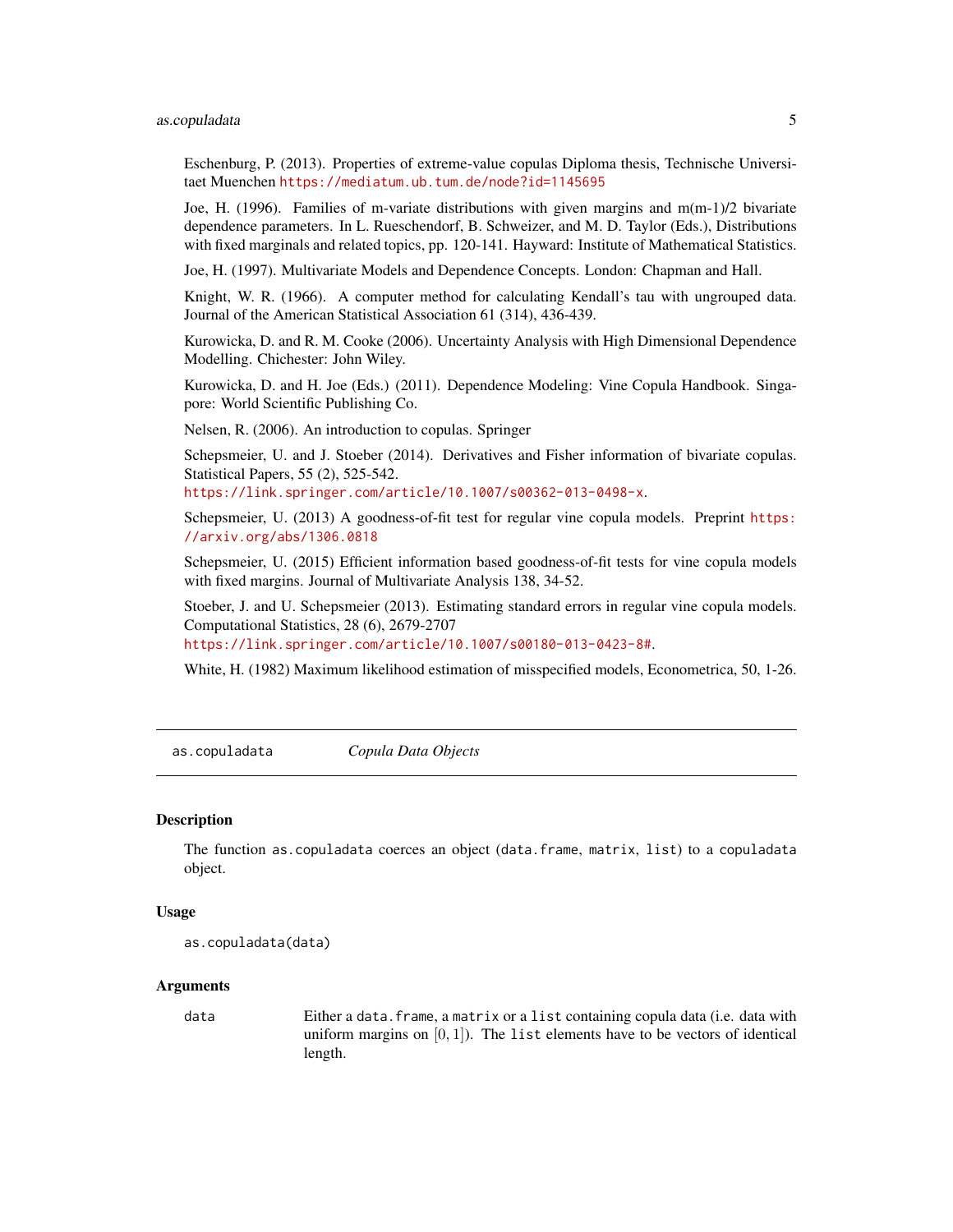#### <span id="page-5-0"></span>Author(s)

Tobias Erhardt

# See Also

[pobs\(\)](#page-87-1), [pairs.copuladata\(\)](#page-83-1)

# Examples

```
data(daxreturns)
```

```
data <- as.matrix(daxreturns)
class(as.copuladata(data))
data <- as.data.frame(daxreturns)
class(as.copuladata(data))
data <- as.list(daxreturns)
names(data) <- names(daxreturns)
class(as.copuladata(data))
```
# BetaMatrix *Matrix of Empirical Blomqvist's Beta Values*

#### Description

This function computes the empirical Blomqvist's beta.

#### Usage

```
BetaMatrix(data)
```
## Arguments

data  $\sum_{n=1}^{\infty}$  An N x d data matrix.

## Value

Matrix of the empirical Blomqvist's betas.

#### Author(s)

Ulf Schepsmeier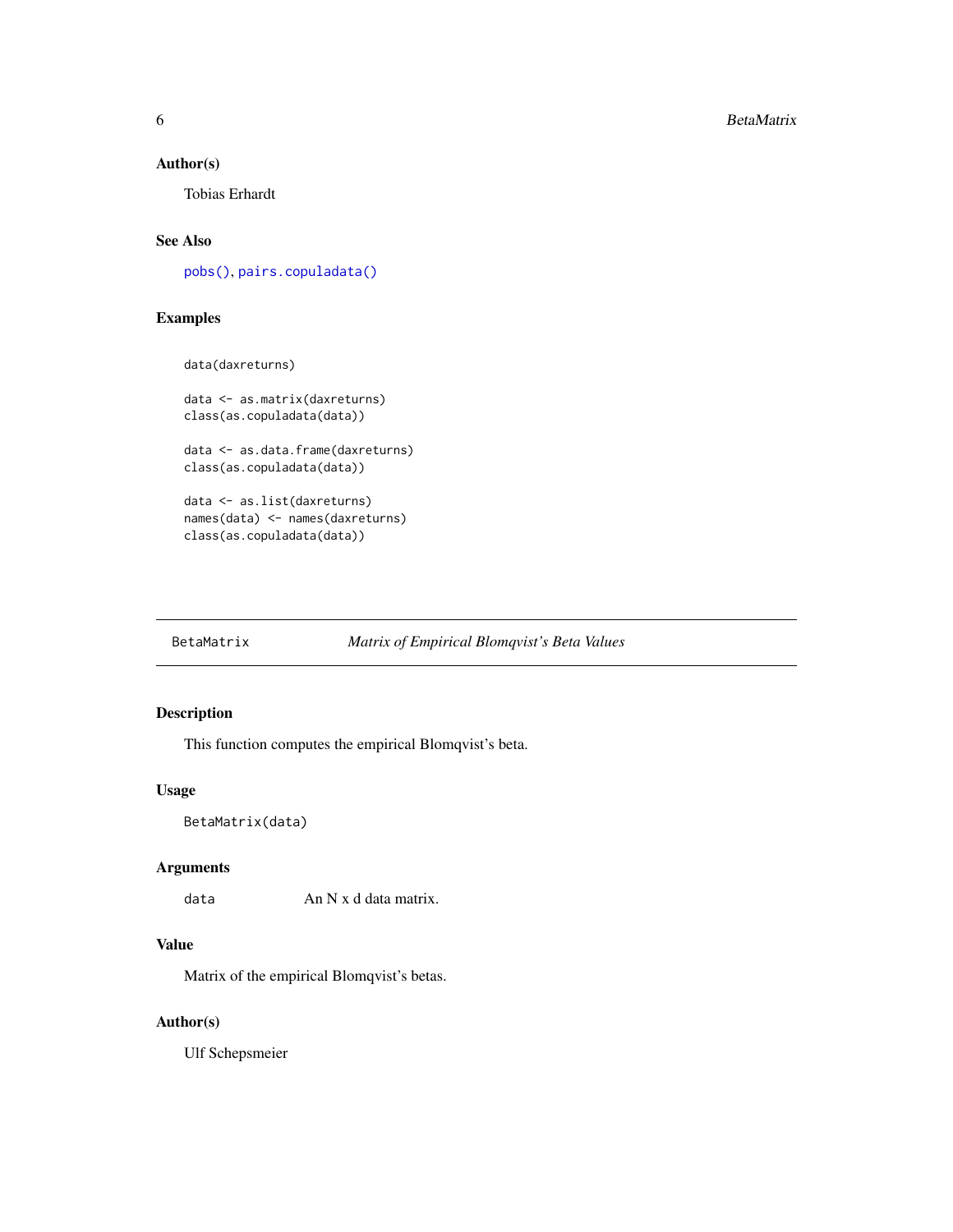#### <span id="page-6-0"></span>BiCop 2008 - 2009 - 2009 - 2009 - 2009 - 2009 - 2009 - 2009 - 2009 - 2009 - 2009 - 2009 - 2009 - 2009 - 2009 -

# References

Blomqvist, N. (1950). On a measure of dependence between two random variables. The Annals of Mathematical Statistics, 21(4), 593-600.

Nelsen, R. (2006). An introduction to copulas. Springer

# See Also

[TauMatrix\(\)](#page-138-1), [BiCopPar2Beta\(\)](#page-55-1), [RVinePar2Beta\(\)](#page-119-1)

# Examples

```
data(daxreturns)
data <- as.matrix(daxreturns)
```

```
# compute the empirical Blomqvist's betas
BetaMatrix(data)
```
<span id="page-6-1"></span>BiCop *Constructing BiCop-objects*

# Description

This function creates an object of class BiCop and checks for family/parameter consistency.

### Usage

 $BiCop(family, par, par2 = 0, tau = NULL, check.pars = TRUE)$ 

| family | An integer defining the bivariate copula family:                                               |
|--------|------------------------------------------------------------------------------------------------|
|        | $\theta$ = independence copula                                                                 |
|        | $1 = Gaussian copula$                                                                          |
|        | $2 = Student$ t copula (t-copula)                                                              |
|        | $3 =$ Clayton copula                                                                           |
|        | $4 =$ Gumbel copula                                                                            |
|        | $5 =$ Frank copula                                                                             |
|        | $6 =$ Joe copula                                                                               |
|        | $7 = BB1$ copula                                                                               |
|        | $8 = BB6$ copula                                                                               |
|        | $9 = BB7$ copula                                                                               |
|        | $10 = BB8$ copula                                                                              |
|        | 13 = rotated Clayton copula (180 degrees; survival Clayton'') \cr `14` = rotated Gumbel copula |
|        | vival Gumbel")                                                                                 |
|        |                                                                                                |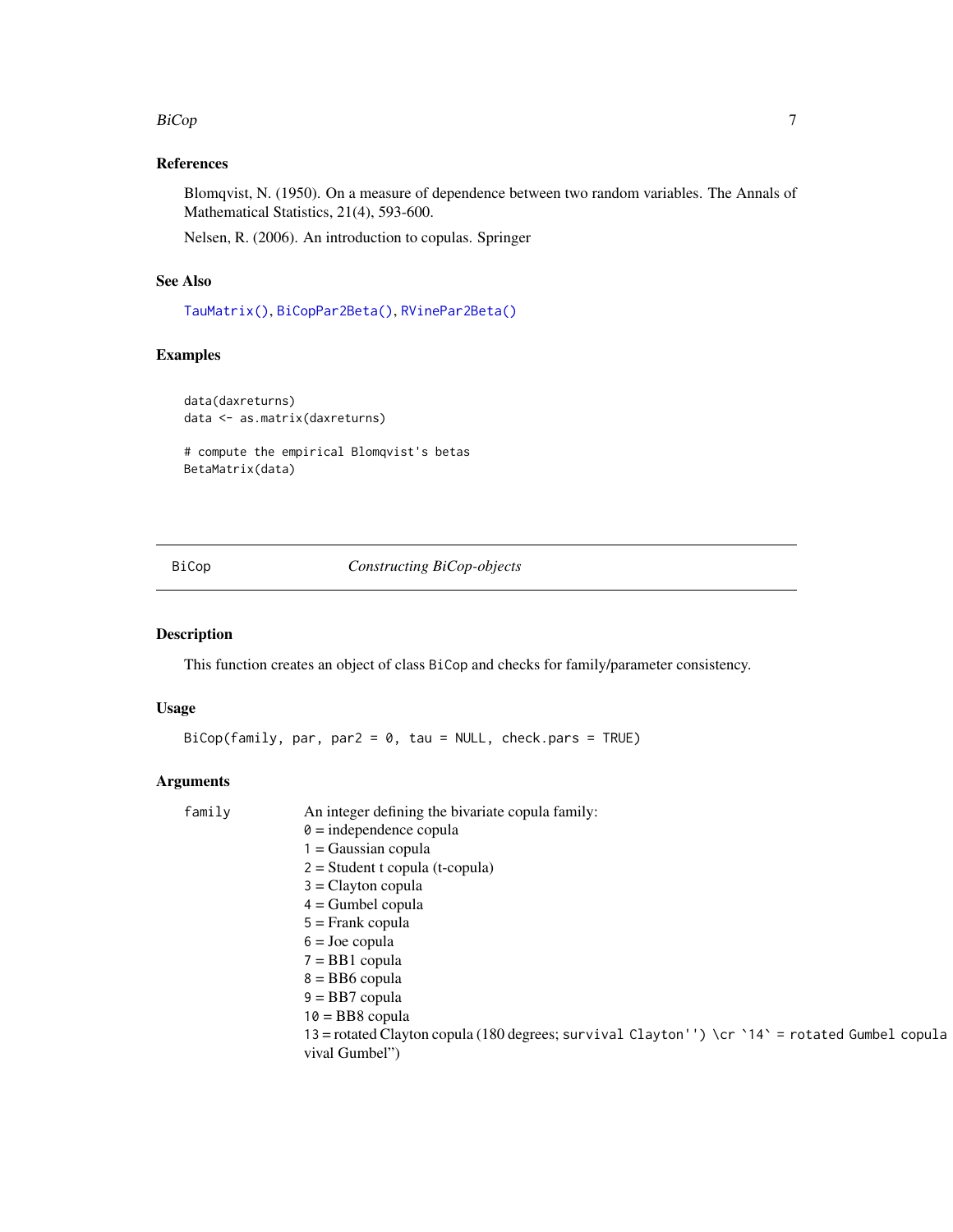|      |            | 16 = rotated Joe copula (180 degrees; survival Joe'') \cr `17' = rotated BB1 copula (180 degree<br>vival BB1") |
|------|------------|----------------------------------------------------------------------------------------------------------------|
|      |            | 18 = rotated BB6 copula (180 degrees; survival BB6'')\cr `19` = rotated BB7 copula (180 degree<br>vival BB7")  |
|      |            | $20 =$ rotated BB8 copula (180 degrees; "survival BB8")                                                        |
|      |            | $23$ = rotated Clayton copula (90 degrees)                                                                     |
|      |            | $24'$ = rotated Gumbel copula (90 degrees)                                                                     |
|      |            | $26'$ = rotated Joe copula (90 degrees)                                                                        |
|      |            | $27'$ = rotated BB1 copula (90 degrees)                                                                        |
|      |            | $28'$ = rotated BB6 copula (90 degrees)                                                                        |
|      |            | $29'$ = rotated BB7 copula (90 degrees)                                                                        |
|      |            | $30'$ = rotated BB8 copula (90 degrees)                                                                        |
|      |            | '33' = rotated Clayton copula (270 degrees)                                                                    |
|      |            | $34'$ = rotated Gumbel copula (270 degrees)                                                                    |
|      |            | '36' = rotated Joe copula (270 degrees)                                                                        |
|      |            | '37' = rotated BB1 copula (270 degrees)                                                                        |
|      |            | $38'$ = rotated BB6 copula (270 degrees)                                                                       |
|      |            | '39' = rotated BB7 copula (270 degrees)                                                                        |
|      |            | $40^{\circ}$ = rotated BB8 copula (270 degrees)                                                                |
|      |            | $104'$ = Tawn type 1 copula                                                                                    |
|      |            | ' $114$ ' = rotated Tawn type 1 copula (180 degrees)                                                           |
|      |            | $124'$ = rotated Tawn type 1 copula (90 degrees)                                                               |
|      |            | '134' = rotated Tawn type 1 copula (270 degrees)                                                               |
|      |            | ' $204$ ' = Tawn type 2 copula                                                                                 |
|      |            | $214'$ = rotated Tawn type 2 copula (180 degrees)                                                              |
|      |            | $224'$ = rotated Tawn type 2 copula (90 degrees)                                                               |
|      |            | $234'$ = rotated Tawn type 2 copula (270 degrees)                                                              |
| par  |            | Copula parameter.                                                                                              |
| par2 |            | Second parameter for bivariate copulas with two parameters (t, BB1, BB6, BB7,                                  |
|      |            | BB8, Tawn type 1 and type 2; default is $par2 = 0$ ). par2 should be an positive                               |
|      |            | integer for the Students's t copula $family = 2$ .                                                             |
| tau  |            | numeric; value of Kendall's tau; has to lie in the interval $(-1, 1)$ . Can only be                            |
|      |            | used with one-parameter families and the t copula. If tau is provided, par will                                |
|      |            | be ignored.                                                                                                    |
|      | check.pars | logical; default is TRUE; if FALSE, checks for family/parameter-consistency are                                |
|      |            | omitted (should only be used with care).                                                                       |
|      |            |                                                                                                                |

# Value

An object of class [BiCop\(\)](#page-6-1). It is a list containing information about the bivariate copula. Its components are:

family, par, par2 copula family number and parameter(s), npars number of parameters, familyname name of the copula family,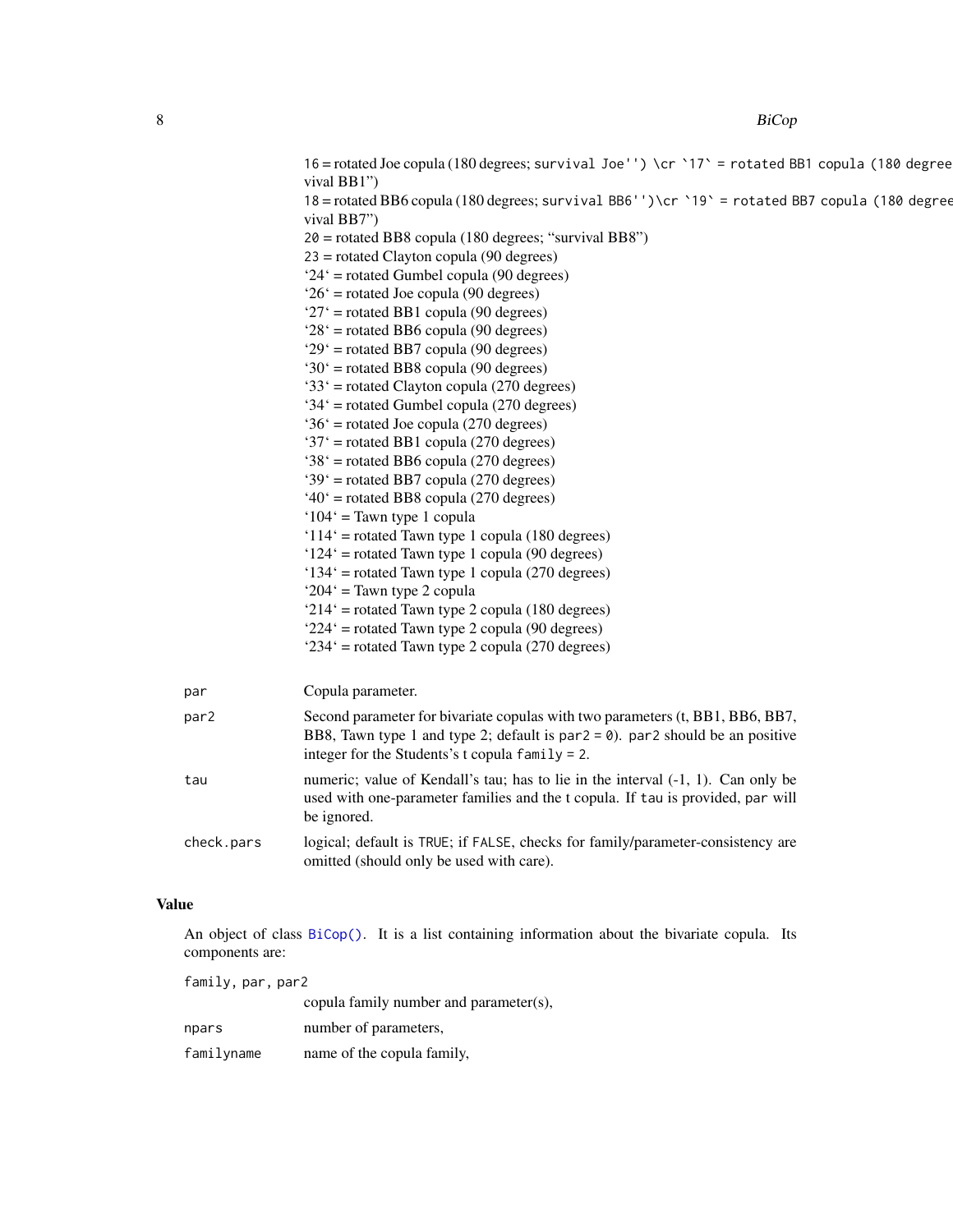<span id="page-8-0"></span>

| tau     | Kendall's tau,                                |
|---------|-----------------------------------------------|
| beta    | Blomqvist's beta,                             |
| taildep | lower and upper tail dependence coefficients, |
| call    | the call that created the object.             |

Objects of this class are also returned by the [BiCopEst\(\)](#page-24-1) and [BiCopSelect\(\)](#page-66-1) functions. In this case, further information about the fit is added.

#### Note

For a comprehensive summary of the model, use summary(object); to see all its contents, use str(object).

### Author(s)

Thomas Nagler

#### See Also

[BiCopPDF\(\)](#page-64-1), [BiCopHfunc\(\)](#page-33-1), [BiCopSim\(\)](#page-70-1), [BiCopEst\(\)](#page-24-1), [BiCopSelect\(\)](#page-66-1), [plot.BiCop\(\)](#page-85-1), [contour.BiCop\(\)](#page-85-2)

# Examples

```
## create BiCop object for bivariate t-copula
obj \leq BiCop(family = 2, par = 0.4, par2 = 6)
obj
## see the object's content or a summary
str(obj)
summary(obj)
## a selection of functions that can be used with BiCop objects
simdata <- BiCopSim(300, obj) # simulate data
BiCopPDF(0.5, 0.5, obj) # evaluate density in (0.5,0.5)
plot(obj) # surface plot of copula density
contour(obj) # contour plot with standard normal margins
print(obj) # brief overview of BiCop object
summary(obj) # comprehensive overview of BiCop object
```
<span id="page-8-1"></span>BiCopCDF *Distribution Function of a Bivariate Copula*

#### Description

This function evaluates the cumulative distribution function (CDF) of a given parametric bivariate copula.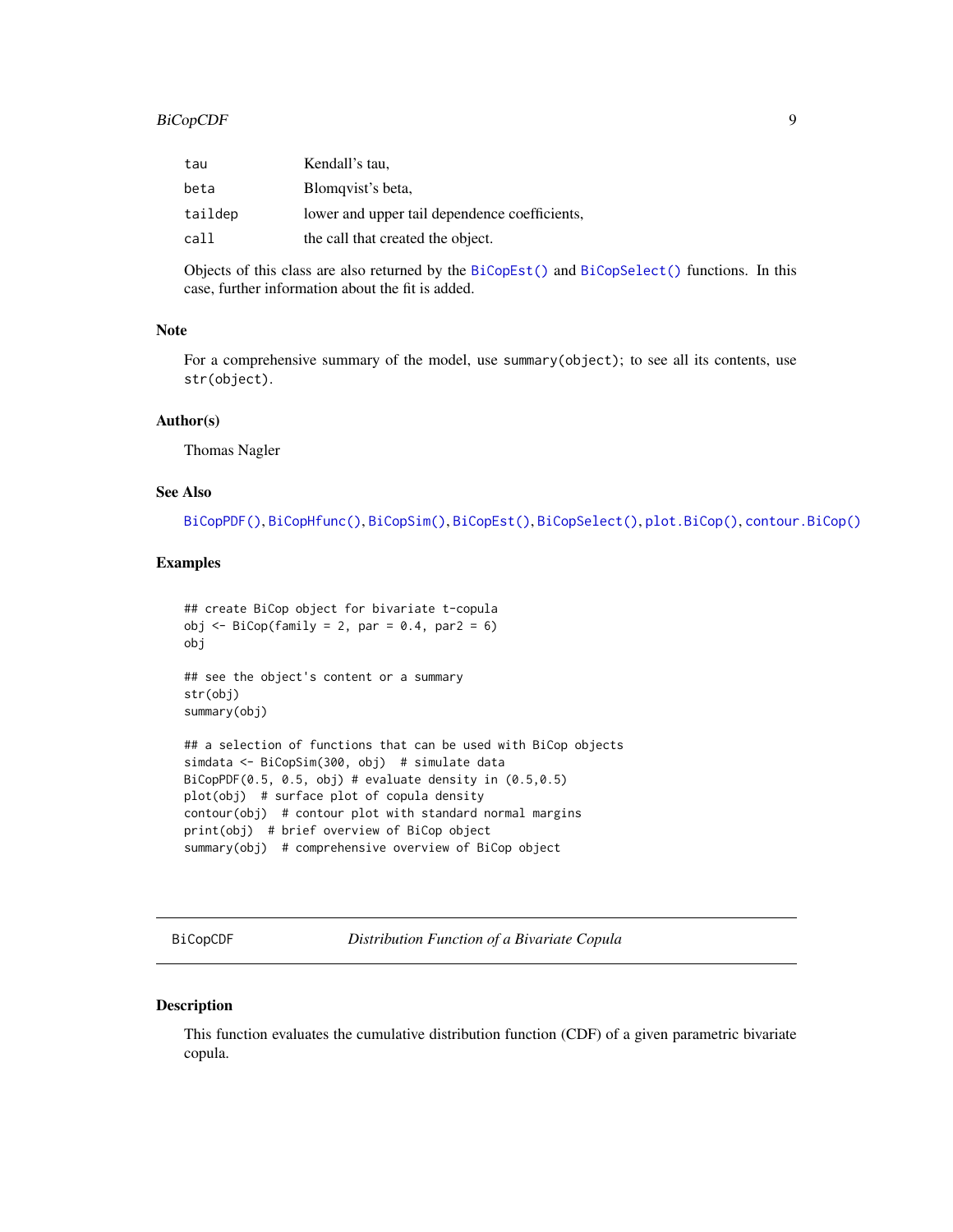# Usage

 $BiCopCDF(u1, u2, family, par, par2 = 0, obj = NULL, check.pars = TRUE)$ 

| u1, u2 | numeric vectors of equal length with values in $[0, 1]$ .                                                        |
|--------|------------------------------------------------------------------------------------------------------------------|
| family | integer; single number or vector of size length(u1); defines the bivariate cop-                                  |
|        | ula family:                                                                                                      |
|        | $\theta$ = independence copula                                                                                   |
|        | $1 = Gaussian copula$                                                                                            |
|        | $2 = Student$ t copula (t-copula)                                                                                |
|        | $3 =$ Clayton copula                                                                                             |
|        | $4 =$ Gumbel copula                                                                                              |
|        | $5 =$ Frank copula                                                                                               |
|        | $6 =$ Joe copula                                                                                                 |
|        | $7 = BB1$ copula                                                                                                 |
|        | $8 = BB6$ copula                                                                                                 |
|        | $9 = BB7$ copula                                                                                                 |
|        | $10 = BB8$ copula                                                                                                |
|        | 13 = rotated Clayton copula (180 degrees; survival Clayton'') \cr `14` = rotated Gumbel copula<br>vival Gumbel") |
|        | 16 = rotated Joe copula (180 degrees; survival Joe'') \cr `17' = rotated BB1 copula (180 degree                  |
|        | vival BB1")                                                                                                      |
|        | 18 = rotated BB6 copula (180 degrees; survival BB6'')\cr `19` = rotated BB7 copula (180 degree                   |
|        | vival BB7")                                                                                                      |
|        | $20$ = rotated BB8 copula (180 degrees; "survival BB8")                                                          |
|        | $23$ = rotated Clayton copula (90 degrees)                                                                       |
|        | $24'$ = rotated Gumbel copula (90 degrees)<br>$26'$ = rotated Joe copula (90 degrees)                            |
|        | $27'$ = rotated BB1 copula (90 degrees)                                                                          |
|        | $28'$ = rotated BB6 copula (90 degrees)                                                                          |
|        | $29'$ = rotated BB7 copula (90 degrees)                                                                          |
|        | '30' = rotated BB8 copula (90 degrees)                                                                           |
|        | '33' = rotated Clayton copula (270 degrees)                                                                      |
|        | '34' = rotated Gumbel copula (270 degrees)                                                                       |
|        | $36'$ = rotated Joe copula (270 degrees)                                                                         |
|        | '37' = rotated BB1 copula (270 degrees)                                                                          |
|        | $38'$ = rotated BB6 copula (270 degrees)                                                                         |
|        | '39' = rotated BB7 copula (270 degrees)                                                                          |
|        | $40^{\circ}$ = rotated BB8 copula (270 degrees)                                                                  |
|        | ' $104$ ' = Tawn type 1 copula                                                                                   |
|        | '114' = rotated Tawn type 1 copula (180 degrees)                                                                 |
|        | $124'$ = rotated Tawn type 1 copula (90 degrees)                                                                 |
|        | '134' = rotated Tawn type 1 copula (270 degrees)                                                                 |
|        | ' $204$ ' = Tawn type 2 copula                                                                                   |
|        | '214' = rotated Tawn type 2 copula (180 degrees)                                                                 |
|        | '224' = rotated Tawn type 2 copula (90 degrees)                                                                  |
|        | '234' = rotated Tawn type 2 copula (270 degrees)                                                                 |
|        |                                                                                                                  |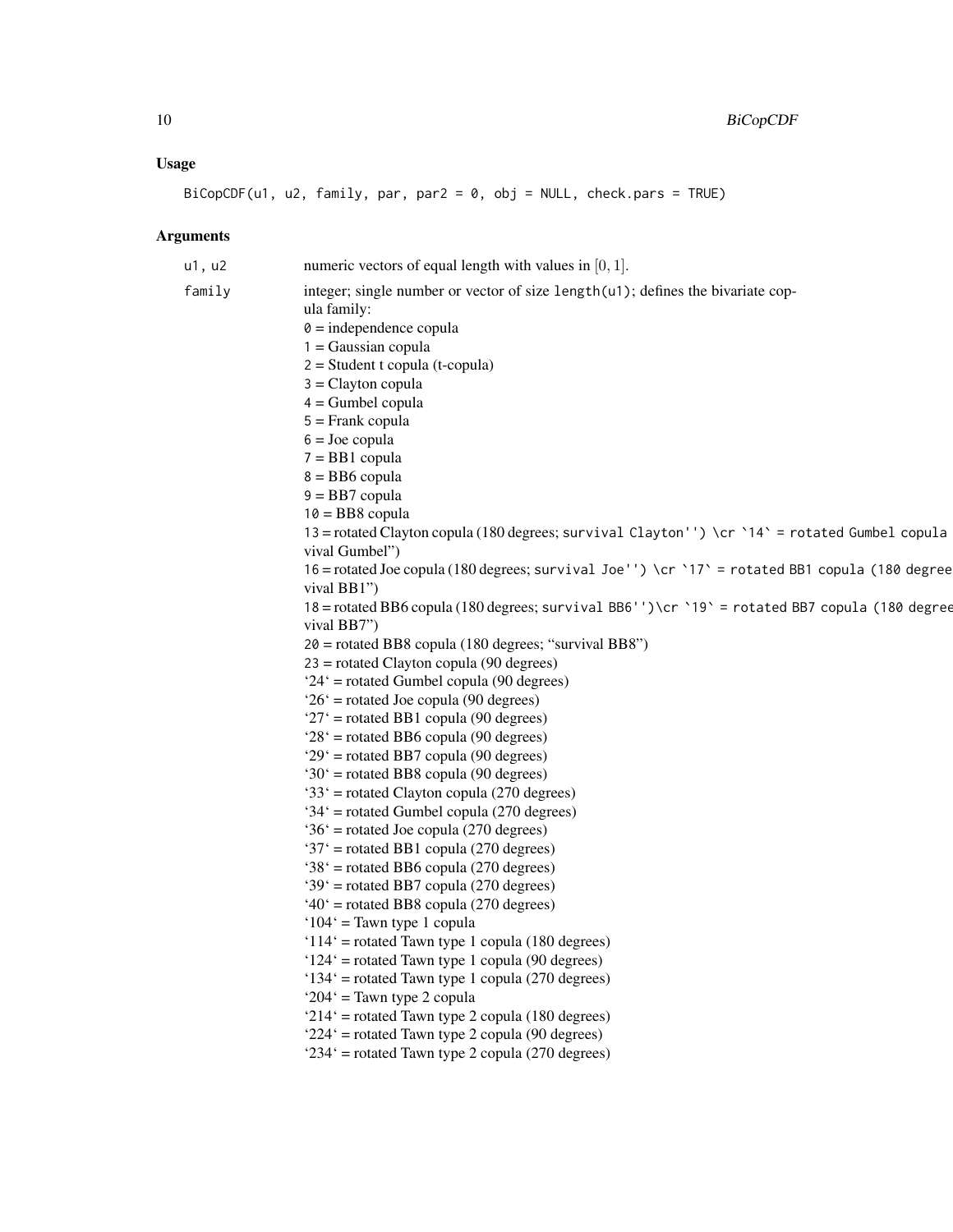| par              | numeric; single number or vector of size length(u1); copula parameter.                                                                                                                    |
|------------------|-------------------------------------------------------------------------------------------------------------------------------------------------------------------------------------------|
| par <sub>2</sub> | numeric; single number or vector of size length(u1); second parameter for<br>bivariate copulas with two parameters (BB1, BB6, BB7, BB8, Tawn type 1 and<br>type 2; default: $par2 = 0$ ). |
| obi              | BiCop object containing the family and parameter specification.                                                                                                                           |
| check.pars       | logical; default is TRUE; if FALSE, checks for family/parameter-consistency are<br>omitted (should only be used with care).                                                               |

#### Details

If the family and parameter specification is stored in a  $BiCop()$  object obj, the alternative version

```
BiCopCDF(u1, u2, obj)
```
can be used.

# Value

A numeric vector of the bivariate copula distribution function

- of the copula family
- with parameter(s) par, par2
- evaluated at u1 and u2.

## Note

The calculation of the cumulative distribution function (CDF) of the Student's t copula (family = 2) is only approximate. For numerical reasons, the degree of freedom parameter (par2) is rounded to an integer before calculation of the CDF.

#### Author(s)

Eike Brechmann

# See Also

[BiCopPDF\(\)](#page-64-1), [BiCopHfunc\(\)](#page-33-1), [BiCopSim\(\)](#page-70-1), [BiCop\(\)](#page-6-1)

# Examples

```
## simulate from a bivariate Clayton copula
set.seed(123)
cop \leq Bicop(family = 3, par = 3.4)simdata <- BiCopSim(300, cop)
```
## evaluate the distribution function of the bivariate Clayton copula  $u1 \leftarrow \text{simdata[, 1]}$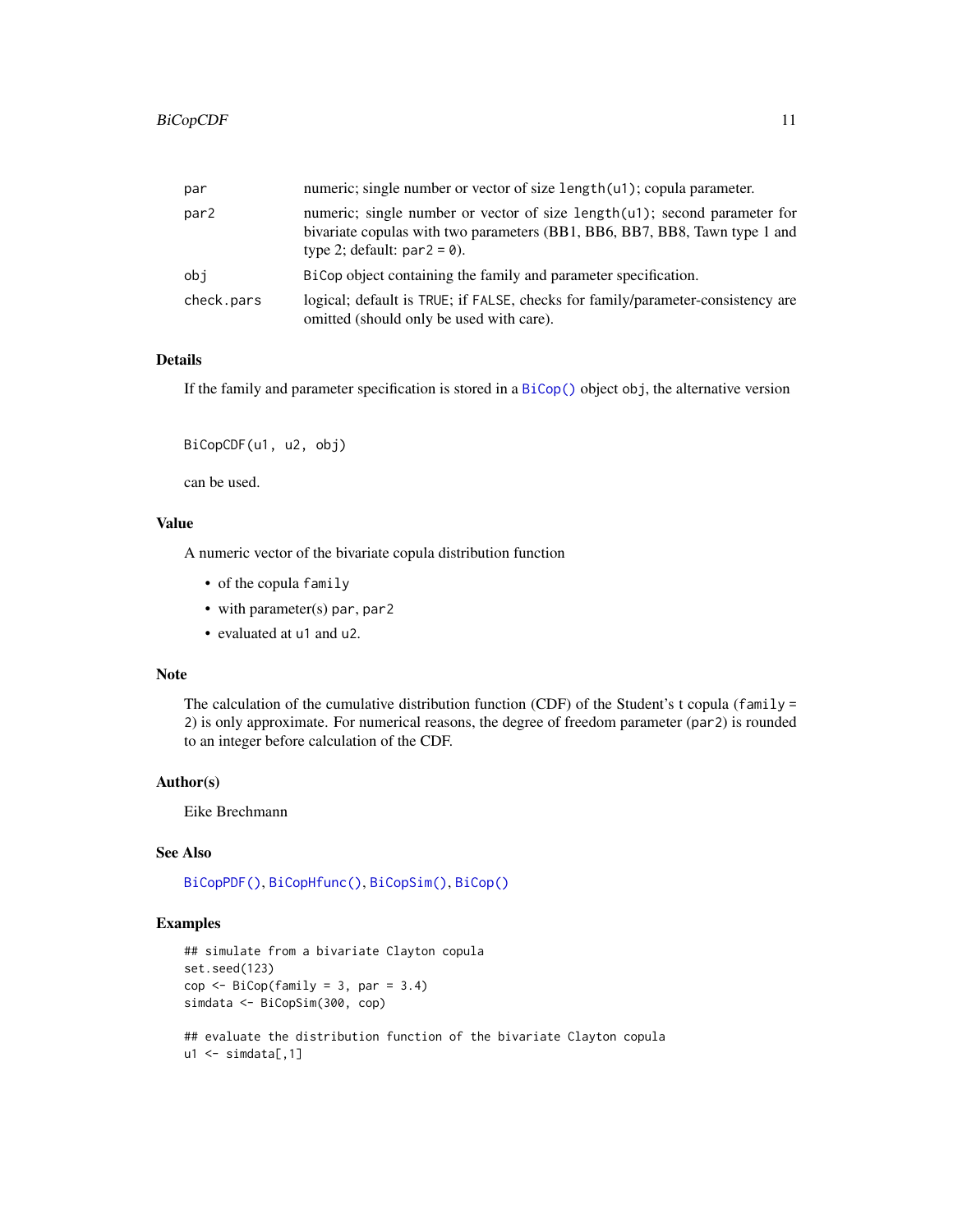# <span id="page-11-0"></span>12 BiCopCheck

```
u2 < - \text{simdata}[,2]
BiCopCDF(u1, u2, cop)
## select a bivariate copula for the simulated data
cop <- BiCopSelect(u1, u2)
summary(cop)
## and evaluate its CDF
BiCopCDF(u1, u2, cop)
```
BiCopCheck *Check for family/parameter consistency in bivariate copula models*

# Description

The function checks if a certain combination of copula family and parameters can be used within other functions of this package.

# Usage

```
BiCopCheck(family, par, par2 = 0, ...)
```

| family | An integer defining the bivariate copula family:                                                |
|--------|-------------------------------------------------------------------------------------------------|
|        | $\theta$ = independence copula                                                                  |
|        | $1 = Gaussian copula$                                                                           |
|        | $2 = Student$ t copula (t-copula)                                                               |
|        | $3 =$ Clayton copula                                                                            |
|        | $4 =$ Gumbel copula                                                                             |
|        | $5 =$ Frank copula                                                                              |
|        | $6 =$ Joe copula                                                                                |
|        | $7 = BB1$ copula                                                                                |
|        | $8 = BB6$ copula                                                                                |
|        | $9 = BB7$ copula                                                                                |
|        | $10 = BB$ copula                                                                                |
|        | 13 = rotated Clayton copula (180 degrees; survival Clayton'') \cr `14` = rotated Gumbel copula  |
|        | vival Gumbel")                                                                                  |
|        | 16 = rotated Joe copula (180 degrees; survival Joe'') \cr `17` = rotated BB1 copula (180 degree |
|        | vival BB1")                                                                                     |
|        | 18 = rotated BB6 copula (180 degrees; survival BB6'')\cr `19' = rotated BB7 copula (180 degree  |
|        | vival BB7")                                                                                     |
|        | 20 = rotated BB8 copula (180 degrees; "survival BB8")                                           |
|        | $23$ = rotated Clayton copula (90 degrees)                                                      |
|        | $24'$ = rotated Gumbel copula (90 degrees)                                                      |
|        | $26'$ = rotated Joe copula (90 degrees)                                                         |
|        | $27'$ = rotated BB1 copula (90 degrees)                                                         |
|        | $28'$ = rotated BB6 copula (90 degrees)                                                         |
|        |                                                                                                 |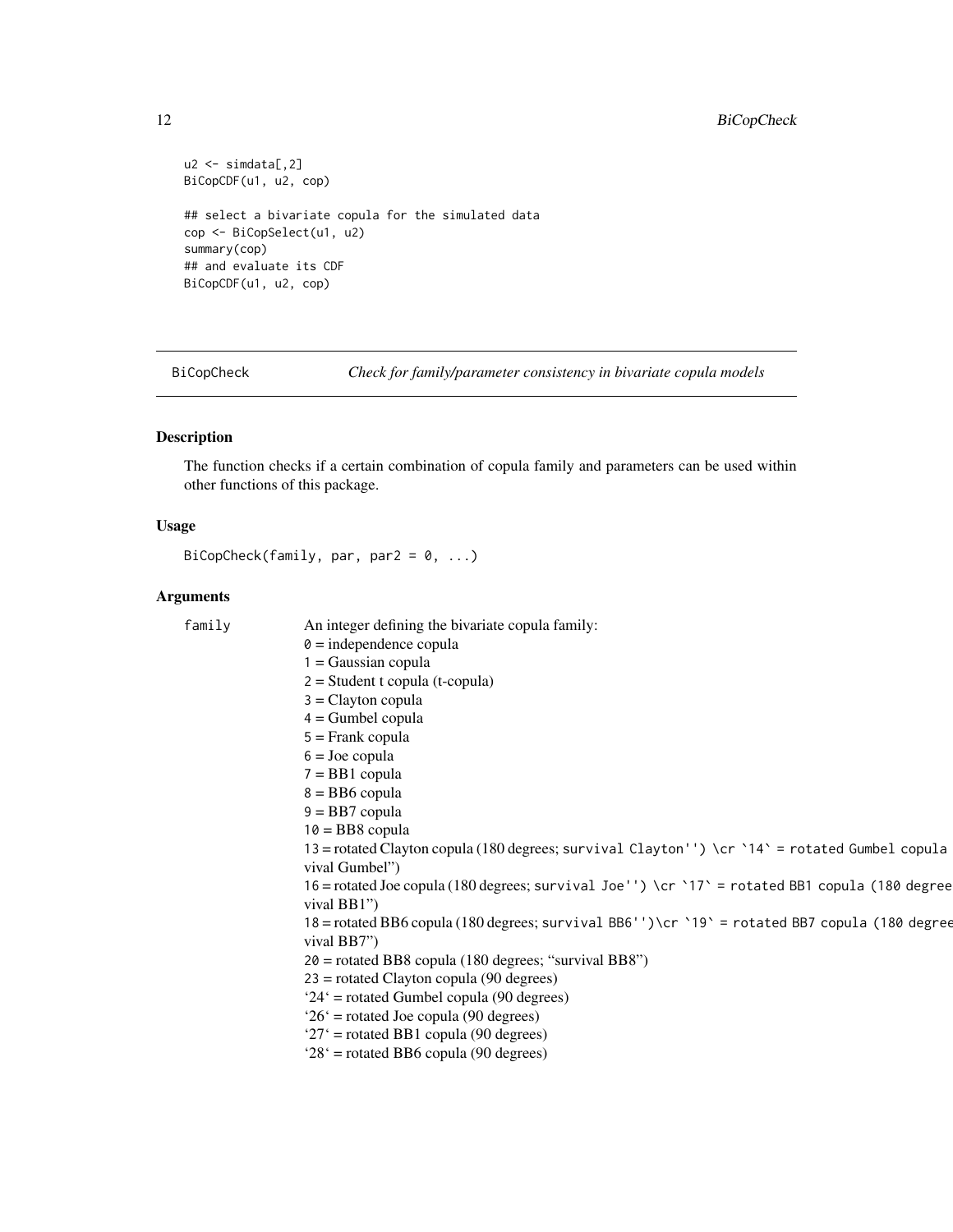<span id="page-12-0"></span>

|          | $29'$ = rotated BB7 copula (90 degrees)                                                                                                |
|----------|----------------------------------------------------------------------------------------------------------------------------------------|
|          | $30'$ = rotated BB8 copula (90 degrees)                                                                                                |
|          | $33'$ = rotated Clayton copula (270 degrees)                                                                                           |
|          | $34'$ = rotated Gumbel copula (270 degrees)                                                                                            |
|          | $36'$ = rotated Joe copula (270 degrees)                                                                                               |
|          | '37' = rotated BB1 copula (270 degrees)                                                                                                |
|          | $38'$ = rotated BB6 copula (270 degrees)                                                                                               |
|          | '39' = rotated BB7 copula (270 degrees)                                                                                                |
|          | $40^{\circ}$ = rotated BB8 copula (270 degrees)                                                                                        |
|          | $104'$ = Tawn type 1 copula                                                                                                            |
|          | ' $114$ ' = rotated Tawn type 1 copula (180 degrees)                                                                                   |
|          | $124'$ = rotated Tawn type 1 copula (90 degrees)                                                                                       |
|          | '134' = rotated Tawn type 1 copula (270 degrees)                                                                                       |
|          | ' $204$ ' = Tawn type 2 copula                                                                                                         |
|          | $214'$ = rotated Tawn type 2 copula (180 degrees)                                                                                      |
|          | '224' = rotated Tawn type 2 copula (90 degrees)                                                                                        |
|          | '234' = rotated Tawn type 2 copula (270 degrees)                                                                                       |
| par      | Copula parameter.                                                                                                                      |
| par2     | Second parameter for bivariate copulas with two parameters (t, BB1, BB6, BB7,<br>BB8, Tawn type 1 and type 2; default is par $2 = 0$ . |
| $\ddots$ | used internally.                                                                                                                       |

#### Value

A logical indicating whether the family can be used with the parameter specification.

#### Author(s)

Thomas Nagler

#### Examples

## check parameter of Clayton copula BiCopCheck(3, 1) # works ## Not run: BiCopCheck(3, -1) # does not work (only positive parameter is allowed)

BiCopChiPlot *Chi-plot for Bivariate Copula Data*

# Description

This function creates a chi-plot of given bivariate copula data.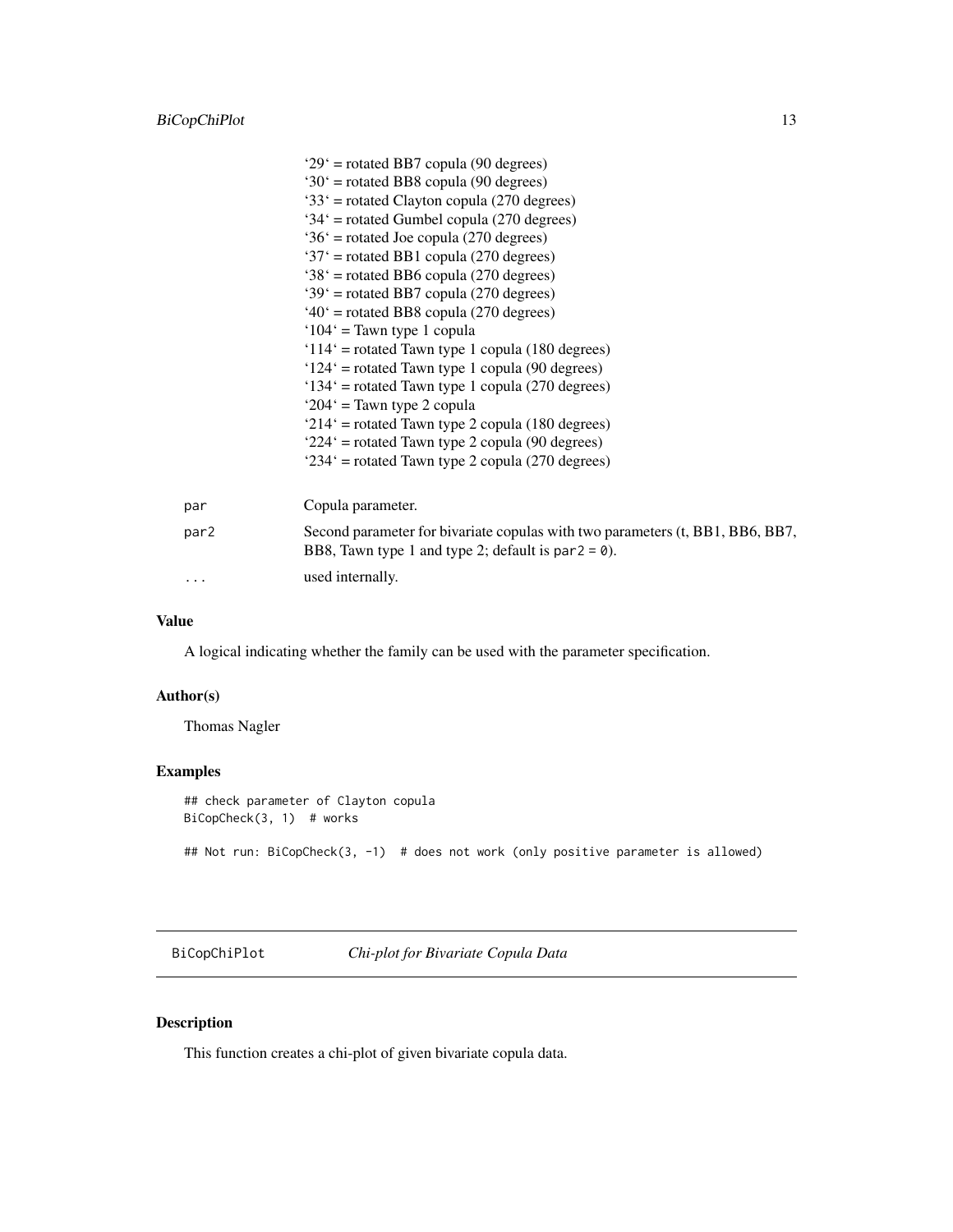#### Usage

 $BiCopChiPlot(u1, u2, PLOT = TRUE, mode = "NULL", ...)$ 

#### Arguments

| u1, u2      | Data vectors of equal length with values in $[0, 1]$ .                                                                                                                                                                                 |
|-------------|----------------------------------------------------------------------------------------------------------------------------------------------------------------------------------------------------------------------------------------|
| <b>PLOT</b> | Logical; whether the results are plotted. If PLOT = FALSE, the values lambda,<br>chi and control. bounds are returned (see below; default: PLOT = TRUE).                                                                               |
| mode        | Character; whether a general, lower or upper chi-plot is calculated. Possible<br>values are mode $=$ "NULL", "upper" and "lower".<br>" $NULL"$ = general chi-plot (default)<br>"upper" = upper chi-plot<br>" $lower" = lower chi-plot$ |
| .           | Additional plot arguments.                                                                                                                                                                                                             |

#### Details

For observations  $u_{i,j}$ ,  $i = 1, ..., N$ ,  $j = 1, 2$ , the chi-plot is based on the following two quantities: the chi-statistics

$$
\chi_i = \frac{\hat{F}_{1,2}(u_{i,1}, u_{i,2}) - \hat{F}_1(u_{i,1})\hat{F}_2(u_{i,2})}{\sqrt{\hat{F}_1(u_{i,1})(1 - \hat{F}_1(u_{i,1}))\hat{F}_2(u_{i,2})(1 - \hat{F}_2(u_{i,2}))}},
$$

and the lambda-statistics

$$
\lambda_i = 4sgn\left(\tilde{F}_1(u_{i,1}), \tilde{F}_2(u_{i,2})\right) \cdot \max\left(\tilde{F}_1(u_{i,1})^2, \tilde{F}_2(u_{i,2})^2\right),
$$

where  $\hat{F}_1$ ,  $\hat{F}_2$  and  $\hat{F}_{1,2}$  are the empirical distribution functions of the uniform random variables  $U_1$ and  $U_2$  and of  $(U_1, U_2)$ , respectively. Further,  $\tilde{F}_1 = \hat{F}_1 - 0.5$  and  $\tilde{F}_2 = \hat{F}_2 - 0.5$ .

These quantities only depend on the ranks of the data and are scaled to the interval [0, 1].  $\lambda_i$ measures a distance of a data point  $(u_{i,1}, u_{i,2})$  to the center of the bivariate data set, while  $\chi_i$ corresponds to a correlation coefficient between dichotomized values of  $U_1$  and  $U_2$ . Under independence it holds that  $\chi_i \sim \mathcal{N}(0, \frac{1}{N})$  and  $\lambda_i \sim \mathcal{U}[-1, 1]$  asymptotically, i.e., values of  $\chi_i$  close to zero indicate independence—corresponding to  $F_{1,2} = F_1F_2$ .

When plotting these quantities, the pairs of  $(\lambda_i, \chi_i)$  will tend to be located above zero for positively dependent margins and vice versa for negatively dependent margins. Control bounds around zero indicate whether there is significant dependence present.

If mode = "lower" or "upper", the above quantities are calculated only for those  $u_{i,1}$ 's and  $u_{i,2}$ 's which are smaller/larger than the respective means of  $u_1=(u_{1,1},...,u_{N,1})$  and  $u_2=(u_{1,2},...,u_{N,2})$ .

#### Value

| lambda | Lambda-statistics (x-axis). |
|--------|-----------------------------|
| chi    | Chi-statistics (y-axis).    |

control. bounds A 2-dimensional vector of bounds  $((1.54/\sqrt{n}, -1.54/\sqrt{n}))$ , where n is the length of u1 and where the chosen values correspond to an approximate significance level of 10%.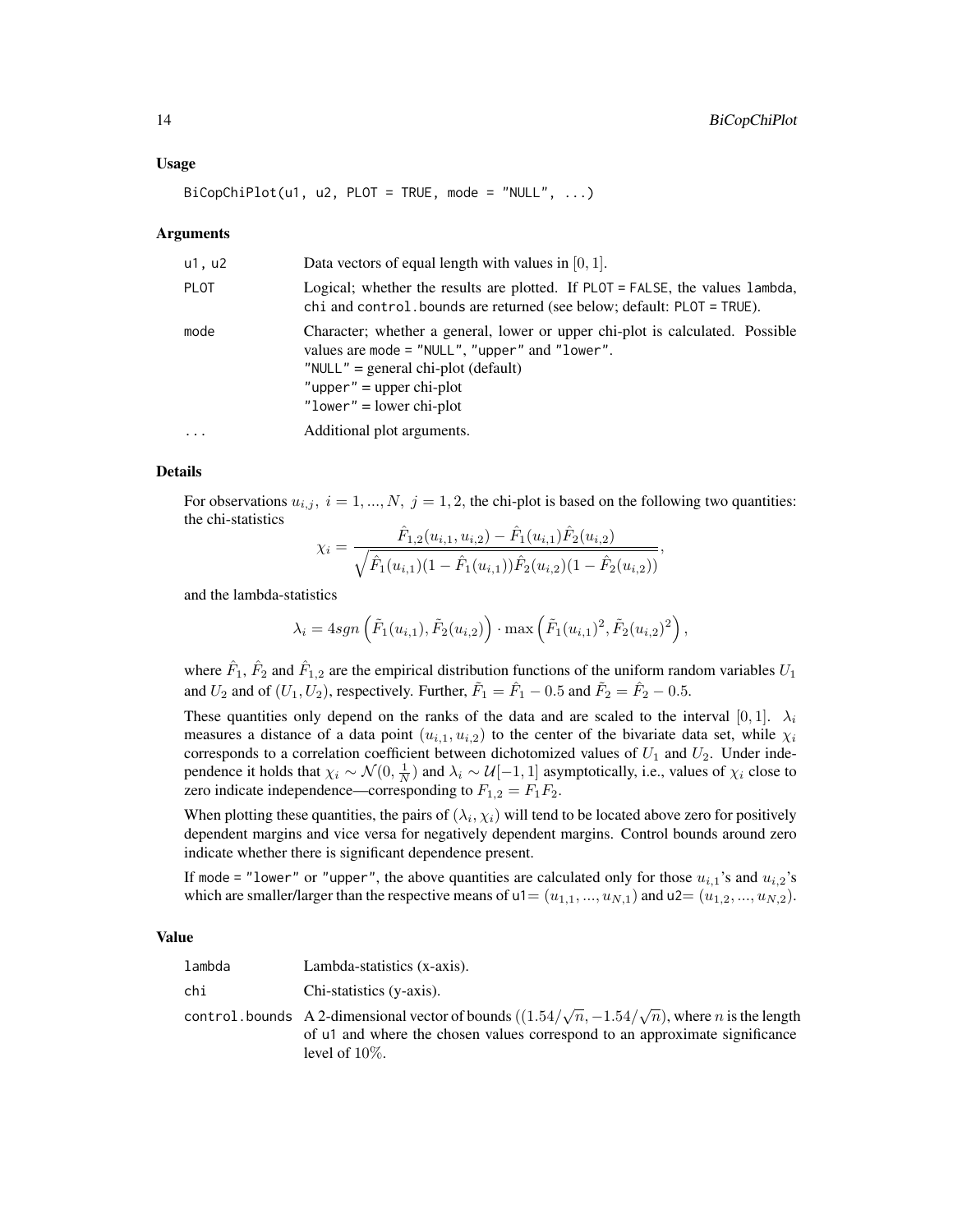#### <span id="page-14-0"></span>BiCopCompare 15

#### Author(s)

Natalia Belgorodski, Ulf Schepsmeier

# References

Abberger, K. (2004). A simple graphical method to explore tail-dependence in stock-return pairs. Discussion Paper, University of Konstanz, Germany.

Genest, C. and A. C. Favre (2007). Everything you always wanted to know about copula modeling but were afraid to ask. Journal of Hydrologic Engineering, 12 (4), 347-368.

# See Also

[BiCopMetaContour\(\)](#page-50-1), [BiCopKPlot\(\)](#page-46-1), [BiCopLambda\(\)](#page-47-1)

### Examples

## chi-plots for bivariate Gaussian copula data

```
# simulate copula data
fam <-1tau \leq -0.5par <- BiCopTau2Par(fam, tau)
cop <- BiCop(fam, par)
set.seed(123)
dat <- BiCopSim(500, cop)
# create chi-plots
op \leq par(mfrow = c(1, 3))
BiCopChiPlot(data[, 1], dat[, 2], xlim = c(-1,1), ylim = c(-1,1),main="General chi-plot")
BiCopChiPlot(dat[,1], dat[,2], mode = "lower", xlim = c(-1,1),
             ylim = c(-1,1), main = "Lower chi-plot")
BiCopChiPlot(dat[,1], dat[,2], mode = "upper", xlim = c(-1,1),
             ylim = c(-1,1), main = "Upper chi-plot")
par(op)
```
BiCopCompare *Shiny app for bivariate copula selection*

#### Description

The function starts a shiny app which visualizes copula data and allows to compare it with overlays of density contours or simulated data from different copula families with fitted parameters. Several specifications for the margins are available.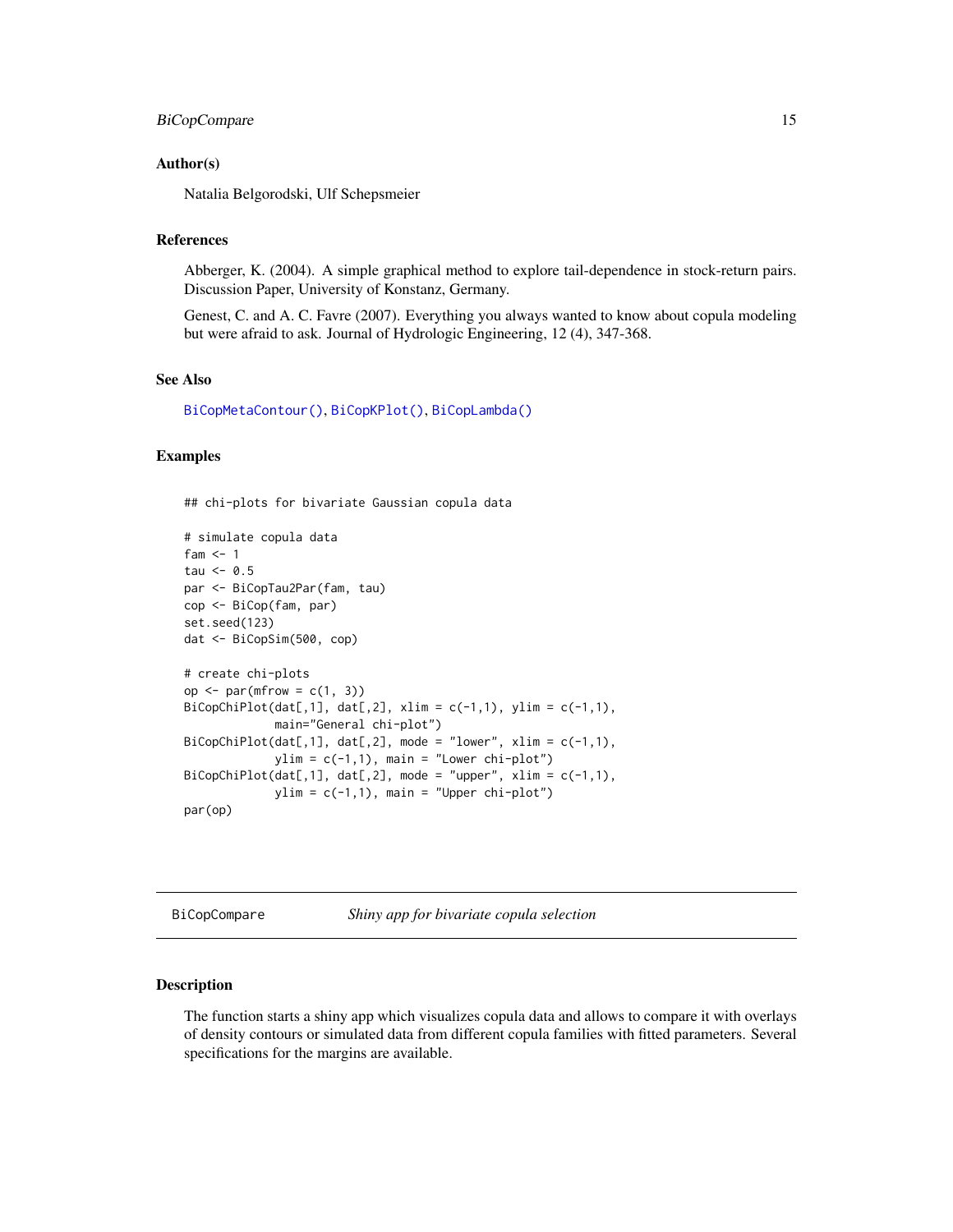#### Usage

BiCopCompare(u1, u2, familyset = NA, rotations = TRUE)

```
u1, u2 Data vectors of equal length with values in [0, 1].
familyset Vector of bivariate copula families to select from. The vector has to include at
                  least one bivariate copula family that allows for positive and one that allows for
                  negative dependence. If familyset = NA (default), selection among all possible
                  families is performed. If a vector of negative numbers is provided, selection
                  among all but abs(familyset) families is performed. Coding of bivariate cop-
                  ula families:
                  0 = independence copula
                  1 = Gaussian copula
                  2 = Student t copula (t-copula)
                  3 = Clayton copula
                  4 = Gumbel copula
                  5 = Frank copula
                  6 = Joe copula
                  7 = BB1 copula
                  8 = BB6 copula
                  9 = BB7 copula
                  10 = BB8 copula
                  13 = rotated Clayton copula (180 degrees; survival Clayton'') \cr `14` = rotated Gumbel copula
                  vival Gumbel")
                   16 = rotated Joe copula (180 degrees; survival Joe'') \cr `17` = rotated BB1 copula (180 degrees; sur-
                  vival BB1")
                  18 = rotated BB6 copula (180 degrees; survival BB6'')\cr `19` = rotated BB7 copula (180 degrees; sur-
                  vival BB7")
                  20 = rotated BB8 copula (180 degrees; "survival BB8")
                  23 = rotated Clayton copula (90 degrees)
                   '24' = rotated Gumbel copula (90 degrees)
                   '26' = rotated Joe copula (90 degrees)
                   '27' = rotated BB1 copula (90 degrees)
                   '28' = rotated BB6 copula (90 degrees)
                   '29' = rotated BB7 copula (90 degrees)
                   '30' = rotated BB8 copula (90 degrees)
                   '33' = rotated Clayton copula (270 degrees)
                   '34' = rotated Gumbel copula (270 degrees)
                   '36' = rotated Joe copula (270 degrees)
                   '37' = rotated BB1 copula (270 degrees)
                   '38' = rotated BB6 copula (270 degrees)
                   '39' = rotated BB7 copula (270 degrees)
                   '40' = rotated BB8 copula (270 degrees)
                   '104' = Tawn type 1 copula
                   '114' = rotated Tawn type 1 copula (180 degrees)
                   '124' = rotated Tawn type 1 copula (90 degrees)
                  '134' = rotated Tawn type 1 copula (270 degrees)
```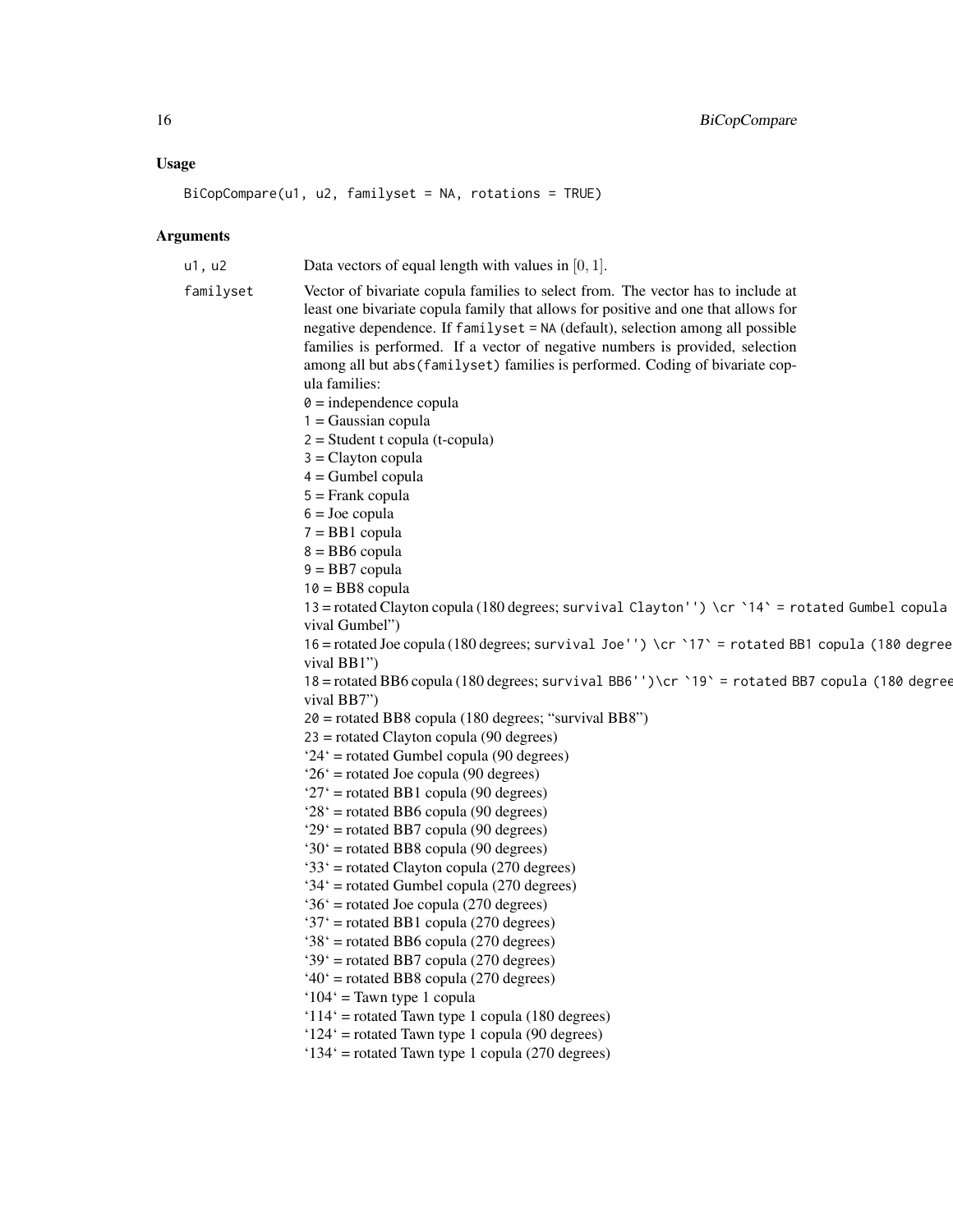<span id="page-16-0"></span>

|           | '204' = Tawn type 2 copula<br>$214'$ = rotated Tawn type 2 copula (180 degrees)<br>$224'$ = rotated Tawn type 2 copula (90 degrees)<br>' $234$ ' = rotated Tawn type 2 copula (270 degrees) |
|-----------|---------------------------------------------------------------------------------------------------------------------------------------------------------------------------------------------|
| rotations | If TRUE, all rotations of the families in familyset are included (or subtracted).                                                                                                           |

# Value

A [BiCop\(\)](#page-6-1) object containing the model selected by the user.

# Author(s)

Matthias Killiches, Thomas Nagler

#### Examples

# load data data(daxreturns)

```
# find a suitable copula family for the first two stocks
## Not run: fit <- BiCopCompare(daxreturns[, 1], daxreturns[, 2])
```
BiCopCondSim *Conditional simulation from a Bivariate Copula*

# Description

This function simulates from a parametric bivariate copula, where on of the variables is fixed. I.e., we simulate either from  $C_{2|1}(u_2|u_1;\theta)$  or  $C_{1|2}(u_1|u_2;\theta)$ , which are both conditional distribution functions of one variable given another.

# Usage

```
BiCopCondSim(
 N,
  cond.val,
  cond.var,
  family,
 par,
 par2 = 0,
 obj = NULL,check.pars = TRUE
)
```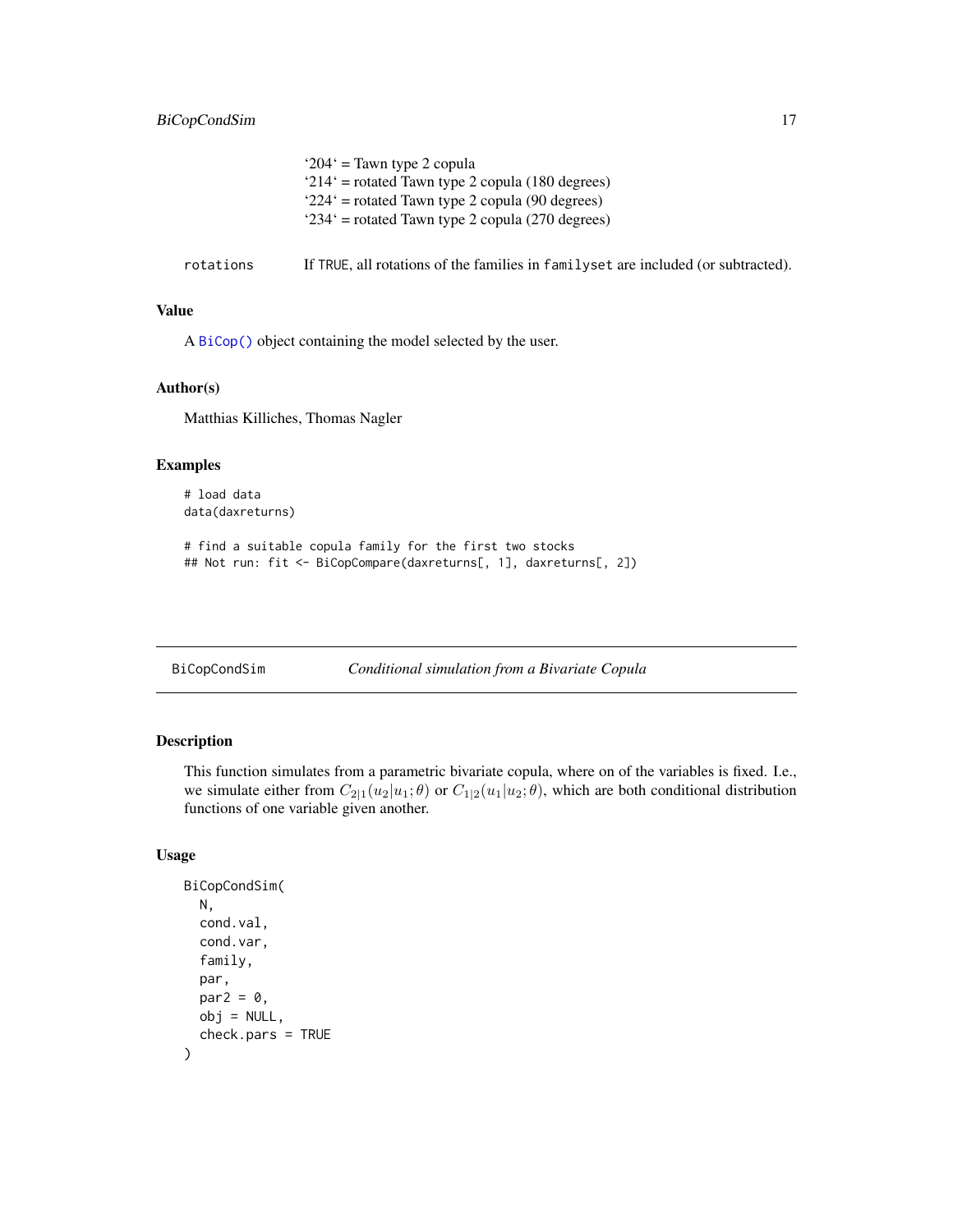# Arguments

par numeric; single number or vector of size N; copula parameter.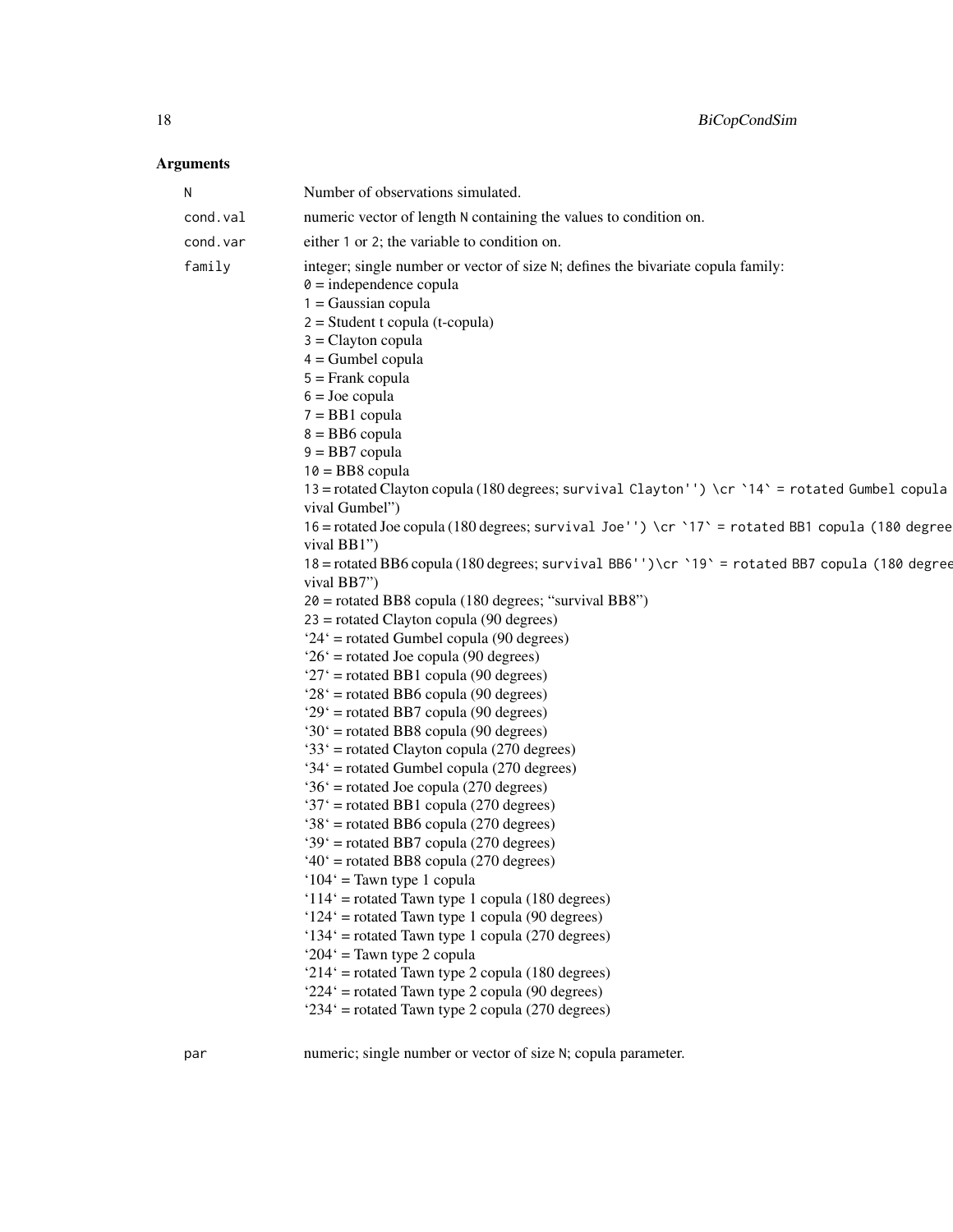# BiCopCondSim 19

| par <sub>2</sub> | numeric; single number or vector of size N; second parameter for bivariate cop-<br>ulas with two parameters (t, BB1, BB6, BB7, BB8, Tawn type 1 and type 2;<br>default: $par2 = 0$ ). par2 should be a positive integer for the Students's t copula<br>$family = 2.$ |
|------------------|----------------------------------------------------------------------------------------------------------------------------------------------------------------------------------------------------------------------------------------------------------------------|
| obi              | BiCop object containing the family and parameter specification.                                                                                                                                                                                                      |
| check.pars       | logical; default is TRUE; if FALSE, checks for family/parameter-consistency are<br>omitted (should only be used with care).                                                                                                                                          |

# Details

If the family and parameter specification is stored in a [BiCop\(\)](#page-6-1) object obj, the alternative version

BiCopCondSim(N, cond.val, cond.var, obj)

can be used.

## Value

A length N vector of simulated from conditional distributions related to bivariate copula with family and parameter(s) par, par2.

# Author(s)

Thomas Nagler

#### See Also

[BiCopCDF\(\)](#page-8-1), [BiCopPDF\(\)](#page-64-1), [RVineSim\(\)](#page-127-1)

# Examples

```
# create bivariate t-copula
obj \leq BiCop(family = 2, par = -0.7, par2 = 4)
# simulate 500 observations of (U1, U2)
sim <- BiCopSim(500, obj)
hist(sim[, 1]) # data have uniform distribution
hist(sim[, 2]) # data have uniform distribution
# simulate 500 observations of (U2 | U1 = 0.7)sim1 <- BiCopCondSim(500, cond.val = 0.7, cond.var = 1, obj)
hist(sim1) # not uniform!
# simulate 500 observations of (U1 | U2 = 0.1)sim2 <- BiCopCondSim(500, cond.val = 0.1, cond.var = 2, obj)
hist(sim2) # not uniform!
```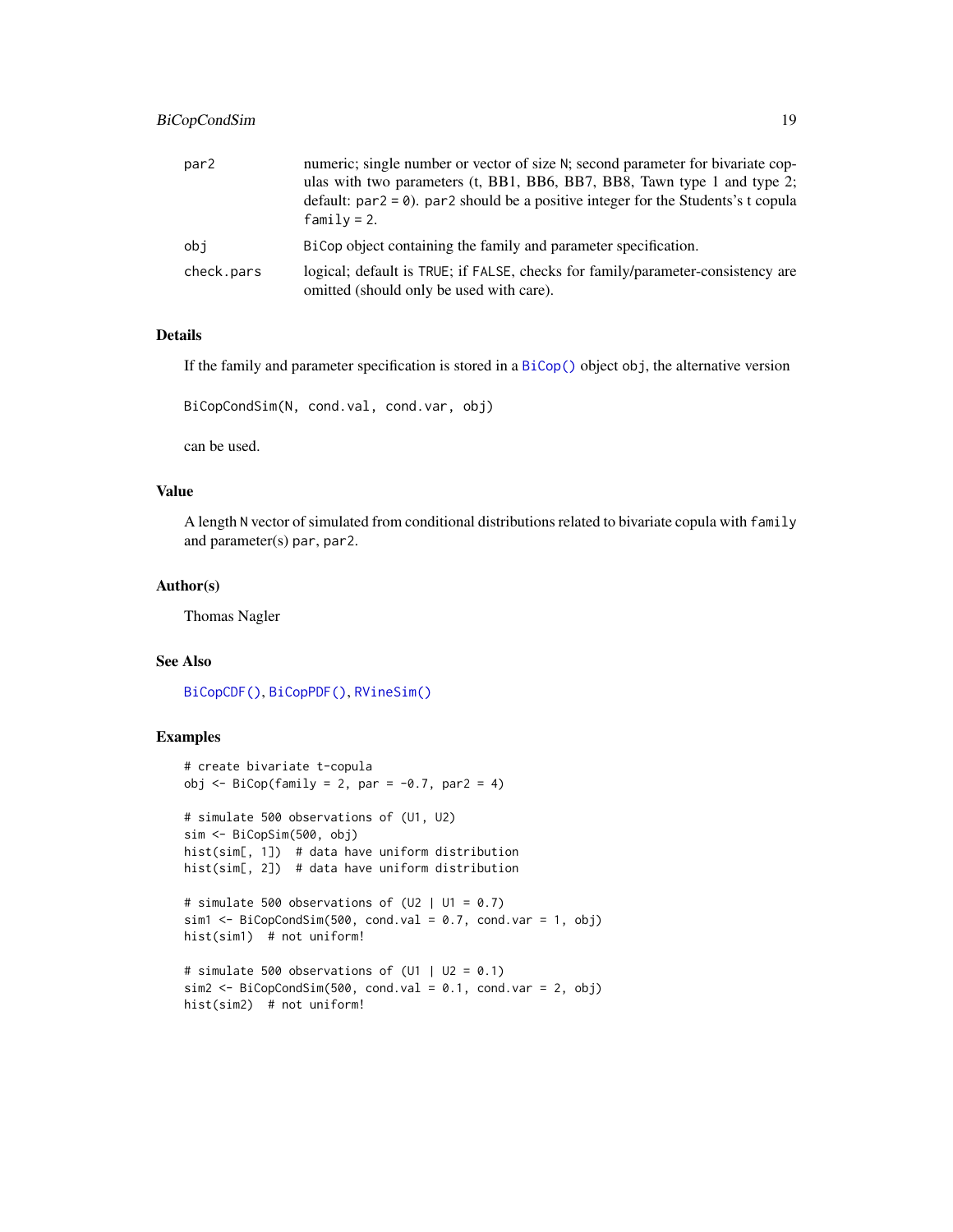<span id="page-19-1"></span><span id="page-19-0"></span>

# Description

This function evaluates the derivative of a given parametric bivariate copula density with respect to its parameter(s) or one of its arguments.

# Usage

```
BiCopDeriv(
 u1,
 u2,
 family,
 par,
 par2 = 0,
 deriv = "par",
 log = FALSE,
 obj = NULL,check.pars = TRUE
)
```
# Arguments

| integer; single number or vector of size length $(u)$ ; defines the bivariate cop-<br>family<br>ula family:<br>$\theta$ = independence copula<br>$1 = Gaussian copula$<br>$2 = Student$ t copula (t-copula)<br>$3 =$ Clayton copula<br>$4 =$ Gumbel copula<br>$5 =$ Frank copula<br>$6 =$ Joe copula<br>13 = rotated Clayton copula (180 degrees; survival Clayton'') \cr `14` = rotated Gumbel copula<br>vival Gumbel")<br>$16$ = rotated Joe copula (180 degrees; "survival Joe")<br>$23$ = rotated Clayton copula (90 degrees)<br>$24'$ = rotated Gumbel copula (90 degrees)<br>$26'$ = rotated Joe copula (90 degrees)<br>'33' = rotated Clayton copula (270 degrees)<br>$34'$ = rotated Gumbel copula (270 degrees)<br>$36'$ = rotated Joe copula (270 degrees) |  |
|----------------------------------------------------------------------------------------------------------------------------------------------------------------------------------------------------------------------------------------------------------------------------------------------------------------------------------------------------------------------------------------------------------------------------------------------------------------------------------------------------------------------------------------------------------------------------------------------------------------------------------------------------------------------------------------------------------------------------------------------------------------------|--|

par numeric; single number or vector of size length(u1); copula parameter.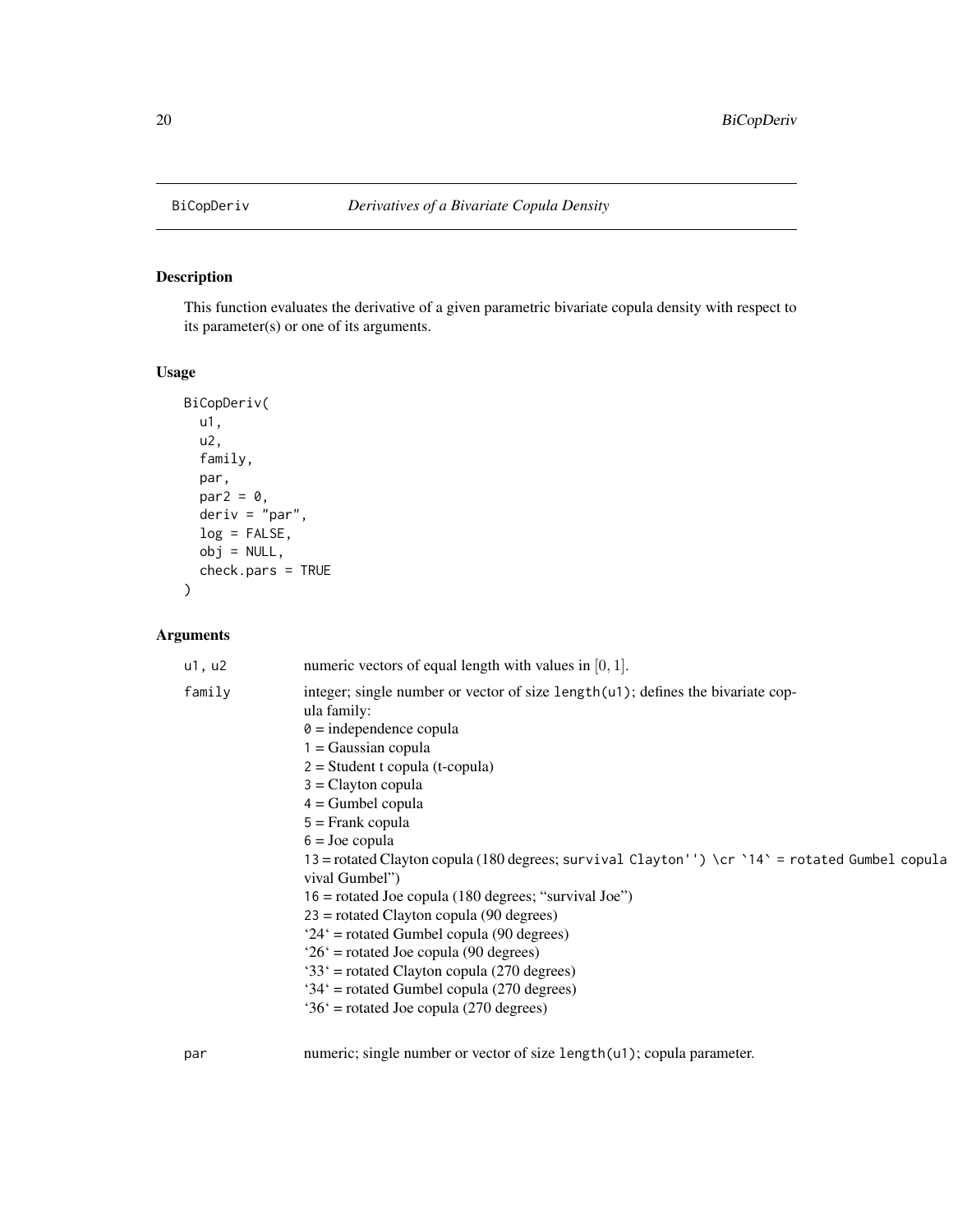# BiCopDeriv 21

| par2       | integer; single number or vector of size length $(u)$ ; second parameter for the<br>t-Copula; default is par $2 = 0$ , should be an positive integer for the Students's t<br>copula $family = 2$ .                                                                                                                               |
|------------|----------------------------------------------------------------------------------------------------------------------------------------------------------------------------------------------------------------------------------------------------------------------------------------------------------------------------------|
| deriv      | Derivative argument<br>" $par$ " = derivative with respect to the first parameter (default)<br>" $par2"$ = derivative with respect to the second parameter (only available for the<br>t-copula)<br>" $u1$ " = derivative with respect to the first argument $u1$<br>$"u2"$ = derivative with respect to the second argument $u2$ |
| log        | Logical; if TRUE than the derivative of the log-likelihood is returned (default:<br>$log = FALSE$ ; only available for the derivatives with respect to the parameter(s)<br>$(deriv = "par" or deriv = "par2").$                                                                                                                  |
| obj        | BiCop object containing the family and parameter specification.                                                                                                                                                                                                                                                                  |
| check.pars | logical; default is TRUE; if FALSE, checks for family/parameter-consistency are<br>omitted (should only be used with care).                                                                                                                                                                                                      |

# Details

If the family and parameter specification is stored in a [BiCop\(\)](#page-6-1) object obj, the alternative version

```
BiCopDeriv(u1, u2, obj, deriv = "par", log = FALSE)
```
can be used.

### Value

A numeric vector of the bivariate copula derivative

- of the copula family
- with parameter(s) par, par2
- with respect to deriv,
- evaluated at u1 and u2.

## Author(s)

Ulf Schepsmeier

#### References

Schepsmeier, U. and J. Stoeber (2014). Derivatives and Fisher information of bivariate copulas. Statistical Papers, 55 (2), 525-542. <https://link.springer.com/article/10.1007/s00362-013-0498-x>.

# See Also

```
RVineGrad(), RVineHessian(), BiCopDeriv2(), BiCopHfuncDeriv(), BiCop()
```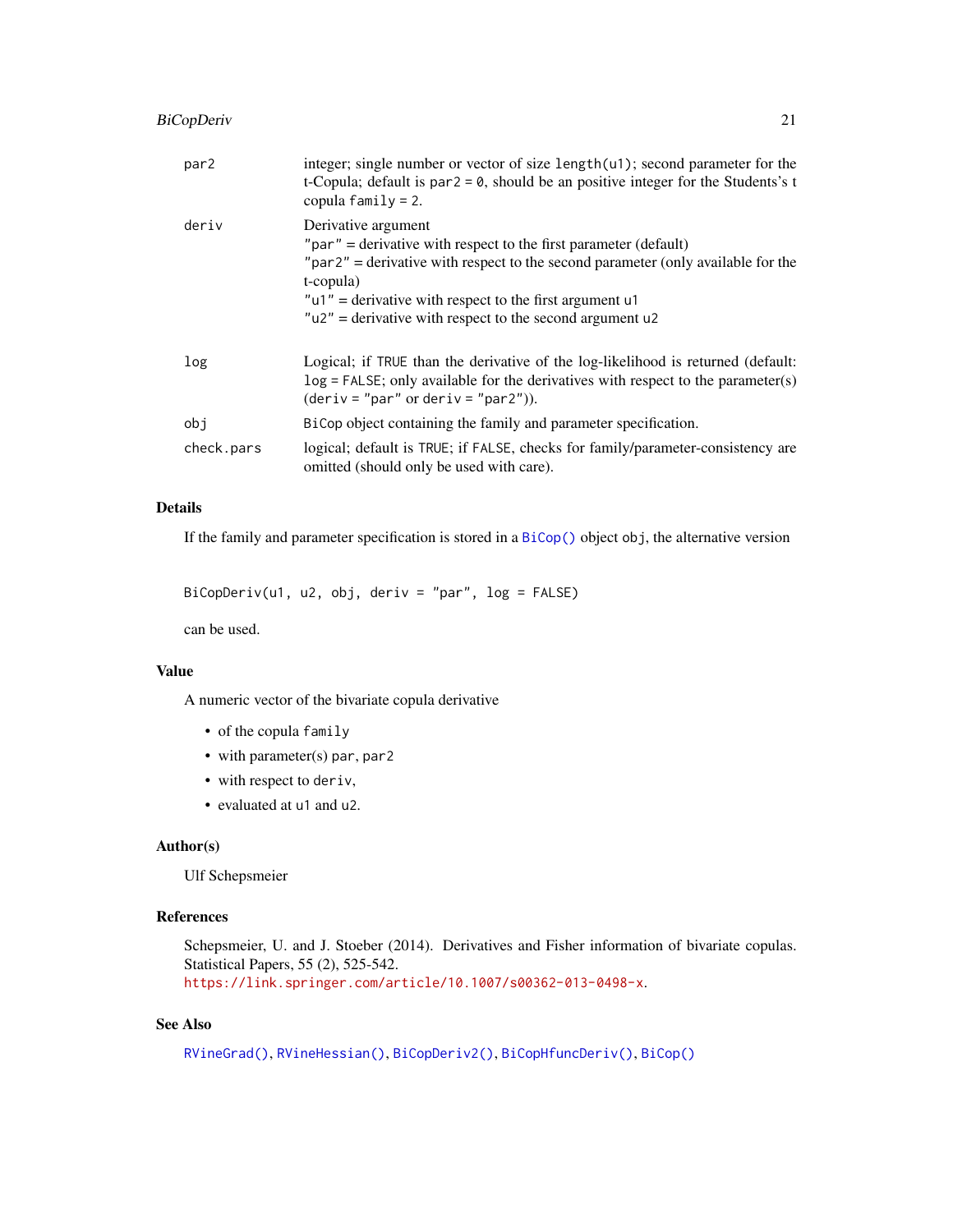# Examples

```
## simulate from a bivariate Student-t copula
set.seed(123)
cop \leftarrow \text{BiCop}(\text{family} = 2, \text{ par} = -0.7, \text{ par2} = 4)simdata <- BiCopSim(100, cop)
## derivative of the bivariate t-copula with respect to the first parameter
ul \leftarrow simdata[,1]
u2 \le - \text{simdata}[,2]
BiCopDeriv(u1, u2, cop, deriv = "par")
## estimate a Student-t copula for the simulated data
cop <- BiCopEst(u1, u2, family = 2)
## and evaluate its derivative w.r.t. the second argument u2
BiCopDeriv(u1, u2, cop, deriv = "u2")
```
<span id="page-21-1"></span>BiCopDeriv2 *Second Derivatives of a Bivariate Copula Density*

#### Description

This function evaluates the second derivative of a given parametric bivariate copula density with respect to its parameter(s) and/or its arguments.

### Usage

```
BiCopDeriv2(
  u1,
  u2,
  family,
 par,
 par2 = 0,
 deriv = "par",
 obj = NULL,check.pars = TRUE
)
```

| u1, u2 | numeric vectors of equal length with values in $[0, 1]$ .                                      |
|--------|------------------------------------------------------------------------------------------------|
| family | integer; single number or vector of size length(u1); defines the bivariate cop-<br>ula family: |
|        | $\theta$ = independence copula                                                                 |
|        | $1 = Gaussian copula$                                                                          |
|        | $2 = Student$ t copula (t-copula)                                                              |
|        | $3 =$ Clayton copula                                                                           |

<span id="page-21-0"></span>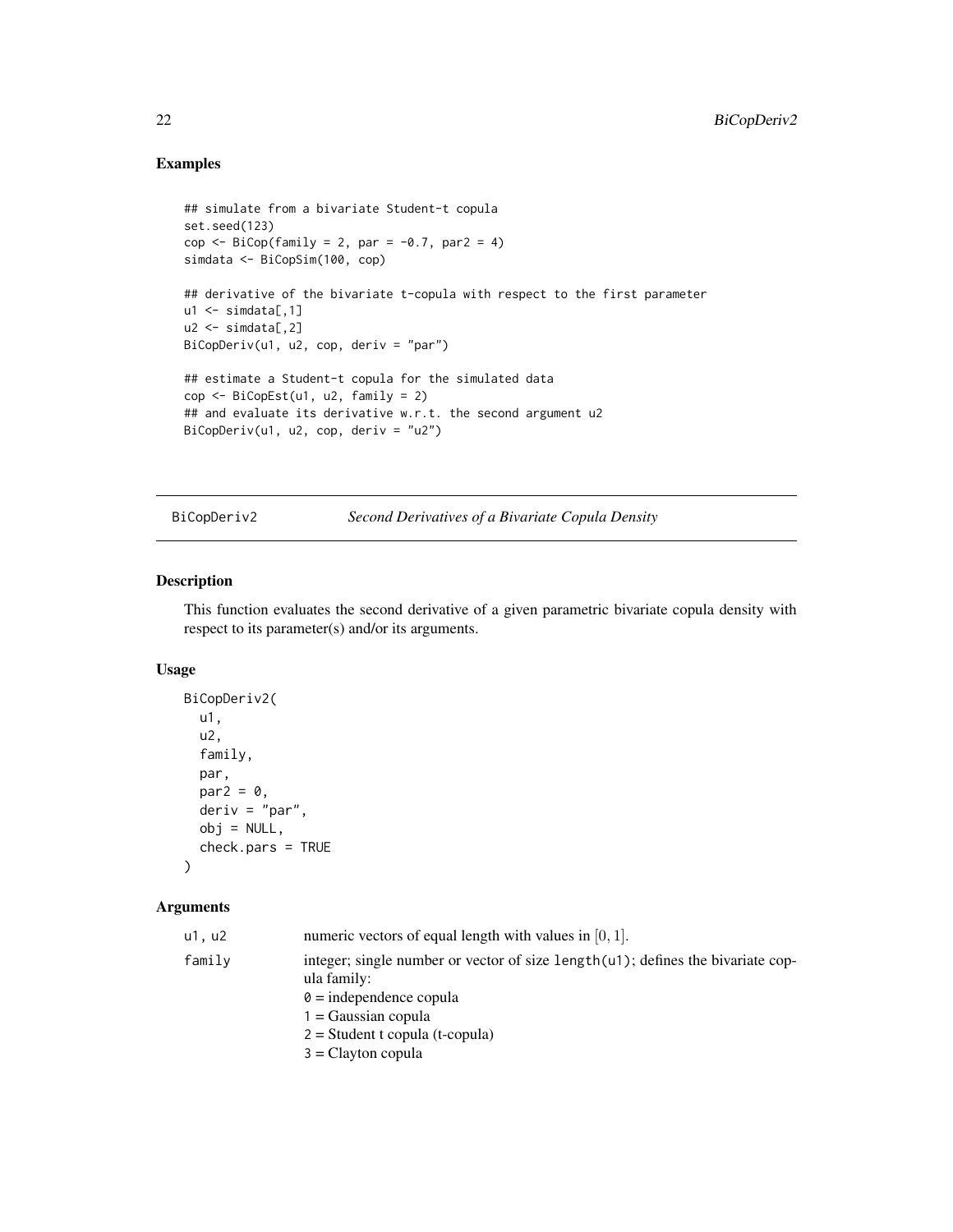|                  | $4 =$ Gumbel copula<br>$5 =$ Frank copula                                                                                                 |
|------------------|-------------------------------------------------------------------------------------------------------------------------------------------|
|                  | $6 =$ Joe copula                                                                                                                          |
|                  | 13 = rotated Clayton copula (180 degrees; survival Clayton'') \cr `14` = rotated Gumbel copula<br>vival Gumbel")                          |
|                  | 16 = rotated Joe copula (180 degrees; "survival Joe")                                                                                     |
|                  | $23$ = rotated Clayton copula (90 degrees)                                                                                                |
|                  | $24'$ = rotated Gumbel copula (90 degrees)                                                                                                |
|                  | $26'$ = rotated Joe copula (90 degrees)                                                                                                   |
|                  | '33' = rotated Clayton copula (270 degrees)<br>$34'$ = rotated Gumbel copula (270 degrees)                                                |
|                  | $36'$ = rotated Joe copula (270 degrees)                                                                                                  |
|                  |                                                                                                                                           |
| par              | Copula parameter.                                                                                                                         |
| par <sub>2</sub> | integer; single number or vector of size length(u1); second parameter for the                                                             |
|                  | t-Copula; default is par $2 = 0$ , should be an positive integer for the Students's t<br>copula $family = 2$ .                            |
| deriv            | Derivative argument                                                                                                                       |
|                  | " $par$ " = second derivative with respect to the first parameter (default)                                                               |
|                  | "par2" = second derivative with respect to the second parameter (only available                                                           |
|                  | for the t-copula)                                                                                                                         |
|                  | " $u1$ " = second derivative with respect to the first argument $u1$<br>$"u2"$ = second derivative with respect to the second argument u2 |
|                  | "par1par2" = second derivative with respect to the first and second parameter                                                             |
|                  | (only available for the t-copula)                                                                                                         |
|                  | " $par1u1"$ = second derivative with respect to the first parameter and the first<br>argument                                             |
|                  | $"par2u1"$ = second derivative with respect to the second parameter and the first                                                         |
|                  | argument (only available for the t-copula)                                                                                                |
|                  | " $par1u2"$ = second derivative with respect to the first parameter and the second                                                        |
|                  | argument<br>"par2u2" = second derivative with respect to the second parameter and the sec-                                                |
|                  | ond argument (only available for the t-copula)                                                                                            |
| obj              | BiCop object containing the family and parameter specification.                                                                           |
| check.pars       | logical; default is TRUE; if FALSE, checks for family/parameter-consistency are<br>omitted (should only be used with care).               |

# Details

If the family and parameter specification is stored in a [BiCop\(\)](#page-6-1) object obj, the alternative version

BiCopDeriv2(u1, u2, obj, deriv = "par")

can be used.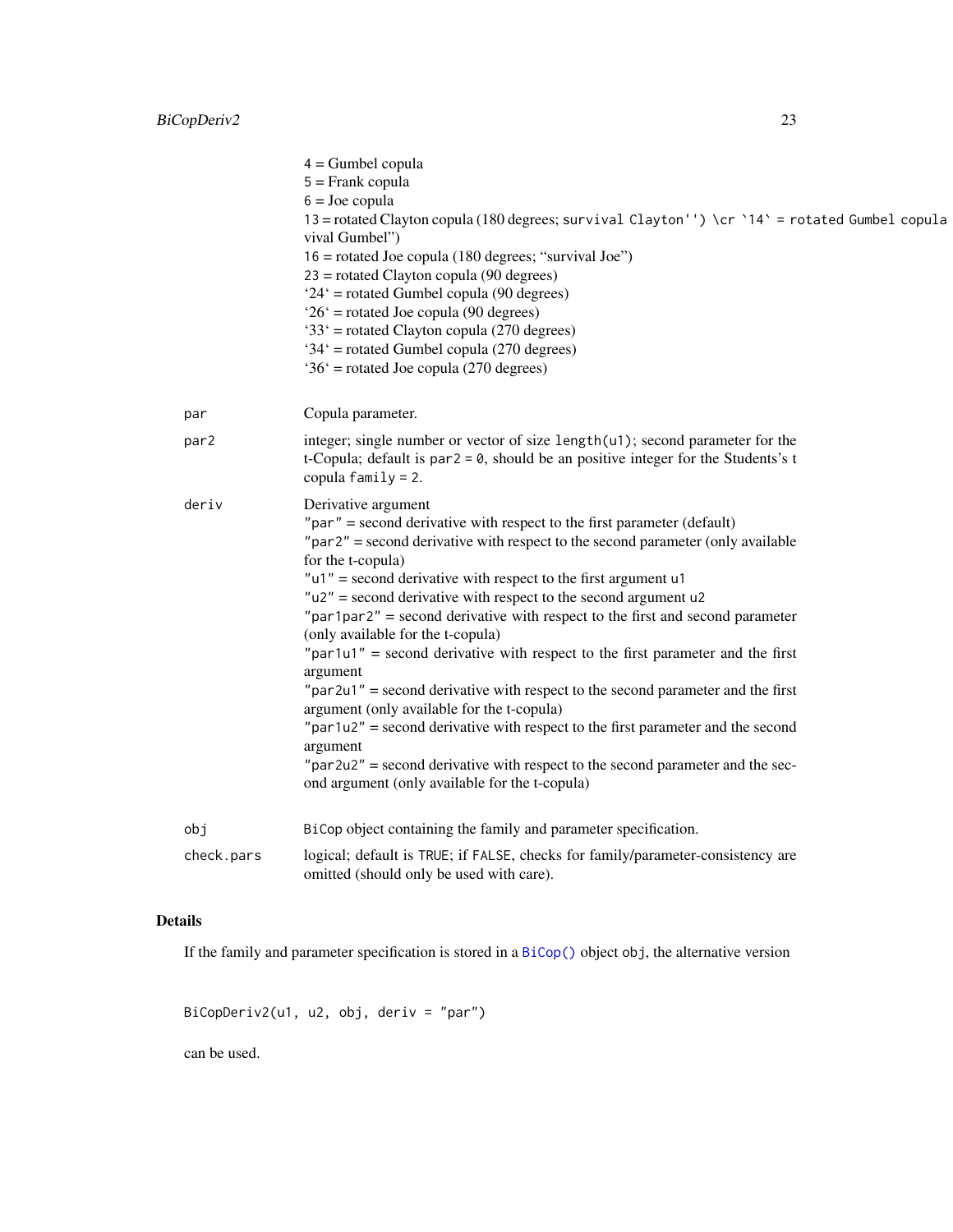A numeric vector of the second-order bivariate copula derivative

- of the copula family
- with parameter(s) par, par2
- with respect to deriv
- evaluated at u1 and u2.

#### Author(s)

Ulf Schepsmeier, Jakob Stoeber

#### References

Schepsmeier, U. and J. Stoeber (2014). Derivatives and Fisher information of bivariate copulas. Statistical Papers, 55 (2), 525-542. <https://link.springer.com/article/10.1007/s00362-013-0498-x>.

#### See Also

[RVineGrad\(\)](#page-101-1), [RVineHessian\(\)](#page-104-1), [BiCopDeriv\(\)](#page-19-1), [BiCopHfuncDeriv\(\)](#page-36-1), [BiCop\(\)](#page-6-1)

# Examples

```
## simulate from a bivariate Student-t copula
set.seed(123)
cop \leq BiCop(family = 2, par = -0.7, par2 = 4)
simdata <- BiCopSim(100, cop)
## second derivative of the Student-t copula w.r.t. the first parameter
u1 \leftarrow \text{simdata}[, 1]u2 \le - \text{simdata}[,2]
BiCopDeriv2(u1, u2, cop, deriv = "par")
## estimate a Student-t copula for the simulated data
cop <- BiCopEst(u1, u2, family = 2)
## and evaluate its second derivative w.r.t. the second argument u2
BiCopDeriv2(u1, u2, cop, deriv = "u2")
```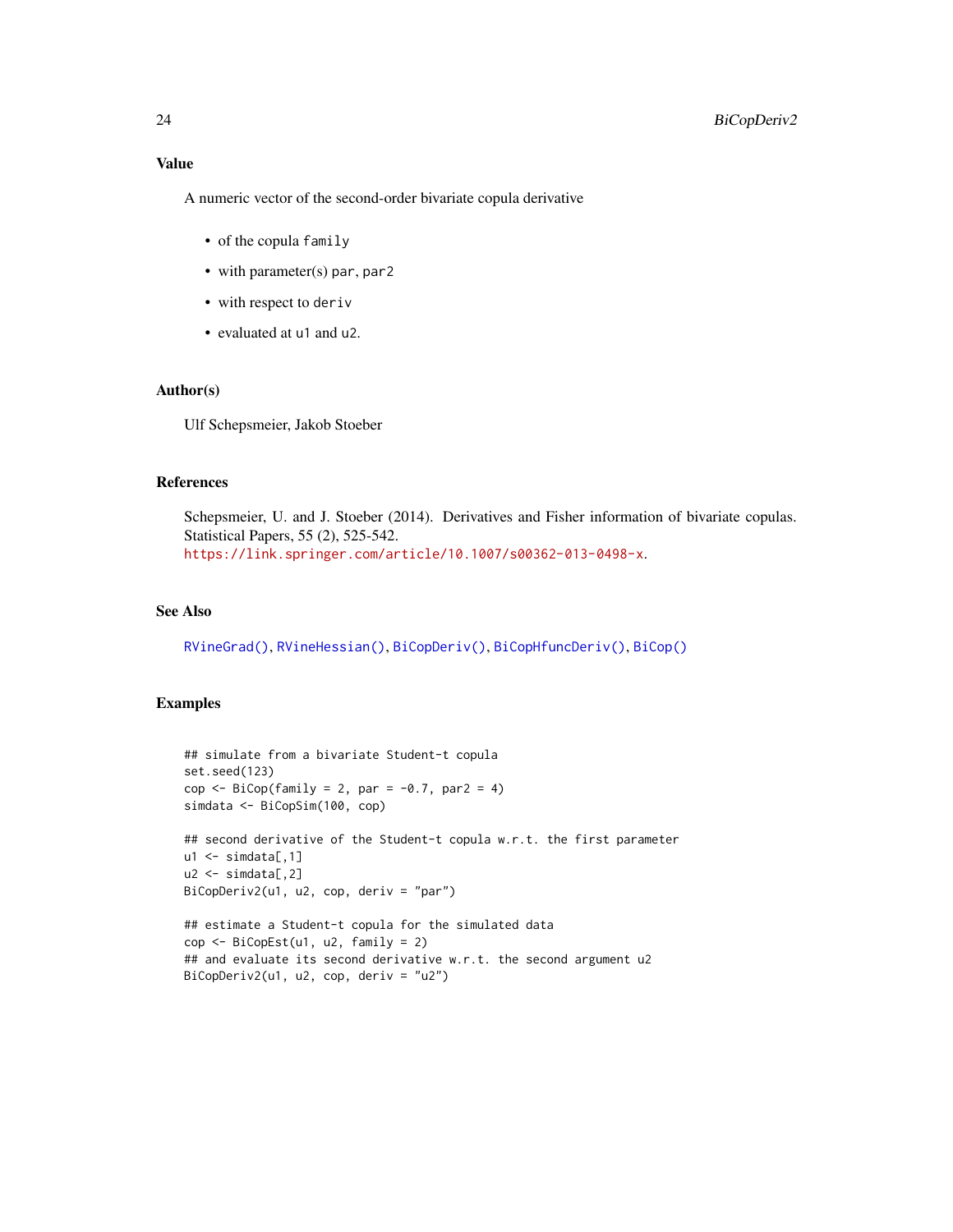<span id="page-24-1"></span><span id="page-24-0"></span>

# Description

This function estimates the parameter(s) of a bivariate copula using either inversion of empirical Kendall's tau (for one parameter copula families only) or maximum likelihood estimation for implemented copula families.

#### Usage

```
BiCopEst(
 u1,
 u2,
 family,
 method = "mle",se = FALSE,max.df = 30,
 max.BB = list(BB1 = c(5, 6), BB6 = c(6, 6), BB7 = c(5, 6), BB8 = c(6, 1)),weights = NA
)
```

| u1, u2 | Data vectors of equal length with values in $[0, 1]$ .                                           |
|--------|--------------------------------------------------------------------------------------------------|
| family | An integer defining the bivariate copula family:                                                 |
|        | $\theta$ = independence copula                                                                   |
|        | $1 = Gaussian copula$                                                                            |
|        | $2 = Student$ t copula (t-copula)                                                                |
|        | $3 =$ Clayton copula                                                                             |
|        | $4 =$ Gumbel copula                                                                              |
|        | $5 =$ Frank copula                                                                               |
|        | $6 =$ Joe copula                                                                                 |
|        | $7 = BB1$ copula                                                                                 |
|        | $8 = BB6$ copula                                                                                 |
|        | $9 = BB7$ copula                                                                                 |
|        | $10 = BB8$ copula                                                                                |
|        | 13 = rotated Clayton copula (180 degrees; survival Clayton'') \cr `14` = rotated Gumbel copula   |
|        | vival Gumbel")                                                                                   |
|        | 16 = rotated Joe copula (180 degrees; survival Joe'') \cr `17 ` = rotated BB1 copula (180 degree |
|        | vival BB1")                                                                                      |
|        | 18 = rotated BB6 copula (180 degrees; survival BB6'')\cr `19` = rotated BB7 copula (180 degree   |
|        | vival BB7")                                                                                      |
|        | $20$ = rotated BB8 copula (180 degrees; "survival BB8")                                          |
|        | $23$ = rotated Clayton copula (90 degrees)                                                       |
|        | '24' = rotated Gumbel copula (90 degrees)                                                        |
|        | $26'$ = rotated Joe copula (90 degrees)                                                          |
|        |                                                                                                  |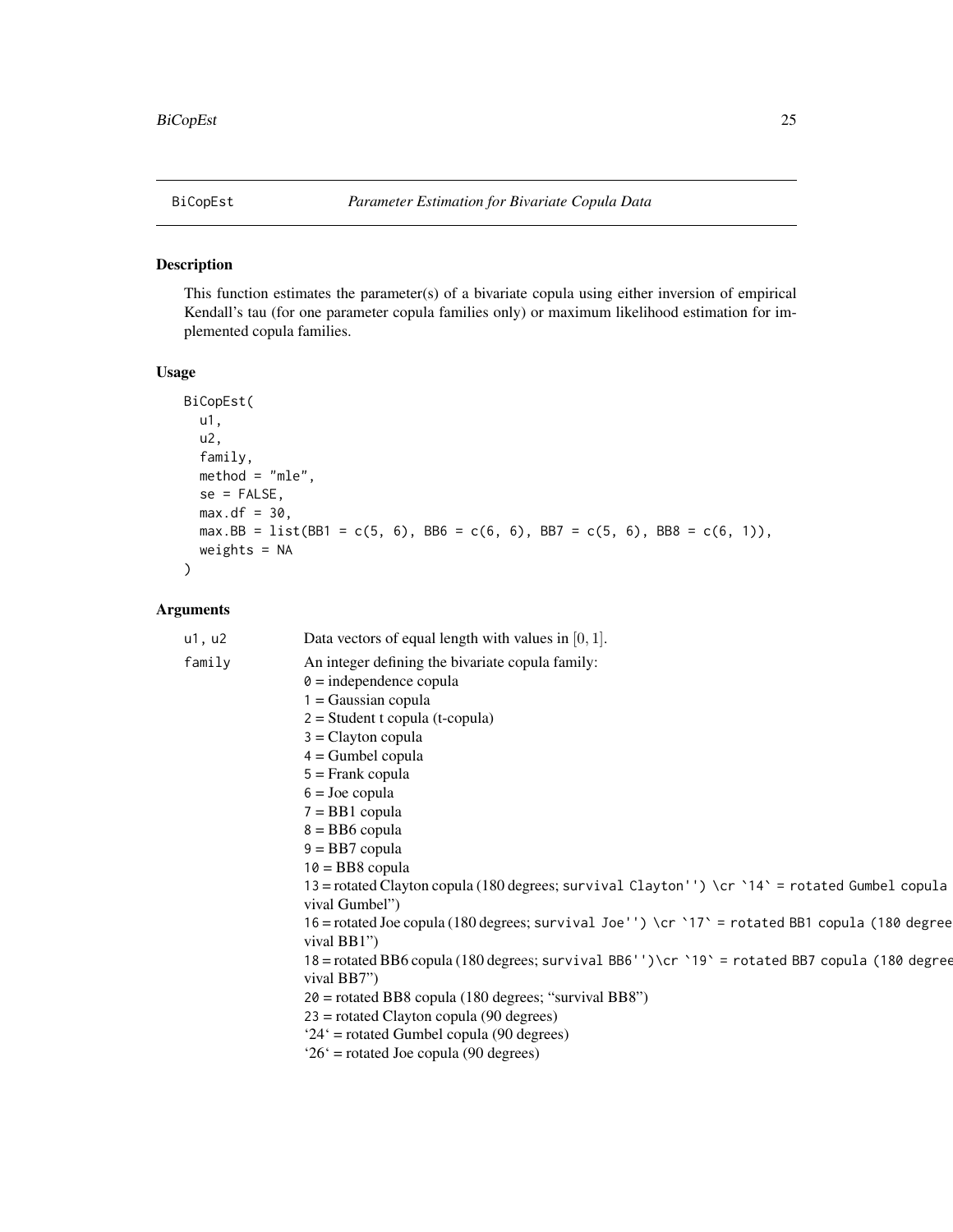|         | $27'$ = rotated BB1 copula (90 degrees)                                                                                                                                                                                                                                                                                                                                                                                           |
|---------|-----------------------------------------------------------------------------------------------------------------------------------------------------------------------------------------------------------------------------------------------------------------------------------------------------------------------------------------------------------------------------------------------------------------------------------|
|         | $28'$ = rotated BB6 copula (90 degrees)                                                                                                                                                                                                                                                                                                                                                                                           |
|         | $29'$ = rotated BB7 copula (90 degrees)                                                                                                                                                                                                                                                                                                                                                                                           |
|         | '30' = rotated BB8 copula (90 degrees)                                                                                                                                                                                                                                                                                                                                                                                            |
|         | '33' = rotated Clayton copula (270 degrees)                                                                                                                                                                                                                                                                                                                                                                                       |
|         | $34'$ = rotated Gumbel copula (270 degrees)                                                                                                                                                                                                                                                                                                                                                                                       |
|         | $36'$ = rotated Joe copula (270 degrees)                                                                                                                                                                                                                                                                                                                                                                                          |
|         | '37' = rotated BB1 copula (270 degrees)                                                                                                                                                                                                                                                                                                                                                                                           |
|         | $38'$ = rotated BB6 copula (270 degrees)                                                                                                                                                                                                                                                                                                                                                                                          |
|         | $39'$ = rotated BB7 copula (270 degrees)                                                                                                                                                                                                                                                                                                                                                                                          |
|         | $40'$ = rotated BB8 copula (270 degrees)                                                                                                                                                                                                                                                                                                                                                                                          |
|         | $104'$ = Tawn type 1 copula                                                                                                                                                                                                                                                                                                                                                                                                       |
|         | ' $114$ ' = rotated Tawn type 1 copula (180 degrees)                                                                                                                                                                                                                                                                                                                                                                              |
|         | $124'$ = rotated Tawn type 1 copula (90 degrees)                                                                                                                                                                                                                                                                                                                                                                                  |
|         | '134' = rotated Tawn type 1 copula (270 degrees)                                                                                                                                                                                                                                                                                                                                                                                  |
|         | ' $204$ ' = Tawn type 2 copula                                                                                                                                                                                                                                                                                                                                                                                                    |
|         | ' $214$ ' = rotated Tawn type 2 copula (180 degrees)                                                                                                                                                                                                                                                                                                                                                                              |
|         | $224'$ = rotated Tawn type 2 copula (90 degrees)                                                                                                                                                                                                                                                                                                                                                                                  |
|         | $234'$ = rotated Tawn type 2 copula (270 degrees)                                                                                                                                                                                                                                                                                                                                                                                 |
| method  | indicates the estimation method: either maximum likelihood estimation (method<br>= "mle"; default) or inversion of Kendall's tau (method = "itau"). For method<br>= "itau" only one parameter families and the Student t copula can be used<br>$(family = 1, 2, 3, 4, 5, 6, 13, 14, 16, 23, 24, 26, 33, 34$ or 36). For the t-copula,<br>$par2$ is found by a crude profile likelihood optimization over the interval $(2, 10]$ . |
| se      | Logical; whether standard error(s) of parameter estimates is/are estimated (de-<br>fault: $se = FALSE$ ).                                                                                                                                                                                                                                                                                                                         |
| max. df | Numeric; upper bound for the estimation of the degrees of freedom parameter<br>of the t-copula (default: $max. df = 30$ ).                                                                                                                                                                                                                                                                                                        |
| max.BB  | List; upper bounds for the estimation of the two parameters (in absolute values)<br>of the BB1, BB6, BB7 and BB8 copulas<br>$(default: max.BB = list(BB1 = c(5, 6), BB6 = c(6, 6), BB7 = c(5, 6), BB8 = c(6, 1))).$                                                                                                                                                                                                               |
| weights | Numerical; weights for each observation (optional).                                                                                                                                                                                                                                                                                                                                                                               |

## Details

If method = "itau", the function computes the empirical Kendall's tau of the given copula data and exploits the one-to-one relationship of copula parameter and Kendall's tau which is available for many one parameter bivariate copula families (see [BiCopPar2Tau\(\)](#page-61-1) and [BiCopTau2Par\(\)](#page-72-1)). The inversion of Kendall's tau is however not available for all bivariate copula families (see above). If a two parameter copula family is chosen and method = "itau", a warning message is returned and the MLE is calculated.

For method = "mle" copula parameters are estimated by maximum likelihood using starting values obtained by method = "itau". If no starting values are available by inversion of Kendall's tau, starting values have to be provided given expert knowledge and the boundaries max.df and max.BB respectively. Note: The MLE is performed via numerical maximization using the L\_BFGS-B method.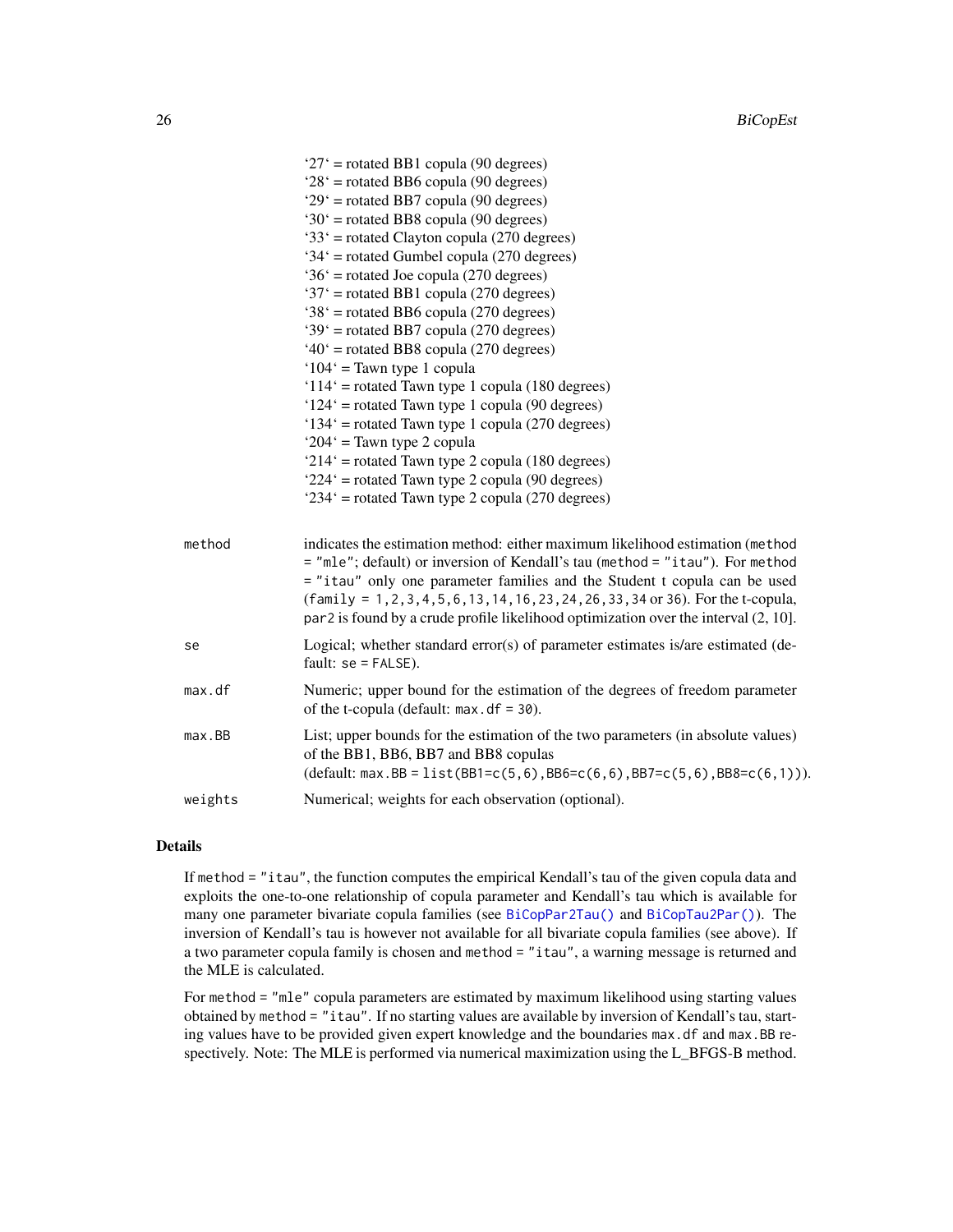#### BiCopEst 27

For the Gaussian, the t- and the one-parametric Archimedean copulas we can use the gradients, but for the BB copulas we have to use finite differences for the L\_BFGS-B method.

A warning message is returned if the estimate of the degrees of freedom parameter of the t-copula is larger than max.df. For high degrees of freedom the t-copula is almost indistinguishable from the Gaussian and it is advised to use the Gaussian copula in this case. As a rule of thumb max.df =  $30$ typically is a good choice. Moreover, standard errors of the degrees of freedom parameter estimate cannot be estimated in this case.

#### Value

An object of class [BiCop\(\)](#page-6-1), augmented with the following entries:

| se, se2           | standard errors for the parameter estimates (if se = TRUE, |  |
|-------------------|------------------------------------------------------------|--|
| nobs              | number of observations,                                    |  |
| logLik            | log likelihood                                             |  |
| AIC               | Aikaike's Informaton Criterion,                            |  |
| BIC               | Bayesian's Informaton Criterion,                           |  |
| emptau            | empirical value of Kendall's tau,                          |  |
| p.value.indeptest |                                                            |  |
|                   | p-value of the independence test.                          |  |

# Note

For a comprehensive summary of the fitted model, use summary(object); to see all its contents, use str(object).

#### Author(s)

Ulf Schepsmeier, Eike Brechmann, Jakob Stoeber, Carlos Almeida

#### References

Joe, H. (1997). Multivariate Models and Dependence Concepts. Chapman and Hall, London.

#### See Also

[BiCop\(\)](#page-6-1), [BiCopPar2Tau\(\)](#page-61-1), [BiCopTau2Par\(\)](#page-72-1), [RVineSeqEst\(\)](#page-125-1), [BiCopSelect\(\)](#page-66-1),

#### Examples

```
## Example 1: bivariate Gaussian copula
dat <- BiCopSim(500, 1, 0.7)
u1 \leftarrow dat[, 1]v1 \leq dat[, 2]
# estimate parameters of Gaussian copula by inversion of Kendall's tau
est1.tau <- BiCopEst(u1, v1, family = 1, method = "itau")
est1.tau # short overview
```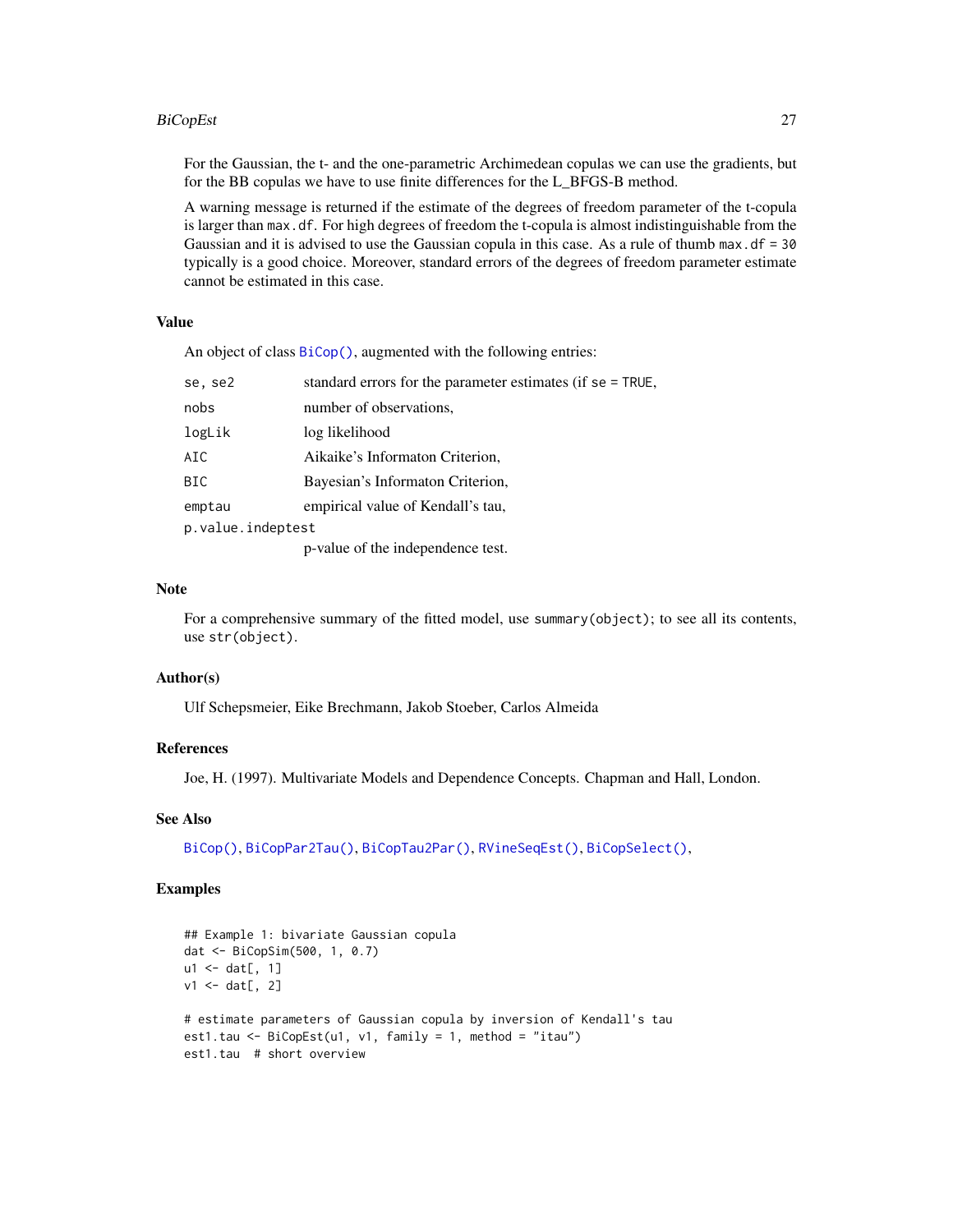```
summary(est1.tau) # comprehensive overview
str(est1.tau) # see all contents of the object
# check if parameter actually coincides with inversion of Kendall's tau
tau1 \le cor(u1, v1, method = "kendall")
all.equal(BiCopTau2Par(1, tau1), est1.tau$par)
# maximum likelihood estimate for comparison
est1.mle <- BiCopEst(u1, v1, family = 1, method = "mle")summary(est1.mle)
## Example 2: bivariate Clayton and survival Gumbel copulas
# simulate from a Clayton copula
dat <- BiCopSim(500, 3, 2.5)
u2 <- dat[, 1]
v2 \leq -\text{dat}[, 2]
# empirical Kendall's tau
tau2 <- cor(u2, v2, method = "kendall")# inversion of empirical Kendall's tau for the Clayton copula
BiCopTau2Par(3, tau2)
BiCopEst(u2, v2, family = 3, method = "itau")
# inversion of empirical Kendall's tau for the survival Gumbel copula
BiCopTau2Par(14, tau2)
BiCopEst(u2, v2, family = 14, method = "itau")
# maximum likelihood estimates for comparison
BiCopEst(u2, v2, family = 3, method = "mle")BiCopEst(u2, v2, family = 14, method = "mle")
```

```
BiCopEstList List of Maximum Likelihood Estimates for Several Bivariate Copula
                       Families
```
#### Description

This function allows to compare bivariate copula models across a number of families w.r.t. the fit statistics log-likelihood, AIC, and BIC. For each family, the parameters are estimated by maximum likelihood.

#### Usage

```
BiCopEstList(u1, u2, familyset = NA, weights = NA, rotations = TRUE, \ldots)
```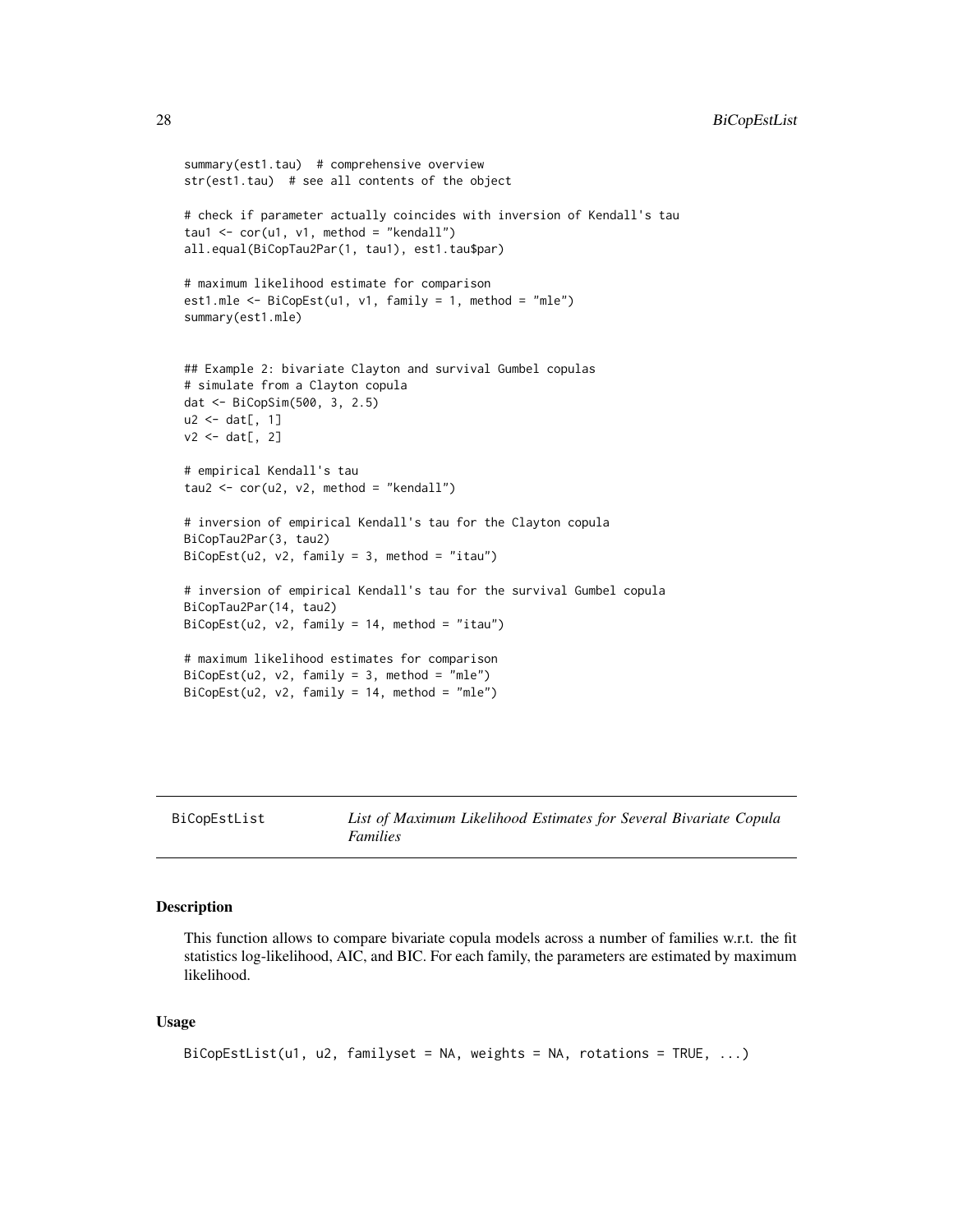# BiCopEstList 29

| u1, u2    | Data vectors of equal length with values in $[0, 1]$ .                                           |
|-----------|--------------------------------------------------------------------------------------------------|
| familyset | Vector of bivariate copula families to select from. The vector has to include at                 |
|           | least one bivariate copula family that allows for positive and one that allows for               |
|           | negative dependence. If familyset = NA (default), selection among all possible                   |
|           | families is performed. Coding of bivariate copula families:                                      |
|           | $\theta$ = independence copula                                                                   |
|           | $1 = Gaussian copula$                                                                            |
|           | $2 = Student$ t copula (t-copula)                                                                |
|           | $3 =$ Clayton copula                                                                             |
|           | $4 =$ Gumbel copula                                                                              |
|           | $5 =$ Frank copula                                                                               |
|           | $6 =$ Joe copula                                                                                 |
|           | $7 = BB1$ copula                                                                                 |
|           | $8 = BB6$ copula                                                                                 |
|           | $9 = BB7$ copula                                                                                 |
|           | $10 = BB8$ copula                                                                                |
|           | 13 = rotated Clayton copula (180 degrees; survival Clayton'') \cr `14 ` = rotated Gumbel copula  |
|           | vival Gumbel")                                                                                   |
|           | 16 = rotated Joe copula (180 degrees; survival Joe'') \cr `17 ` = rotated BB1 copula (180 degree |
|           | vival BB1")                                                                                      |
|           | 18 = rotated BB6 copula (180 degrees; survival BB6'')\cr `19` = rotated BB7 copula (180 degree   |
|           | vival BB7")                                                                                      |
|           | $20 =$ rotated BB8 copula (180 degrees; "survival BB8")                                          |
|           | $23$ = rotated Clayton copula (90 degrees)                                                       |
|           | $24'$ = rotated Gumbel copula (90 degrees)                                                       |
|           | $26'$ = rotated Joe copula (90 degrees)                                                          |
|           | $27'$ = rotated BB1 copula (90 degrees)                                                          |
|           | $28'$ = rotated BB6 copula (90 degrees)                                                          |
|           | '29' = rotated BB7 copula (90 degrees)                                                           |
|           | $30'$ = rotated BB8 copula (90 degrees)                                                          |
|           | '33' = rotated Clayton copula (270 degrees)                                                      |
|           | $34'$ = rotated Gumbel copula (270 degrees)                                                      |
|           | '36' = rotated Joe copula (270 degrees)                                                          |
|           | '37' = rotated BB1 copula (270 degrees)                                                          |
|           | '38' = rotated BB6 copula (270 degrees)                                                          |
|           | '39' = rotated BB7 copula (270 degrees)                                                          |
|           | $40^{\circ}$ = rotated BB8 copula (270 degrees)                                                  |
|           | ' $104$ ' = Tawn type 1 copula                                                                   |
|           | ' $114$ ' = rotated Tawn type 1 copula (180 degrees)                                             |
|           | $124'$ = rotated Tawn type 1 copula (90 degrees)                                                 |
|           | '134' = rotated Tawn type 1 copula (270 degrees)                                                 |
|           | ' $204$ ' = Tawn type 2 copula                                                                   |
|           | '214' = rotated Tawn type 2 copula (180 degrees)                                                 |
|           | '224' = rotated Tawn type 2 copula (90 degrees)                                                  |
|           | $234'$ = rotated Tawn type 2 copula (270 degrees)                                                |
|           |                                                                                                  |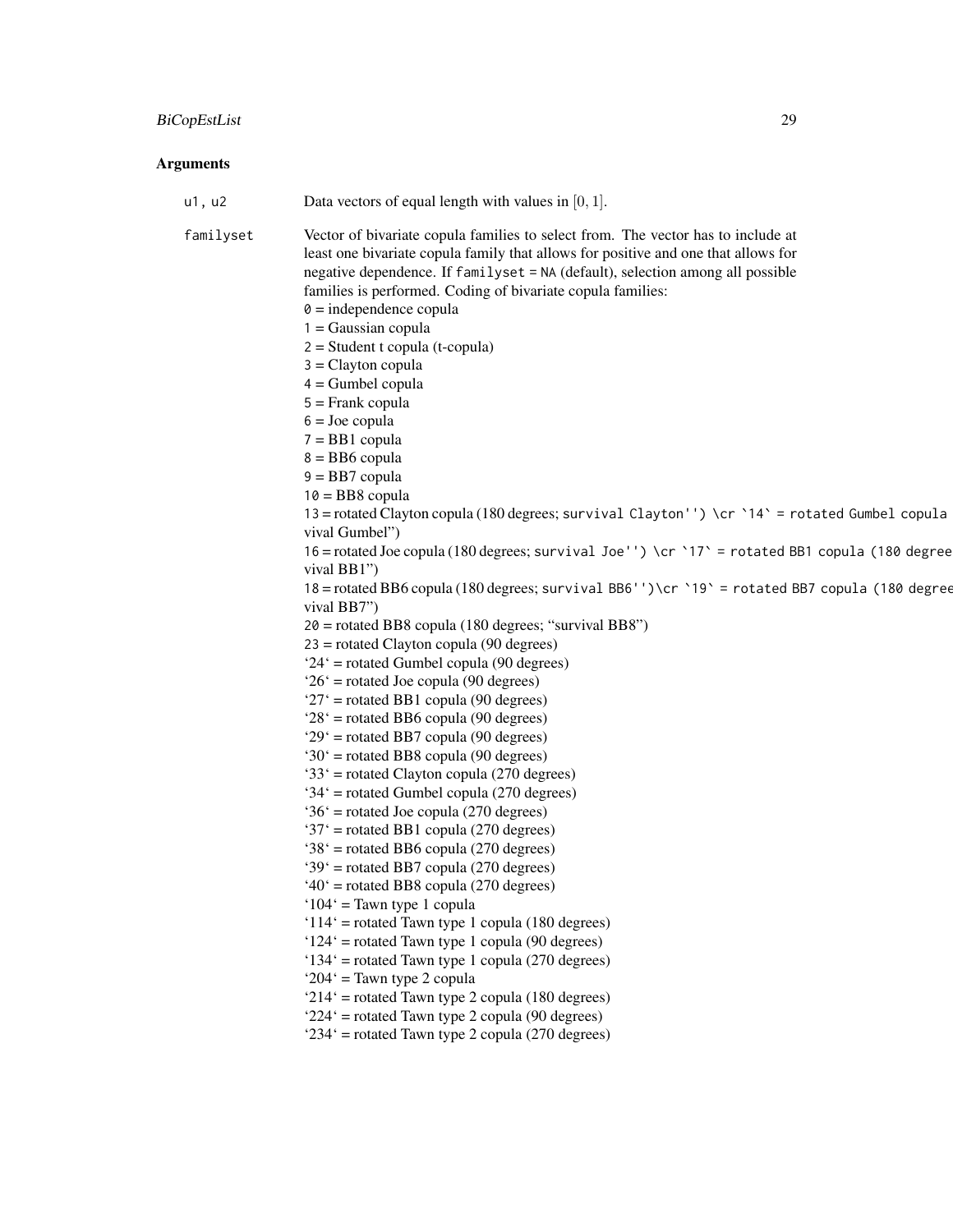30 BiCopEstList

| weights   | Numerical; weights for each observation (optional).                |
|-----------|--------------------------------------------------------------------|
| rotations | If TRUE, all rotations of the families in family set are included. |
| $\cdots$  | further arguments passed to BiCopEst().                            |

#### Details

First all available copulas are fitted using maximum likelihood estimation. Then the criteria are computed for all available copula families (e.g., if u1 and u2 are negatively dependent, Clayton, Gumbel, Joe, BB1, BB6, BB7 and BB8 and their survival copulas are not considered) and the family with the minimum value is chosen. For observations  $u_{i,j}$ ,  $i = 1, ..., N$ ,  $j = 1, 2$ , the AIC of a bivariate copula family c with parameter(s)  $\theta$  is defined as

$$
AIC := -2\sum_{i=1}^{N} \ln[c(u_{i,1}, u_{i,2}|\boldsymbol{\theta})] + 2k,
$$

where  $k = 1$  for one parameter copulas and  $k = 2$  for the two parameter t-, BB1, BB6, BB7 and BB8 copulas. Similarly, the BIC is given by

$$
BIC := -2\sum_{i=1}^{N} \ln[c(u_{i,1}, u_{i,2}|\boldsymbol{\theta})] + \ln(N)k.
$$

Evidently, if the BIC is chosen, the penalty for two parameter families is stronger than when using the AIC.

#### Value

A list containing

| models  | a list of BiCop() objects corresponding to the 'familyset" (only families corre-<br>sponding to the sign of the empirical Kendall's tau are used). |
|---------|----------------------------------------------------------------------------------------------------------------------------------------------------|
| summary | a data frame containing the log-likelihoods, AICs, and BICs of all the fitted<br>models.                                                           |

#### Author(s)

Thomas Nagler

#### References

Akaike, H. (1973). Information theory and an extension of the maximum likelihood principle. In B. N. Petrov and F. Csaki (Eds.), Proceedings of the Second International Symposium on Information Theory Budapest, Akademiai Kiado, pp. 267-281.

Schwarz, G. E. (1978). Estimating the dimension of a model. Annals of Statistics 6 (2), 461-464.

#### See Also

[BiCop\(\)](#page-6-1), [BiCopEst\(\)](#page-24-1)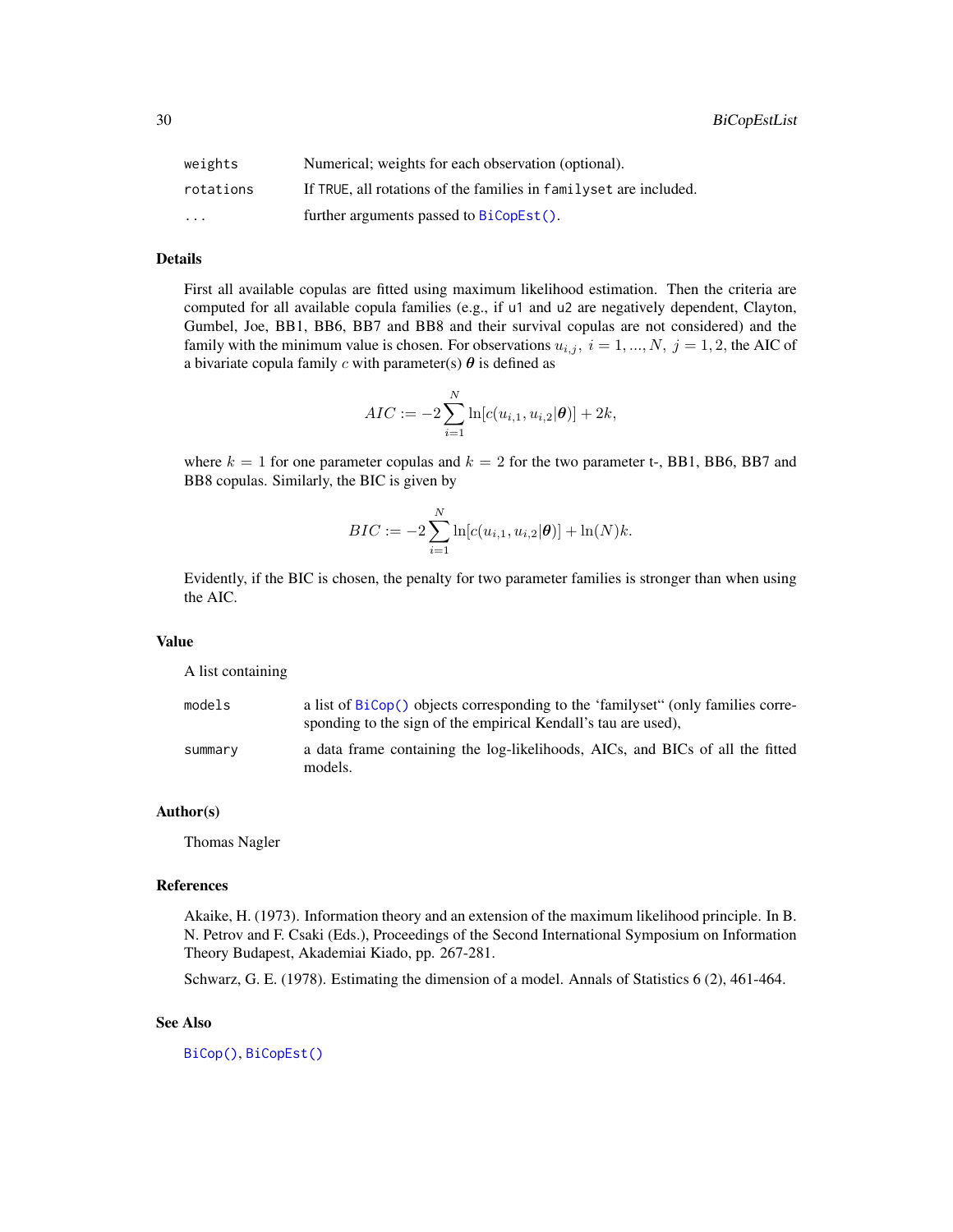# <span id="page-30-0"></span>BiCopGofTest 31

# Examples

```
## compare models
data(daxreturns)
comp <- BiCopEstList(daxreturns[, 1], daxreturns[, 4])
```
BiCopGofTest *Goodness-of-Fit Test for Bivariate Copulas*

# Description

This function performs a goodness-of-fit test for bivariate copulas, either based on White's information matrix equality (White, 1982) as introduced by Huang and Prokhorov (2011) or based on Kendall's process (Wang and Wells, 2000; Genest et al., 2006). It computes the test statistics and p-values.

#### Usage

```
BiCopGofTest(
 u1,
 u2,
 family,
 par = 0,par2 = 0,
 method = "white",max.df = 30,B = 100,obj = NULL)
```

| u1, u2 | Numeric vectors of equal length with values in $[0, 1]$ .                                      |
|--------|------------------------------------------------------------------------------------------------|
| family | An integer defining the bivariate copula family:                                               |
|        | $\theta$ = independence copula                                                                 |
|        | $1 = Gaussian copula$                                                                          |
|        | $2 = Student$ t copula (t-copula) (only for method = "white"; see details)                     |
|        | $3 =$ Clayton copula                                                                           |
|        | $4 =$ Gumbel copula                                                                            |
|        | $5 =$ Frank copula                                                                             |
|        | $6 =$ Joe copula                                                                               |
|        | $7 = BB1$ copula (only for method = "kendall")                                                 |
|        | $8 = BB6$ copula (only for method = "kendall")                                                 |
|        | $9 = BB7$ copula (only for method = "kendall")                                                 |
|        | $10 = BBS$ copula (only for method ="kendall")                                                 |
|        | 13 = rotated Clayton copula (180 degrees; survival Clayton'') \cr `14` = rotated Gumbel copula |
|        | vival Gumbel")                                                                                 |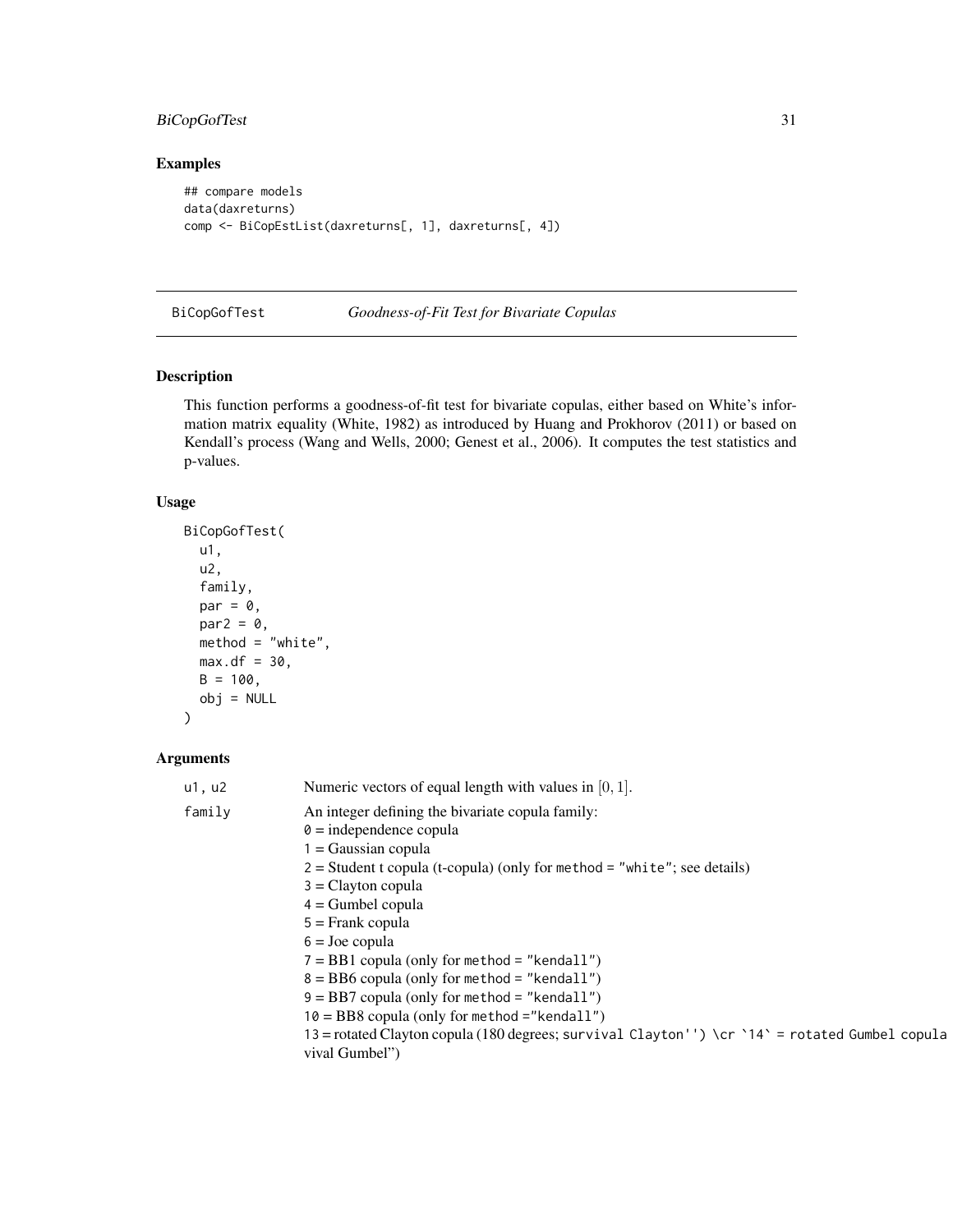|        | 16 = rotated Joe copula (180 degrees; survival Joe'') \cr `17` = rotated BB1 copula (180 degree<br>vival BB1"; only for method = "kendall")<br>18 = rotated BB6 copula (180 degrees; survival BB6''; only for 'method = "kendall")\cr '19' =<br>vival BB7"; only for method = "kendall")<br>$20$ = rotated BB8 copula (180 degrees; "survival BB8"; only for method =<br>"kendall")<br>$23'$ = rotated Clayton copula (90 degrees)<br>$24'$ = rotated Gumbel copula (90 degrees)<br>$26'$ = rotated Joe copula (90 degrees)<br>' $27'$ = rotated BB1 copula (90 degrees; only for 'method = "kendall"')<br>$28^\circ$ = rotated BB6 copula (90 degrees; only for 'method = "kendall"')<br>'29' = rotated BB7 copula (90 degrees; only for 'method = "kendall"')<br>'30' = rotated BB8 copula (90 degrees; only for 'method = "kendall"')<br>'33' = rotated Clayton copula (270 degrees)<br>'34' = rotated Gumbel copula (270 degrees)<br>$36'$ = rotated Joe copula (270 degrees)<br>'37' = rotated BB1 copula (270 degrees; only for 'method = "kendall"')<br>'38' = rotated BB6 copula (270 degrees; only for 'method = "kendall"')<br>'39' = rotated BB7 copula (270 degrees; only for 'method = "kendall"') |
|--------|-----------------------------------------------------------------------------------------------------------------------------------------------------------------------------------------------------------------------------------------------------------------------------------------------------------------------------------------------------------------------------------------------------------------------------------------------------------------------------------------------------------------------------------------------------------------------------------------------------------------------------------------------------------------------------------------------------------------------------------------------------------------------------------------------------------------------------------------------------------------------------------------------------------------------------------------------------------------------------------------------------------------------------------------------------------------------------------------------------------------------------------------------------------------------------------------------------------------|
| par    | '40' = rotated BB8 copula (270 degrees; only for 'method = "kendall"')<br>Copula parameter (optional).                                                                                                                                                                                                                                                                                                                                                                                                                                                                                                                                                                                                                                                                                                                                                                                                                                                                                                                                                                                                                                                                                                          |
| par2   | Second parameter for bivariate t-copula (optional); default: $par2 = 0$ .                                                                                                                                                                                                                                                                                                                                                                                                                                                                                                                                                                                                                                                                                                                                                                                                                                                                                                                                                                                                                                                                                                                                       |
| method | A string indicating the goodness-of-fit method:<br>"white" = $goodness-of-fit$ test based on White's information matrix equality<br>(default)<br>"kendal $1$ " = goodness-of-fit test based on Kendall's process                                                                                                                                                                                                                                                                                                                                                                                                                                                                                                                                                                                                                                                                                                                                                                                                                                                                                                                                                                                                |
| max.df | Numeric; upper bound for the estimation of the degrees of freedom parameter<br>of the t-copula (default: $max. df = 30$ ).                                                                                                                                                                                                                                                                                                                                                                                                                                                                                                                                                                                                                                                                                                                                                                                                                                                                                                                                                                                                                                                                                      |
| B      | Integer; number of bootstrap samples (default: $B = 100$ ). For $B = 0$ only the the<br>test statistics are returned.<br>WARNING: If B is chosen too large, computations will take very long.                                                                                                                                                                                                                                                                                                                                                                                                                                                                                                                                                                                                                                                                                                                                                                                                                                                                                                                                                                                                                   |
| obi    | BiCop object containing the family and parameter specification.                                                                                                                                                                                                                                                                                                                                                                                                                                                                                                                                                                                                                                                                                                                                                                                                                                                                                                                                                                                                                                                                                                                                                 |

#### Details

method = "white":

This goodness-of fit test uses the information matrix equality of White (1982) and was investigated by Huang and Prokhorov (2011). The main contribution is that under correct model specification the Fisher Information can be equivalently calculated as minus the expected Hessian matrix or as the expected outer product of the score function. The null hypothesis is

$$
H_0: \boldsymbol{H}(\theta) + \boldsymbol{C}(\theta) = 0
$$

against the alternative

$$
H_0: \boldsymbol{H}(\theta) + \boldsymbol{C}(\theta) \neq 0,
$$

where  $H(\theta)$  is the expected Hessian matrix and  $C(\theta)$  is the expected outer product of the score function. For the calculation of the test statistic we use the consistent maximum likelihood estimator  $\hat{\theta}$  and the sample counter parts of  $H(\theta)$  and  $C(\theta)$ . The correction of the covariance-matrix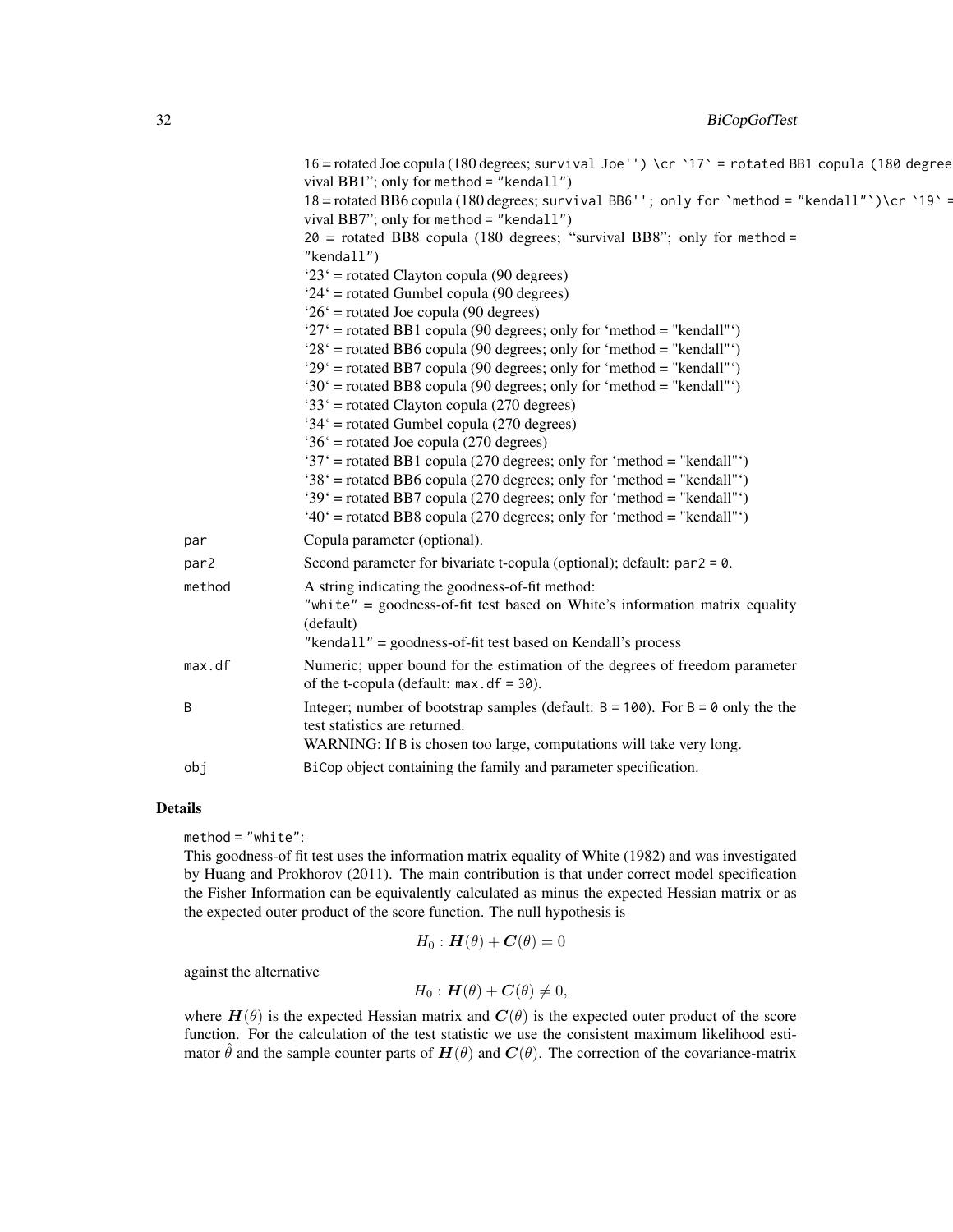#### BiCopGofTest 33

in the test statistic for the uncertainty in the margins is skipped. The implemented tests assumes that where is no uncertainty in the margins. The correction can be found in Huang and Prokhorov (2011). It involves two-dimensional integrals.

WARNING: For the t-copula the test may be unstable. The results for the t-copula therefore have to be treated carefully.

method = "kendall":

This copula goodness-of-fit test is based on Kendall's process as proposed by Wang and Wells (2000). For computation of p-values, the parametric bootstrap described by Genest et al. (2006) is used. For rotated copulas the input arguments are transformed and the goodness-of-fit procedure for the corresponding non-rotated copula is used.

#### Value

For method = "white":

| p.value   | Asymptotic p-value.          |
|-----------|------------------------------|
| statistic | The observed test statistic. |

For method ="kendall"

| p.value.CvM   | Bootstrapped p-value of the goodness-of-fit test using the Cramer-von Mises<br>statistic (if $B > 0$ ).   |
|---------------|-----------------------------------------------------------------------------------------------------------|
| p.value.KS    | Bootstrapped p-value of the goodness-of-fit test using the Kolmogorov-Smirnov<br>statistic (if $B > 0$ ). |
| statistic.CvM | The observed Cramer-von Mises test statistic.                                                             |
| statistic.KS  | The observed Kolmogorov-Smirnov test statistic.                                                           |

# Author(s)

Ulf Schepsmeier, Wanling Huang, Jiying Luo, Eike Brechmann

# References

Huang, W. and A. Prokhorov (2014). A goodness-of-fit test for copulas. Econometric Reviews, 33 (7), 751-771.

Wang, W. and M. T. Wells (2000). Model selection and semiparametric inference for bivariate failure-time data. Journal of the American Statistical Association, 95 (449), 62-72.

Genest, C., Quessy, J. F., and Remillard, B. (2006). Goodness-of-fit Procedures for Copula Models Based on the Probability Integral Transformation. Scandinavian Journal of Statistics, 33(2), 337- 366. Luo J. (2011). Stepwise estimation of D-vines with arbitrary specified copula pairs and EDA tools. Diploma thesis, Technische Universitaet Muenchen. <https://mediatum.ub.tum.de/?id=1079291>.

White, H. (1982) Maximum likelihood estimation of misspecified models, Econometrica, 50, 1-26.

# See Also

[BiCopDeriv2\(\)](#page-21-1), [BiCopDeriv\(\)](#page-19-1), [BiCopIndTest\(\)](#page-43-1), [BiCopVuongClarke\(\)](#page-74-1)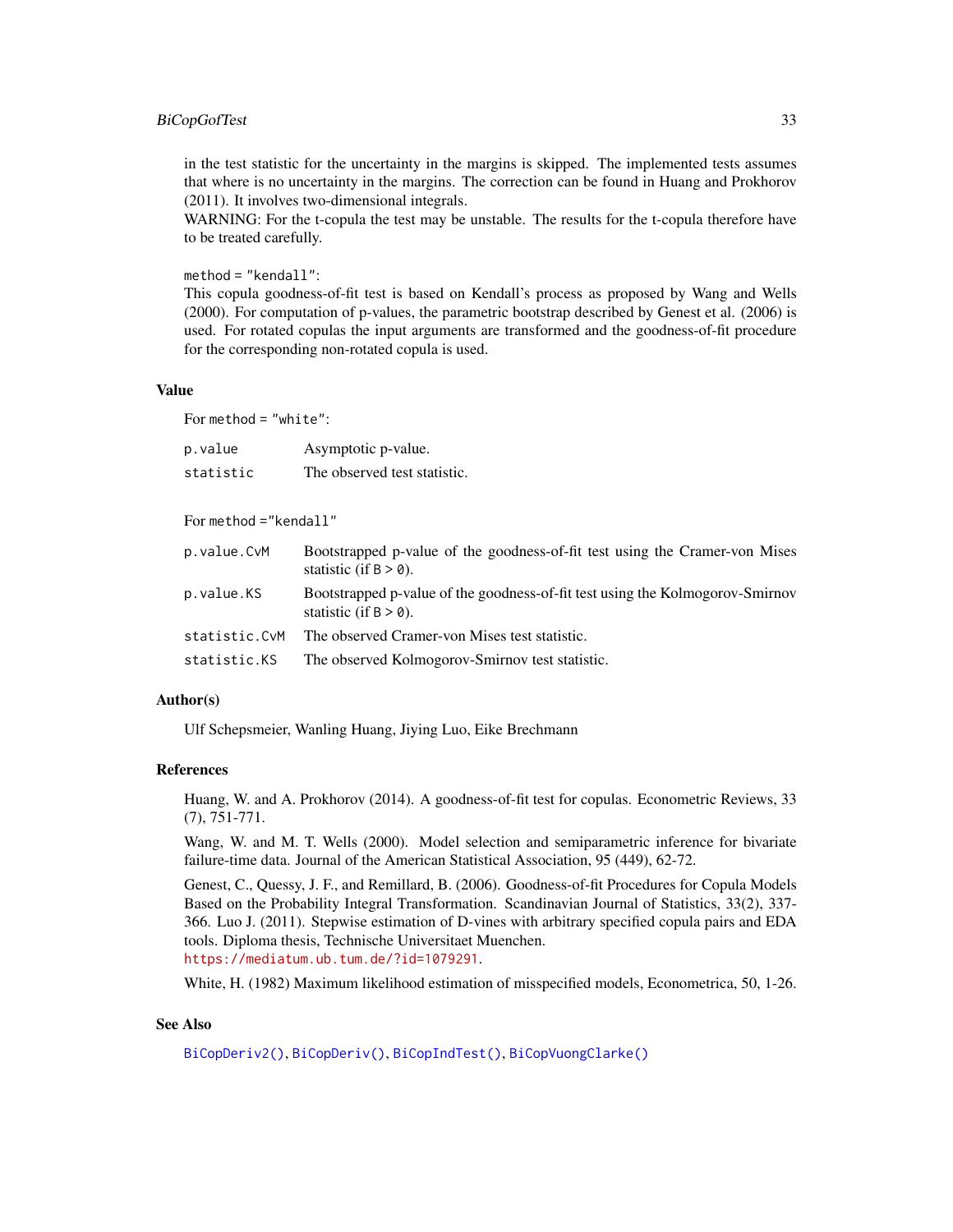#### Examples

```
# simulate from a bivariate Clayton copula
simdata <- BiCopSim(100, 3, 2)
ul \leftarrow simdata[,1]
u2 \le - \sin\theta \text{data}[,2]
# perform White's goodness-of-fit test for the true copula
BiCopGofTest(u1, u2, family = 3)
# perform White's goodness-of-fit test for the Frank copula
BiCopGofTest(u1, u2, family = 5)
# perform Kendall's goodness-of-fit test for the true copula
BiCopGofTest(u1, u2, family = 3, method = "kendall", B=50)
# perform Kendall's goodness-of-fit test for the Frank copula
BiCopGofTest(u1, u2, family = 5, method = "kendall", B=50)
```
<span id="page-33-1"></span>BiCopHfunc *Conditional Distribution Function of a Bivariate Copula*

## Description

Evaluate the conditional distribution function (h-function) of a given parametric bivariate copula.

#### Usage

```
BiCopHfunc(u1, u2, family, par, par2 = 0, obj = NULL, check.pars = TRUE)
BiCopHfunc1(u1, u2, family, par, par2 = 0, obj = NULL, check.pars = TRUE)
BiCopHfunc2(u1, u2, family, par, par2 = 0, obj = NULL, check.pars = TRUE)
```

| u1, u2 | numeric vectors of equal length with values in $[0, 1]$ .                                         |
|--------|---------------------------------------------------------------------------------------------------|
| family | integer; single number or vector of size length $(u)$ ; defines the bivariate cop-<br>ula family: |
|        | $\theta$ = independence copula                                                                    |
|        | $1 = Gaussian copula$                                                                             |
|        | $2 = Student$ t copula (t-copula)                                                                 |
|        | $3 =$ Clayton copula                                                                              |
|        | $4 =$ Gumbel copula                                                                               |
|        | $5 =$ Frank copula                                                                                |
|        | $6 =$ Joe copula                                                                                  |

<span id="page-33-0"></span>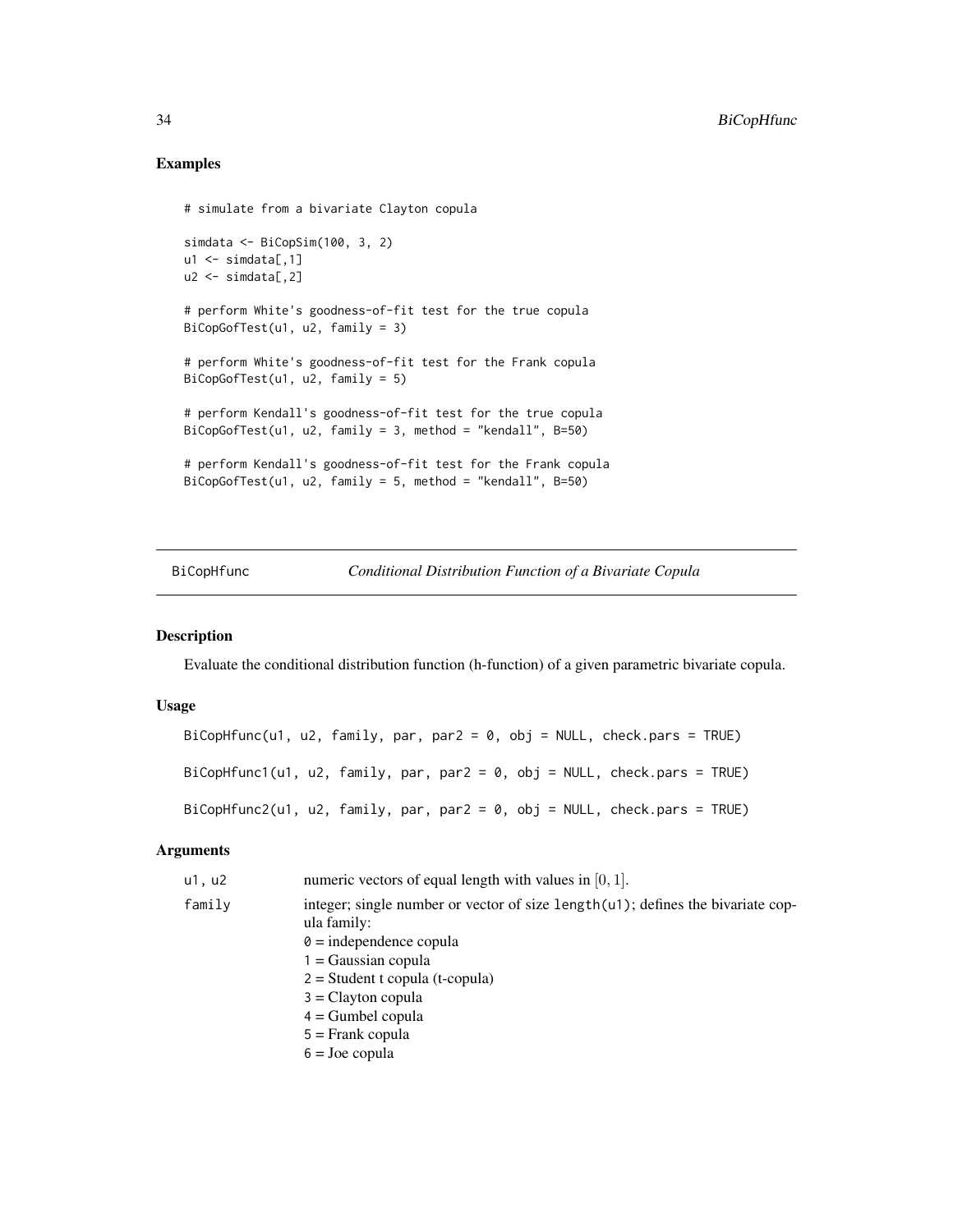7 = BB1 copula  $8 = BB6$  copula  $9 = BB7$  copula  $10 = B<sub>B</sub>8$  copula 13 = rotated Clayton copula (180 degrees; survival Clayton'') \cr `14` = rotated Gumbel copula vival Gumbel") 16 = rotated Joe copula (180 degrees; survival Joe'') \cr `17` = rotated BB1 copula (180 degrees; survival BB1") 18 = rotated BB6 copula (180 degrees; survival BB6'')\cr `19` = rotated BB7 copula (180 degrees; survival BB7") 20 = rotated BB8 copula (180 degrees; "survival BB8") 23 = rotated Clayton copula (90 degrees) '24' = rotated Gumbel copula (90 degrees) '26' = rotated Joe copula (90 degrees) '27' = rotated BB1 copula (90 degrees) '28' = rotated BB6 copula (90 degrees) '29' = rotated BB7 copula (90 degrees) '30' = rotated BB8 copula (90 degrees) '33' = rotated Clayton copula (270 degrees) '34' = rotated Gumbel copula (270 degrees) '36' = rotated Joe copula (270 degrees)  $37'$  = rotated BB1 copula (270 degrees) '38' = rotated BB6 copula (270 degrees) '39' = rotated BB7 copula (270 degrees)  $40^\circ$  = rotated BB8 copula (270 degrees) '104' = Tawn type 1 copula '114' = rotated Tawn type 1 copula (180 degrees) '124' = rotated Tawn type 1 copula (90 degrees) '134' = rotated Tawn type 1 copula (270 degrees) '204' = Tawn type 2 copula '214' = rotated Tawn type 2 copula (180 degrees) '224' = rotated Tawn type 2 copula (90 degrees) '234' = rotated Tawn type 2 copula (270 degrees) par numeric; single number or vector of size length(u1); copula parameter. par2 numeric; single number or vector of size length(u1); second parameter for bivariate copulas with two parameters (t, BB1, BB6, BB7, BB8, Tawn type 1 and type 2; default:  $par2 = 0$ ). par2 should be an positive integer for the Students's t copula family = 2. obj BiCop object containing the family and parameter specification. check.pars logical; default is TRUE; if FALSE, checks for family/parameter-consistency are omitted (should only be used with care).

#### Details

The h-function is defined as the conditional distribution function of a bivariate copula, i.e.,

$$
h_1(u_2|u_1;\boldsymbol{\theta}) := P(U_2 \leq u_2|U_1 = u_1) = \frac{\partial C(u_1, u_2; \boldsymbol{\theta})}{\partial u_1},
$$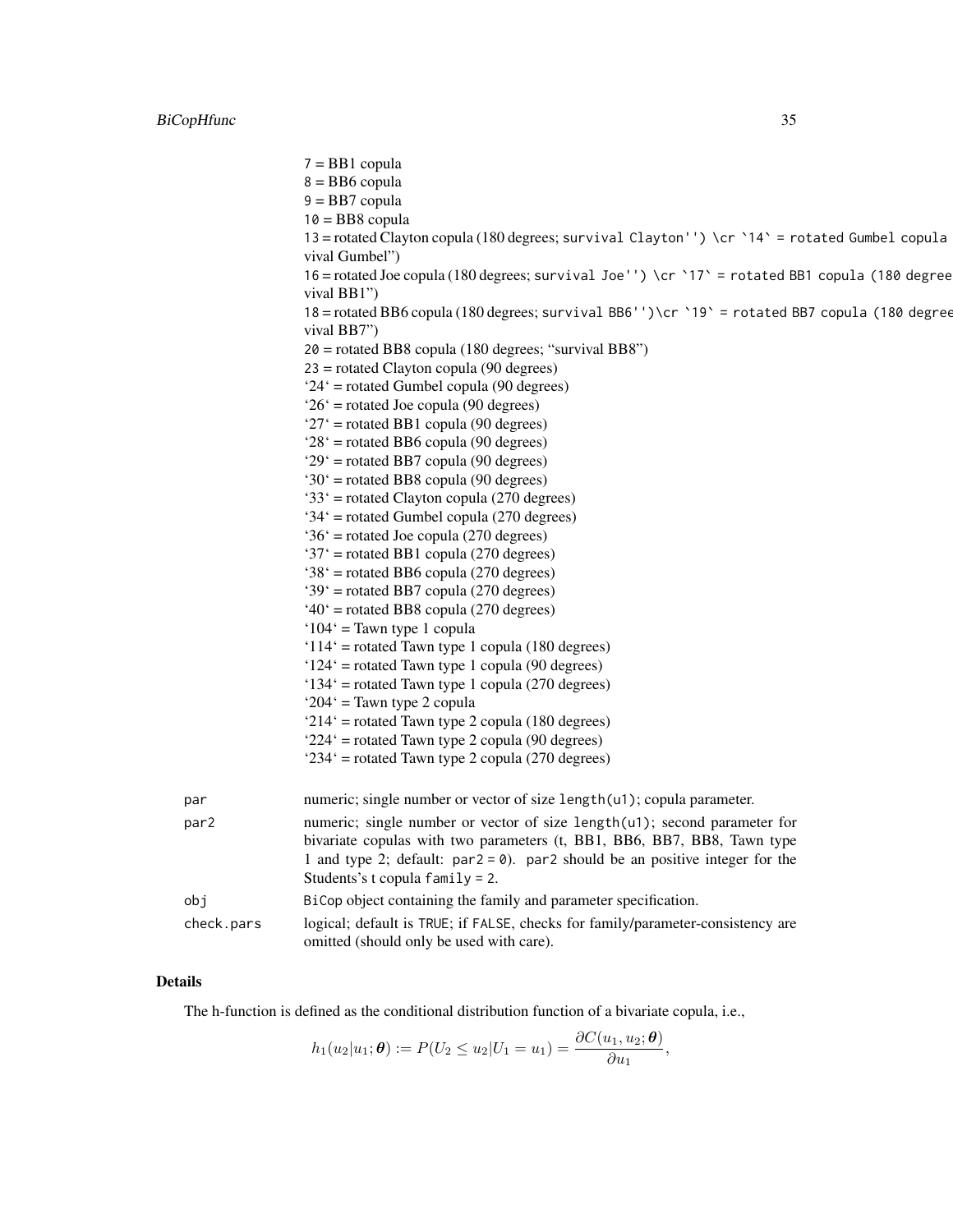,

$$
h_2(u_1|u_2; \theta) := P(U_1 \le u_1|U_2 = u_2) = \frac{\partial C(u_1, u_2; \theta)}{\partial u_2}
$$

where  $(U_1, U_2) \sim C$ , and C is a bivariate copula distribution function with parameter(s)  $\theta$ . For more details see Aas et al. (2009).

If the family and parameter specification is stored in a [BiCop\(\)](#page-6-1) object obj, the alternative versions

```
BiCopHfunc(u1, u2, obj)
BiCopHfunc1(u1, u2, obj)
BiCopHfunc2(u1, u2, obj)
```
can be used.

#### Value

BiCopHfunc returns a list with

| hfunc1 | Numeric vector of the conditional distribution function (h-function) of the cop-                                                                                                    |
|--------|-------------------------------------------------------------------------------------------------------------------------------------------------------------------------------------|
|        | ula family with parameter(s) par, par 2 evaluated at u2 given u1, i.e., $h_1(u_2 u_1;\theta)$ .                                                                                     |
| hfunc2 | Numeric vector of the conditional distribution function (h-function) of the cop-<br>ula family with parameter(s) par, par 2 evaluated at u1 given u2, i.e., $h_2(u_1 u_2;\theta)$ . |
|        |                                                                                                                                                                                     |

BiCopHfunc1 is a faster version that only calculates hfunc1; BiCopHfunc2 only calculates hfunc2.

#### Author(s)

Ulf Schepsmeier

#### References

Aas, K., C. Czado, A. Frigessi, and H. Bakken (2009). Pair-copula constructions of multiple dependence. Insurance: Mathematics and Economics 44 (2), 182-198.

# See Also

```
BiCopHinv(), BiCopPDF(), BiCopCDF(), RVineLogLik(), RVineSeqEst(), BiCop()
```
#### Examples

```
data(daxreturns)
```

```
# h-functions of the Gaussian copula
cop \leq Bicop(family = 1, par = 0.5)h <- BiCopHfunc(daxreturns[, 2], daxreturns[, 1], cop)
# or using the fast versions
h1 <- BiCopHfunc1(daxreturns[, 2], daxreturns[, 1], cop)
h2 <- BiCopHfunc2(daxreturns[, 2], daxreturns[, 1], cop)
all.equal(h$hfunc1, h1)
all.equal(h$hfunc2, h2)
```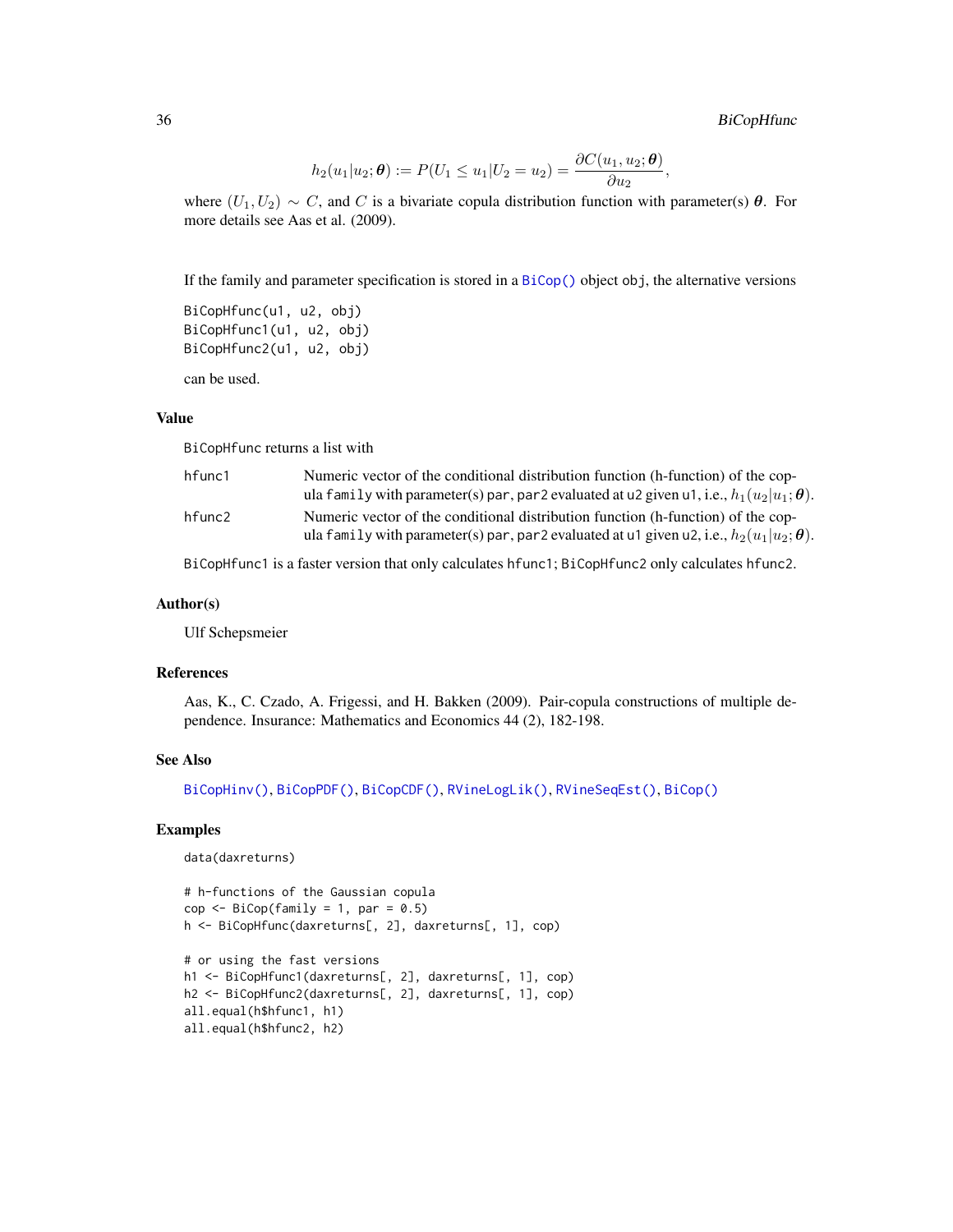<span id="page-36-0"></span>

# Description

This function evaluates the derivative of a given conditional parametric bivariate copula (h-function) with respect to its parameter(s) or one of its arguments.

### Usage

```
BiCopHfuncDeriv(
 u1,
 u2,
  family,
 par,
 par2 = 0,
 deriv = "par",
 obj = NULL,check.pars = TRUE
)
```

| u1, u2           | numeric vectors of equal length with values in $[0, 1]$ .                                                                                                                                                                                                                                                                                                                                                                                                                                                                                                                                                                                                                                                                                                         |
|------------------|-------------------------------------------------------------------------------------------------------------------------------------------------------------------------------------------------------------------------------------------------------------------------------------------------------------------------------------------------------------------------------------------------------------------------------------------------------------------------------------------------------------------------------------------------------------------------------------------------------------------------------------------------------------------------------------------------------------------------------------------------------------------|
| family           | integer; single number or vector of size length(u1); defines the bivariate cop-<br>ula family: $\langle$<br>$\theta$ = independence copula<br>$1 = Gaussian copula$<br>$2 = Student$ t copula (t-copula)<br>$3 =$ Clayton copula<br>$4 =$ Gumbel copula<br>$5 =$ Frank copula<br>$6 =$ Joe copula<br>13 = rotated Clayton copula (180 degrees; survival Clayton'') \cr `14` = rotated Gumbel copula<br>vival Gumbel")<br>$16$ = rotated Joe copula (180 degrees; "survival Joe")<br>$23$ = rotated Clayton copula (90 degrees)<br>'24' = rotated Gumbel copula (90 degrees)<br>$26'$ = rotated Joe copula (90 degrees)<br>$33'$ = rotated Clayton copula (270 degrees)<br>$34'$ = rotated Gumbel copula (270 degrees)<br>$36'$ = rotated Joe copula (270 degrees) |
| par              | numeric; single number or vector of size length(u1); copula parameter.                                                                                                                                                                                                                                                                                                                                                                                                                                                                                                                                                                                                                                                                                            |
| par <sub>2</sub> | integer; single number or vector of size length(u1); second parameter for the<br>t-Copula; default is par $2 = 0$ , should be an positive integer for the Students's t<br>copula $family = 2$ .                                                                                                                                                                                                                                                                                                                                                                                                                                                                                                                                                                   |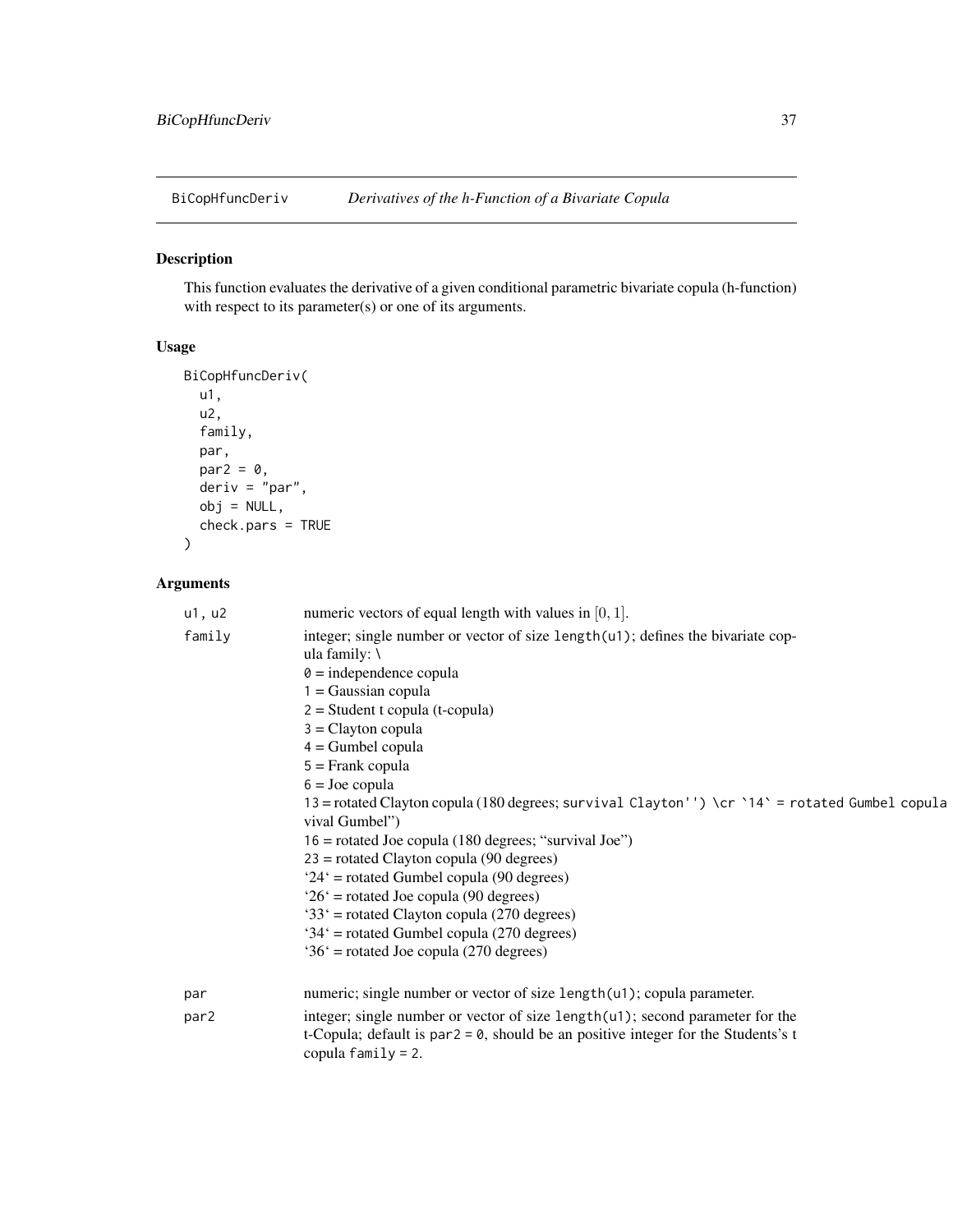| deriv      | Derivative argument                                                                                                         |  |  |
|------------|-----------------------------------------------------------------------------------------------------------------------------|--|--|
|            | " $par$ " = derivative with respect to the first parameter (default)                                                        |  |  |
|            | $\mu$ par2" = derivative with respect to the second parameter (only available for the<br>t-copula)                          |  |  |
|            | $"u2"$ = derivative with respect to the second argument u2                                                                  |  |  |
| obi        | BiCop object containing the family and parameter specification.                                                             |  |  |
| check.pars | logical; default is TRUE; if FALSE, checks for family/parameter-consistency are<br>omitted (should only be used with care). |  |  |

### Details

If the family and parameter specification is stored in a [BiCop\(\)](#page-6-0) object obj, the alternative version

BiCopHfuncDeriv(u1, u2, obj, deriv = "par")

can be used.

## Value

A numeric vector of the conditional bivariate copula derivative

- of the copula family,
- with parameter(s) par, par2,
- with respect to deriv,
- evaluated at u1 and u2.

### Author(s)

Ulf Schepsmeier

#### References

Schepsmeier, U. and J. Stoeber (2014). Derivatives and Fisher information of bivariate copulas. Statistical Papers, 55 (2), 525-542. <https://link.springer.com/article/10.1007/s00362-013-0498-x>.

#### See Also

[RVineGrad\(\)](#page-101-0), [RVineHessian\(\)](#page-104-0), [BiCopDeriv2\(\)](#page-21-0), [BiCopDeriv2\(\)](#page-21-0), [BiCopHfuncDeriv\(\)](#page-36-0), [BiCop\(\)](#page-6-0)

# Examples

```
## simulate from a bivariate Student-t copula
set.seed(123)
cop \leq BiCop(family = 2, par = -0.7, par2 = 4)
simdata <- BiCopSim(100, cop)
```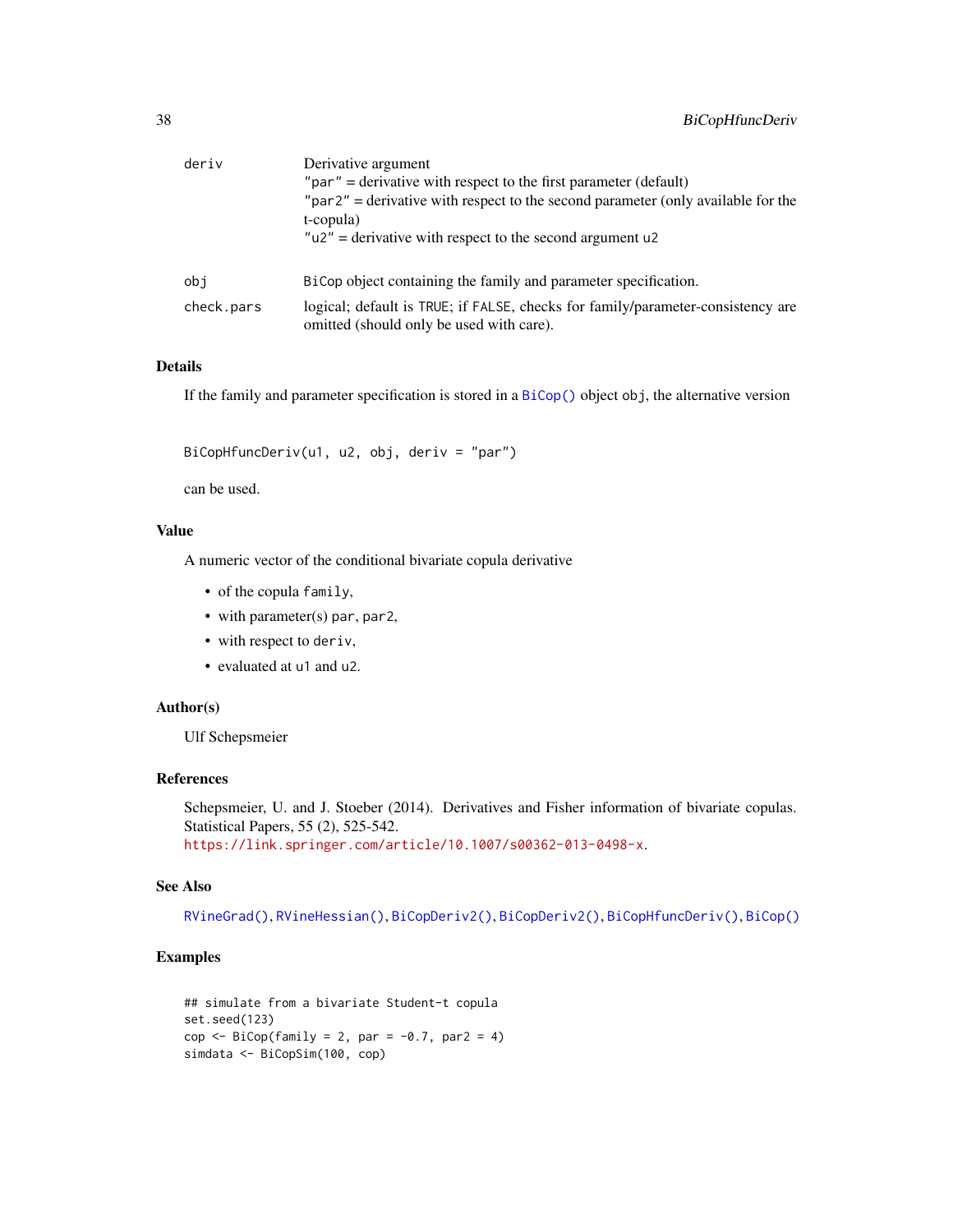```
## derivative of the conditional Student-t copula
## with respect to the first parameter
u1 \le simdata[,1]
u2 \le - \text{simdata}[,2]
BiCopHfuncDeriv(u1, u2, cop, deriv = "par")
## estimate a Student-t copula for the simulated data
cop <- BiCopEst(u1, u2, family = 2)
## and evaluate the derivative of the conditional copula
## w.r.t. the second argument u2
BiCopHfuncDeriv(u1, u2, cop, deriv = "u2")
```
BiCopHfuncDeriv2 *Second Derivatives of the h-Function of a Bivariate Copula*

# Description

This function evaluates the second derivative of a given conditional parametric bivariate copula (h-function) with respect to its parameter(s) and/or its arguments.

# Usage

```
BiCopHfuncDeriv2(
  u1,
  u2,
  family,
  par,
  par2 = 0,
  deriv = "par",
  obj = NULL,check.pars = TRUE
\lambda
```

| u1, u2 | numeric vectors of equal length with values in $[0, 1]$ .                                         |
|--------|---------------------------------------------------------------------------------------------------|
| family | integer; single number or vector of size length $(u)$ ; defines the bivariate cop-<br>ula family: |
|        | $\theta$ = independence copula                                                                    |
|        | $1 = Gaussian copula$                                                                             |
|        | $2 = Student$ t copula (t-copula)                                                                 |
|        | $3 =$ Clayton copula                                                                              |
|        | $4 =$ Gumbel copula                                                                               |
|        | $5 =$ Frank copula                                                                                |
|        | $6 =$ Joe copula                                                                                  |
|        |                                                                                                   |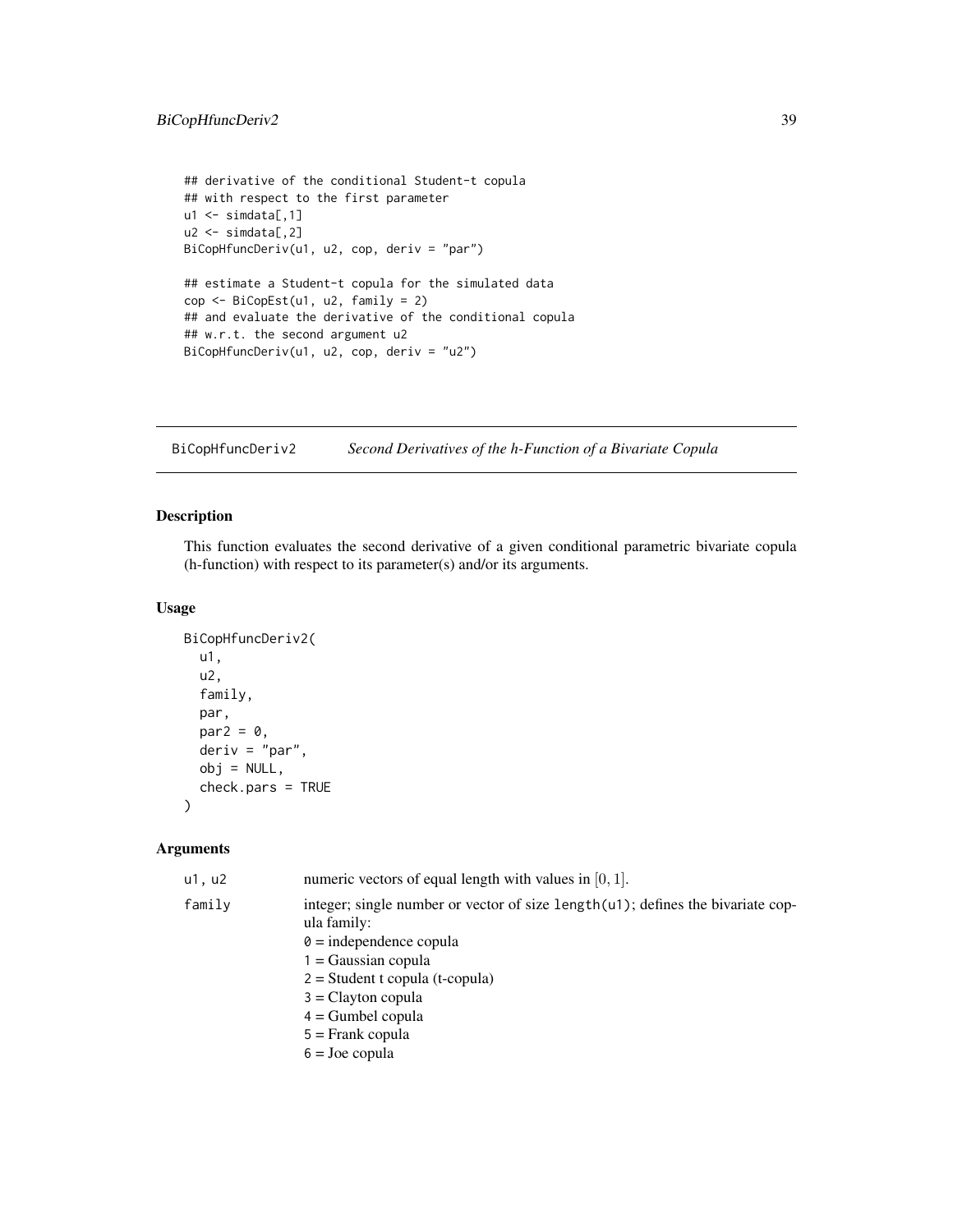|                   | 13 = rotated Clayton copula (180 degrees; survival Clayton'') \cr `14` = rotated Gumbel copula<br>vival Gumbel")<br>$16$ = rotated Joe copula (180 degrees; "survival Joe")<br>$23$ = rotated Clayton copula (90 degrees)<br>'24' = rotated Gumbel copula (90 degrees)<br>$26'$ = rotated Joe copula (90 degrees)<br>$33'$ = rotated Clayton copula (270 degrees)<br>'34' = rotated Gumbel copula (270 degrees)<br>$36'$ = rotated Joe copula (270 degrees)                                                                                                                                                                                        |
|-------------------|----------------------------------------------------------------------------------------------------------------------------------------------------------------------------------------------------------------------------------------------------------------------------------------------------------------------------------------------------------------------------------------------------------------------------------------------------------------------------------------------------------------------------------------------------------------------------------------------------------------------------------------------------|
| par               | numeric; single number or vector of size length(u1); copula parameter.                                                                                                                                                                                                                                                                                                                                                                                                                                                                                                                                                                             |
| par2              | integer; single number or vector of size length(u1); second parameter for the<br>t-Copula; default is par $2 = 0$ , should be an positive integer for the Students's t<br>copula $family = 2$ .                                                                                                                                                                                                                                                                                                                                                                                                                                                    |
| deriv             | Derivative argument<br>" $par$ " = second derivative with respect to the first parameter (default)<br>" $par2"$ = second derivative with respect to the second parameter (only available<br>for the t-copula)<br>$"u2"$ = second derivative with respect to the second argument $u2$<br>"par1par2" = second derivative with respect to the first and second parameter<br>(only available for the t-copula)<br>" $par1u2"$ = second derivative with respect to the first parameter and the second<br>argument<br>$"par2u2"$ = second derivative with respect to the second parameter and the sec-<br>ond argument (only available for the t-copula) |
| obj<br>check.pars | BiCop object containing the family and parameter specification.<br>logical; default is TRUE; if FALSE, checks for family/parameter-consistency are                                                                                                                                                                                                                                                                                                                                                                                                                                                                                                 |
|                   | omitted (should only be used with care).                                                                                                                                                                                                                                                                                                                                                                                                                                                                                                                                                                                                           |

# Details

If the family and parameter specification is stored in a [BiCop\(\)](#page-6-0) object obj, the alternative version

BiCopHfuncDeriv2(u1, u2, obj, deriv = "par")

can be used.

# Value

A numeric vector of the second-order conditional bivariate copula derivative

- of the copula family
- with parameter(s) par, par2
- with respect to deriv
- evaluated at u1 and u2.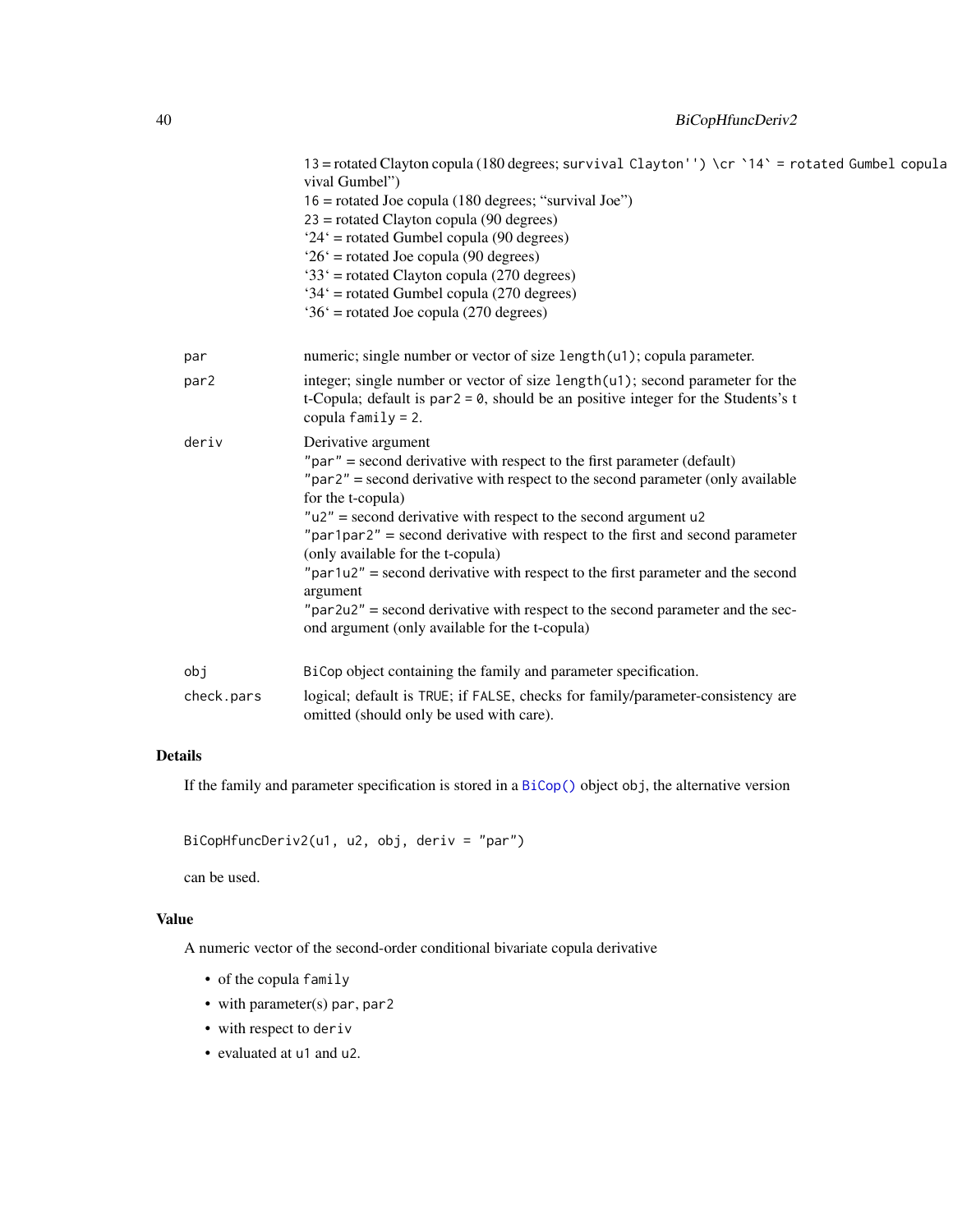### BiCopHinv 41

### Author(s)

Ulf Schepsmeier, Jakob Stoeber

#### References

Schepsmeier, U. and J. Stoeber (2014). Derivatives and Fisher information of bivariate copulas. Statistical Papers, 55 (2), 525-542. <https://link.springer.com/article/10.1007/s00362-013-0498-x>.

### See Also

[RVineGrad\(\)](#page-101-0), [RVineHessian\(\)](#page-104-0), [BiCopDeriv\(\)](#page-19-0), [BiCopDeriv2\(\)](#page-21-0), [BiCopHfuncDeriv\(\)](#page-36-0), [BiCop\(\)](#page-6-0)

#### Examples

```
## simulate from a bivariate Student-t copula
set.seed(123)
cop \leftarrow \text{BiCop}(\text{family} = 2, \text{ par} = -0.7, \text{ par2} = 4)simdata <- BiCopSim(100, cop)
## second derivative of the conditional bivariate t-copula
## with respect to the first parameter
u1 \leftarrow \text{simdata}[, 1]u2 \le - \sin\theta \text{data}[,2]
BiCopHfuncDeriv2(u1, u2, cop, deriv = "par")
## estimate a Student-t copula for the simulated data
cop \leq - \text{BiCopEst}(u1, u2, family = 2)## and evaluate the derivative of the conditional copula
## w.r.t. the second argument u2
BiCopHfuncDeriv2(u1, u2, cop, deriv = "u2")
```
BiCopHinv *Inverse Conditional Distribution Function of a Bivariate Copula*

#### Description

Evaluate the inverse conditional distribution function (inverse h-function) of a given parametric bivariate copula.

#### Usage

```
BiCopHinv(u1, u2, family, par, par2 = 0, obj = NULL, check.pars = TRUE)
BiCopHinv1(u1, u2, family, par, par2 = 0, obj = NULL, check.pars = TRUE)
BiCopHinv2(u1, u2, family, par, par2 = 0, obj = NULL, check.pars = TRUE)
```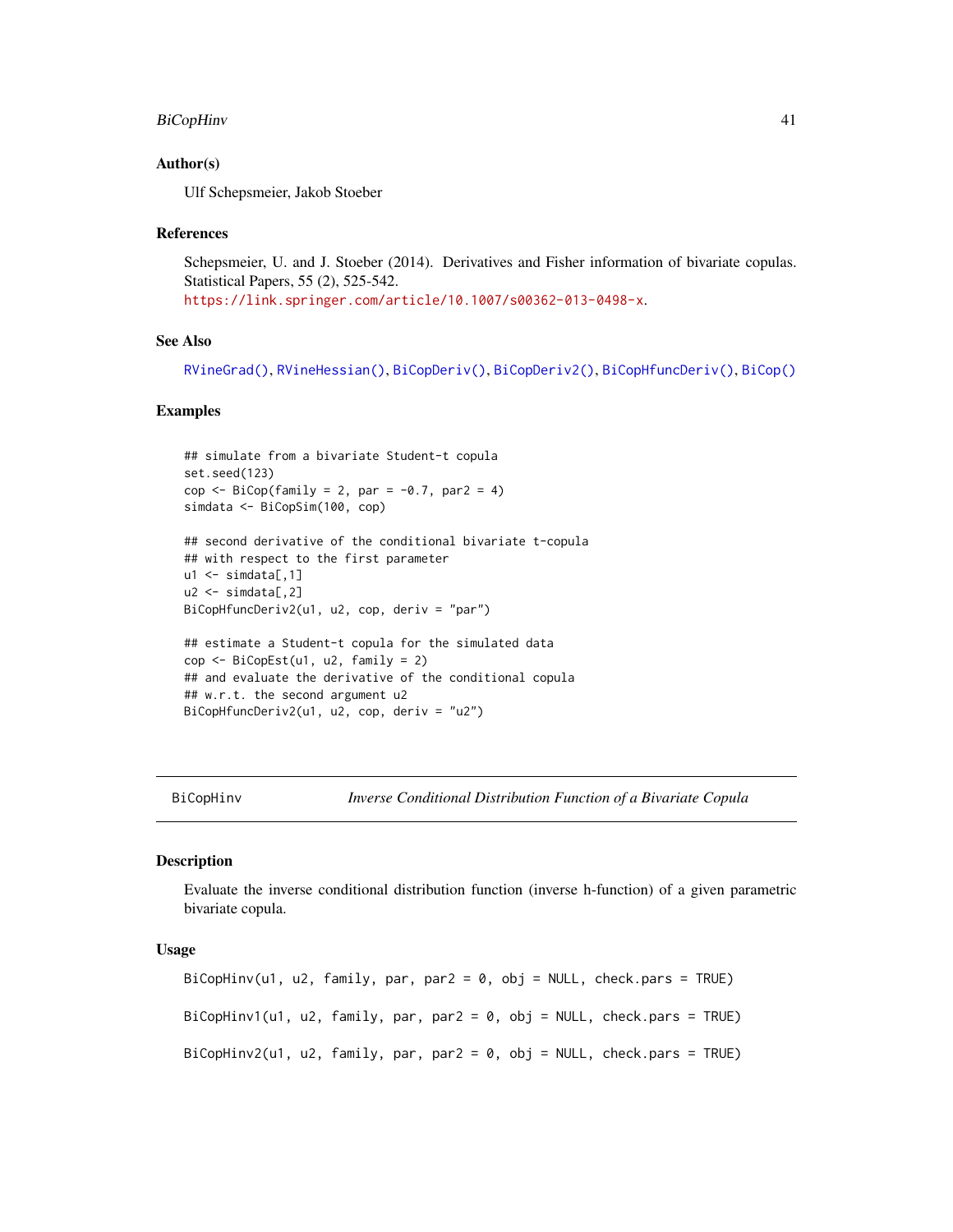| u1, u2 | numeric vectors of equal length with values in $[0, 1]$ .                                                                                                                                                                                                                                                                                                                                                                                                                                                                                                                                                                                                                                                                                                                                                                                                                                                                                                                                                                                                                                                                                                                                                                                                                                                                                                                                                                                                                                                                                                                                                                                                                   |
|--------|-----------------------------------------------------------------------------------------------------------------------------------------------------------------------------------------------------------------------------------------------------------------------------------------------------------------------------------------------------------------------------------------------------------------------------------------------------------------------------------------------------------------------------------------------------------------------------------------------------------------------------------------------------------------------------------------------------------------------------------------------------------------------------------------------------------------------------------------------------------------------------------------------------------------------------------------------------------------------------------------------------------------------------------------------------------------------------------------------------------------------------------------------------------------------------------------------------------------------------------------------------------------------------------------------------------------------------------------------------------------------------------------------------------------------------------------------------------------------------------------------------------------------------------------------------------------------------------------------------------------------------------------------------------------------------|
| family | integer; single number or vector of size length(u1); defines the bivariate cop-<br>ula family:<br>$\theta$ = independence copula<br>$1 = Gaussian copula$<br>$2 = Student$ t copula (t-copula)<br>$3 =$ Clayton copula<br>$4 =$ Gumbel copula<br>$5 =$ Frank copula<br>$6 =$ Joe copula<br>$7 = BB1$ copula<br>$8 = BB6$ copula<br>$9 = BB7$ copula<br>$10 = BB8$ copula<br>13 = rotated Clayton copula (180 degrees; survival Clayton'') \cr `14` = rotated Gumbel copula<br>vival Gumbel")<br>16 = rotated Joe copula (180 degrees; survival Joe'') \cr `17' = rotated BB1 copula (180 degree<br>vival BB1")<br>18 = rotated BB6 copula (180 degrees; survival BB6'')\cr `19' = rotated BB7 copula (180 degree<br>vival BB7")<br>20 = rotated BB8 copula (180 degrees; "survival BB8")<br>$23$ = rotated Clayton copula (90 degrees)<br>'24' = rotated Gumbel copula (90 degrees)<br>$26'$ = rotated Joe copula (90 degrees)<br>' $27'$ = rotated BB1 copula (90 degrees)<br>$28'$ = rotated BB6 copula (90 degrees)<br>$29'$ = rotated BB7 copula (90 degrees)<br>' $30'$ = rotated BB8 copula (90 degrees)<br>'33' = rotated Clayton copula (270 degrees)<br>'34' = rotated Gumbel copula (270 degrees)<br>$36'$ = rotated Joe copula (270 degrees)<br>'37' = rotated BB1 copula (270 degrees)<br>'38' = rotated BB6 copula (270 degrees)<br>'39' = rotated BB7 copula (270 degrees)<br>$40^{\circ}$ = rotated BB8 copula (270 degrees)<br>' $104$ ' = Tawn type 1 copula<br>'114' = rotated Tawn type 1 copula (180 degrees)<br>$124'$ = rotated Tawn type 1 copula (90 degrees)<br>'134' = rotated Tawn type 1 copula (270 degrees)<br>' $204$ ' = Tawn type 2 copula |
|        |                                                                                                                                                                                                                                                                                                                                                                                                                                                                                                                                                                                                                                                                                                                                                                                                                                                                                                                                                                                                                                                                                                                                                                                                                                                                                                                                                                                                                                                                                                                                                                                                                                                                             |
|        |                                                                                                                                                                                                                                                                                                                                                                                                                                                                                                                                                                                                                                                                                                                                                                                                                                                                                                                                                                                                                                                                                                                                                                                                                                                                                                                                                                                                                                                                                                                                                                                                                                                                             |
|        |                                                                                                                                                                                                                                                                                                                                                                                                                                                                                                                                                                                                                                                                                                                                                                                                                                                                                                                                                                                                                                                                                                                                                                                                                                                                                                                                                                                                                                                                                                                                                                                                                                                                             |
|        | ' $214$ ' = rotated Tawn type 2 copula (180 degrees)                                                                                                                                                                                                                                                                                                                                                                                                                                                                                                                                                                                                                                                                                                                                                                                                                                                                                                                                                                                                                                                                                                                                                                                                                                                                                                                                                                                                                                                                                                                                                                                                                        |
|        | $224'$ = rotated Tawn type 2 copula (90 degrees)<br>' $234$ ' = rotated Tawn type 2 copula (270 degrees)                                                                                                                                                                                                                                                                                                                                                                                                                                                                                                                                                                                                                                                                                                                                                                                                                                                                                                                                                                                                                                                                                                                                                                                                                                                                                                                                                                                                                                                                                                                                                                    |
| par    | numeric; single number or vector of size length(u1); copula parameter.                                                                                                                                                                                                                                                                                                                                                                                                                                                                                                                                                                                                                                                                                                                                                                                                                                                                                                                                                                                                                                                                                                                                                                                                                                                                                                                                                                                                                                                                                                                                                                                                      |
| par2   | numeric; single number or vector of size length(u1); second parameter for                                                                                                                                                                                                                                                                                                                                                                                                                                                                                                                                                                                                                                                                                                                                                                                                                                                                                                                                                                                                                                                                                                                                                                                                                                                                                                                                                                                                                                                                                                                                                                                                   |
|        |                                                                                                                                                                                                                                                                                                                                                                                                                                                                                                                                                                                                                                                                                                                                                                                                                                                                                                                                                                                                                                                                                                                                                                                                                                                                                                                                                                                                                                                                                                                                                                                                                                                                             |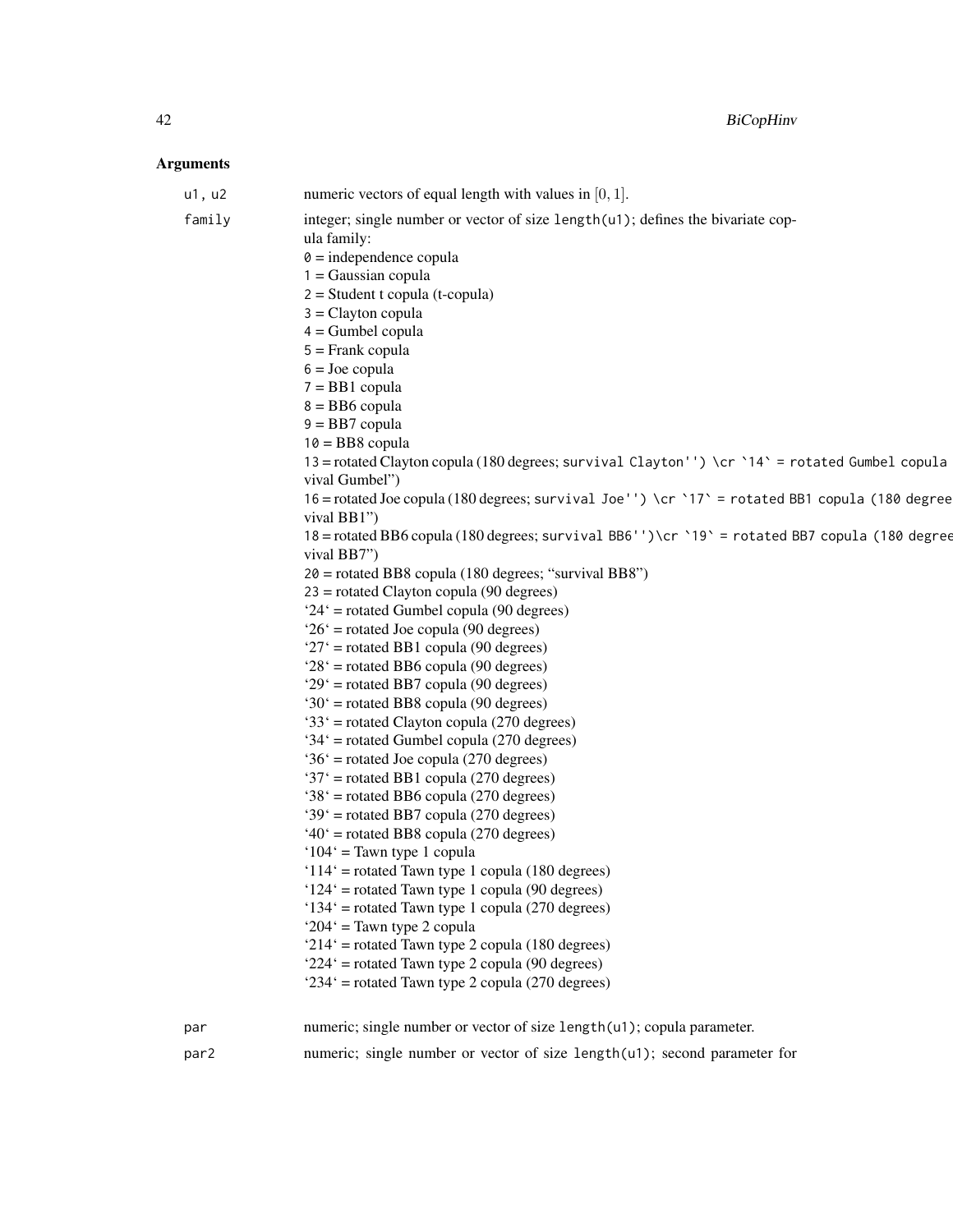|            | bivariate copulas with two parameters (t, BB1, BB6, BB7, BB8, Tawn type<br>1 and type 2; default: $par2 = 0$ ). par2 should be an positive integer for the<br>Students's t copula $family = 2$ . |
|------------|--------------------------------------------------------------------------------------------------------------------------------------------------------------------------------------------------|
| obi        | BiCop object containing the family and parameter specification.                                                                                                                                  |
| check.pars | logical; default is TRUE; if FALSE, checks for family/parameter-consistency are<br>omitted (should only be used with care).                                                                      |

# Details

The h-function is defined as the conditional distribution function of a bivariate copula, i.e.,

$$
h_1(u_2|u_1;\boldsymbol{\theta}) := P(U_2 \le u_2|U_1 = u_1) = \frac{\partial C(u_1, u_2; \boldsymbol{\theta})}{\partial u_1},
$$
  

$$
h_2(u_1|u_2; \boldsymbol{\theta}) := P(U_1 \le u_1|U_2 = u_2) = \frac{\partial C(u_1, u_2; \boldsymbol{\theta})}{\partial u_2},
$$

where  $(U_1, U_2) \sim C$ , and C is a bivariate copula distribution function with parameter(s)  $\theta$ . For more details see Aas et al. (2009).

If the family and parameter specification is stored in a [BiCop\(\)](#page-6-0) object obj, the alternative version

```
BiCopHinv(u1, u2, obj),
BiCopHinv1(u1, u2, obj),
BiCopHinv2(u1, u2, obj)
```
can be used.

### Value

BiCopHinv returns a list with

| hinv1 | Numeric vector of the inverse conditional distribution function (inverse h-function)<br>of the copula family with parameter(s) par, par 2 evaluated at u2 given u1, i.e.,<br>$h_1^{-1}(u_2 u_1;\boldsymbol{\theta}).$ |
|-------|-----------------------------------------------------------------------------------------------------------------------------------------------------------------------------------------------------------------------|
| hinv2 | Numeric vector of the inverse conditional distribution function (inverse h-function)<br>of the copula family with parameter(s) par, par 2 evaluated at u1 given u2, i.e.,<br>$h_2^{-1}(u_1 u_2;\boldsymbol{\theta}).$ |

BiCopHinv1 is a faster version that only calculates hinv1; BiCopHinv2 only calculates hinv2.

#### Author(s)

Ulf Schepsmeier, Thomas Nagler

#### References

Aas, K., C. Czado, A. Frigessi, and H. Bakken (2009). Pair-copula constructions of multiple dependence. Insurance: Mathematics and Economics 44 (2), 182-198.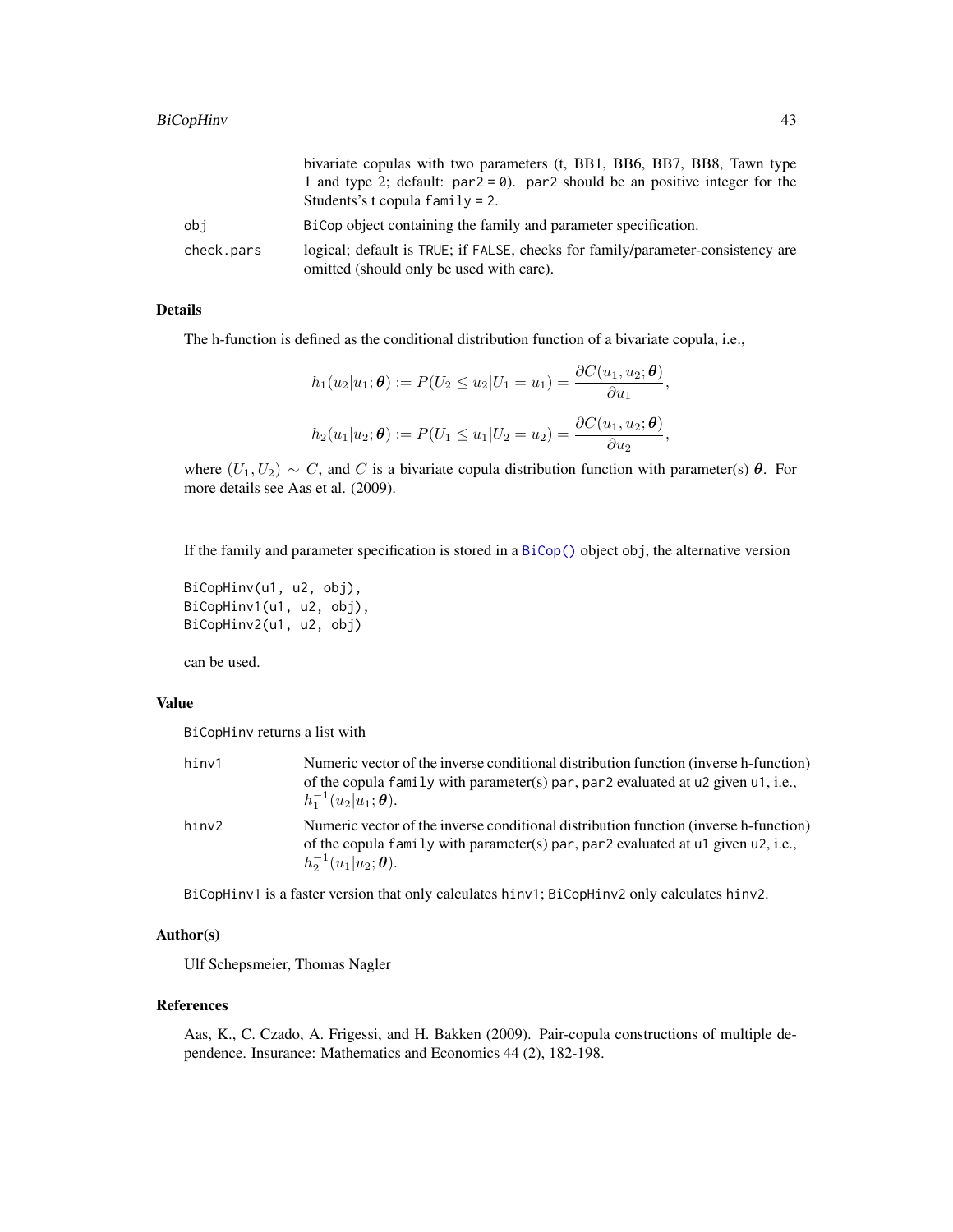#### See Also

[BiCopHfunc\(\)](#page-33-0), [BiCopPDF\(\)](#page-64-0), [BiCopCDF\(\)](#page-8-0), [RVineLogLik\(\)](#page-106-0), [RVineSeqEst\(\)](#page-125-0), [BiCop\(\)](#page-6-0)

#### Examples

```
# inverse h-functions of the Gaussian copula
cop \leftarrow \text{BiCop}(1, 0.5)hi <- BiCopHinv(0.1, 0.2, cop)
# or using the fast versions
hi1 <- BiCopHinv1(0.1, 0.2, cop)
hi2 <- BiCopHinv2(0.1, 0.2, cop)
all.equal(hi$hinv1, hi1)
all.equal(hi$hinv2, hi2)
# check if it is actually the inverse
cop <- BiCop(3, 3)
all.equal(0.2, BiCopHfunc1(0.1, BiCopHinv1(0.1, 0.2, cop), cop))
all.equal(0.1, BiCopHfunc2(BiCopHinv2(0.1, 0.2, cop), 0.2, cop))
```
<span id="page-43-0"></span>BiCopIndTest *Independence Test for Bivariate Copula Data*

#### Description

This function returns the p-value of a bivariate asymptotic independence test based on Kendall's  $\tau$ .

#### Usage

BiCopIndTest(u1, u2)

#### Arguments

u1, u2 Data vectors of equal length with values in  $[0, 1]$ .

# Details

The test exploits the asymptotic normality of the test statistic

$$
\texttt{statistic} := T = \sqrt{\frac{9N(N-1)}{2(2N+5)}} \times |\hat{\tau}|,
$$

where N is the number of observations (length of u1) and  $\hat{\tau}$  the empirical Kendall's tau of the data vectors u1 and u2. The p-value of the null hypothesis of bivariate independence hence is asymptotically

p.value =  $2 \times (1 - \Phi(T))$ ,

where  $\Phi$  is the standard normal distribution function.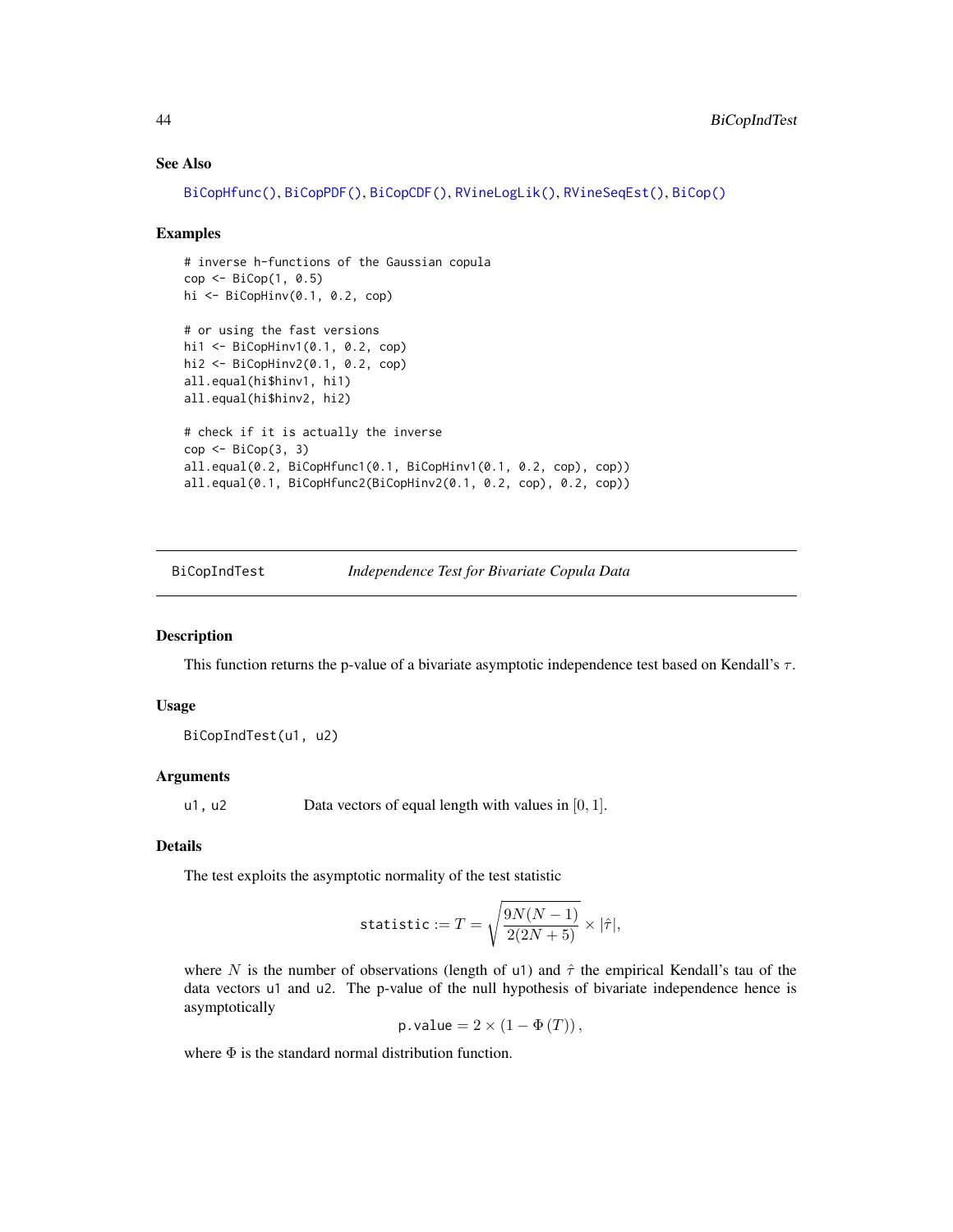# BiCopKDE 45

### Value

| statistic | Test statistic of the independence test. |
|-----------|------------------------------------------|
| p.value   | P-value of the independence test.        |

#### Author(s)

Jeffrey Dissmann

#### References

Genest, C. and A. C. Favre (2007). Everything you always wanted to know about copula modeling but were afraid to ask. Journal of Hydrologic Engineering, 12 (4), 347-368.

# See Also

```
BiCopGofTest(), BiCopPar2Tau(), BiCopTau2Par(), BiCopSelect(),
RVineCopSelect(), RVineStructureSelect()
```
### Examples

```
## Example 1: Gaussian copula with large dependence parameter
cop <- BiCop(1, 0.7)
dat <- BiCopSim(500, cop)
# perform the asymptotic independence test
BiCopIndTest(dat[, 1], dat[, 2])
## Example 2: Gaussian copula with small dependence parameter
cop <- BiCop(1, 0.01)
dat <- BiCopSim(500, cop)
# perform the asymptotic independence test
BiCopIndTest(dat[, 1], dat[, 2])
```
<span id="page-44-0"></span>BiCopKDE *Kernel estimate of a Bivariate Copula Density*

#### Description

A kernel density estimate of the copula density is visualized. The function provides the same options as [plot.BiCop\(\)](#page-85-0). Further arguments can be passed to [kdecopula::kdecop\(\)](#page-0-0) to modify the estimate. The kdecopula:: kdecopula-package() must be installed to use this function.

#### Usage

```
BiCopKDE(u1, u2, type = "contour", margins, size, kde.pars = list(), ...)
```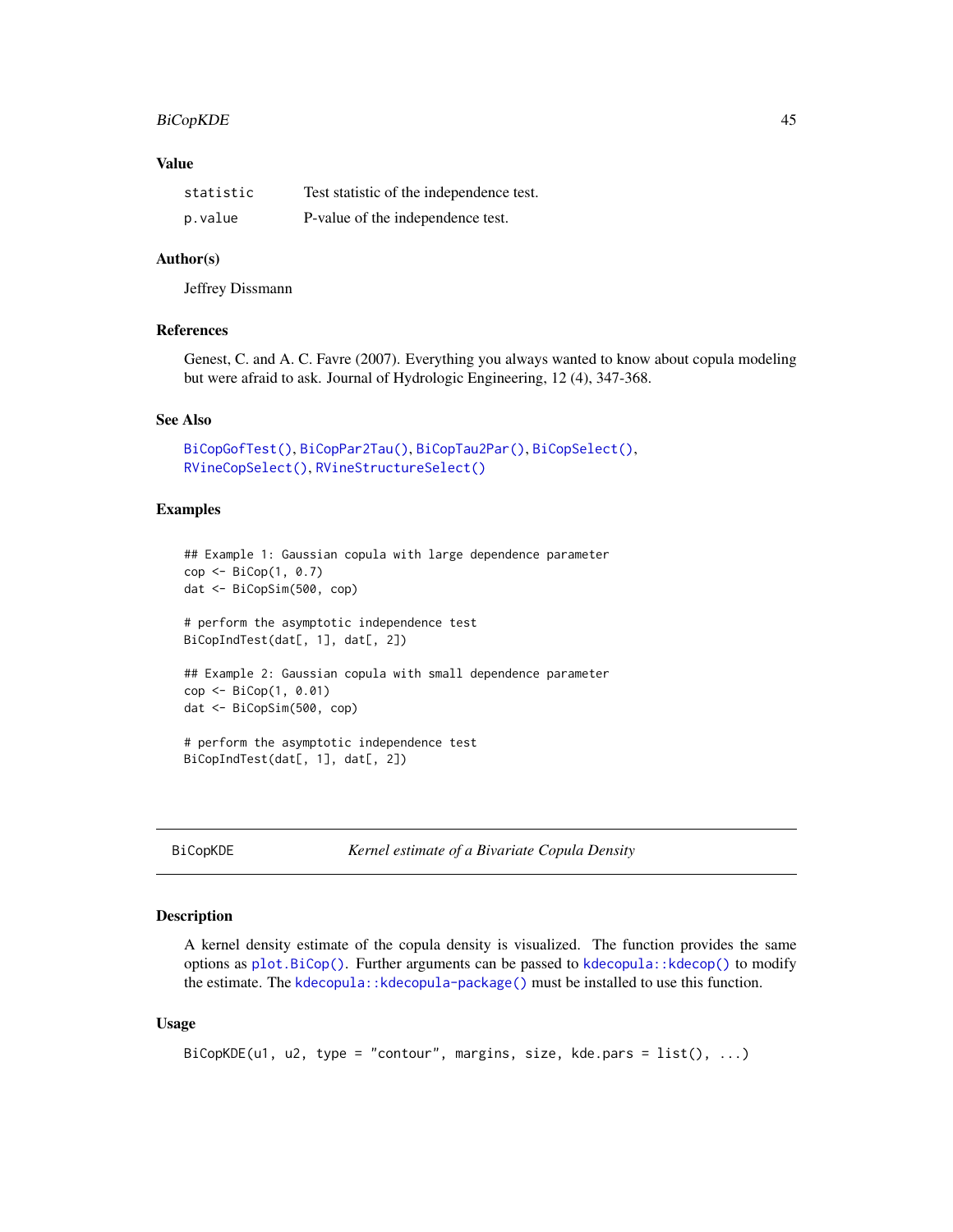### Arguments

| u1, u2   | numeric vectors of equal length with values in $[0, 1]$ .                                                                                                                                                                                                                                                                                                                                                                                                                                                                            |
|----------|--------------------------------------------------------------------------------------------------------------------------------------------------------------------------------------------------------------------------------------------------------------------------------------------------------------------------------------------------------------------------------------------------------------------------------------------------------------------------------------------------------------------------------------|
| type     | plot type; either "contour" or "surface" (partial matching is activated) for a<br>contour or perspective/surface plot respectively.                                                                                                                                                                                                                                                                                                                                                                                                  |
| margins  | only relevant for types "contour" and "surface"; options are: "unif" for<br>the original copula density, "norm" for the transformed density with standard<br>normal margins, "exp" with standard exponential margins, and "flexp" with<br>flipped exponential margins. Default is "norm" for type = "contour", and<br>"unif" for type = "surface". "norm" for the transformed density with stan-<br>dard normal margins (partial matching is activated). Default is "norm" for type<br>= "contour", and "unif" for type = "surface". |
| size     | integer; the plot is based on values on a size $x$ size grid; default is 100 for<br>type = "contour", and $25$ for type = "surface".                                                                                                                                                                                                                                                                                                                                                                                                 |
| kde.pars | list of arguments passed to kdecopula:: kdecop().                                                                                                                                                                                                                                                                                                                                                                                                                                                                                    |
| $\cdots$ | optional arguments passed to contour () or wireframe ().                                                                                                                                                                                                                                                                                                                                                                                                                                                                             |

## Details

For further details on estimation see kdecopula:: kdecop().

#### Author(s)

Thomas Nagler

#### Examples

```
# simulate data from Joe copula
cop \leftarrow \text{BiCop}(3, \text{ tau} = 0.3)u <- BiCopSim(1000, cop)
contour(cop) # true contours
# kernel contours with standard normal margins
BiCopKDE(u[, 1], u[, 2])
BiCopKDE(u[, 1], u[, 2], kde.pars = list(mult = 0.5)) # undersmooth
BiCopKDE(u[, 1], u[, 2], kde.pars = list(mult = 2)) # oversmooth
# kernel density with uniform margins
BiCopKDE(u[, 1], u[, 2], type = "surface", zlim = c(0, 4))
plot(cop, zlim = c(0, 4)) # true density
# kernel contours are also used in pairs.copuladata
data(daxreturns)
data <- as.copuladata(daxreturns)
pairs(data[c(4, 5, 14, 15)])
```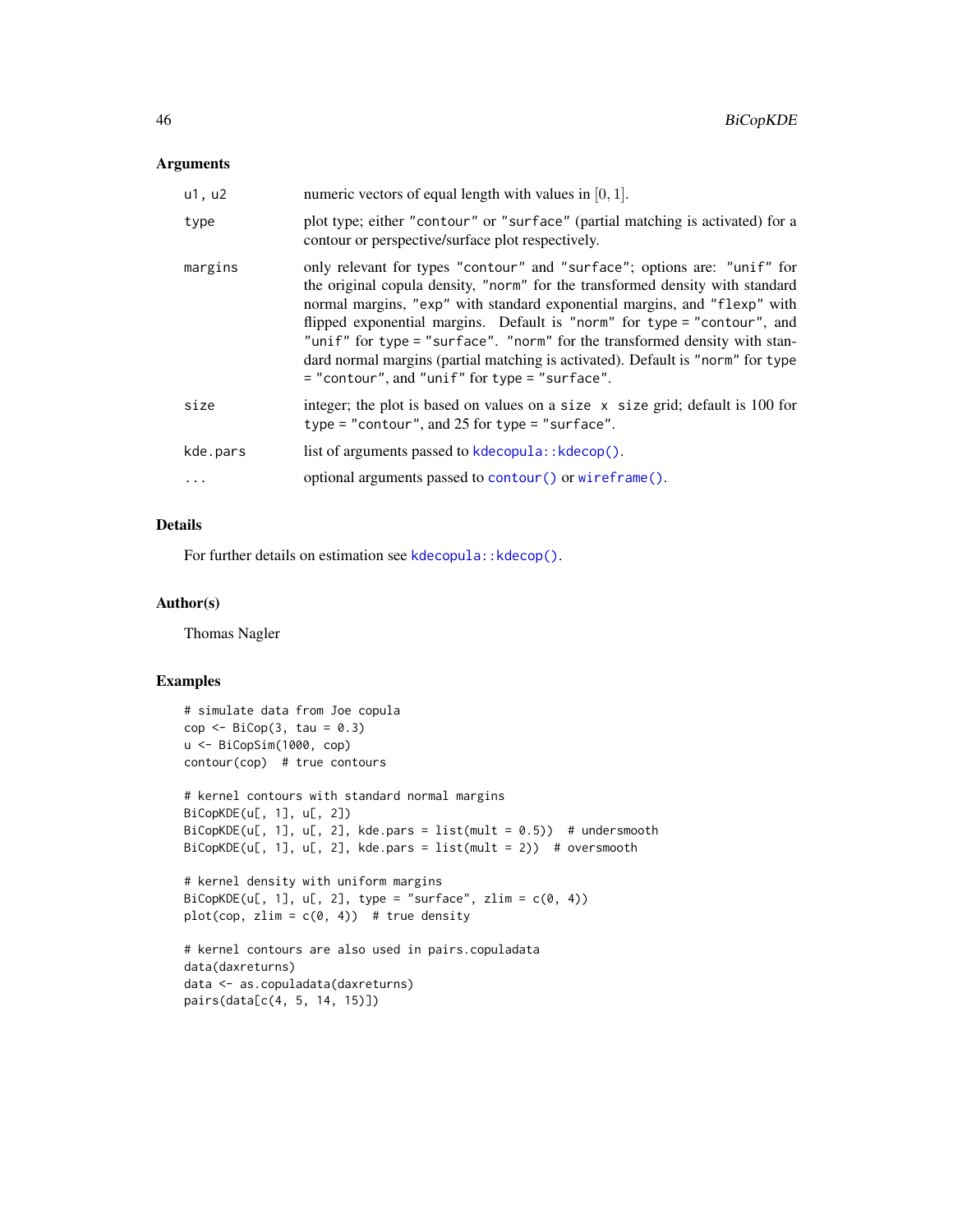<span id="page-46-0"></span>

#### Description

This function creates a Kendall's plot (K-plot) of given bivariate copula data.

#### Usage

 $BiCopKPlot(u1, u2, PLOT = TRUE, ...)$ 

### Arguments

| u1. u2                  | Data vectors of equal length with values in $[0, 1]$ .                                                                                                       |
|-------------------------|--------------------------------------------------------------------------------------------------------------------------------------------------------------|
| PI 0T                   | Logical; whether the results are plotted. If PLOT = FALSE, the values $W \cdot \text{in}$ and<br>$Hi$ . sort are returned (see below; default: PLOT = TRUE). |
| $\cdot$ $\cdot$ $\cdot$ | Additional plot arguments.                                                                                                                                   |

#### Details

For observations  $u_{i,j}$ ,  $i = 1, ..., N$ ,  $j = 1, 2$ , the K-plot considers two quantities: First, the ordered values of the empirical bivariate distribution function  $H_i := \hat{F}_{U_1U_2}(u_{i,1}, u_{i,2})$  and, second,  $W_{i:N}$ , which are the expected values of the order statistics from a random sample of size  $N$  of the random variable  $W = C(U_1, U_2)$  under the null hypothesis of independence between  $U_1$  and  $U_2$ .  $W_{i:N}$  can be calculated as follows

$$
W_{i:n} = N\binom{N-1}{i-1} \int_{0}^{1} \omega k_0(\omega) (K_0(\omega))^{i-1} (1 - K_0(\omega))^{N-i} d\omega,
$$

where

$$
K_0(\omega) = \omega - \omega \log(\omega),
$$

and  $k_0(\cdot)$  is the corresponding density.

K-plots can be seen as the bivariate copula equivalent to QQ-plots. If the points of a K-plot lie approximately on the diagonal  $y = x$ , then  $U_1$  and  $U_2$  are approximately independent. Any deviation from the diagonal line points towards dependence. In case of positive dependence, the points of the K-plot should be located above the diagonal line, and vice versa for negative dependence. The larger the deviation from the diagonal, the stronger is the degree of dependency. There is a perfect positive dependence if points  $(W_{i:N}, H_i)$  lie on the curve  $K_0(\omega)$  located above the main diagonal. If points  $(W_{i:N}, H_i)$  however lie on the x-axis, this indicates a perfect negative dependence between  $U_1$  and  $U_2$ .

# Value

| W.in    | W-statistics (x-axis). |
|---------|------------------------|
| Hi.sort | H-statistics (y-axis). |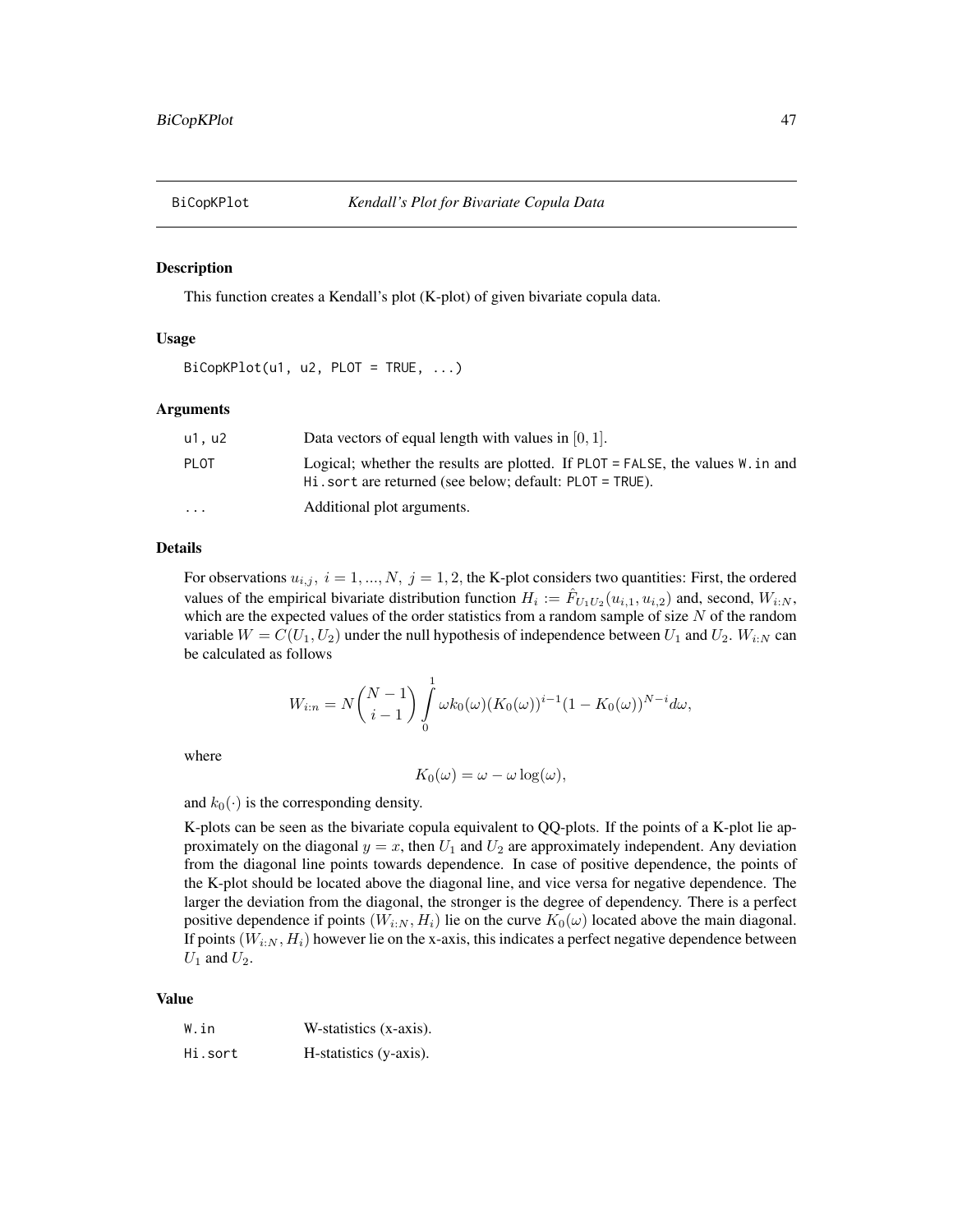#### Author(s)

Natalia Belgorodski, Ulf Schepsmeier

#### References

Genest, C. and A. C. Favre (2007). Everything you always wanted to know about copula modeling but were afraid to ask. Journal of Hydrologic Engineering, 12 (4), 347-368.

### See Also

[BiCopMetaContour\(\)](#page-50-0), [BiCopChiPlot\(\)](#page-12-0), [BiCopLambda\(\)](#page-47-0), [BiCopGofTest\(\)](#page-30-0)

### Examples

```
## Gaussian and Clayton copulas
n <- 500
tau <-0.5# simulate from Gaussian copula
fam <-1par <- BiCopTau2Par(fam, tau)
cop1 <- BiCop(fam, par)
set.seed(123)
dat1 <- BiCopSim(n, cop1)
# simulate from Clayton copula
fam <-3par <- BiCopTau2Par(fam, tau)
cop2 <- BiCop(fam, par)
set.seed(123)
dat2 <- BiCopSim(n, cop2)
# create K-plots
op \leq par(mfrow = c(1, 2))
BiCopKPlot(dat1[,1], dat1[,2], main = "Gaussian copula")
BiCopKPlot(dat2[,1], dat2[,2], main = "Clayton copula")
par(op)
```
<span id="page-47-0"></span>BiCopLambda *Lambda-Function (Plot) for Bivariate Copula Data*

#### Description

This function plots/returns the lambda-function of given bivariate copula data.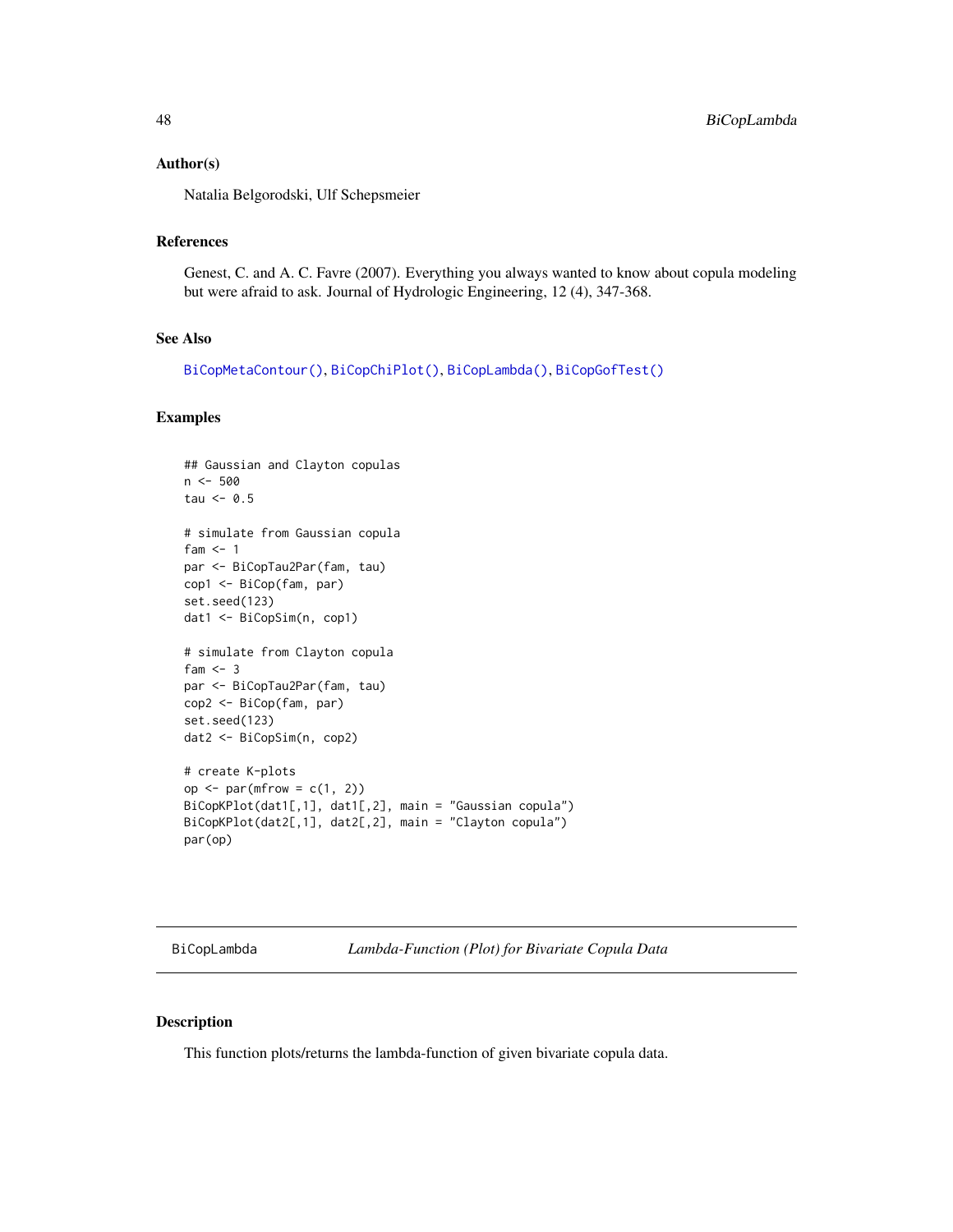# BiCopLambda 49

# Usage

```
BiCopLambda(
  u1 = NULL,u2 = NULL,family = "emp",
  par = 0,par2 = 0,PLOT = TRUE,obj = NULL,...
\mathcal{L}
```
# Arguments

| u1, u2      | Data vectors of equal length with values in $[0, 1]$ (default: u1 and u2 = NULL).                                                                                                                                                                                                                                                                                                                                                                                                                                                            |
|-------------|----------------------------------------------------------------------------------------------------------------------------------------------------------------------------------------------------------------------------------------------------------------------------------------------------------------------------------------------------------------------------------------------------------------------------------------------------------------------------------------------------------------------------------------------|
| family      | An integer defining the bivariate copula family or indicating the empirical lambda-<br>function:<br>$"emp" = empirical lambda-function (default)$<br>$1 = Gaussian$ copula; the theoretical lambda-function is simulated (no closed<br>formula available)<br>$2 = Student-t$ copula; the theoretical lambda-function is simulated (no closed<br>formula available)<br>$3 =$ Clayton copula<br>$4 =$ Gumbel copula<br>$5 =$ Frank copula<br>$6 =$ Joe copula<br>$7 = BB1$ copula<br>$8 = BB6$ copula<br>$9 = BB7$ copula<br>$10 = BB8$ copula |
| par         | Copula parameter; if the empirical lambda-function is chosen, par = NULL or $\theta$<br>(default).                                                                                                                                                                                                                                                                                                                                                                                                                                           |
| par2        | Second copula parameter for t-, BB1, BB6, BB7 and BB8 copulas (default: par2<br>$= 0$ ).                                                                                                                                                                                                                                                                                                                                                                                                                                                     |
| <b>PLOT</b> | Logical; whether the results are plotted. If PLOT = FALSE, the values<br>empLambda and/or theoLambda are returned (see below; default: PLOT = TRUE).                                                                                                                                                                                                                                                                                                                                                                                         |
| obj         | BiCop object containing the family and parameter specification.                                                                                                                                                                                                                                                                                                                                                                                                                                                                              |
| $\cdots$    | Additional plot arguments.                                                                                                                                                                                                                                                                                                                                                                                                                                                                                                                   |

# Details

If the family and parameter specification is stored in a [BiCop\(\)](#page-6-0) object obj, the alternative versions

BiCopLambda(obj, PLOT = TRUE, ...)

and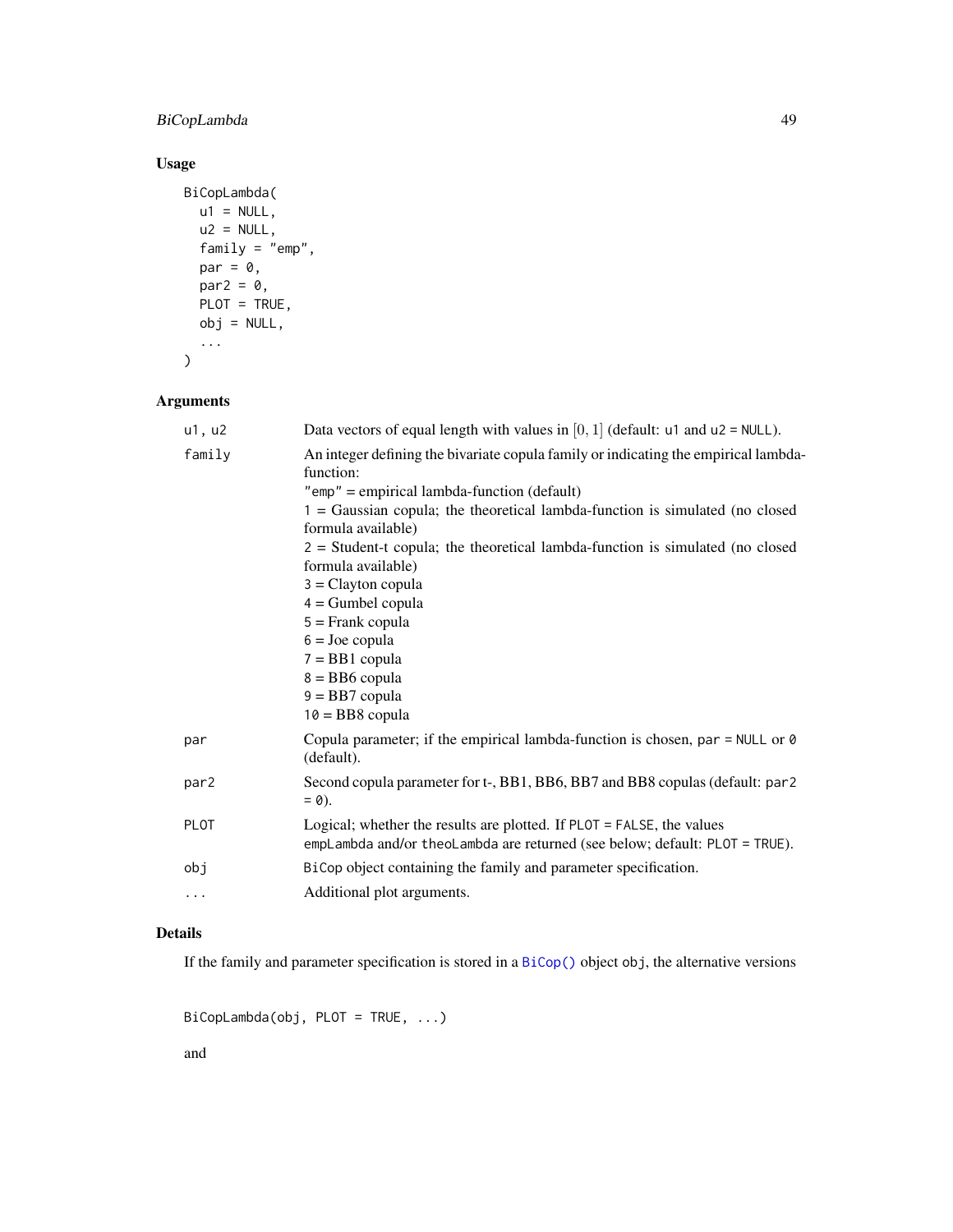#### 50 BiCopLambda

```
Bicombda((u1, u2, obj, PLOT = TRUE, ...))
```
can be used.

### Value

| empLambda  | If the empirical lambda-function is chosen and PLOT = FALSE, a vector of the<br>empirical lambda's is returned.        |
|------------|------------------------------------------------------------------------------------------------------------------------|
| theoLambda | If the theoretical lambda-function is chosen and $PLOT = FALSE$ . a vector of the<br>theoretical lambda's is returned. |

#### Note

The  $\lambda$ -function is characteristic for each bivariate copula family and defined by Kendall's distribution function  $K$ :

$$
\lambda(v,\theta) := v - K(v,\theta)
$$

with

$$
K(v, \theta) := P(C_{\theta}(U_1, U_2) \le v), \ \ v \in [0, 1].
$$

For Archimedean copulas one has the following closed form expression in terms of the generator function  $\varphi$  of the copula  $C_{\theta}$ :

$$
\lambda(v,\theta) = \frac{\varphi(v)}{\varphi'(v)},
$$

where  $\varphi'$  is the derivative of  $\varphi$ . For more details see Genest and Rivest (1993) or Schepsmeier (2010).

For the bivariate Gaussian and Student-t copula no closed form expression for the theoretical  $\lambda$ function exists. Therefore it is simulated based on samples of size 1000. For all other implemented copula families there are closed form expressions available.

The plot of the theoretical  $\lambda$ -function also shows the limits of the  $\lambda$ -function corresponding to Kendall's tau = 0 and Kendall's tau =  $1 (\lambda = 0)$ .

For rotated bivariate copulas one has to transform the input arguments u1 and/or u2. In particular, for copulas rotated by 90 degrees u1 has to be set to 1-u1, for 270 degrees u2 to 1-u2 and for survival copulas u1 and u2 to 1-u1 and 1-u2, respectively. Then  $\lambda$ -functions for the corresponding non-rotated copula families can be considered.

#### Author(s)

Ulf Schepsmeier

#### References

Genest, C. and L.-P. Rivest (1993). Statistical inference procedures for bivariate Archimedean copulas. Journal of the American Statistical Association, 88 (423), 1034-1043.

Schepsmeier, U. (2010). Maximum likelihood estimation of C-vine pair-copula constructions based on bivariate copulas from different families. Diploma thesis, Technische Universitaet Muenchen. <https://mediatum.ub.tum.de/?id=1079296>.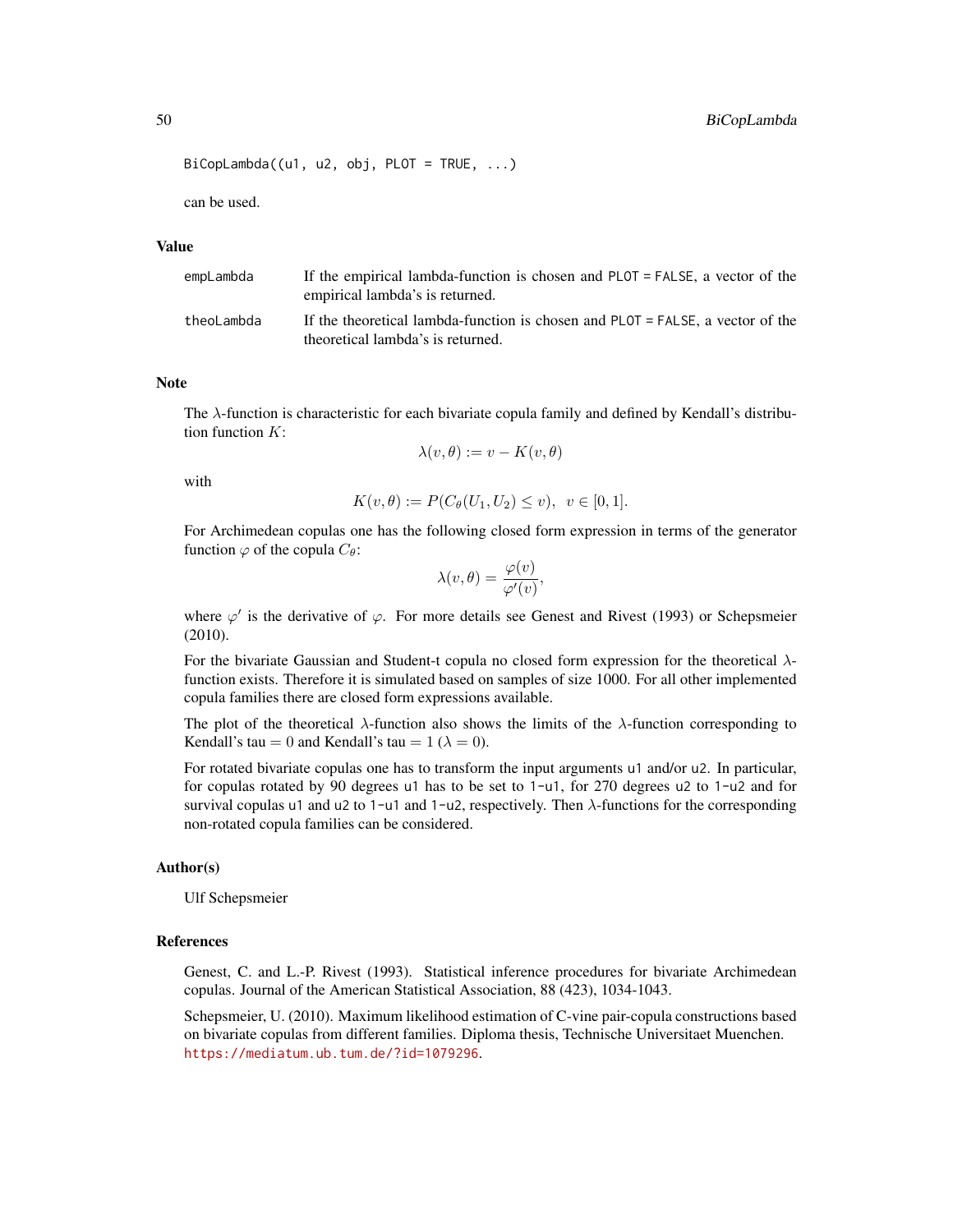# BiCopMetaContour 51

# See Also

```
BiCopMetaContour(), BiCopKPlot(), BiCopChiPlot(), BiCop()
```
#### Examples

```
# simulate from Clayton copula
cop \leftarrow \text{BiCop}(3, \text{tau} = 0.5)dat <- BiCopSim(1000, cop)
# create lambda-function plots
op \leq par(mfrow = c(1, 3))
BiCopLambda(dat[, 1], dat[, 2]) # empirical lambda-function
BiCopLambda(cop) # theoretical lambda-function
BiCopLambda(dat[, 1], dat[, 2], cop) # both
par(op)
```
<span id="page-50-0"></span>BiCopMetaContour *Contour Plot of Bivariate Meta Distribution*

#### Description

Note: This function is deprecated and only available for backwards compatibility. See [contour.BiCop\(\)](#page-85-1) for contour plots of parametric copulas, and [BiCopKDE\(\)](#page-44-0) for kernel estimates.

# Usage

```
BiCopMetaContour(
 u1 = NULL,u2 = NULL,bw = 1,
  size = 100,
  levels = c(0.01, 0.05, 0.1, 0.15, 0.2),
  family = "emp",
  par = 0,par2 = 0,
 PLOT = TRUE,
 margins = "norm",
 margins.par = 0,
  xylim = NA,
  obj = NULL,...
)
```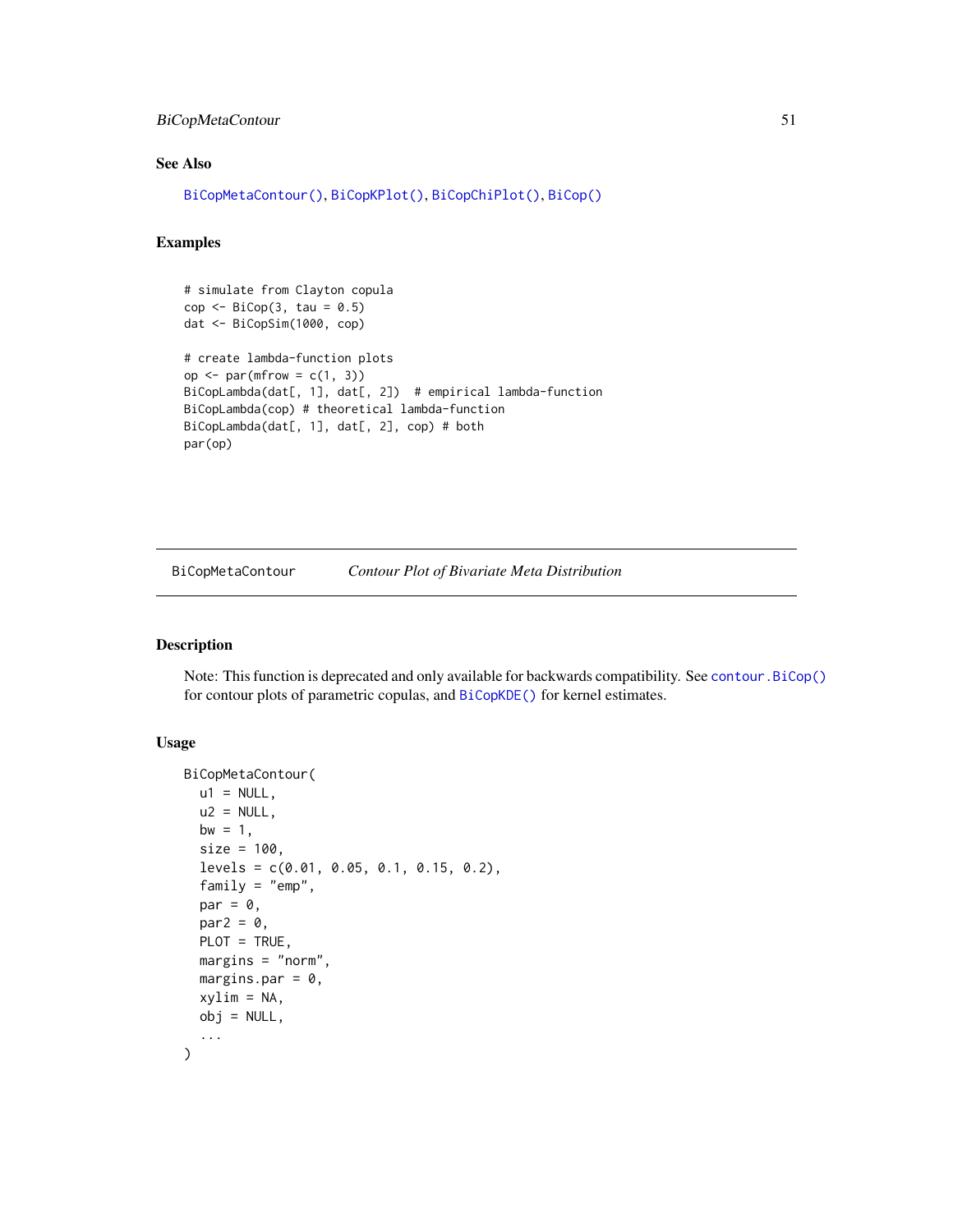| u1, u2 | Data vectors of equal length with values in $[0, 1]$ (default: u1 and u2 = NULL).                                                                                                                                                                                                                                                                                                                                                                                                                                                                                                                                                                                                                                                                                                                                                                                                                                                                                                                                                                                                                                                                                                                                                                                                                                                                                                                                                                                                                                                                                                                                  |
|--------|--------------------------------------------------------------------------------------------------------------------------------------------------------------------------------------------------------------------------------------------------------------------------------------------------------------------------------------------------------------------------------------------------------------------------------------------------------------------------------------------------------------------------------------------------------------------------------------------------------------------------------------------------------------------------------------------------------------------------------------------------------------------------------------------------------------------------------------------------------------------------------------------------------------------------------------------------------------------------------------------------------------------------------------------------------------------------------------------------------------------------------------------------------------------------------------------------------------------------------------------------------------------------------------------------------------------------------------------------------------------------------------------------------------------------------------------------------------------------------------------------------------------------------------------------------------------------------------------------------------------|
| bw     | Bandwidth (smoothing factor; default: $bw = 1$ ).                                                                                                                                                                                                                                                                                                                                                                                                                                                                                                                                                                                                                                                                                                                                                                                                                                                                                                                                                                                                                                                                                                                                                                                                                                                                                                                                                                                                                                                                                                                                                                  |
| size   | Number of grid points; default: size = 100.                                                                                                                                                                                                                                                                                                                                                                                                                                                                                                                                                                                                                                                                                                                                                                                                                                                                                                                                                                                                                                                                                                                                                                                                                                                                                                                                                                                                                                                                                                                                                                        |
| levels | Vector of contour levels. For Gaussian, Student-t or exponential margins the<br>default value (levels = $c(0.01, 0.05, 0.1, 0.15, 0.2)$ ) typically is a good<br>choice. For uniform margins we recommend<br>$levels = c(0.1, 0.3, 0.5, 0.7, 0.9, 1.1, 1.3, 1.5)$<br>and for Gamma margins<br>$levels = c(0.005, 0.01, 0.03, 0.05, 0.07, 0.09).$                                                                                                                                                                                                                                                                                                                                                                                                                                                                                                                                                                                                                                                                                                                                                                                                                                                                                                                                                                                                                                                                                                                                                                                                                                                                   |
| family | An integer defining the bivariate copula family or indicating an empirical con-<br>tour plot:<br>"emp" = empirical contour plot (default; margins can be specified by margins)<br>$\theta$ = independence copula<br>$1 = Gaussian copula$<br>$2 = Student$ t copula (t-copula)<br>$3 =$ Clayton copula<br>$4 =$ Gumbel copula<br>$5 =$ Frank copula<br>$6 =$ Joe copula<br>$7 = BB1$ copula<br>$8 = BB6$ copula<br>$9 = BB7$ copula<br>$10 = BB8$ copula<br>13 = rotated Clayton copula (180 degrees; survival Clayton'') \cr `14` = rotated Gumbel copula<br>vival Gumbel")<br>16 = rotated Joe copula (180 degrees; survival Joe'') \cr `17' = rotated BB1 copula (180 degree<br>vival BB1")<br>18 = rotated BB6 copula (180 degrees; survival BB6'')\cr `19' = rotated BB7 copula (180 degree<br>vival BB7")<br>$20$ = rotated BB8 copula (180 degrees; "survival BB8")<br>$23$ = rotated Clayton copula (90 degrees)<br>$24'$ = rotated Gumbel copula (90 degrees)<br>$26'$ = rotated Joe copula (90 degrees)<br>$27'$ = rotated BB1 copula (90 degrees)<br>$28'$ = rotated BB6 copula (90 degrees)<br>$29'$ = rotated BB7 copula (90 degrees)<br>$30'$ = rotated BB8 copula (90 degrees)<br>'33' = rotated Clayton copula (270 degrees)<br>'34' = rotated Gumbel copula (270 degrees)<br>$36'$ = rotated Joe copula (270 degrees)<br>'37' = rotated BB1 copula (270 degrees)<br>'38' = rotated BB6 copula (270 degrees)<br>'39' = rotated BB7 copula (270 degrees)<br>$40^\circ$ = rotated BB8 copula (270 degrees)<br>' $104$ ' = Tawn type 1 copula<br>' $114$ ' = rotated Tawn type 1 copula (180 degrees) |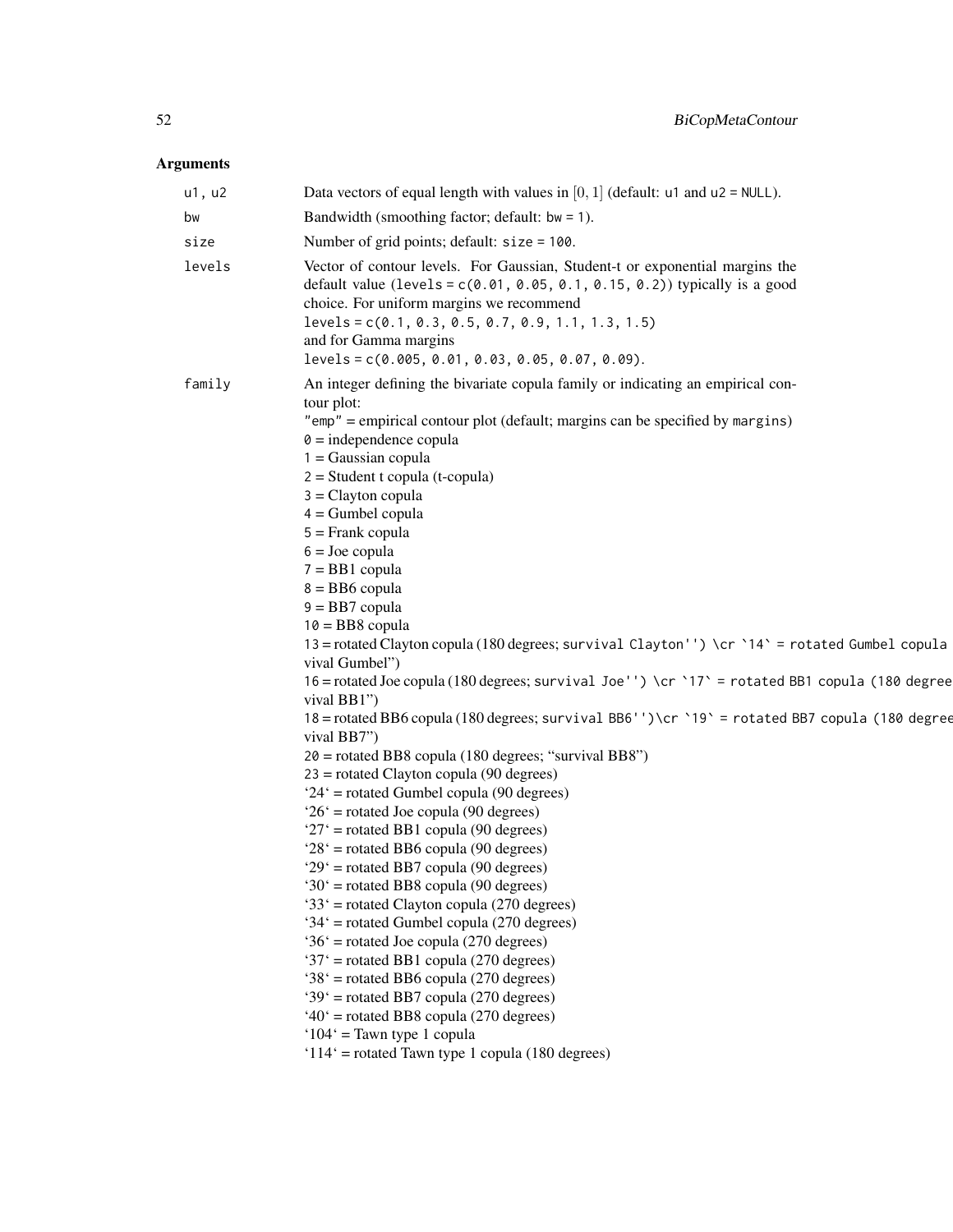|             | $124'$ = rotated Tawn type 1 copula (90 degrees)<br>$134'$ = rotated Tawn type 1 copula (270 degrees)                                                                                                                                                       |
|-------------|-------------------------------------------------------------------------------------------------------------------------------------------------------------------------------------------------------------------------------------------------------------|
|             | ' $204$ ' = Tawn type 2 copula                                                                                                                                                                                                                              |
|             | ' $214$ ' = rotated Tawn type 2 copula (180 degrees)                                                                                                                                                                                                        |
|             | $224'$ = rotated Tawn type 2 copula (90 degrees)                                                                                                                                                                                                            |
|             | $234'$ = rotated Tawn type 2 copula (270 degrees)                                                                                                                                                                                                           |
| par         | Copula parameter; if empirical contour plot, par $=$ NULL or $\theta$ (default).                                                                                                                                                                            |
| par2        | Second copula parameter for t-, BB1, BB6, BB7, BB8, Tawn type 1 and type 2<br>copulas (default: $par2 = 0$ ).                                                                                                                                               |
| <b>PLOT</b> | Logical; whether the results are plotted. If $PLOT = FALSE$ , the values x, y and z<br>are returned (see below; default: PLOT = TRUE).                                                                                                                      |
| margins     | Character; margins for the bivariate copula contour plot. Possible margins are:<br>"norm" = standard normal margins (default)                                                                                                                               |
|             | "t" = Student t margins with degrees of freedom as specified by margins.par<br>"gamma" = Gamma margins with shape and scale as specified by margins.par<br>"exp" = Exponential margins with rate as specified by margins.par<br>" $unif" = uniform margins$ |
| margins.par | Parameter(s) of the distribution of the margins if necessary (default: margins.par<br>$= 0$ , i.e.,                                                                                                                                                         |
|             | • a positive real number for the degrees of freedom of Student t margins (see<br>$dt()$ ),                                                                                                                                                                  |
|             | • a 2-dimensional vector of positive real numbers for the shape and scale<br>parameters of Gamma margins (see dgamma()),                                                                                                                                    |
|             | • a positive real number for the rate parameter of exponential margins (see<br>$dexp()$ .                                                                                                                                                                   |
| xylim       | A 2-dimensional vector of the x- and y-limits. By default $(xylim = NA)$ standard<br>limits for the selected margins are used.                                                                                                                              |
| obj         | BiCop object containing the family and parameter specification.                                                                                                                                                                                             |
| .           | Additional plot arguments.                                                                                                                                                                                                                                  |
|             |                                                                                                                                                                                                                                                             |

# Value

| $\boldsymbol{\mathsf{x}}$ | A vector of length size with the x-values of the kernel density estimator with<br>Gaussian kernel if the empirical contour plot is chosen and a sequence of values<br>in xylim if the theoretical contour plot is chosen. |
|---------------------------|---------------------------------------------------------------------------------------------------------------------------------------------------------------------------------------------------------------------------|
|                           | A vector of length size with the y-values of the kernel density estimator with<br>Gaussian kernel if the empirical contour plot is chosen and a sequence of values<br>in xylim if the theoretical contour plot is chosen. |
|                           | A matrix of dimension size with the values of the density of the meta distribu-<br>tion with chosen margins (see margins and margins, par) evaluated at the grid<br>points given by x and y.                              |

# Note

The combination family =  $\theta$  (independence copula) and margins = "unif" (uniform margins) is not possible because all z-values are equal.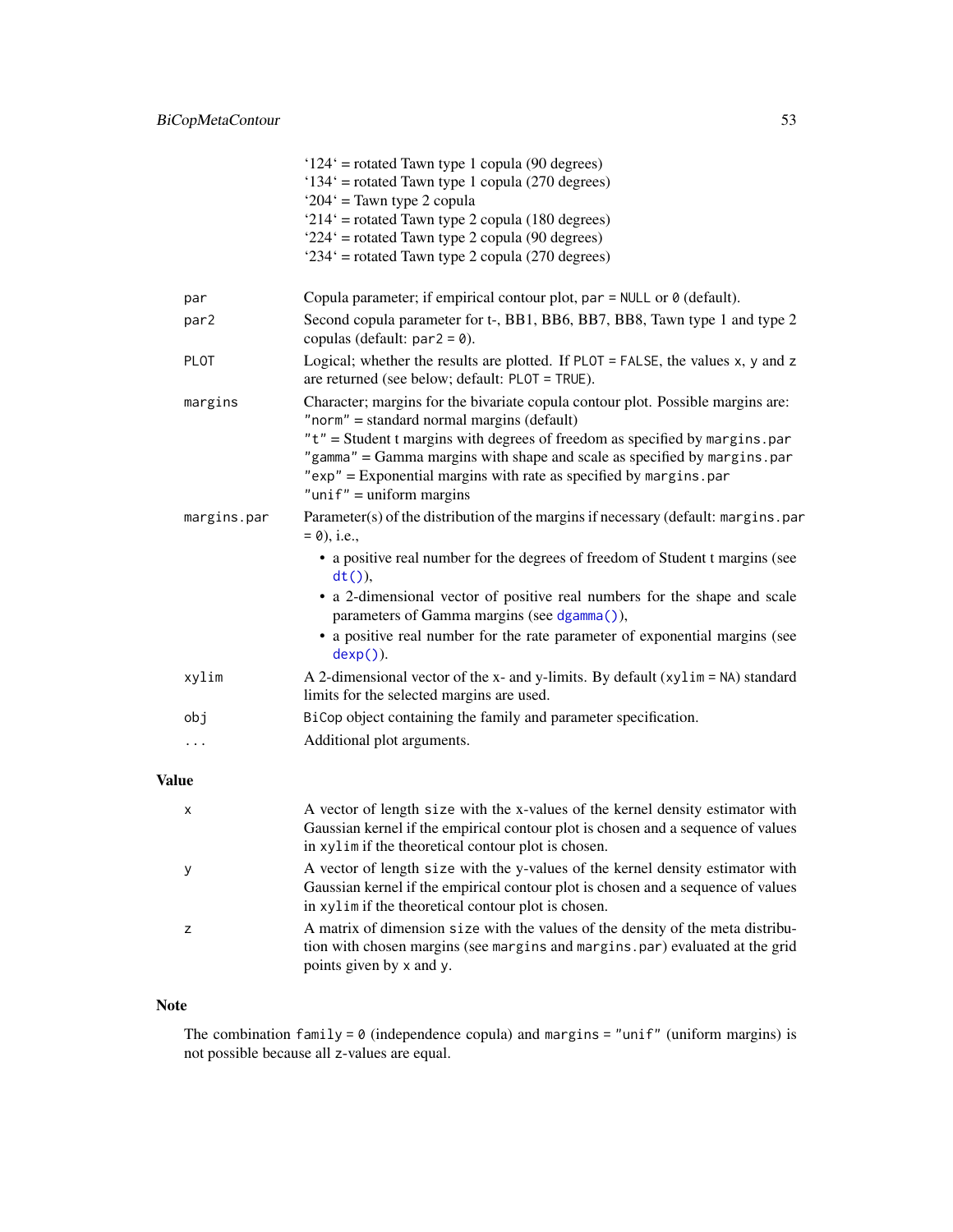### Author(s)

Ulf Schepsmeier, Alexander Bauer

#### See Also

[BiCopChiPlot\(\)](#page-12-0), [BiCopKPlot\(\)](#page-46-0), [BiCopLambda\(\)](#page-47-0)

### Examples

```
## meta Clayton distribution with Gaussian margins
cop \leq - \text{BiCop}(\text{family} = 1, \text{ tau} = 0.5)BiCopMetaContour(obj = cop, main = "Clayton - normal margins")# better:
contour(cop, main = "Clayton - normal margins")
## empirical contour plot with standard normal margins
dat <- BiCopSim(1000, cop)
BiCopMetaContour(dat[, 1], dat[, 2], bw = 2, family = "emp",
                 main = "empirical - normal margins")# better:
BiCopKDE(dat[, 1], dat[, 2],
        main = "empirical - normal margins")
## empirical contour plot with exponential margins
BiCopMetaContour(dat[, 1], dat[, 2], bw = 2,
                 main = "empirical - exponential margin's",margins = "exp", margins.par = 1)
# better:
BiCopKDE(dat[, 1], dat[, 2],
         main = "empirical - exponential margins",
         margins = "exp")
```
BiCopName *Bivariate Copula Family Names*

### Description

This function transforms the bivariate copula family number into its character expression and vice versa.

#### Usage

BiCopName(family, short = TRUE)

#### Arguments

family Bivariate copula family, either its number or its character expression (see table below).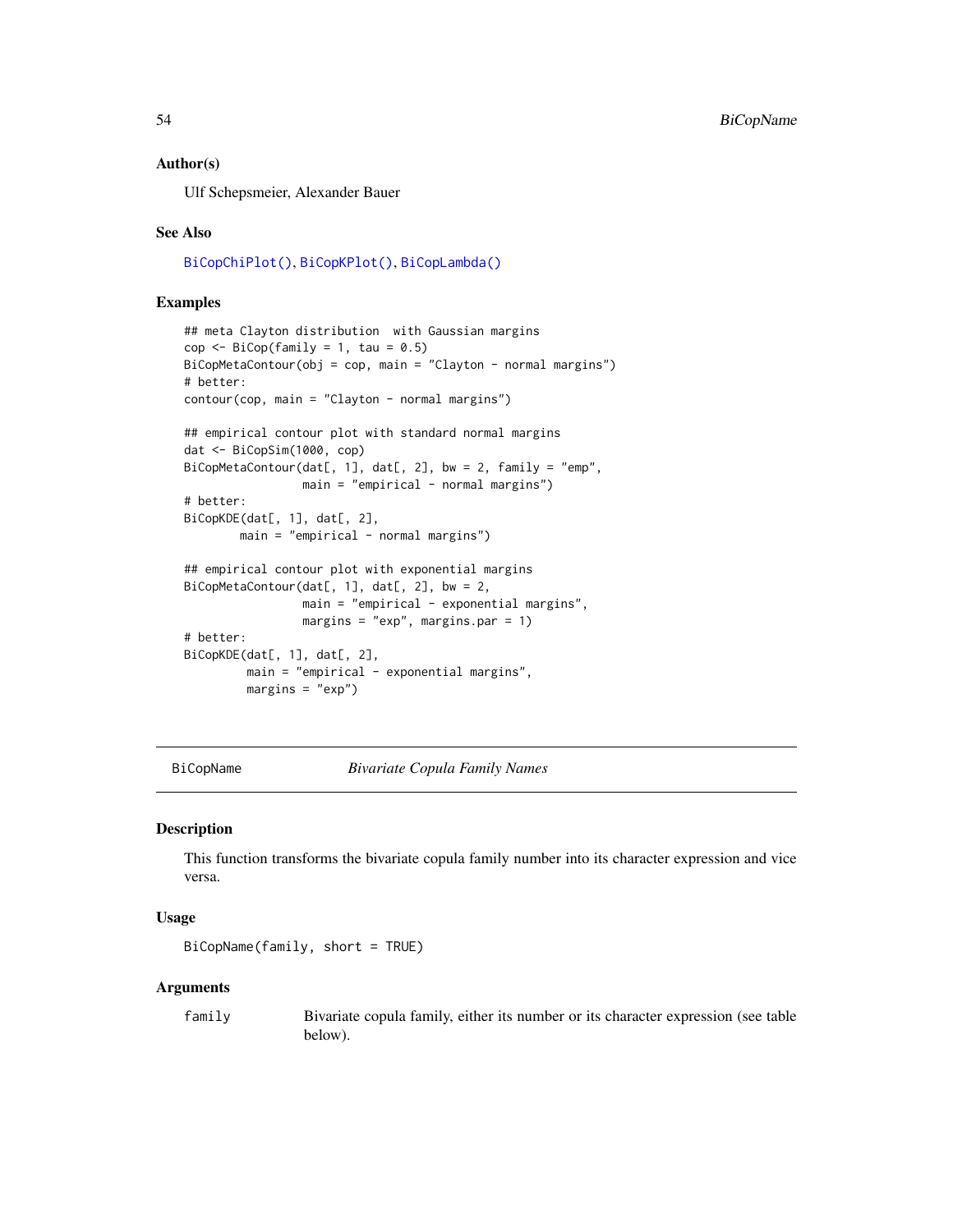| No.                     | Short name  | Long name                         |
|-------------------------|-------------|-----------------------------------|
| 0                       | "I"         | "Independence"                    |
| 1                       | "N"         | "Gaussian"                        |
| $\overline{2}$          | "t"         | "t"                               |
| 3                       | "C"         | "Clayton"                         |
| $\overline{\mathbf{4}}$ | "G"         | "Gumbel"                          |
| 5                       | "F"         | "Frank"                           |
| 6                       | "J"         | "Joe"                             |
| 7                       | "BB1"       | "BB1"                             |
| 8                       | "BB6"       | "BB6"                             |
| 9                       | "BB7"       | "BB7"                             |
| 10                      | "BB8"       | "Frank-Joe"                       |
| 13                      | "SC"        | "Survival Clayton"                |
| 14                      | "SG"        | "Survival Gumbel"                 |
| 16                      | "SJ"        | "Survival Joe"                    |
| 17                      | "SBB1"      | "Survival BB1"                    |
| 18                      | "SBB6"      | "Survival BB6"                    |
| 19                      | "SBB7"      | "Survival BB7"                    |
| 20                      | "SBB8"      | "Survival BB8"                    |
| 23                      | "C90"       | "Rotated Clayton 90 degrees"      |
| 24                      | "G90"       | "Rotated Gumbel 90 degrees"       |
| 26                      | "J90"       | "Rotated Joe 90 degrees"          |
| 27                      | "BB1_90"    | "Rotated BB1 90 degrees"          |
| 28                      | "BB6_90"    | "Rotated BB6 90 degrees"          |
| 29                      | "BB7_90"    | "Rotated BB7 90 degrees"          |
| 30                      | "BB8_90"    | "Rotated Frank-Joe 90 degrees"    |
| 33                      | "C270"      | "Rotated Clayton 270 degrees"     |
| 34                      | "G270"      | "Rotated Gumbel 270 degrees"      |
| 36                      | "J270"      | "Rotated Joe 270 degrees"         |
| 37                      | "BB1_270"   | "Rotated BB1 270 degrees"         |
| 38                      | "BB6_270"   | "Rotated BB6 270 degrees"         |
| 39                      | "BB7_270"   | "Rotated BB7 270 degrees"         |
| 40                      | "BB8_270"   | "Rotated Frank-Joe 270 degrees"   |
| 104                     | "Tawn"      | "Tawn type 1"                     |
| 114                     | "Tawn180"   | "Rotated Tawn type 1 180 degrees" |
| 124                     | "Tawn90"    | "Rotated Tawn type 1 90 degrees"  |
| 134                     | "Tawn270"   | "Rotated Tawn type 1 270 degrees" |
| 204                     | "Tawn2"     | "Tawn type 2"                     |
| 214                     | "Tawn2_180" | "Rotated Tawn type 2 180 degrees" |
| 224                     | "Tawn2_90"  | "Rotated Tawn type 2 90 degrees"  |
| 234                     | "Tawn2_270" | "Rotated Tawn type 2 270 degrees" |

short Logical; if the number of a bivariate copula family is used and short = TRUE (default), a short version of the corresponding character expression is returned, otherwise the long version.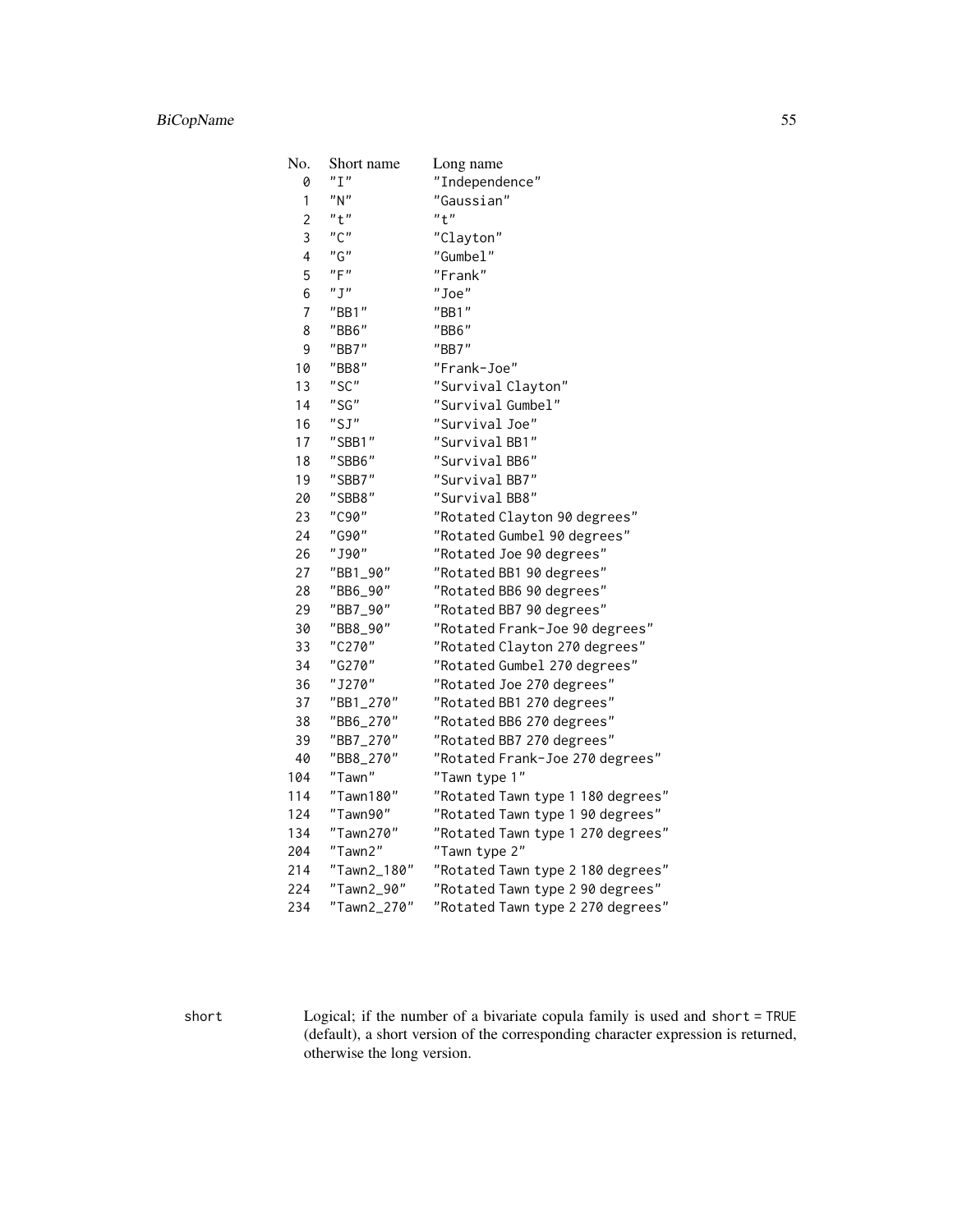The transformed bivariate copula family (see table above).

# Author(s)

Ulf Schepsmeier

#### See Also

[RVineTreePlot\(\)](#page-135-0)

#### Examples

```
## family number to character expression
family <-1BiCopName(family, short = TRUE) # short version
BiCopName(family, short = FALSE) # long version
## family character expression (short version) to number
family <- "C"
BiCopName(family) # as number
## family character expression (long version) to number
family <- "Clayton"
BiCopName(family) # as number
## vectors of families
BiCopName(1:10) # as character expression
BiCopName(c("Clayton","t","J")) # as number
```
BiCopPar2Beta *Blomqvist's Beta Value of a Bivariate Copula*

#### Description

This function computes the theoretical Blomqvist's beta value of a bivariate copula for given parameter values.

# Usage

```
BiCopPar2Beta(family, par, par2 = 0, obj = NULL, check.pars = TRUE)
```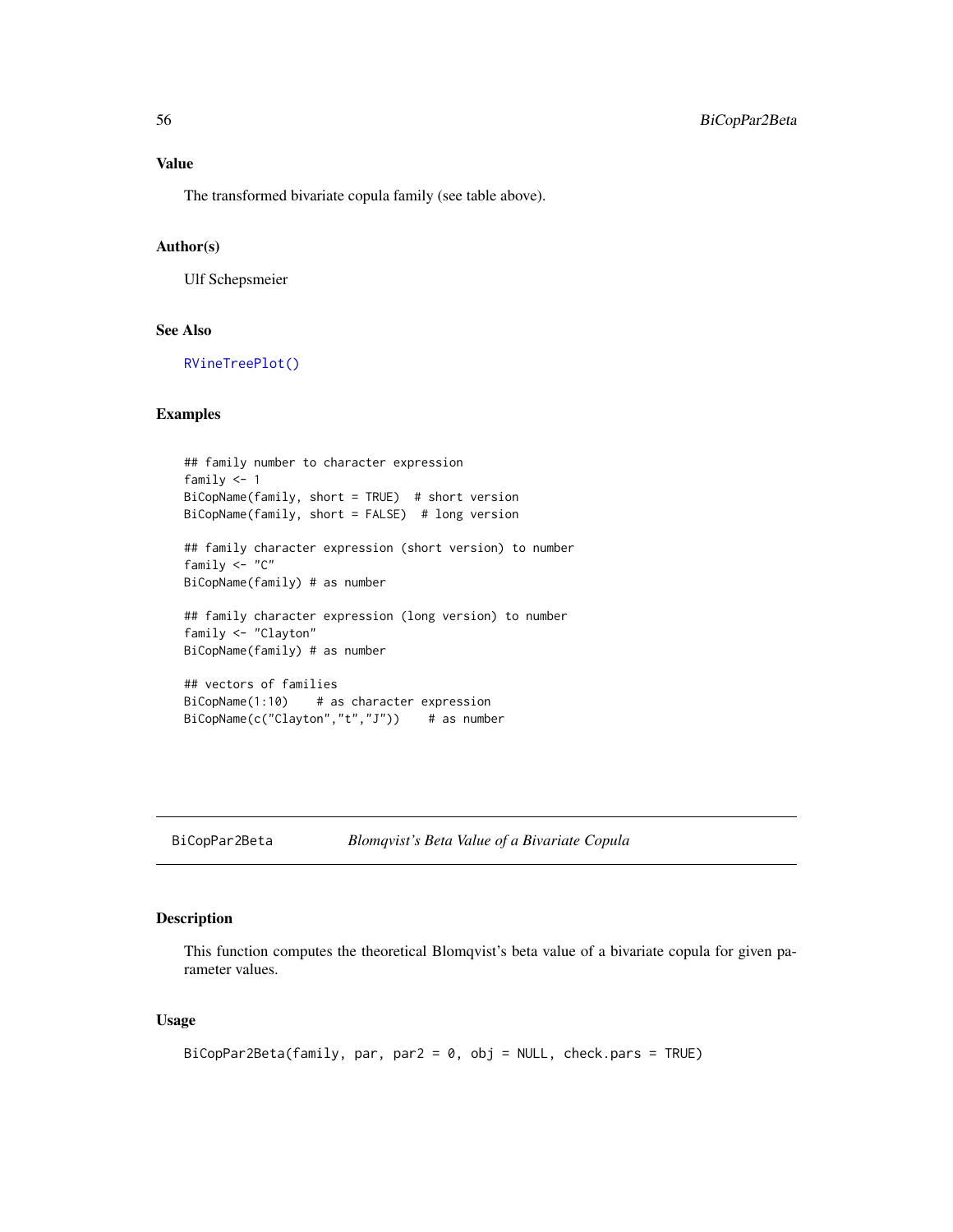| family | integer; single number or vector of size n; defines the bivariate copula family:<br>$\theta$ = independence copula<br>$2 = Student$ t copula (t-copula)     |
|--------|-------------------------------------------------------------------------------------------------------------------------------------------------------------|
|        | $1 = Gaussian copula$<br>$3 =$ Clayton copula                                                                                                               |
|        | $4 =$ Gumbel copula                                                                                                                                         |
|        | $5 =$ Frank copula                                                                                                                                          |
|        | $6 =$ Joe copula                                                                                                                                            |
|        | $7 = BB1$ copula                                                                                                                                            |
|        | $8 = BB6$ copula                                                                                                                                            |
|        | $9 = BB7$ copula                                                                                                                                            |
|        | $10 = BB8$ copula<br>13 = rotated Clayton copula (180 degrees; survival Clayton'') \cr `14` = rotated Gumbel copula                                         |
|        | vival Gumbel")                                                                                                                                              |
|        | 16 = rotated Joe copula (180 degrees; survival Joe'') \cr `17' = rotated BB1 copula (180 degree<br>vival BB1")                                              |
|        | 18 = rotated BB6 copula (180 degrees; survival BB6'')\cr `19` = rotated BB7 copula (180 degree<br>vival BB7")                                               |
|        | $20$ = rotated BB8 copula (180 degrees; "survival BB8")                                                                                                     |
|        | $23$ = rotated Clayton copula (90 degrees)                                                                                                                  |
|        | $24'$ = rotated Gumbel copula (90 degrees)                                                                                                                  |
|        | $26'$ = rotated Joe copula (90 degrees)                                                                                                                     |
|        | $27'$ = rotated BB1 copula (90 degrees)<br>$28'$ = rotated BB6 copula (90 degrees)                                                                          |
|        | $29'$ = rotated BB7 copula (90 degrees)                                                                                                                     |
|        | $30'$ = rotated BB8 copula (90 degrees)                                                                                                                     |
|        | '33' = rotated Clayton copula (270 degrees)                                                                                                                 |
|        | '34' = rotated Gumbel copula (270 degrees)                                                                                                                  |
|        | $36'$ = rotated Joe copula (270 degrees)                                                                                                                    |
|        | '37' = rotated BB1 copula (270 degrees)                                                                                                                     |
|        | $38'$ = rotated BB6 copula (270 degrees)                                                                                                                    |
|        | '39' = rotated BB7 copula (270 degrees)<br>$40^{\circ}$ = rotated BB8 copula (270 degrees)                                                                  |
|        | ' $104$ ' = Tawn type 1 copula                                                                                                                              |
|        | ' $114$ ' = rotated Tawn type 1 copula (180 degrees)                                                                                                        |
|        | $124'$ = rotated Tawn type 1 copula (90 degrees)                                                                                                            |
|        | '134' = rotated Tawn type 1 copula (270 degrees)                                                                                                            |
|        | ' $204$ ' = Tawn type 2 copula                                                                                                                              |
|        | ' $214$ ' = rotated Tawn type 2 copula (180 degrees)                                                                                                        |
|        | $224'$ = rotated Tawn type 2 copula (90 degrees)                                                                                                            |
|        | $234'$ = rotated Tawn type 2 copula (270 degrees)<br>Note that the Student's t-copula is not allowed since the CDF of the t-copula is                       |
|        | not implemented (see BiCopCDF()).                                                                                                                           |
| par    | numeric; single number or vector of size n; copula parameter.                                                                                               |
| par2   | numeric; single number or vector of size n; second parameter for the two pa-<br>rameter BB1, BB6, BB7, BB8, Tawn type 1 and type 2 copulas (default: par2 = |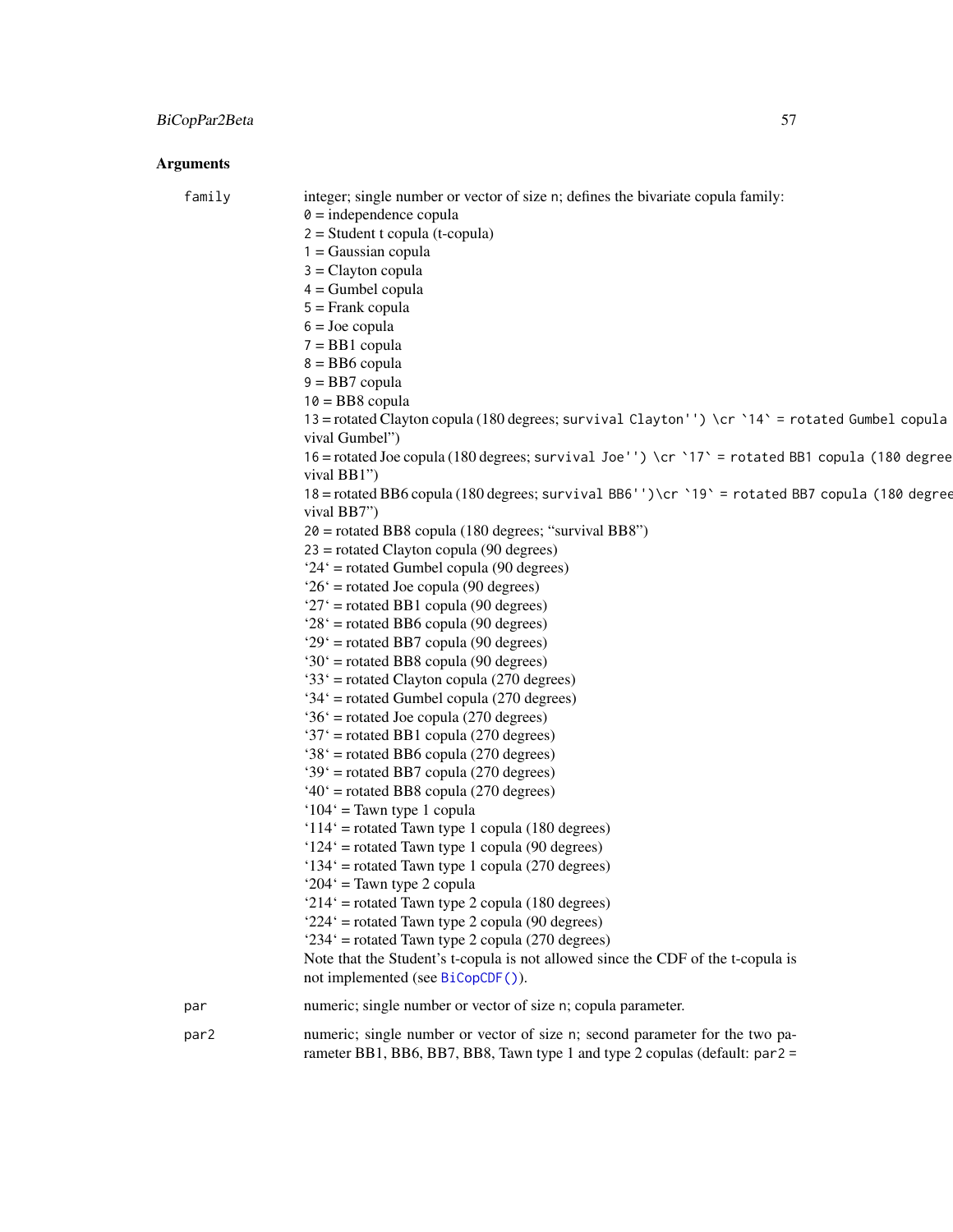|            | 0).                                                                             |
|------------|---------------------------------------------------------------------------------|
| obi        | BiCop object containing the family and parameter specification.                 |
| check.pars | logical; default is TRUE; if FALSE, checks for family/parameter-consistency are |
|            | omitted (should only be used with care).                                        |

# Details

If the family and parameter specification is stored in a [BiCop\(\)](#page-6-0) object obj, the alternative version

BiCopPar2Beta(obj)

can be used.

# Value

Theoretical value of Blomqvist's beta corresponding to the bivariate copula family and parameter(s) par, par2.

### Note

The number n can be chosen arbitrarily, but must agree across arguments.

### Author(s)

Ulf Schepsmeier

# References

Blomqvist, N. (1950). On a measure of dependence between two random variables. The Annals of Mathematical Statistics, 21(4), 593-600.

Nelsen, R. (2006). An introduction to copulas. Springer

# Examples

```
## Example 1: Gaussian copula
BiCopPar2Beta(family = 1, par = 0.7)
BiCop(1, 0.7)$beta # alternative
```
## Example 2: Clayton copula BiCopPar2Beta(family = 3, par = 2)

## Example 3: different copula families BiCopPar2Beta(family =  $c(3,4,6)$ , par = 2:4)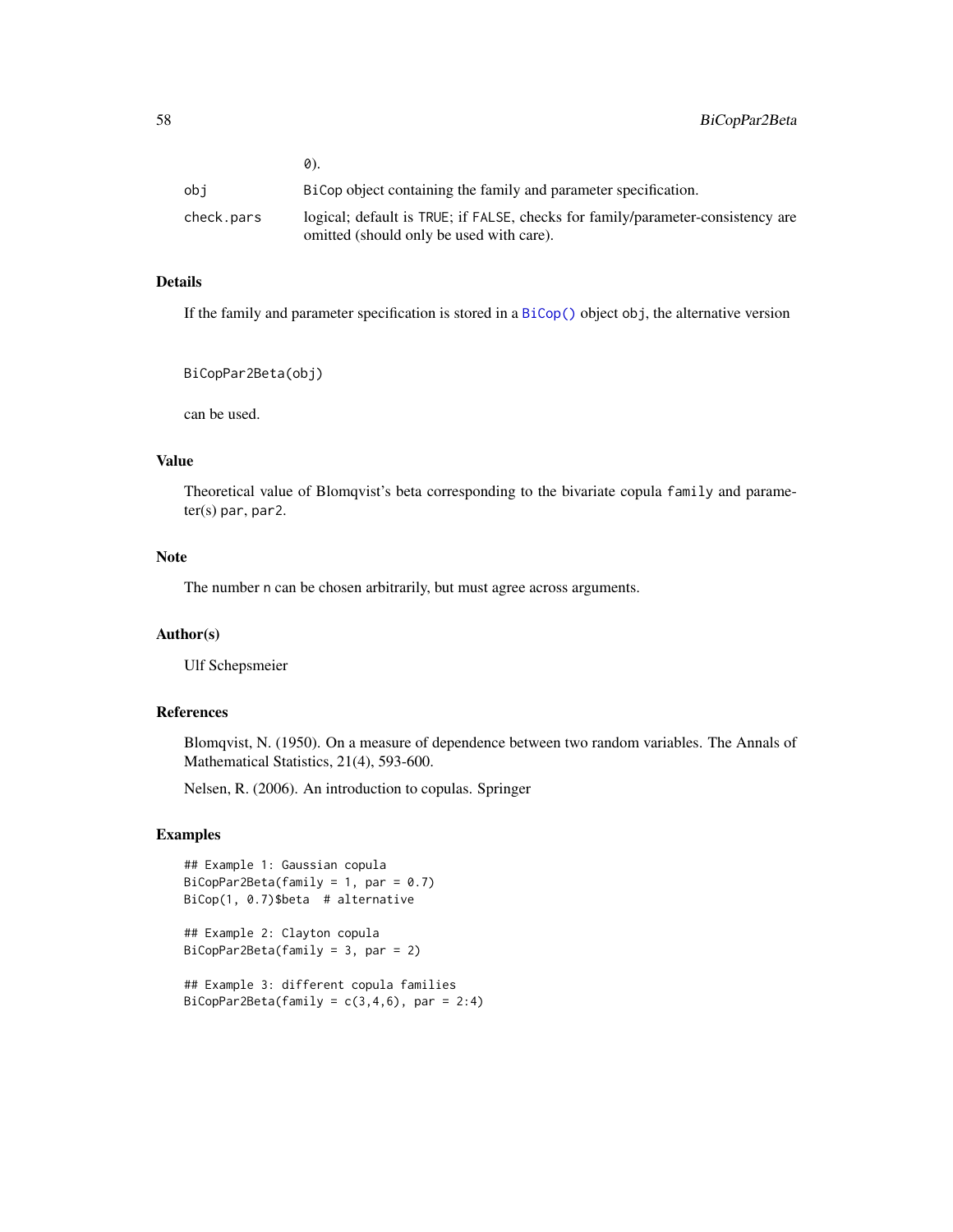BiCopPar2TailDep *Tail Dependence Coefficients of a Bivariate Copula*

# Description

This function computes the theoretical tail dependence coefficients of a bivariate copula for given parameter values.

# Usage

```
BiCopPar2TailDep(family, par, par2 = 0, obj = NULL, check.pars = TRUE)
```

| family | integer; single number or vector of size n; defines the bivariate copula family:                |
|--------|-------------------------------------------------------------------------------------------------|
|        | $\theta$ = independence copula                                                                  |
|        | $1 = Gaussian copula$                                                                           |
|        | $2 = Student$ t copula (t-copula)                                                               |
|        | $3 =$ Clayton copula                                                                            |
|        | $4 =$ Gumbel copula                                                                             |
|        | $5 =$ Frank copula                                                                              |
|        | $6 =$ Joe copula                                                                                |
|        | $7 = BB1$ copula                                                                                |
|        | $8 = BB6$ copula                                                                                |
|        | $9 = BB7$ copula                                                                                |
|        | $10 = BB8$ copula                                                                               |
|        | 13 = rotated Clayton copula (180 degrees; survival Clayton'') \cr `14` = rotated Gumbel copula  |
|        | vival Gumbel")                                                                                  |
|        | 16 = rotated Joe copula (180 degrees; survival Joe'') \cr `17' = rotated BB1 copula (180 degree |
|        | vival BB1")                                                                                     |
|        | 18 = rotated BB6 copula (180 degrees; survival BB6'')\cr `19` = rotated BB7 copula (180 degree  |
|        | vival BB7")                                                                                     |
|        | $20$ = rotated BB8 copula (180 degrees; "survival BB8")                                         |
|        | $23$ = rotated Clayton copula (90 degrees)                                                      |
|        | $24'$ = rotated Gumbel copula (90 degrees)                                                      |
|        | $26'$ = rotated Joe copula (90 degrees)                                                         |
|        | ' $27$ ' = rotated BB1 copula (90 degrees)                                                      |
|        | $28'$ = rotated BB6 copula (90 degrees)                                                         |
|        | $29'$ = rotated BB7 copula (90 degrees)                                                         |
|        | $30'$ = rotated BB8 copula (90 degrees)                                                         |
|        | $33'$ = rotated Clayton copula (270 degrees)                                                    |
|        | $34'$ = rotated Gumbel copula (270 degrees)                                                     |
|        | $36'$ = rotated Joe copula (270 degrees)                                                        |
|        | '37' = rotated BB1 copula (270 degrees)                                                         |
|        | $38'$ = rotated BB6 copula (270 degrees)                                                        |
|        | '39' = rotated BB7 copula (270 degrees)                                                         |
|        | $40^{\circ}$ = rotated BB8 copula (270 degrees)                                                 |
|        |                                                                                                 |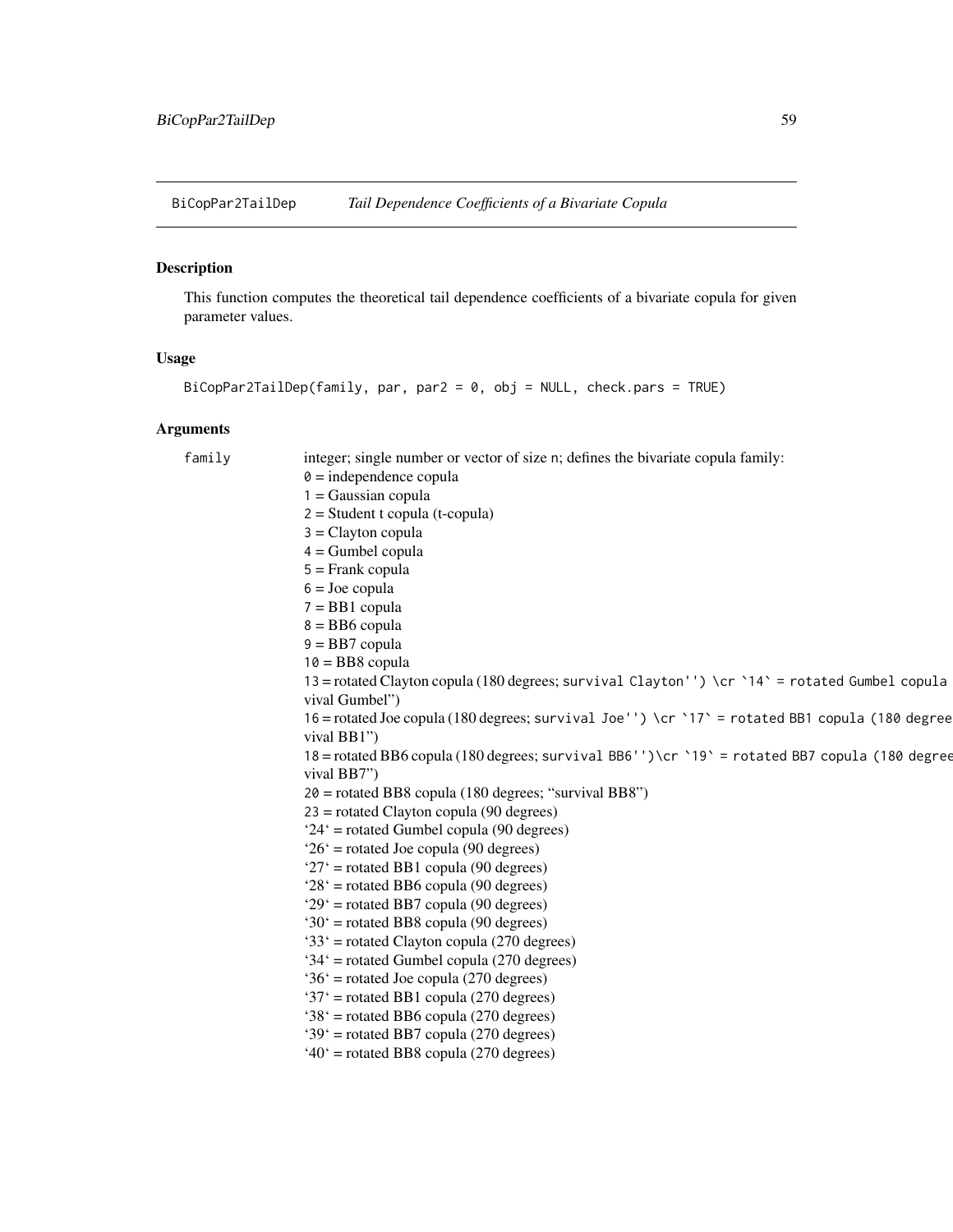|                  | $104'$ = Tawn type 1 copula                                                                                                                                                                                                                                           |
|------------------|-----------------------------------------------------------------------------------------------------------------------------------------------------------------------------------------------------------------------------------------------------------------------|
|                  | $114'$ = rotated Tawn type 1 copula (180 degrees)                                                                                                                                                                                                                     |
|                  | $124'$ = rotated Tawn type 1 copula (90 degrees)                                                                                                                                                                                                                      |
|                  | $134'$ = rotated Tawn type 1 copula (270 degrees)                                                                                                                                                                                                                     |
|                  | ' $204$ ' = Tawn type 2 copula                                                                                                                                                                                                                                        |
|                  | $214'$ = rotated Tawn type 2 copula (180 degrees)                                                                                                                                                                                                                     |
|                  | $224'$ = rotated Tawn type 2 copula (90 degrees)                                                                                                                                                                                                                      |
|                  | $234'$ = rotated Tawn type 2 copula (270 degrees)                                                                                                                                                                                                                     |
|                  |                                                                                                                                                                                                                                                                       |
| par              | numeric; single number or vector of size n; copula parameter.                                                                                                                                                                                                         |
| par <sub>2</sub> | numeric; single number or vector of size n; second parameter for bivariate cop-<br>ulas with two parameters (t, BB1, BB6, BB7, BB8, Tawn type 1 and type 2;<br>default: $par2 = 0$ ). par2 should be an positive integer for the Students's t cop-<br>ula family = 2. |
| obj              | BiCop object containing the family and parameter specification.                                                                                                                                                                                                       |
| check.pars       | logical; default is TRUE; if FALSE, checks for family/parameter-consistency are<br>omitted (should only be used with care).                                                                                                                                           |

# Details

If the family and parameter specification is stored in a BiCop object obj, the alternative version

```
BiCopPar2TailDep(obj)
```
can be used.

#### Value

lower Lower tail dependence coefficient for the given bivariate copula family and parameter(s) par, par2:

$$
\lambda_L = \lim_{u \searrow 0} \frac{C(u, u)}{u}
$$

upper Upper tail dependence coefficient for the given bivariate copula family family and parameter(s) par, par2:

$$
\lambda_U = \lim_{u \nearrow 1} \frac{1 - 2u + C(u, u)}{1 - u}
$$

Lower and upper tail dependence coefficients for bivariate copula families and parameters ( $\theta$  for one parameter families and the first parameter of the t-copula with  $\nu$  degrees of freedom,  $\theta$  and  $\delta$ for the two parameter BB1, BB6, BB7 and BB8 copulas) are given in the following table.

```
No. Lower tail dependence Upper tail dependence
1 - -
2 2t_{\nu+1}\left(-\sqrt{\nu+1}\sqrt{\frac{1-\theta}{1+\theta}}\right) 2t_{\nu+1}\left(-\sqrt{\nu+1}\sqrt{\frac{1-\theta}{1+\theta}}\right)3 2^{-1/\theta}
```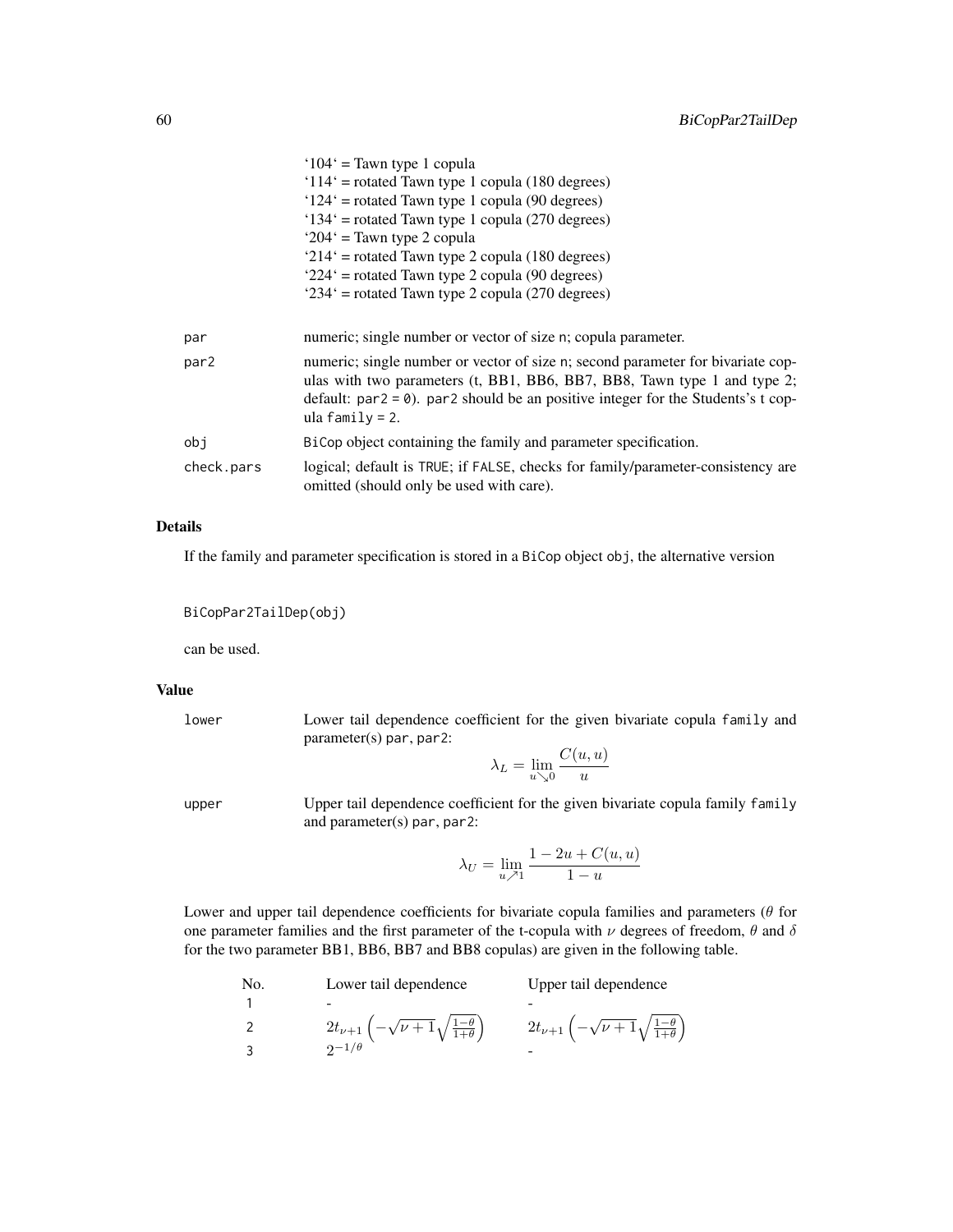| 4              |                                                    | $2 - 2^{1/\theta}$                              |
|----------------|----------------------------------------------------|-------------------------------------------------|
| 5              |                                                    |                                                 |
| 6              |                                                    | $2 - 2^{1/\theta}$                              |
| $\overline{7}$ | $2^{-1/(\theta\delta)}$                            | $2-2^{1/\delta}$                                |
| 8              |                                                    | $2-2^{1/(\theta\delta)}$                        |
| 9              | $2^{-1/\delta}$                                    | $2 - 2^{1/\theta}$                              |
| 10             |                                                    | $2 - 2^{1/\theta}$ if $\delta = 1$ otherwise 0  |
| 13             |                                                    | $2^{-1/\theta}$                                 |
| 14             | $2 - 2^{1/\theta}$                                 |                                                 |
| 16             | $2 - 2^{1/\theta}$                                 |                                                 |
| 17             | $2 - 2^{1/\delta}$                                 | $2^{-1/(\theta\delta)}$                         |
| 18             | $2-2^{1/(\theta\delta)}$                           |                                                 |
| 19             | $2 - 2^{1/\theta}$                                 | $2^{-1/\delta}$                                 |
| 20             | $2 - 2^{1/\theta}$ if $\delta = 1$ otherwise 0     |                                                 |
| 23, 33         |                                                    |                                                 |
| 24, 34         |                                                    |                                                 |
| 26, 36         |                                                    |                                                 |
| 27, 37         |                                                    |                                                 |
| 28, 38         |                                                    |                                                 |
| 29, 39         |                                                    |                                                 |
| 30, 40         |                                                    |                                                 |
| 104,204        |                                                    | $\delta + 1 - (\delta^{\theta} + 1)^{1/\theta}$ |
|                | 114, 214 $1+\delta-(\delta^{\theta}+1)^{1/\theta}$ |                                                 |
| 124, 224       |                                                    |                                                 |
| 134, 234       |                                                    |                                                 |

# Note

The number n can be chosen arbitrarily, but must agree across arguments.

### Author(s)

Eike Brechmann

# References

Joe, H. (1997). Multivariate Models and Dependence Concepts. Chapman and Hall, London.

# See Also

[BiCopPar2Tau\(\)](#page-61-0)

# Examples

```
## Example 1: Gaussian copula
BiCopPar2TailDep(1, 0.7)
BiCop(1, 0.7)$taildep # alternative
```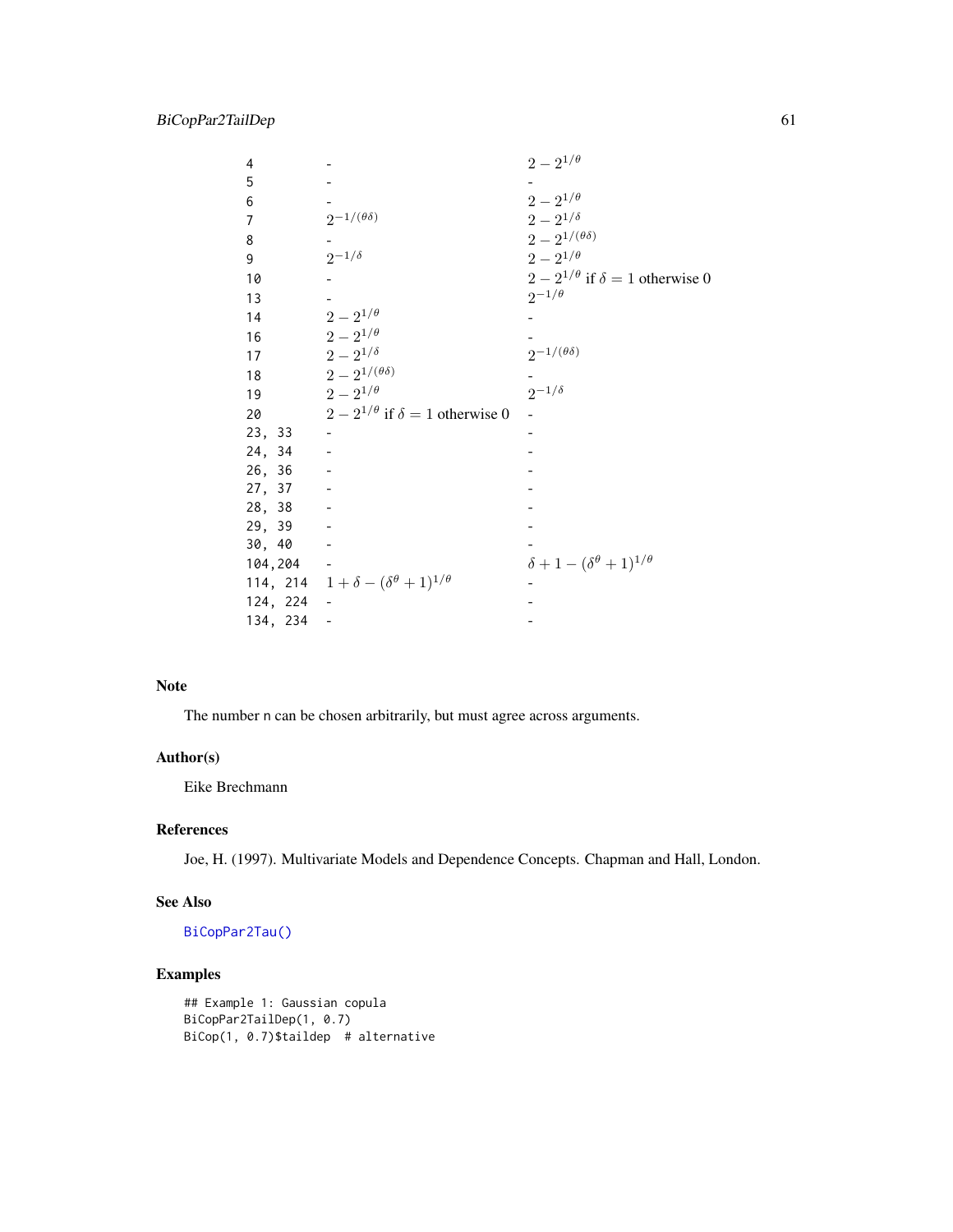```
## Example 2: Student-t copula
BiCopPar2TailDep(2, c(0.6, 0.7, 0.8), 4)
## Example 3: different copula families
BiCopPar2TailDep(c(3, 4, 6), 2)
```
<span id="page-61-0"></span>BiCopPar2Tau *Kendall's Tau Value of a Bivariate Copula*

# Description

This function computes the theoretical Kendall's tau value of a bivariate copula for given parameter values.

# Usage

```
BiCopPar2Tau(family, par, par2 = 0, obj = NULL, check.pars = TRUE)
```

| family | integer; single number or vector of size m; defines the bivariate copula family:                |
|--------|-------------------------------------------------------------------------------------------------|
|        | $\theta$ = independence copula                                                                  |
|        | $1 = Gaussian copula$                                                                           |
|        | $2 = Student$ t copula (t-copula)                                                               |
|        | $3 =$ Clayton copula                                                                            |
|        | $4 =$ Gumbel copula                                                                             |
|        | $5 =$ Frank copula                                                                              |
|        | $6 =$ Joe copula                                                                                |
|        | $7 = BB1$ copula                                                                                |
|        | $8 = BB6$ copula                                                                                |
|        | $9 = BB7$ copula                                                                                |
|        | $10 = BB8$ copula                                                                               |
|        | 13 = rotated Clayton copula (180 degrees; survival Clayton'') \cr `14` = rotated Gumbel copula  |
|        | vival Gumbel")                                                                                  |
|        | 16 = rotated Joe copula (180 degrees; survival Joe'') \cr `17' = rotated BB1 copula (180 degree |
|        | vival BB1"                                                                                      |
|        | 18 = rotated BB6 copula (180 degrees; survival BB6'')\cr `19` = rotated BB7 copula (180 degree  |
|        | vival BB7")                                                                                     |
|        | $20$ = rotated BB8 copula (180 degrees; "survival BB8")                                         |
|        | $23$ = rotated Clayton copula (90 degrees)                                                      |
|        | $24'$ = rotated Gumbel copula (90 degrees)                                                      |
|        | $26'$ = rotated Joe copula (90 degrees)                                                         |
|        | ' $27$ ' = rotated BB1 copula (90 degrees)                                                      |
|        | $28'$ = rotated BB6 copula (90 degrees)                                                         |
|        | $29'$ = rotated BB7 copula (90 degrees)                                                         |
|        | $30^{\circ}$ = rotated BB8 copula (90 degrees)                                                  |
|        | '33' = rotated Clayton copula (270 degrees)                                                     |
|        |                                                                                                 |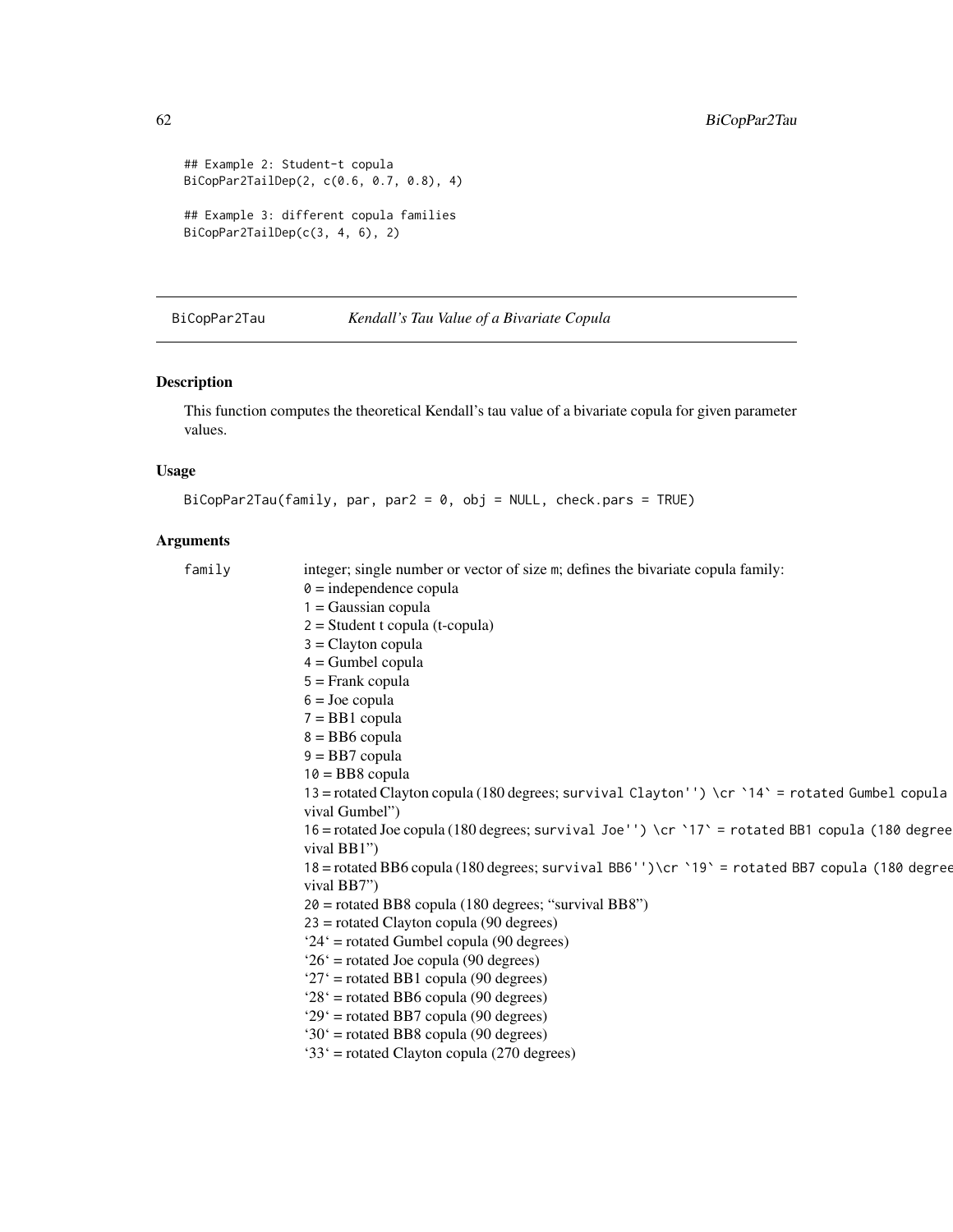|            | $34'$ = rotated Gumbel copula (270 degrees)                                                                                                                                                                                                                                                                                                                                 |
|------------|-----------------------------------------------------------------------------------------------------------------------------------------------------------------------------------------------------------------------------------------------------------------------------------------------------------------------------------------------------------------------------|
|            | $36'$ = rotated Joe copula (270 degrees)                                                                                                                                                                                                                                                                                                                                    |
|            | '37' = rotated BB1 copula (270 degrees)                                                                                                                                                                                                                                                                                                                                     |
|            | $38'$ = rotated BB6 copula (270 degrees)                                                                                                                                                                                                                                                                                                                                    |
|            | $39'$ = rotated BB7 copula (270 degrees)                                                                                                                                                                                                                                                                                                                                    |
|            | $40^{\circ}$ = rotated BB8 copula (270 degrees)                                                                                                                                                                                                                                                                                                                             |
|            | ' $104$ ' = Tawn type 1 copula                                                                                                                                                                                                                                                                                                                                              |
|            | ' $114$ ' = rotated Tawn type 1 copula (180 degrees)                                                                                                                                                                                                                                                                                                                        |
|            | $124'$ = rotated Tawn type 1 copula (90 degrees)                                                                                                                                                                                                                                                                                                                            |
|            | '134' = rotated Tawn type 1 copula (270 degrees)                                                                                                                                                                                                                                                                                                                            |
|            | ' $204$ ' = Tawn type 2 copula                                                                                                                                                                                                                                                                                                                                              |
|            | '214' = rotated Tawn type 2 copula (180 degrees)                                                                                                                                                                                                                                                                                                                            |
|            | $224'$ = rotated Tawn type 2 copula (90 degrees)                                                                                                                                                                                                                                                                                                                            |
|            | $234'$ = rotated Tawn type 2 copula (270 degrees)                                                                                                                                                                                                                                                                                                                           |
| par        | numeric; single number or vector of size n; copula parameter.                                                                                                                                                                                                                                                                                                               |
| par2       | numeric; single number or vector of size n; second parameter for bivariate cop-<br>ulas with two parameters (t, BB1, BB6, BB7, BB8, Tawn type 1 and type 2;<br>default: $par2 = 0$ ). Note that the degrees of freedom parameter of the t-copula<br>does not need to be set, because the theoretical Kendall's tau value of the t-<br>copula is independent of this choice. |
| obj        | BiCop object containing the family and parameter specification.                                                                                                                                                                                                                                                                                                             |
| check.pars | logical; default is TRUE; if FALSE, checks for family/parameter-consistency are<br>omitted (should only be used with care).                                                                                                                                                                                                                                                 |

### Details

If the family and parameter specification is stored in a [BiCop\(\)](#page-6-0) object obj, the alternative version

BiCopPar2Tau(obj)

can be used.

# Value

Theoretical value of Kendall's tau (vector) corresponding to the bivariate copula family and parameter vector  $(\theta, \delta)$  = (par, par2).

|       | No. (family) | Kendall's tau (tau)                                                                                                                                                                                  |
|-------|--------------|------------------------------------------------------------------------------------------------------------------------------------------------------------------------------------------------------|
| 1, 2  |              | $rac{2}{\pi} \arcsin(\theta)$                                                                                                                                                                        |
| 3, 13 |              |                                                                                                                                                                                                      |
| 4, 14 |              | $\frac{\overline{\theta+2}}{1-\frac{1}{\theta}}$                                                                                                                                                     |
| -5    |              | $1-\frac{4}{\theta}+4\frac{D_1(\theta)}{\theta}$                                                                                                                                                     |
|       |              |                                                                                                                                                                                                      |
| 6, 16 |              |                                                                                                                                                                                                      |
| 7, 17 |              | with $D_1(\theta) = \int_0^{\theta} \frac{x/\theta}{\exp(x)-1} dx$ (Debye function)<br>$1 + \frac{4}{\theta^2} \int_0^1 x \log(x) (1-x)^{2(1-\theta)/\theta} dx$<br>$1 - \frac{2}{\delta(\theta+2)}$ |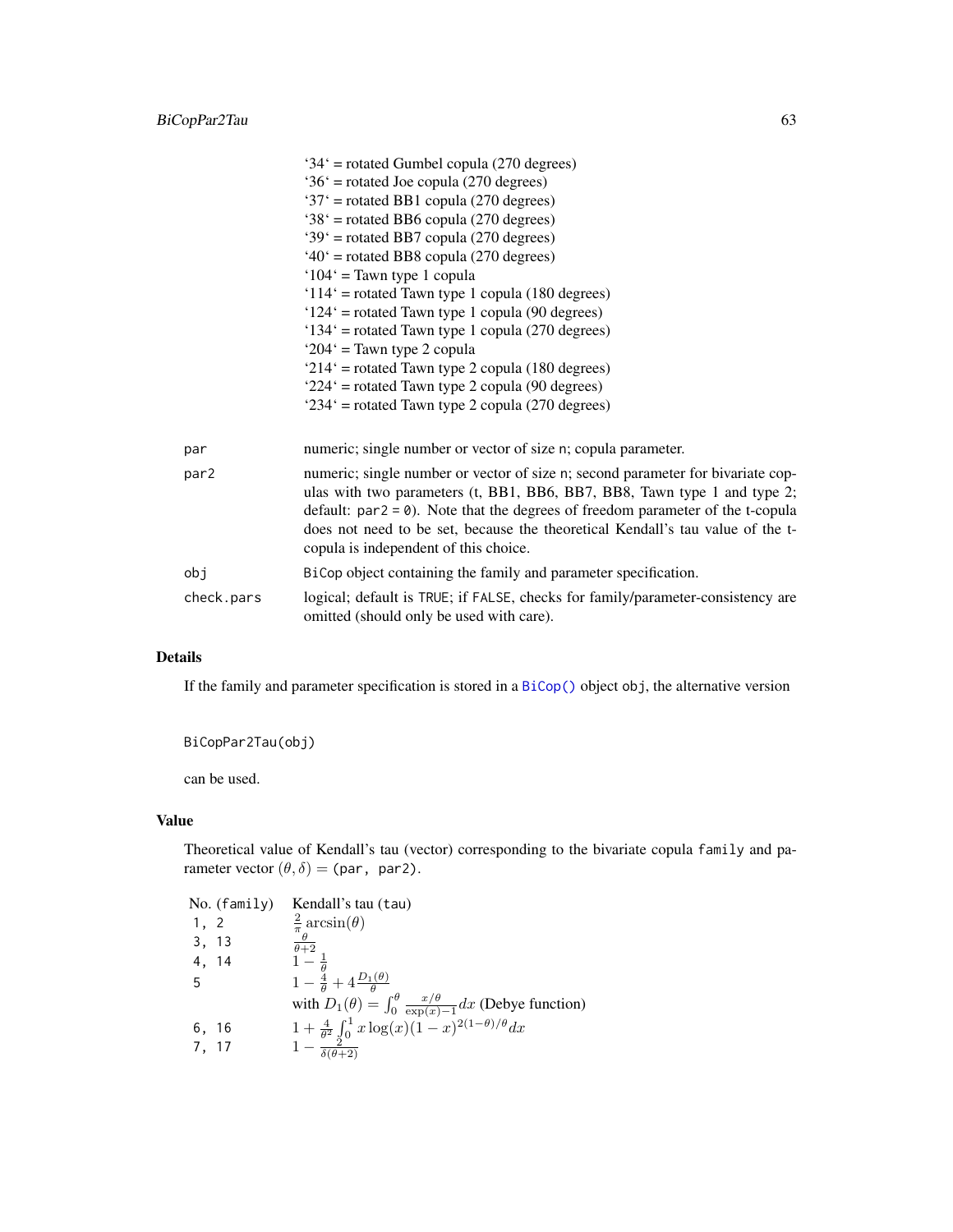8, 18  
\n1 + 4 
$$
\int_0^1 -\log(-(1-t)^{\theta} + 1)(1 - t - (1 - t)^{-\theta} + (1 - t)^{-\theta}t)/(\delta\theta)dt
$$
  
\n9, 19  
\n1 + 4  $\int_0^1 ((1 - (1 - t)^{\theta})^{-\delta} - 1)/(-\theta\delta(1 - t)^{\theta-1}(1 - (1 - t)^{\theta})^{-\delta-1})dt$   
\n10, 20  
\n1 + 4  $\int_0^1 -\log(((1 - t\delta)^{\theta} - 1)/((1 - \delta)^{\theta} - 1))$   
\n\*(1 - t\delta - (1 - t\delta)^{-\theta} + (1 - t\delta)^{-\theta}t\delta)/(\theta\delta)dt  
\n23, 33  
\n $\frac{\theta}{2-\theta}$   
\n24, 34  
\n $-1 - \frac{1}{\theta}$   
\n26, 36  
\n $-1 - \frac{4}{\theta^2} \int_0^1 x \log(x)(1 - x)^{-2(1+\theta)/\theta} dx$   
\n27, 37  
\n $-1 - \frac{7}{\delta(2-\theta)}$   
\n28, 38  
\n $-1 - 4 \int_0^1 -\log(-(1 - t)^{-\theta} + 1)(1 - t - (1 - t)^{\theta} + (1 - t)^{\theta}t)/(\delta\theta)dt$   
\n29, 39  
\n $-1 - 4 \int_0^1 ((1 - (1 - t)^{-\theta})^{\delta} - 1)/(-\theta\delta(1 - t)^{-\theta-1}(1 - (1 - t)^{-\theta})^{\delta-1})dt$   
\n30, 40  
\n $-1 - 4 \int_0^1 -\log(((1 + t\delta)^{-\theta} - 1)/((1 + \delta)^{-\theta} - 1))$   
\n\*(1 + t\delta - (1 + t\delta)^{\theta} - (1 + t\delta)^{\theta}t\delta)/(\theta\delta)dt  
\n104, 114  
\n $\int_0^1 \frac{t(1-t)A''(t)}{A(t)}$   
\nwith  $A(t) = (1 - \delta)t + [(\delta(1 - t))^{\theta} + t^{\theta}]^{1/\theta}$   
\n204, 214  
\n $\int_0^1 \frac{t(1-t)A''(t)}{A(t)}$   
\

#### Note

The number n can be chosen arbitrarily, but must agree across arguments.

# Author(s)

Ulf Schepsmeier, Tobias Erhardt

# References

Joe, H. (1997). Multivariate Models and Dependence Concepts. Chapman and Hall, London.

Czado, C., U. Schepsmeier, and A. Min (2012). Maximum likelihood estimation of mixed C-vines with application to exchange rates. Statistical Modelling, 12(3), 229-255.

### See Also

[BiCopTau2Par\(\)](#page-72-0), [BiCop\(\)](#page-6-0)

# Examples

```
## Example 1: Gaussian copula
tau0 < -0.5rho <- BiCopTau2Par(family = 1, tau = tau0)
# transform back
tau <- BiCopPar2Tau(family = 1, par = rho)
```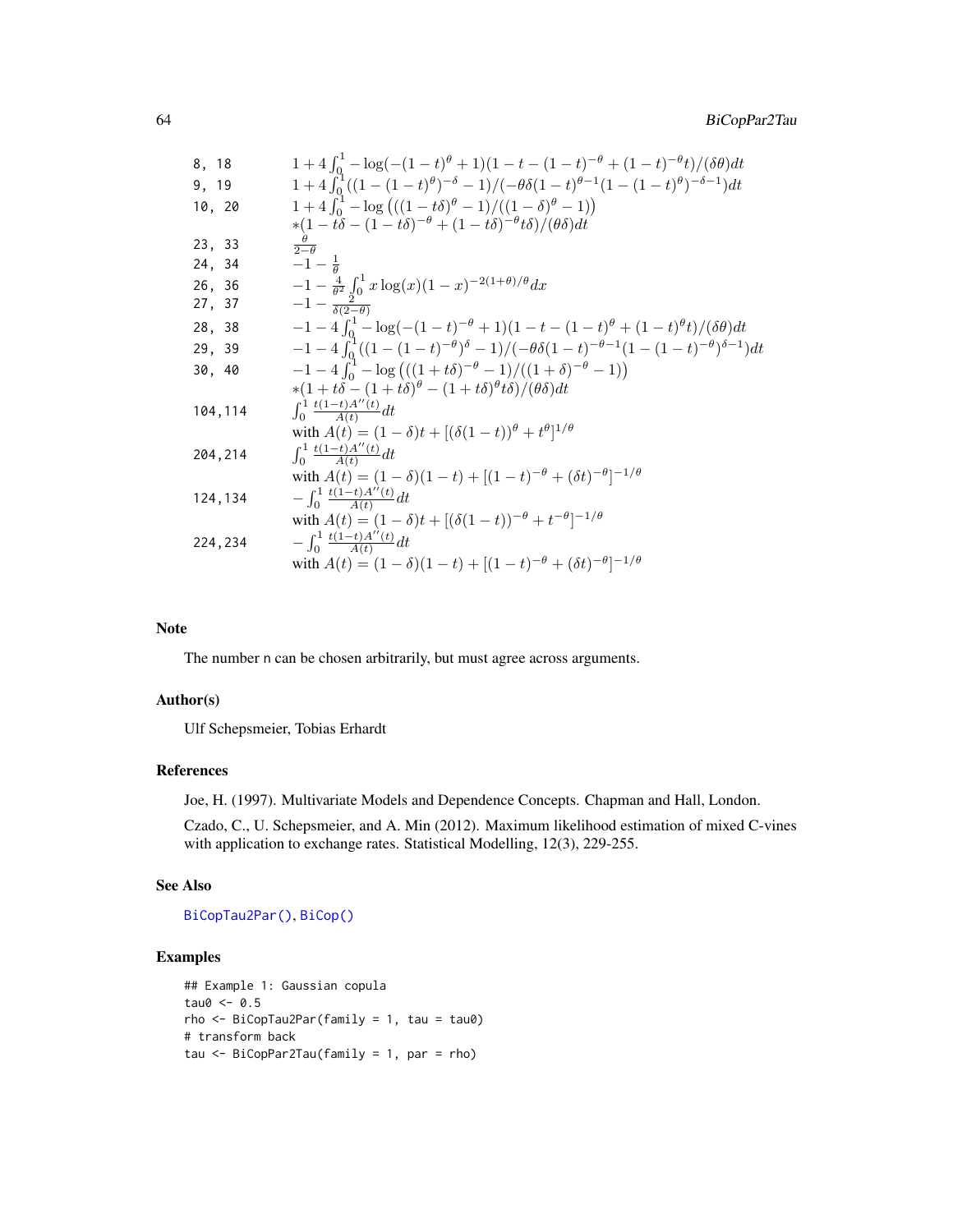# BiCopPDF 65

```
tau - 2/pi*asin(rho)
## Example 2:
vpar \leq seq(from = 1.1, to = 10, length.out = 100)
tauC <- BiCopPar2Tau(family = 3, par = vpar)
tauG <- BiCopPar2Tau(family = 4, par = vpar)
tauF <- BiCopPar2Tau(family = 5, par = vpar)
tauJ <- BiCopPar2Tau(family = 6, par = vpar)
plot(tauC \sim vpar, type = "l", ylim = c(\theta,1))
lines(tauG \sim vpar, col = 2)
lines(tauF \sim vpar, col = 3)
lines(tauJ \sim vpar, col = 4)
## Example 3: different copula families
theta <- BiCopTau2Par(family = c(3,4,6), tau = c(0.4, 0.5, 0.6))
BiCopPar2Tau(family = c(3,4,6), par = theta)
```
<span id="page-64-0"></span>BiCopPDF *Density of a Bivariate Copula*

#### Description

This function evaluates the probability density function (PDF) of a given parametric bivariate copula.

## Usage

BiCopPDF(u1, u2, family, par, par2 = 0, obj = NULL, check.pars = TRUE)

| numeric vectors of equal length with values in $[0, 1]$ .                                         |
|---------------------------------------------------------------------------------------------------|
| integer; single number or vector of size length $(u)$ ; defines the bivariate cop-<br>ula family: |
| $\theta$ = independence copula<br>$1 = Gaussian copula$                                           |
| $2 = Student$ t copula (t-copula)                                                                 |
| $3 =$ Clayton copula                                                                              |
| $4 =$ Gumbel copula                                                                               |
| $5 =$ Frank copula                                                                                |
| $6 =$ Joe copula                                                                                  |
| $7 = BB1$ copula                                                                                  |
| $8 = BB6$ copula                                                                                  |
| $9 = BB7$ copula                                                                                  |
| $10 = BB8$ copula                                                                                 |
|                                                                                                   |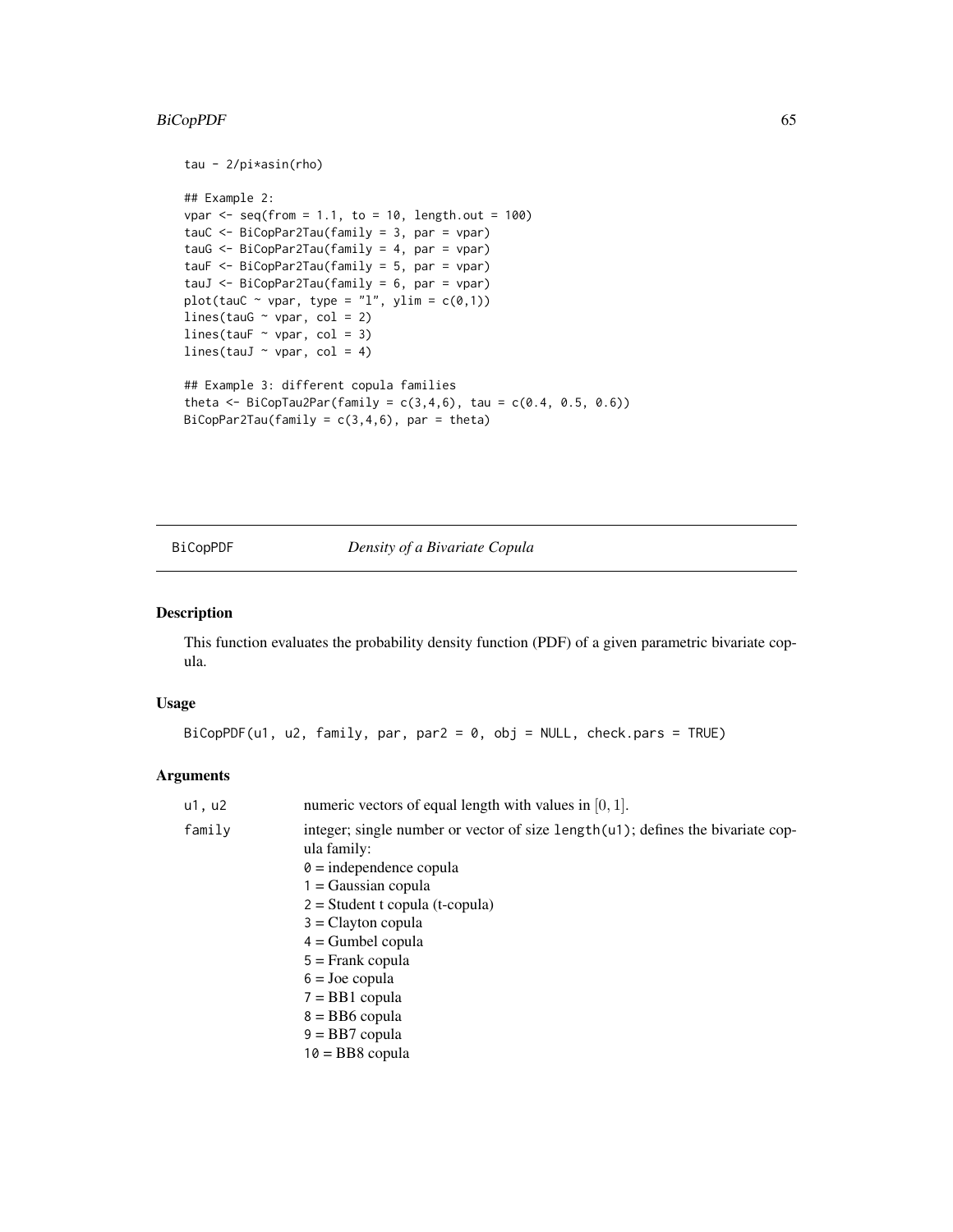# 66 BiCopPDF

|            | 13 = rotated Clayton copula (180 degrees; survival Clayton'') \cr `14` = rotated Gumbel copula<br>vival Gumbel")                                                                                                                                                              |
|------------|-------------------------------------------------------------------------------------------------------------------------------------------------------------------------------------------------------------------------------------------------------------------------------|
|            | 16 = rotated Joe copula (180 degrees; survival Joe'') \cr '17' = rotated BB1 copula (180 degree                                                                                                                                                                               |
|            | vival BB1")<br>18 = rotated BB6 copula (180 degrees; survival BB6'')\cr `19` = rotated BB7 copula (180 degree                                                                                                                                                                 |
|            | vival BB7")                                                                                                                                                                                                                                                                   |
|            | 20 = rotated BB8 copula (180 degrees; "survival BB8")                                                                                                                                                                                                                         |
|            | $23$ = rotated Clayton copula (90 degrees)                                                                                                                                                                                                                                    |
|            | $24'$ = rotated Gumbel copula (90 degrees)                                                                                                                                                                                                                                    |
|            | $26'$ = rotated Joe copula (90 degrees)                                                                                                                                                                                                                                       |
|            | ' $27'$ = rotated BB1 copula (90 degrees)                                                                                                                                                                                                                                     |
|            | $28'$ = rotated BB6 copula (90 degrees)                                                                                                                                                                                                                                       |
|            | $29'$ = rotated BB7 copula (90 degrees)                                                                                                                                                                                                                                       |
|            | '30' = rotated BB8 copula (90 degrees)                                                                                                                                                                                                                                        |
|            | '33' = rotated Clayton copula (270 degrees)                                                                                                                                                                                                                                   |
|            | '34' = rotated Gumbel copula (270 degrees)                                                                                                                                                                                                                                    |
|            | $36'$ = rotated Joe copula (270 degrees)                                                                                                                                                                                                                                      |
|            | '37' = rotated BB1 copula (270 degrees)                                                                                                                                                                                                                                       |
|            | '38' = rotated BB6 copula (270 degrees)                                                                                                                                                                                                                                       |
|            | '39' = rotated BB7 copula (270 degrees)                                                                                                                                                                                                                                       |
|            | $40^{\circ}$ = rotated BB8 copula (270 degrees)                                                                                                                                                                                                                               |
|            | ' $104$ ' = Tawn type 1 copula                                                                                                                                                                                                                                                |
|            | ' $114$ ' = rotated Tawn type 1 copula (180 degrees)                                                                                                                                                                                                                          |
|            | $124'$ = rotated Tawn type 1 copula (90 degrees)                                                                                                                                                                                                                              |
|            | $134'$ = rotated Tawn type 1 copula (270 degrees)                                                                                                                                                                                                                             |
|            | ' $204$ ' = Tawn type 2 copula                                                                                                                                                                                                                                                |
|            | ' $214$ ' = rotated Tawn type 2 copula (180 degrees)                                                                                                                                                                                                                          |
|            | $224'$ = rotated Tawn type 2 copula (90 degrees)<br>$234'$ = rotated Tawn type 2 copula (270 degrees)                                                                                                                                                                         |
|            |                                                                                                                                                                                                                                                                               |
| par        | numeric; single number or vector of size length(u1); copula parameter.                                                                                                                                                                                                        |
| par2       | numeric; single number or vector of size length(u1); second parameter for<br>bivariate copulas with two parameters (t, BB1, BB6, BB7, BB8, Tawn type<br>1 and type 2; default: $par2 = 0$ ). par2 should be an positive integer for the<br>Students's t copula $family = 2$ . |
| obj        | BiCop object containing the family and parameter specification.                                                                                                                                                                                                               |
| check.pars | logical; default is TRUE; if FALSE, checks for family/parameter-consistency are<br>omitted (should only be used with care).                                                                                                                                                   |

# Details

If the family and parameter specification is stored in a [BiCop\(\)](#page-6-0) object obj, the alternative version

BiCopPDF(u1, u2, obj)

can be used.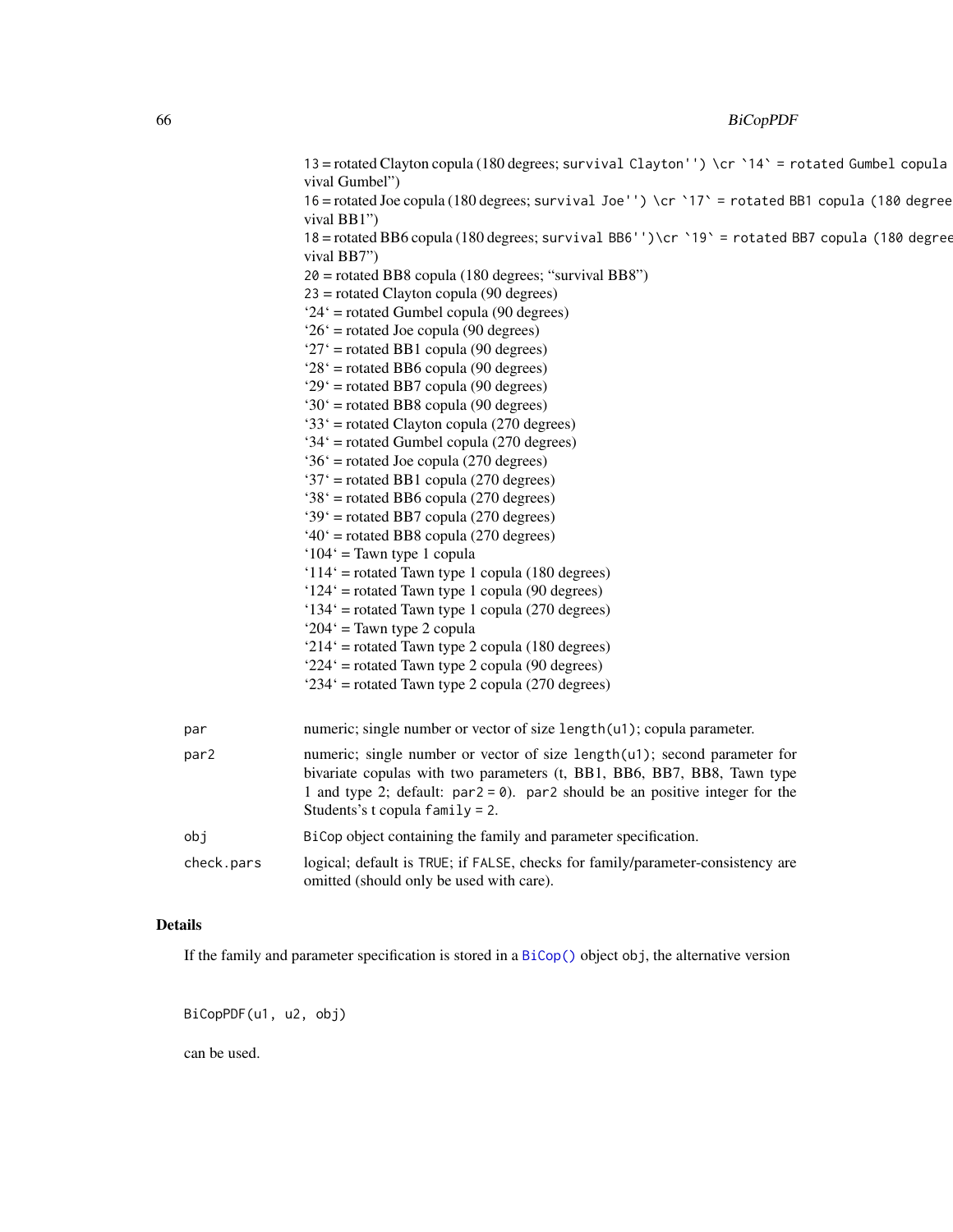# BiCopSelect 67

## Value

A numeric vector of the bivariate copula density

- of the copula family
- with parameter(s) par, par2
- evaluated at u1 and u2.

## Author(s)

Eike Brechmann

# See Also

[BiCopCDF\(\)](#page-8-0), [BiCopHfunc\(\)](#page-33-0), [BiCopSim\(\)](#page-70-0), [BiCop\(\)](#page-6-0)

# Examples

```
## simulate from a bivariate Student-t copula
cop \leq BiCop(family = 2, par = -0.7, par2 = 4)
simdata <- BiCopSim(100, cop)
## evaluate the density of the bivariate t-copula
u1 \leftarrow \text{simdata}[,1]u2 \le - \text{simdata}[,2]
BiCopPDF(u1, u2, cop)
## select a bivariate copula for the simulated data
fit <- BiCopSelect(u1, u2)
summary(fit)
## and evaluate its PDF
round(BiCopPDF(u1, u2, fit), 3)
```
<span id="page-66-0"></span>

| BiCopSelect |
|-------------|
|             |

Selection and Maximum Likelihood Estimation of Bivariate Copula *Families*

# Description

This function selects an appropriate bivariate copula family for given bivariate copula data using one of a range of methods. The corresponding parameter estimates are obtained by maximum likelihood estimation.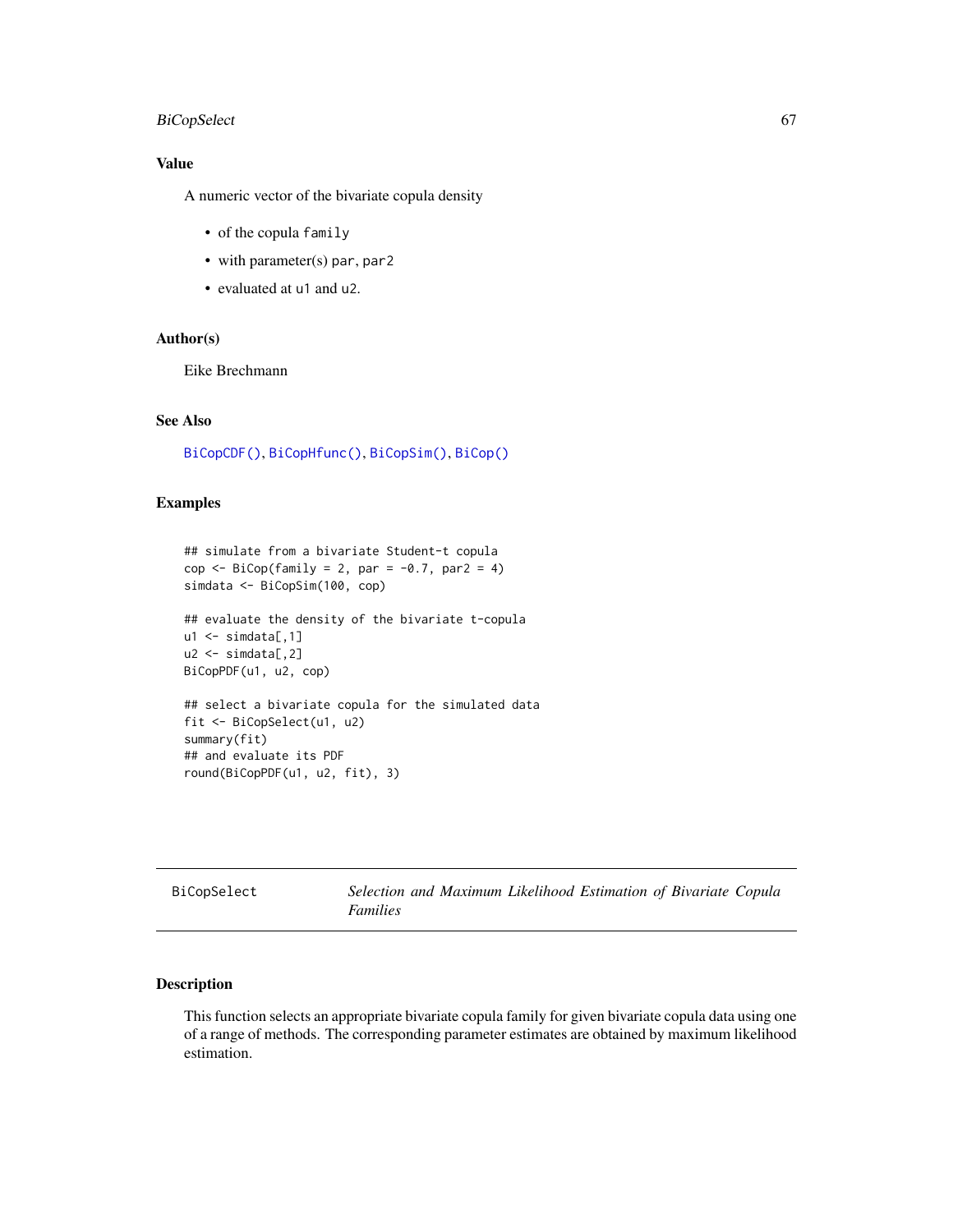# Usage

```
BiCopSelect(
  u1,
  u2,
  familyset = NA,
  selectioncrit = "AIC",
  indeptest = FALSE,
  level = 0.05,weights = NA,
  rotations = TRUE,
  se = FALSE,presel = TRUE,
  method = "mle"\mathcal{L}
```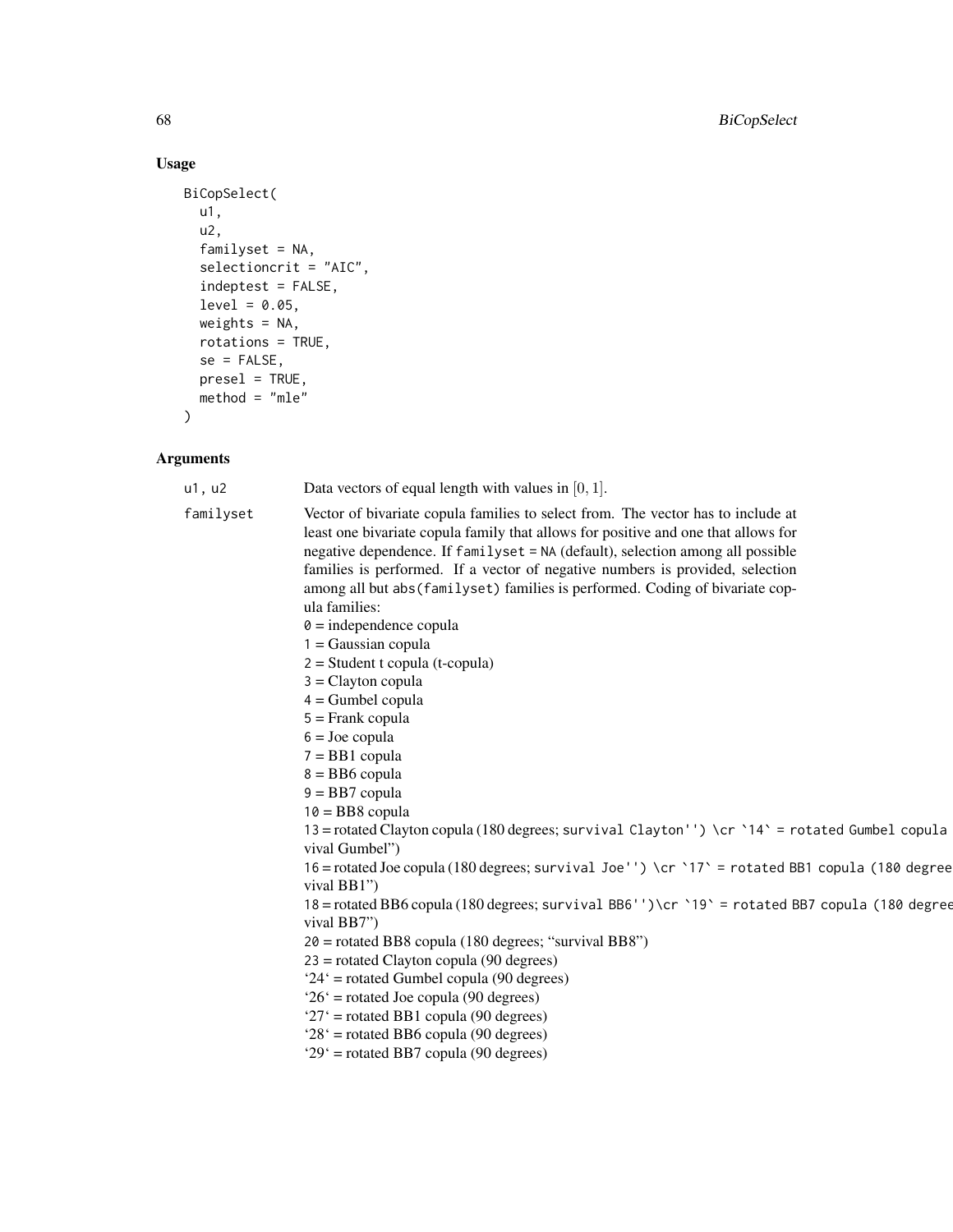# BiCopSelect 69

|               | $30'$ = rotated BB8 copula (90 degrees)                                                                                                                                                                                                                                                                                                                                                                                             |
|---------------|-------------------------------------------------------------------------------------------------------------------------------------------------------------------------------------------------------------------------------------------------------------------------------------------------------------------------------------------------------------------------------------------------------------------------------------|
|               | '33' = rotated Clayton copula (270 degrees)                                                                                                                                                                                                                                                                                                                                                                                         |
|               | $34'$ = rotated Gumbel copula (270 degrees)                                                                                                                                                                                                                                                                                                                                                                                         |
|               | $36'$ = rotated Joe copula (270 degrees)                                                                                                                                                                                                                                                                                                                                                                                            |
|               | '37' = rotated BB1 copula (270 degrees)                                                                                                                                                                                                                                                                                                                                                                                             |
|               | '38' = rotated BB6 copula (270 degrees)                                                                                                                                                                                                                                                                                                                                                                                             |
|               | '39' = rotated BB7 copula (270 degrees)                                                                                                                                                                                                                                                                                                                                                                                             |
|               | $40^{\circ}$ = rotated BB8 copula (270 degrees)                                                                                                                                                                                                                                                                                                                                                                                     |
|               | ' $104'$ = Tawn type 1 copula                                                                                                                                                                                                                                                                                                                                                                                                       |
|               | ' $114$ ' = rotated Tawn type 1 copula (180 degrees)                                                                                                                                                                                                                                                                                                                                                                                |
|               | $124'$ = rotated Tawn type 1 copula (90 degrees)                                                                                                                                                                                                                                                                                                                                                                                    |
|               | '134' = rotated Tawn type 1 copula (270 degrees)                                                                                                                                                                                                                                                                                                                                                                                    |
|               | ' $204$ ' = Tawn type 2 copula                                                                                                                                                                                                                                                                                                                                                                                                      |
|               | ' $214$ ' = rotated Tawn type 2 copula (180 degrees)                                                                                                                                                                                                                                                                                                                                                                                |
|               | $224'$ = rotated Tawn type 2 copula (90 degrees)                                                                                                                                                                                                                                                                                                                                                                                    |
|               | $234'$ = rotated Tawn type 2 copula (270 degrees)                                                                                                                                                                                                                                                                                                                                                                                   |
| selectioncrit | Character indicating the criterion for bivariate copula selection. Possible choices:<br>selectioncrit = "AIC" (default), "BIC", or "logLik".                                                                                                                                                                                                                                                                                        |
| indeptest     | Logical; whether a hypothesis test for the independence of u1 and u2 is per-<br>formed before bivariate copula selection (default: indeptest = FALSE; see BiCopIndTest()).<br>The independence copula is chosen if the null hypothesis of independence can-<br>not be rejected.                                                                                                                                                     |
| level         | Numeric; significance level of the independence test (default: $level = 0.05$ ).                                                                                                                                                                                                                                                                                                                                                    |
| weights       | Numerical; weights for each observation (optional).                                                                                                                                                                                                                                                                                                                                                                                 |
| rotations     | If TRUE, all rotations of the families in familyset are included (or subtracted).                                                                                                                                                                                                                                                                                                                                                   |
| se            | Logical; whether standard error(s) of parameter estimates is/are estimated (de-<br>fault: $se = FALSE$ ).                                                                                                                                                                                                                                                                                                                           |
| presel        | Logical; whether to exclude families before fitting based on symmetry properties<br>of the data. Makes the selection about 30% faster (on average), but may yield<br>slightly worse results in few special cases.                                                                                                                                                                                                                   |
| method        | indicates the estimation method: either maximum likelihood estimation (method<br>= "mle"; default) or inversion of Kendall's tau (method = "itau"). For method<br>= "itau" only one parameter families and the Student t copula can be used<br>$(family = 1, 2, 3, 4, 5, 6, 13, 14, 16, 23, 24, 26, 33, 34, or 36)$ . For the t-copula,<br>$par2$ is found by a crude profile likelihood optimization over the interval $(2, 10]$ . |

# Details

Copulas can be selected according to the Akaike and Bayesian Information Criteria (AIC and BIC, respectively). First all available copulas are fitted using maximum likelihood estimation. Then the criteria are computed for all available copula families (e.g., if u1 and u2 are negatively dependent, Clayton, Gumbel, Joe, BB1, BB6, BB7 and BB8 and their survival copulas are not considered) and the family with the minimum value is chosen. For observations  $u_{i,j}$ ,  $i = 1, ..., N$ ,  $j = 1, 2$ , the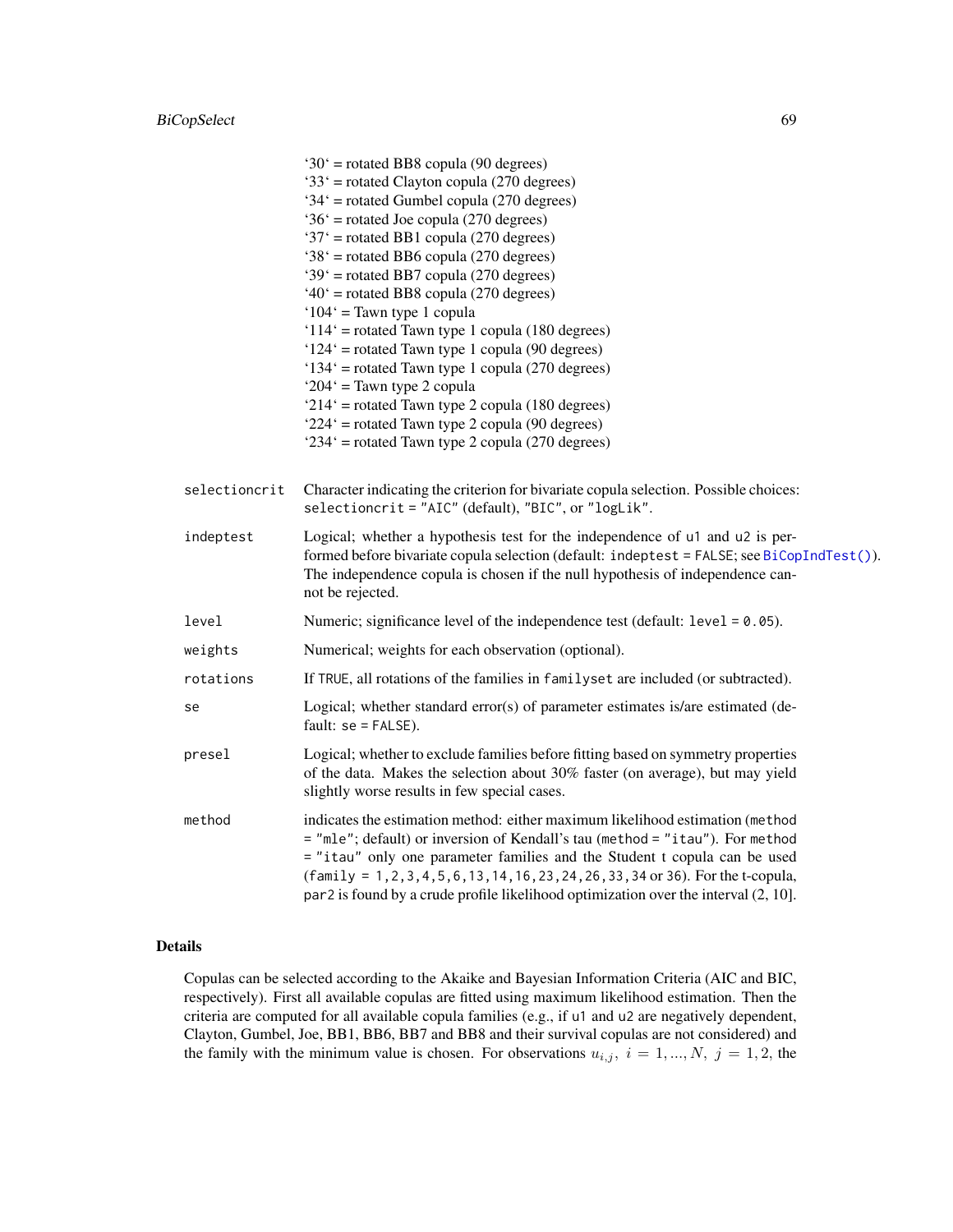AIC of a bivariate copula family c with parameter(s)  $\theta$  is defined as

$$
AIC := -2\sum_{i=1}^{N} \ln[c(u_{i,1}, u_{i,2}|\boldsymbol{\theta})] + 2k,
$$

where  $k = 1$  for one parameter copulas and  $k = 2$  for the two parameter t-, BB1, BB6, BB7 and BB8 copulas. Similarly, the BIC is given by

$$
BIC := -2\sum_{i=1}^{N} \ln[c(u_{i,1}, u_{i,2}|\boldsymbol{\theta})] + \ln(N)k.
$$

Evidently, if the BIC is chosen, the penalty for two parameter families is stronger than when using the AIC.

Additionally a test for independence can be performed beforehand.

#### Value

An object of class [BiCop\(\)](#page-6-0), augmented with the following entries:

| se, se2           | standard errors for the parameter estimates (if se = TRUE, |
|-------------------|------------------------------------------------------------|
| nobs              | number of observations,                                    |
| logLik            | log likelihood                                             |
| AIC               | Aikaike's Informaton Criterion,                            |
| BIC               | Bayesian's Informaton Criterion,                           |
| emptau            | empirical value of Kendall's tau,                          |
| p.value.indeptest |                                                            |
|                   | p-value of the independence test.                          |

## Note

For a comprehensive summary of the fitted model, use summary(object); to see all its contents, use str(object).

The parameters of the Student t and BB copulas are restricted (see defaults in [BiCopEst\(\)](#page-24-0) to avoid being to close to their limiting cases.

# Author(s)

Eike Brechmann, Jeffrey Dissmann, Thomas Nagler

# References

Akaike, H. (1973). Information theory and an extension of the maximum likelihood principle. In B. N. Petrov and F. Csaki (Eds.), Proceedings of the Second International Symposium on Information Theory Budapest, Akademiai Kiado, pp. 267-281.

Brechmann, E. C. (2010). Truncated and simplified regular vines and their applications. Diploma thesis, Technische Universitaet Muenchen.

<https://mediatum.ub.tum.de/?id=1079285>.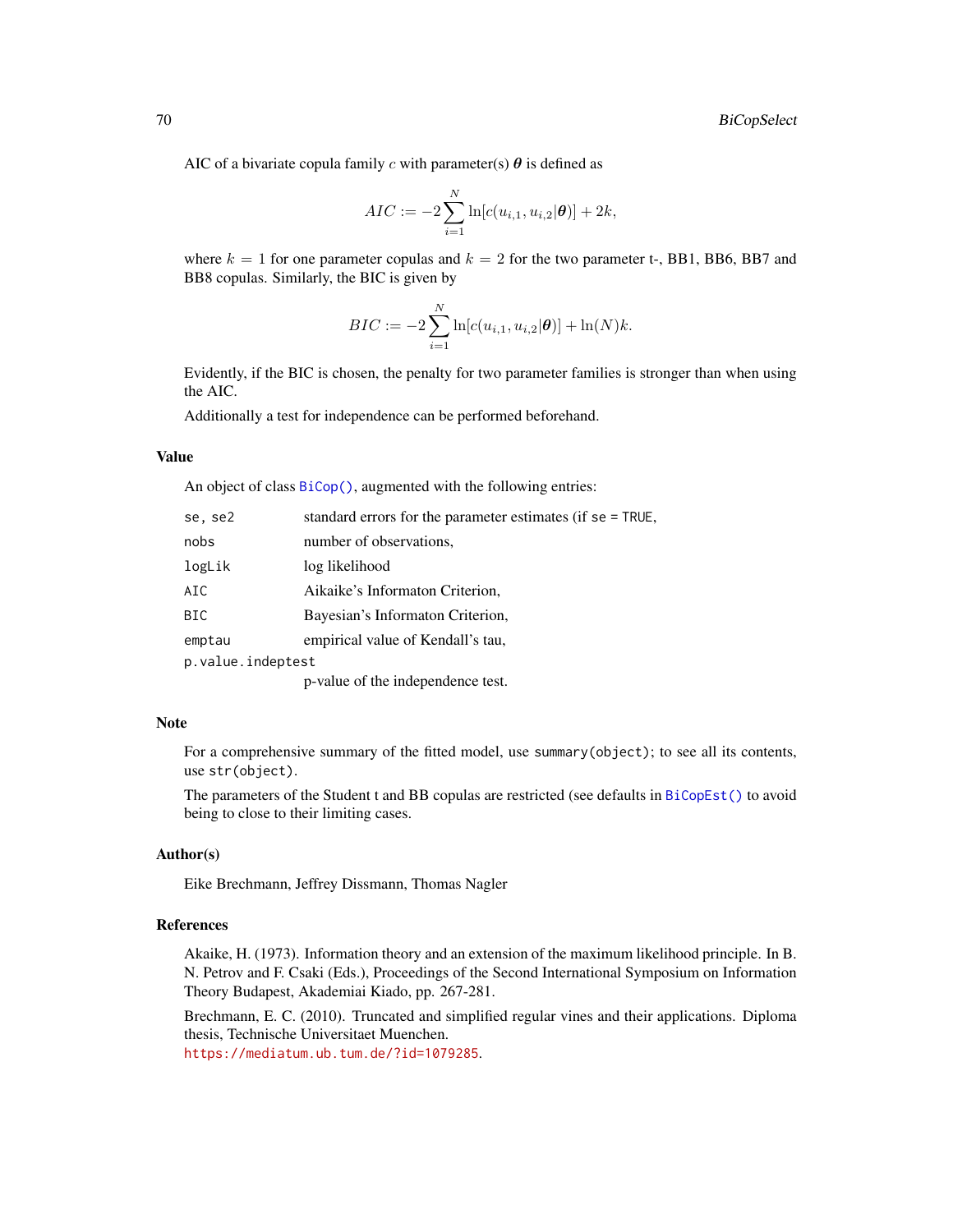# BiCopSim 71

Manner, H. (2007). Estimation and model selection of copulas with an application to exchange rates. METEOR research memorandum 07/056, Maastricht University.

Schwarz, G. E. (1978). Estimating the dimension of a model. Annals of Statistics 6 (2), 461-464.

#### See Also

[BiCop\(\)](#page-6-0), [BiCopEst\(\)](#page-24-0), [RVineStructureSelect\(\)](#page-131-0), [RVineCopSelect\(\)](#page-92-0), [BiCopIndTest\(\)](#page-43-0),

#### Examples

```
## Example 1: Gaussian copula with large dependence parameter
par < -0.7fam <-1dat1 <- BiCopSim(500, fam, par)
# select the bivariate copula family and estimate the parameter(s)
cop1 <- BiCopSelect(dat1[, 1], dat1[, 2], familyset = 1:10,
                    indepth = FALSE, level = 0.05)cop1 # short overview
summary(cop1) # comprehensive overview
str(cop1) # see all contents of the object
## Example 2: Gaussian copula with small dependence parameter
par <- 0.01
fam <-1dat2 <- BiCopSim(500, fam, par)
# select the bivariate copula family and estimate the parameter(s)
cop2 <- BiCopSelect(dat2[, 1], dat2[, 2], familyset = 0:10,
                    indepth = TRUE, level = 0.05)summary(cop2)
## Example 3: empirical data
data(daxreturns)
cop3 <- BiCopSelect(daxreturns[, 1], daxreturns[, 4], familyset = 0:10)
summary(cop3)
```
<span id="page-70-0"></span>

BiCopSim *Simulation from a Bivariate Copula*

#### Description

This function simulates from a given parametric bivariate copula.

#### Usage

```
BiCopSim(N, family, par, par2 = 0, obj = NULL, check.pars = TRUE)
```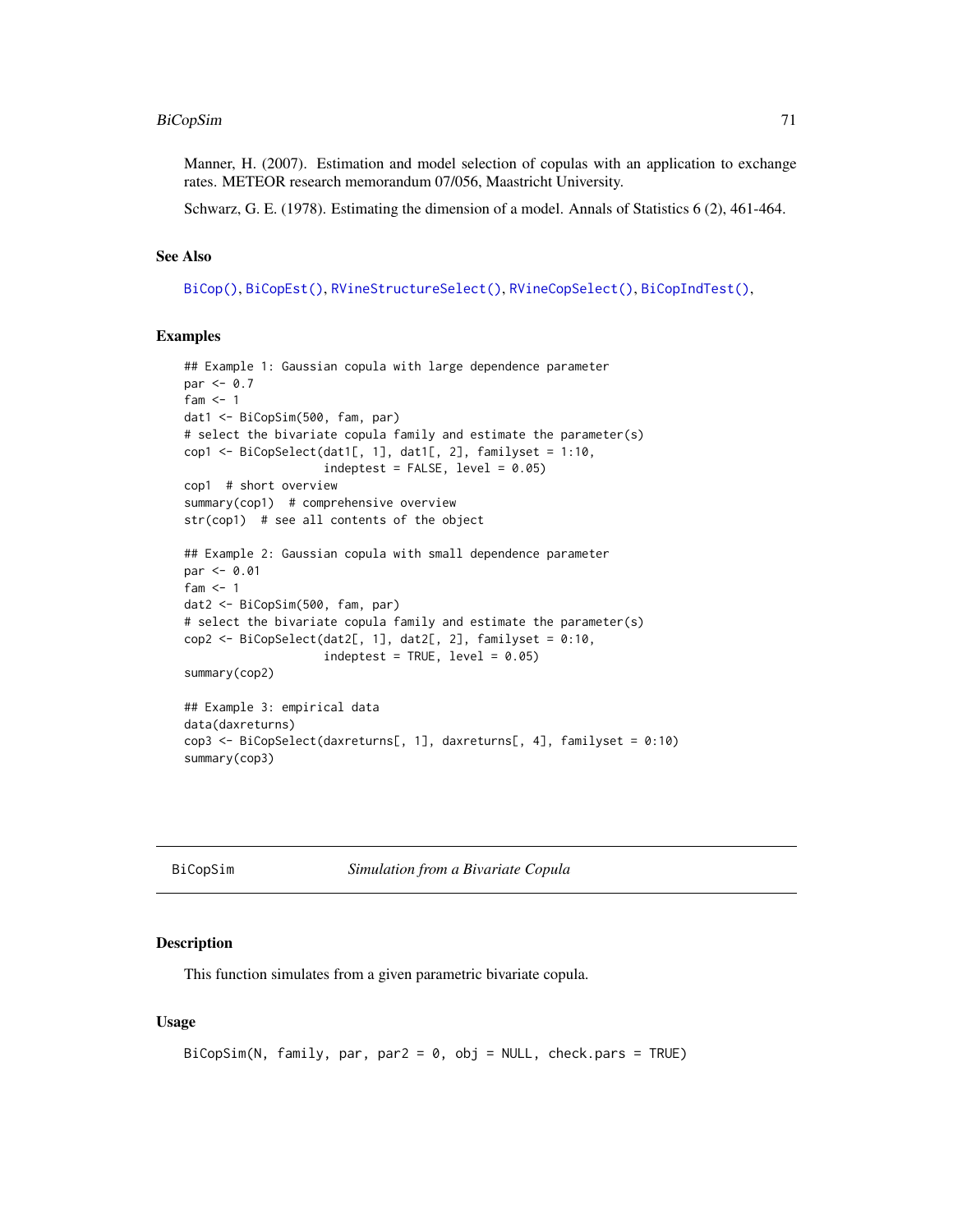| N      | Number of bivariate observations simulated.                                                                                                                                                                                                                                                                                                                                                                                                                                                                                                                                                                                                                                                                                                                                                                                                                                                                                                                                                                                                                                                                                                                                                                                                                                                                                                                                                                                                                                                                                                                                                                                                                                                                                                                                                                                     |
|--------|---------------------------------------------------------------------------------------------------------------------------------------------------------------------------------------------------------------------------------------------------------------------------------------------------------------------------------------------------------------------------------------------------------------------------------------------------------------------------------------------------------------------------------------------------------------------------------------------------------------------------------------------------------------------------------------------------------------------------------------------------------------------------------------------------------------------------------------------------------------------------------------------------------------------------------------------------------------------------------------------------------------------------------------------------------------------------------------------------------------------------------------------------------------------------------------------------------------------------------------------------------------------------------------------------------------------------------------------------------------------------------------------------------------------------------------------------------------------------------------------------------------------------------------------------------------------------------------------------------------------------------------------------------------------------------------------------------------------------------------------------------------------------------------------------------------------------------|
| family | integer; single number or vector of size N; defines the bivariate copula family:<br>$\theta$ = independence copula<br>$1 = Gaussian copula$<br>$2 = Student$ t copula (t-copula)<br>$3 =$ Clayton copula<br>$4 =$ Gumbel copula<br>$5 =$ Frank copula<br>$6 =$ Joe copula<br>$7 = BB1$ copula<br>$8 = BB6$ copula<br>$9 = BB7$ copula<br>$10 = BB8$ copula<br>13 = rotated Clayton copula (180 degrees; survival Clayton'') \cr `14` = rotated Gumbel copula<br>vival Gumbel")<br>16 = rotated Joe copula (180 degrees; survival Joe'') \cr '17' = rotated BB1 copula (180 degree<br>vival BB1")<br>18 = rotated BB6 copula (180 degrees; survival BB6'')\cr `19` = rotated BB7 copula (180 degree<br>vival BB7")<br>20 = rotated BB8 copula (180 degrees; "survival BB8")<br>$23$ = rotated Clayton copula (90 degrees)<br>$24'$ = rotated Gumbel copula (90 degrees)<br>$26'$ = rotated Joe copula (90 degrees)<br>$27'$ = rotated BB1 copula (90 degrees)<br>$28'$ = rotated BB6 copula (90 degrees)<br>$29'$ = rotated BB7 copula (90 degrees)<br>$30'$ = rotated BB8 copula (90 degrees)<br>'33' = rotated Clayton copula (270 degrees)<br>$34'$ = rotated Gumbel copula (270 degrees)<br>$36'$ = rotated Joe copula (270 degrees)<br>'37' = rotated BB1 copula (270 degrees)<br>$38'$ = rotated BB6 copula (270 degrees)<br>'39' = rotated BB7 copula (270 degrees)<br>$40^{\circ}$ = rotated BB8 copula (270 degrees)<br>$104'$ = Tawn type 1 copula<br>' $114$ ' = rotated Tawn type 1 copula (180 degrees)<br>$124'$ = rotated Tawn type 1 copula (90 degrees)<br>$134'$ = rotated Tawn type 1 copula (270 degrees)<br>' $204$ ' = Tawn type 2 copula<br>' $214$ ' = rotated Tawn type 2 copula (180 degrees)<br>$224'$ = rotated Tawn type 2 copula (90 degrees)<br>$234'$ = rotated Tawn type 2 copula (270 degrees) |
|        |                                                                                                                                                                                                                                                                                                                                                                                                                                                                                                                                                                                                                                                                                                                                                                                                                                                                                                                                                                                                                                                                                                                                                                                                                                                                                                                                                                                                                                                                                                                                                                                                                                                                                                                                                                                                                                 |
| par    | numeric; single number or vector of size N; copula parameter.                                                                                                                                                                                                                                                                                                                                                                                                                                                                                                                                                                                                                                                                                                                                                                                                                                                                                                                                                                                                                                                                                                                                                                                                                                                                                                                                                                                                                                                                                                                                                                                                                                                                                                                                                                   |
| par2   | numeric; single number or vector of size N; second parameter for bivariate cop-<br>ulas with two parameters (t, BB1, BB6, BB7, BB8, Tawn type 1 and type 2;                                                                                                                                                                                                                                                                                                                                                                                                                                                                                                                                                                                                                                                                                                                                                                                                                                                                                                                                                                                                                                                                                                                                                                                                                                                                                                                                                                                                                                                                                                                                                                                                                                                                     |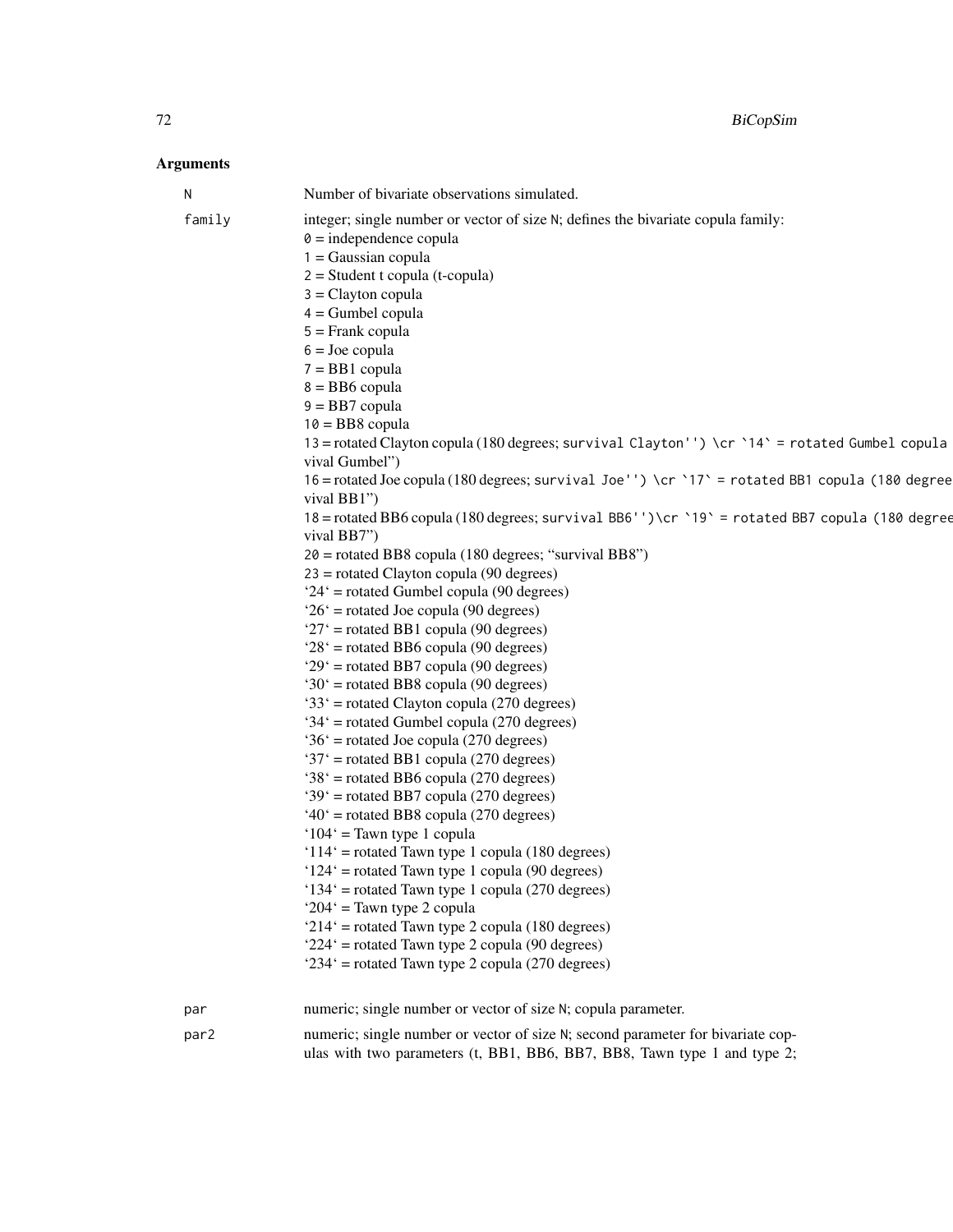|            | default: $par2 = 0$ ). par2 should be a positive integer for the Students's t copula<br>$family = 2.$                       |
|------------|-----------------------------------------------------------------------------------------------------------------------------|
| obi        | BiCop object containing the family and parameter specification.                                                             |
| check.pars | logical; default is TRUE; if FALSE, checks for family/parameter-consistency are<br>omitted (should only be used with care). |

# Details

If the family and parameter specification is stored in a [BiCop\(\)](#page-6-0) object obj, the alternative version

BiCopSim(N, obj)

can be used.

# Value

An N x 2 matrix of data simulated from the bivariate copula with family and parameter(s) par, par2.

#### Author(s)

Ulf Schepsmeier

#### See Also

[BiCop\(\)](#page-6-0), [RVineSim\(\)](#page-127-0)

# Examples

```
# simulate from a bivariate t-copula
simdata <- BiCopSim(100, 2, -0.7, par2 = 4)
# or alternatively
obj \leq BiCop(family = 2, par = -0.7, par2 = 4)
simdata2 <- BiCopSim(100, obj)
```
BiCopTau2Par *Parameter of a Bivariate Copula for a given Kendall's Tau Value*

# Description

This function computes the parameter of a (one parameter) bivariate copula for a given value of Kendall's tau.

#### Usage

```
BiCopTau2Par(family, tau, check.taus = TRUE)
```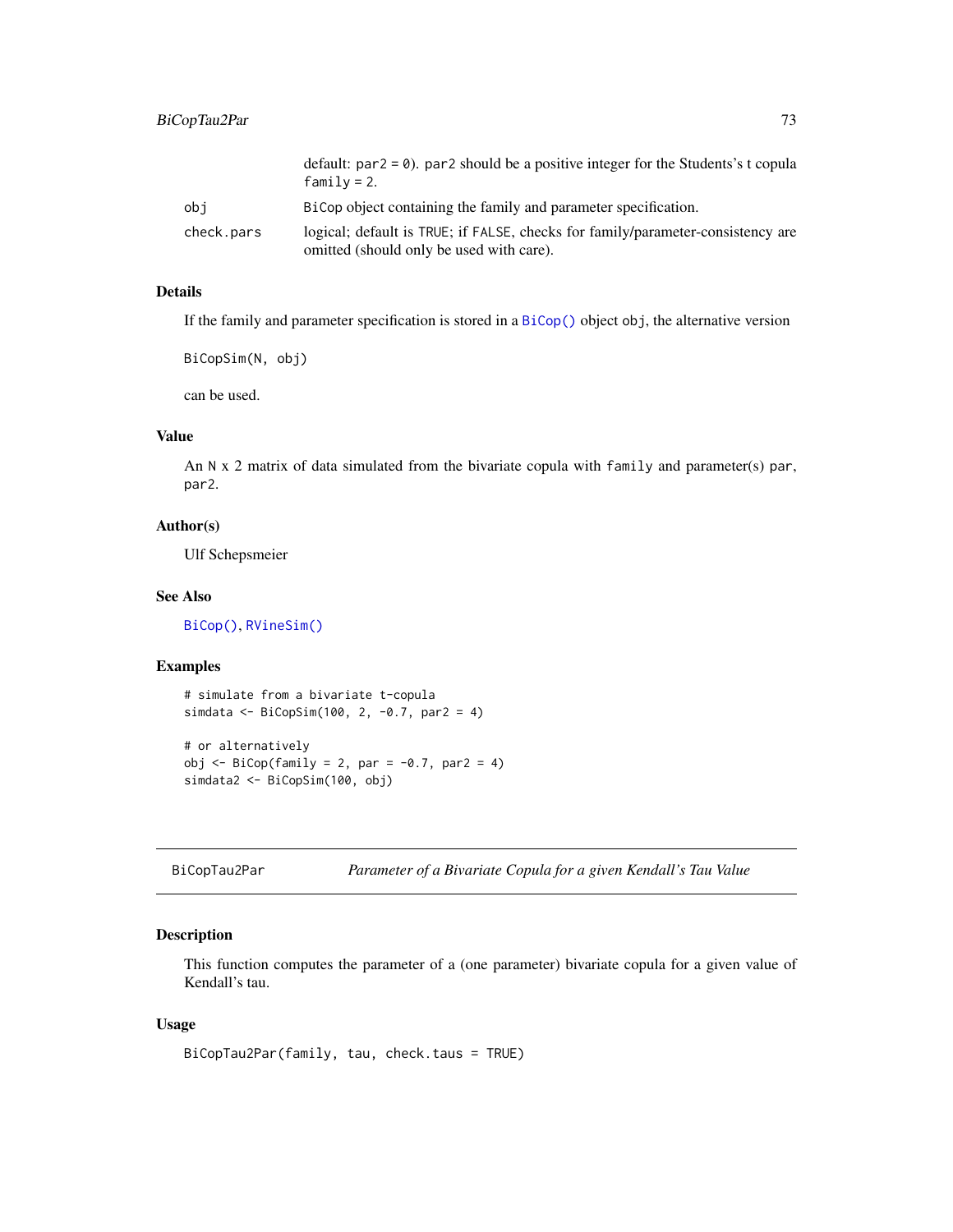# Arguments

| family     | integer; single number or vector of size n; defines the bivariate copula family:<br>$\theta$ = independence copula<br>$1 = Gaussian copula$<br>$2 =$ Student t copula (Here only the first parameter can be computed)<br>$3 =$ Clayton copula<br>$4 =$ Gumbel copula<br>$5 =$ Frank copula<br>$6 =$ Joe copula |
|------------|----------------------------------------------------------------------------------------------------------------------------------------------------------------------------------------------------------------------------------------------------------------------------------------------------------------|
|            | 13 = rotated Clayton copula (180 degrees; survival Clayton'') \cr `14` = rotated Gumbel copula<br>vival Gumbel")<br>$16$ = rotated Joe copula (180 degrees; "survival Joe")                                                                                                                                    |
|            | $23$ = rotated Clayton copula (90 degrees)<br>$24'$ = rotated Gumbel copula (90 degrees)                                                                                                                                                                                                                       |
|            | $26'$ = rotated Joe copula (90 degrees)<br>$33'$ = rotated Clayton copula (270 degrees)                                                                                                                                                                                                                        |
|            | $34'$ = rotated Gumbel copula (270 degrees)<br>$36'$ = rotated Joe copula (270 degrees)                                                                                                                                                                                                                        |
|            | Note that (with exception of the t-copula) two parameter bivariate copula fami-<br>lies cannot be used.                                                                                                                                                                                                        |
| tau        | numeric; single number or vector of size n; Kendall's tau value (vector with<br>elements in $[-1, 1]$ ).                                                                                                                                                                                                       |
| check.taus | logical; default is TRUE; if FALSE, checks for family/tau-consistency are omitted<br>(should only be used with care).                                                                                                                                                                                          |
|            |                                                                                                                                                                                                                                                                                                                |

# Value

Parameter (vector) corresponding to the bivariate copula family and the value(s) of Kendall's tau  $(\tau)$ .

|       | No. (family) | Parameter (par)                                          |
|-------|--------------|----------------------------------------------------------|
| 1, 2  |              | $\sin(\tau \frac{\pi}{2})$                               |
| 3, 13 |              | $2\frac{\tau}{1-\tau}$                                   |
| 4, 14 |              | $\frac{1}{1-\tau}$                                       |
| -5    |              | no closed form expression (numerical inversion)          |
| 6, 16 |              | no closed form expression (numerical inversion)          |
|       | 23, 33       |                                                          |
|       | 24, 34       | $2\frac{\tau}{1+\tau}\newline -\frac{1}{1+\tau}\newline$ |
|       | 26, 36       | no closed form expression (numerical inversion)          |

# Note

The number n can be chosen arbitrarily, but must agree across arguments.

# Author(s)

Jakob Stoeber, Eike Brechmann, Tobias Erhardt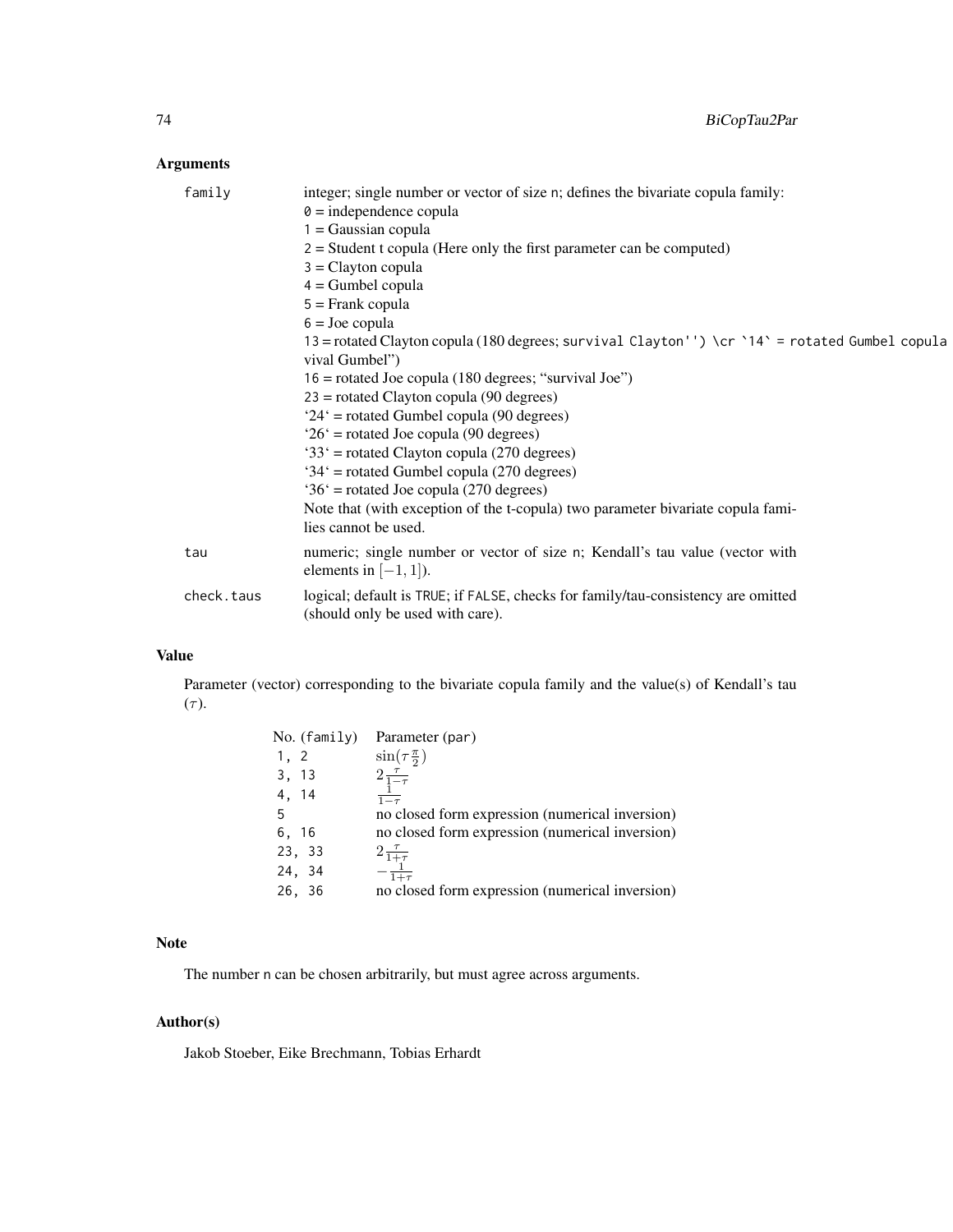#### References

Joe, H. (1997). Multivariate Models and Dependence Concepts. Chapman and Hall, London.

Czado, C., U. Schepsmeier, and A. Min (2012). Maximum likelihood estimation of mixed C-vines with application to exchange rates. Statistical Modelling, 12(3), 229-255.

# See Also

[BiCopPar2Tau\(\)](#page-61-0)

#### Examples

```
## Example 1: Gaussian copula
tau0 < -0.5rho \leq BiCopTau2Par(family = 1, tau = tau0)
BiCop(1, tau = tau0)$par # alternative
## Example 2:
vtau \leq seq(from = 0.1, to = 0.8, length.out = 100)
thetaC <- BiCopTau2Par(family = 3, tau = vtau)
thetaG <- BiCopTau2Par(family = 4, tau = vtau)
thetaF <- BiCopTau2Par(family = 5, tau = vtau)
thetaJ <- BiCopTau2Par(family = 6, tau = vtau)
plot(thetaC \sim vtau, type = "l", ylim = range(thetaF))
lines(thetaG \sim vtau, col = 2)
lines(thetaF \sim vtau, col = 3)
lines(thetaJ \sim vtau, col = 4)
## Example 3: different copula families
theta \leq BiCopTau2Par(family = c(3, 4, 6), tau = c(0.4, 0.5, 0.6))
```

```
BiCopPar2Tau(family = c(3, 4, 6), par = theta)
```
BiCopVuongClarke *Scoring Goodness-of-Fit Test based on Vuong And Clarke Tests for Bivariate Copula Data*

# Description

Based on the Vuong and Clarke tests this function computes a goodness-of-fit score for each bivariate copula family under consideration. For each possible pair of copula families the Vuong and the Clarke tests decides which of the two families fits the given data best and assigns a score—pro or contra a copula family—according to this decision.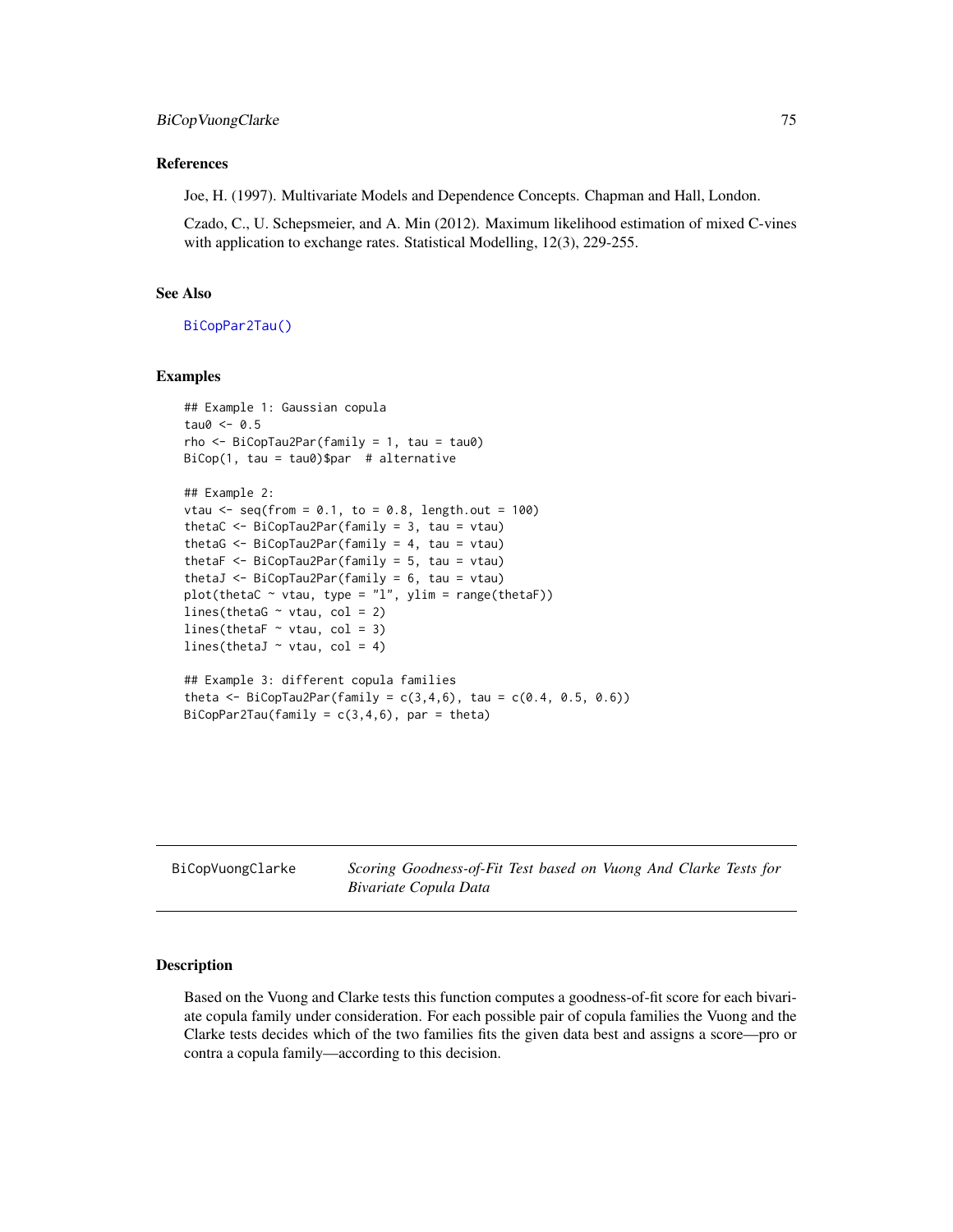# Usage

```
BiCopVuongClarke(
  u1,
  u2,
  familyset = NA,
  correction = FALSE,
  level = 0.05,rotations = TRUE
\mathcal{L}
```

| u1, u2    | Data vectors of equal length with values in $[0, 1]$ .                                           |
|-----------|--------------------------------------------------------------------------------------------------|
| familyset | An integer vector of bivariate copula families under consideration, i.e., which                  |
|           | are compared in the goodness-of-fit test. If familyset = NA (default), all possi-                |
|           | ble families are compared. Possible families are:                                                |
|           | $\theta$ = independence copula                                                                   |
|           | $1 = Gaussian copula$                                                                            |
|           | $2 = Student$ t copula (t-copula)                                                                |
|           | $3 =$ Clayton copula                                                                             |
|           | $4 =$ Gumbel copula                                                                              |
|           | $5 =$ Frank copula                                                                               |
|           | $6 =$ Joe copula                                                                                 |
|           | $7 = BB1$ copula                                                                                 |
|           | $8 = BB6$ copula                                                                                 |
|           | $9 = BB7$ copula                                                                                 |
|           | $10 = BB8$ copula                                                                                |
|           | 13 = rotated Clayton copula (180 degrees; survival Clayton'') \cr `14` = rotated Gumbel copula   |
|           | vival Gumbel")                                                                                   |
|           | 16 = rotated Joe copula (180 degrees; survival Joe'') \cr `17 ` = rotated BB1 copula (180 degree |
|           | vival BB1")                                                                                      |
|           | 18 = rotated BB6 copula (180 degrees; survival BB6'')\cr `19` = rotated BB7 copula (180 degree   |
|           | vival BB7")                                                                                      |
|           | $20$ = rotated BB8 copula (180 degrees; "survival BB8")                                          |
|           | $23$ = rotated Clayton copula (90 degrees)                                                       |
|           | $24'$ = rotated Gumbel copula (90 degrees)                                                       |
|           | $26'$ = rotated Joe copula (90 degrees)                                                          |
|           | ' $27'$ = rotated BB1 copula (90 degrees)                                                        |
|           | $28'$ = rotated BB6 copula (90 degrees)                                                          |
|           | ' $29'$ = rotated BB7 copula (90 degrees)                                                        |
|           | ' $30'$ = rotated BB8 copula (90 degrees)                                                        |
|           | '33' = rotated Clayton copula (270 degrees)                                                      |
|           | $34'$ = rotated Gumbel copula (270 degrees)                                                      |
|           | $36'$ = rotated Joe copula (270 degrees)                                                         |
|           | '37' = rotated BB1 copula (270 degrees)                                                          |
|           | $38'$ = rotated BB6 copula (270 degrees)                                                         |
|           | '39' = rotated BB7 copula (270 degrees)                                                          |
|           | $40^{\circ}$ = rotated BB8 copula (270 degrees)                                                  |
|           |                                                                                                  |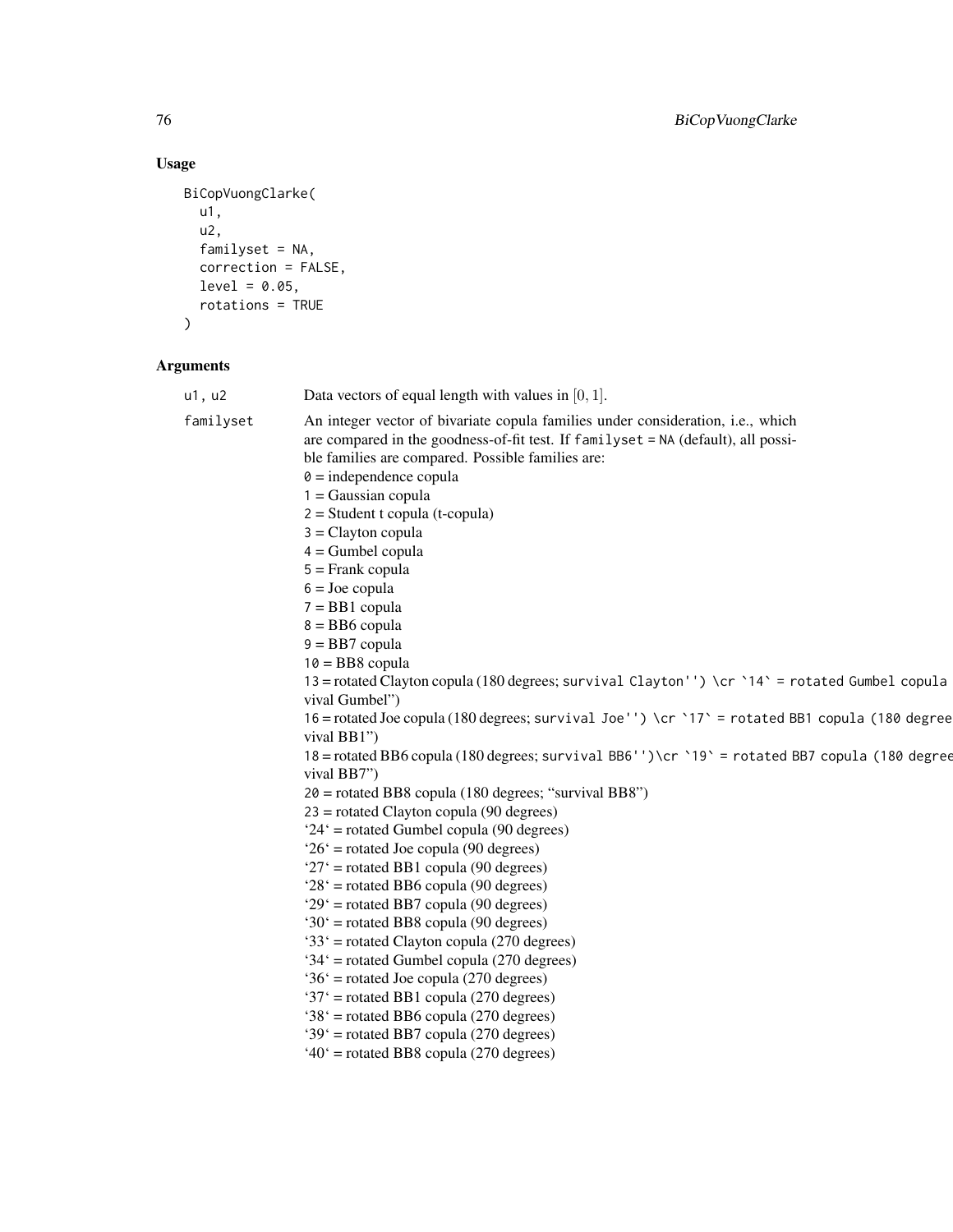|            | $104'$ = Tawn type 1 copula                                                                                                        |
|------------|------------------------------------------------------------------------------------------------------------------------------------|
|            | $114'$ = rotated Tawn type 1 copula (180 degrees)                                                                                  |
|            | $124'$ = rotated Tawn type 1 copula (90 degrees)                                                                                   |
|            | $134'$ = rotated Tawn type 1 copula (270 degrees)                                                                                  |
|            | ' $204$ ' = Tawn type 2 copula                                                                                                     |
|            | $214'$ = rotated Tawn type 2 copula (180 degrees)                                                                                  |
|            | $224'$ = rotated Tawn type 2 copula (90 degrees)                                                                                   |
|            | $234'$ = rotated Tawn type 2 copula (270 degrees)                                                                                  |
|            |                                                                                                                                    |
| correction | Correction for the number of parameters. Possible choices: correction = FALSE<br>(no correction; default), "Akaike" and "Schwarz". |
| level      | Numerical; significance level of the tests (default: $level = 0.05$ ).                                                             |
| rotations  | If TRUE, all rotations of the families in familyset are included (or subtracted).                                                  |

#### Details

The Vuong as well as the Clarke test compare two models against each other and based on their null hypothesis, allow for a statistically significant decision among the two models (see the documentations of [RVineVuongTest\(\)](#page-136-0) and [RVineClarkeTest\(\)](#page-90-0) for descriptions of the two tests). In the goodness-of-fit test proposed by Belgorodski (2010) this is used for bivariate copula selection. It compares a model 0 to all other possible models under consideration. If model 0 is favored over another model, a score of "+1" is assigned and similarly a score of "-1" if the other model is determined to be superior. No score is assigned, if the respective test cannot discriminate between two models. Both tests can be corrected for the numbers of parameters used in the copulas. Either no correction (correction = FALSE), the Akaike correction (correction = "Akaike") or the parsimonious Schwarz correction (correction = "Schwarz") can be used.

The models compared here are bivariate parametric copulas and we would like to determine which family fits the data better than the other families. E.g., if we would like to test the hypothesis that the bivariate Gaussian copula fits the data best, then we compare the Gaussian copula against all other copulas under consideration. In doing so, we investigate the null hypothesis "The Gaussian copula fits the data better than all other copulas under consideration", which corresponds to  $k - 1$  times the hypothesis "The Gaussian copula  $C_j$  fits the data better than copula  $C_i$ " for all  $i = 1, ..., k, i \neq j$ , where  $k$  is the number of bivariate copula families under consideration (length of familyset). This procedure is done not only for one family but for all families under consideration, i.e., two scores, one based on the Vuong and one based on the Clarke test, are returned for each bivariate copula family. If used as a goodness-of-fit procedure, the family with the highest score should be selected.

For more and detailed information about the goodness-of-fit test see Belgorodski (2010).

# Value

A matrix with Vuong test scores in the first and Clarke test scores in the second row. Column names correspond to bivariate copula families (see above).

#### Author(s)

Ulf Schepsmeier, Eike Brechmann, Natalia Belgorodski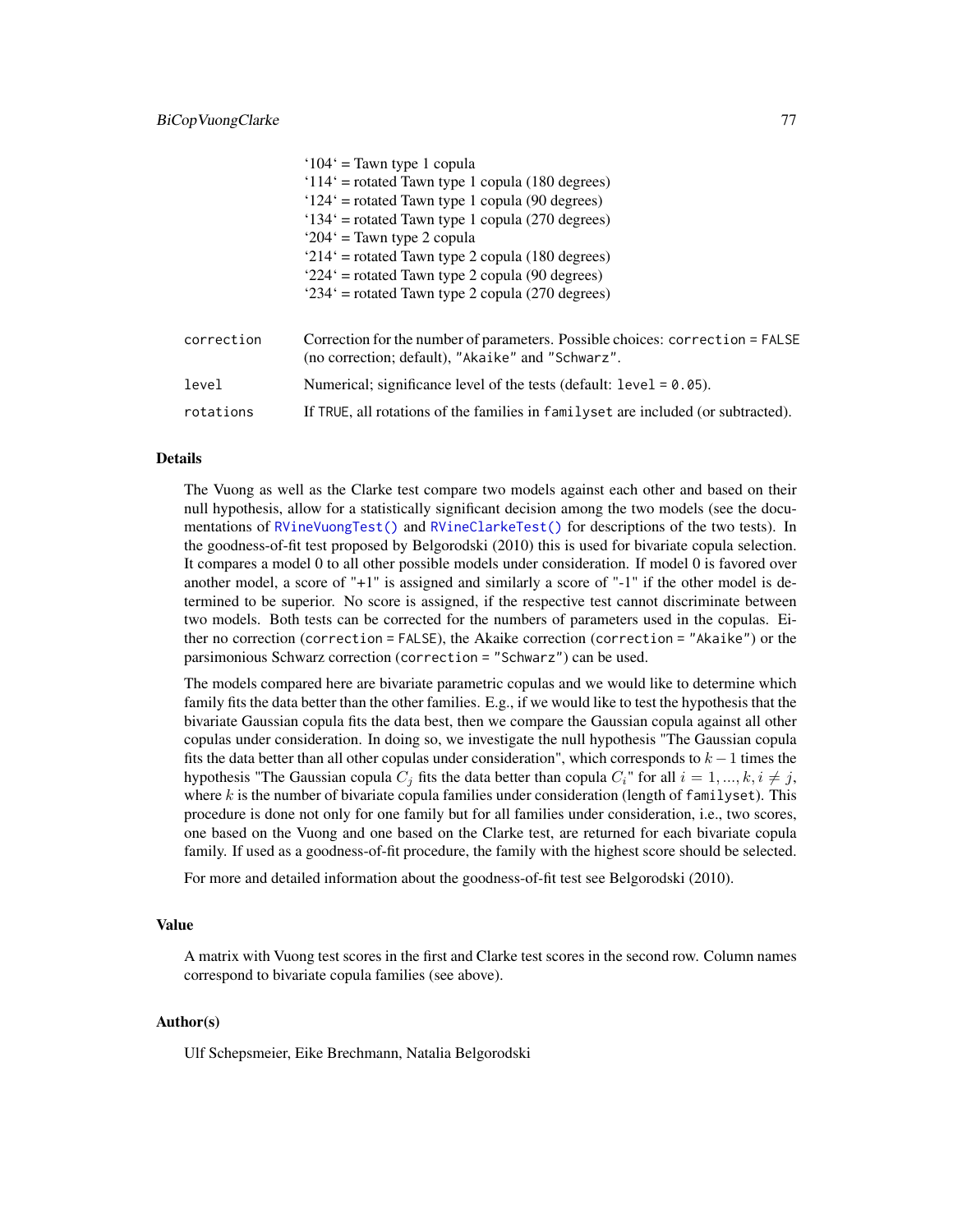# References

Belgorodski, N. (2010) Selecting pair-copula families for regular vines with application to the multivariate analysis of European stock market indices Diploma thesis, Technische Universitaet Muenchen. <https://mediatum.ub.tum.de/?id=1079284>.

Clarke, K. A. (2007). A Simple Distribution-Free Test for Nonnested Model Selection. Political Analysis, 15, 347-363.

Vuong, Q. H. (1989). Ratio tests for model selection and non-nested hypotheses. Econometrica 57 (2), 307-333.

# See Also

```
BiCopGofTest(), RVineVuongTest(), RVineClarkeTest(), BiCopSelect()
```
# Examples

```
# simulate from a t-copula
dat <- BiCopSim(500, 2, 0.7, 5)
```

```
# apply the test for families 1-6
BiCopVuongClarke(dat[,1], dat[,2], familyset = 1:6)
```
<span id="page-77-0"></span>C2RVine *Transform C-Vine to R-Vine Structure*

# Description

This function transforms a C-vine structure from the package CDVine to the corresponding R-vine structure.

# Usage

```
C2RVine(order, family, par, par2 = rep(0, length(family)))
```

| order  | A d-dimensional vector specifying the order of the root nodes in the C-vine. |
|--------|------------------------------------------------------------------------------|
| family | A $d*(d-1)/2$ vector of pair-copula families with values                     |
|        | $\theta$ = independence copula                                               |
|        | $1 = Gaussian copula$                                                        |
|        | $2 = Student$ t copula (t-copula)                                            |
|        | $3 =$ Clayton copula                                                         |
|        | $4 =$ Gumbel copula                                                          |
|        | $5 =$ Frank copula                                                           |
|        | $6 =$ Joe copula                                                             |
|        |                                                                              |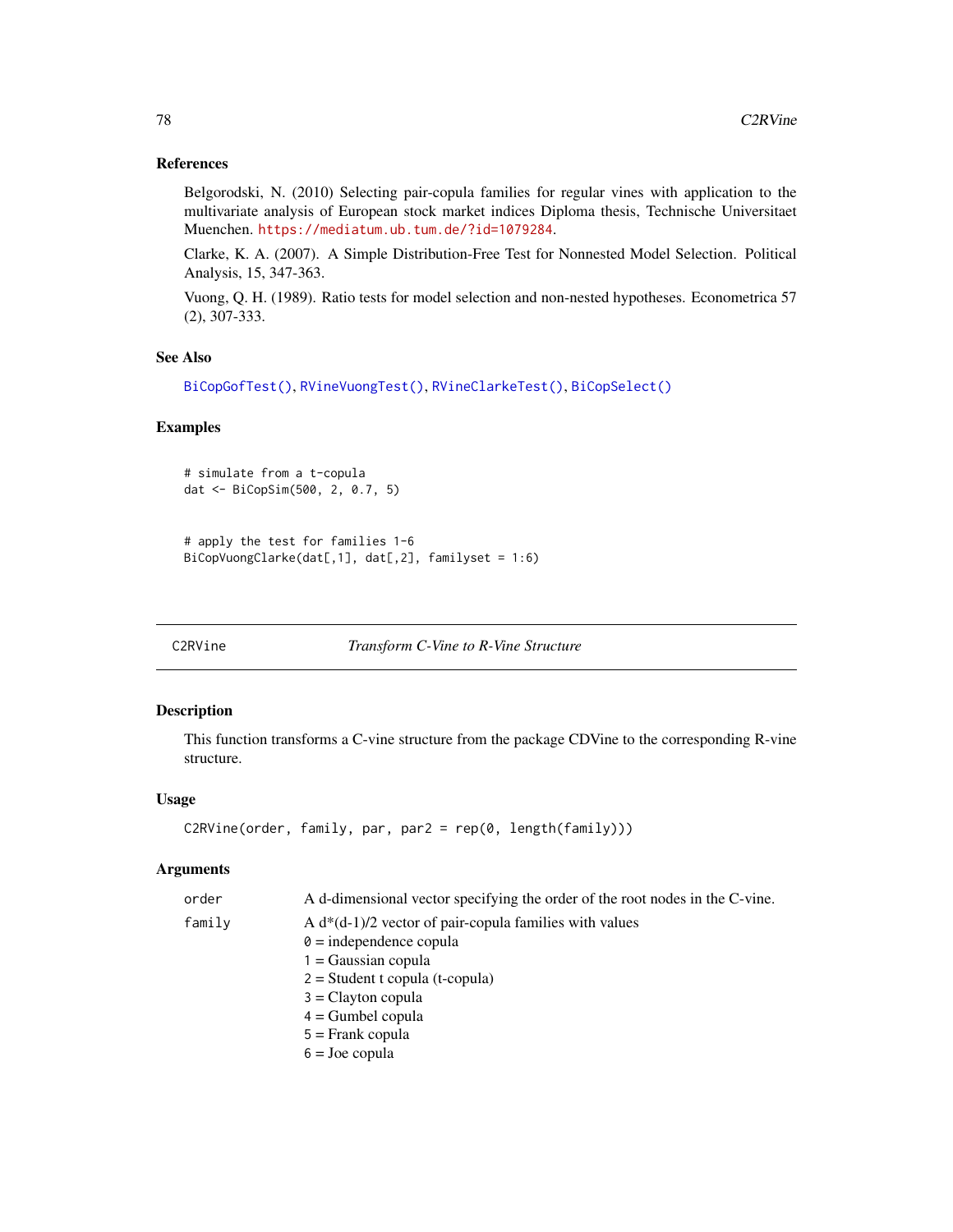7 = BB1 copula  $8 = BB6$  copula  $9 = BB7$  copula  $10 = B<sub>B</sub>8$  copula 13 = rotated Clayton copula (180 degrees; survival Clayton'') \cr `14` = rotated Gumbel copula vival Gumbel") 16 = rotated Joe copula (180 degrees; survival Joe'') \cr `17` = rotated BB1 copula (180 degrees; survival BB1") 18 = rotated BB6 copula (180 degrees; survival BB6'')\cr `19` = rotated BB7 copula (180 degrees; survival BB7") 20 = rotated BB8 copula (180 degrees; "survival BB8") 23 = rotated Clayton copula (90 degrees) '24' = rotated Gumbel copula (90 degrees) '26' = rotated Joe copula (90 degrees) '27' = rotated BB1 copula (90 degrees) '28' = rotated BB6 copula (90 degrees) '29' = rotated BB7 copula (90 degrees) '30' = rotated BB8 copula (90 degrees) '33' = rotated Clayton copula (270 degrees) '34' = rotated Gumbel copula (270 degrees) '36' = rotated Joe copula (270 degrees)  $37'$  = rotated BB1 copula (270 degrees) '38' = rotated BB6 copula (270 degrees) '39' = rotated BB7 copula (270 degrees)  $40^\circ$  = rotated BB8 copula (270 degrees) '104' = Tawn type 1 copula '114' = rotated Tawn type 1 copula (180 degrees) '124' = rotated Tawn type 1 copula (90 degrees) '134' = rotated Tawn type 1 copula (270 degrees) '204' = Tawn type 2 copula '214' = rotated Tawn type 2 copula (180 degrees) '224' = rotated Tawn type 2 copula (90 degrees) '234' = rotated Tawn type 2 copula (270 degrees) par  $A d*(d-1)/2$  vector of pair-copula parameters. par2 A d\*(d-1)/2 vector of second pair-copula parameters (optional; default: par2 = rep(0, length(family))), necessary for the t-, BB1, BB6, BB7, BB8, Tawn type 1 and type 2 copulas.

# Value

An [RVineMatrix\(\)](#page-109-0) object.

# Author(s)

Ulf Schepsmeier, Eike Brechmann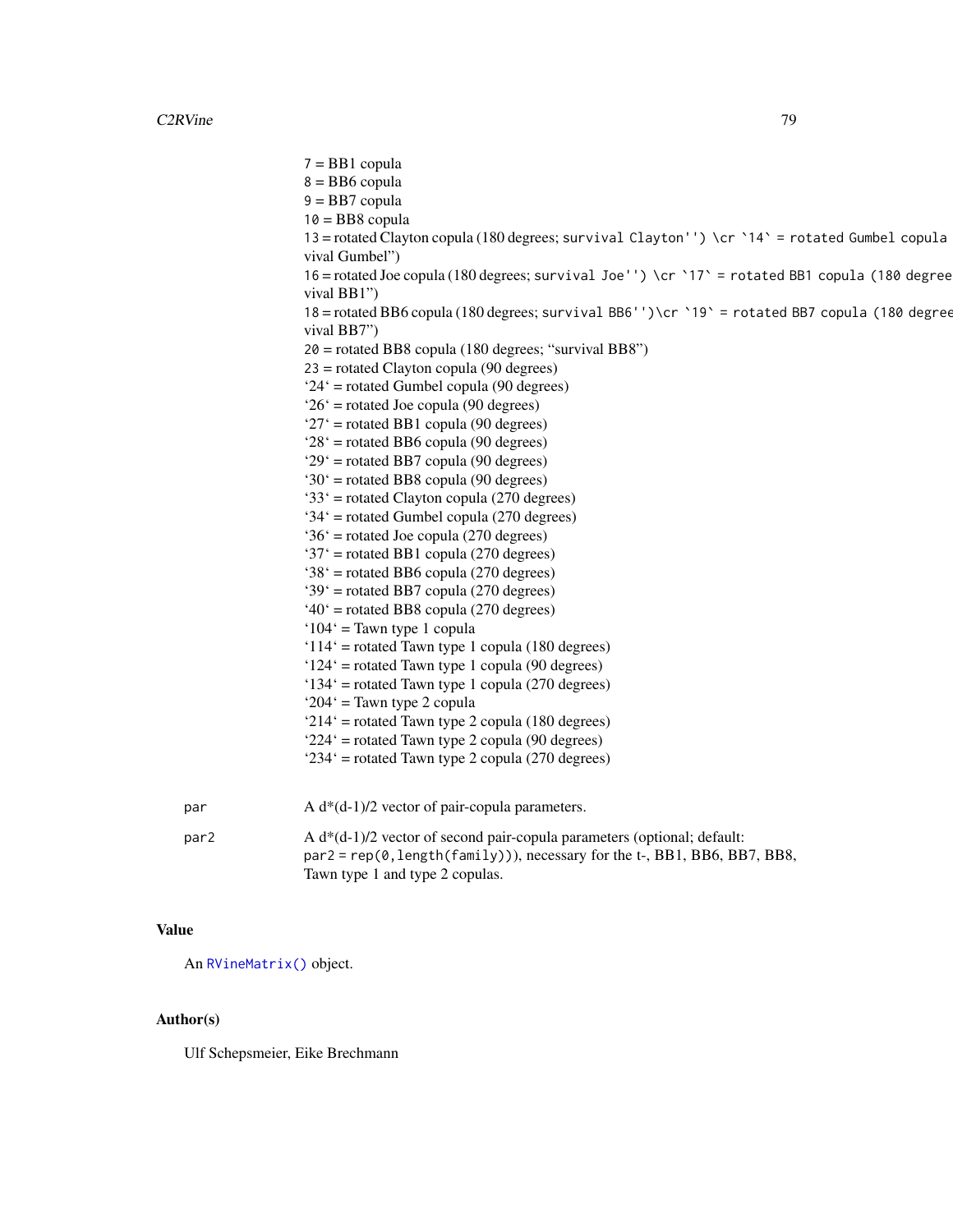# See Also

[RVineMatrix\(\)](#page-109-0), [D2RVine\(\)](#page-81-0)

#### Examples

```
# set up C-vine copula model with mixed pair-copulas
d \leq -4dd <- d*(d-1)/2order <- 1:d
family <- c(1, 2, 3, 4, 7, 3)
par <- c(0.5, 0.4, 2, 1.5, 1.2, 1.5)
par2 < -c(0, 5, 0, 0, 2, 0)# transform to R-vine matrix notation
RVM <- C2RVine(order, family, par, par2)
```
<span id="page-79-1"></span>contour.RVineMatrix *Plotting* RVineMatrix *objects.*

#### <span id="page-79-0"></span>Description

There are two plotting generics for RVineMatrix objects. plot. RVineMatrix plots one or all trees of a given R-vine copula model. Edges can be labeled with information about the corresponding pair-copula. contour.RVineMatrix produces a matrix of contour plots (using [plot.BiCop\(\)](#page-85-0)).

# Usage

```
## S3 method for class 'RVineMatrix'
contour(x, tree = "ALL", xylinder = NULL, cex.nums = 1, data = NULL, ...)## S3 method for class 'RVineMatrix'
plot(
  x,
  tree = "ALL",
  type = \theta,
  edge.labels = NULL,
  legend.pos = "bottomleft",
  interactive = FALSE,
  ...
\mathcal{L}
```

| x        | RVineMatrix object.                                             |
|----------|-----------------------------------------------------------------|
| tree     | "ALL" or integer vector; specifies which trees are plotted.     |
| xvlim    | numeric vector of length 2; sets x1im and y1im for the contours |
| cex.nums | numeric; expansion factor for font of the numbers.              |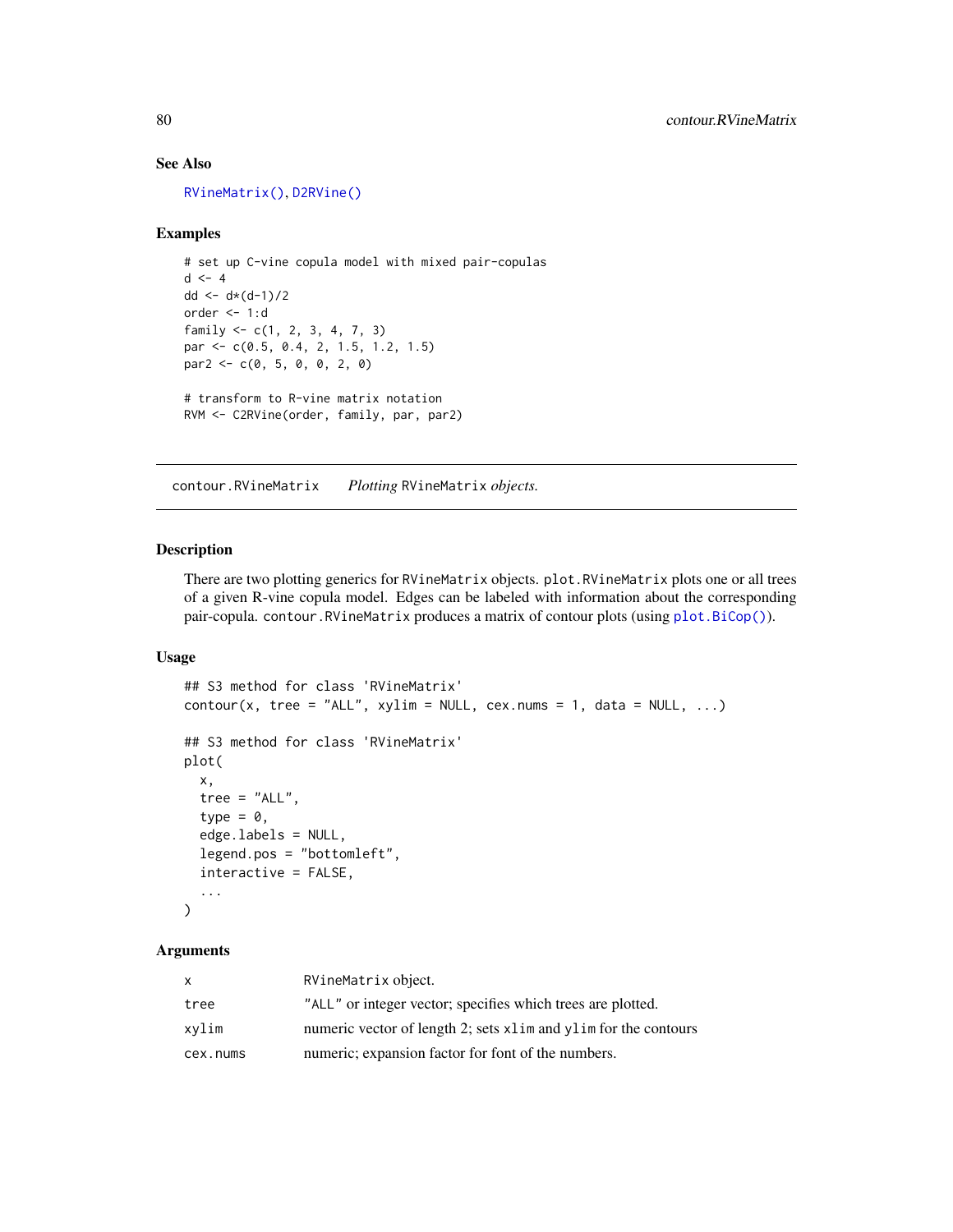# contour.RVineMatrix 81

| data        | a data matrix for creating kernel density contours of each pair.                                                                                                                                                                                                                                                                                          |
|-------------|-----------------------------------------------------------------------------------------------------------------------------------------------------------------------------------------------------------------------------------------------------------------------------------------------------------------------------------------------------------|
| .           | Arguments passed to network::plot.network() or plot.BiCop() respectively.                                                                                                                                                                                                                                                                                 |
| type        | integer; specifies how to make use of variable names:<br>$\theta$ = variable names are ignored,<br>$1 =$ variable names are used to annotate vertices,<br>$2 =$ uses numbers in plot and adds a legend for variable names.                                                                                                                                |
| edge.labels | character; either a vector of edge labels or one of the following:<br>"family" = pair-copula family abbreviation (see BiCopName()),<br>" $par$ " = pair-copula parameters,<br>"tau" = pair-copula Kendall's tau (by conversion of parameters)<br>"family-par" = pair-copula family and parameters<br>"family-tau" = pair-copula family and Kendall's tau. |
| legend.pos  | the x argument for graphics:: $legend()$ .                                                                                                                                                                                                                                                                                                                |
| interactive | logical; if TRUE, the user is asked to adjust the positioning of vertices with his<br>mouse.                                                                                                                                                                                                                                                              |

# Details

If you want the contour boxes to be perfect squares, the plot height should be 1.25/length(tree)\*(d - min(tree)) times the plot width.

# Author(s)

Thomas Nagler, Nicole Barthel

# See Also

[RVineMatrix\(\)](#page-109-0), [network::plot.network\(\)](#page-0-0), [plot.BiCop\(\)](#page-85-0), [BiCopName\(\)](#page-53-0), [graphics::legend\(\)](#page-0-0)

# Examples

```
## build vine model
strucmat <- matrix(c(3, 1, 2, 0, 2, 1, 0, 0, 1), 3, 3)
fammat <- matrix(c(0, 1, 6, 0, 0, 3, 0, 0, 0), 3, 3)
parmat <- matrix(c(0, 0.3, 3, 0, 0, 1, 0, 0, 0), 3, 3)
par2mat <- matrix(c(0, 0, 0, 0, 0, 0, 0, 0, 0), 3, 3)
RVM <- RVineMatrix(strucmat, fammat, parmat, par2mat)
# plot trees
## Not run: plot(RVM)
# show contour plots
contour(RVM)
```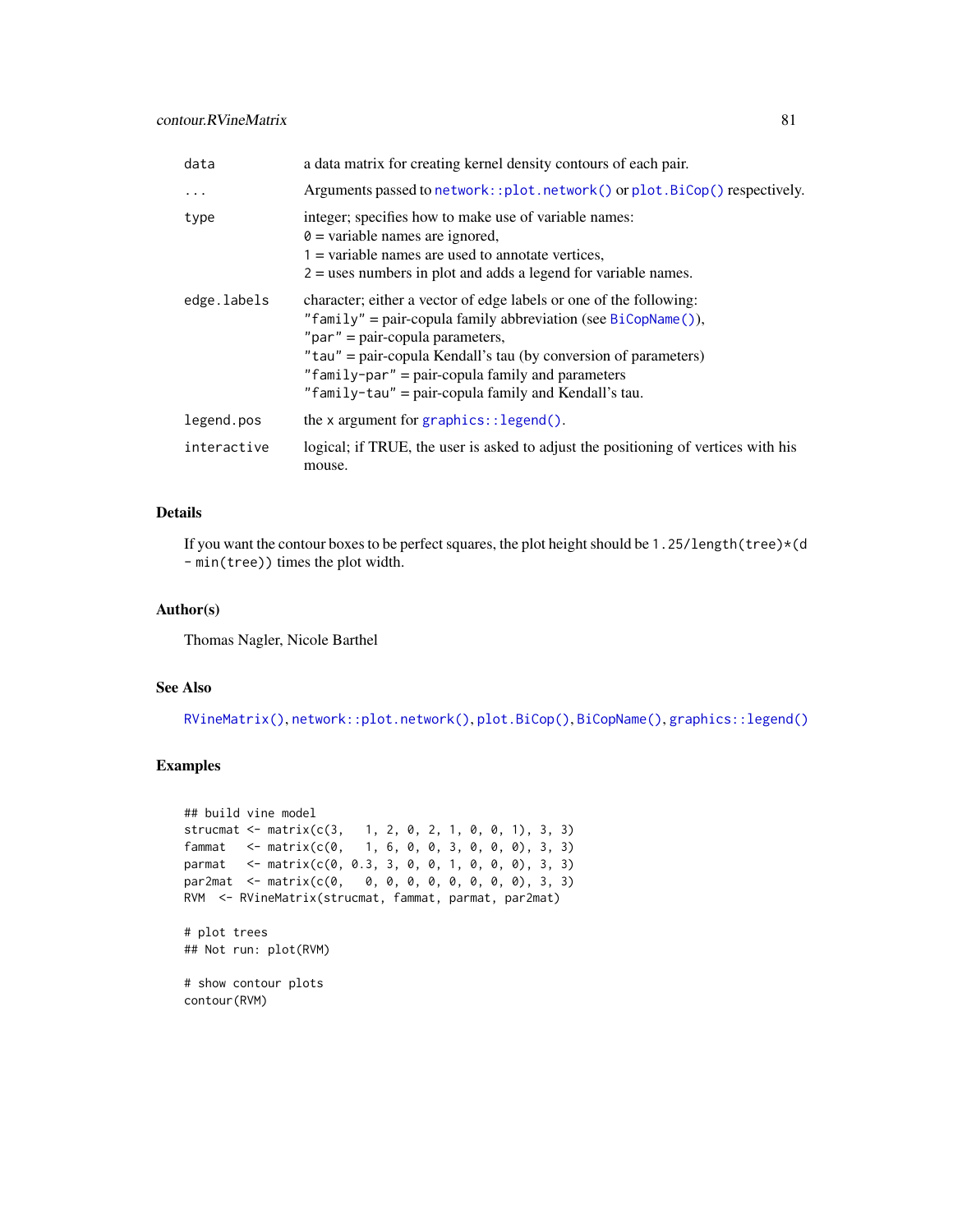<span id="page-81-0"></span>

# Description

This function transforms a D-vine structure from the package CDVine to the corresponding R-vine structure.

# Usage

D2RVine(order, family, par, par2 = rep(0, length(family)))

| order  | A d-dimensional vector specifying the order of the nodes in the D-vine.                         |
|--------|-------------------------------------------------------------------------------------------------|
| family | A $d*(d-1)/2$ vector of pair-copula families with values                                        |
|        | $\theta$ = independence copula                                                                  |
|        | $1 = Gaussian copula$                                                                           |
|        | $2 = Student$ t copula (t-copula)                                                               |
|        | $3 =$ Clayton copula                                                                            |
|        | $4 =$ Gumbel copula                                                                             |
|        | $5 =$ Frank copula                                                                              |
|        | $6 =$ Joe copula                                                                                |
|        | $7 = BB1$ copula                                                                                |
|        | $8 = BB6$ copula                                                                                |
|        | $9 = BB7$ copula                                                                                |
|        | $10 = BB8$ copula                                                                               |
|        | 13 = rotated Clayton copula (180 degrees; survival Clayton'') \cr `14` = rotated Gumbel copula  |
|        | vival Gumbel")                                                                                  |
|        | 16 = rotated Joe copula (180 degrees; survival Joe'') \cr `17' = rotated BB1 copula (180 degree |
|        | vival BB1")                                                                                     |
|        | 18 = rotated BB6 copula (180 degrees; survival BB6'')\cr `19` = rotated BB7 copula (180 degree  |
|        | vival BB7")                                                                                     |
|        | $20$ = rotated BB8 copula (180 degrees; "survival BB8")                                         |
|        | $23$ = rotated Clayton copula (90 degrees)                                                      |
|        | $24'$ = rotated Gumbel copula (90 degrees)                                                      |
|        | $26'$ = rotated Joe copula (90 degrees)                                                         |
|        | $27'$ = rotated BB1 copula (90 degrees)                                                         |
|        | $28'$ = rotated BB6 copula (90 degrees)                                                         |
|        | $29'$ = rotated BB7 copula (90 degrees)                                                         |
|        | '30' = rotated BB8 copula (90 degrees)                                                          |
|        | $33'$ = rotated Clayton copula (270 degrees)                                                    |
|        | '34' = rotated Gumbel copula (270 degrees)                                                      |
|        | $36'$ = rotated Joe copula (270 degrees)                                                        |
|        | '37' = rotated BB1 copula (270 degrees)                                                         |
|        | $38'$ = rotated BB6 copula (270 degrees)                                                        |
|        | '39' = rotated BB7 copula (270 degrees)                                                         |
|        |                                                                                                 |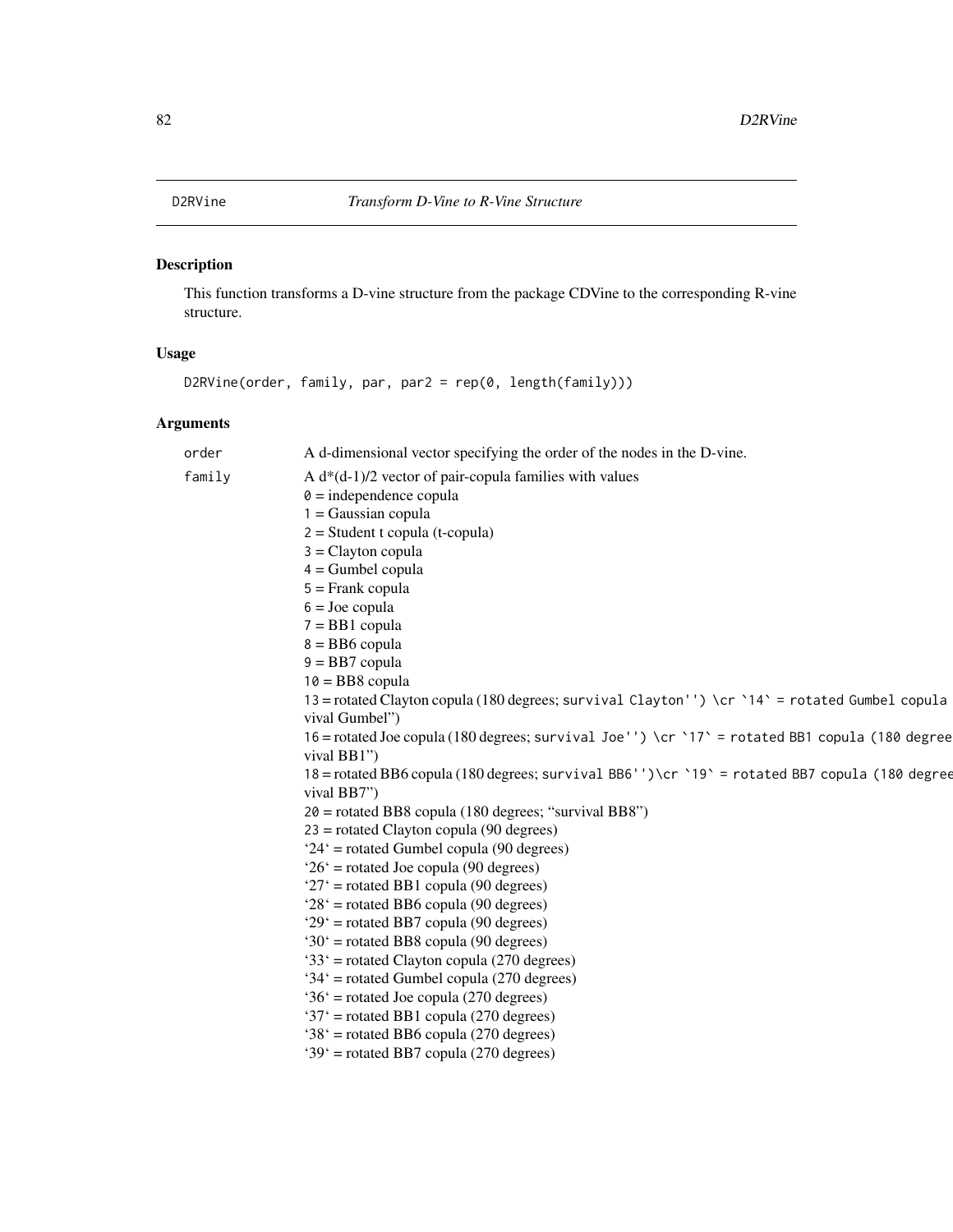#### daxreturns 83

|      | $40^\circ$ = rotated BB8 copula (270 degrees)                               |
|------|-----------------------------------------------------------------------------|
|      | $104'$ = Tawn type 1 copula                                                 |
|      | $114'$ = rotated Tawn type 1 copula (180 degrees)                           |
|      | $124'$ = rotated Tawn type 1 copula (90 degrees)                            |
|      | $134'$ = rotated Tawn type 1 copula (270 degrees)                           |
|      | ' $204$ ' = Tawn type 2 copula                                              |
|      | $214'$ = rotated Tawn type 2 copula (180 degrees)                           |
|      | $224'$ = rotated Tawn type 2 copula (90 degrees)                            |
|      | '234' = rotated Tawn type 2 copula (270 degrees)                            |
|      |                                                                             |
| par  | A $d*(d-1)/2$ vector of pair-copula parameters.                             |
| par2 | A $d*(d-1)/2$ vector of second pair-copula parameters (optional; default:   |
|      | $par2 = rep(0, length(family))),$ necessary for the t-, BB1, BB6, BB7, BB8, |
|      | Tawn type 1 and type 2 copulas.                                             |

## Value

An [RVineMatrix\(\)](#page-109-0) object.

# Author(s)

Ulf Schepsmeier

# See Also

[RVineMatrix\(\)](#page-109-0), [C2RVine\(\)](#page-77-0)

# Examples

```
# set up D-vine copula model with mixed pair-copulas
d \leq -4dd <- d * (d-1)/2order <- 1:d
family <- c(1, 2, 3, 4, 7, 3)
par <- c(0.5, 0.4, 2, 1.5, 1.2, 1.5)
par2 < -c(0, 5, 0, 0, 2, 0)# transform to R-vine matrix notation
RVM <- D2RVine(order, family, par, par2)
```
daxreturns *Major German Stocks*

# Description

This data set contains transformed standardized residuals of daily log returns of 15 major German stocks represented in the index DAX observed from January 2005 to August 2009. Each time series is filtered using a GARCH(1,1) model with Student t innovations.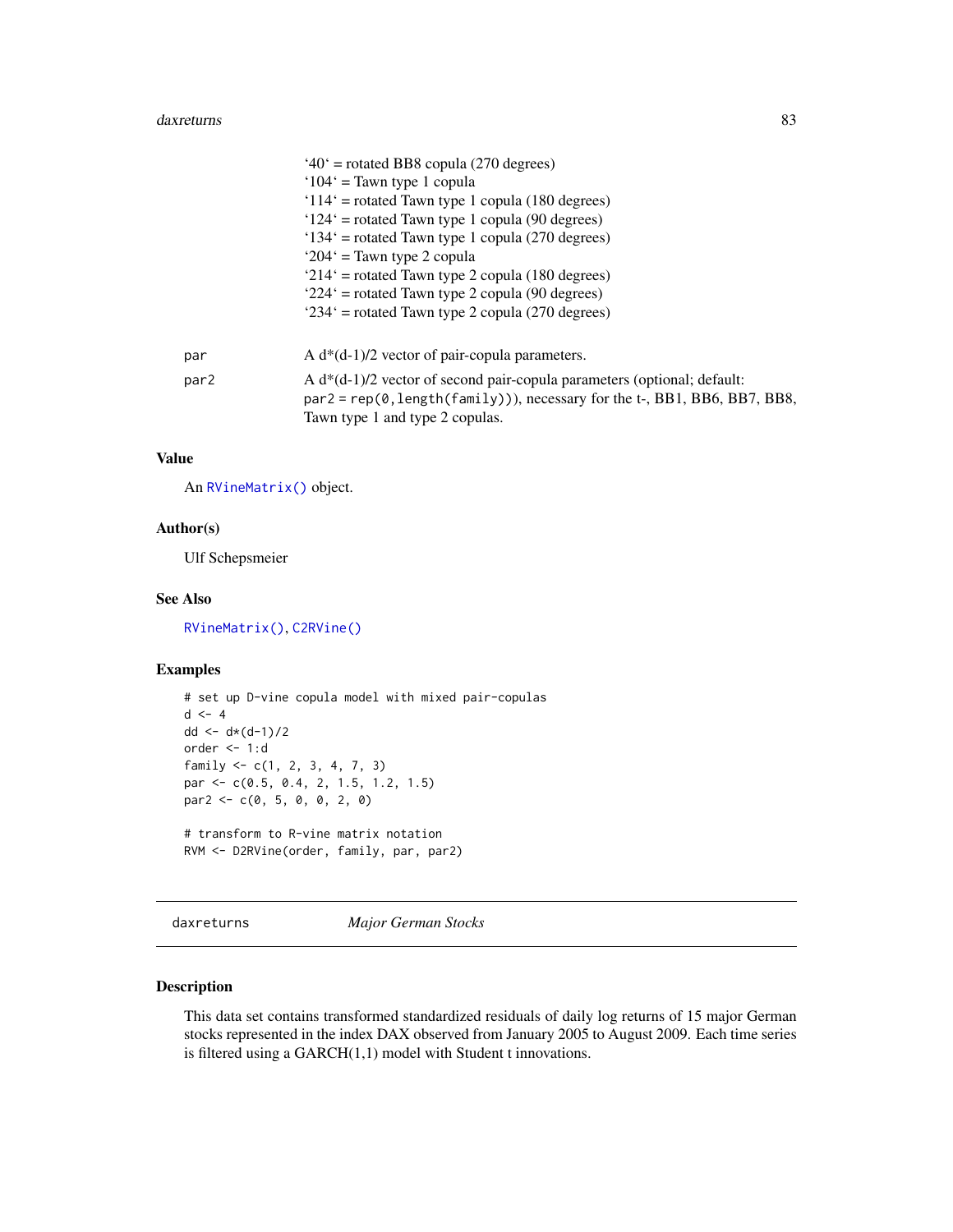# Format

A data frame with 1158 observations on 15 variables. Column names correspond to ticker symbols of the stocks.

# Source

Yahoo! Finance

# See Also

[RVineStructureSelect\(\)](#page-131-0)

# Examples

```
# load the data set
data(daxreturns)
```
# compute the empirical Kendall's tau matrix TauMatrix(daxreturns)

pairs.copuladata *Pairs Plot of Copula Data*

#### Description

This function provides pair plots for copula data. Using default setting it plots bivariate contour plots on the lower panel, scatter plots and correlations on the upper panel and histograms on the diagonal panel.

#### Usage

```
## S3 method for class 'copuladata'
pairs(
 x,
 labels = names(x),
  ...,
  lower.panel = lp.copulatedata,upper.path = up.copulated,diag.panel = dp.copuladata,label.pos = 0.85,
  cex.labels = 1,
 gap = 0,
 method = "kendall",
 ccols = terrain.colors(11),
 margins = "norm"
)
```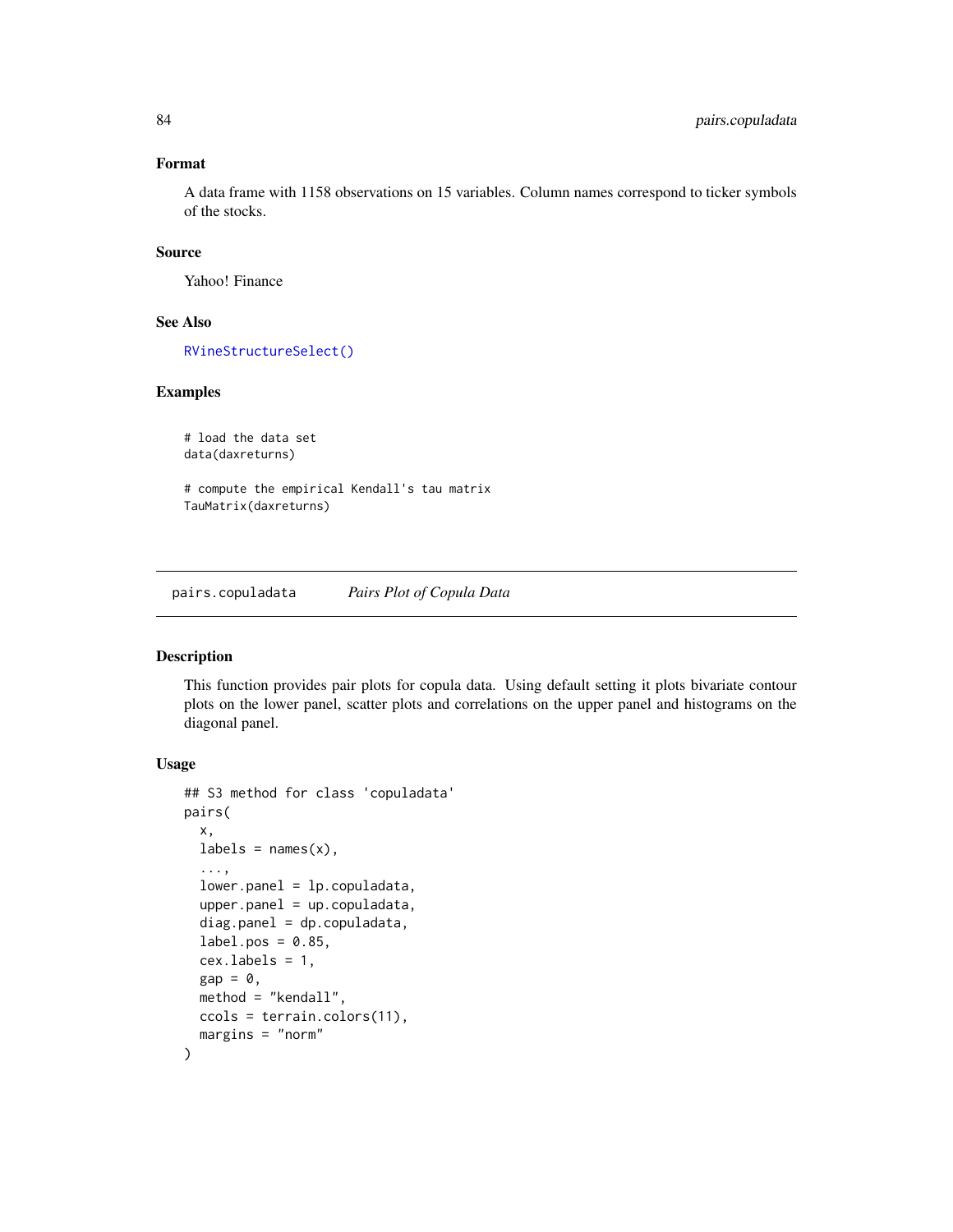# pairs.copuladata 85

# Arguments

| $\times$    | copuladata object.                                                                                                                                                                                                                                              |
|-------------|-----------------------------------------------------------------------------------------------------------------------------------------------------------------------------------------------------------------------------------------------------------------|
| labels      | variable names/labels.                                                                                                                                                                                                                                          |
| .           | other graphical parameters (see graphics::par()) or options passed to $BiCopKDE()$ .                                                                                                                                                                            |
| lower.panel | panel function to be used on the lower diagonal panels (if not supplied, a default<br>function is used)                                                                                                                                                         |
| upper.panel | panel function to be used on the upper diagonal panels (if not supplied, a default<br>function is used)                                                                                                                                                         |
| diag.panel  | panel function to be used on the diagonal panels (if not supplied, a default func-<br>tion is used)                                                                                                                                                             |
| label.pos   | y position of labels in the diagonal panel; default: $label.pos = 0.85$ .                                                                                                                                                                                       |
| cex.labels  | magnification to be used for the labels of the diagonal panel; default: cex. labels<br>$= 1.$                                                                                                                                                                   |
| gap         | distance between subplots, in margin lines; default: $gap = 0$ .                                                                                                                                                                                                |
| method      | a character string indicating which correlation coefficients are computed. One<br>of "pearson", "kendall" (default), or "spearman"                                                                                                                              |
| ccols       | color to be used for the contour plots; default: ccols = terrain.colors(30).                                                                                                                                                                                    |
| margins     | character; margins for the contour plots. Options are:<br>"unif" for the original copula density, "norm" for the transformed density with<br>standard normal margins, "exp" with standard exponential margins, and "flexp"<br>with flipped exponential margins. |

# Note

If the default panel functions are used

- col changes only the color of the points in the scatter plot (upper.panel)
- cex changes only the magnification of the points in the scatter plot (upper.panel)

# Author(s)

Tobias Erhardt

# See Also

[graphics::pairs\(\)](#page-0-0), [as.copuladata\(\)](#page-4-0), [BiCopKDE\(\)](#page-44-0)

# Examples

data(daxreturns)

data <- as.copuladata(daxreturns) sel  $\leq c(4,5,14,15)$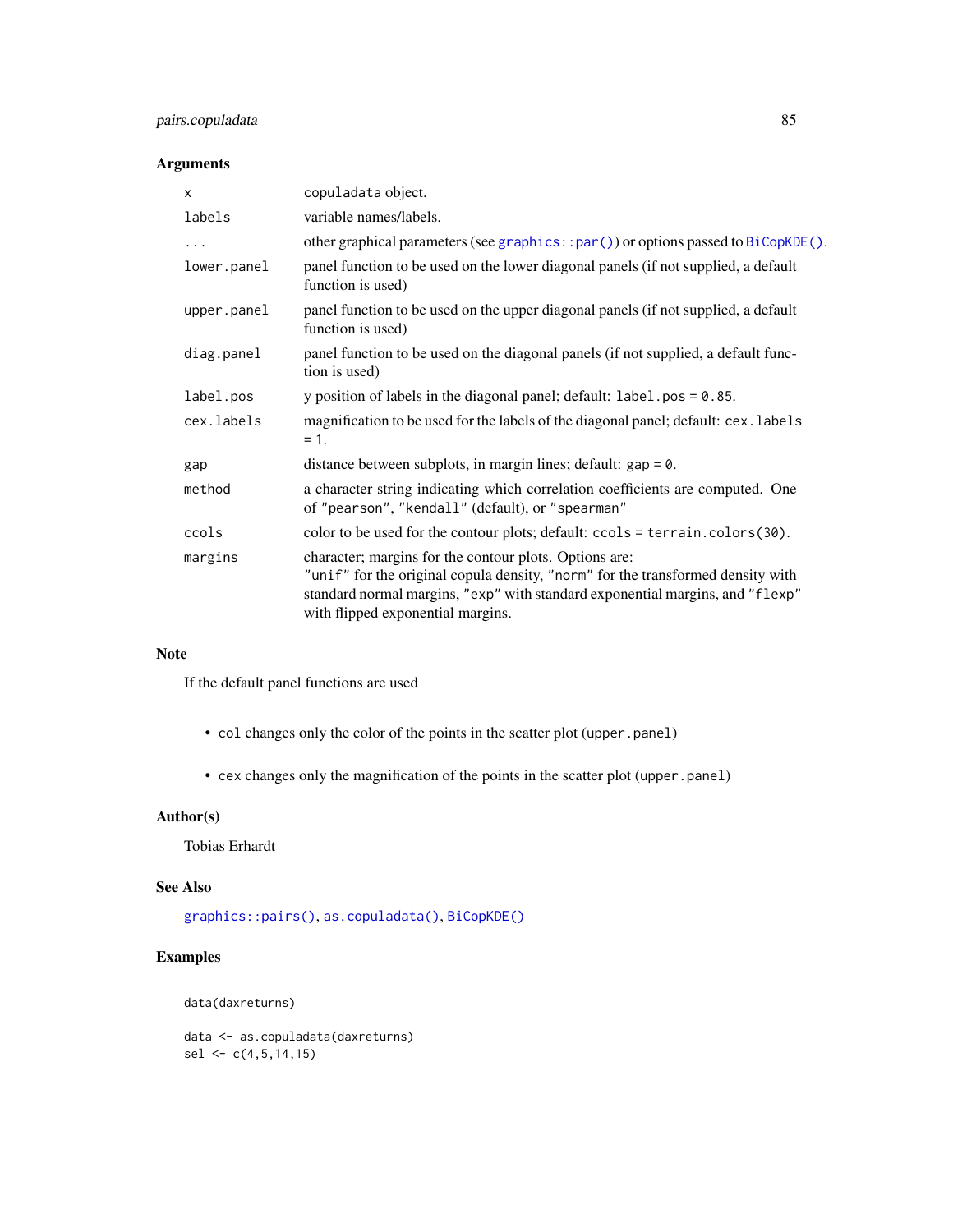```
## pairs plot with default settings
pairs(data[sel])
## pairs plot with custom settings
nlevels <- 20
pairs(data[sel], cex = 2, pch = 1, col = "black",diag.panel = NULL, label.pos = 0.5,
      cex.labels = 2.5, gap = 1,
      method = "pearson", ccols = heat.colors(nlevels),
      margins = "flexp")
## pairs plot with own panel functions
up \leq function(x, y) {
  # upper panel: empirical contour plot
  op <- par(usr = c(-3, 3, -3, 3), new = TRUE)
  BiCopKDE(x, y,
           levels = c(0.01, 0.05, 0.1, 0.15, 0.2),
           margins = "exp",
           axes = FALSE)on.exit(par(op))
}
lp \leftarrow function(x, y) {
  # lower panel: scatter plot (copula data) and correlation
  op <- par(usr = c(0, 1, 0, 1), new = TRUE)
  points(x, y, pch = 1, col = "black")r < -\text{cor}(x, y, \text{ method} = "spearman") # Spearman's rho
  txt <- format(x = r, digits = 3, nsmall = 3)[1]
  text(x = 0.5, y = 0.5, labels = txt, cex = 1 + abs(r) * 2, col = "blue")on.exit(par(op))
}
dp \leftarrow function(x) {
  # diagonal panel: histograms (copula data)
  op <- par(usr = c(0, 1, 0, 1.5), new = TRUE)
  hist(x, freq = FALSE, add = TRUE, col = "brown", border = "black", main = "")
  abline(h = 1, col = "black", lty = 2)on.exit(par(op))
}
nlevels <- 20
pairs(data[sel],
      lower.panel = lp, upper.panel = up, diag.panel = dp, gap = 0.5)
```
<span id="page-85-0"></span>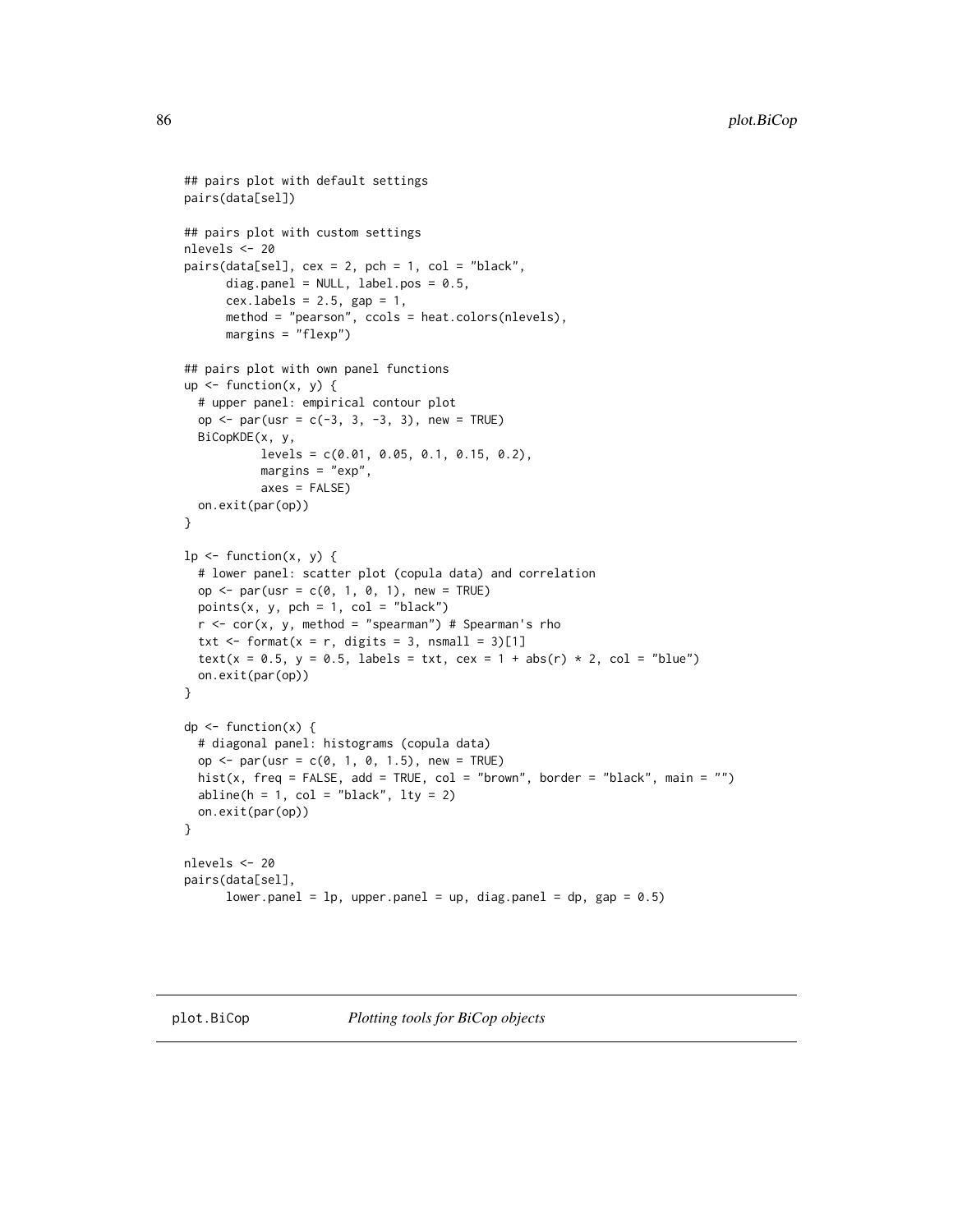# plot.BiCop 87

# Description

There are several options for plotting BiCop objects. The density of a bivariate copula density can be visualized as surface/perspective or contour plot. Optionally, the density can be coupled with standard normal margins (default for contour plots). Furthermore, a lambda-plot is available (cf., [BiCopLambda\(\)](#page-47-0)).

# Usage

```
## S3 method for class 'BiCop'
plot(x, type = "surface", margins, size, ...)## S3 method for class 'BiCop'
contour(x, margins = "norm", size = 100L, ...)
```
#### Arguments

| X          | BiCop object.                                                                                                                                                                                                                                                                                                                                      |
|------------|----------------------------------------------------------------------------------------------------------------------------------------------------------------------------------------------------------------------------------------------------------------------------------------------------------------------------------------------------|
| type       | plot type; either "surface", "contour", or "lambda" (partial matching is acti-<br>vated); the latter is only implemented for a few families $(c.f., BiCopLambda(a))$ .                                                                                                                                                                             |
| margins    | only relevant for types "contour" and "surface"; options are: "unif" for<br>the original copula density, "norm" for the transformed density with standard<br>normal margins, "exp" with standard exponential margins, and "flexp" with<br>flipped exponential margins. Default is "norm" for type = "contour", and<br>"unif" for type = "surface". |
| size       | integer; only relevant for types "contour" and "surface"; the plot is based on<br>values on a <i>sizexsize</i> grid; default is 100 for type = "contour", and 25 for<br>$type = "surface".$                                                                                                                                                        |
| $\ddots$ . | optional arguments passed to contour () or wireframe ().                                                                                                                                                                                                                                                                                           |

# Author(s)

Thomas Nagler

# See Also

[BiCop\(\)](#page-6-0), [contour\(\)](#page-0-0), [wireframe\(\)](#page-0-0)

#### Examples

```
## construct BiCop object for a Tawn copula
obj <- BiCop(family = 104, par = 2.5, par2 = 0.4)
## plots
plot(obj) # surface plot of copula density
contour(obj) # contour plot with standard normal margins
contour(obj, margins = "unif") # contour plot of copula density
```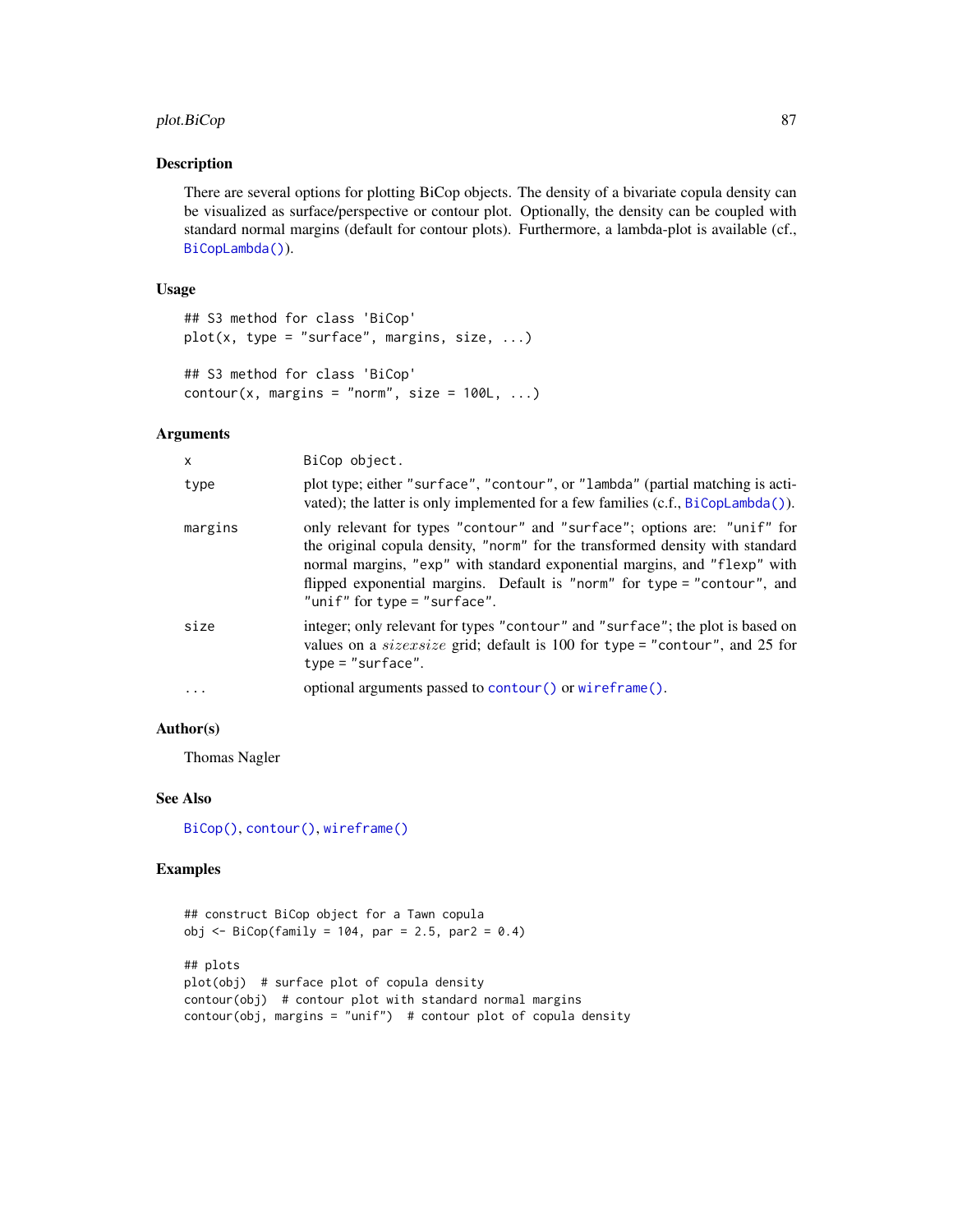pobs *Pseudo-Observations*

#### Description

Compute the pseudo-observations for the given data matrix.

#### Usage

```
pobs(
  x,
  na.last = "keep",
  ties.method = eval(formals(rank)$ties.method),
  lower.tail = TRUE)
```
#### Arguments

| X                    | $n \times d$ -matrix of random variates to be converted to pseudo-observations.                                          |
|----------------------|--------------------------------------------------------------------------------------------------------------------------|
| na.last, ties.method |                                                                                                                          |
|                      | are passed to $rank()$ ; see there.                                                                                      |
| lower.tail           | $logical()$ which, if FALSE, returns the pseudo-observations when applying the<br>empirical marginal survival functions. |

#### Details

Given *n* realizations  $x_i = (x_{i1}, \dots, x_{id})^T$ ,  $i \in \{1, \dots, n\}$  of a random vector X, the pseudoobservations are defined via  $u_{ij} = r_{ij}/(n+1)$  for  $i \in \{1, ..., n\}$  and  $j \in \{1, ..., d\}$ , where  $r_{ij}$ denotes the rank of  $x_{ij}$  among all  $x_{kj}$ ,  $k \in \{1, \ldots, n\}$ . The pseudo-observations can thus also be computed by component-wise applying the empirical distribution functions to the data and scaling the result by  $n/(n + 1)$ . This asymptotically negligible scaling factor is used to force the variates to fall inside the open unit hypercube, for example, to avoid problems with density evaluation at the boundaries. Note that pobs(, lower.tail=FALSE) simply returns 1-pobs().

# Value

matrix of the same dimensions as x containing the pseudo-observations.

# Note

This function is borrowed from the [copula\(\)](#page-0-0) package.

# Author(s)

Marius Hofert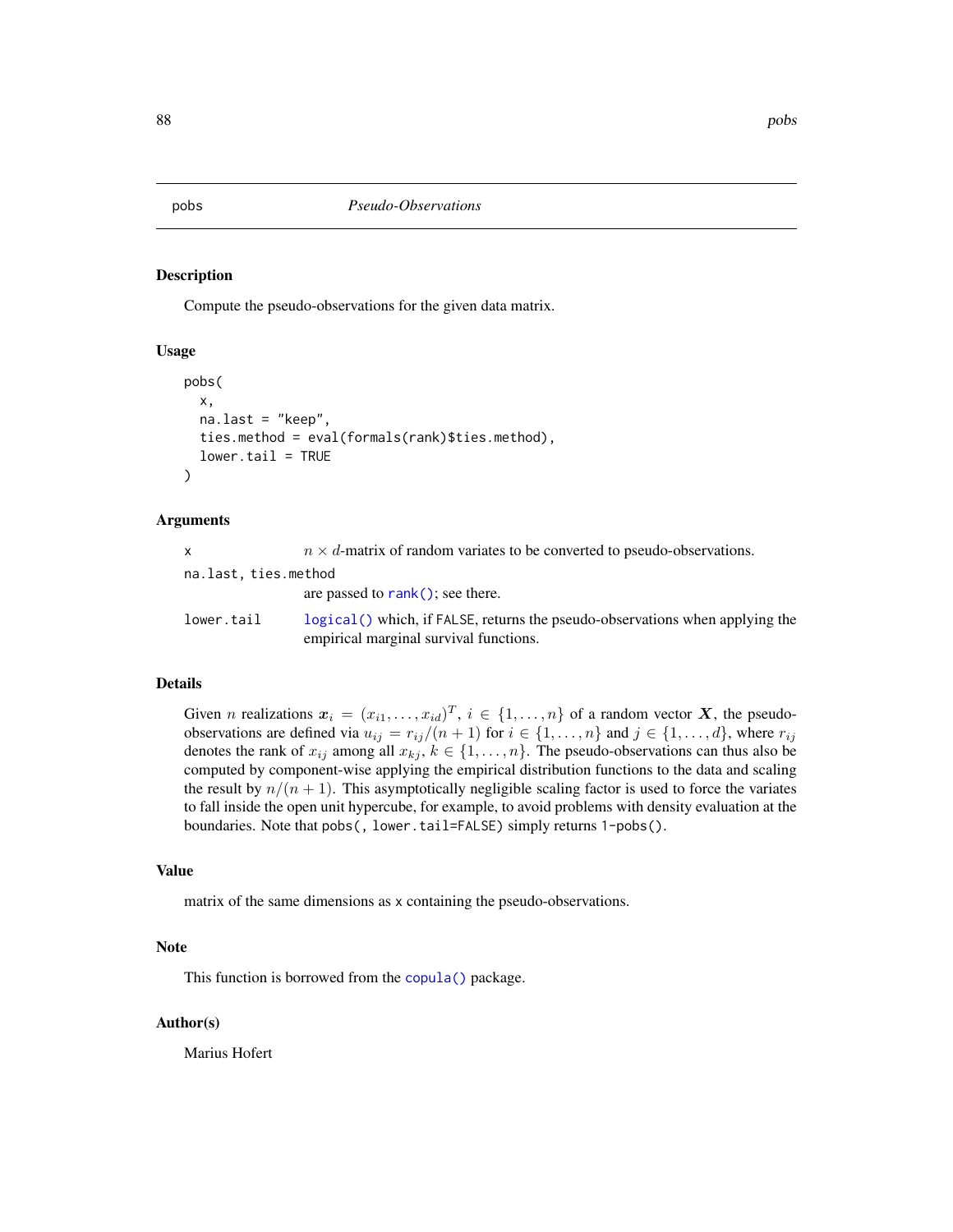#### $RVineAIC$  89

# Examples

```
## Simple definition of the function:
pobs
## simulate data from a multivariate normal distribution
library(mvtnorm)
set.seed(123)
Sigma \leq matrix(c(2, 1, -0.2, 1, 1, 0.3, -0.2, 0.3, 0.5), 3, 3)
mu \leftarrow c(-3, 2, 1)dat <- rmvnorm(500, sigma = Sigma)
pairs(dat) # plot observations
## compute pseudo-observations for copula inference
udat <- pobs(dat)
pairs(udat)
# estimate vine copula model
fit <- RVineStructureSelect(udat, familyset = c(1, 2))
```
<span id="page-88-0"></span>RVineAIC *AIC and BIC of an R-Vine Copula Model*

# <span id="page-88-1"></span>Description

These functions calculate the Akaike and Bayesian Information criteria of a d-dimensional R-vine copula model for a given copula data set.

#### Usage

RVineAIC(data, RVM, par = RVM\$par, par2 = RVM\$par2) RVineBIC(data, RVM, par = RVM\$par, par2 = RVM\$par2)

| data | An $N \times d$ data matrix (with uniform margins).                                                                             |
|------|---------------------------------------------------------------------------------------------------------------------------------|
| RVM  | An RVineMatrix() object including the structure and the pair-copula families<br>and parameters.                                 |
| par  | A d x d matrix with the pair-copula parameters (optional; default: $par = RVM\$par$ ).                                          |
| par2 | A d x d matrix with the second parameters of pair-copula families with two<br>parameters (optional; default: par2 = RVM\$par2). |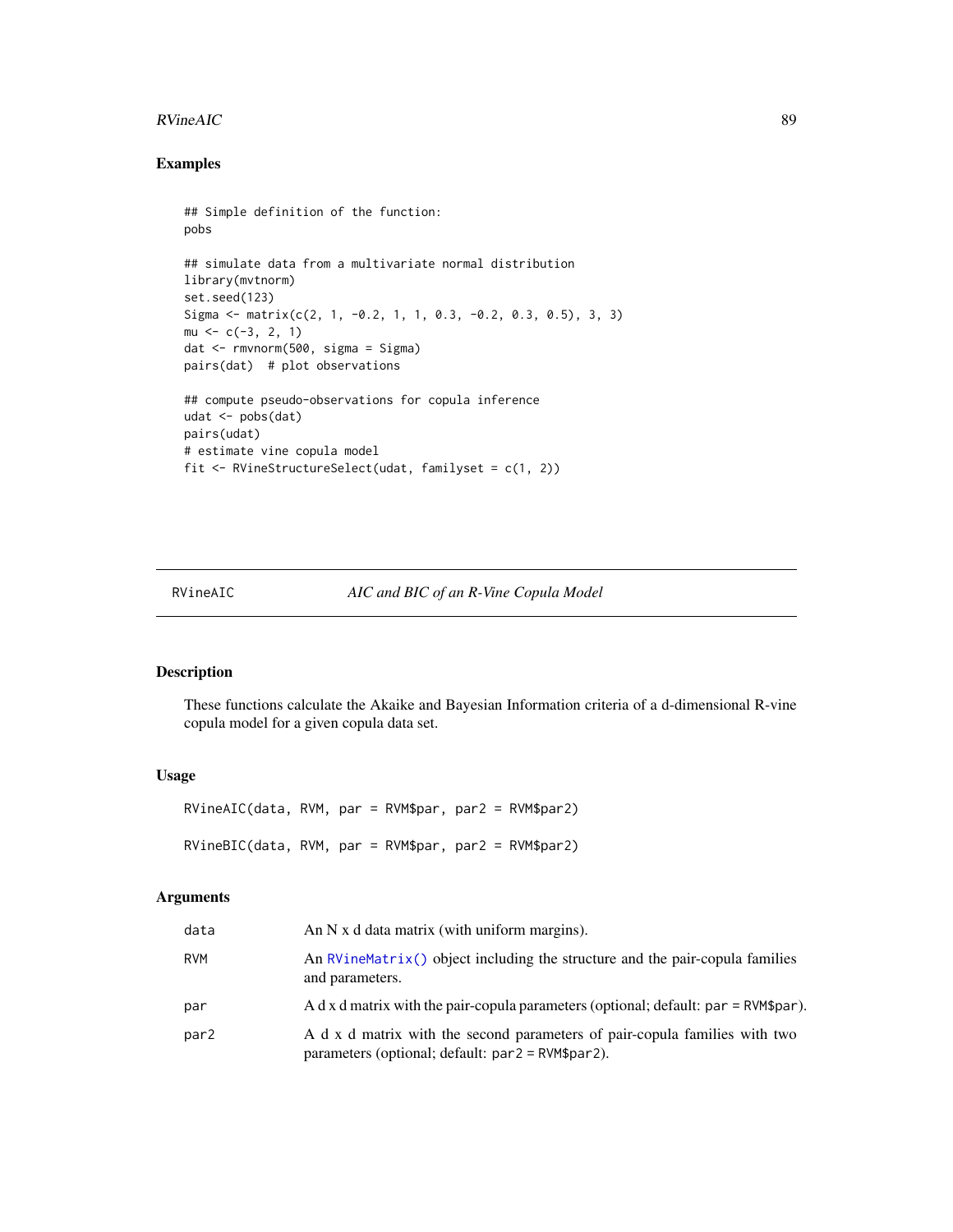#### Details

If k denotes the number of parameters of an R-vine copula model with log-likelihood  $l_{RVine}$  and parameter set  $\theta$ , then the Akaike Information Criterion (AIC) by Akaike (1973) is defined as

$$
AIC := -2l_{RVine}(\boldsymbol{\theta}|\boldsymbol{u}) + 2k,
$$

for observations  $\boldsymbol{u} = (\boldsymbol{u}'_1, ..., \boldsymbol{u}'_N)'$ .

Similarly, the Bayesian Information Criterion (BIC) by Schwarz (1978) is given by

$$
BIC := -2l_{RVine}(\boldsymbol{\theta}|\mathbf{u}) + \log(N)k.
$$

#### Value

AIC, BIC The computed AIC or BIC value, respectively.

pair.AIC, pair.BIC

A d x d matrix of individual contributions to the AIC or BIC value for each paircopula, respectively. Note: AIC = sum(pair.AIC) and similarly BIC = sum(pair.BIC).

#### Author(s)

Eike Brechmann

#### References

Akaike, H. (1973). Information theory and an extension of the maximum likelihood principle. In B. N. Petrov and F. Csaki (Eds.), Proceedings of the Second International Symposium on Information Theory Budapest, Akademiai Kiado, pp. 267-281.

Schwarz, G. E. (1978). Estimating the dimension of a model. Annals of Statistics 6 (2), 461-464.

#### See Also

[RVineLogLik\(\)](#page-106-0), [RVineVuongTest\(\)](#page-136-0), [RVineClarkeTest\(\)](#page-90-0)

## Examples

```
# define 5-dimensional R-vine tree structure matrix
Matrix <- c(5, 2, 3, 1, 4,
            0, 2, 3, 4, 1,
            0, 0, 3, 4, 1,
            0, 0, 0, 4, 1,
            0, 0, 0, 0, 1)
Matrix <- matrix(Matrix, 5, 5)
# define R-vine pair-copula family matrix
family <-c(0, 1, 3, 4, 4,0, 0, 3, 4, 1,
            0, 0, 0, 4, 1,
            0, 0, 0, 0, 3,
            0, 0, 0, 0, 0)
```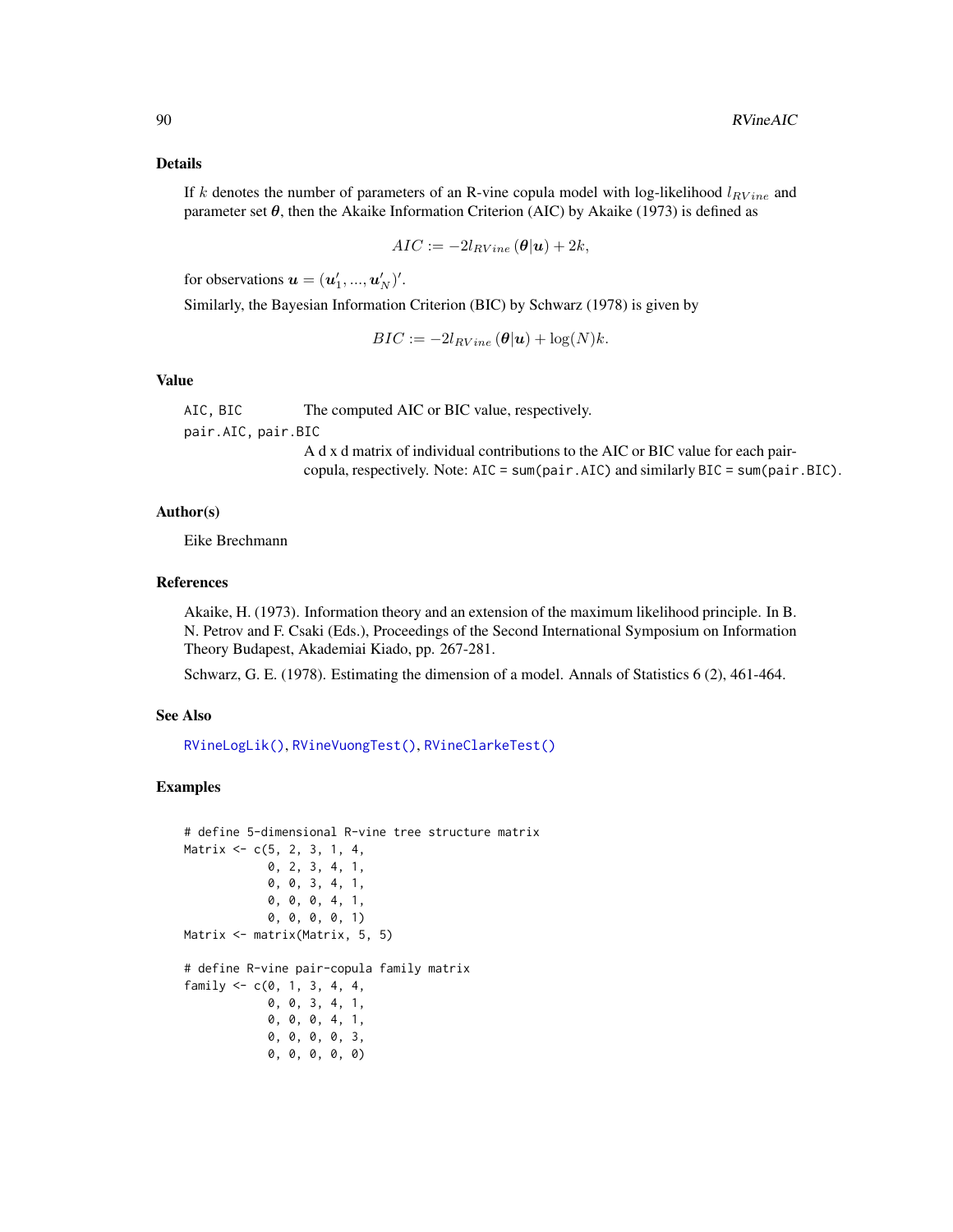# RVineClarkeTest 91

```
family <- matrix(family, 5, 5)
# define R-vine pair-copula parameter matrix
par <- c(0, 0.2, 0.9, 1.5, 3.9,
         0, 0, 1.1, 1.6, 0.9,
        0, 0, 0, 1.9, 0.5,
        0, 0, 0, 0, 4.8,
        0, 0, 0, 0, 0)
par <- matrix(par, 5, 5)
# define second R-vine pair-copula parameter matrix
par2 <- matrix(0, 5, 5)
# define RVineMatrix object
RVM <- RVineMatrix(Matrix = Matrix, family = family, par = par, par2 = par2,
                   names=c("V1", "V2", "V3", "V4", "V5"))
# simulate a sample of size 300 from the R-vine copula model
set.seed(123)
simdata <- RVineSim(300,RVM)
# compute AIC and BIC
RVineAIC(simdata, RVM)
RVineBIC(simdata, RVM)
```
<span id="page-90-0"></span>RVineClarkeTest *Clarke Test Comparing Two R-Vine Copula Models*

# Description

This function performs a Clarke test between two d-dimensional R-vine copula models as specified by their [RVineMatrix\(\)](#page-109-0) objects.

#### Usage

RVineClarkeTest(data, RVM1, RVM2)

#### Arguments

| data       | An N x d data matrix (with uniform margins). |
|------------|----------------------------------------------|
| RVM1, RVM2 | $RVinematrix()$ objects of models 1 and 2.   |

### Details

The test proposed by Clarke (2007) allows to compare non-nested models. For this let  $c_1$  and  $c_2$  be two competing vine copulas in terms of their densities and with estimated parameter sets  $\hat{\theta}_1$  and  $\hat{\theta}_2$ . The null hypothesis of statistical indistinguishability of the two models is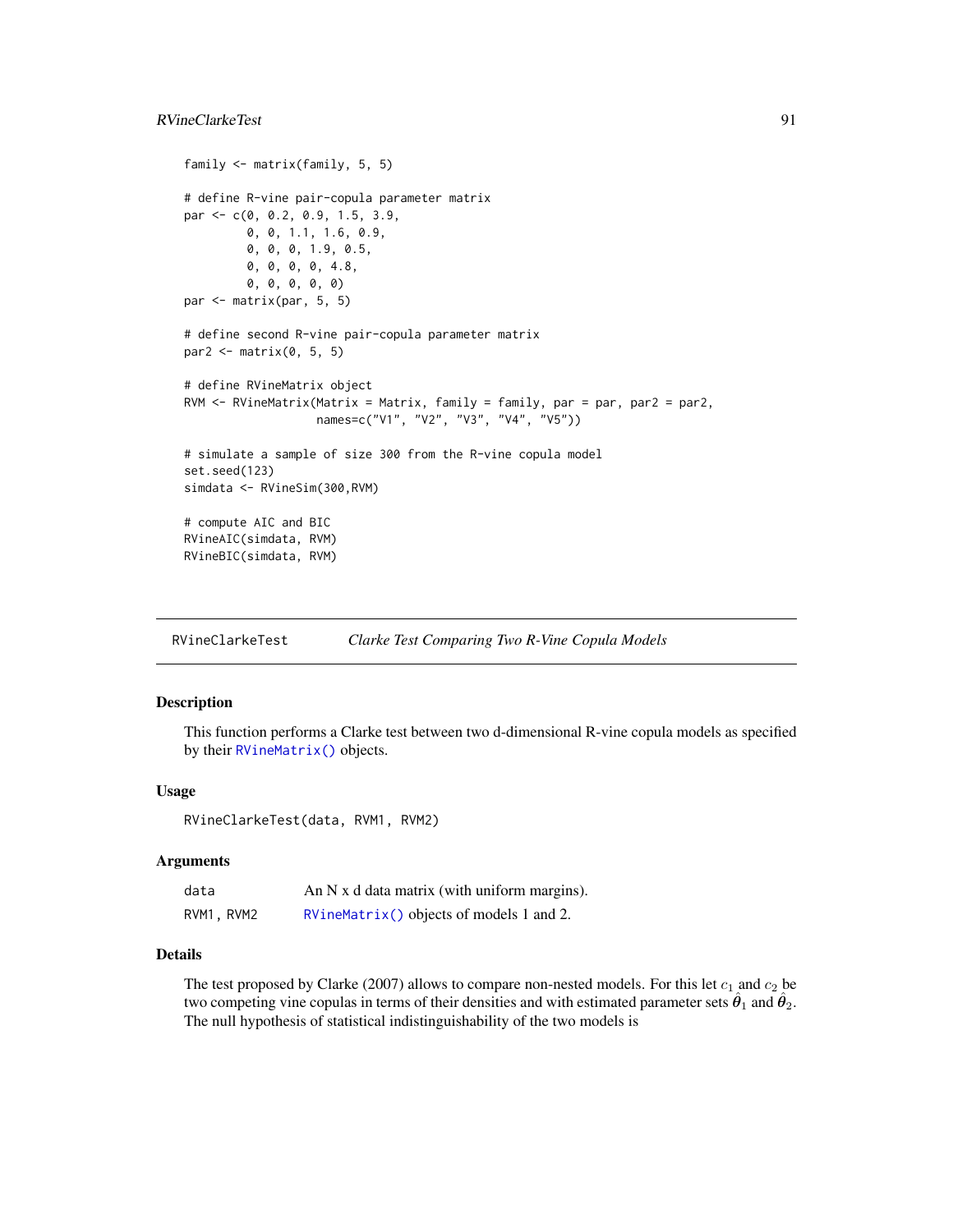$$
H_0: P(m_i > 0) = 0.5 \,\forall i = 1,..,N,
$$

where  $m_i := \log \left[ \frac{c_1(u_i|\hat{\theta}_1)}{c_2(u_i|\hat{\theta}_2)} \right]$  $\overline{c_2(\boldsymbol{u}_i|\hat{\boldsymbol{\theta}}_2)}$ of for observations  $u_i$ ,  $i = 1, ..., N$ .

Since under statistical equivalence of the two models the log likelihood ratios of the single observations are uniformly distributed around zero and in expectation 50% of the log likelihood ratios greater than zero, the test statistic

$$
\mathtt{statistic} := B = \sum_{i=1}^N \mathbf{1}_{(0,\infty)}(m_i),
$$

where 1 is the indicator function, is distributed Binomial with parameters N and  $p = 0.5$ , and critical values can easily be obtained. Model 1 is interpreted as statistically equivalent to model 2 if *B* is not significantly different from the expected value  $Np = \frac{N}{2}$ .

Like AIC and BIC, the Clarke test statistic may be corrected for the number of parameters used in the models. There are two possible corrections; the Akaike and the Schwarz corrections, which correspond to the penalty terms in the AIC and the BIC, respectively.

#### Value

statistic, statistic.Akaike, statistic.Schwarz

Test statistics without correction, with Akaike correction and with Schwarz correction.

p.value, p.value.Akaike, p.value.Schwarz

P-values of tests without correction, with Akaike correction and with Schwarz correction.

#### Author(s)

Jeffrey Dissmann, Eike Brechmann

#### References

Clarke, K. A. (2007). A Simple Distribution-Free Test for Nonnested Model Selection. Political Analysis, 15, 347-363.

#### See Also

[RVineVuongTest\(\)](#page-136-0), [RVineAIC\(\)](#page-88-0), [RVineBIC\(\)](#page-88-1)

# Examples

# vine structure selection time-consuming (~ 20 sec)

# load data set data(daxreturns)

# select the R-vine structure, families and parameters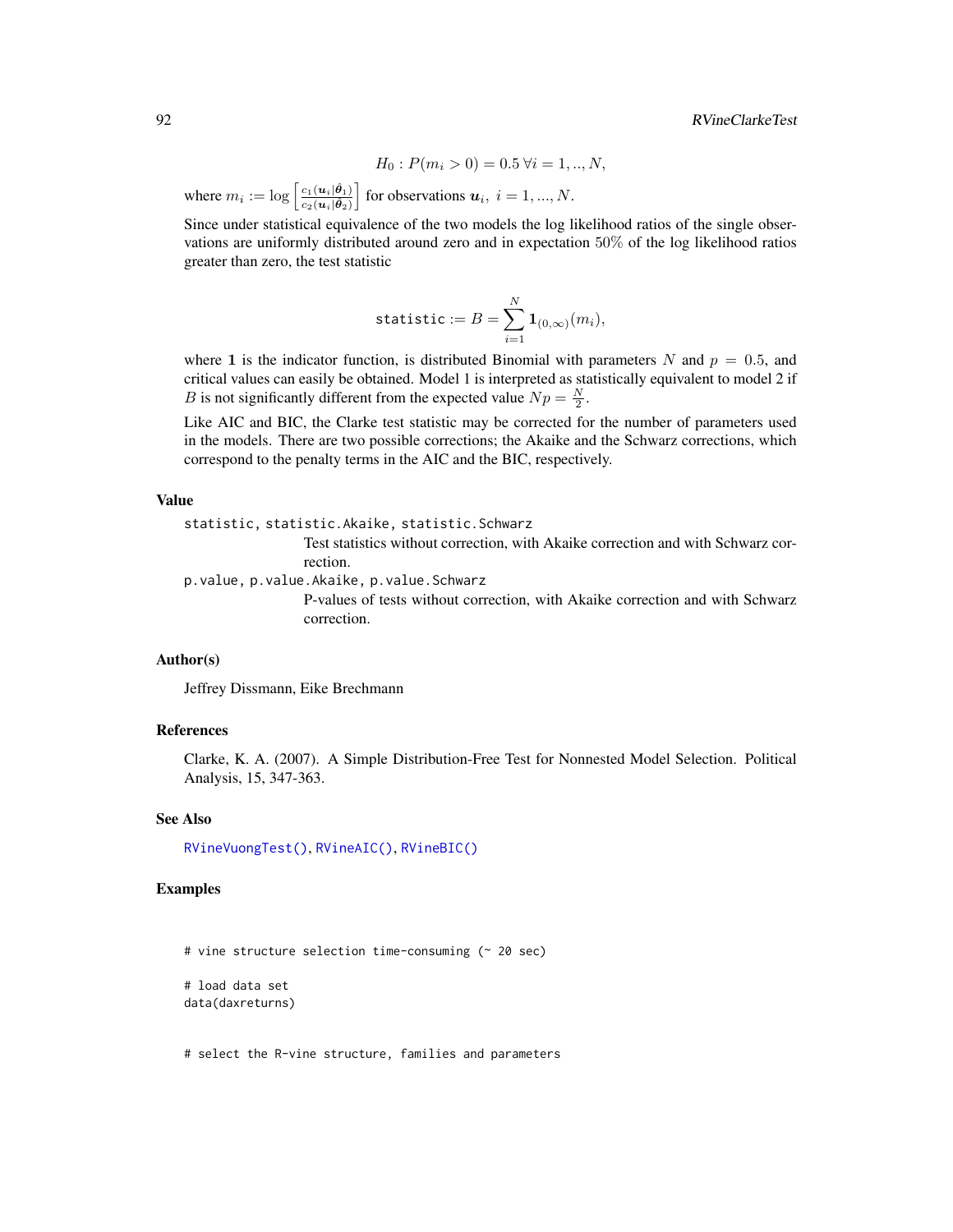# RVineCopSelect 93

```
RVM <- RVineStructureSelect(daxreturns[,1:5], c(1:6))
RVM$Matrix
RVM$par
RVM$par2
# select the C-vine structure, families and parameters
CVM <- RVineStructureSelect(daxreturns[,1:5], c(1:6), type = "CVine")
CVM$Matrix
CVM$par
CVM$par2
# compare the two models based on the data
clarke <- RVineClarkeTest(daxreturns[,1:5], RVM, CVM)
clarke$statistic
clarke$statistic.Schwarz
clarke$p.value
clarke$p.value.Schwarz
```
RVineCopSelect *Sequential Pair-Copula Selection and Estimation for R-Vine Copula Models*

# Description

This function fits a R-vine copula model to a d-dimensional copula data set. Pair-copula families are selected using [BiCopSelect\(\)](#page-66-0) and estimated sequentially.

# Usage

```
RVineCopSelect(
  data,
  familyset = NA,
 Matrix,
  selectioncrit = "AIC",
  indeptest = FALSE,
  level = 0.05,trunclevel = NA,
 weights = NA,
  rotations = TRUE,
  se = FALSE,presel = TRUE,
 method = "mle",cores = 1)
```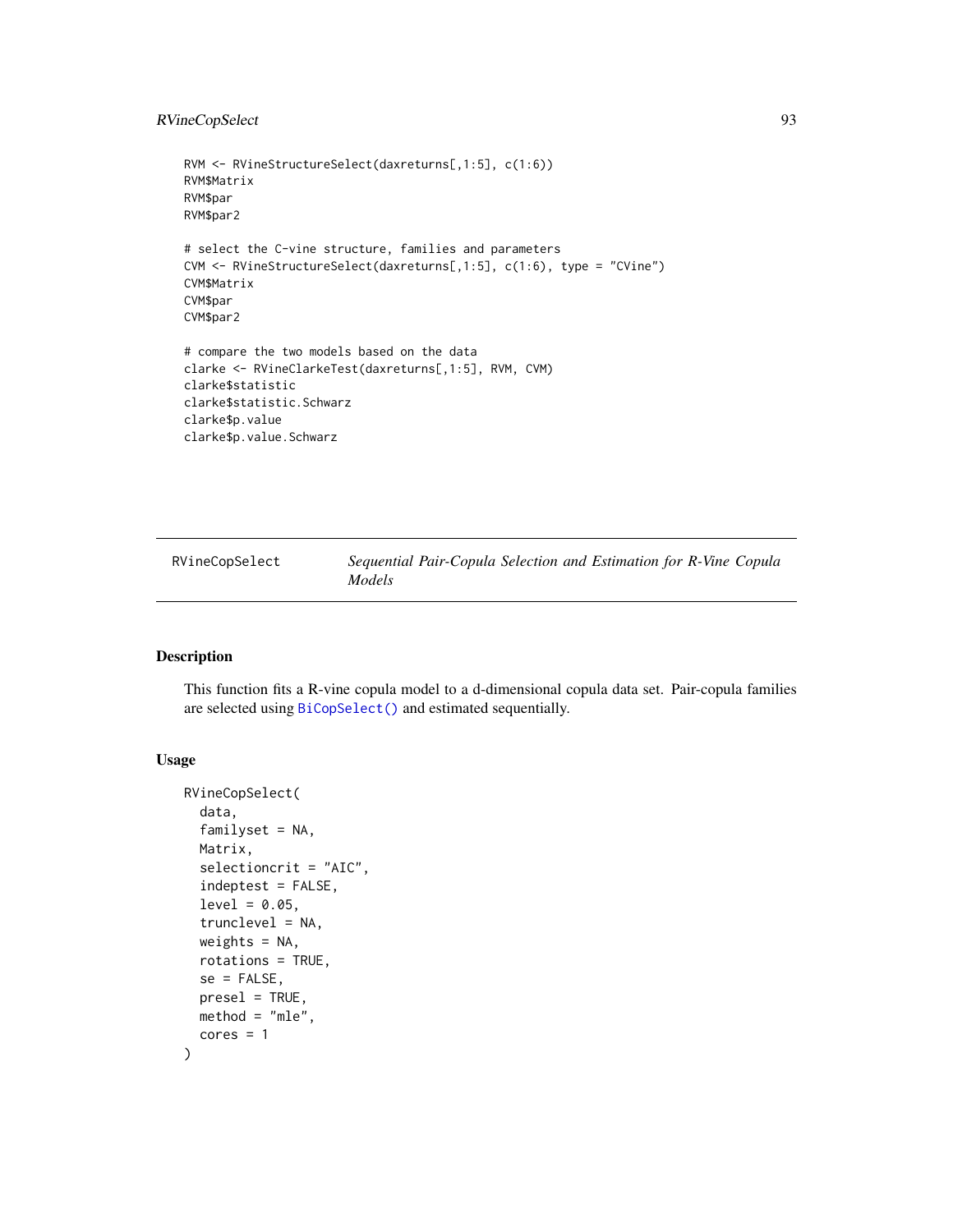# Arguments

| data          | N x d data matrix (with uniform margins).                                                                                                                                                                                                                                                                                                                                                                                                                                                                                            |
|---------------|--------------------------------------------------------------------------------------------------------------------------------------------------------------------------------------------------------------------------------------------------------------------------------------------------------------------------------------------------------------------------------------------------------------------------------------------------------------------------------------------------------------------------------------|
| familyset     | integer vector of pair-copula families to select from. The vector has to include<br>at least one pair-copula family that allows for positive and one that allows for<br>negative dependence. Not listed copula families might be included to better<br>handle limit cases. If familyset = NA (default), selection among all possible<br>families is performed. If a vector of negative numbers is provided, selection<br>among all but abs (familyset) is performed. Coding of pair copula families is<br>the same as in $BiCop()$ . |
| Matrix        | lower or upper triangular d x d matrix that defines the R-vine tree structure.                                                                                                                                                                                                                                                                                                                                                                                                                                                       |
| selectioncrit | Character indicating the criterion for pair-copula selection. Possible choices:<br>selectioncrit = "AIC" (default), "BIC", or "logLik" (see BiCopSelect()).                                                                                                                                                                                                                                                                                                                                                                          |
| indeptest     | Logical; whether a hypothesis test for the independence of u1 and u2 is per-<br>formed before bivariate copula selection (default: indeptest = FALSE; see BiCopIndTest()).<br>The independence copula is chosen for a (conditional) pair if the null hypothesis<br>of independence cannot be rejected.                                                                                                                                                                                                                               |
| level         | numeric; significance level of the independence test (default: $level = 0.05$ ).                                                                                                                                                                                                                                                                                                                                                                                                                                                     |
| trunclevel    | integer; level of truncation.                                                                                                                                                                                                                                                                                                                                                                                                                                                                                                        |
| weights       | Numerical; weights for each observation (optional).                                                                                                                                                                                                                                                                                                                                                                                                                                                                                  |
| rotations     | logical; if TRUE, all rotations of the families in familyset are included.                                                                                                                                                                                                                                                                                                                                                                                                                                                           |
| se            | Logical; whether standard errors are estimated (default: se = FALSE).                                                                                                                                                                                                                                                                                                                                                                                                                                                                |
| presel        | Logical; whether to exclude families before fitting based on symmetry properties<br>of the data. Makes the selection about 30\ (on average), but may yield slightly<br>worse results in few special cases.                                                                                                                                                                                                                                                                                                                           |
| method        | indicates the estimation method: either maximum likelihood estimation (method<br>= "mle"; default) or inversion of Kendall's tau (method = "itau"). For method<br>= "itau" only one parameter families and the Student t copula can be used<br>$(family = 1, 2, 3, 4, 5, 6, 13, 14, 16, 23, 24, 26, 33, 34$ or 36). For the t-copula,<br>par 2 is found by a crude profile likelihood optimization over the interval $(2, 10]$ .                                                                                                     |
| cores         | integer; if cores $> 1$ , estimation will be parallelized within each tree (using<br>foreach::foreach()). Note that parallelization causes substantial overhead<br>and may be slower than single-threaded computation when dimension, sample<br>size, or family set are small or method = "itau".                                                                                                                                                                                                                                    |

# Details

R-vine copula models with unknown structure can be specified using [RVineStructureSelect\(\)](#page-131-0).

# Value

An [RVineMatrix\(\)](#page-109-0) object with the selected families (RVM\$family) as well as sequentially estimated parameters stored in RVM\$par and RVM\$par2. The object is augmented by the following information about the fit: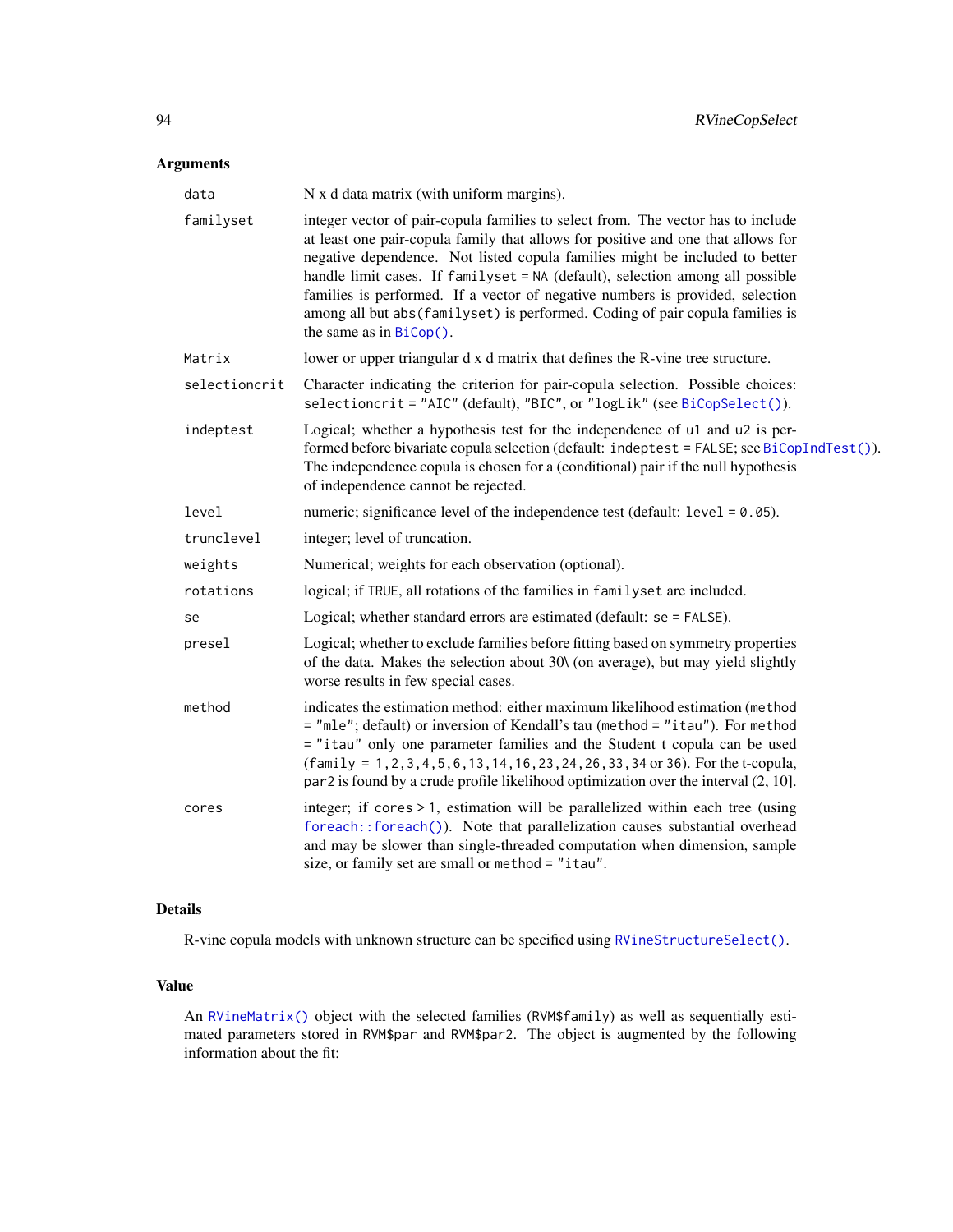# RVineCopSelect 95

| se, se2             | standard errors for the parameter estimates (if se = TRUE; note that these are only<br>approximate since they do not account for the sequential nature of the estima-<br>tion, |
|---------------------|--------------------------------------------------------------------------------------------------------------------------------------------------------------------------------|
| nobs                | number of observations,                                                                                                                                                        |
| logLik, pair.logLik |                                                                                                                                                                                |
|                     | log likelihood (overall and pairwise)                                                                                                                                          |
| AIC, pair.AIC       | Aikaike's Informaton Criterion (overall and pairwise),                                                                                                                         |
| BIC, pair.BIC       | Bayesian's Informaton Criterion (overall and pairwise),                                                                                                                        |
| emptau              | matrix of empirical values of Kendall's tau,                                                                                                                                   |
| p.value.indeptest   |                                                                                                                                                                                |
|                     | matrix of p-values of the independence test.                                                                                                                                   |
| #                   |                                                                                                                                                                                |

#### Note

For a comprehensive summary of the vine copula model, use summary(object); to see all its contents, use str(object).

# Author(s)

Eike Brechmann, Thomas Nagler

#### References

Brechmann, E. C., C. Czado, and K. Aas (2012). Truncated regular vines in high dimensions with applications to financial data. Canadian Journal of Statistics 40 (1), 68-85.

Dissmann, J. F., E. C. Brechmann, C. Czado, and D. Kurowicka (2013). Selecting and estimating regular vine copulae and application to financial returns. Computational Statistics & Data Analysis, 59 (1), 52-69.

## See Also

[RVineMatrix\(\)](#page-109-0), [BiCop\(\)](#page-6-0), [BiCopSelect\(\)](#page-66-0), [plot.RVineMatrix\(\)](#page-79-0), [contour.RVineMatrix\(\)](#page-79-1)

# Examples

```
# define 5-dimensional R-vine tree structure matrix
Matrix <- c(5, 2, 3, 1, 4,
            0, 2, 3, 4, 1,
            0, 0, 3, 4, 1,
            0, 0, 0, 4, 1,
            0, 0, 0, 0, 1)
Matrix <- matrix(Matrix, 5, 5)
# define R-vine pair-copula family matrix
family <-c(0, 1, 3, 4, 4,0, 0, 3, 4, 1,
            0, 0, 0, 4, 1,
```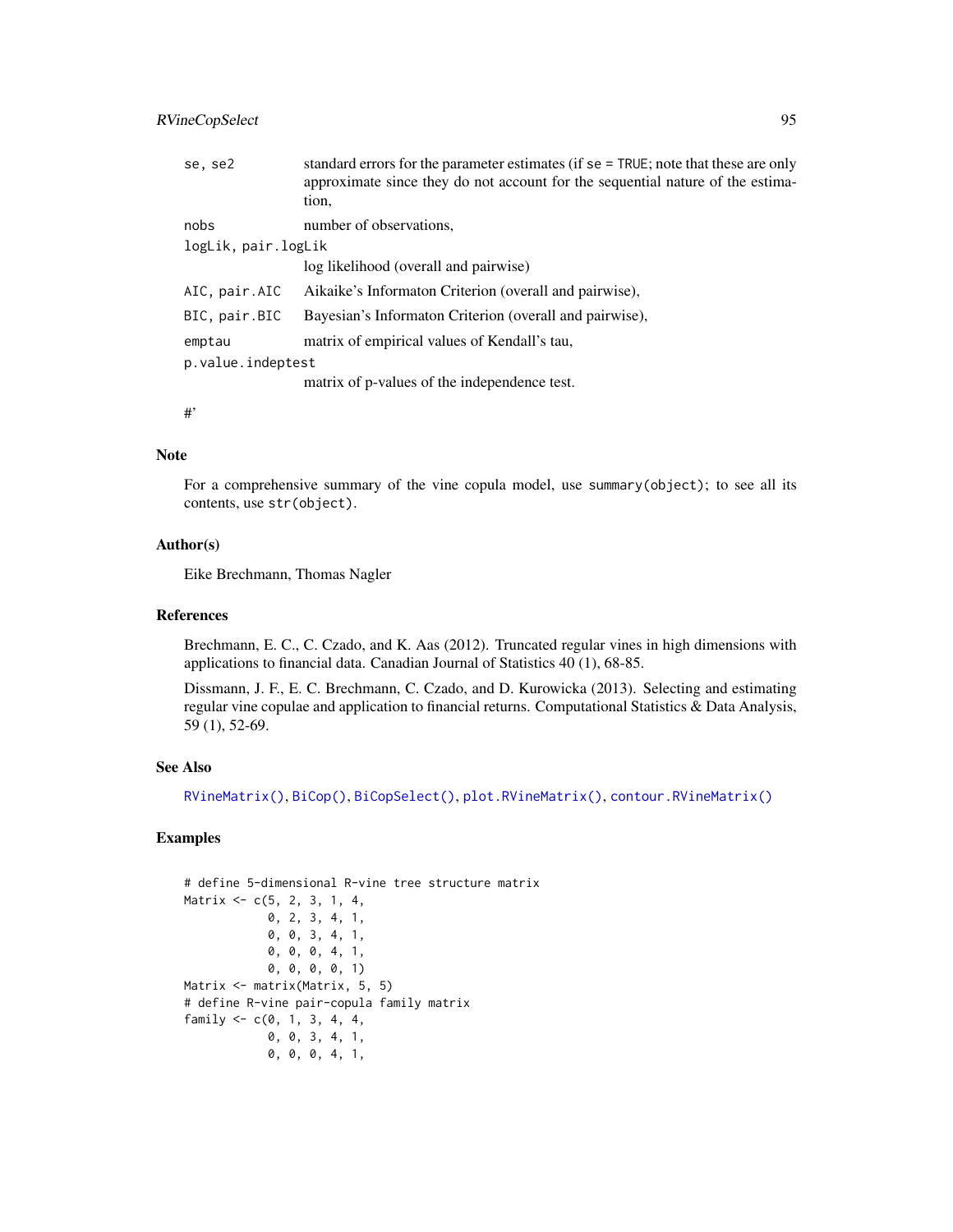```
0, 0, 0, 0, 3,
            0, 0, 0, 0, 0)
family <- matrix(family, 5, 5)
# define R-vine pair-copula parameter matrix
par <- c(0, 0.2, 0.9, 1.5, 3.9,
        0, 0, 1.1, 1.6, 0.9,
         0, 0, 0, 1.9, 0.5,
         0, 0, 0, 0, 4.8,
         0, 0, 0, 0, 0)
par <- matrix(par, 5, 5)
# define second R-vine pair-copula parameter matrix
par2 <- matrix(0, 5, 5)
## define RVineMatrix object
RVM <- RVineMatrix(Matrix = Matrix, family = family,
                   par = par, par2 = par2,
                   names = c("V1", "V2", "V3", "V4", "V5"))
## simulate a sample of size 500 from the R-vine copula model
set.seed(123)
simdata <- RVineSim(500, RVM)
## determine the pair-copula families and parameters
RVM1 <- RVineCopSelect(simdata, familyset = c(1, 3, 4, 5 ,6), Matrix)
## see the object's content or a summary
str(RVM1)
summary(RVM1)
## inspect the fitted model using plots
## Not run: plot(RVM1) # tree structure
contour(RVM1) # contour plots of all pair-copulas
```
RVineCor2pcor *(Partial) Correlations for R-Vine Copula Models*

# Description

Correlations to partial correlations and vice versa for R-vines with independence, Gaussian and t-copulas.

#### Usage

```
RVineCor2pcor(RVM, corMat)
```
RVinePcor2cor(RVM)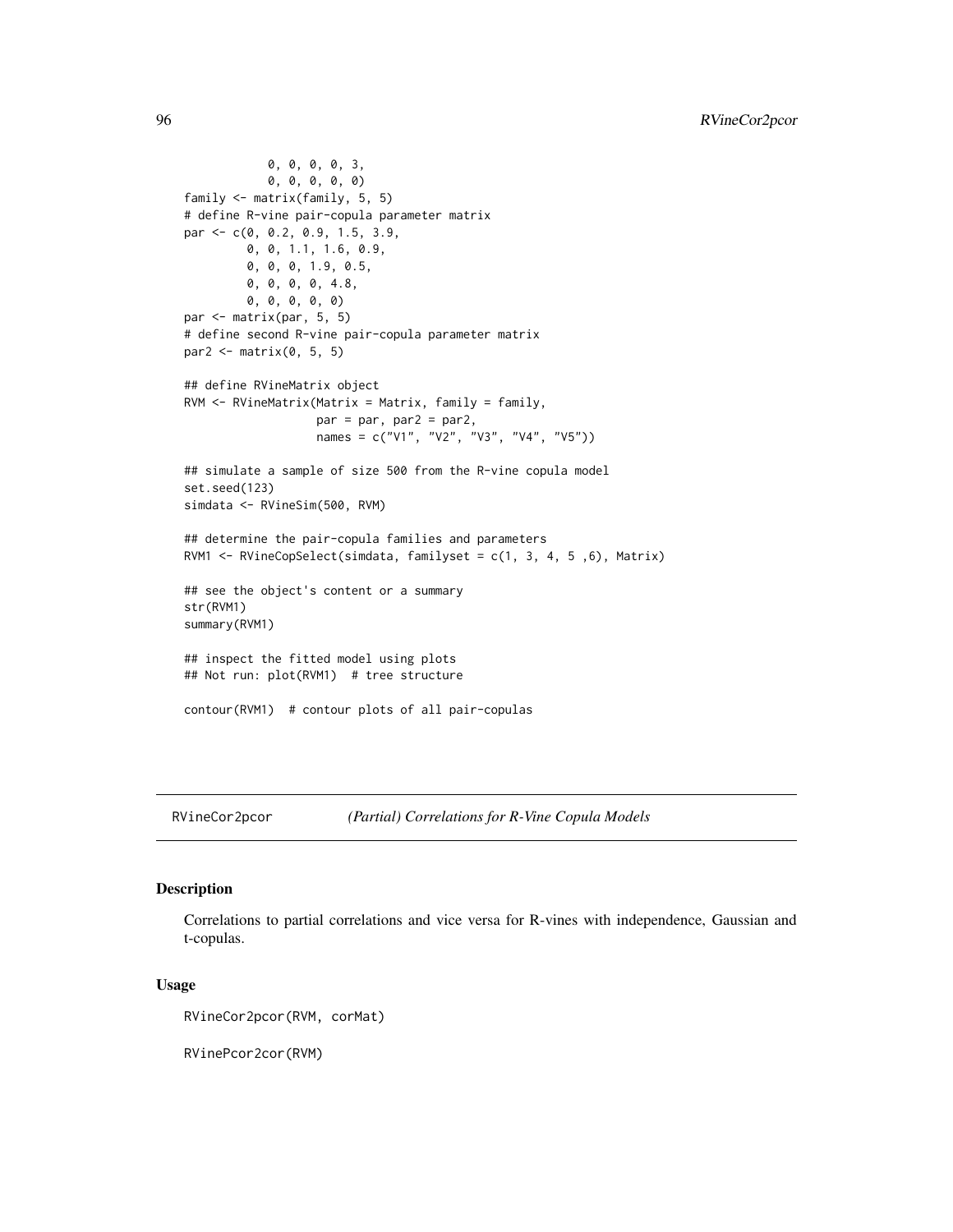# RVineCor2pcor 97

#### **Arguments**

| RVM    | RVineMatrix() defining only the R-vine structure for Cor2pcor and providing<br>as well the partial correlations for Pcor2cor. |
|--------|-------------------------------------------------------------------------------------------------------------------------------|
| corMat | correlation matrix                                                                                                            |

# Value

| <b>RVM</b> | RVineMatrix with transformed partial correlations (for Cor2pcor) |
|------------|------------------------------------------------------------------|
| cor        | correlation matrix (for Pcor2cor)                                |

# Note

The behavior of RVinePcor2ccor differs from older versions  $\ll$  1.4). The RVM object is now normalized such that the order of the returned correlation matrix conforms with the correlation matrix of the data. If RVM\$names are non-default, the initial ordering of the variables cannot be traced back and the matrix has to be interpreted as indicated by the row- and column names.

#### Examples

```
## create RVineMatrix-object for Gaussian vine
Matrix \leq matrix(c(1, 3, 4, 2, 1)0, 3, 4, 2,
                   0, 0, 4, 2,
                   0, 0, 0, 2), 4, 4)
family \leq matrix(c(0, 1, 1, 1,0, 0, 1, 1,
                   0, 0, 0, 1,
                   0, 0, 0, 0), 4, 4)
par <- matrix(c(0, 0.2, 0, 0.6,
                0, 0, 0.2, 0.6,
                0, 0, 0, 0.6,<br>0, 0, 0, 0)
                0, 0, 0, 0), 4, 4)
RVM <- RVineMatrix(Matrix, family, par)
```
## calculate correlation matrix corresponding to the R-Vine model newcor <- RVinePcor2cor(RVM)

```
## transform back to partial correlations
RVineCor2pcor(RVM, newcor)$par
```
## check if they are equal all.equal(RVM\$par, RVineCor2pcor(RVM, newcor)\$par)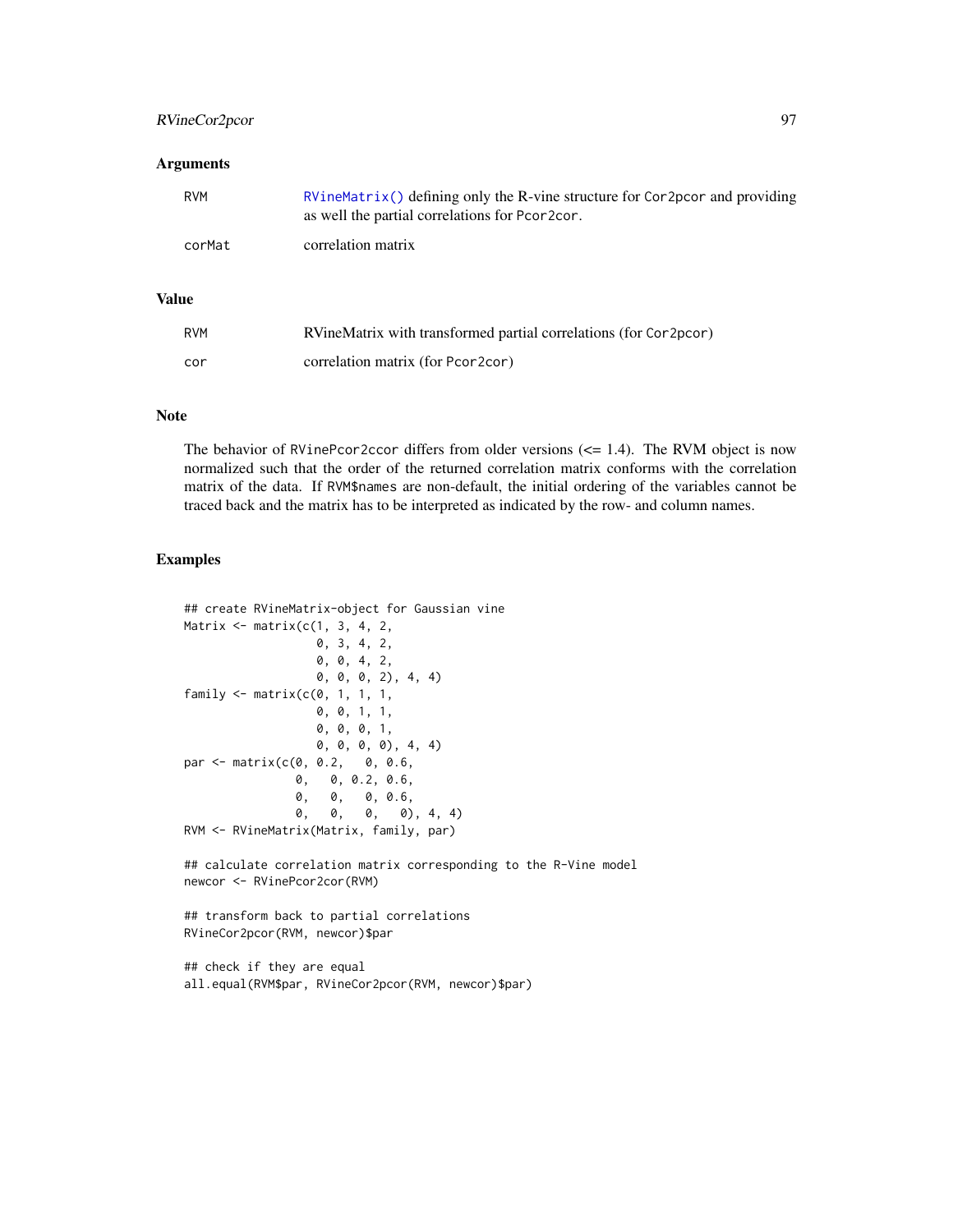# Description

This function performs a goodness-of-fit test for R-vine copula models. There are 15 different goodness-of-fit tests implemented, described in Schepsmeier (2013).

# Usage

```
RVineGofTest(
 data,
 RVM,
 method = "White",statistic = "CvM",
 B = 200,alpha = 2)
```

| data       | An $N \times d$ data matrix (with uniform margins).                                             |
|------------|-------------------------------------------------------------------------------------------------|
| <b>RVM</b> | $RVineMatrix()$ objects of the $R$ -vine model under the null hypothesis.                       |
|            | Only the following copula families are allowed in RVM\$family due to restric-                   |
|            | tions in RVineGrad() and RVineHessian()                                                         |
|            | $\theta$ = independence copula                                                                  |
|            | $1 = Gaussian copula$                                                                           |
|            | $2 = Student$ t copula (t-copula)                                                               |
|            | $3 =$ Clayton copula                                                                            |
|            | $4 =$ Gumbel copula                                                                             |
|            | $5 =$ Frank copula                                                                              |
|            | $6 =$ Joe copula                                                                                |
|            | 13 = rotated Clayton copula (180 degrees; survival Clayton'') \cr `14 ` = rotated Gumbel copula |
|            | vival Gumbel")                                                                                  |
|            | $16$ = rotated Joe copula (180 degrees; "survival Joe")                                         |
|            | $23$ = rotated Clayton copula (90 degrees)                                                      |
|            | $24'$ = rotated Gumbel copula (90 degrees)                                                      |
|            | $26'$ = rotated Joe copula (90 degrees)                                                         |
|            | '33' = rotated Clayton copula (270 degrees)                                                     |
|            | $34'$ = rotated Gumbel copula (270 degrees)                                                     |
|            | $36'$ = rotated Joe copula (270 degrees)                                                        |
| method     | A string indicating the goodness-of-fit method:                                                 |
|            | "White" = goodness-of-fit test based on White's information matrix equality                     |
|            | (default)                                                                                       |
|            | $"IR" = goodness-of-fit test based on the information ratio$                                    |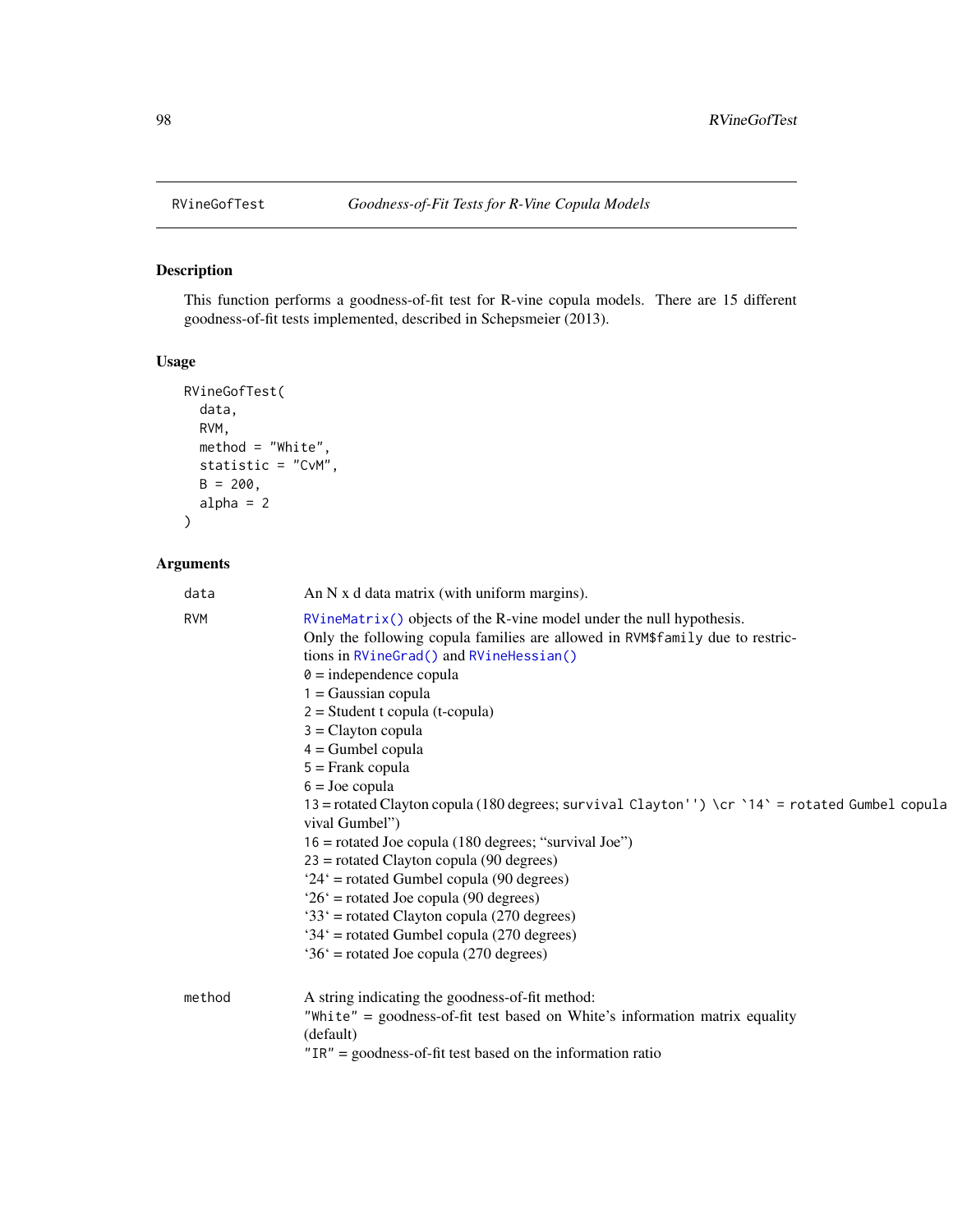|           | "Breymann" = goodness-of-fit test based on the probability integral transform<br>(PIT) and the aggregation to univariate data by Breymann et al. (2003).<br>"Berg" = goodness-of-fit test based on the probability integral transform $(PIT)$<br>and the aggregation to univariate data by Berg and Bakken (2007).<br>"Berg2" = second goodness-of-fit test based on the probability integral trans-<br>form (PIT) and the aggregation to univariate data by Berg and Bakken (2007).<br>$"ECP" = goodness-of-fit test based on the empirical copula process (ECP)$<br>$"ECP2" = goodness-of-fit test based on the combination of probability integral$<br>transform (PIT) and empirical copula process (ECP) (Genest et al. 2009) |
|-----------|-----------------------------------------------------------------------------------------------------------------------------------------------------------------------------------------------------------------------------------------------------------------------------------------------------------------------------------------------------------------------------------------------------------------------------------------------------------------------------------------------------------------------------------------------------------------------------------------------------------------------------------------------------------------------------------------------------------------------------------|
| statistic | A string indicating the goodness-of-fit test statistic type:<br>"CvM" = Cramer-von Mises test statistic (univariate for "Breymann", "Berg"<br>and "Berg2", multivariate for "ECP" and "ECP2")<br>"KS" = Kolmogorov-Smirnov test statistic (univariate for "Breymann", "Berg"<br>and "Berg2", multivariate for "ECP" and "ECP2")<br>"AD" = Anderson-Darling test statistic (only univariate for "Breymann", "Berg"<br>and "Berg2")                                                                                                                                                                                                                                                                                                 |
| B         | an integer for the number of bootstrap steps (default $B = 200$ )<br>For $B = \emptyset$ the asymptotic p-value is returned if available, otherwise only the test<br>statistic is returned.<br>WARNING: If B is chosen too large, computations will take very long.                                                                                                                                                                                                                                                                                                                                                                                                                                                               |
| alpha     | an integer of the set $2, 4, 6, \ldots$ for the "Berg2" goodness-of-fit test (default<br>$alpha = 2)$                                                                                                                                                                                                                                                                                                                                                                                                                                                                                                                                                                                                                             |

# Details

method = "White":

This goodness-of fit test uses the information matrix equality of White (1982) and was original investigated by Huang and Prokhorov (2011) for copulas.

Schepsmeier (2012) enhanced their approach to the vine copula case.

The main contribution is that under correct model specification the Fisher Information can be equivalently calculated as minus the expected Hessian matrix or as the expected outer product of the score function. The null hypothesis is

$$
H_0: \boldsymbol{H}(\theta) + \boldsymbol{C}(\theta) = 0
$$

against the alternative

$$
H_1: \boldsymbol{H}(\theta) + \boldsymbol{C}(\theta) \neq 0,
$$

where  $H(\theta)$  is the expected Hessian matrix and  $C(\theta)$  is the expected outer product of the score function.

For the calculation of the test statistic we use the consistent maximum likelihood estimator  $\hat{\theta}$  and the sample counter parts of  $H(\theta)$  and  $C(\theta)$ .

The correction of the Covariance-Matrix in the test statistic for the uncertainty in the margins is skipped. The implemented test assumes that there is no uncertainty in the margins. The correction can be found in Huang and Prokhorov (2011) for bivariate copulas and in Schepsmeier (2013) for vine copulas. It involves multi-dimensional integrals.

## $method = "IR":$

As the White test the information matrix ratio test is based on the expected Hessian matrix  $H(\theta)$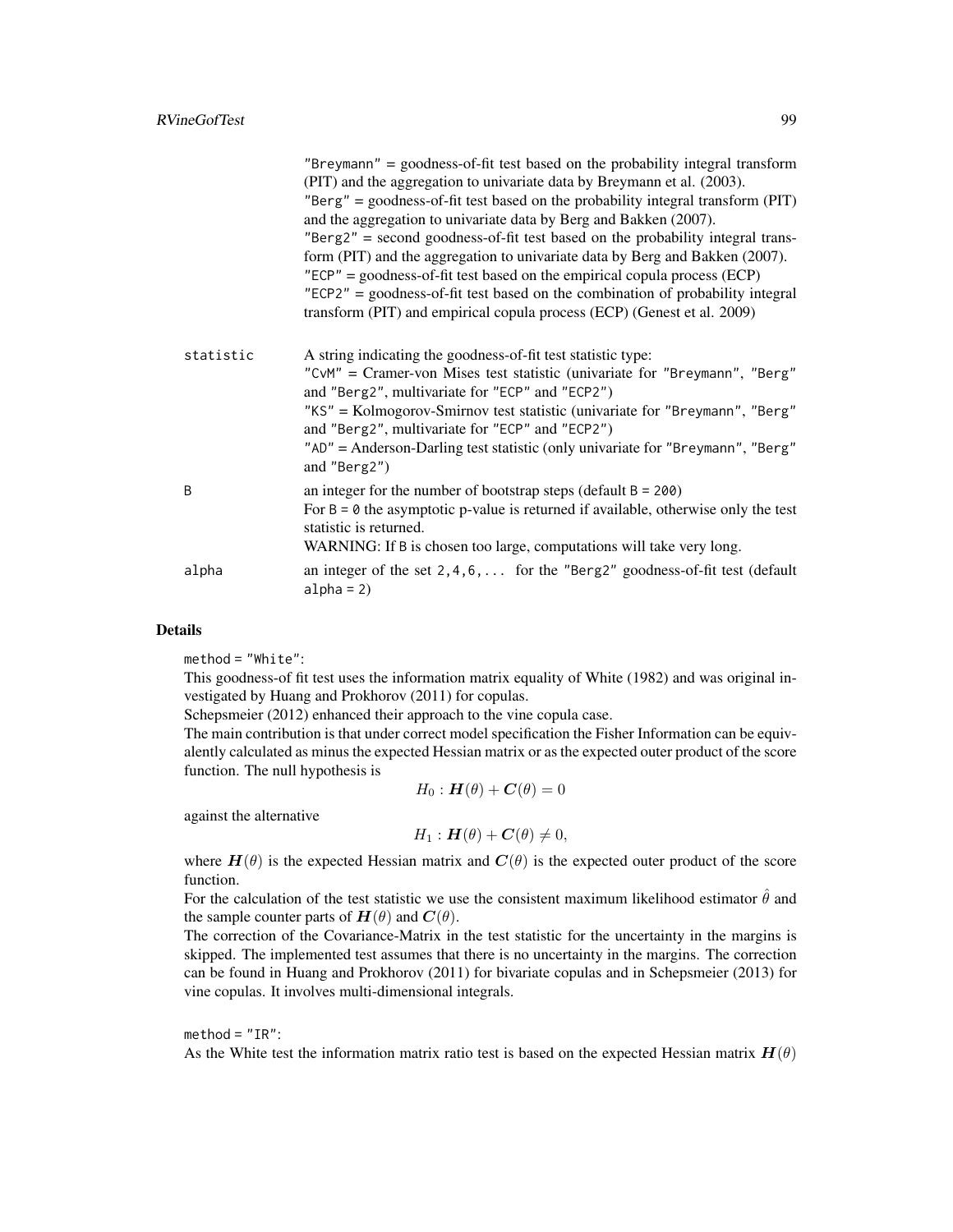and the expected outer product of the score function  $C(\theta)$ .

$$
H_0: -\boldsymbol{H}(\theta)^{-1}\boldsymbol{C}(\theta) = I_p
$$

against the alternative

$$
H_1: -\boldsymbol{H}(\theta)^{-1}\boldsymbol{C}(\theta) \neq I_p.
$$

The test statistic can then be calculated as

$$
IR_n := tr(\Phi(\theta))/p
$$

with  $\Phi(\theta) = -H(\theta)^{-1}C(\theta)$ , p is the number of parameters, i.e. the length of  $\theta$ , and  $tr(A)$  is the trace of the matrix A

For details see Schepsmeier (2013)

method = "Breymann", method = "Berg" and method = "Berg2":

These tests are based on the multivariate probability integral transform (PIT) applied in [RVinePIT\(\)](#page-123-0). The multivariate data  $y_i$  returned form the PIT are aggregated to univariate data by different aggregation functions  $\Gamma(\cdot)$  in the sum

$$
s_t = \sum_{i=1}^d \Gamma(y_{it}), t = 1, ..., n
$$

. In Breymann et al. (2003) the weight function is suggested as  $\Gamma(\cdot) = \Phi^{-1}(\cdot)^2$ , while in Berg and Bakken (2007) the weight function is either  $\Gamma(\cdot) = |\cdot -0.5|$  (method="Berg") or  $\Gamma(\cdot) =$  $(-0.5)^{\alpha}, \alpha = 2, 4, 6, ...$  (method="Berg2").

Furthermore, the "Berg" and "Berg2" test are based on the order statistics of the PIT returns. See Berg and Bakken (2007) or Schepsmeier (2013) for details.

method = "ECP" and method = "ECP2":

Both tests are test for  $H_0$ :  $C \in C_0$  against  $H_1 : C \notin C_0$  where C denotes the (vine) copula distribution function and  $C_0$  is a class of parametric (vine) copulas with  $\Theta \subseteq R^p$  being the parameter space of dimension p. They are based on the empirical copula process (ECP)

$$
\hat{C}_n(u)-C_{\hat{\theta}_n}(u),
$$

with  $u = (u_1, \ldots, u_d) \in [0, 1]^d$  and  $\hat{C}_n(u) = \frac{1}{n+1} \sum_{t=1}^n \mathbf{1}_{\{U_{t1} \le u_1, \ldots, U_{td} \le u_d\}}$ . The ECP is utilized in a multivariate Cramer-von Mises (CvM) or multivariate Kolmogorov-Smirnov (KS) based test statistic. An extension of the ECP-test is the combination of the multivariate PIT approach with the ECP. The general idea is that the transformed data of a multivariate PIT should be "close" to the independence copula Genest et al. (2009). Thus a distance of CvM or KS type between them is considered. This approach is called ECP2. Again we refer to Schepsmeier (2013) for details.

# Value

For method = "White":

| White   | test statistic                                                     |
|---------|--------------------------------------------------------------------|
| p.value | p-value, either asymptotic for $B = 0$ or bootstrapped for $B > 0$ |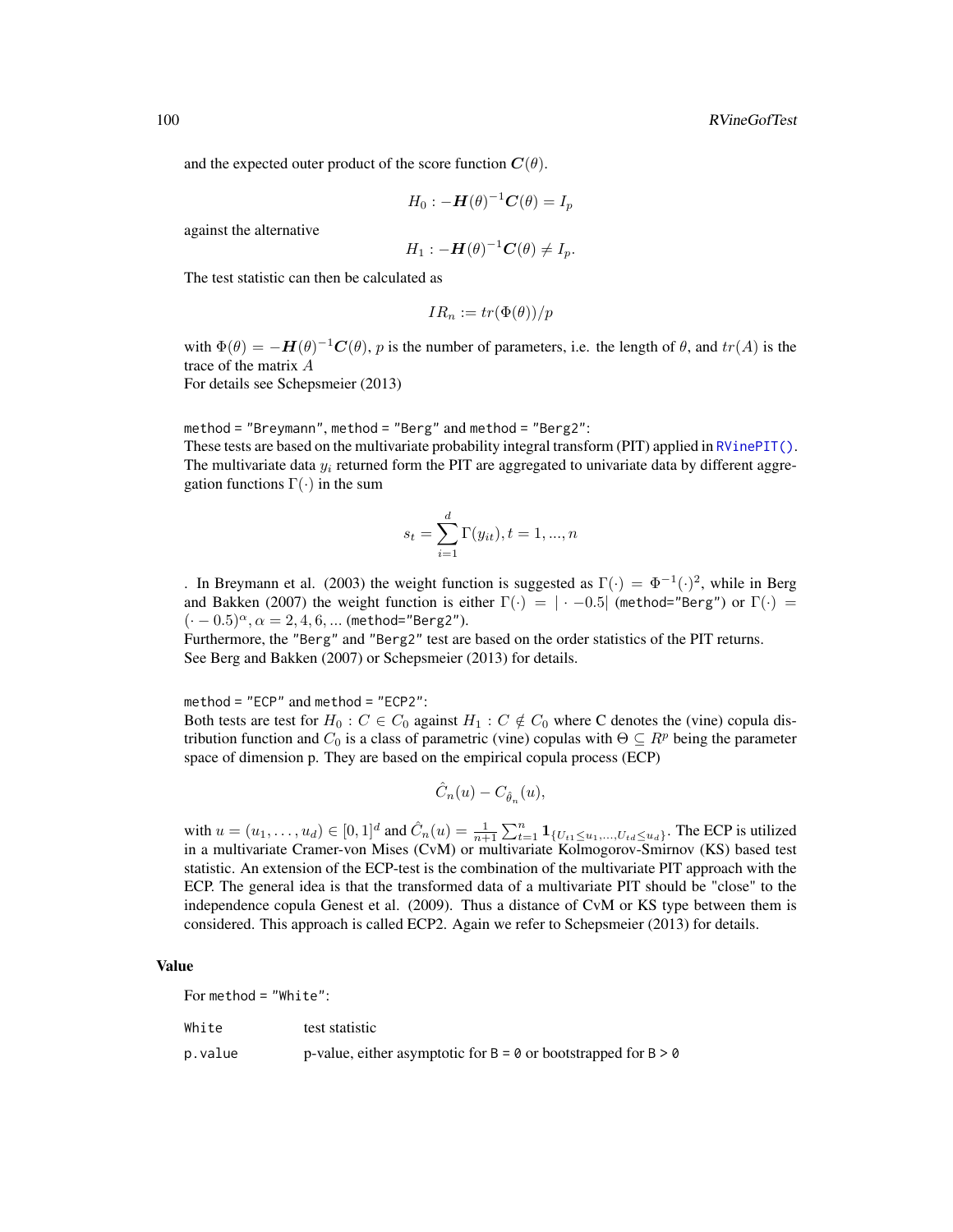# RVineGofTest 101

| For method = $"IR":$ |                                                                                                                                                                                                                                                                                                                                                                                           |
|----------------------|-------------------------------------------------------------------------------------------------------------------------------------------------------------------------------------------------------------------------------------------------------------------------------------------------------------------------------------------------------------------------------------------|
| IR.                  | test statistic (raw version as stated above)                                                                                                                                                                                                                                                                                                                                              |
| p.value              | So far no p-value is returned nigher a asymptotic nor a bootstrapped one. How to<br>calculated a bootstrapped p-value is explained in Schepsmeier (2013). Be aware,<br>that the test statistics than have to be adjusted with the empirical variance.                                                                                                                                     |
|                      | For method = "Breymann", method = "Berg" and method = "Berg2":                                                                                                                                                                                                                                                                                                                            |
| CvM, KS, AD          | test statistic according to the choice of statistic                                                                                                                                                                                                                                                                                                                                       |
| p.value              | p-value, either asymptotic for $B = \emptyset$ or bootstrapped for $B > \emptyset$ . A asymptotic p-<br>value is only available for the Anderson-Darling test statistic if the R-package<br>ADGofTest is loaded.<br>Furthermore, a asymptotic p-value can be calculated for the Kolmogorov-Smirnov<br>test statistic. For the Cramer-von Mises no asymptotic p-value is available so far. |
|                      | For method = "ECP" and method = "ECP2":                                                                                                                                                                                                                                                                                                                                                   |
| CvM, KS              | test statistic according to the choice of statistic                                                                                                                                                                                                                                                                                                                                       |
| p.value              | bootstrapped p-value                                                                                                                                                                                                                                                                                                                                                                      |

Warning: The code for all the p-values are not yet approved since some of them are moved from R-code to C-code. If you need p-values the best way is to write your own algorithm as suggested in Schepsmeier (2013) to get bootstrapped p-values.

# Author(s)

Ulf Schepsmeier

# References

Berg, D. and H. Bakken (2007) A copula goodness-of-fit approach based on the conditional probability integral transformation. <https://www.danielberg.no/publications/Btest.pdf>

Breymann, W., A. Dias and P. Embrechts (2003) Dependence structures for multivariate highfrequency data in finance. Quantitative Finance 3, 1-14

Genest, C., B. Remillard, and D. Beaudoin (2009) Goodness-of-fit tests for copulas: a review and power study. Insur. Math. Econ. 44, 199-213.

Huang, w. and A. Prokhorov (2011). A goodness-of-fit test for copulas. to appear in Econometric Reviews

Schepsmeier, U. (2013) A goodness-of-fit test for regular vine copula models. Preprint [https:](https://arxiv.org/abs/1306.0818) [//arxiv.org/abs/1306.0818](https://arxiv.org/abs/1306.0818)

Schepsmeier, U. (2015) Efficient information based goodness-of-fit tests for vine copula models with fixed margins. Journal of Multivariate Analysis 138, 34-52.

White, H. (1982) Maximum likelihood estimation of misspecified models, Econometrica, 50, 1-26.

# See Also

[BiCopGofTest\(\)](#page-30-0), [RVinePIT\(\)](#page-123-0)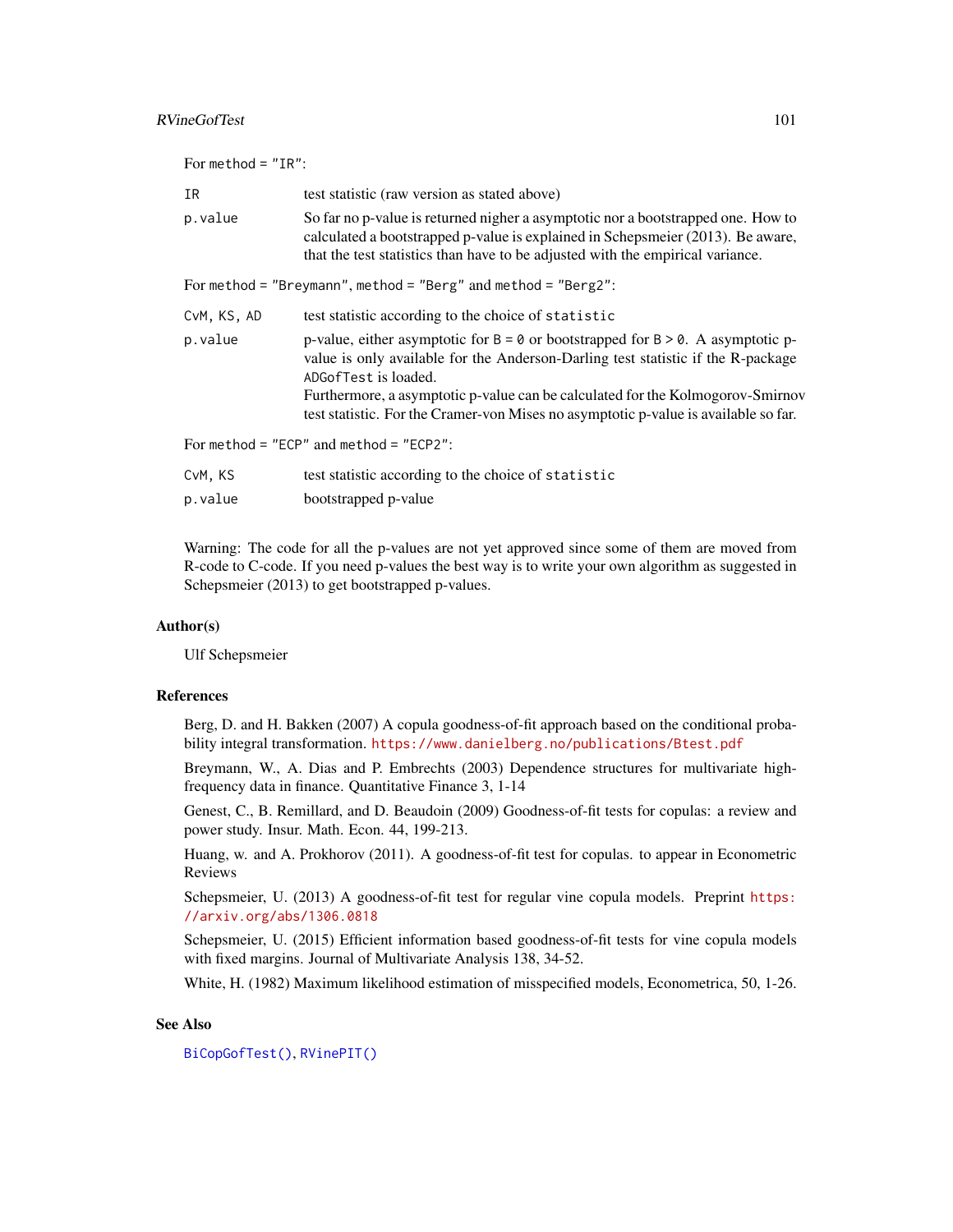# Examples

## time-consuming example

```
# load data set
data(daxreturns)
```
# select the R-vine structure, families and parameters RVM <- RVineStructureSelect(daxreturns[,1:5], c(1:6))

```
# White test with asymptotic p-value
RVineGofTest(daxreturns[,1:5], RVM, B = 0)
```

```
# ECP2 test with Cramer-von-Mises test statistic and a bootstrap
# with 200 replications for the calculation of the p-value
RVineGofTest(daxreturns[,1:5], RVM, method = "ECP2",
            statistic = "CvM", B = 200)
```
<span id="page-101-0"></span>RVineGrad *Gradient of the Log-Likelihood of an R-Vine Copula Model*

# Description

This function calculates the gradient of the log-likelihood of a d-dimensional R-vine copula model with respect to the copula parameter and evaluates it on a given copula data set.

## Usage

```
RVineGrad(
  data,
 RVM,
 par = RVM$par,
 par2 = RVM$par2,
 start.V = NA,
 posParams = (RVM$family > 0)\lambda
```

| data | An $N \times d$ data matrix (with uniform margins).                                              |
|------|--------------------------------------------------------------------------------------------------|
| RVM  | An RVineMatrix () object including the structure and the pair-copula families<br>and parameters. |
|      | Only the following copula families are allowed in RVM\$family                                    |
|      | $\theta$ = independence copula                                                                   |
|      | $1 = Gaussian copula$                                                                            |
|      | $2 = Student$ t copula (t-copula)                                                                |
|      | $3 =$ Clayton copula                                                                             |
|      |                                                                                                  |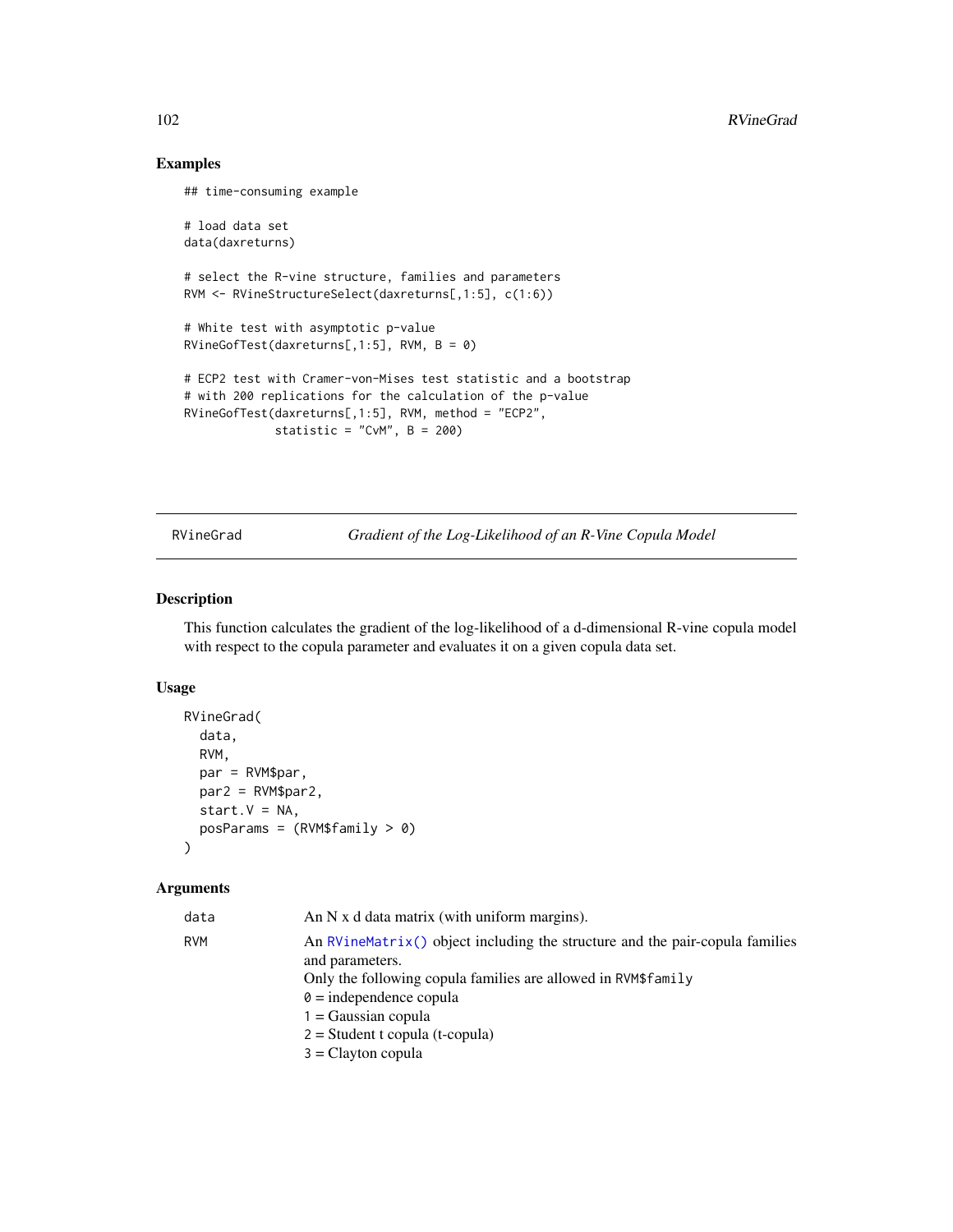|           | $4 =$ Gumbel copula                                                                                                                         |
|-----------|---------------------------------------------------------------------------------------------------------------------------------------------|
|           | $5 =$ Frank copula                                                                                                                          |
|           | $6 =$ Joe copula                                                                                                                            |
|           | 13 = rotated Clayton copula (180 degrees; survival Clayton'') \cr `14` = rotated Gumbel copula                                              |
|           | vival Gumbel")                                                                                                                              |
|           | $16$ = rotated Joe copula (180 degrees; "survival Joe")                                                                                     |
|           | $23$ = rotated Clayton copula (90 degrees)                                                                                                  |
|           | '24' = rotated Gumbel copula (90 degrees)                                                                                                   |
|           | $26'$ = rotated Joe copula (90 degrees)                                                                                                     |
|           | '33' = rotated Clayton copula (270 degrees)                                                                                                 |
|           | $34'$ = rotated Gumbel copula (270 degrees)                                                                                                 |
|           | '36' = rotated Joe copula (270 degrees)                                                                                                     |
|           |                                                                                                                                             |
| par       | A d x d matrix with the pair-copula parameters (optional; default: par = RVM\$par).                                                         |
| par2      | A d x d matrix with the second parameters of pair-copula families with two<br>parameters (optional; default: $par2 = RVM\$par2$ ).          |
| start.V   | Transformations (h-functions and log-likelihoods of each pair-copula) of previ-<br>ous calculations (see output; default: $start.V = NA$ ). |
| posParams | A d x d matrix indicating which copula has to be considered in the gradient<br>$(detault: posParameters = (RVM$family > 0)).$               |
|           |                                                                                                                                             |

#### Details

The ordering of the gradient is due to the ordering of the R-vine matrix. The gradient starts at the lower right corner of the R-vine matrix and goes column by column to the left and up, i.e. the first entry of the gradient is the last entry of the second last column of the par-matrix followed by the last entry of the third last column and the second last entry of this column. If there is a copula family with two parameters, i.e. the t-copula, the derivative with respect to the second parameter is at the end of the gradient vector in order of their occurrence.

#### Value

gradient The calculated gradient of the log-likelihood value of the R-vine copula model. (three matrices: direct, indirect and value).

#### Note

The gradient for R-vine copula models with two parameter Archimedean copulas, i.e. BB1, BB6, BB7, BB8 and their rotated versions can not yet be calculated. The derivatives of these bivariate copulas are more complicated.

# Author(s)

Ulf Schepsmeier, Jakob Stoeber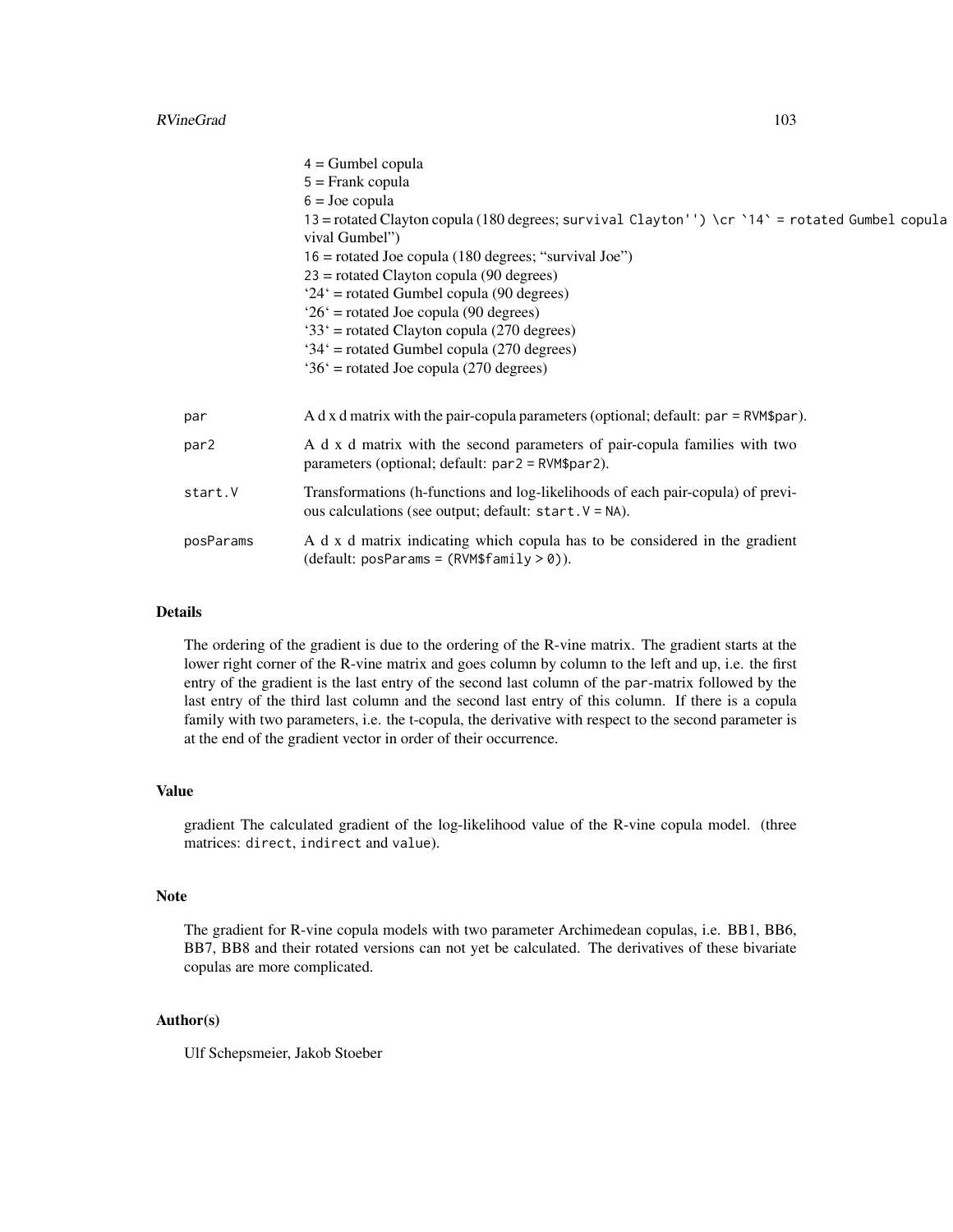#### References

Dissmann, J. F., E. C. Brechmann, C. Czado, and D. Kurowicka (2013). Selecting and estimating regular vine copulae and application to financial returns. Computational Statistics & Data Analysis, 59 (1), 52-69.

Schepsmeier, U. and J. Stoeber (2014) Derivatives and Fisher information of bivariate copulas. Statistical Papers, 55(2), 525-542. online first: [https://link.springer.com/article/10.1007/](https://link.springer.com/article/10.1007/s00362-013-0498-x) [s00362-013-0498-x](https://link.springer.com/article/10.1007/s00362-013-0498-x).

Web supplement: Derivatives and Fisher Information of bivariate copulas. [https://mediatum.](https://mediatum.ub.tum.de/node?id=1119201) [ub.tum.de/node?id=1119201](https://mediatum.ub.tum.de/node?id=1119201)

Stoeber, J. and U. Schepsmeier (2013). Estimating standard errors in regular vine copula models. Computational Statistics, 28 (6), 2679-2707 [https://link.springer.com/article/10.1007/](https://link.springer.com/article/10.1007/s00180-013-0423-8#) [s00180-013-0423-8#](https://link.springer.com/article/10.1007/s00180-013-0423-8#).

# See Also

```
BiCopDeriv(), BiCopDeriv2(), BiCopHfuncDeriv(), BiCopHfuncDeriv2(),
RVineMatrix(), RVineMLE(), RVineHessian()
```
#### Examples

```
# define 5-dimensional R-vine tree structure matrix
Matrix <- c(5, 2, 3, 1, 4,
            0, 2, 3, 4, 1,
            0, 0, 3, 4, 1,
            0, 0, 0, 4, 1,
            0, 0, 0, 0, 1)
Matrix <- matrix(Matrix, 5, 5)
# define R-vine pair-copula family matrix
family <-c(0, 1, 3, 4, 4,0, 0, 3, 4, 1,
            0, 0, 0, 4, 1,
            0, 0, 0, 0, 3,
            0, 0, 0, 0, 0)
family <- matrix(family, 5, 5)
# define R-vine pair-copula parameter matrix
par <- c(0, 0.2, 0.9, 1.5, 3.9,
         0, 0, 1.1, 1.6, 0.9,
         0, 0, 0, 1.9, 0.5,
         0, 0, 0, 0, 4.8,
         0, 0, 0, 0, 0)
par <- matrix(par, 5, 5)
# define second R-vine pair-copula parameter matrix
par2 \leq matrix(0, 5, 5)
# define RVineMatrix object
RVM <- RVineMatrix(Matrix = Matrix, family = family,
```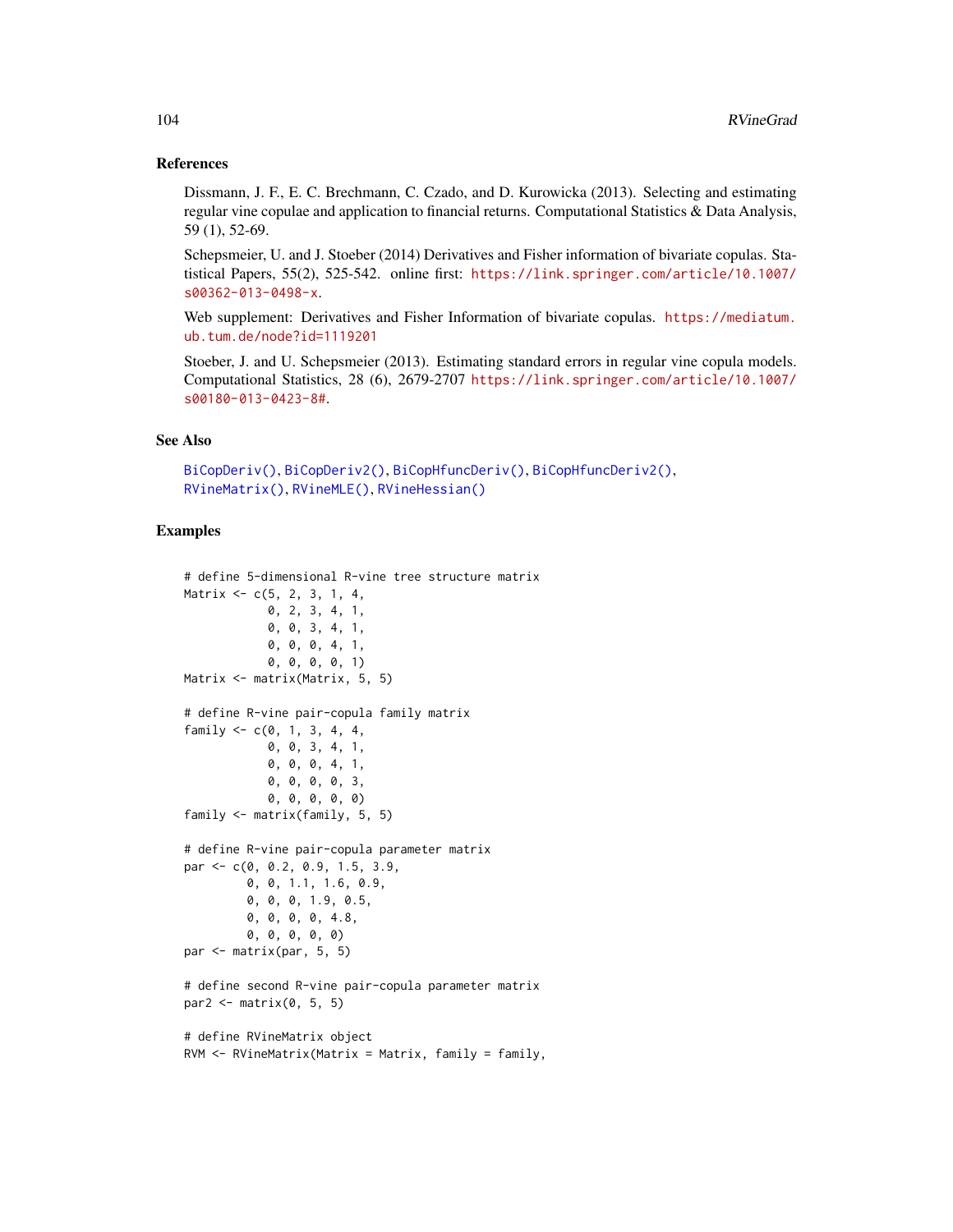# RVineHessian 105

 $par = par$ ,  $par2 = par2$ , names = c("V1", "V2", "V3", "V4", "V5")) # simulate a sample of size 300 from the R-vine copula model set.seed(123) simdata <- RVineSim(300, RVM) # compute the gradient of the first row of the data out2 <- RVineGrad(simdata[1,], RVM) out2\$gradient

<span id="page-104-0"></span>RVineHessian *Hessian Matrix of the Log-Likelihood of an R-Vine Copula Model*

# Description

This function calculates the Hessian matrix of the log-likelihood of a d-dimensional R-vine copula model with respect to the copula parameter and evaluates it on a given copula data set.

# Usage

RVineHessian(data, RVM)

| data       | An N x d data matrix (with uniform margins).                                                   |
|------------|------------------------------------------------------------------------------------------------|
| <b>RVM</b> | An RVineMatrix() object including the structure, the pair-copula families, and                 |
|            | the parameters.                                                                                |
|            | Only the following copula families are allowed in RVM\$family                                  |
|            | $\theta$ = independence copula                                                                 |
|            | 1 = Gaussian copula                                                                            |
|            | $2 = Student$ t copula (t-copula)                                                              |
|            | $3 =$ Clayton copula                                                                           |
|            | $4 =$ Gumbel copula                                                                            |
|            | $5 =$ Frank copula                                                                             |
|            | $6 =$ Joe copula                                                                               |
|            | 13 = rotated Clayton copula (180 degrees; survival Clayton'') \cr `14` = rotated Gumbel copula |
|            | vival Gumbel")                                                                                 |
|            | $16$ = rotated Joe copula (180 degrees; "survival Joe")                                        |
|            | $23$ = rotated Clayton copula (90 degrees)                                                     |
|            | $24'$ = rotated Gumbel copula (90 degrees)                                                     |
|            | $26'$ = rotated Joe copula (90 degrees)                                                        |
|            | $33'$ = rotated Clayton copula (270 degrees)                                                   |
|            | $34'$ = rotated Gumbel copula (270 degrees)                                                    |
|            | $36'$ = rotated Joe copula (270 degrees)                                                       |
|            |                                                                                                |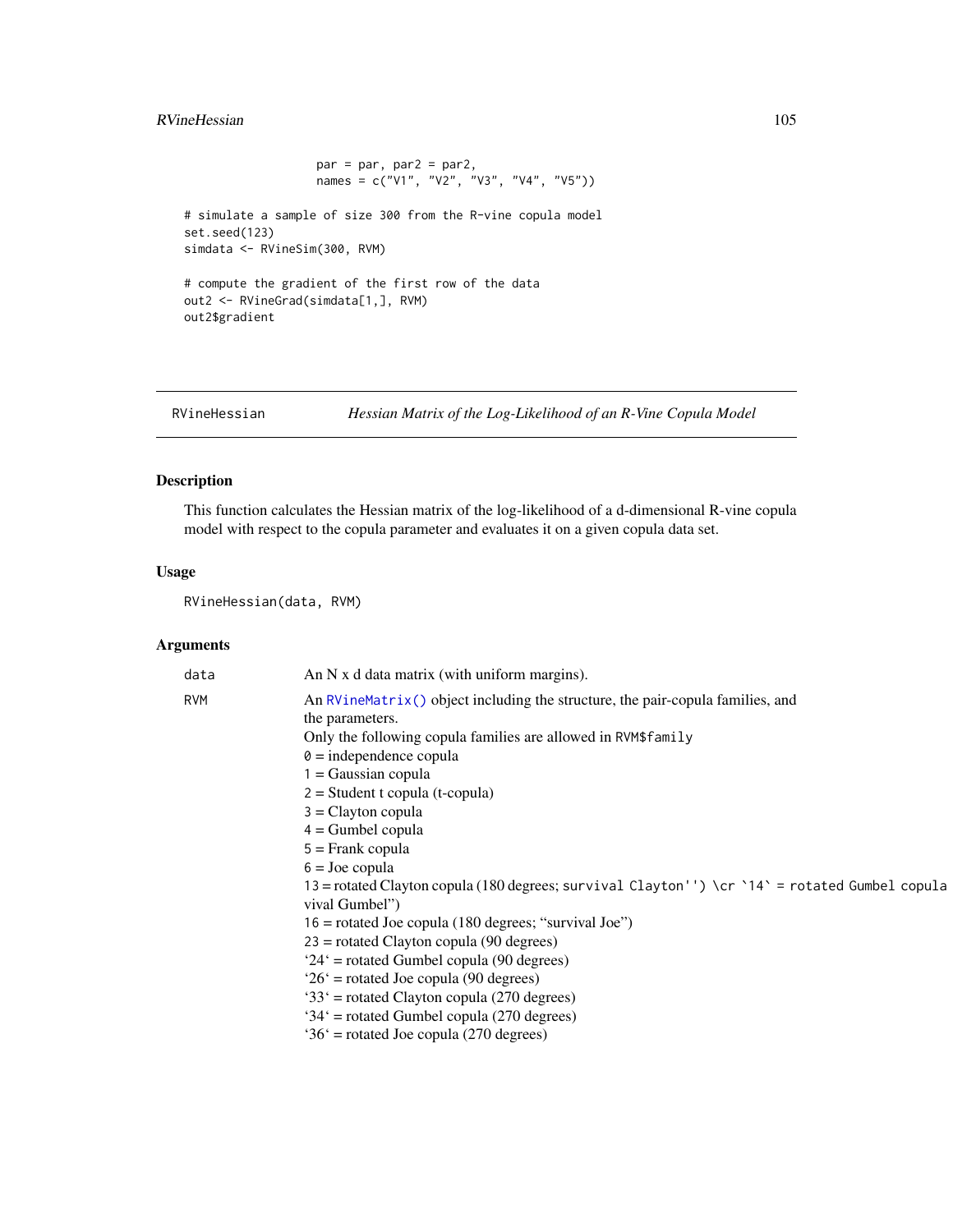### Value

| hessian | The calculated Hessian matrix of the log-likelihood value of the R-vine copula<br>model. |
|---------|------------------------------------------------------------------------------------------|
| der     | The product of the gradient vector with its transposed version.                          |

## Note

The Hessian matrix is not available for R-vine copula models with two parameter Archimedean copulas, i.e. BB1, BB6, BB7, BB8 and their rotated versions.

# Author(s)

Ulf Schepsmeier, Jakob Stoeber

#### References

Dissmann, J. F., E. C. Brechmann, C. Czado, and D. Kurowicka (2013). Selecting and estimating regular vine copulae and application to financial returns. Computational Statistics & Data Analysis, 59 (1), 52-69.

Schepsmeier, U. and J. Stoeber (2014) Derivatives and Fisher information of bivariate copulas. Statistical Papers, 55(2), 525-542. online first: [https://link.springer.com/article/10.1007/](https://link.springer.com/article/10.1007/s00362-013-0498-x) [s00362-013-0498-x](https://link.springer.com/article/10.1007/s00362-013-0498-x).

Web supplement: Derivatives and Fisher Information of bivariate copulas. [https://mediatum.](https://mediatum.ub.tum.de/node?id=1119201) [ub.tum.de/node?id=1119201](https://mediatum.ub.tum.de/node?id=1119201)

Stoeber, J. and U. Schepsmeier (2013). Estimating standard errors in regular vine copula models. Computational Statistics, 28 (6), 2679-2707 [https://link.springer.com/article/10.1007/](https://link.springer.com/article/10.1007/s00180-013-0423-8#) [s00180-013-0423-8#](https://link.springer.com/article/10.1007/s00180-013-0423-8#).

#### See Also

```
BiCopDeriv(), BiCopDeriv2(), BiCopHfuncDeriv(), BiCopHfuncDeriv2(),
RVineMatrix(), RVineMLE(), RVineGrad()
```
# Examples

```
# define 5-dimensional R-vine tree structure matrix
Matrix <- c(5, 2, 3, 1, 4,
            0, 2, 3, 4, 1,
            0, 0, 3, 4, 1,
            0, 0, 0, 4, 1,
            0, 0, 0, 0, 1)
Matrix <- matrix(Matrix, 5, 5)
# define R-vine pair-copula family matrix
family <-c(0, 1, 3, 4, 4,0, 0, 3, 4, 1,
            0, 0, 0, 4, 1,
            0, 0, 0, 0, 3,
```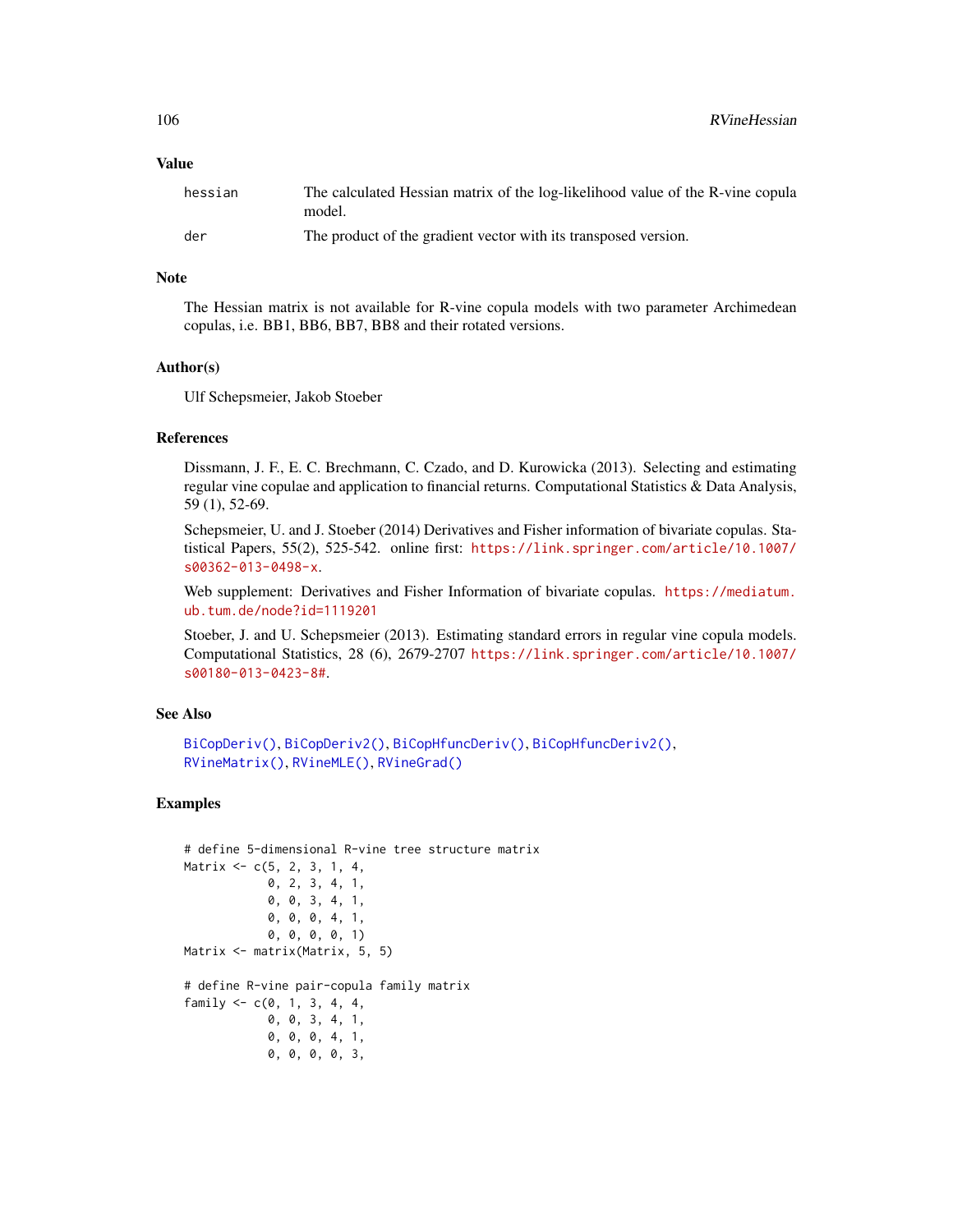# RVineLogLik 107

```
0, 0, 0, 0, 0)
family <- matrix(family, 5, 5)
# define R-vine pair-copula parameter matrix
par <- c(0, 0.2, 0.9, 1.5, 3.9,
        0, 0, 1.1, 1.6, 0.9,
        0, 0, 0, 1.9, 0.5,
         0, 0, 0, 0, 4.8,
         0, 0, 0, 0, 0)
par <- matrix(par, 5, 5)
# define second R-vine pair-copula parameter matrix
par2 <- matrix(0, 5, 5)
# define RVineMatrix object
RVM <- RVineMatrix(Matrix = Matrix, family = family,
                  par = par, par2 = par2,
                  names = c("V1", "V2", "V3", "V4", "V5"))
# simulate a sample of size 300 from the R-vine copula model
set.seed(123)
simdata <- RVineSim(300, RVM)
# compute the Hessian matrix of the first row of the data
out2 <- RVineHessian(simdata[1,], RVM)
out2$hessian
```
<span id="page-106-0"></span>RVineLogLik *Log-Likelihood of an R-Vine Copula Model*

# Description

This function calculates the log-likelihood of a d-dimensional R-vine copula model for a given copula data set.

# Usage

```
RVineLogLik(
  data,
  RVM,
 par = RVM$par,
 par2 = RVM$par2,
  separate = FALSE,
  verbose = TRUE,
 check.pars = TRUE,
  calculate.V = TRUE
)
```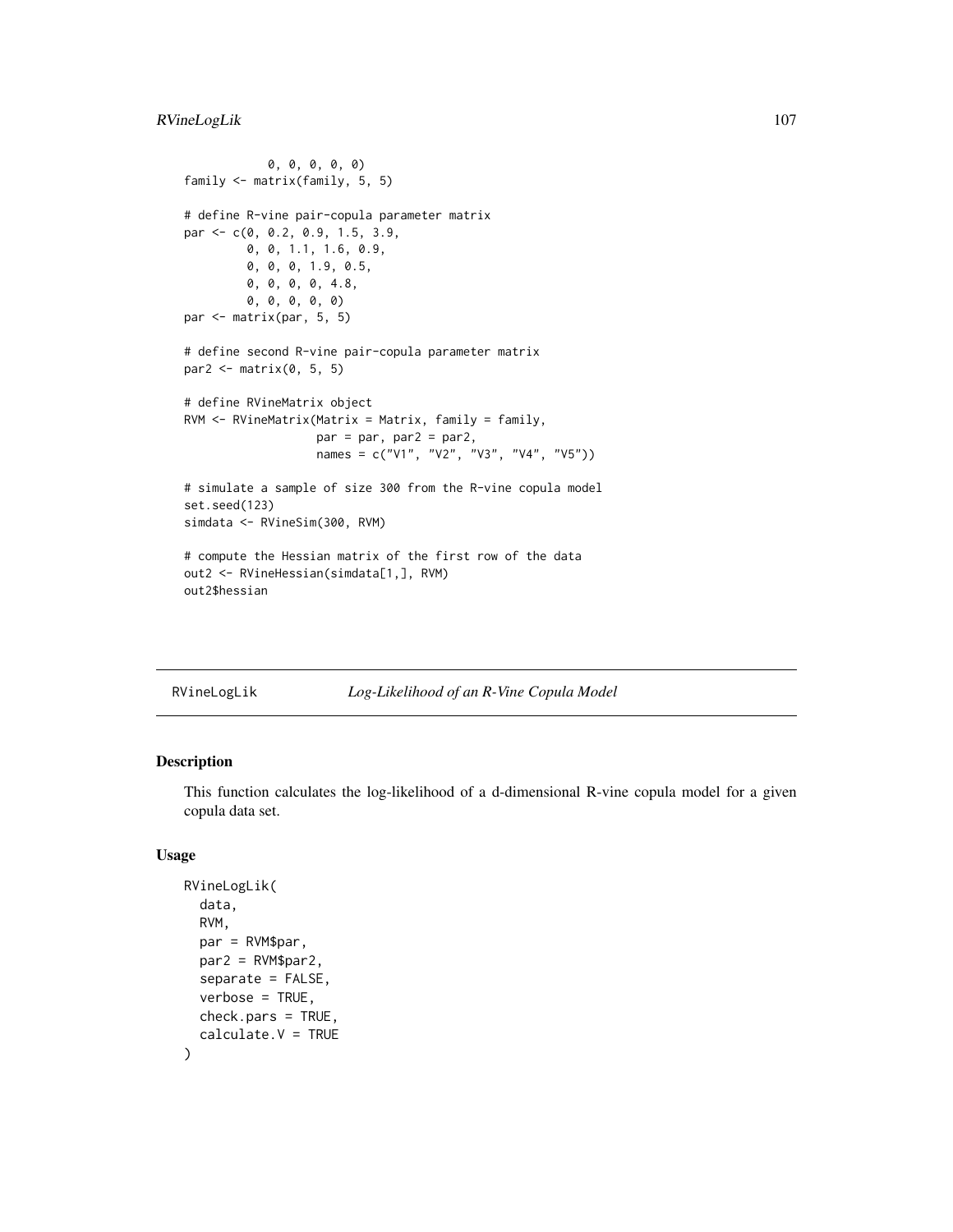#### Arguments

| data        | An $N$ x d data matrix (with uniform margins).                                                                                                                           |  |
|-------------|--------------------------------------------------------------------------------------------------------------------------------------------------------------------------|--|
| <b>RVM</b>  | An RVineMatrix() object including the structure and the pair-copula families<br>and parameters.                                                                          |  |
| par         | A d x d matrix with the pair-copula parameters (optional; default: $par = RVM\$                                                                                          |  |
| par2        | A d x d matrix with the second parameters of pair-copula families with two<br>parameters (optional; default: $par2 = RVM\$par2$ ).                                       |  |
| separate    | Logical; whether log-likelihoods are returned point wisely (default: separate<br>$=$ FALSE).                                                                             |  |
| verbose     | In case something goes wrong, additional output will be plotted.                                                                                                         |  |
| check.pars  | logical; default is TRUE; if FALSE, checks for family/parameter-consistency are<br>omitted (should only be used with care).                                              |  |
| calculate.V | logical; whether V matrices should be calculated. Default is TRUE, but requires<br>a lot of memory when dimension is large. Use FALSE for a memory efficient<br>version. |  |

# Details

For observations  $\boldsymbol{u} = (\boldsymbol{u}'_1, ..., \boldsymbol{u}'_N)'$  the log-likelihood of a d-dimensional R-vine copula with  $d-1$ trees and corresponding edge sets  $E_1, ..., E_{d-1}$  is given by

$$
\texttt{loglik} := l_{RVine}\left(\bm{\theta} | \bm{u}\right)
$$

$$
= \sum_{i=1}^{N} \sum_{\ell=1}^{d-1} \sum_{e \in E_{\ell}} \ln[c_{j(e),k(e)|D(e)}(F(u_{i,j(e)}|u_{i,D(e)}), F(u_{i,k(e)}|u_{i,D(e)})|\theta_{j(e),k(e)|D(e)})]
$$

where  $u_i = (u_{i,1},...,u_{i,d})' \in [0,1]^d$ ,  $i = 1,...,N$ . Further  $c_{j(e),k(e)|D(e)}$  denotes a bivariate copula density associated to an edge e and with parameter(s)  $\theta_{j(e),k(e)|D(e)}$ . Conditional distribution functions such as  $F(u_{i,j(e)} | u_{i,D(e)})$  are obtained recursively using the relationship

$$
h(u|\boldsymbol{v},\boldsymbol{\theta}) := F(u|\boldsymbol{v}) = dC_{uv_j|v_{-j}}(F(u|v_{-j}), F(v_j|v_{-j}))/dF(v_j|v_{-j}),
$$

where  $C_{uv_j}|_{v_{-j}}$  is a bivariate copula distribution function with parameter(s)  $\theta$  and  $v_{-j}$  denotes a vector with the j-th component  $v_j$  removed. The notation of h-functions is introduced for convenience. For more details see Dissmann et al. (2013).

#### Value

loglik The calculated log-likelihood value of the R-vine copula model.

V The stored transformations (h-functions and log-likelihoods of each pair-copula) which may be used for posterior updates (three matrices: direct, indirect and value).

# Author(s)

Ulf Schepsmeier, Jeffrey Dissmann, Jakob Stoeber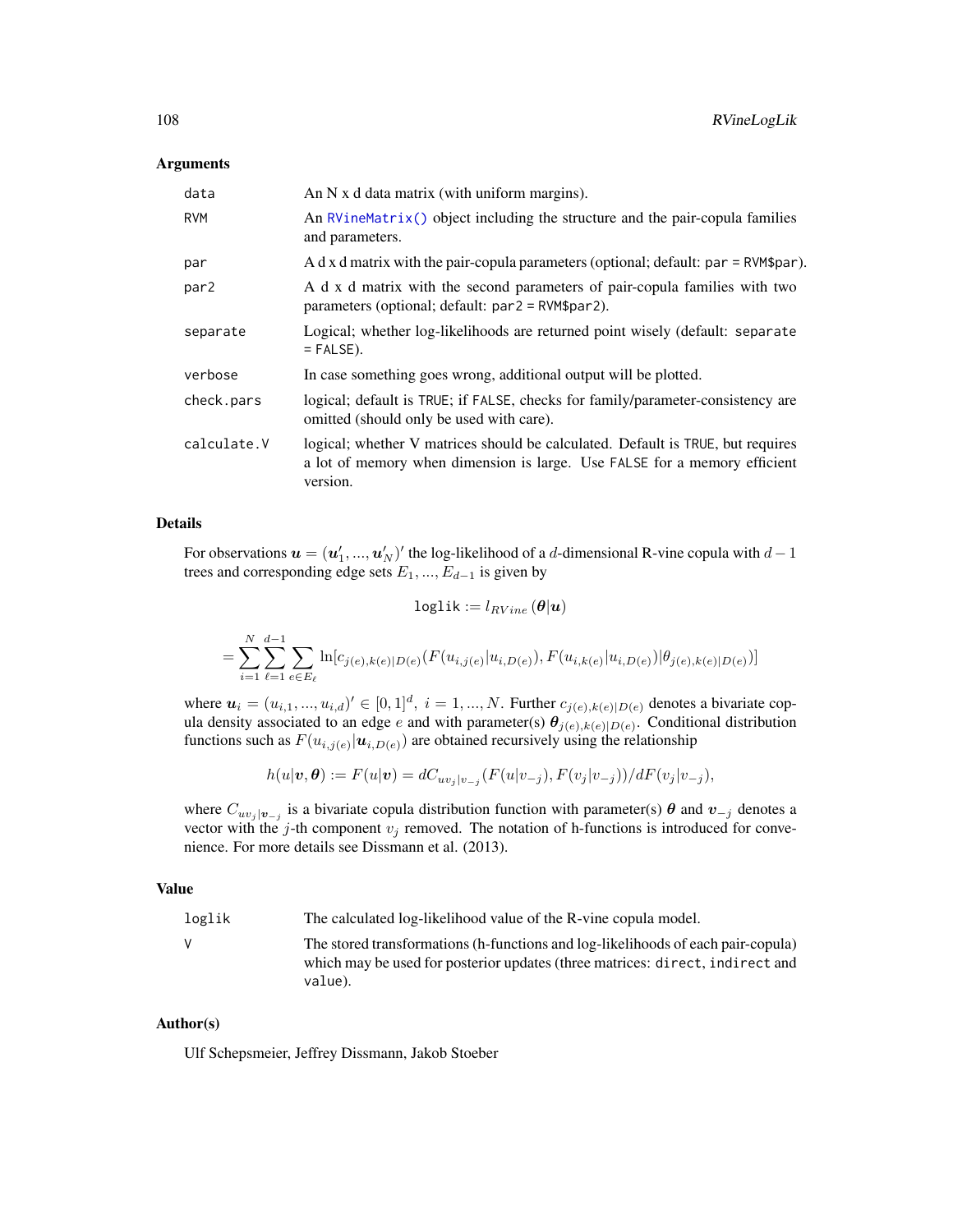## <span id="page-108-0"></span>RVineLogLik 109

#### References

Dissmann, J. F., E. C. Brechmann, C. Czado, and D. Kurowicka (2013). Selecting and estimating regular vine copulae and application to financial returns. Computational Statistics & Data Analysis, 59 (1), 52-69.

## See Also

```
BiCopHfunc(), RVineMatrix(), RVineMLE(), RVineAIC(), RVineBIC()
```

```
# define 5-dimensional R-vine tree structure matrix
Matrix <- c(5, 2, 3, 1, 4,
            0, 2, 3, 4, 1,
            0, 0, 3, 4, 1,
            0, 0, 0, 4, 1,
            0, 0, 0, 0, 1)
Matrix <- matrix(Matrix, 5, 5)
# define R-vine pair-copula family matrix
family <-c(0, 1, 3, 4, 4,0, 0, 3, 4, 1,
            0, 0, 0, 4, 1,
            0, 0, 0, 0, 3,
            0, 0, 0, 0, 0)
family <- matrix(family, 5, 5)
# define R-vine pair-copula parameter matrix
par <- c(0, 0.2, 0.9, 1.5, 3.9,
         0, 0, 1.1, 1.6, 0.9,
         0, 0, 0, 1.9, 0.5,
         0, 0, 0, 0, 4.8,
         0, 0, 0, 0, 0)
par <- matrix(par, 5, 5)
# define second R-vine pair-copula parameter matrix
par2 <- matrix(0, 5, 5)
# define RVineMatrix object
RVM <- RVineMatrix(Matrix = Matrix, family = family,
                   par = par, par2 = par2,
                   names = c("V1", "V2", "V3", "V4", "V5"))
# simulate a sample of size 300 from the R-vine copula model
set.seed(123)
simdata <- RVineSim(300, RVM)
# compute the log-likelihood
ll <- RVineLogLik(simdata, RVM, separate = FALSE)
ll$loglik
```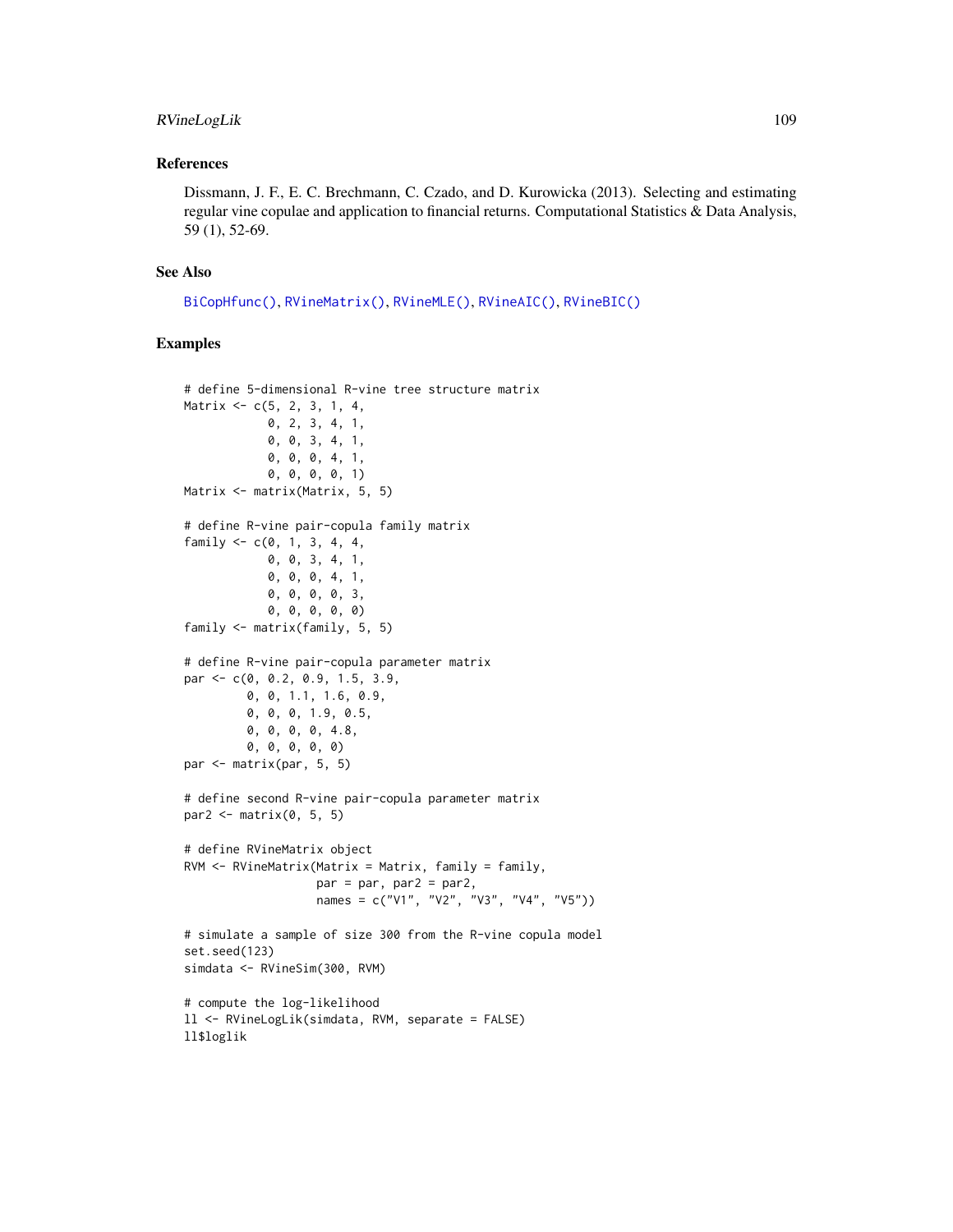```
# compute the pointwise log-likelihoods
ll <- RVineLogLik(simdata, RVM, separate = TRUE)
ll$loglik
```
<span id="page-109-0"></span>RVineMatrix *R-Vine Copula Model in Matrix Notation*

# Description

This function creates an [RVineMatrix\(\)](#page-109-0) object which encodes an R-vine copula model. It contains the matrix identifying the R-vine tree structure, the matrix identifying the copula families utilized and two matrices for corresponding parameter values.

# Usage

```
RVineMatrix(
 Matrix,
  family = array(0, dim = dim(Matrix)),
 par = array(NA, dim = dim(Matrix)),
 par2 = array(NA, dim = dim(Matrix)),
  names = NULL,
  check.pars = TRUE
)
```
#### Arguments

| Matrix | Lower (or upper) triangular d x d matrix that defines the R-vine tree structure.                                                                                                                                                                                                                                                                                                                                                                                                                                                                                                                                                                                                                                                                                          |
|--------|---------------------------------------------------------------------------------------------------------------------------------------------------------------------------------------------------------------------------------------------------------------------------------------------------------------------------------------------------------------------------------------------------------------------------------------------------------------------------------------------------------------------------------------------------------------------------------------------------------------------------------------------------------------------------------------------------------------------------------------------------------------------------|
| family | Lower (or upper) triangular d x d matrix with zero diagonal entries that assigns<br>the pair-copula families to each (conditional) pair defined by Matrix (default:<br>$family = array(0, dim=dim(Matrix)))$ . The bivariate copula families are de-<br>fined as follows:<br>$\theta$ = independence copula<br>$=$ Gaussian copula<br>$2 = Student$ t copula (t-copula)<br>$3 =$ Clayton copula<br>$4 =$ Gumbel copula<br>$5 =$ Frank copula<br>$6 =$ Joe copula<br>$7 = BB1$ copula<br>$8 = BB6$ copula<br>$9 = BB7$ copula<br>$10 = BB8$ copula<br>13 = rotated Clayton copula (180 degrees; survival Clayton'') \cr `14` = rotated Gumbel copula<br>vival Gumbel")<br>16 = rotated Joe copula (180 degrees; survival Joe'') \cr `17 ` = rotated BB1 copula (180 degree |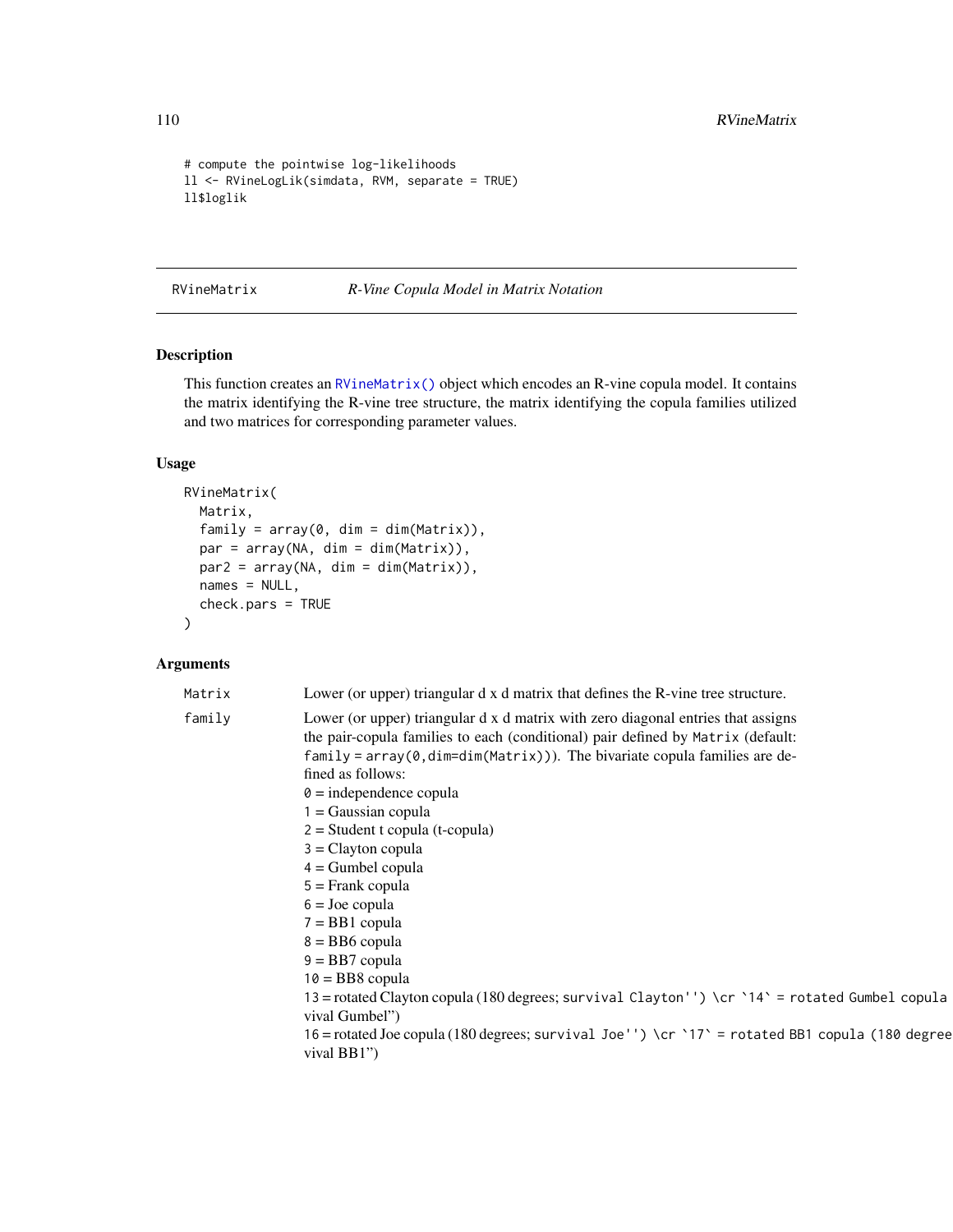| 18 = rotated BB6 copula (180 degrees; survival BB6'')\cr `19` = rotated BB7 copula (180 degree<br>vival BB7") |
|---------------------------------------------------------------------------------------------------------------|
| $20 =$ rotated BB8 copula (180 degrees; "survival BB8")                                                       |
| $23$ = rotated Clayton copula (90 degrees)                                                                    |
| $24'$ = rotated Gumbel copula (90 degrees)                                                                    |
| $26'$ = rotated Joe copula (90 degrees)                                                                       |
| $27'$ = rotated BB1 copula (90 degrees)                                                                       |
| $28'$ = rotated BB6 copula (90 degrees)                                                                       |
| $29'$ = rotated BB7 copula (90 degrees)                                                                       |
| $30'$ = rotated BB8 copula (90 degrees)                                                                       |
| $33'$ = rotated Clayton copula (270 degrees)                                                                  |
| $34'$ = rotated Gumbel copula (270 degrees)                                                                   |
| $36'$ = rotated Joe copula (270 degrees)                                                                      |
| '37' = rotated BB1 copula (270 degrees)                                                                       |
| $38'$ = rotated BB6 copula (270 degrees)                                                                      |
| '39' = rotated BB7 copula (270 degrees)                                                                       |
| $40^{\circ}$ = rotated BB8 copula (270 degrees)                                                               |
| $104'$ = Tawn type 1 copula                                                                                   |
| $114'$ = rotated Tawn type 1 copula (180 degrees)                                                             |
| $124'$ = rotated Tawn type 1 copula (90 degrees)                                                              |
| '134' = rotated Tawn type 1 copula (270 degrees)                                                              |
| ' $204$ ' = Tawn type 2 copula                                                                                |
| ' $214$ ' = rotated Tawn type 2 copula (180 degrees)                                                          |
| $224'$ = rotated Tawn type 2 copula (90 degrees)                                                              |
| $234'$ = rotated Tawn type 2 copula (270 degrees)                                                             |

| par              | Lower (or upper) triangular d x d matrix with zero diagonal entries that assigns<br>the (first) pair-copula parameter to each (conditional) pair defined by Matrix<br>$(default: par = array(NA, dim = dim(Matrix))).$                                   |
|------------------|----------------------------------------------------------------------------------------------------------------------------------------------------------------------------------------------------------------------------------------------------------|
| par <sub>2</sub> | Lower (or upper) triangular d x d matrix with zero diagonal entries that assigns<br>the second parameter for pair-copula families with two parameters to each (con-<br>ditional) pair defined by Matrix (default: par2 = array (NA, dim = dim(Matrix))). |
| names            | A vector of names for the d variables; default: names = NULL.                                                                                                                                                                                            |
| check.pars       | logical; default is TRUE; if FALSE, checks for family/parameter-consistency are<br>omitted (should only be used with care).                                                                                                                              |
|                  |                                                                                                                                                                                                                                                          |

# Value

An object of class [RVineMatrix\(\)](#page-109-0), i.e., a list with the following components:

| Matrix | R-vine tree structure matrix.                                                                                  |
|--------|----------------------------------------------------------------------------------------------------------------|
| family | pair-copula family matrix with values as above.                                                                |
| par    | pair-copula parameter matrix.                                                                                  |
| par2   | second pair-copula parameter matrix with parameters necessary for pair-copula<br>families with two parameters. |
| names  | variable names (defaults to $V1$ , $V2$ , ).                                                                   |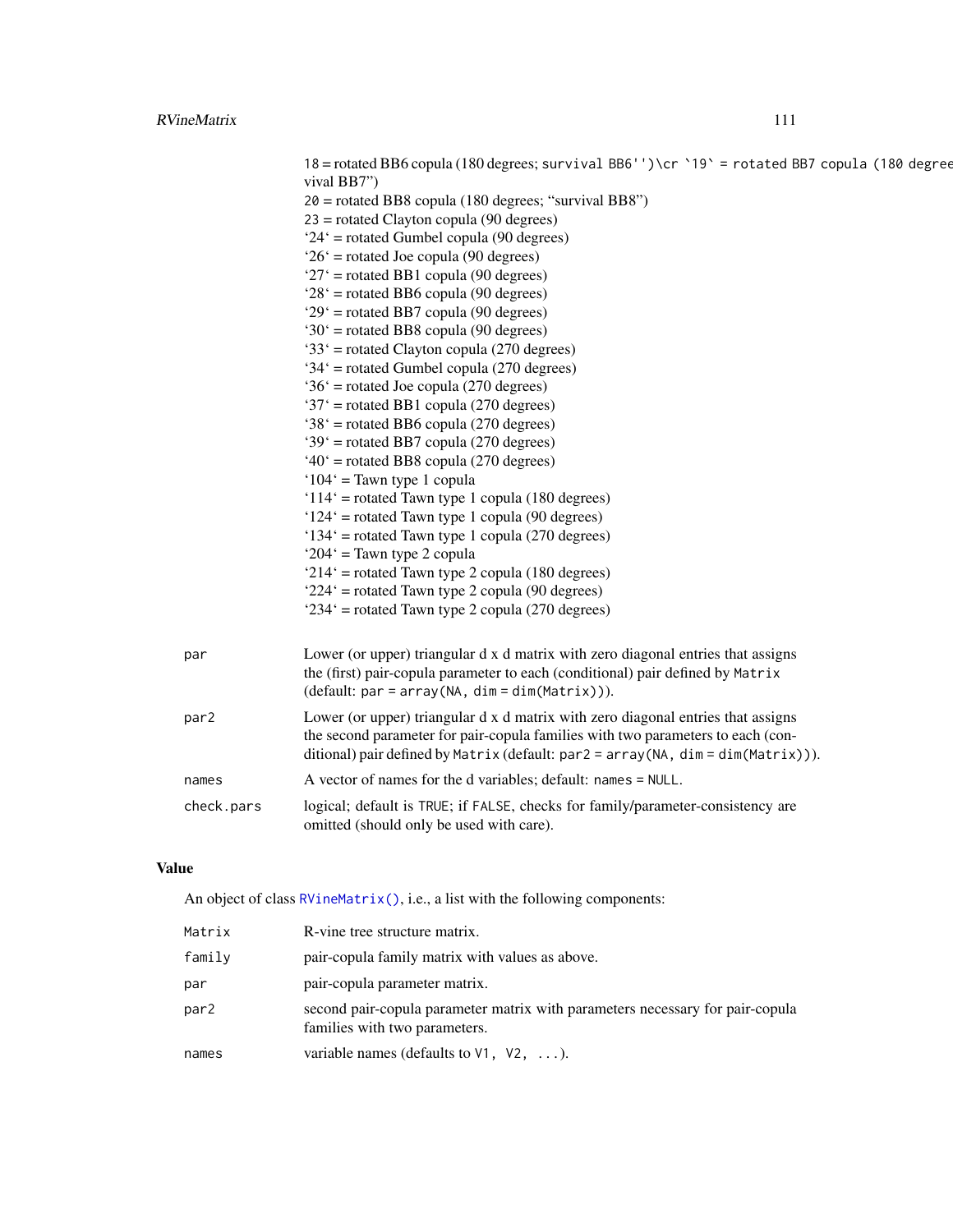<span id="page-111-0"></span>

| MaxMat, CondDistr |                                                                          |
|-------------------|--------------------------------------------------------------------------|
|                   | additional matrices required internally for evaluating the density etc., |
| type              | the type of the vine copula structure; possible types are:               |
|                   | • $"C-vine"$ : all trees consist of a star,                              |
|                   | • $"D$ -vine": all trees consist of a path,                              |
|                   | • $"R\n\nu$ ine": all structures that are neither a C- nor D-vine,       |
| tau               | Kendall's tau matrix,                                                    |
| taildep           | matrices of lower and upper tail dependence coefficients,                |
| beta              | Blomqvist's beta matrix.                                                 |
|                   |                                                                          |

Objects of this class are also returned by the [RVineSeqEst\(\)](#page-125-0), [RVineCopSelect\(\)](#page-92-0), and [RVineStructureSelect\(\)](#page-131-0) functions. In this case, further information about the fit is added.

## Note

For a comprehensive summary of the vine copula model, use summary(object); to see all its contents, use str(object).

The [RVineMatrix\(\)](#page-109-0) function automatically checks if the given matrix is a valid R-vine matrix (see [RVineMatrixCheck\(\)](#page-112-0)).

Although the function allows upper triangular matrices as its input, it will always store them as lower triangular matrices.

#### Author(s)

Jeffrey Dissmann, Thomas Nagler

#### References

Dissmann, J. F., E. C. Brechmann, C. Czado, and D. Kurowicka (2013). Selecting and estimating regular vine copulae and application to financial returns. Computational Statistics & Data Analysis, 59 (1), 52-69.

## See Also

[RVineMatrixCheck\(\)](#page-112-0), [RVineSeqEst\(\)](#page-125-0), [RVineCopSelect\(\)](#page-92-0), [RVineStructureSelect\(\)](#page-131-0), [RVineSim\(\)](#page-127-0), [C2RVine\(\)](#page-77-0), [D2RVine\(\)](#page-81-0)

```
# define 5-dimensional R-vine tree structure matrix
Matrix <- c(5, 2, 3, 1, 4,
            0, 2, 3, 4, 1,
            0, 0, 3, 4, 1,
            0, 0, 0, 4, 1,
            0, 0, 0, 0, 1)
Matrix <- matrix(Matrix, 5, 5)
# define R-vine pair-copula family matrix
family <-c(0, 1, 3, 4, 4,
```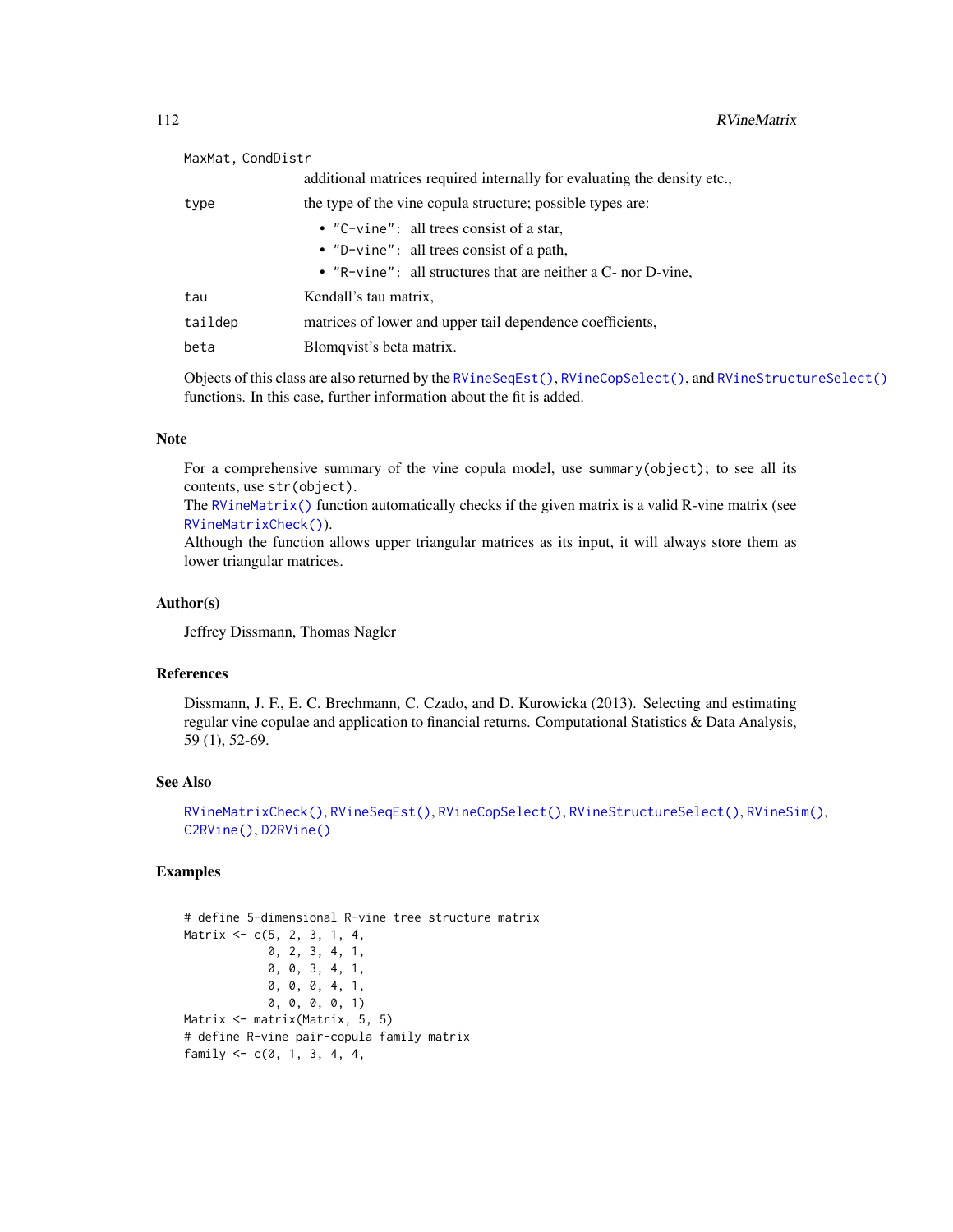```
0, 0, 3, 4, 1,
            0, 0, 0, 4, 1,
            0, 0, 0, 0, 3,
            0, 0, 0, 0, 0)
family <- matrix(family, 5, 5)
# define R-vine pair-copula parameter matrix
par <- c(0, 0.2, 0.9, 1.5, 3.9,
         0, 0, 1.1, 1.6, 0.9,
         0, 0, 0, 1.9, 0.5,
         0, 0, 0, 0, 4.8,
         0, 0, 0, 0, 0)
par <- matrix(par, 5, 5)
# define second R-vine pair-copula parameter matrix
par2 \leq matrix(0, 5, 5)
## define RVineMatrix object
RVM <- RVineMatrix(Matrix = Matrix, family = family,
                   par = par, par2 = par2,
                   names = c("V1", "V2", "V3", "V4", "V5"))
## see the object's content or a summary
str(RVM)
summary(RVM)
## inspect the model using plots
## Not run: plot(RVM) # tree structure
contour(RVM) # contour plots of all pair-copulas
## simulate from the vine copula model
plot(RVineSim(500, RVM))
```
<span id="page-112-0"></span>RVineMatrixCheck *R-Vine Matrix Check*

# Description

The given matrix is tested to be a valid R-vine matrix.

#### Usage

```
RVineMatrixCheck(M)
```
#### Arguments

 $A \, dx \, d$  vine matrix.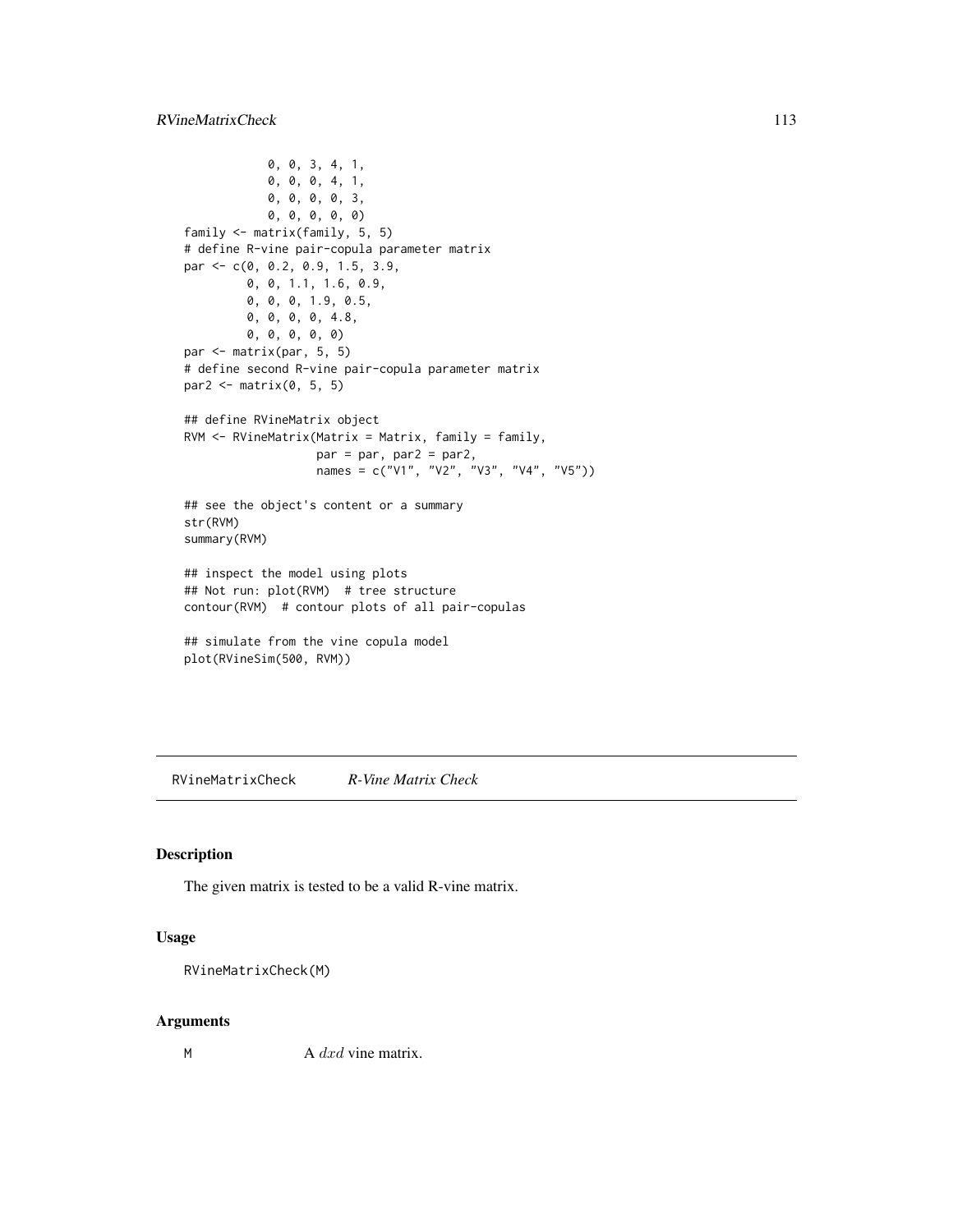## Value

| code | 1 for $OK:$                                                        |
|------|--------------------------------------------------------------------|
|      | -4 matrix is neither lower nor upper triangular;                   |
|      | $-3$ diagonal can not be put in order d:1;                         |
|      | $-2$ for not permutation of j:d in column d-j;                     |
|      | -1 if cannot find proper binary array from array in natural order. |
|      |                                                                    |

# Note

The matrix M do not have to be given in natural order or the diagonal in order d:1. The test checks if it can be done in order to be a valid R-vine matrix.

If a function in this package needs the natural order the RVineMatrix object is automatically "normalized".

The function [RVineMatrix\(\)](#page-109-0) automatically checks if the given R-vine matrix is valid.

#### Author(s)

Harry Joe

# References

Joe H, Cooke RM and Kurowicka D (2011). Regular vines: generation algorithm and number of equivalence classes. In Dependence Modeling: Vine Copula Handbook, pp 219–231. World Scientific, Singapore.

#### See Also

[RVineMatrix\(\)](#page-109-0)

```
A1 <- matrix(c(6, 0, 0, 0, 0, 0,
               5, 5, 0, 0, 0, 0,
               3, 4, 4, 0, 0, 0,
               4, 3, 3, 3, 0, 0,
               1, 1, 2, 2, 2, 0,
               2, 2, 1, 1, 1, 1), 6, 6, byrow = TRUE)
b1 <- RVineMatrixCheck(A1)
print(b1)
# improper vine matrix, code=-1
A2 <- matrix(c(6, 0, 0, 0, 0, 0,
               5, 5, 0, 0, 0, 0,
               4, 4, 4, 0, 0, 0,
               1, 3, 3, 3, 0, 0,
               3, 1, 2, 2, 2, 0,
               2, 2, 1, 1, 1,1 ), 6, 6, byrow = TRUE)
b2 <- RVineMatrixCheck(A2)
print(b2)
# improper vine matrix, code=-2
A3 <- matrix(c(6, 0, 0, 0, 0, 0,
```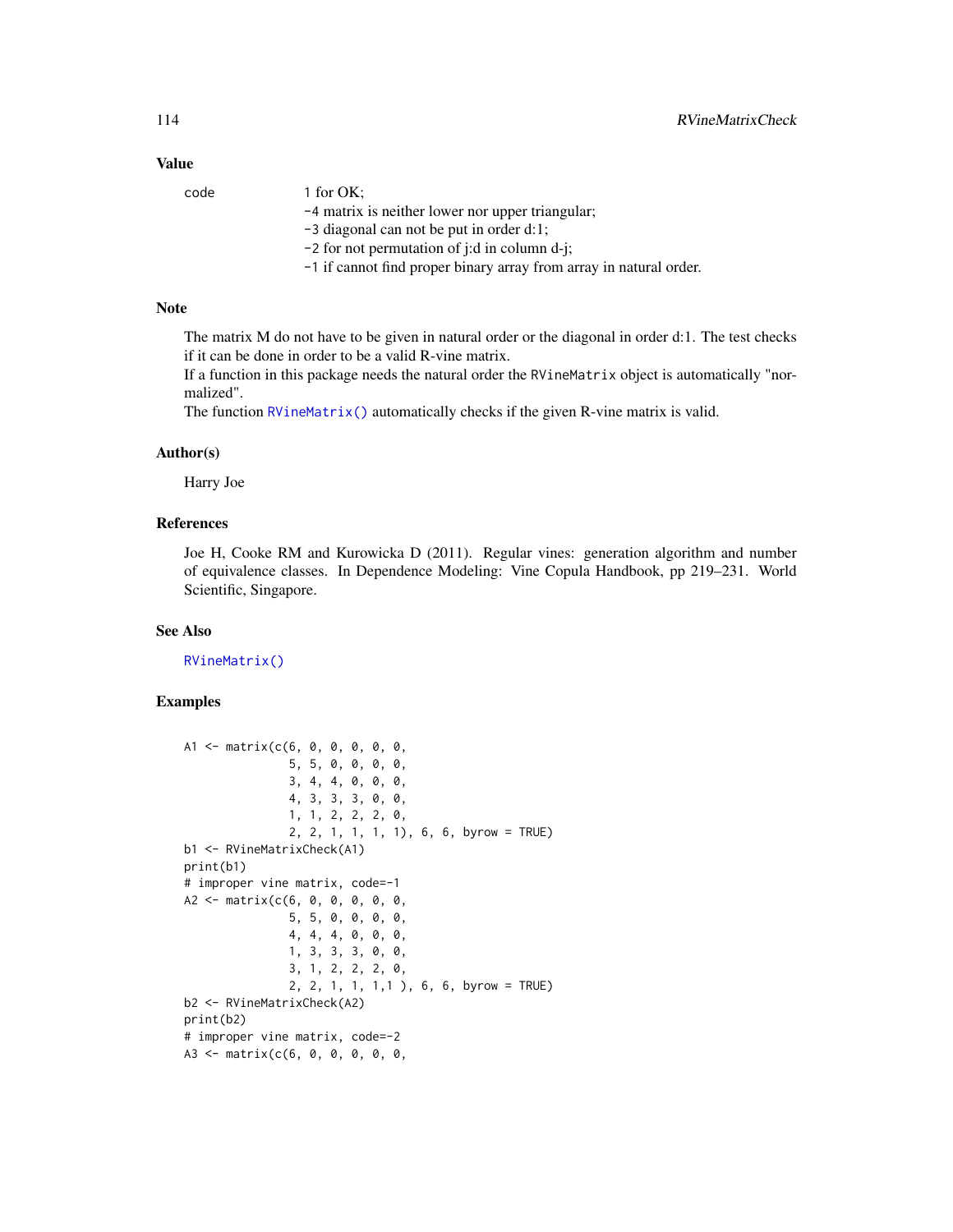```
3, 5, 0, 0, 0, 0,
               3, 4, 4, 0, 0, 0,
               4, 3, 3, 3, 0, 0,
               1, 1, 2, 2, 2, 0,
               2, 2, 1, 1, 1, 1), 6, 6, byrow = TRUE)
b3 <- RVineMatrixCheck(A3)
print(b3)
```
RVineMatrixNormalize *Normalization of R-Vine Matrix*

#### Description

An [RVineMatrix\(\)](#page-109-0) is permuted to achieve a natural ordering (i.e. diag(RVM\$Matrix) == d:1)

#### Usage

RVineMatrixNormalize(RVM)

#### Arguments

RVM [RVineMatrix\(\)](#page-109-0) defining the R-vine structure

### Value

RVM An [RVineMatrix\(\)](#page-109-0) in natural ordering with entries in RVM\$names keeping track of the reordering.

# Examples

```
Matrix \leq matrix(c(5, 2, 3, 1, 4, 4)0, 2, 3, 4, 1,
                  0, 0, 3, 4, 1,
                  0, 0, 0, 4, 1,
                  0, 0, 0, 0, 1), 5, 5)
family \leq matrix(1,5,5)
par <- matrix(c(0, 0.2, 0.9, 0.5, 0.8,
               0, 0, 0.1, 0.6, 0.9,
               0, 0, 0, 0.7, 0.5,
               0, 0, 0, 0, 0.8,
               0, 0, 0, 0, 0), 5, 5)
# define RVineMatrix object
RVM <- RVineMatrix(Matrix, family, par)
# normalise the RVine
```
RVineMatrixNormalize(RVM)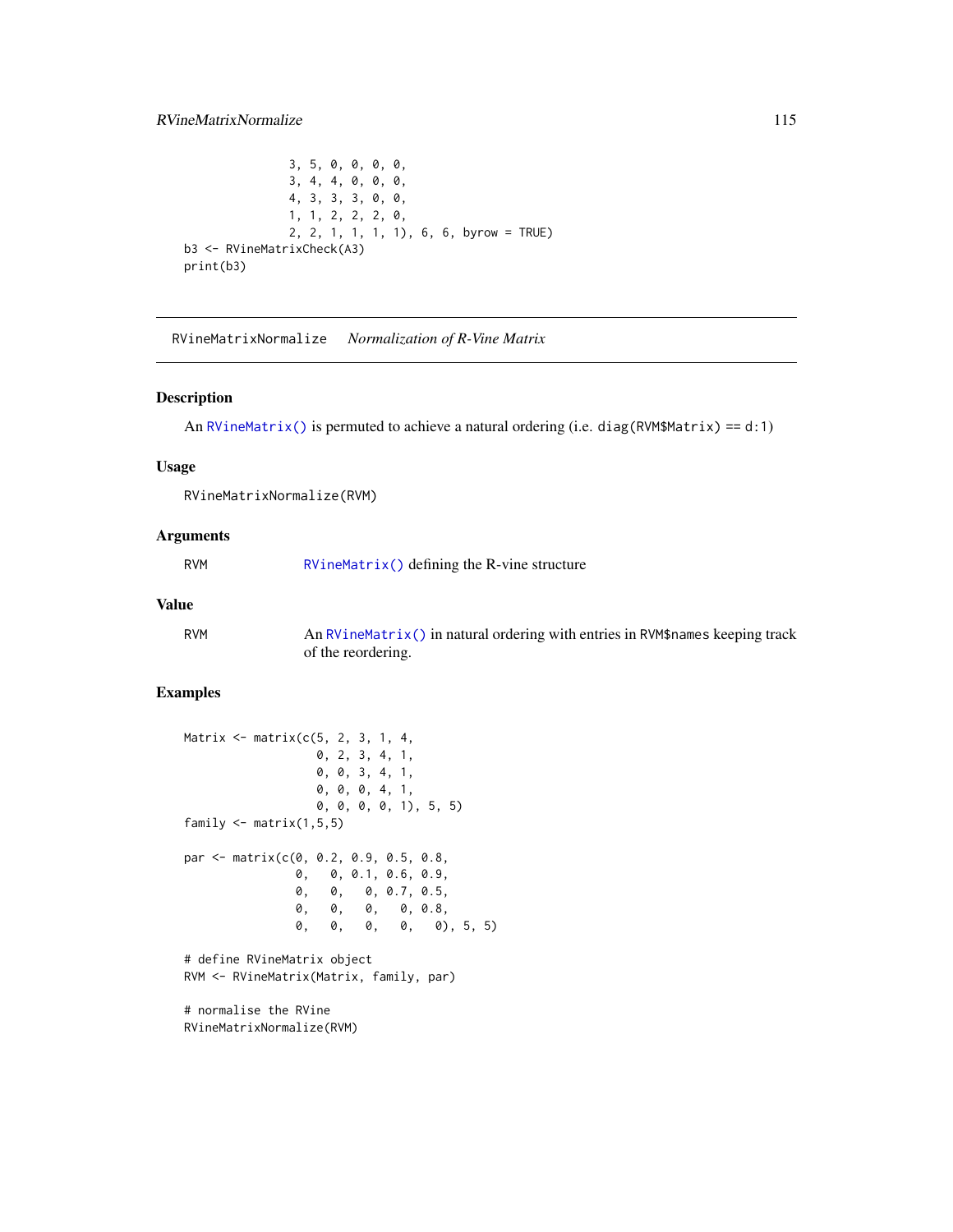RVineMatrixSample *Random sampling of R-Vine matrices*

## Description

Sample R-Vine matrices based on the algorithm of Joe et al. (2011).

#### Usage

```
RVineMatrixSample(d, size = 1, naturalOrder = FALSE)
```
# Arguments

|              | Dimension of the R-Vine matrices.                                             |
|--------------|-------------------------------------------------------------------------------|
| size         | Number of matrices to sample.                                                 |
| naturalOrder | Should the matrices be in the natural order (default: natural Order = FALSE). |

## Value

A list of length size with each element containing one R-Vine matrix.

## Note

For some reason, our implementation of Joe et al.'s algorithm always returns a star in the first tree. To fix this, we sample a vine matrix of dimension  $d + 1$  and remove the first tree afterwards

#### Author(s)

Thibault Vatter

## References

Joe H, Cooke RM and Kurowicka D (2011). Regular vines: generation algorithm and number of equivalence classes. In Dependence Modeling: Vine Copula Handbook, pp 219–231. World Scientific, Singapore.

## See Also

[RVineMatrix\(\)](#page-109-0), [RVineMatrixCheck\(\)](#page-112-0)

```
# Matrix and sample sizes
d < -10size <-5# Sample R-vine matrices
RVM <- RVineMatrixSample(d, size)
```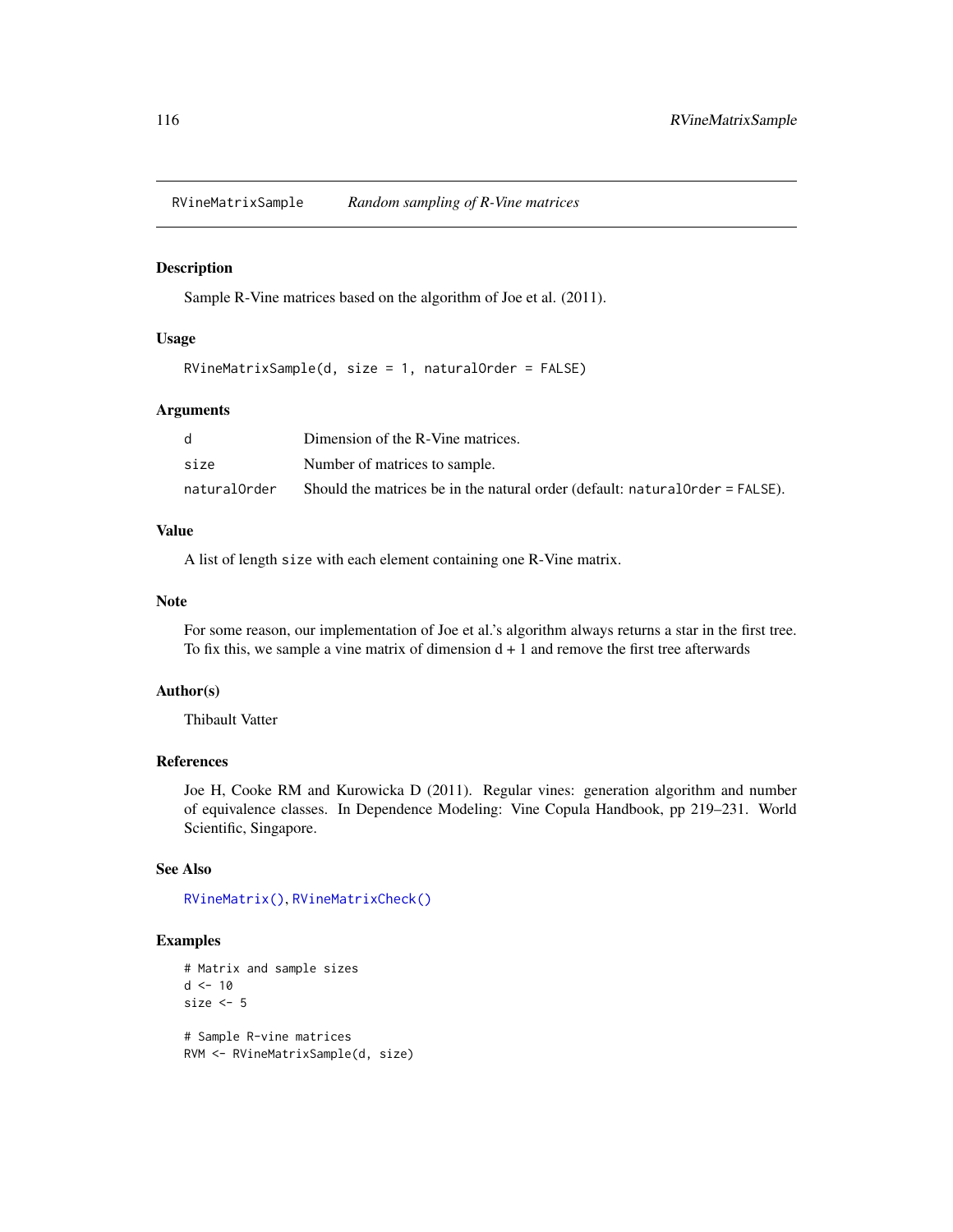#### <span id="page-116-1"></span> $RVineMLE$  117

```
sapply(RVM, RVineMatrixCheck)
# Sample R-vine matrices in the natural order
RVM <- RVineMatrixSample(d, size, naturalOrder = TRUE)
sapply(RVM, RVineMatrixCheck)
```
#### <span id="page-116-0"></span>RVineMLE *Maximum Likelihood Estimation of an R-Vine Copula Model*

## Description

This function calculates the maximum likelihood estimate (MLE) of the R-vine copula model parameters using sequential estimates as initial values (if not provided).

#### Usage

```
RVineMLE(
  data,
 RVM,
 start = RVM$par,
 start2 = RVM$par2,
 maxit = 200,
 max.df = 30,max.BB = list(BB1 = c(5, 6), BB6 = c(6, 6), BB7 = c(5, 6), BB8 = c(6, 1)),
 grad = FALSE,
 hessian = FALSE,se = FALSE,...
)
```
# Arguments

| data       | An $N$ x d data matrix (with uniform margins).                                                                                                                                                                                                              |
|------------|-------------------------------------------------------------------------------------------------------------------------------------------------------------------------------------------------------------------------------------------------------------|
| <b>RVM</b> | An $RV$ ineMatrix() object including the structure and the pair-copula families<br>and parameters (if known).                                                                                                                                               |
| start      | Lower triangular d x d matrix with zero diagonal entries with starting values for<br>the pair-copula parameters (optional; otherwise they are calculated via<br>$RVineSeqEst()$ ; default: start = $RVM\$par$ ).                                            |
| start2     | Lower triangular d x d matrix with zero diagonal entries with starting values<br>for the second parameters of pair-copula families with two parameters (op-<br>tional; otherwise they are calculated via $RVineSeqEst()$ ; default: start2 =<br>RVM\$par2). |
| maxit      | The maximum number of iteration steps (optional; default: $maxit = 200$ ).                                                                                                                                                                                  |
| max. df    | Numeric; upper bound for the estimation of the degrees of freedom parameter<br>of the t-copula (default: $max. df = 30$ ; for more details see $BiCopEst()$ ).                                                                                              |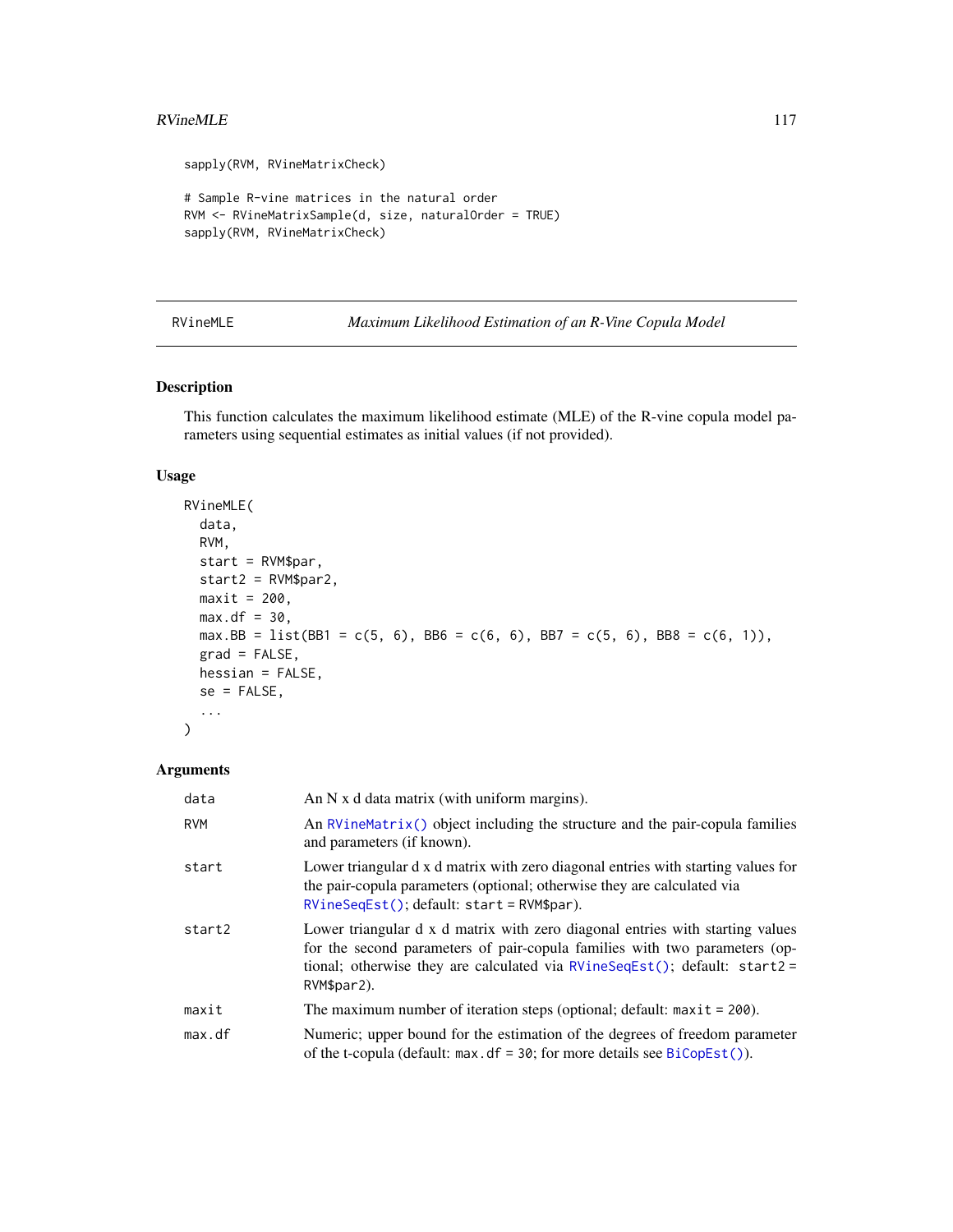| $max$ . BB   | List; upper bounds for the estimation of the two parameters (in absolute values)<br>of the BB1, BB6, BB7 and BB8 copulas<br>$(default: max.BB = list(BB1 = c(5, 6), BB6 = c(6, 6), BB7 = c(5, 6), BB8 = c(6, 1))).$                                                             |
|--------------|---------------------------------------------------------------------------------------------------------------------------------------------------------------------------------------------------------------------------------------------------------------------------------|
| grad         | If RVM\$family only contains one parameter copula families or the t-copula<br>the analytical gradient can be used for maximization of the log-likelihood (see<br>RVineGrad(); default: grad = FALSE).                                                                           |
| hessian      | Logical; whether the Hessian matrix of parameter estimates is estimated (de-<br>fault: hessian = FALSE). Note that this is not the Hessian Matrix calculated via<br>RVineHessian() but via finite differences.                                                                  |
| se           | Logical; whether standard errors of parameter estimates are estimated on the<br>basis of the Hessian matrix (see above; default: se = FALSE).                                                                                                                                   |
| .            | Further arguments for optim (e.g. factr controls the convergence of the "L-<br>BFGS-B" method, or trace, a non-negative integer, determines if tracing infor-<br>mation on the progress of the optimization is produced.)<br>For more details see the documentation of optim(). |
| <b>Value</b> |                                                                                                                                                                                                                                                                                 |
| <b>RVM</b>   | RVineMatrix() object with the calculated parameters stored in RVM\$par and<br>RVM\$par2. Additional information about the fit is added (e.g., log-likelihood,<br>AIC, BIC).                                                                                                     |
| value        | Optimized log-likelihood value corresponding to the estimated pair-copula pa-<br>rameters.                                                                                                                                                                                      |
| convergence  | An integer code indicating either successful convergence (convergence = $\theta$ ) or<br>an error:                                                                                                                                                                              |
|              | $1 =$ the iteration limit maxit has been reached<br>$51 = a$ warning from the "L-BFGS-B" method; see component message for<br>further details<br>$52$ = an error from the "L-BFGS-B" method; see component message for further<br>details                                       |
| message      | A character string giving any additional information returned by optim(), or<br>NULL.                                                                                                                                                                                           |
| counts       | A two-element integer vector giving the number of calls to fn and gr respec-<br>tively. This excludes those calls needed to compute the Hessian, if requested,<br>and any calls to fn to compute a finite-difference approximation to the gradient.                             |
| hessian      | If hessian = TRUE, the Hessian matrix is returned. Its calculation is on the basis<br>of finite differences (output of optim).                                                                                                                                                  |

# Note

RVineMLE uses the L-BFGS-B method for optimization.

If the analytical gradient is used for maximization, computations may be up to 10 times faster than using finite differences.

# Author(s)

Ulf Schepsmeier, Jeffrey Dissmann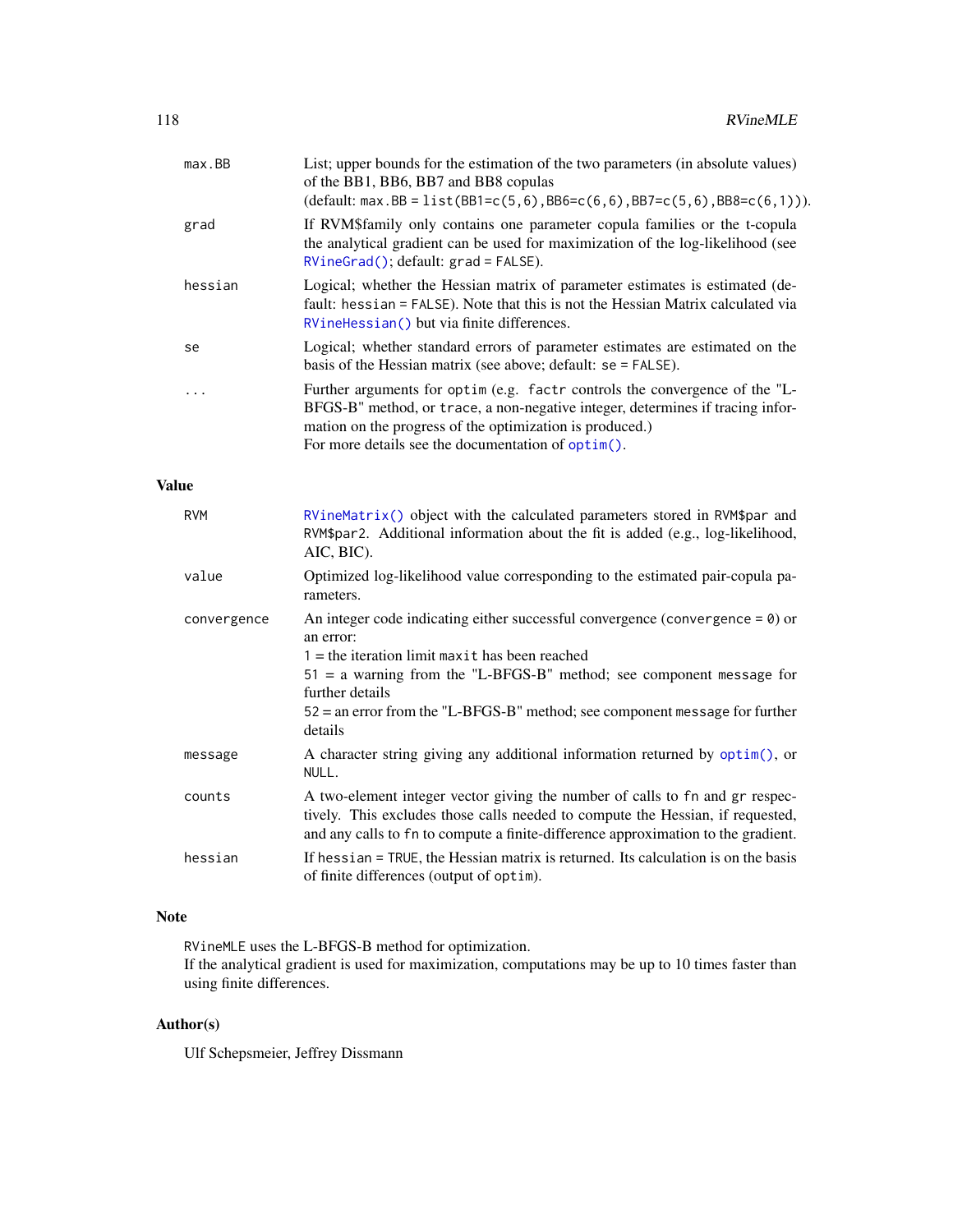#### RVineMLE 2008 2012 119

#### References

Dissmann, J. F., E. C. Brechmann, C. Czado, and D. Kurowicka (2013). Selecting and estimating regular vine copulae and application to financial returns. Computational Statistics & Data Analysis, 59 (1), 52-69.

Stoeber, J. and U. Schepsmeier (2013). Estimating standard errors in regular vine copula models. Computational Statistics, 1-29 <https://link.springer.com/article/10.1007/s00180-013-0423-8#>.

#### See Also

```
RVineSeqEst(), RVineStructureSelect(), RVineMatrix(), RVineGrad(), RVineHessian()
```

```
# define 5-dimensional R-vine tree structure matrix
Matrix <- c(5, 2, 3, 1, 4,
            0, 2, 3, 4, 1,
            0, 0, 3, 4, 1,
            0, 0, 0, 4, 1,
            0, 0, 0, 0, 1)
Matrix <- matrix(Matrix, 5, 5)
# define R-vine pair-copula family matrix
family <-c(0, 1, 3, 4, 4,0, 0, 3, 4, 1,
            0, 0, 0, 4, 1,
            0, 0, 0, 0, 3,
            0, 0, 0, 0, 0)
family <- matrix(family, 5, 5)
# define R-vine pair-copula parameter matrix
par <- c(0, 0.2, 0.9, 1.5, 3.9,
         0, 0, 1.1, 1.6, 0.9,
         0, 0, 0, 1.9, 0.5,
         0, 0, 0, 0, 4.8,
         0, 0, 0, 0, 0)
par <- matrix(par, 5, 5)
# define second R-vine pair-copula parameter matrix
par2 \leq matrix(0, 5, 5)
# define RVineMatrix object
RVM <- RVineMatrix(Matrix = Matrix, family = family,
                   par = par, par2 = par2,
                   names = c("V1", "V2", "V3", "V4", "V5"))
# simulate a sample of size 300 from the R-vine copula model
set.seed(123)
simdata <- RVineSim(300, RVM)
# compute the MLE
```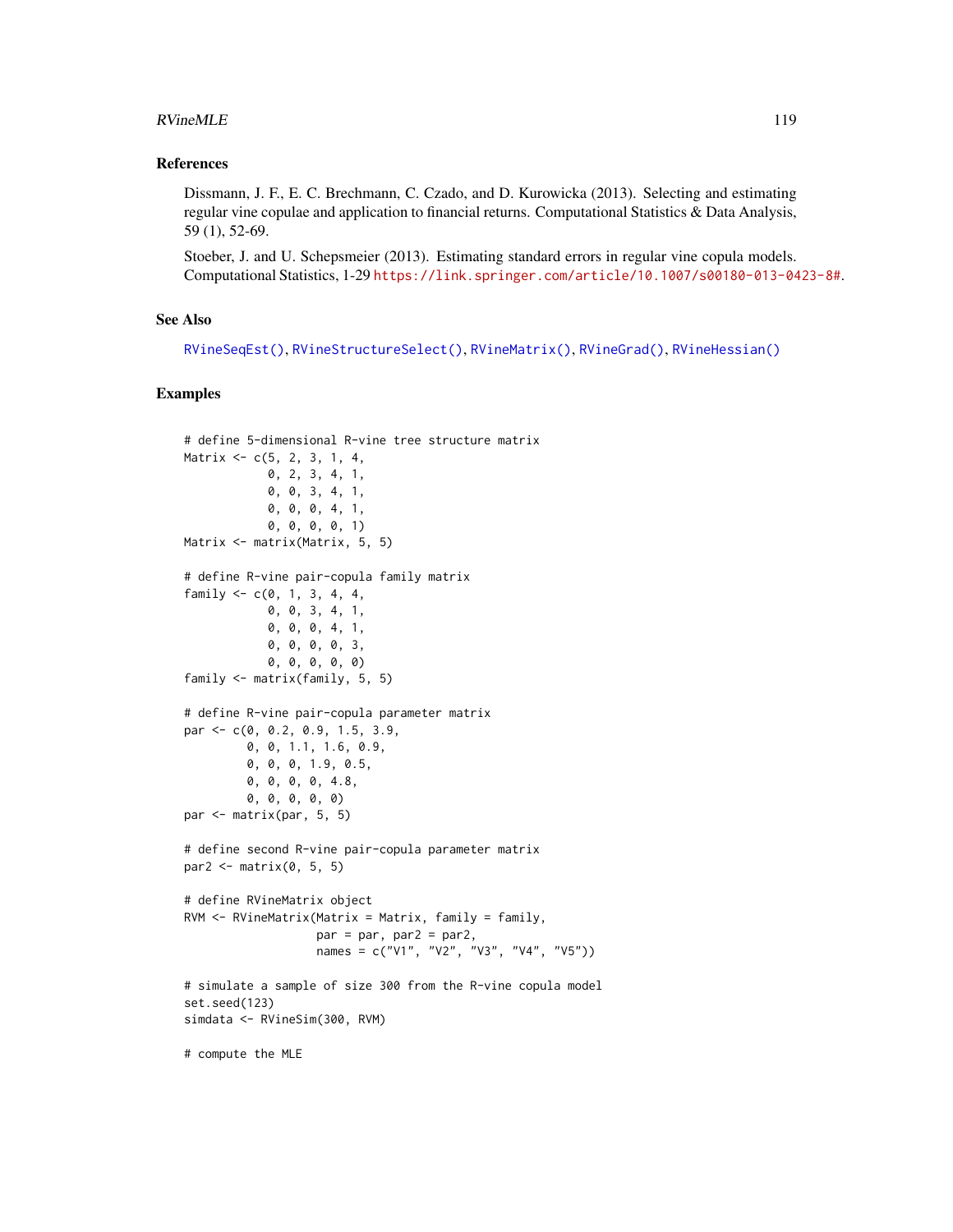```
mle \leq RVineMLE(simdata, RVM, grad = TRUE, trace = 0)
# compare parameters
round(mle$RVM$par - RVM$par, 2)
```
RVinePar2Beta *Blomqvist's Beta Values of an R-Vine Copula Model*

#### Description

This function computes the values of Blomqvist's beta corresponding to the parameters of an R-vine copula model.

## Usage

```
RVinePar2Beta(RVM, check.pars = TRUE)
```
#### Arguments

| <b>RVM</b> | An RVineMatrix() object.                                                                                                    |
|------------|-----------------------------------------------------------------------------------------------------------------------------|
|            | Note that the Student's t-copula is not allowed since the CDF of the t-copula is                                            |
|            | not implemented (see BiCopCDF() and BiCopPar2Beta()).                                                                       |
| check.pars | logical; default is TRUE; if FALSE, checks for family/parameter-consistency are<br>omitted (should only be used with care). |

## Value

Matrix with the same structure as the family and parameter matrices of the [RVineMatrix\(\)](#page-109-0) object RVM where the entries are values of Blomqvist's beta corresponding to the families and parameters of the R-vine copula model given by RVM.

#### Author(s)

Ulf Schepsmeier

#### See Also

[RVineMatrix\(\)](#page-109-0), [BiCopPar2Beta\(\)](#page-55-0)

```
# define 5-dimensional R-vine tree structure matrix
Matrix <- c(5, 2, 3, 1, 4,
            0, 2, 3, 4, 1,
            0, 0, 3, 4, 1,
            0, 0, 0, 4, 1,
            0, 0, 0, 0, 1)
Matrix <- matrix(Matrix, 5, 5)
```
<span id="page-119-0"></span>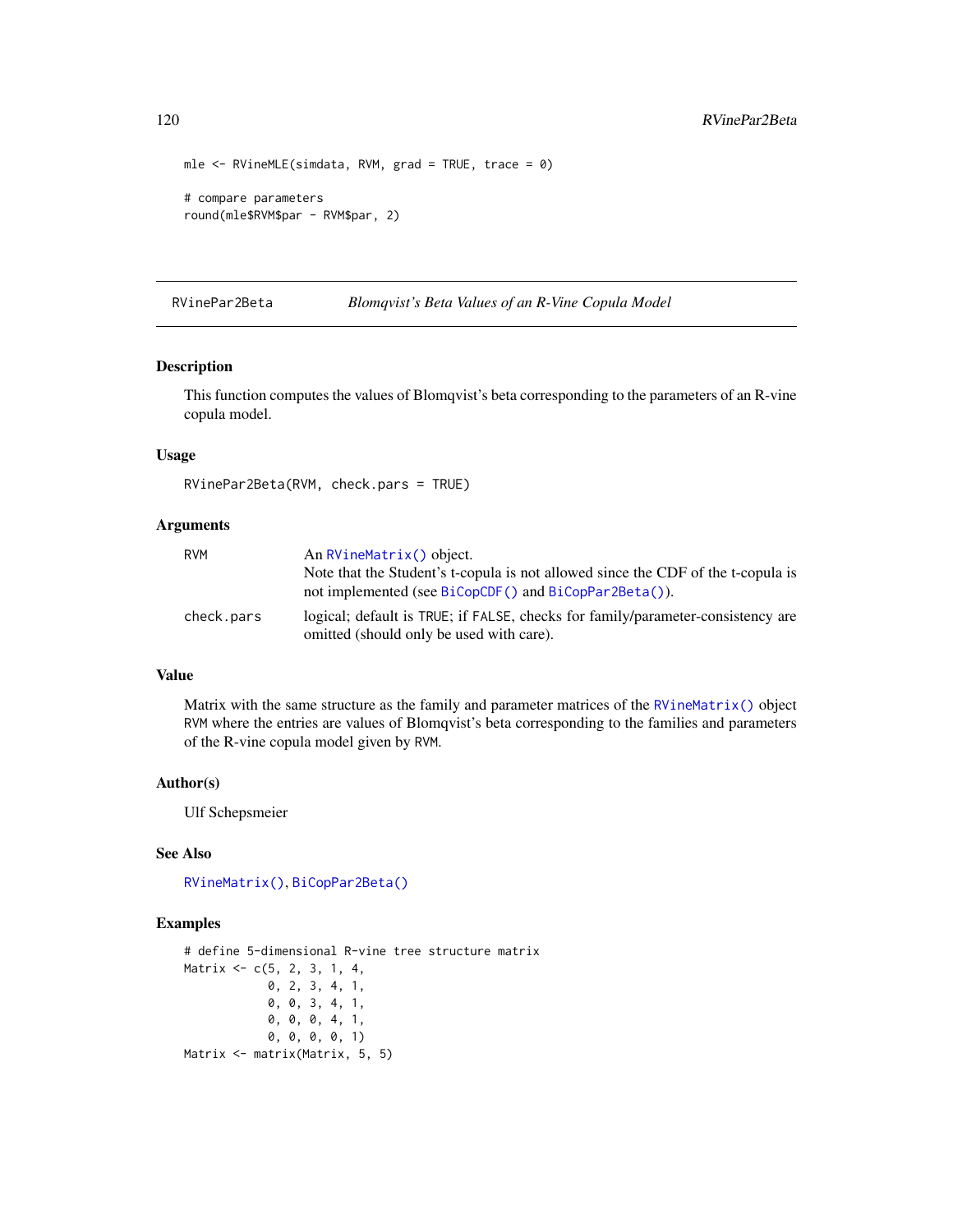```
# define R-vine pair-copula family matrix
family <-c(0, 1, 3, 4, 4,0, 0, 3, 4, 1,
            0, 0, 0, 4, 1,
            0, 0, 0, 0, 3,
            0, 0, 0, 0, 0)
family <- matrix(family, 5, 5)
# define R-vine pair-copula parameter matrix
par <- c(0, 0.2, 0.9, 1.5, 3.9,
         0, 0, 1.1, 1.6, 0.9,
         0, 0, 0, 1.9, 0.5,
         0, 0, 0, 0, 4.8,
         0, 0, 0, 0, 0)
par <- matrix(par, 5, 5)
# define second R-vine pair-copula parameter matrix
par2 \leftarrow matrix(0, 5, 5)
# define RVineMatrix object
RVM \leq RVineMatrix(Matrix = Matrix, family = family,par = par, par2 = par2,
                   names = c("V1", "V2", "V3", "V4", "V5"))
# compute the Blomqvist's beta values
BlomBeta <- RVinePar2Beta(RVM)
```
RVinePar2Tau *Kendall's Tau Values of an R-Vine Copula Model*

# Description

This function computes the values of Kendall's tau corresponding to the parameters of an R-vine copula model.

#### Usage

```
RVinePar2Tau(RVM, check.pars = TRUE)
```
# Arguments

| RVM        | An RVineMatrix() object.                                                        |
|------------|---------------------------------------------------------------------------------|
| check.pars | logical; default is TRUE; if FALSE, checks for family/parameter-consistency are |
|            | omitted (should only be used with care).                                        |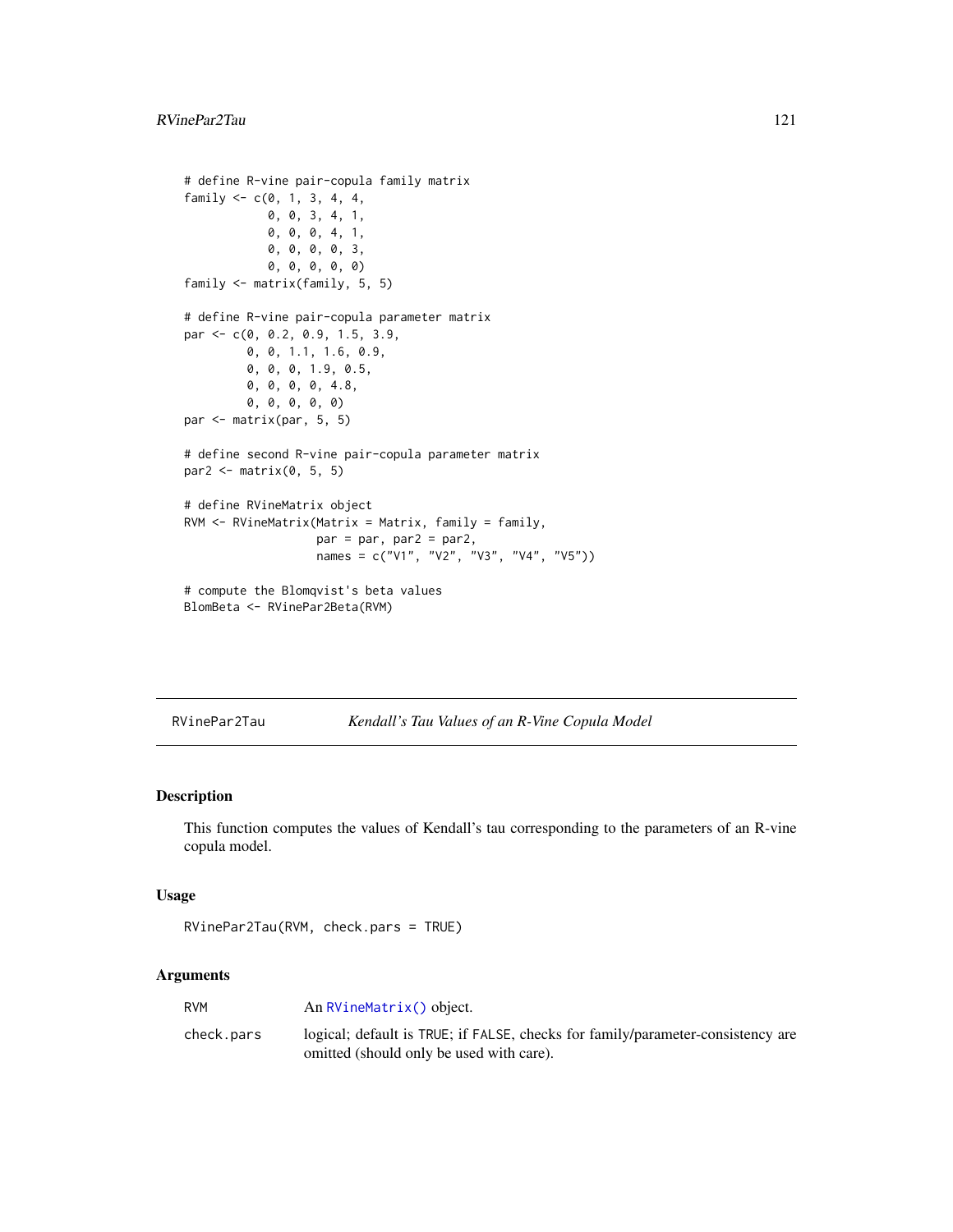## <span id="page-121-0"></span>Value

Matrix with the same structure as the family and parameter matrices of the  $\overline{R}$ VineMatrix() object RVM where the entries are values of Kendall's tau corresponding to the families and parameters of the R-vine copula model given by RVM.

#### Author(s)

Jeffrey Dissmann

# See Also

[RVineMatrix\(\)](#page-109-0), [BiCopPar2Tau\(\)](#page-61-0)

```
# define 5-dimensional R-vine tree structure matrix
Matrix <- c(5, 2, 3, 1, 4,
            0, 2, 3, 4, 1,
            0, 0, 3, 4, 1,
            0, 0, 0, 4, 1,
            0, 0, 0, 0, 1)
Matrix <- matrix(Matrix, 5, 5)
# define R-vine pair-copula family matrix
family \leq c(0, 1, 3, 4, 4,0, 0, 3, 4, 1,
            0, 0, 0, 4, 1,
            0, 0, 0, 0, 3,
            0, 0, 0, 0, 0)
family <- matrix(family, 5, 5)
# define R-vine pair-copula parameter matrix
par <- c(0, 0.2, 0.9, 1.5, 3.9,
         0, 0, 1.1, 1.6, 0.9,
         0, 0, 0, 1.9, 0.5,
         0, 0, 0, 0, 4.8,
         0, 0, 0, 0, 0)
par <- matrix(par, 5, 5)
# define second R-vine pair-copula parameter matrix
par2 <- matrix(0, 5, 5)
# define RVineMatrix object
RVM \leq RVineMatrix(Matrix = Matrix, family = family,par = par, par2 = par2,
                   names = c("V1", "V2", "V3", "V4", "V5"))
# compute the Kendall's tau values
tau <- RVinePar2Tau(RVM)
```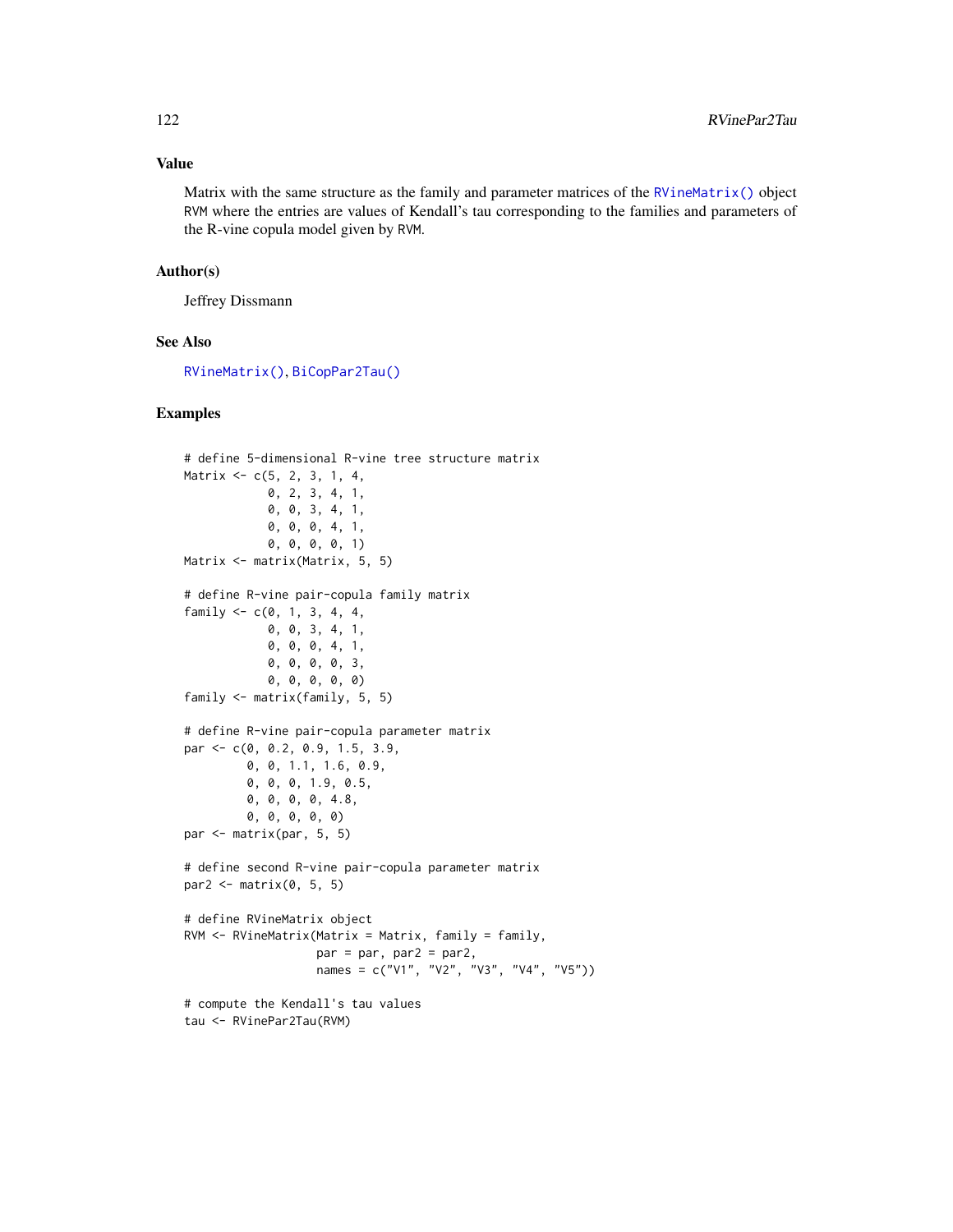#### Description

This function calculates the probability density function of a d-dimensional R-vine copula.

# Usage

```
RVinePDF(newdata, RVM, verbose = TRUE)
```
#### Arguments

| newdata    | An N x d data matrix that specifies where the density shall be evaluated.                         |
|------------|---------------------------------------------------------------------------------------------------|
| <b>RVM</b> | An $RVineMatrix()$ object including the structure and the pair-copula families<br>and parameters. |
| verbose    | In case something goes wrong, additional output will be plotted.                                  |

#### Details

The density of a d-dimensional R-vine copula with  $d-1$  trees and corresponding edge sets  $E_1, ..., E_{d-1}$ is given by

$$
\prod_{\ell=1}^{d-1} \prod_{e \in E_{\ell}} c_{j(e),k(e)|D(e)}(F(u_{j(e)}|u_{D(e)}), F(u_{k(e)}|u_{D(e)})|\theta_{j(e),k(e)|D(e)}),
$$

where  $u = (u_1, ..., u_d)' \in [0, 1]^d$ . Further  $c_{j(e), k(e)|D(e)}$  denotes a bivariate copula density associated to an edge e and with parameter(s)  $\theta_{j(e),k(e)|D(e)}$ . Conditional distribution functions such as  $F(u_{j(e)} | u_{D(e)})$  are obtained recursively using the relationship

$$
h(u|\boldsymbol{v},\boldsymbol{\theta}) := F(u|\boldsymbol{v}) = dC_{uv_j|v_{-j}}(F(u|v_{-j}), F(v_j|v_{-j}))/dF(v_j|v_{-j}),
$$

where  $C_{uv_j}|_{v_{-j}}$  is a bivariate copula distribution function with parameter(s)  $\theta$  and  $v_{-j}$  denotes a vector with the j-th component  $v_j$  removed. The notation of h-functions is introduced for convenience. For more details see Dissmann et al. (2013).

The function is actually just a wrapper to [RVineLogLik\(\)](#page-106-0).

#### Author(s)

Thomas Nagler

## References

Dissmann, J. F., E. C. Brechmann, C. Czado, and D. Kurowicka (2013). Selecting and estimating regular vine copulae and application to financial returns. Computational Statistics & Data Analysis, 59 (1), 52-69.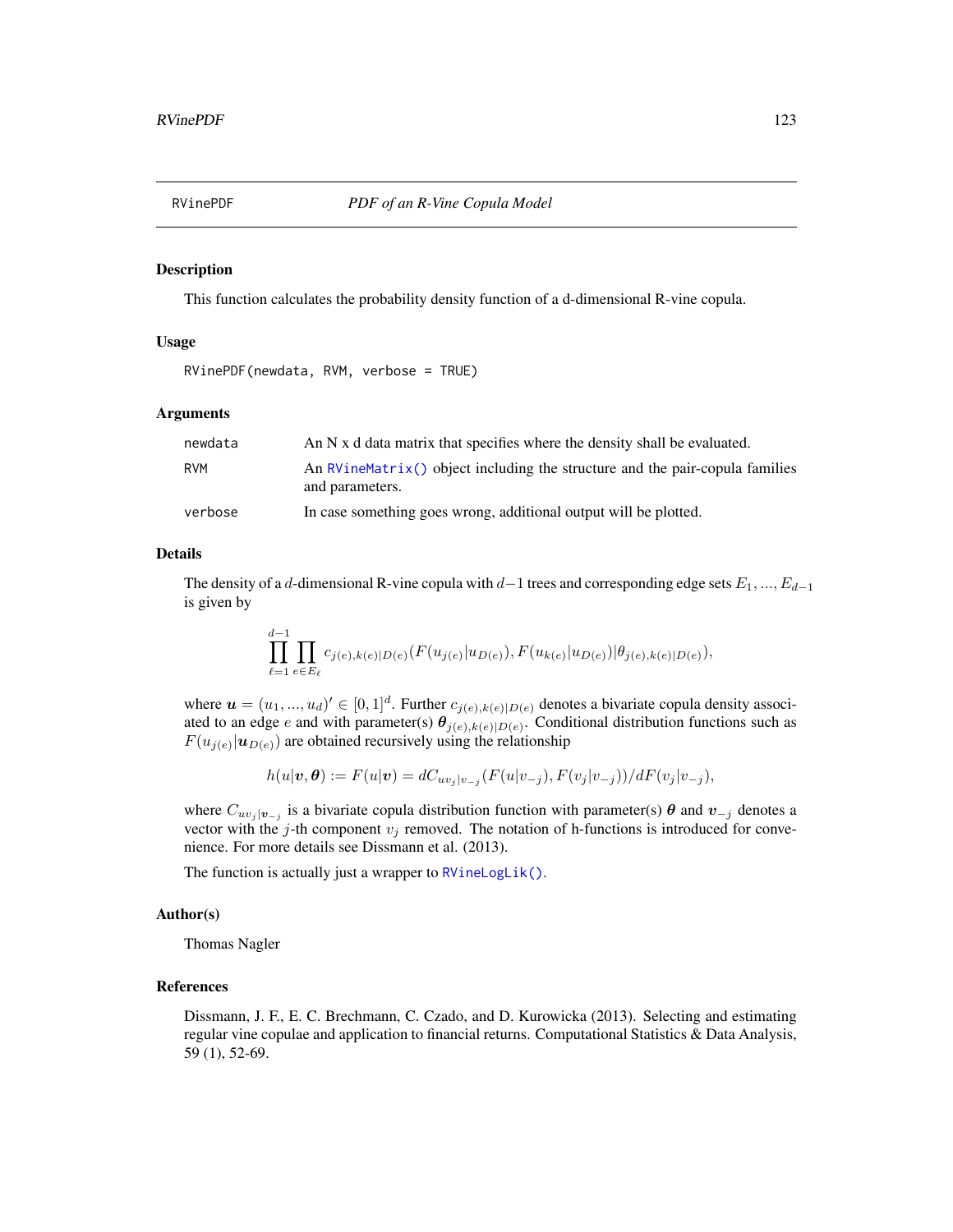# <span id="page-123-0"></span>See Also

```
BiCopHfunc(), RVineMatrix(), RVineMLE(), RVineAIC(), RVineBIC()
```
## Examples

```
# define 5-dimensional R-vine tree structure matrix
Matrix <- c(5, 2, 3, 1, 4,
            0, 2, 3, 4, 1,
            0, 0, 3, 4, 1,
            0, 0, 0, 4, 1,
            0, 0, 0, 0, 1)
Matrix <- matrix(Matrix, 5, 5)
# define R-vine pair-copula family matrix
family <-c(0, 1, 3, 4, 4, 4)0, 0, 3, 4, 1,
            0, 0, 0, 4, 1,
            0, 0, 0, 0, 3,
            0, 0, 0, 0, 0)
family <- matrix(family, 5, 5)
# define R-vine pair-copula parameter matrix
par <- c(0, 0.2, 0.9, 1.5, 3.9,
         0, 0, 1.1, 1.6, 0.9,
         0, 0, 0, 1.9, 0.5,
         0, 0, 0, 0, 4.8,
         0, 0, 0, 0, 0)
par <- matrix(par, 5, 5)
# define second R-vine pair-copula parameter matrix
par2 \leftarrow matrix(0, 5, 5)
# define RVineMatrix object
RVM <- RVineMatrix(Matrix = Matrix, family = family,
                   par = par, par2 = par2,
                   names = c("V1", "V2", "V3", "V4", "V5"))
# compute the density at (0.1, 0.2, 0.3, 0.4, 0.5)
RVinePDF(c(0.1, 0.2, 0.3, 0.4, 0.5), RVM)
```
RVinePIT *Probability Integral Transformation for R-Vine Copula Models*

#### Description

This function applies the probability integral transformation (PIT) for R-vine copula models to given copula data.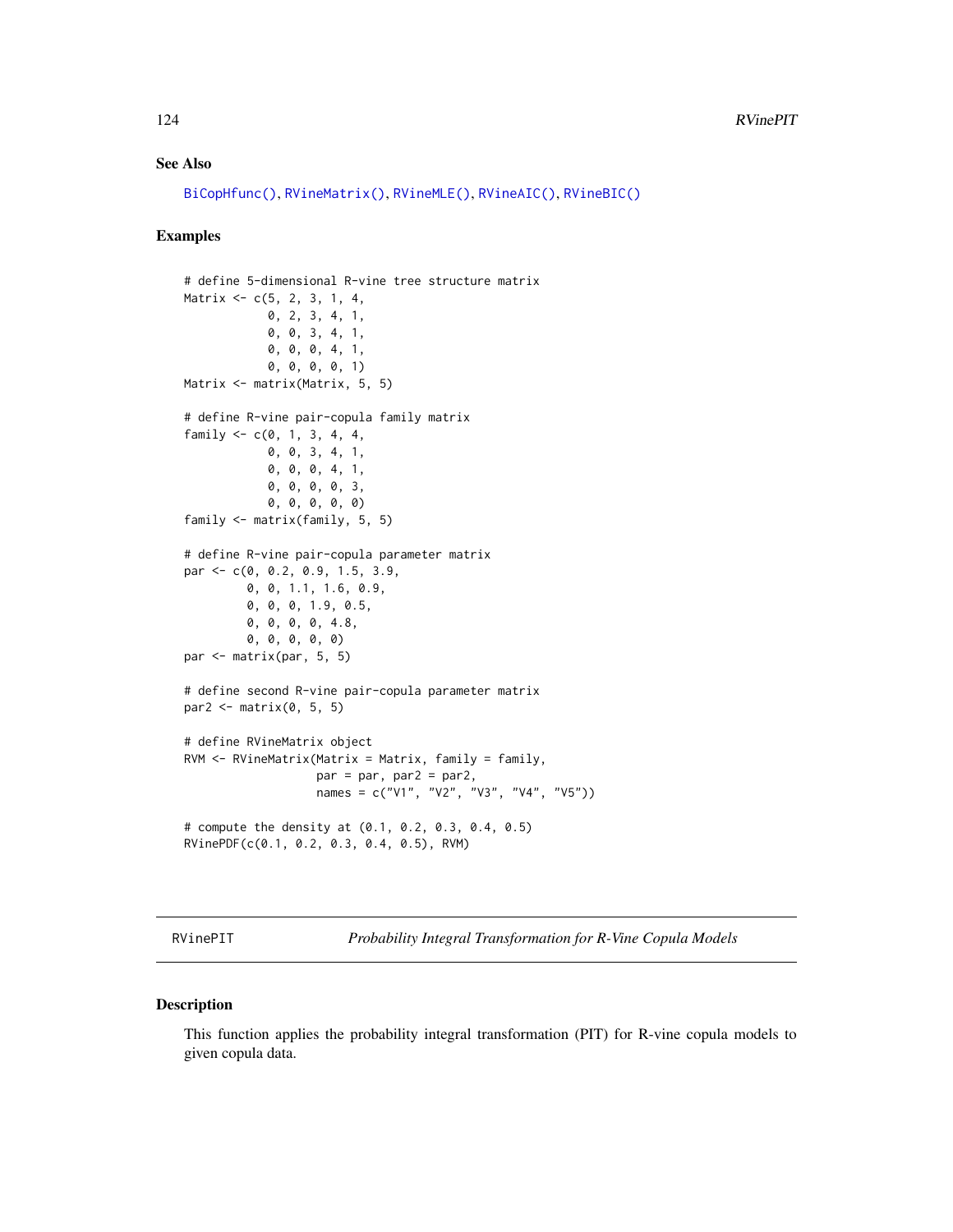#### RVinePIT 25

#### Usage

RVinePIT(data, RVM)

#### Arguments

| data | An $N \times d$ data matrix (with uniform margins). |
|------|-----------------------------------------------------|
| RVM  | $RVineMatrix()$ objects of the R-vine model.        |

#### Details

The multivariate probability integral transformation (PIT) of Rosenblatt (1952) transforms the copula data  $u = (u_1, \dots, u_d)$  with a given multivariate copula C into independent data in  $[0, 1]^d$ , where d is the dimension of the data set.

Let  $u = (u_1, \ldots, u_d)$  denote copula data of dimension d. Further let C be the joint cdf of  $u =$  $(u_1, \ldots, u_d)$ . Then Rosenblatt's transformation of u, denoted as  $y = (y_1, \ldots, y_d)$ , is defined as

$$
y_1 := u_1, y_2 := C(u_2|u_1), \ldots y_d := C(u_d|u_1, \ldots, u_{d-1}),
$$

where  $C(u_k|u_1,\ldots,u_{k-1})$  is the conditional copula of  $U_k$  given  $U_1 = u_1,\ldots,U_{k-1} = u_{k-1}, k =$ 2, ..., d. The data vector  $y = (y_1, \ldots, y_d)$  is now i.i.d. with  $y_i \sim U[0, 1]$ . The algorithm for the R-vine PIT is given in the appendix of Schepsmeier (2015).

#### Value

An N x d matrix of PIT data from the given R-vine copula model.

#### Author(s)

Ulf Schepsmeier

## References

Rosenblatt, M. (1952). Remarks on a Multivariate Transformation. The Annals of Mathematical Statistics 23 (3), 470-472.

Schepsmeier, U. (2015) Efficient information based goodness-of-fit tests for vine copula models with fixed margins. Journal of Multivariate Analysis 138, 34-52.

#### See Also

#### [RVineGofTest\(\)](#page-97-0)

## Examples

# load data set data(daxreturns)

# select the R-vine structure, families and parameters RVM <- RVineStructureSelect(daxreturns[,1:3], c(1:6))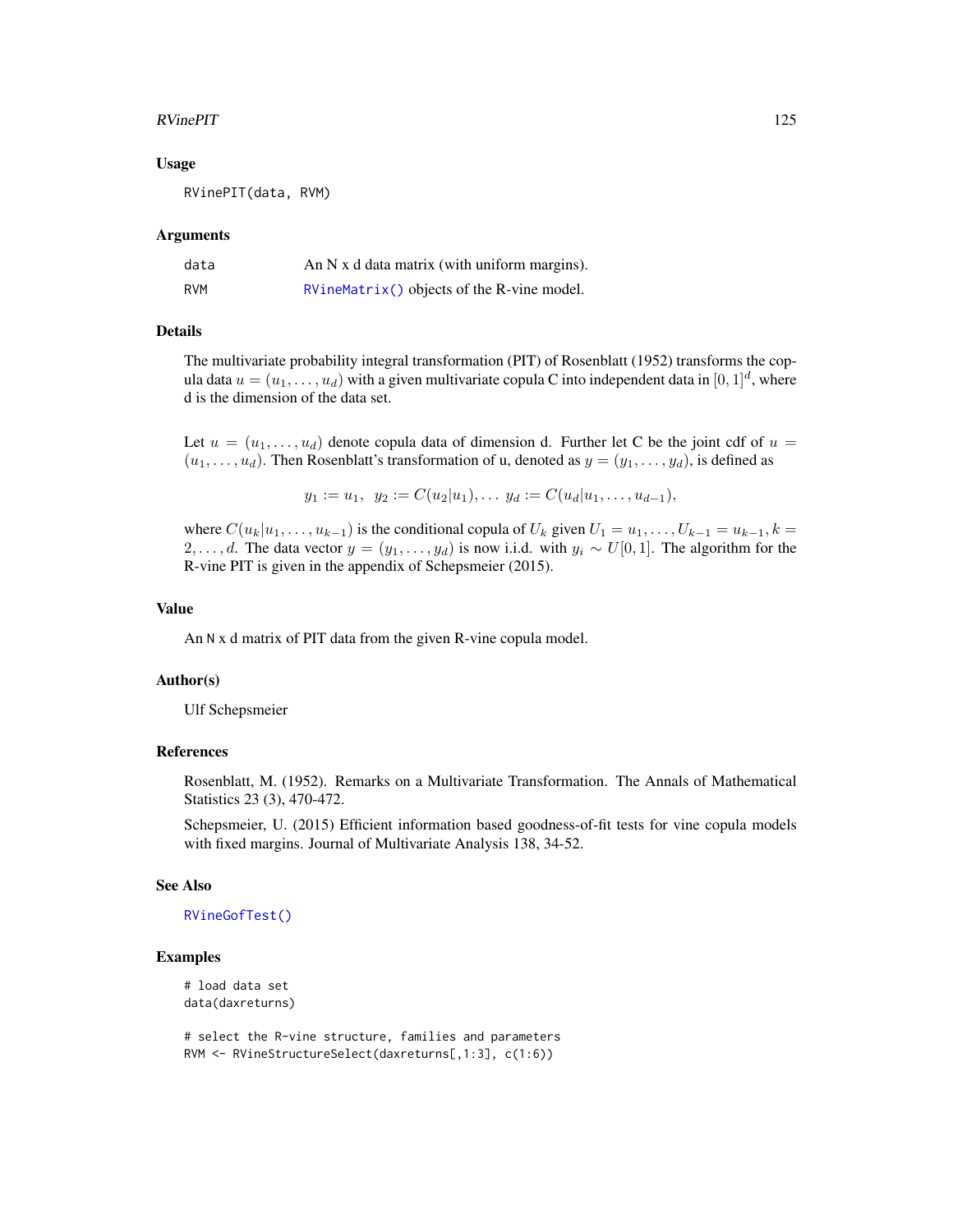```
# PIT data
pit <- RVinePIT(daxreturns[,1:3], RVM)
par(mfrow = c(1,2))plot(daxreturns[,1], daxreturns[,2]) # correlated data
plot(pit[,1], pit[,2]) # i.i.d. data
cor(pit, method = "kendall")
```
<span id="page-125-0"></span>RVineSeqEst *Sequential Estimation of an R-Vine Copula Model*

# Description

This function sequentially estimates the pair-copula parameters of a d-dimensional R-vine copula model as specified by the corresponding [RVineMatrix\(\)](#page-109-0) object.

#### Usage

```
RVineSeqEst(
 data,
 RVM,
 method = "mle",se = FALSE,max.df = 30,
 max.BB = list(BB1 = c(5, 6), BB6 = c(6, 6), BB7 = c(5, 6), BB8 = c(6, 1)),
 progress = FALSE,
 weights = NA,
 cores = 1)
```
## Arguments

| data       | An $N$ x d data matrix (with uniform margins).                                                                                                                                                                                                                                                                                                                                                                                           |
|------------|------------------------------------------------------------------------------------------------------------------------------------------------------------------------------------------------------------------------------------------------------------------------------------------------------------------------------------------------------------------------------------------------------------------------------------------|
| <b>RVM</b> | An $RV$ ineMatrix() object including the structure, the pair-copula families and<br>the pair-copula parameters (if they are known).                                                                                                                                                                                                                                                                                                      |
| method     | indicates the estimation method: either maximum likelihood estimation (method)<br>$=$ "mle"; default) or inversion of Kendall's tau (method $=$ "itau"). For method<br>$=$ "itau" only one parameter families and the Student t copula can be used<br>$(family = 1, 2, 3, 4, 5, 6, 13, 14, 16, 23, 24, 26, 33, 34$ or 36). For the t-copula,<br>$par2$ is found by a crude profile likelihood optimization over the interval $(2, 10]$ . |
| se         | Logical; whether standard errors are estimated (default: $se = FALSE$ ).                                                                                                                                                                                                                                                                                                                                                                 |
| max.df     | Numeric; upper bound for the estimation of the degrees of freedom parameter<br>of the t-copula (default: $max. df = 30$ ; for more details see $BiCopEst()$ ).                                                                                                                                                                                                                                                                           |

<span id="page-125-1"></span>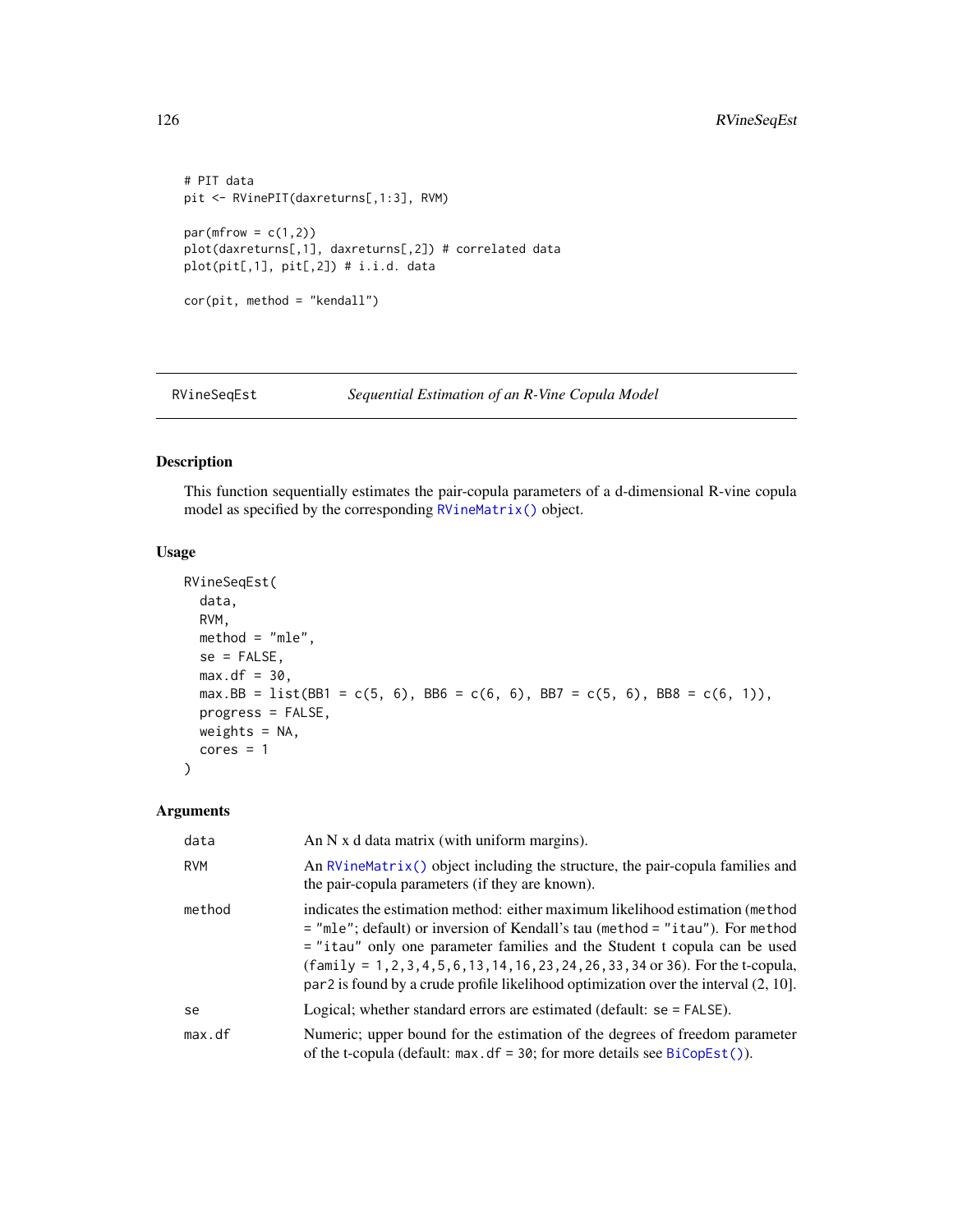# <span id="page-126-0"></span>RVineSeqEst 127

| max.BB   | List; upper bounds for the estimation of the two parameters (in absolute values)<br>of the BB1, BB6, BB7 and BB8 copulas<br>$(\text{default: max.BB = list(BB1 = c(5, 6), BB6 = c(6, 6), BB7 = c(5, 6), BB8 = c(6, 1))}).$                                        |
|----------|-------------------------------------------------------------------------------------------------------------------------------------------------------------------------------------------------------------------------------------------------------------------|
| progress | Logical; whether the pairwise estimation progress is printed (default: progress<br>$=$ FALSE).                                                                                                                                                                    |
| weights  | Numerical; weights for each observation (optional).                                                                                                                                                                                                               |
| cores    | integer; if cores > 1, estimation will be parallelized within each tree (using<br>foreach::foreach()). However, the overhead caused by parallelization is<br>likely to make the function run slower unless sample size is really large and<br>method = $"$ itau". |

## Details

The pair-copula parameter estimation is performed tree-wise, i.e., for each R-vine tree the results from the previous tree(s) are used to calculate the new copula parameters using [BiCopEst\(\)](#page-24-0).

# Value

An [RVineMatrix\(\)](#page-109-0) object with the sequentially estimated parameters stored in RVM\$par and RVM\$par2. The object is augmented by the following information about the fit:

| se, se2             | standard errors for the parameter estimates (if $se = TRUE$ ); note that these are<br>only approximate since they do not account for the sequential nature of the esti-<br>mation. |  |
|---------------------|------------------------------------------------------------------------------------------------------------------------------------------------------------------------------------|--|
| nobs                | number of observations.                                                                                                                                                            |  |
| logLik, pair.logLik |                                                                                                                                                                                    |  |
|                     | log likelihood (overall and pairwise)                                                                                                                                              |  |
| AIC, pair.AIC       | Aikaike's Informaton Criterion (overall and pairwise),                                                                                                                             |  |
| BIC, pair.BIC       | Bayesian's Informaton Criterion (overall and pairwise),                                                                                                                            |  |
| emptau              | matrix of empirical values of Kendall's tau,                                                                                                                                       |  |
| p.value.indeptest   |                                                                                                                                                                                    |  |
|                     | matrix of p-values of the independence test.                                                                                                                                       |  |

## Note

For a comprehensive summary of the fitted model, use summary(object); to see all its contents, use str(object).

## Author(s)

Ulf Schepsmeier, Jeffrey Dissmann, Thomas Nagler

## See Also

[RVineMatrix\(\)](#page-109-0), [BiCop\(\)](#page-6-0), [BiCopEst\(\)](#page-24-0), [plot.RVineMatrix\(\)](#page-79-0), [contour.RVineMatrix\(\)](#page-79-1)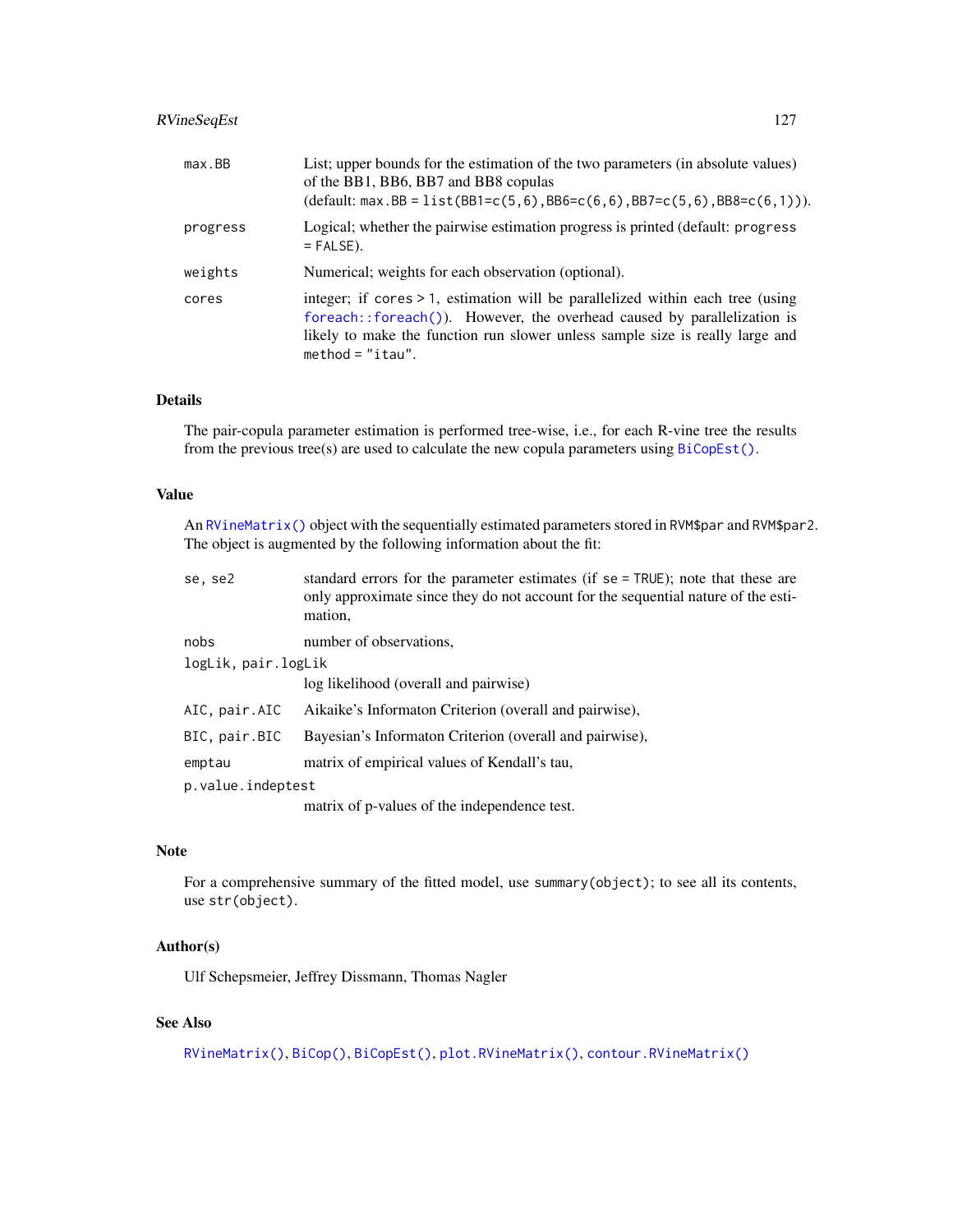## Examples

```
# define 5-dimensional R-vine tree structure matrix
Matrix <- c(5, 2, 3, 1, 4,
            0, 2, 3, 4, 1,
            0, 0, 3, 4, 1,
            0, 0, 0, 4, 1,
            0, 0, 0, 0, 1)
Matrix <- matrix(Matrix, 5, 5)
# define R-vine pair-copula family matrix
family <-c(0, 1, 3, 4, 4,0, 0, 3, 4, 1,
            0, 0, 0, 4, 1,
            0, 0, 0, 0, 3,
            0, 0, 0, 0, 0)
family <- matrix(family, 5, 5)
# define R-vine pair-copula parameter matrix
par <- c(0, 0.2, 0.9, 1.5, 3.9,
         0, 0, 1.1, 1.6, 0.9,
         0, 0, 0, 1.9, 0.5,
         0, 0, 0, 0, 4.8,
         0, 0, 0, 0, 0)
par <- matrix(par, 5, 5)
# define second R-vine pair-copula parameter matrix
par2 \leq matrix(0, 5, 5)
# define RVineMatrix object
RVM \leq RVineMatrix(Matrix = Matrix, family = family,par = par, par2 = par2,
                   names = c("V1", "V2", "V3", "V4", "V5"))
# simulate a sample of size 300 from the R-vine copula model
set.seed(123)
simdata <- RVineSim(300, RVM)
# sequential estimation
summary(RVineSeqEst(simdata, RVM, method = "itau", se = TRUE))
summary(RVineSeqEst(simdata, RVM, method = "mle", se = TRUE))
```
<span id="page-127-0"></span>RVineSim *Simulation from an R-Vine Copula Model*

#### Description

This function simulates from a given R-vine copula model.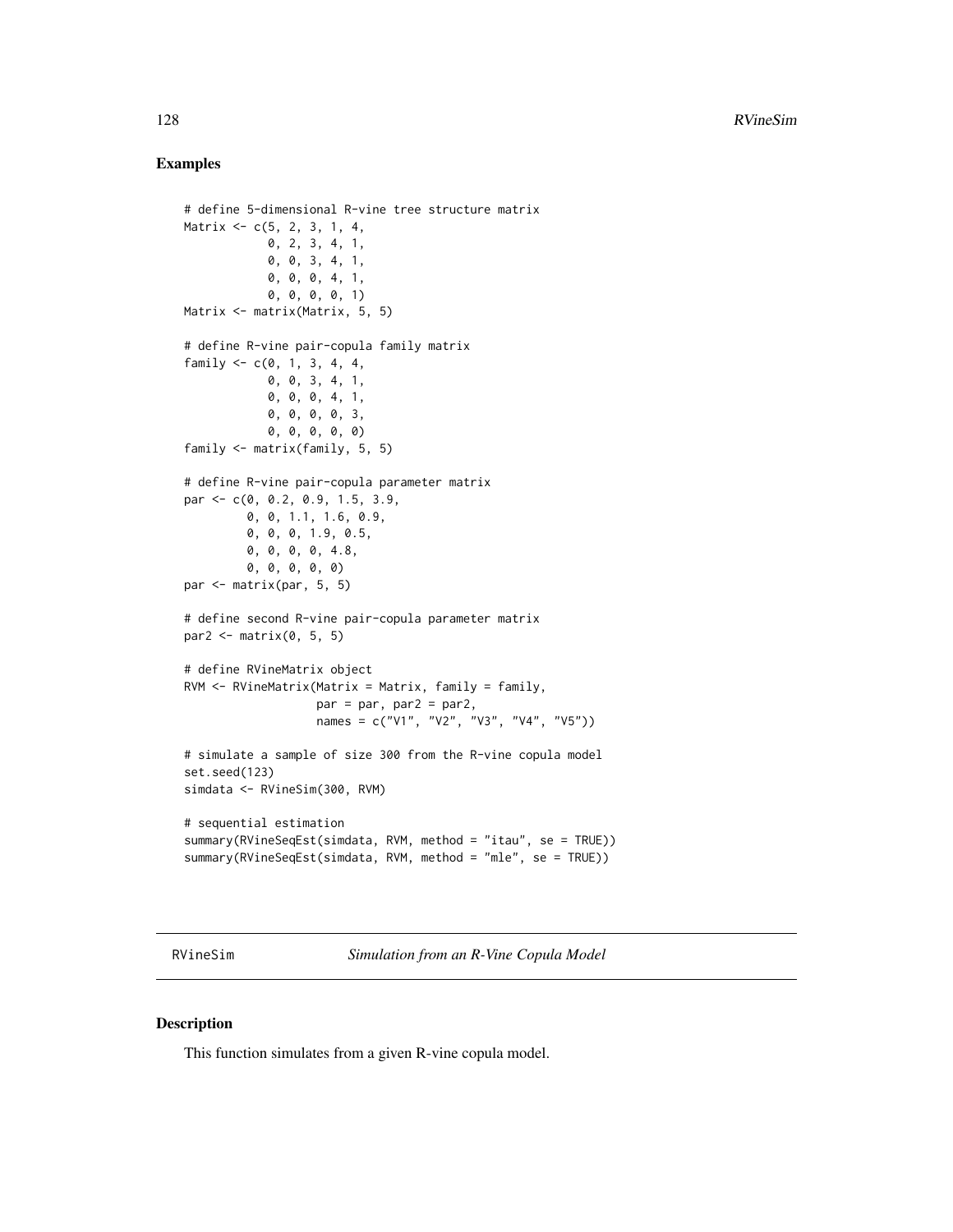#### <span id="page-128-0"></span>RVineSim 129

## Usage

RVineSim(N, RVM, U = NULL)

#### Arguments

| N          | Number of d-dimensional observations to simulate.                                                                                                                                                                                    |
|------------|--------------------------------------------------------------------------------------------------------------------------------------------------------------------------------------------------------------------------------------|
| <b>RVM</b> | An $RV$ ineMatrix() object containing the information of the $R$ -vine copula model.<br>Optionally, a length-N list of RVineMatrix() objects sharing the same structure,<br>but possibly different family/parameter can be supplied. |
| U          | If not NULL(), an (N,d)-matrix of $U[0, 1]$ random variates to be transformed to<br>the copula sample.                                                                                                                               |

# Value

An N x d matrix of data simulated from the given R-vine copula model.

#### Author(s)

Jeffrey Dissmann

# References

Dissmann, J. F., E. C. Brechmann, C. Czado, and D. Kurowicka (2013). Selecting and estimating regular vine copulae and application to financial returns. Computational Statistics & Data Analysis, 59 (1), 52-69.

#### See Also

[RVineMatrix\(\)](#page-109-0), [BiCopSim\(\)](#page-70-0)

# Examples

```
# define 5-dimensional R-vine tree structure matrix
Matrix <- c(5, 2, 3, 1, 4,
            0, 2, 3, 4, 1,
            0, 0, 3, 4, 1,
            0, 0, 0, 4, 1,
            0, 0, 0, 0, 1)
Matrix <- matrix(Matrix, 5, 5)
# define R-vine pair-copula family matrix
family <-c(0, 1, 3, 4, 4,0, 0, 3, 4, 1,
            0, 0, 0, 4, 1,
            0, 0, 0, 0, 3,
            0, 0, 0, 0, 0)
family <- matrix(family, 5, 5)
```
# define R-vine pair-copula parameter matrix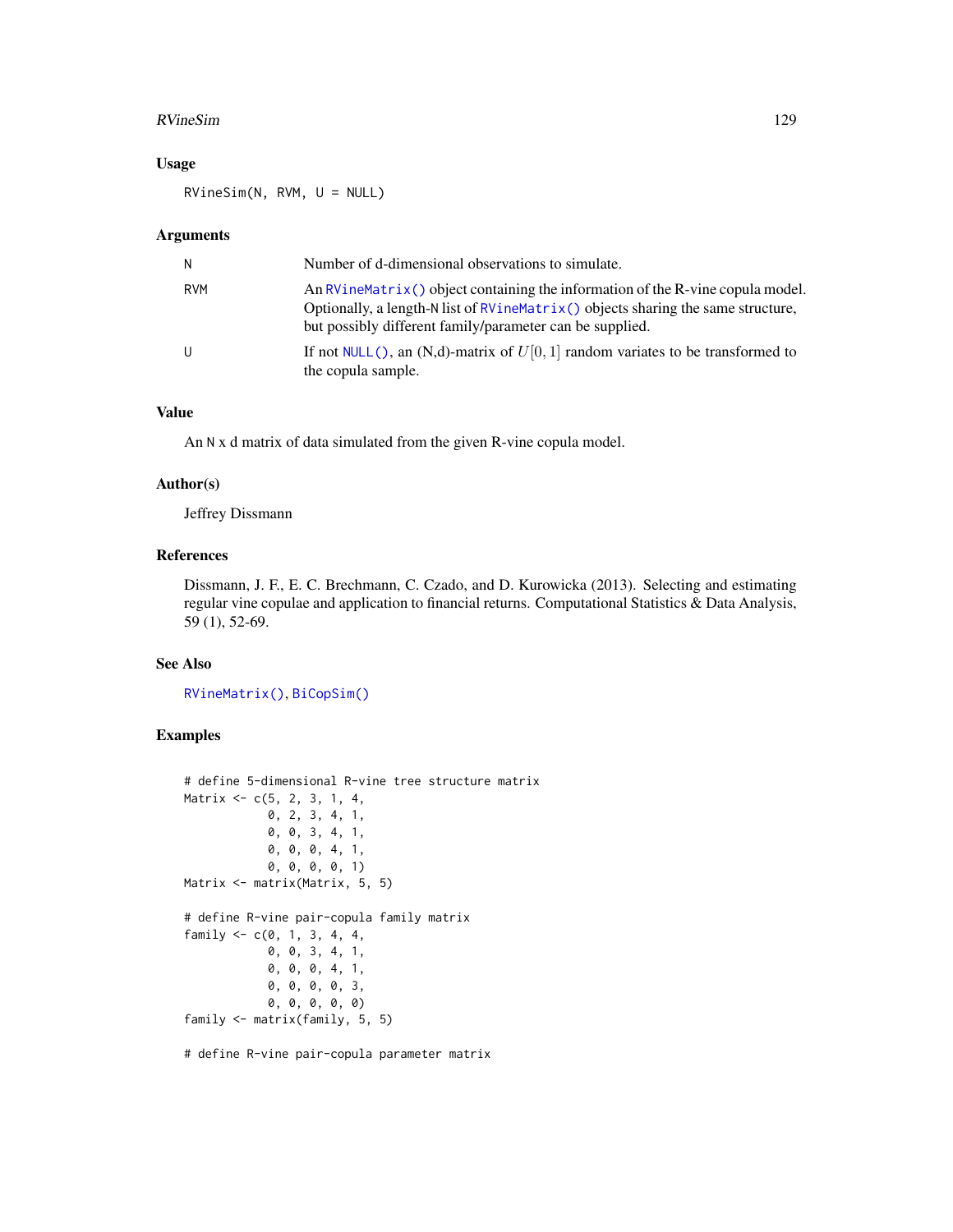```
par <- c(0, 0.2, 0.9, 1.5, 3.9,
        0, 0, 1.1, 1.6, 0.9,
        0, 0, 0, 1.9, 0.5,
        0, 0, 0, 0, 4.8,
         0, 0, 0, 0, 0)
par <- matrix(par, 5, 5)
# define second R-vine pair-copula parameter matrix
par2 \leq matrix(0, 5, 5)
# define RVineMatrix object
RVM <- RVineMatrix(Matrix = Matrix, family = family,
                   par = par, par2 = par2,
                   names = c("V1", "V2", "V3", "V4", "V5"))
# simulate a sample of size 300 from the R-vine copula model
set.seed(123)
simdata <- RVineSim(300, RVM)
```
#### RVineStdError *Standard Errors of an R-Vine Copula Model*

#### Description

This function calculates the standard errors of a d-dimensional R-vine copula model given the Hessian matrix.

#### Usage

RVineStdError(hessian, RVM)

#### Arguments

| hessian | The Hessian matrix of the given R-vine.                                                             |
|---------|-----------------------------------------------------------------------------------------------------|
| RVM     | An $RVineMatrix()$ object including the structure, the pair-copula families, and<br>the parameters. |

# Value

| se              | The calculated standard errors for the first parameter matrix. The entries are |
|-----------------|--------------------------------------------------------------------------------|
|                 | ordered with respect to the ordering of the RVM\$par matrix.                   |
| se <sub>2</sub> | The calculated standard errors for the second parameter matrix.                |

## Note

The negative Hessian matrix should be positive semidefinite. Otherwise NAs will be returned in some entries and the non-NA entries may be wrong. If the negative Hessian matrix is negative definite, then one could try a near positive matrix. The package Matrix provides a function called nearPD to estimate a matrix which is positive definite and close to the given matrix.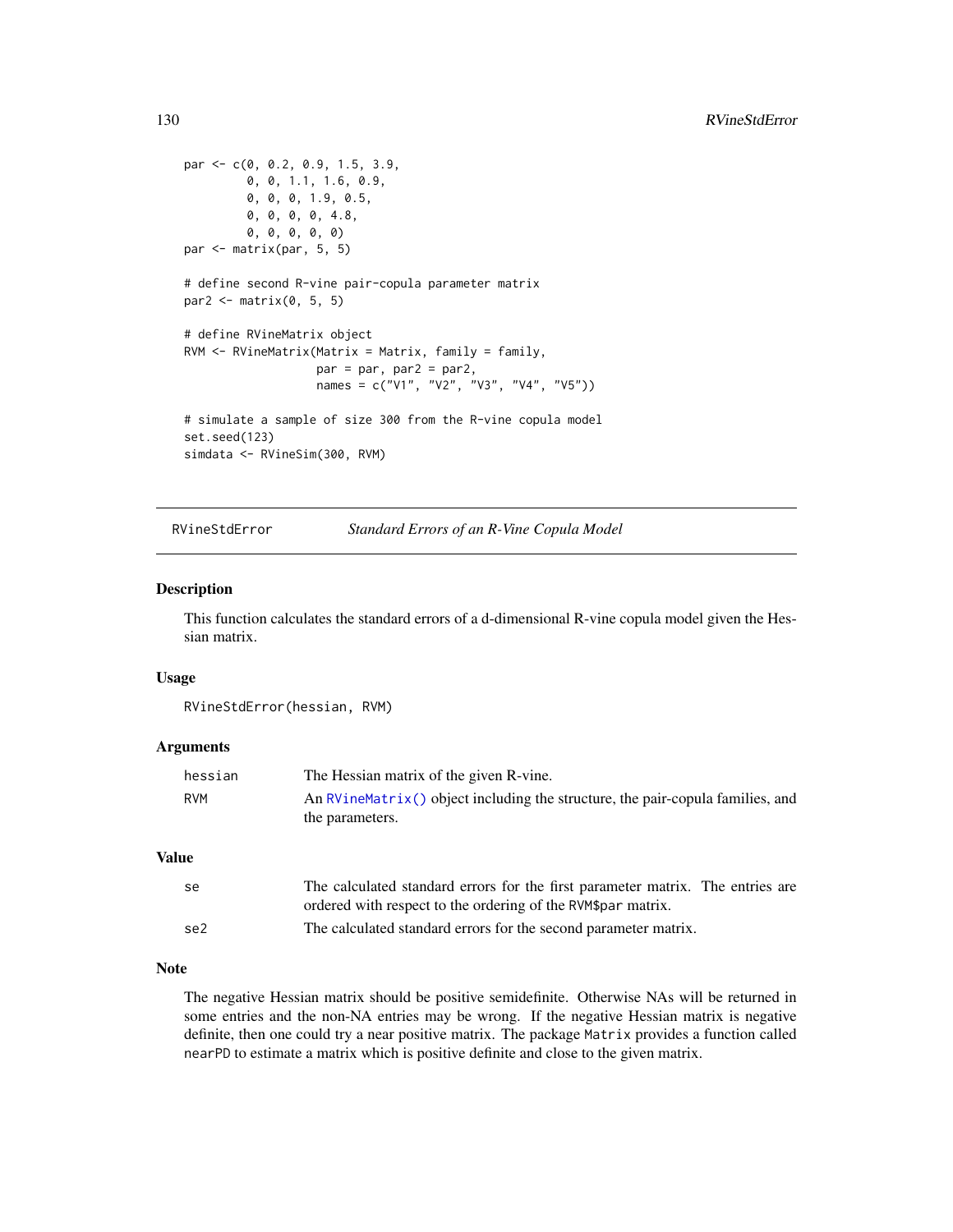#### <span id="page-130-0"></span>RVineStdError 131

#### Author(s)

Ulf Schepsmeier, Jakob Stoeber

#### References

Dissmann, J. F., E. C. Brechmann, C. Czado, and D. Kurowicka (2013). Selecting and estimating regular vine copulae and application to financial returns. Computational Statistics & Data Analysis, 59 (1), 52-69.

Schepsmeier, U. and J. Stoeber (2014) Derivatives and Fisher information of bivariate copulas. Statistical Papers, 55(2), 525-542. online first: [https://link.springer.com/article/10.1007/](https://link.springer.com/article/10.1007/s00362-013-0498-x) [s00362-013-0498-x](https://link.springer.com/article/10.1007/s00362-013-0498-x).

Web supplement: Derivatives and Fisher Information of bivariate copulas. [https://mediatum.](https://mediatum.ub.tum.de/node?id=1119201) [ub.tum.de/node?id=1119201](https://mediatum.ub.tum.de/node?id=1119201)

Stoeber, J. and U. Schepsmeier (2013). Estimating standard errors in regular vine copula models. Computational Statistics, 28 (6), 2679-2707 [https://link.springer.com/article/10.1007/](https://link.springer.com/article/10.1007/s00180-013-0423-8#) [s00180-013-0423-8#](https://link.springer.com/article/10.1007/s00180-013-0423-8#).

#### See Also

```
BiCopDeriv(), BiCopDeriv2(), BiCopHfuncDeriv(), BiCopHfuncDeriv2(),
RVineMatrix(), RVineHessian(), RVineGrad()
```
## Examples

```
# define 5-dimensional R-vine tree structure matrix
Matrix <- c(5, 2, 3, 1, 4,
            0, 2, 3, 4, 1,
            0, 0, 3, 4, 1,
            0, 0, 0, 4, 1,
            0, 0, 0, 0, 1)
Matrix <- matrix(Matrix, 5, 5)
# define R-vine pair-copula family matrix
family <-c(0, 1, 3, 4, 4,0, 0, 3, 4, 1,
            0, 0, 0, 4, 1,
            0, 0, 0, 0, 3,
            0, 0, 0, 0, 0)
family <- matrix(family, 5, 5)
# define R-vine pair-copula parameter matrix
par <- c(0, 0.2, 0.9, 1.5, 3.9,
         0, 0, 1.1, 1.6, 0.9,
         0, 0, 0, 1.9, 0.5,
         0, 0, 0, 0, 4.8,
         0, 0, 0, 0, 0)
par <- matrix(par, 5, 5)
```
# define second R-vine pair-copula parameter matrix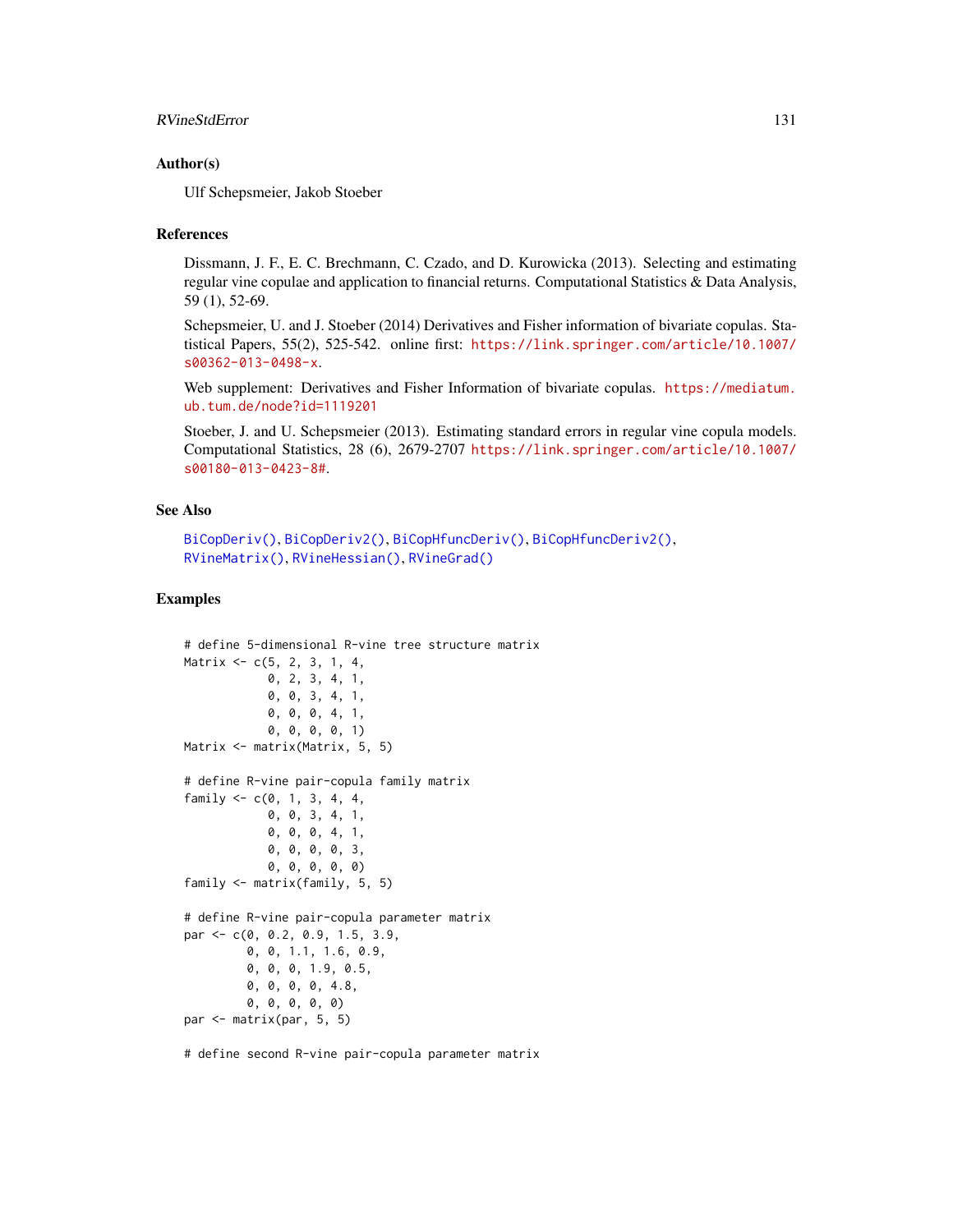```
par2 \leq matrix(0, 5, 5)
# define RVineMatrix object
RVM \leftarrow RVineMatrix(Matrix = Matrix, family = family,par = par, par2 = par2,
                   names = c("V1", "V2", "V3", "V4", "V5"))
# simulate a sample of size 300 from the R-vine copula model
set.seed(123)
simdata <- RVineSim(300, RVM)
# compute the Hessian matrix of the first row of the data
out2 <- RVineHessian(simdata,RVM)
# get the standard errors
RVineStdError(out2$hessian, RVM)
```
<span id="page-131-0"></span>RVineStructureSelect *Sequential Specification of R- and C-Vine Copula Models*

## Description

This function fits either an R- or a C-vine copula model to a d-dimensional copula data set. Tree structures are determined and appropriate pair-copula families are selected using [BiCopSelect\(\)](#page-66-0) and estimated sequentially (forward selection of trees).

#### Usage

```
RVineStructureSelect(
  data,
  familyset = NA,
  type = \theta,
  selectioncrit = "AIC",
  indeptest = FALSE,
  level = 0.05,trunclevel = NA,
 progress = FALSE,
 weights = NA,
  treecrit = "tau",rotations = TRUE,
  se = FALSE,presel = TRUE,
 method = "mle",cores = 1)
```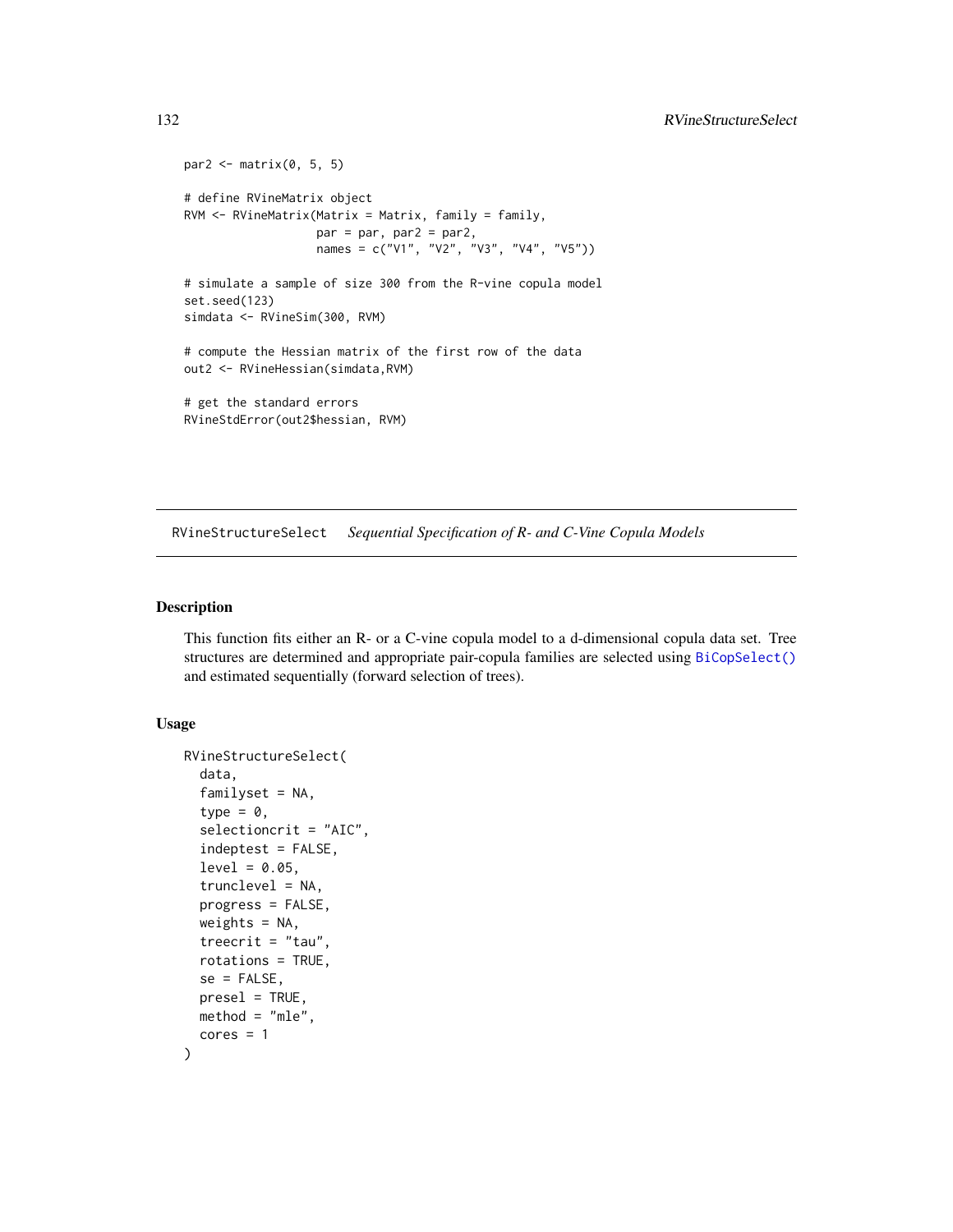# <span id="page-132-0"></span>RVineStructureSelect 133

# Arguments

| data          | An N x d data matrix (with uniform margins).                                                                                                                                                                                                                                                                                                                                                                                      |
|---------------|-----------------------------------------------------------------------------------------------------------------------------------------------------------------------------------------------------------------------------------------------------------------------------------------------------------------------------------------------------------------------------------------------------------------------------------|
| familyset     | An integer vector of pair-copula families to select from. The vector has to in-<br>clude at least one pair-copula family that allows for positive and one that allows<br>for negative dependence. Not listed copula families might be included to bet-<br>ter handle limit cases. If familyset = NA (default), selection among all possible<br>families is performed. Coding of pair-copula families is the same as in BiCop().   |
| type          | Type of the vine model to be specified:<br>$\theta$ or "RVine" = R-vine (default)<br>1 or "CVine" = $C$ -vine<br>C- and D-vine copula models with pre-specified order can be specified using<br>CDVineCopSelect of the package CDVine. Similarly, R-vine copula models<br>with pre-specified tree structure can be specified using RVineCopSelect().                                                                              |
| selectioncrit | Character indicating the criterion for pair-copula selection. Possible choices: selectioncrit<br>= "AIC" (default), "BIC", or "logLik" (see BiCopSelect()).                                                                                                                                                                                                                                                                       |
| indeptest     | logical; whether a hypothesis test for the independence of u1 and u2 is per-<br>formed before bivariate copula selection (default: indeptest = FALSE; see BiCopIndTest()).<br>The independence copula is chosen for a (conditional) pair if the null hypothesis<br>of independence cannot be rejected.                                                                                                                            |
| level         | numeric; significance level of the independence test (default: level = 0.05).                                                                                                                                                                                                                                                                                                                                                     |
| trunclevel    | integer; level of truncation.                                                                                                                                                                                                                                                                                                                                                                                                     |
| progress      | logical; whether the tree-wise specification progress is printed (default: progress<br>$=$ FALSE).                                                                                                                                                                                                                                                                                                                                |
| weights       | numeric; weights for each observation (optional).                                                                                                                                                                                                                                                                                                                                                                                 |
| treecrit      | edge weight for Dissman's structure selection algorithm, see Details.                                                                                                                                                                                                                                                                                                                                                             |
| rotations     | If TRUE, all rotations of the families in familyset are included.                                                                                                                                                                                                                                                                                                                                                                 |
| se            | Logical; whether standard errors are estimated (default: se = FALSE).                                                                                                                                                                                                                                                                                                                                                             |
| presel        | Logical; whether to exclude families before fitting based on symmetry properties<br>of the data. Makes the selection about 30\ (on average), but may yield slightly<br>worse results in few special cases.                                                                                                                                                                                                                        |
| method        | indicates the estimation method: either maximum likelihood estimation (method<br>= "mle"; default) or inversion of Kendall's tau (method = "itau"). For method<br>= "itau" only one parameter families and the Student t copula can be used<br>$(family = 1, 2, 3, 4, 5, 6, 13, 14, 16, 23, 24, 26, 33, 34$ or 36). For the t-copula,<br>$par2$ is found by a crude profile likelihood optimization over the interval $(2, 10]$ . |
| cores         | integer; if cores > 1, estimation will be parallelized within each tree (using<br>foreach::foreach()). Note that parallelization causes substantial overhead<br>and may be slower than single-threaded computation when dimension, sample<br>size, or family set are small or method = "itau".                                                                                                                                    |

# Details

R-vine trees are selected using maximum spanning trees w.r.t. some edge weights. The most commonly used edge weight is the absolute value of the empirical Kendall's tau, say  $\hat{\tau}_{ij}$ . Then,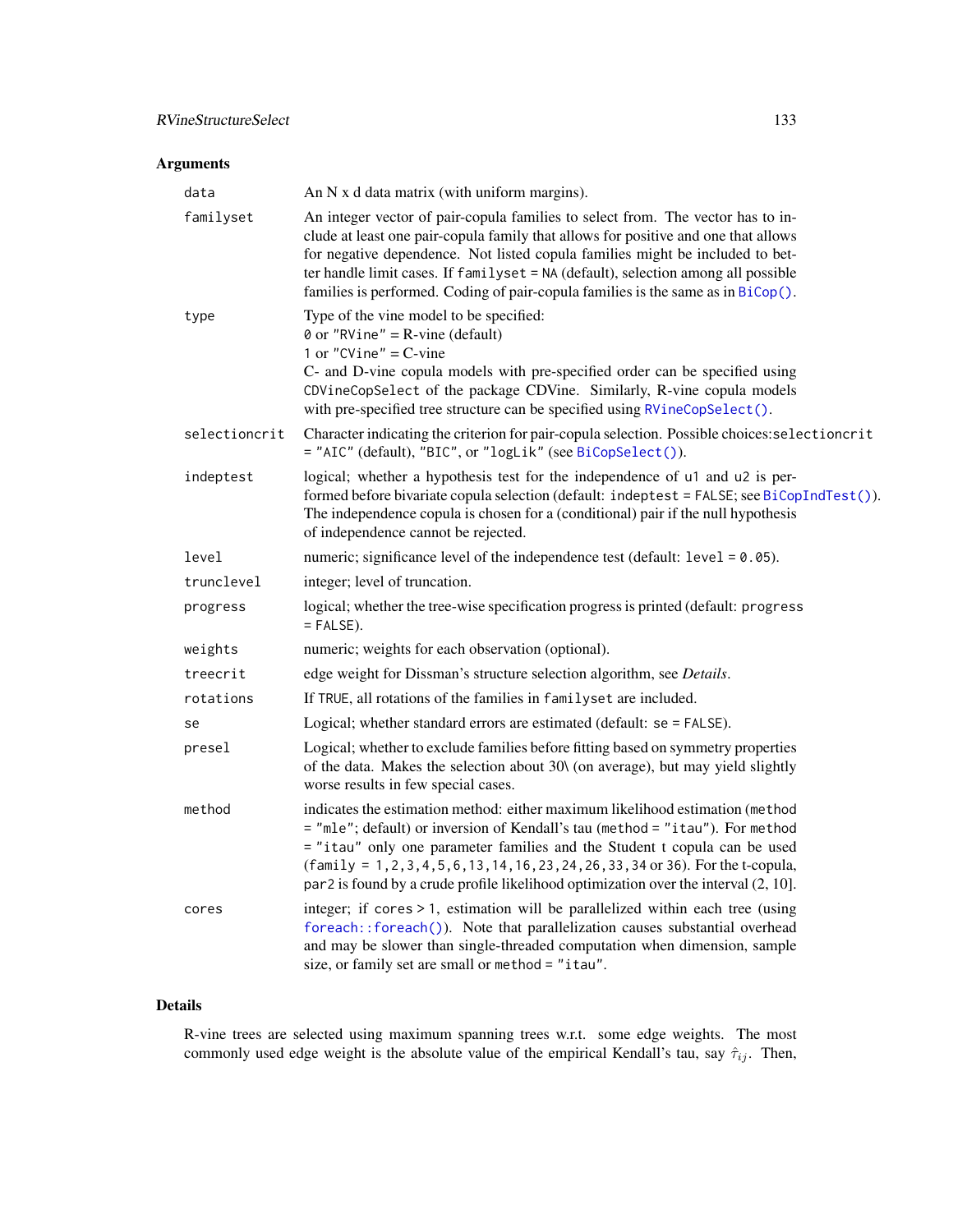the following optimization problem is solved for each tree:

$$
\max \sum_{\text{edges } e_{ij} \in \text{ in spanning tree}} |\hat{\tau}_{ij}|,
$$

where a spanning tree is a tree on all nodes. The setting of the first tree selection step is always a complete graph. For subsequent trees, the setting depends on the R-vine construction principles, in particular on the proximity condition.

Some commonly used edge weights are implemented:

| "tau"       | absolute value of empirical Kendall's tau.                 |
|-------------|------------------------------------------------------------|
| "rho"       | absolute value of empirical Spearman's rho.                |
| $"$ ATC $"$ | Akaike information (multiplied by -1).                     |
| $"$ BTC"    | Bayesian information criterion (multiplied by -1).         |
| "cAIC"      | corrected Akaike information criterion (multiplied by -1). |
|             |                                                            |

If the data contain NAs, the edge weights in "tau" and "rho" are multiplied by the square root of the proportion of complete observations. This penalizes pairs where less observations are used.

The criteria "AIC", "BIC", and "cAIC" require estimation and model selection for all possible pairs. This is computationally expensive and much slower than "tau" or "rho". The user can also specify a custom function to calculate the edge weights. The function has to be of type function(u1, u2, weights) ... and must return a numeric value. The weights argument must exist, but does not has to be used. For example, "tau" (without using weights) can be implemented as follows: function(u1, u2, weights)

abs(cor(u1, u2, method = "kendall", use = "complete.obs"))

The root nodes of C-vine trees are determined similarly by identifying the node with strongest dependencies to all other nodes. That is we take the node with maximum column sum in the empirical Kendall's tau matrix.

Note that a possible way to determine the order of the nodes in the D-vine is to identify a shortest Hamiltonian path in terms of weights  $1 - |\tau_{ij}|$ . This can be established for example using the package TSP. Example code is shown below.

#### Value

An [RVineMatrix\(\)](#page-109-0) object with the selected structure (RVM\$Matrix) and families (RVM\$family) as well as sequentially estimated parameters stored in RVM\$par and RVM\$par2. The object is augmented by the following information about the fit:

| se, se2             | standard errors for the parameter estimates; note that these are only approximate<br>since they do not account for the sequential nature of the estimation, |
|---------------------|-------------------------------------------------------------------------------------------------------------------------------------------------------------|
| nobs                | number of observations,                                                                                                                                     |
| logLik, pair.logLik |                                                                                                                                                             |
|                     | log likelihood (overall and pairwise)                                                                                                                       |
| AIC. pair.AIC       | Aikaike's Informaton Criterion (overall and pairwise),                                                                                                      |
| BIC, pair.BIC       | Bayesian's Informaton Criterion (overall and pairwise),                                                                                                     |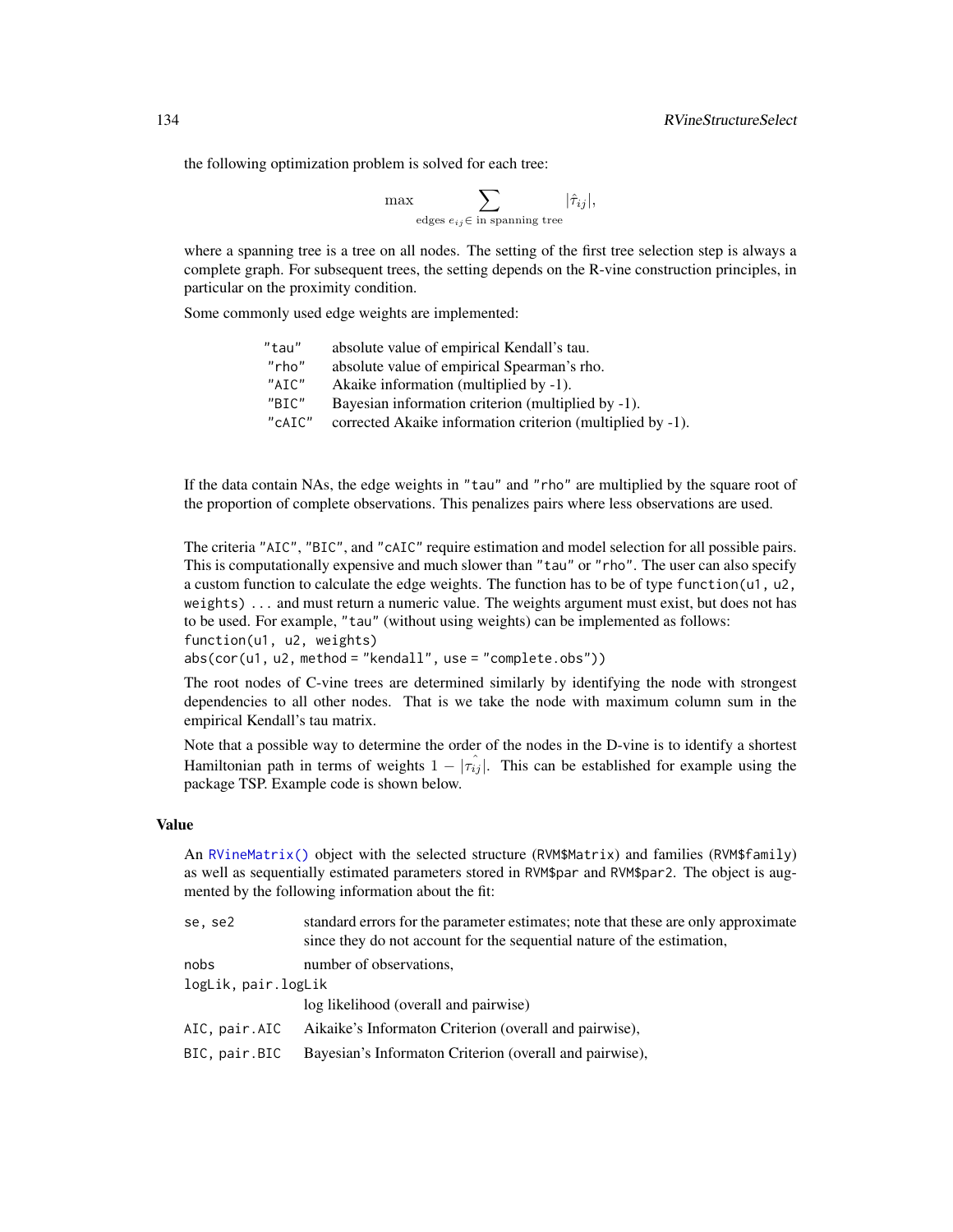# <span id="page-134-0"></span>RVineStructureSelect 135

| emptau            | matrix of empirical values of Kendall's tau, |
|-------------------|----------------------------------------------|
| p.value.indeptest |                                              |
|                   | matrix of p-values of the independence test. |

#### Note

For a comprehensive summary of the vine copula model, use summary(object); to see all its contents, use str(object).

#### Author(s)

Jeffrey Dissmann, Eike Brechmann, Ulf Schepsmeier, Thomas Nagler

# References

Brechmann, E. C., C. Czado, and K. Aas (2012). Truncated regular vines in high dimensions with applications to financial data. Canadian Journal of Statistics 40 (1), 68-85.

Dissmann, J. F., E. C. Brechmann, C. Czado, and D. Kurowicka (2013). Selecting and estimating regular vine copulae and application to financial returns. Computational Statistics & Data Analysis, 59 (1), 52-69.

#### See Also

[RVineMatrix\(\)](#page-109-0), [BiCop\(\)](#page-6-0), [RVineCopSelect\(\)](#page-92-0), [plot.RVineMatrix\(\)](#page-79-0), [contour.RVineMatrix\(\)](#page-79-1)

```
# load data set
data(daxreturns)
# select the R-vine structure, families and parameters
# using only the first 4 variables and the first 250 observations
# we allow for the copula families: Gauss, t, Clayton, Gumbel, Frank and Joe
daxreturns <- daxreturns[1:250, 1:4]
RVM <- RVineStructureSelect(daxreturns, c(1:6), progress = TRUE)
## see the object's content or a summary
str(RVM)
summary(RVM)
## inspect the fitted model using plots
## Not run: plot(RVM) # tree structure
contour(RVM) # contour plots of all pair-copulas
## estimate a C-vine copula model with only Clayton, Gumbel and Frank copulas
CVM <- RVineStructureSelect(daxreturns, c(3,4,5), "CVine")
## determine the order of the nodes in a D-vine using the package TSP
library(TSP)
d <- dim(daxreturns)[2]
```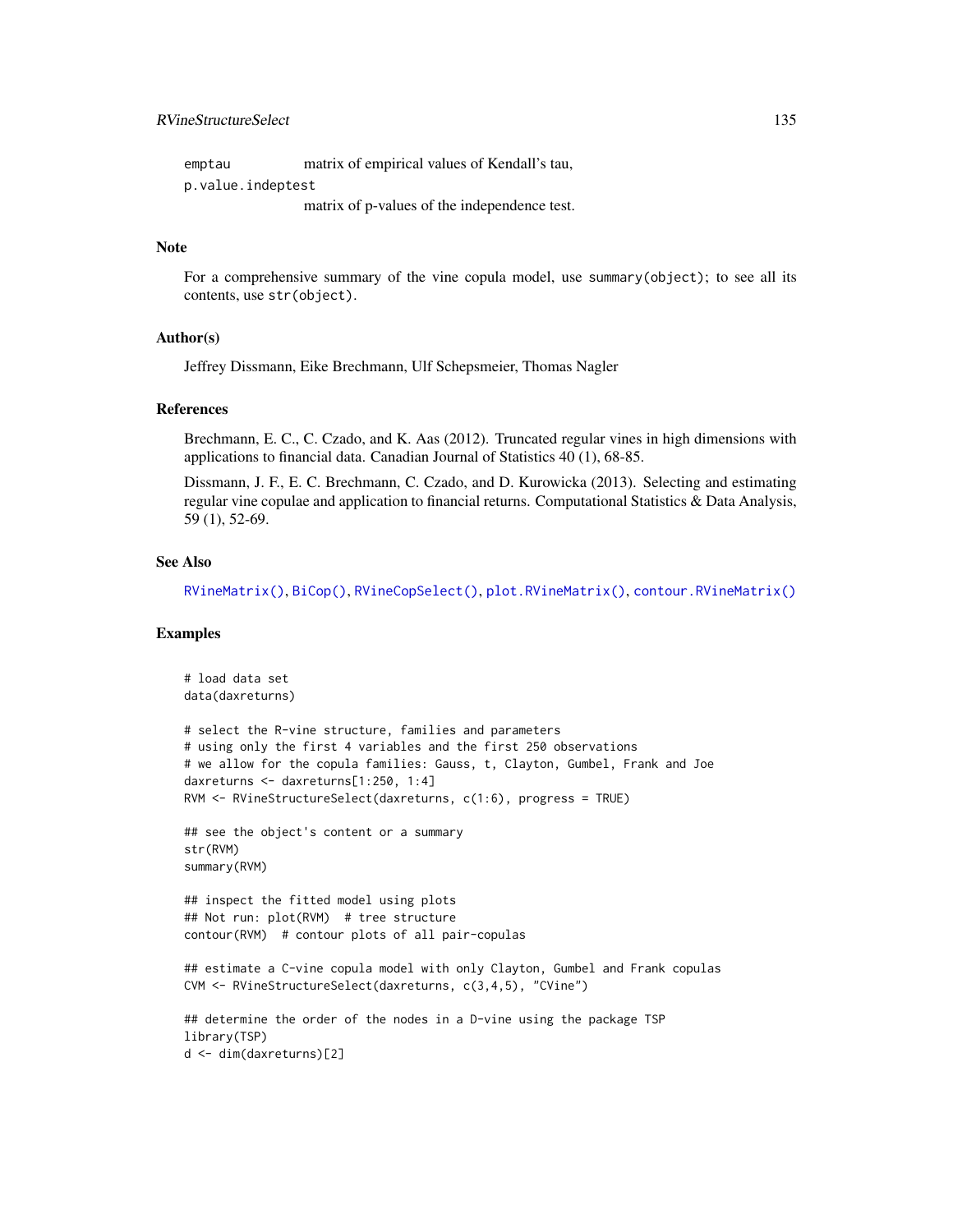```
M <- 1 - abs(TauMatrix(daxreturns))
hamilton <- insert_dummy(TSP(M), label = "cut")
sol <- solve_TSP(hamilton, method = "repetitive_nn")
order <- cut_tour(sol, "cut")
DVM <- D2RVine(order, family = rep(\theta, d*(d-1)/2), par = rep(\theta, d*(d-1)/2))
RVineCopSelect(daxreturns, c(1:6), DVM$Matrix)
```
RVineTreePlot *Visualization of R-Vine Tree Structure*

# Description

Function is deprecated since VineCopula 2.0. Use [plot.RVineMatrix\(\)](#page-79-0) instead.

# Usage

```
RVineTreePlot(
  x,
  tree = "ALL",type = 0,
  edge.labels = NULL,
  legend.pos = "bottomleft",
  interactive = FALSE,
  ...
\mathcal{L}
```
#### Arguments

| X           | RVineMatrix object.                                                                                                                                                                                                                                                                                                                                      |
|-------------|----------------------------------------------------------------------------------------------------------------------------------------------------------------------------------------------------------------------------------------------------------------------------------------------------------------------------------------------------------|
| tree        | "ALL" or integer vector; specifies which trees are plotted.                                                                                                                                                                                                                                                                                              |
| type        | integer; specifies how to make use of variable names:<br>$\theta$ = variable names are ignored,<br>$1 =$ variable names are used to annotate vertices,<br>$2 =$ uses numbers in plot and adds a legend for variable names.                                                                                                                               |
| edge.labels | character; either a vector of edge labels or one of the following:<br>"family" = pair-copula family abbreviation (see BiCopName()),<br>" $par" = pair-copula parameters,$<br>"tau" = pair-copula Kendall's tau (by conversion of parameters)<br>"family-par" = pair-copula family and parameters<br>"family-tau" = pair-copula family and Kendall's tau. |
| legend.pos  | the $x$ argument for graphics:: legend().                                                                                                                                                                                                                                                                                                                |
| interactive | logical; if TRUE, the user is asked to adjust the positioning of vertices with his<br>mouse.                                                                                                                                                                                                                                                             |
| .           | Arguments passed to network::plot.network().                                                                                                                                                                                                                                                                                                             |

<span id="page-135-0"></span>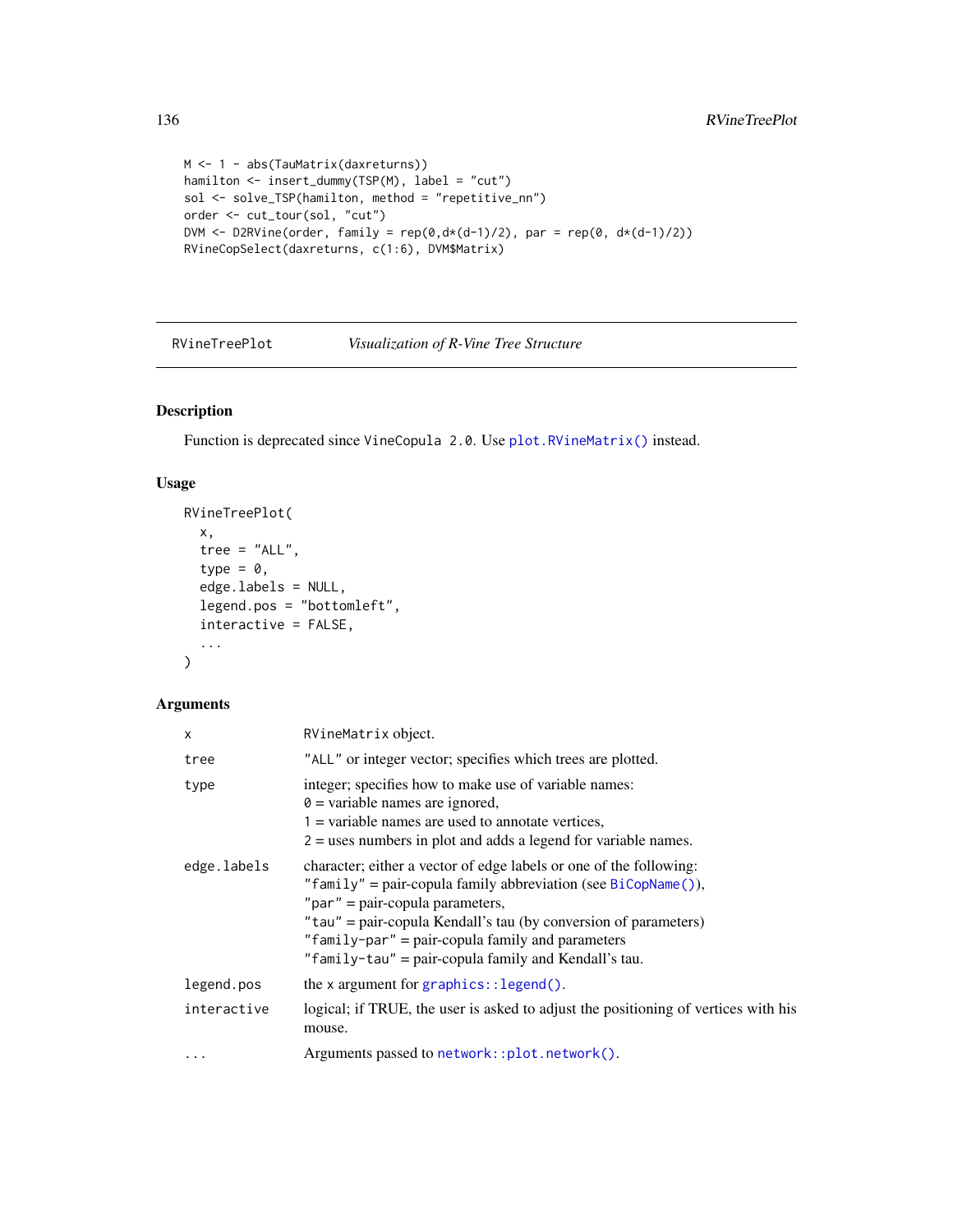#### RVineVuongTest 137

#### Author(s)

Thomas Nagler

#### See Also

[plot.RVineMatrix\(\)](#page-79-0)

RVineVuongTest *Vuong Test Comparing Two R-Vine Copula Models*

#### **Description**

This function performs a Vuong test between two d-dimensional R-vine copula models as specified by their [RVineMatrix\(\)](#page-109-0) objects.

#### Usage

RVineVuongTest(data, RVM1, RVM2)

#### Arguments

| data       | An $N \times d$ data matrix (with uniform margins). |
|------------|-----------------------------------------------------|
| RVM1, RVM2 | $RVin\text{Matrix}()$ objects of models 1 and 2.    |

#### Details

The likelihood-ratio based test proposed by Vuong (1989) can be used for comparing non-nested models. For this let  $c_1$  and  $c_2$  be two competing vine copulas in terms of their densities and with estimated parameter sets  $\hat{\theta}_1$  and  $\hat{\theta}_2$ . We then compute the standardized sum,  $\nu$ , of the log differences of their pointwise likelihoods  $m_i := \log \left[ \frac{c_1(u_i|\hat{\theta}_1)}{c_2(u_i|\hat{\theta}_1)} \right]$  $\overline{c_2(\boldsymbol{u}_i|\hat{\boldsymbol{\theta}}_2)}$  $\Big]$  for observations  $u_i \in [0, 1], i = 1, ..., N$ , i.e.,

$$
\text{statistic} := \nu = \frac{\frac{1}{n} \sum_{i=1}^{N} m_i}{\sqrt{\sum_{i=1}^{N} (m_i - \bar{m})^2}}.
$$

Vuong (1989) shows that  $\nu$  is asymptotically standard normal. According to the null-hypothesis

$$
H_0: E[m_i] = 0 \,\forall i = 1, ..., N,
$$

we hence prefer vine model 1 to vine model 2 at level  $\alpha$  if

$$
\nu > \Phi^{-1}\left(1-\frac{\alpha}{2}\right),
$$

where  $\Phi^{-1}$  denotes the inverse of the standard normal distribution function. If  $\nu < -\Phi^{-1}(1-\frac{\alpha}{2})$ we choose model 2. If, however,  $|\nu| \leq \Phi^{-1} (1 - \frac{\alpha}{2})$ , no decision among the models is possible. Like AIC and BIC, the Vuong test statistic may be corrected for the number of parameters used in the models. There are two possible corrections; the Akaike and the Schwarz corrections, which correspond to the penalty terms in the AIC and the BIC, respectively.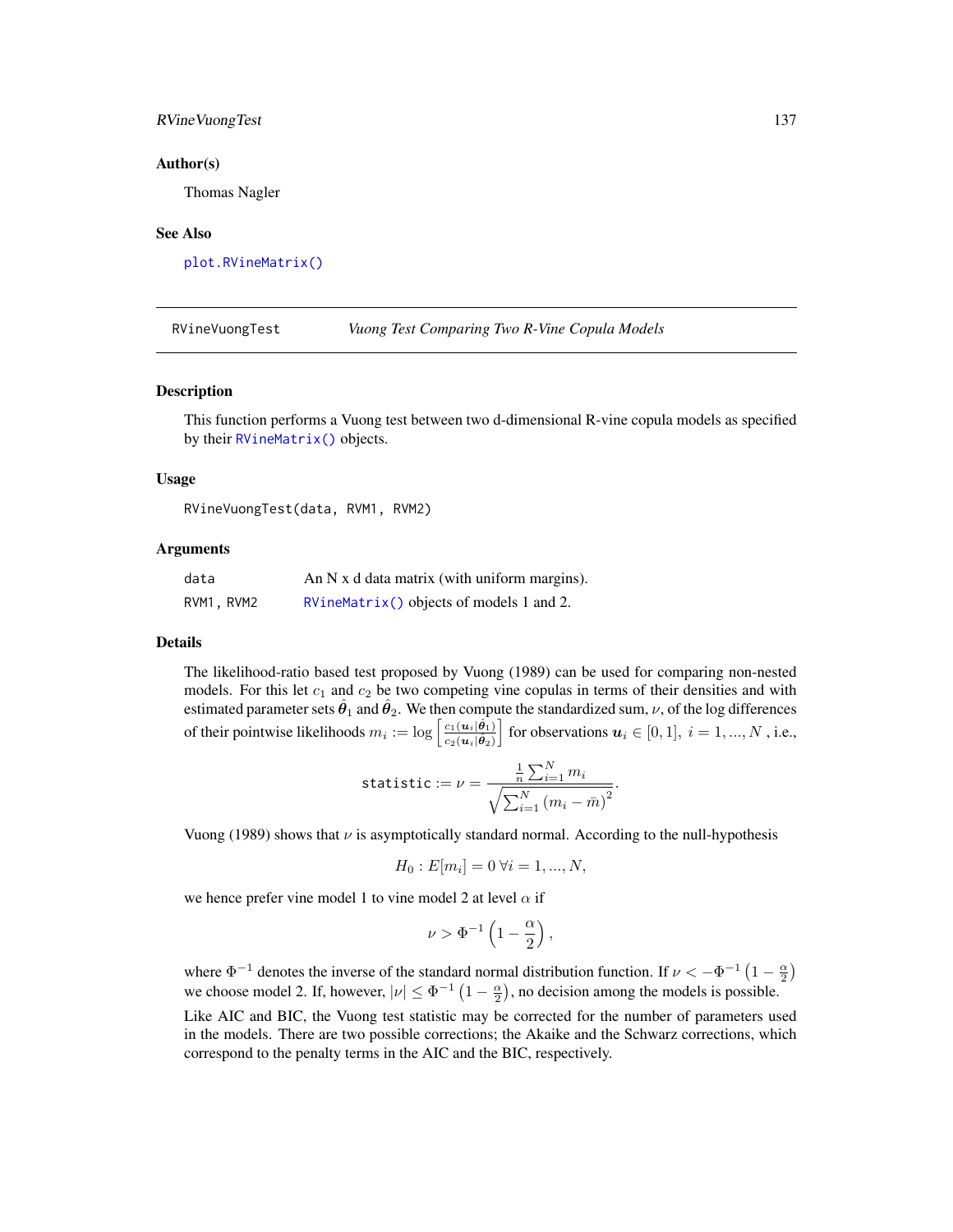#### Value

statistic, statistic.Akaike, statistic.Schwarz Test statistics without correction, with Akaike correction and with Schwarz correction. p.value, p.value.Akaike, p.value.Schwarz P-values of tests without correction, with Akaike correction and with Schwarz correction.

## Author(s)

Jeffrey Dissmann, Eike Brechmann

#### References

Vuong, Q. H. (1989). Ratio tests for model selection and non-nested hypotheses. Econometrica 57 (2), 307-333.

# See Also

[RVineClarkeTest\(\)](#page-90-0), [RVineAIC\(\)](#page-88-0), [RVineBIC\(\)](#page-88-1)

```
# vine structure selection time-consuming (~ 20 sec)
# load data set
data(daxreturns)
# select the R-vine structure, families and parameters
RVM <- RVineStructureSelect(daxreturns[,1:5], c(1:6))
# select the C-vine structure, families and parameters
CVM <- RVineStructureSelect(daxreturns[,1:5], c(1:6), type = "CVine")
# compare the two models based on the data
vuong <- RVineVuongTest(daxreturns[,1:5], RVM, CVM)
vuong$statistic
vuong$statistic.Schwarz
vuong$p.value
vuong$p.value.Schwarz
```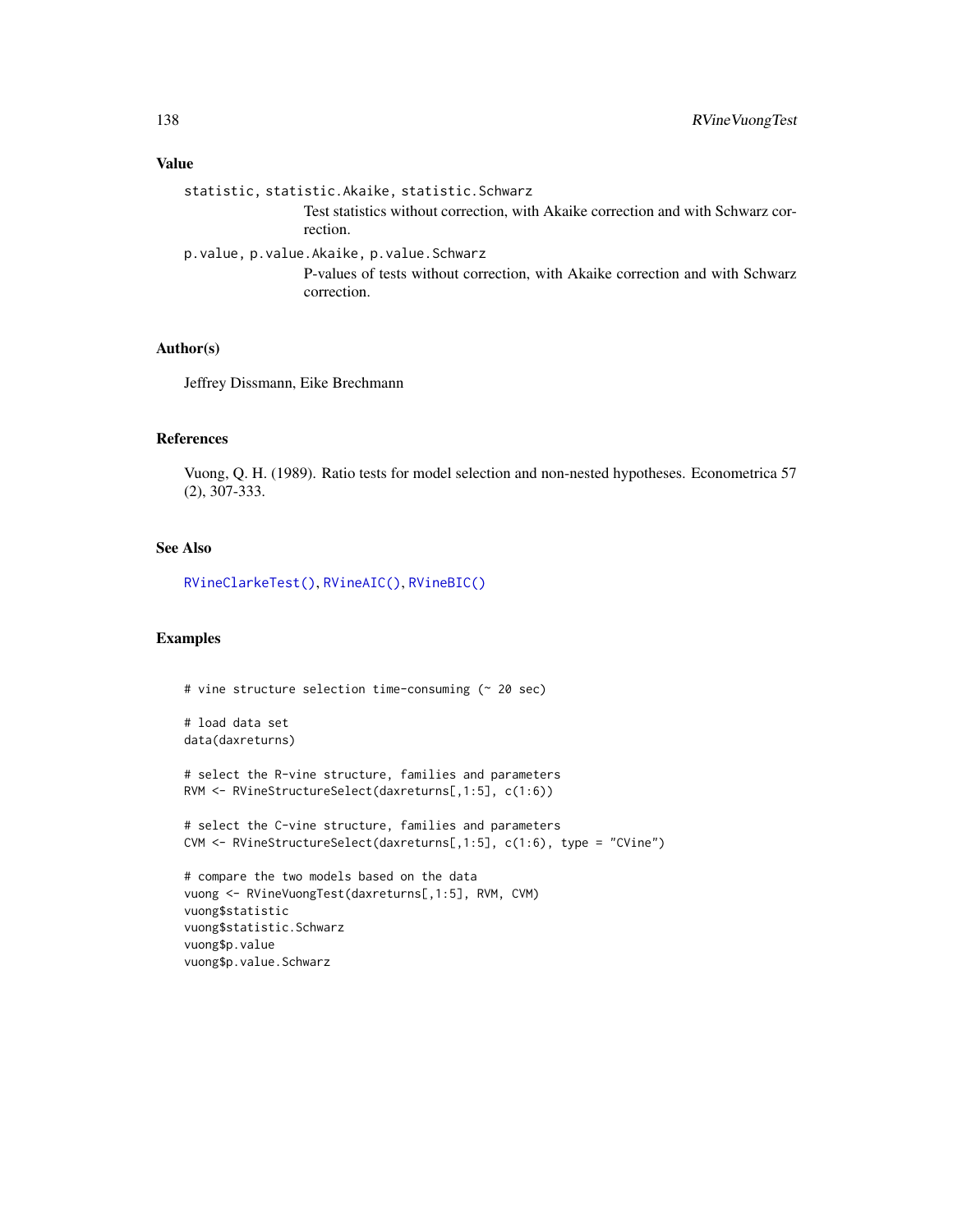<span id="page-138-0"></span>

# Description

This function computes the empirical Kendall's tau using the algorithm by Knight (1966).

#### Usage

```
TauMatrix(data, weights = NA)
```
# Arguments

| data    | An N x d data matrix.                               |
|---------|-----------------------------------------------------|
| weights | Numerical; weights for each observation (optional). |

## Value

Matrix of the empirical Kendall's taus.

## Author(s)

Ulf Schepsmeier

# References

Knight, W. R. (1966). A computer method for calculating Kendall's tau with ungrouped data. Journal of the American Statistical Association 61 (314), 436-439.

## See Also

[BiCopTau2Par\(\)](#page-72-0), [BiCopPar2Tau\(\)](#page-61-0), [BiCopEst\(\)](#page-24-0)

```
data(daxreturns)
Data <- as.matrix(daxreturns)
# compute the empirical Kendall's taus
TauMatrix(Data)
```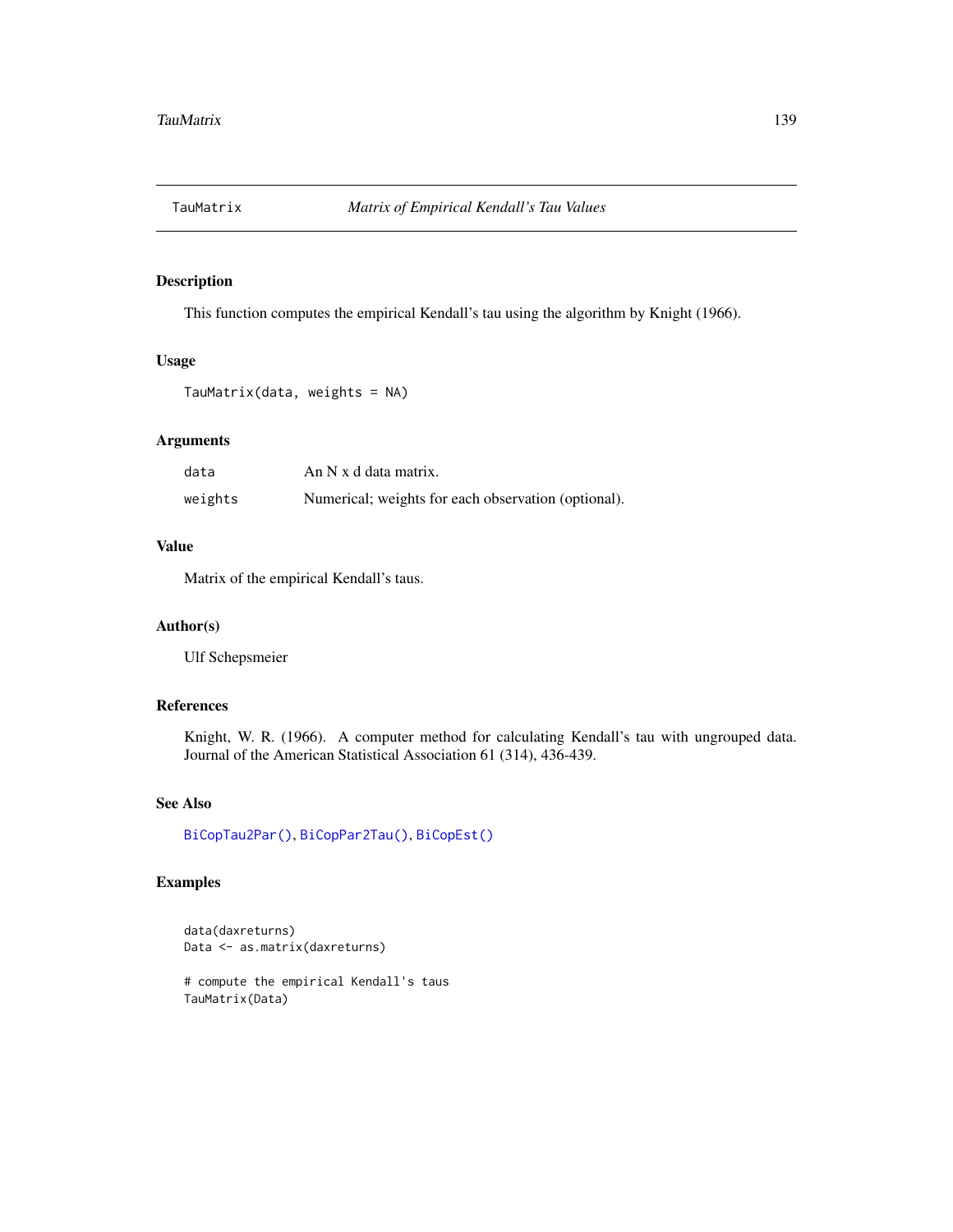<span id="page-139-0"></span>VC2copula-deprecated *Deprecated*

## Description

This functionality is deprecated in 'VineCopula'. Use the package 'VC2copula' instead.

#### Usage

```
copulaFromFamilyIndex(family, par, par2 = 0)
surClaytonCopula(param = c(1, 1))
r90ClaytonCopula(param = c(1, 1))r270ClaytonCopula(param = c(1, 1))
surGumbelCopula(param = c(1, 1))
r90GumbelCopula(param = c(1, 1))
```
r270GumbelCopula(param = c(1, 1))

 $joeBiCopula(param = c(1, 1))$ 

```
surJoeBiCopula(param = c(1, 1))
```

```
r90JoeBiCopula(param = c(1, 1))
```

```
r270JoeBiCopula(param = c(1, 1))
```
BB1Copula(param =  $c(1, 1)$ )

surBB1Copula(param = c(1, 1))

 $r90BB1$ Copula(param =  $c(1, 1)$ )

 $r270BBICopula(param = c(1, 1))$ 

```
BB6Copula(param = c(1, 1))
```
- $surBB6Copula(param = c(1, 1))$
- $r90BBCopula(param = c(1, 1))$
- $r270BB6Copula(param = c(1, 1))$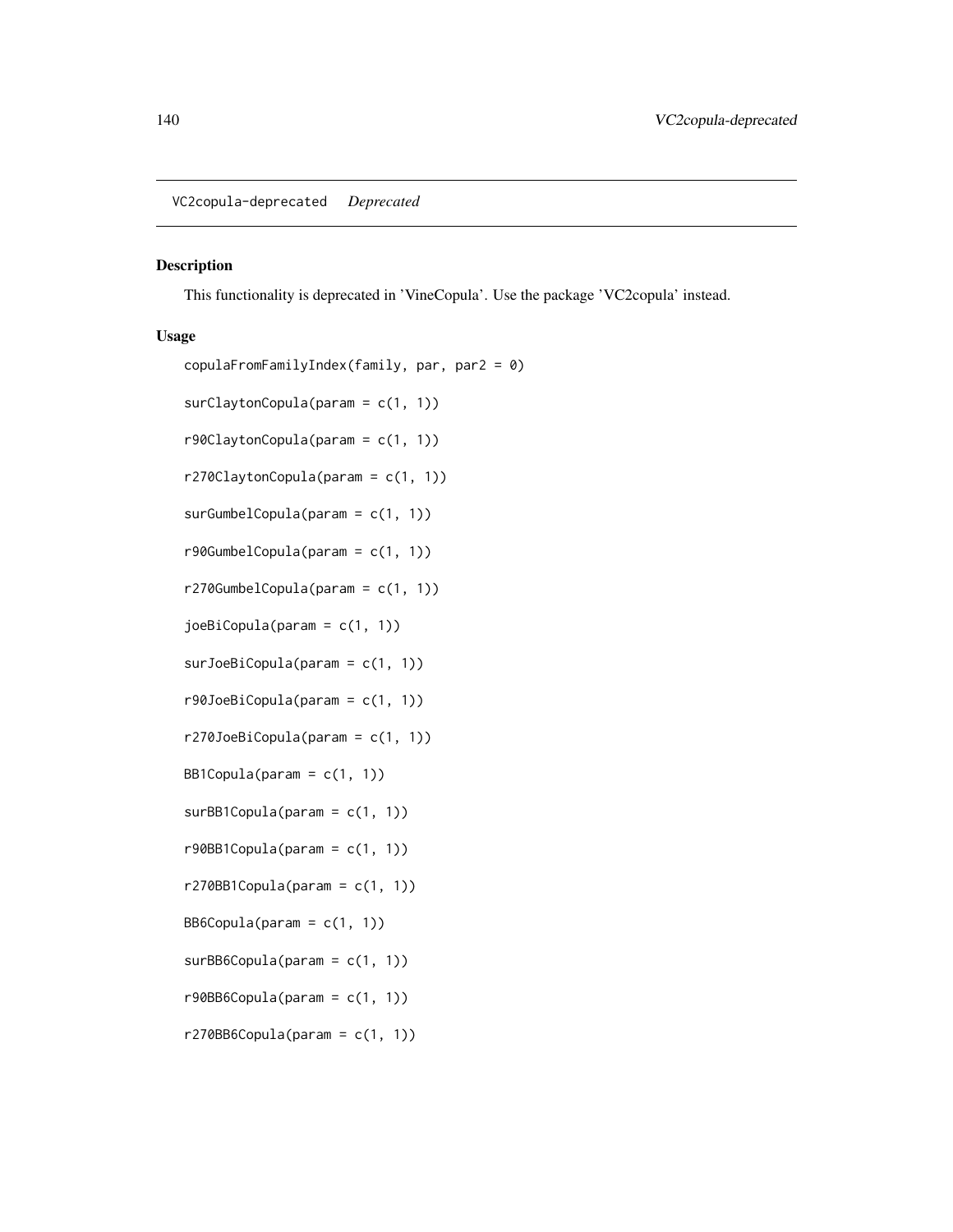# VC2copula-deprecated 141

BB7Copula(param =  $c(1, 1)$ )  $surBB7Copula(param = c(1, 1))$  $r90BB7Copula(param = c(1, 1))$  $r270B$ B7Copula(param =  $c(1, 1)$ )  $BB8Copula(param = c(1, 1))$ surBB8Copula(param = c(1, 1))  $r90BB8Copula(param = c(1, 1))$  $r270BB8Copula(param = c(1, 1))$  $tawnT1Copula(param = c(1, 1))$  $surTawnT1Copula(param = c(1, 1))$ r90TawnT1Copula(param = c(1, 1))  $r270$ TawnT1Copula(param =  $c(1, 1)$ )  $tawnT2Copula(param = c(1, 1))$ surTawnT2Copula(param = c(1, 1)) r90TawnT2Copula(param = c(1, 1))  $r270$ TawnT2Copula(param =  $c(1, 1)$ ) vineCopula(RVM, type = "CVine") Arguments family ..

| i gilit T.       |  |
|------------------|--|
| par              |  |
| par <sub>2</sub> |  |
| param            |  |
| <b>RVM</b>       |  |
| type             |  |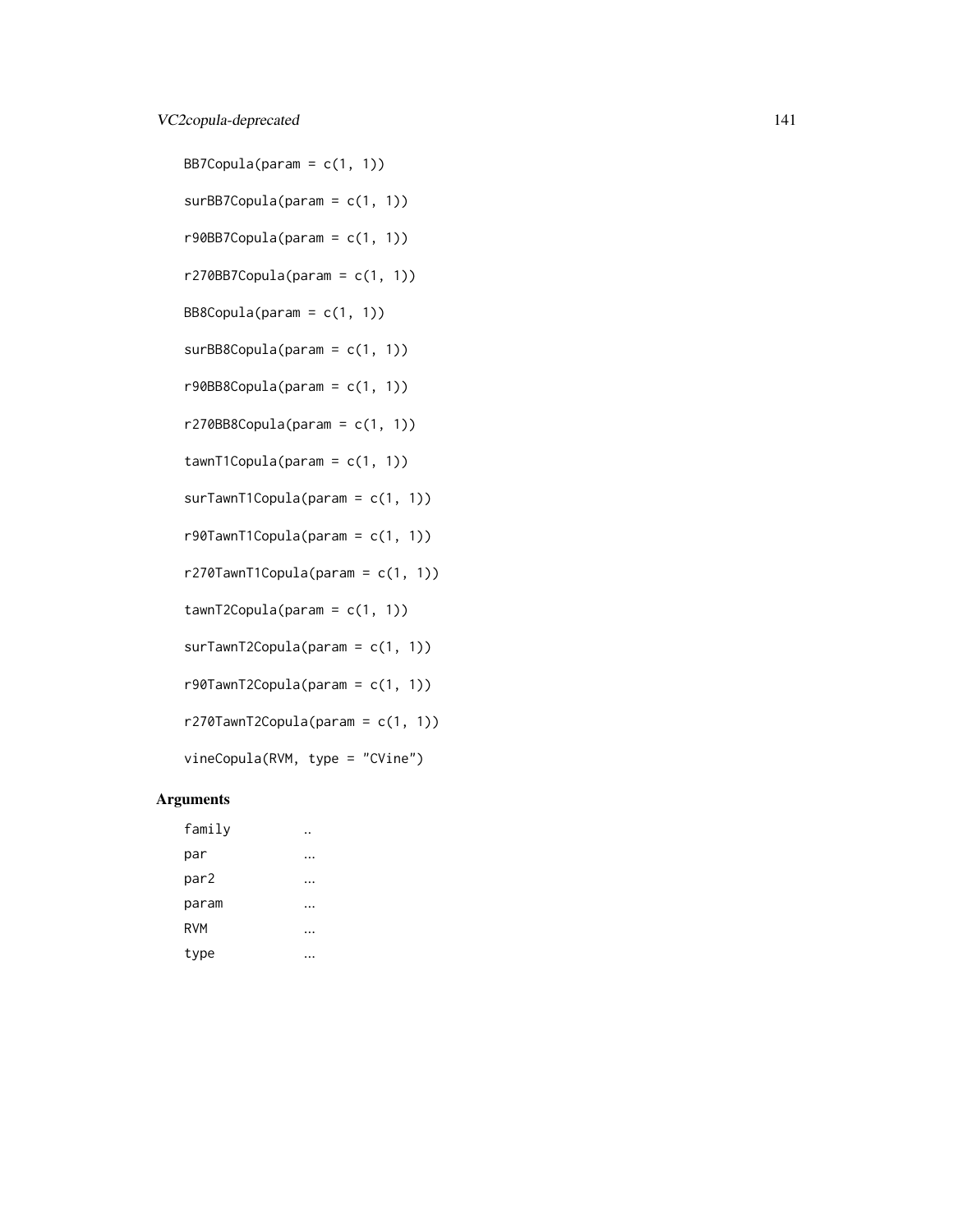# **Index**

∗ correlation RVineCor2pcor, [96](#page-95-0) ∗ partial RVineCor2pcor, [96](#page-95-0) ∗ plot contour.RVineMatrix, [80](#page-79-2) plot.BiCop, [86](#page-85-0) ∗ vine RVineCor2pcor, [96](#page-95-0) RVineMatrixNormalize, [115](#page-114-0) as.copuladata, [5](#page-4-0) as.copuladata(), *[85](#page-84-0)* B8Copula-class *(*VC2copula-deprecated*)*, [140](#page-139-0) BB1Copula *(*VC2copula-deprecated*)*, [140](#page-139-0) BB1Copula-class *(*VC2copula-deprecated*)*, [140](#page-139-0) BB6Copula *(*VC2copula-deprecated*)*, [140](#page-139-0) BB6Copula-class *(*VC2copula-deprecated*)*, [140](#page-139-0) BB7Copula *(*VC2copula-deprecated*)*, [140](#page-139-0) BB7Copula-class *(*VC2copula-deprecated*)*, [140](#page-139-0) BB8Copula *(*VC2copula-deprecated*)*, [140](#page-139-0) BB8Copula-class *(*VC2copula-deprecated*)*, [140](#page-139-0) BBB8Copula *(*VC2copula-deprecated*)*, [140](#page-139-0) BetaMatrix, [6](#page-5-0) BiCop, [7](#page-6-1) BiCop(), *[8](#page-7-0)*, *[11](#page-10-0)*, *[17](#page-16-0)*, *[19](#page-18-0)*, *[21](#page-20-0)*, *[23,](#page-22-0) [24](#page-23-0)*, *[27](#page-26-0)*, *[30](#page-29-0)*, *[36](#page-35-0)*, *[38](#page-37-0)*, *[40,](#page-39-0) [41](#page-40-0)*, *[43,](#page-42-0) [44](#page-43-1)*, *[49](#page-48-0)*, *[51](#page-50-0)*, *[58](#page-57-0)*, *[63,](#page-62-0) [64](#page-63-0)*, *[66,](#page-65-0) [67](#page-66-1)*, *[70,](#page-69-0) [71](#page-70-1)*, *[73](#page-72-1)*, *[87](#page-86-0)*, *[94,](#page-93-0) [95](#page-94-0)*, *[127](#page-126-0)*, *[133](#page-132-0)*, *[135](#page-134-0)* BiCopCDF, [9](#page-8-1) BiCopCDF(), *[19](#page-18-0)*, *[36](#page-35-0)*, *[44](#page-43-1)*, *[57](#page-56-0)*, *[67](#page-66-1)*, *[120](#page-119-0)* BiCopCheck, [12](#page-11-0) BiCopChiPlot, [13](#page-12-0) BiCopChiPlot(), *[48](#page-47-0)*, *[51](#page-50-0)*, *[54](#page-53-1)*

BiCopCompare, [15](#page-14-0) BiCopCondSim, [17](#page-16-0) BiCopDeriv, [20](#page-19-1) BiCopDeriv(), *[24](#page-23-0)*, *[33](#page-32-0)*, *[41](#page-40-0)*, *[104](#page-103-0)*, *[106](#page-105-0)*, *[131](#page-130-0)* BiCopDeriv2, [22](#page-21-1) BiCopDeriv2(), *[21](#page-20-0)*, *[33](#page-32-0)*, *[38](#page-37-0)*, *[41](#page-40-0)*, *[104](#page-103-0)*, *[106](#page-105-0)*, *[131](#page-130-0)* BiCopEst, [25](#page-24-1) BiCopEst(), *[9](#page-8-1)*, *[30](#page-29-0)*, *[70,](#page-69-0) [71](#page-70-1)*, *[117](#page-116-1)*, *[126,](#page-125-1) [127](#page-126-0)*, *[139](#page-138-0)* BiCopEstList, [28](#page-27-0) BiCopGofTest, [31](#page-30-0) BiCopGofTest(), *[45](#page-44-0)*, *[48](#page-47-0)*, *[78](#page-77-1)*, *[101](#page-100-0)* BiCopHfunc, [34](#page-33-1) BiCopHfunc(), *[9](#page-8-1)*, *[11](#page-10-0)*, *[44](#page-43-1)*, *[67](#page-66-1)*, *[109](#page-108-0)*, *[124](#page-123-0)* BiCopHfunc1 *(*BiCopHfunc*)*, [34](#page-33-1) BiCopHfunc2 *(*BiCopHfunc*)*, [34](#page-33-1) BiCopHfuncDeriv, [37](#page-36-1) BiCopHfuncDeriv(), *[21](#page-20-0)*, *[24](#page-23-0)*, *[38](#page-37-0)*, *[41](#page-40-0)*, *[104](#page-103-0)*, *[106](#page-105-0)*, *[131](#page-130-0)* BiCopHfuncDeriv2, [39](#page-38-1) BiCopHfuncDeriv2(), *[104](#page-103-0)*, *[106](#page-105-0)*, *[131](#page-130-0)* BiCopHinv, [41](#page-40-0) BiCopHinv(), *[36](#page-35-0)* BiCopHinv1 *(*BiCopHinv*)*, [41](#page-40-0) BiCopHinv2 *(*BiCopHinv*)*, [41](#page-40-0) BiCopIndTest, [44](#page-43-1) BiCopIndTest(), *[33](#page-32-0)*, *[69](#page-68-0)*, *[71](#page-70-1)*, *[94](#page-93-0)*, *[133](#page-132-0)* BiCopKDE, [45](#page-44-0) BiCopKDE(), *[51](#page-50-0)*, *[85](#page-84-0)* BiCopKPlot, [47](#page-46-0) BiCopKPlot(), *[15](#page-14-0)*, *[51](#page-50-0)*, *[54](#page-53-1)* BiCopLambda, [48](#page-47-0) BiCopLambda(), *[15](#page-14-0)*, *[48](#page-47-0)*, *[54](#page-53-1)*, *[87](#page-86-0)* BiCopMetaContour, [51](#page-50-0) BiCopMetaContour(), *[15](#page-14-0)*, *[48](#page-47-0)*, *[51](#page-50-0)* BiCopName, [54](#page-53-1) BiCopName(), *[81](#page-80-0)*, *[136](#page-135-0)* BiCopPar2Beta, [56](#page-55-1) BiCopPar2Beta(), *[7](#page-6-1)*, *[120](#page-119-0)* BiCopPar2TailDep, [59](#page-58-0)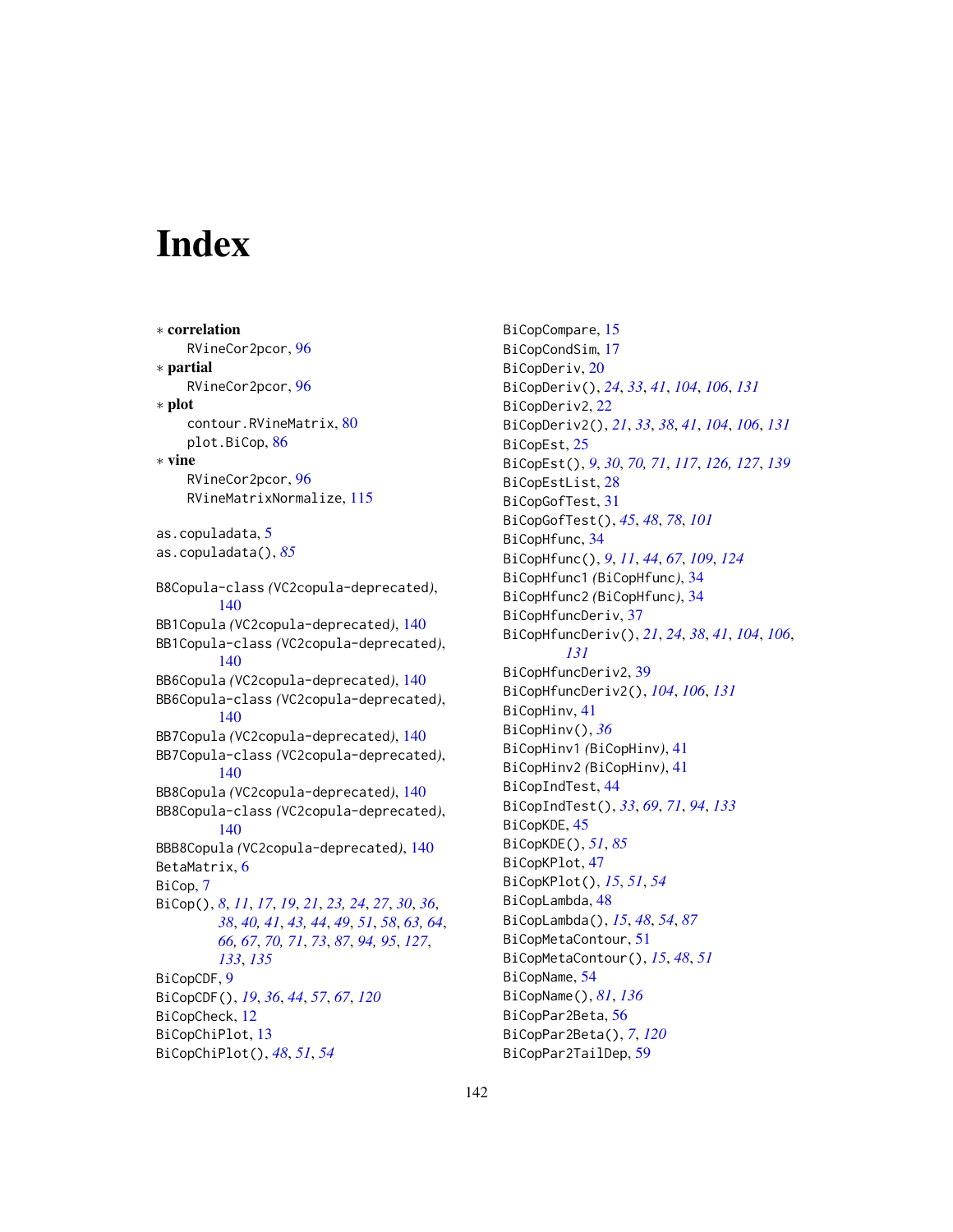#### INDEX 143

BiCopPar2Tau, [62](#page-61-1) BiCopPar2Tau(), *[26,](#page-25-0) [27](#page-26-0)*, *[45](#page-44-0)*, *[61](#page-60-0)*, *[75](#page-74-0)*, *[122](#page-121-0)*, *[139](#page-138-0)* BiCopPDF, [65](#page-64-0) BiCopPDF(), *[9](#page-8-1)*, *[11](#page-10-0)*, *[19](#page-18-0)*, *[36](#page-35-0)*, *[44](#page-43-1)* BiCopSelect, [67](#page-66-1) BiCopSelect(), *[9](#page-8-1)*, *[27](#page-26-0)*, *[45](#page-44-0)*, *[78](#page-77-1)*, *[93](#page-92-1)[–95](#page-94-0)*, *[132,](#page-131-1) [133](#page-132-0)* BiCopSim, [71](#page-70-1) BiCopSim(), *[9](#page-8-1)*, *[11](#page-10-0)*, *[67](#page-66-1)*, *[129](#page-128-0)* BiCopTau2Par, [73](#page-72-1) BiCopTau2Par(), *[26,](#page-25-0) [27](#page-26-0)*, *[45](#page-44-0)*, *[64](#page-63-0)*, *[139](#page-138-0)* BiCopVuongClarke, [75](#page-74-0) BiCopVuongClarke(), *[33](#page-32-0)*

C2RVine, [78](#page-77-1) C2RVine(), *[83](#page-82-0)*, *[112](#page-111-0)* contour(), *[46](#page-45-0)*, *[87](#page-86-0)* contour.BiCop *(*plot.BiCop*)*, [86](#page-85-0) contour.BiCop(), *[9](#page-8-1)*, *[51](#page-50-0)* contour.RVineMatrix, [80](#page-79-2) contour.RVineMatrix(), *[95](#page-94-0)*, *[127](#page-126-0)*, *[135](#page-134-0)* copula(), *[88](#page-87-0)* copulaFromFamilyIndex *(*VC2copula-deprecated*)*, [140](#page-139-0)

D2RVine, [82](#page-81-1) D2RVine(), *[80](#page-79-2)*, *[112](#page-111-0)* daxreturns, [83](#page-82-0) dduCopula,matrix,BB1Copula-method *(*VC2copula-deprecated*)*, [140](#page-139-0) dduCopula,matrix,BB6Copula-method *(*VC2copula-deprecated*)*, [140](#page-139-0) dduCopula,matrix,BB7Copula-method *(*VC2copula-deprecated*)*, [140](#page-139-0) dduCopula,matrix,BB8Copula-method *(*VC2copula-deprecated*)*, [140](#page-139-0) dduCopula,matrix,joeBiCopula-method *(*VC2copula-deprecated*)*, [140](#page-139-0) dduCopula,matrix,r270BB1Copula-method *(*VC2copula-deprecated*)*, [140](#page-139-0) dduCopula,matrix,r270BB6Copula-method *(*VC2copula-deprecated*)*, [140](#page-139-0) dduCopula,matrix,r270BB7Copula-method *(*VC2copula-deprecated*)*, [140](#page-139-0) dduCopula,matrix,r270BB8Copula-method *(*VC2copula-deprecated*)*, [140](#page-139-0) dduCopula,matrix,r270ClaytonCopula-method *(*VC2copula-deprecated*)*, [140](#page-139-0) dduCopula,matrix,r270GumbelCopula-method *(*VC2copula-deprecated*)*, [140](#page-139-0)

dduCopula,matrix,r270JoeBiCopula-method *(*VC2copula-deprecated*)*, [140](#page-139-0) dduCopula,matrix,r270TawnT1Copula-method *(*VC2copula-deprecated*)*, [140](#page-139-0) dduCopula,matrix,r270TawnT2Copula-method *(*VC2copula-deprecated*)*, [140](#page-139-0) dduCopula,matrix,r90BB1Copula-method *(*VC2copula-deprecated*)*, [140](#page-139-0) dduCopula,matrix,r90BB6Copula-method *(*VC2copula-deprecated*)*, [140](#page-139-0) dduCopula,matrix,r90BB7Copula-method *(*VC2copula-deprecated*)*, [140](#page-139-0) dduCopula,matrix,r90BB8Copula-method *(*VC2copula-deprecated*)*, [140](#page-139-0) dduCopula,matrix,r90ClaytonCopula-method *(*VC2copula-deprecated*)*, [140](#page-139-0) dduCopula,matrix,r90GumbelCopula-method *(*VC2copula-deprecated*)*, [140](#page-139-0) dduCopula,matrix,r90JoeBiCopula-method *(*VC2copula-deprecated*)*, [140](#page-139-0) dduCopula,matrix,r90TawnT1Copula-method *(*VC2copula-deprecated*)*, [140](#page-139-0) dduCopula,matrix,r90TawnT2Copula-method *(*VC2copula-deprecated*)*, [140](#page-139-0) dduCopula,matrix,surBB1Copula-method *(*VC2copula-deprecated*)*, [140](#page-139-0) dduCopula,matrix,surBB6Copula-method *(*VC2copula-deprecated*)*, [140](#page-139-0) dduCopula,matrix,surBB7Copula-method *(*VC2copula-deprecated*)*, [140](#page-139-0) dduCopula,matrix,surBB8Copula-method *(*VC2copula-deprecated*)*, [140](#page-139-0) dduCopula,matrix,surClaytonCopula-method *(*VC2copula-deprecated*)*, [140](#page-139-0) dduCopula,matrix,surGumbelCopula-method *(*VC2copula-deprecated*)*, [140](#page-139-0) dduCopula,matrix,surJoeBiCopula-method *(*VC2copula-deprecated*)*, [140](#page-139-0) dduCopula,matrix,surTawnT1Copula-method *(*VC2copula-deprecated*)*, [140](#page-139-0) dduCopula,matrix,surTawnT2Copula-method *(*VC2copula-deprecated*)*, [140](#page-139-0) dduCopula,matrix,tawnT1Copula-method *(*VC2copula-deprecated*)*, [140](#page-139-0) dduCopula,matrix,tawnT2Copula-method *(*VC2copula-deprecated*)*, [140](#page-139-0) dduCopula,numeric,BB1Copula-method *(*VC2copula-deprecated*)*, [140](#page-139-0)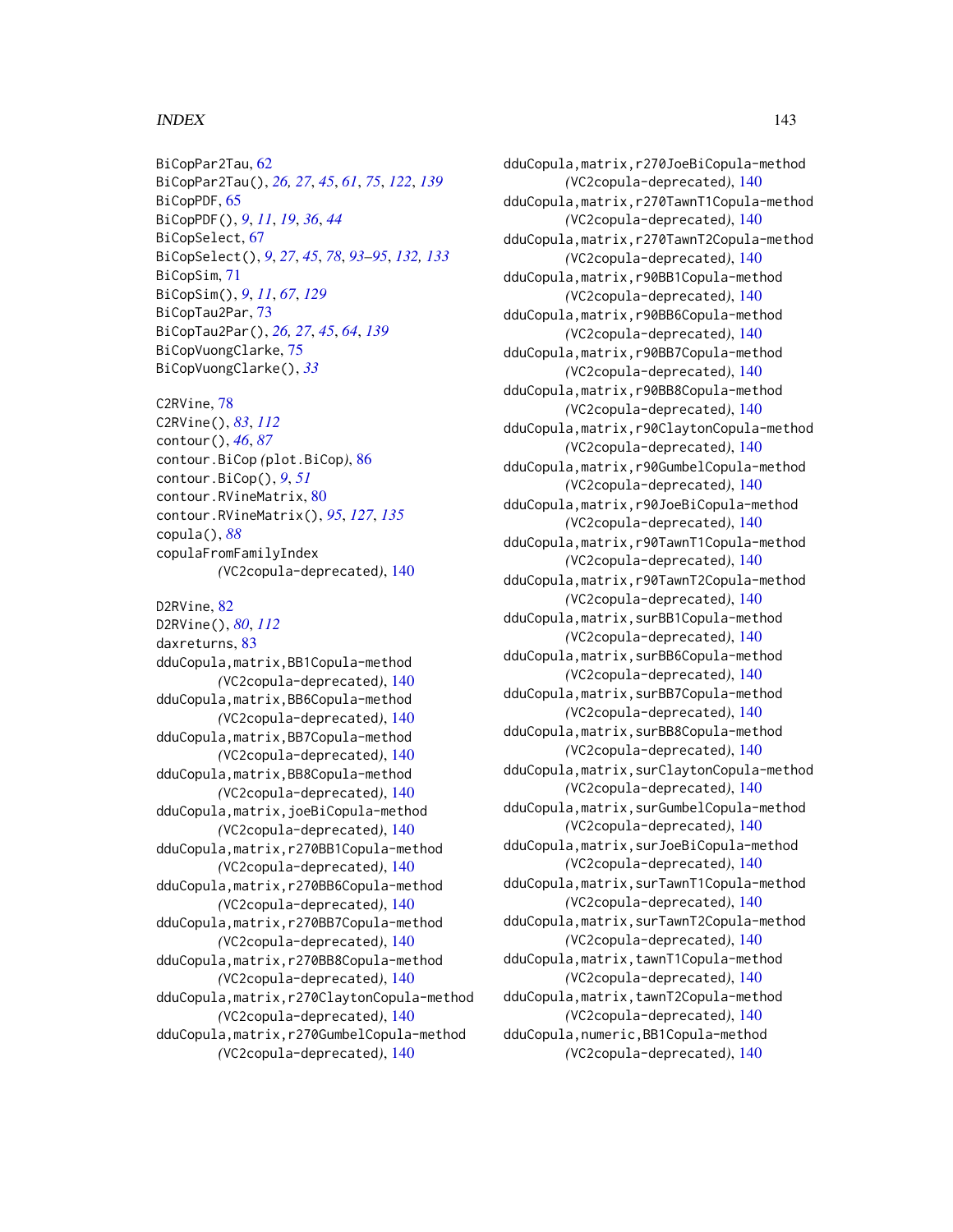#### 144 INDEX

dduCopula,numeric,surBB7Copula-method *(*VC2copula-deprecated*)*, [140](#page-139-0) dduCopula,numeric,surBB8Copula-method *(*VC2copula-deprecated*)*, [140](#page-139-0) dduCopula,numeric,surClaytonCopula-method *(*VC2copula-deprecated*)*, [140](#page-139-0) dduCopula,numeric,surGumbelCopula-method *(*VC2copula-deprecated*)*, [140](#page-139-0) dduCopula,numeric,surJoeBiCopula-method *(*VC2copula-deprecated*)*, [140](#page-139-0) dduCopula,numeric,surTawnT1Copula-method *(*VC2copula-deprecated*)*, [140](#page-139-0) dduCopula,numeric,surTawnT2Copula-method *(*VC2copula-deprecated*)*, [140](#page-139-0) dduCopula,numeric,tawnT1Copula-method *(*VC2copula-deprecated*)*, [140](#page-139-0) dduCopula,numeric,tawnT2Copula-method *(*VC2copula-deprecated*)*, [140](#page-139-0) ddvCopula,matrix,BB1Copula-method *(*VC2copula-deprecated*)*, [140](#page-139-0) ddvCopula,matrix,BB6Copula-method *(*VC2copula-deprecated*)*, [140](#page-139-0) ddvCopula,matrix,BB7Copula-method *(*VC2copula-deprecated*)*, [140](#page-139-0) ddvCopula,matrix,BB8Copula-method *(*VC2copula-deprecated*)*, [140](#page-139-0) ddvCopula,matrix,joeBiCopula-method *(*VC2copula-deprecated*)*, [140](#page-139-0) ddvCopula,matrix,r270BB1Copula-method *(*VC2copula-deprecated*)*, [140](#page-139-0) ddvCopula,matrix,r270BB6Copula-method *(*VC2copula-deprecated*)*, [140](#page-139-0) ddvCopula,matrix,r270BB7Copula-method *(*VC2copula-deprecated*)*, [140](#page-139-0) ddvCopula,matrix,r270BB8Copula-method *(*VC2copula-deprecated*)*, [140](#page-139-0) ddvCopula,matrix,r270ClaytonCopula-method *(*VC2copula-deprecated*)*, [140](#page-139-0) ddvCopula,matrix,r270GumbelCopula-method *(*VC2copula-deprecated*)*, [140](#page-139-0) ddvCopula,matrix,r270JoeBiCopula-method *(*VC2copula-deprecated*)*, [140](#page-139-0) ddvCopula,matrix,r270TawnT1Copula-method *(*VC2copula-deprecated*)*, [140](#page-139-0) ddvCopula,matrix,r270TawnT2Copula-method *(*VC2copula-deprecated*)*, [140](#page-139-0) ddvCopula,matrix,r90BB1Copula-method *(*VC2copula-deprecated*)*, [140](#page-139-0)

dduCopula,numeric,BB6Copula-method *(*VC2copula-deprecated*)*, [140](#page-139-0) dduCopula,numeric,BB7Copula-method *(*VC2copula-deprecated*)*, [140](#page-139-0) dduCopula,numeric,BB8Copula-method *(*VC2copula-deprecated*)*, [140](#page-139-0) dduCopula,numeric,joeBiCopula-method *(*VC2copula-deprecated*)*, [140](#page-139-0) dduCopula,numeric,r270BB1Copula-method *(*VC2copula-deprecated*)*, [140](#page-139-0) dduCopula,numeric,r270BB6Copula-method *(*VC2copula-deprecated*)*, [140](#page-139-0) dduCopula,numeric,r270BB7Copula-method *(*VC2copula-deprecated*)*, [140](#page-139-0) dduCopula,numeric,r270BB8Copula-method *(*VC2copula-deprecated*)*, [140](#page-139-0) dduCopula,numeric,r270ClaytonCopula-method *(*VC2copula-deprecated*)*, [140](#page-139-0) dduCopula,numeric,r270GumbelCopula-method *(*VC2copula-deprecated*)*, [140](#page-139-0) dduCopula,numeric,r270JoeBiCopula-method *(*VC2copula-deprecated*)*, [140](#page-139-0) dduCopula,numeric,r270TawnT1Copula-method *(*VC2copula-deprecated*)*, [140](#page-139-0) dduCopula,numeric,r270TawnT2Copula-method *(*VC2copula-deprecated*)*, [140](#page-139-0) dduCopula,numeric,r90BB1Copula-method *(*VC2copula-deprecated*)*, [140](#page-139-0) dduCopula,numeric,r90BB6Copula-method *(*VC2copula-deprecated*)*, [140](#page-139-0) dduCopula,numeric,r90BB7Copula-method *(*VC2copula-deprecated*)*, [140](#page-139-0) dduCopula,numeric,r90BB8Copula-method *(*VC2copula-deprecated*)*, [140](#page-139-0) dduCopula,numeric,r90ClaytonCopula-method *(*VC2copula-deprecated*)*, [140](#page-139-0) dduCopula,numeric,r90GumbelCopula-method *(*VC2copula-deprecated*)*, [140](#page-139-0) dduCopula,numeric,r90JoeBiCopula-method *(*VC2copula-deprecated*)*, [140](#page-139-0) dduCopula,numeric,r90TawnT1Copula-method *(*VC2copula-deprecated*)*, [140](#page-139-0) dduCopula,numeric,r90TawnT2Copula-method *(*VC2copula-deprecated*)*, [140](#page-139-0) dduCopula,numeric,surBB1Copula-method *(*VC2copula-deprecated*)*, [140](#page-139-0)

dduCopula,numeric,surBB6Copula-method *(*VC2copula-deprecated*)*, [140](#page-139-0)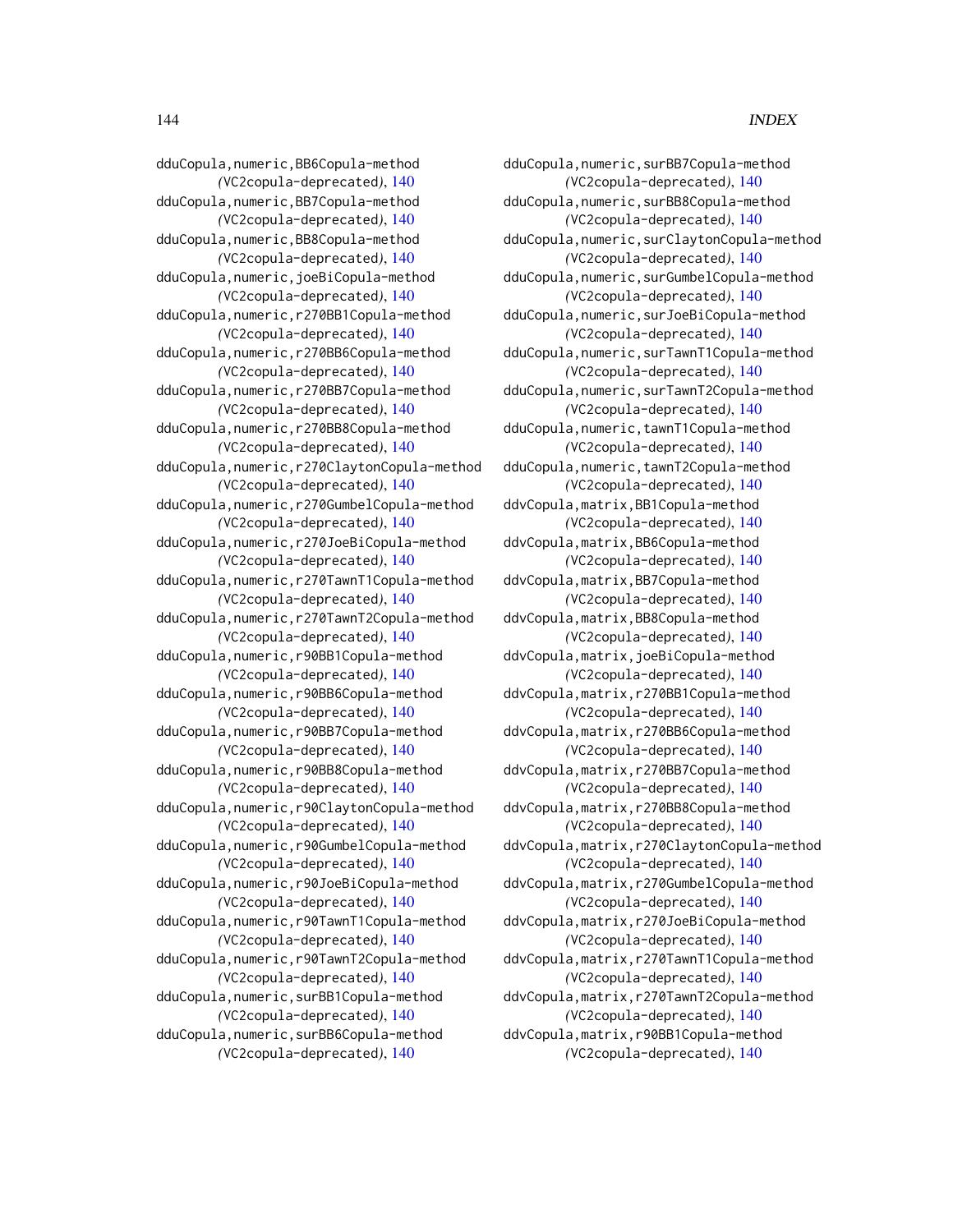## INDEX 145

ddvCopula,matrix,r90BB6Copula-method *(*VC2copula-deprecated*)*, [140](#page-139-0) ddvCopula,matrix,r90BB7Copula-method *(*VC2copula-deprecated*)*, [140](#page-139-0) ddvCopula,matrix,r90BB8Copula-method *(*VC2copula-deprecated*)*, [140](#page-139-0) ddvCopula,matrix,r90ClaytonCopula-method *(*VC2copula-deprecated*)*, [140](#page-139-0) ddvCopula,matrix,r90GumbelCopula-method *(*VC2copula-deprecated*)*, [140](#page-139-0) ddvCopula,matrix,r90JoeBiCopula-method *(*VC2copula-deprecated*)*, [140](#page-139-0) ddvCopula,matrix,r90TawnT1Copula-method *(*VC2copula-deprecated*)*, [140](#page-139-0) ddvCopula,matrix,r90TawnT2Copula-method *(*VC2copula-deprecated*)*, [140](#page-139-0) ddvCopula,matrix,surBB1Copula-method *(*VC2copula-deprecated*)*, [140](#page-139-0) ddvCopula,matrix,surBB6Copula-method *(*VC2copula-deprecated*)*, [140](#page-139-0) ddvCopula,matrix,surBB7Copula-method *(*VC2copula-deprecated*)*, [140](#page-139-0) ddvCopula,matrix,surBB8Copula-method *(*VC2copula-deprecated*)*, [140](#page-139-0) ddvCopula,matrix,surClaytonCopula-method *(*VC2copula-deprecated*)*, [140](#page-139-0) ddvCopula,matrix,surGumbelCopula-method *(*VC2copula-deprecated*)*, [140](#page-139-0) ddvCopula,matrix,surJoeBiCopula-method *(*VC2copula-deprecated*)*, [140](#page-139-0) ddvCopula,matrix,surTawnT1Copula-method *(*VC2copula-deprecated*)*, [140](#page-139-0) ddvCopula,matrix,surTawnT2Copula-method *(*VC2copula-deprecated*)*, [140](#page-139-0) ddvCopula,matrix,tawnT1Copula-method *(*VC2copula-deprecated*)*, [140](#page-139-0) ddvCopula,matrix,tawnT2Copula-method *(*VC2copula-deprecated*)*, [140](#page-139-0) ddvCopula,numeric,BB1Copula-method *(*VC2copula-deprecated*)*, [140](#page-139-0) ddvCopula,numeric,BB6Copula-method *(*VC2copula-deprecated*)*, [140](#page-139-0) ddvCopula,numeric,BB7Copula-method *(*VC2copula-deprecated*)*, [140](#page-139-0) ddvCopula,numeric,BB8Copula-method *(*VC2copula-deprecated*)*, [140](#page-139-0) ddvCopula,numeric,joeBiCopula-method *(*VC2copula-deprecated*)*, [140](#page-139-0)

ddvCopula,numeric,r270BB1Copula-method *(*VC2copula-deprecated*)*, [140](#page-139-0) ddvCopula,numeric,r270BB6Copula-method *(*VC2copula-deprecated*)*, [140](#page-139-0) ddvCopula,numeric,r270BB7Copula-method *(*VC2copula-deprecated*)*, [140](#page-139-0) ddvCopula,numeric,r270BB8Copula-method *(*VC2copula-deprecated*)*, [140](#page-139-0) ddvCopula,numeric,r270ClaytonCopula-method *(*VC2copula-deprecated*)*, [140](#page-139-0) ddvCopula,numeric,r270GumbelCopula-method *(*VC2copula-deprecated*)*, [140](#page-139-0) ddvCopula,numeric,r270JoeBiCopula-method *(*VC2copula-deprecated*)*, [140](#page-139-0) ddvCopula,numeric,r270TawnT1Copula-method *(*VC2copula-deprecated*)*, [140](#page-139-0) ddvCopula,numeric,r270TawnT2Copula-method *(*VC2copula-deprecated*)*, [140](#page-139-0) ddvCopula,numeric,r90BB1Copula-method *(*VC2copula-deprecated*)*, [140](#page-139-0) ddvCopula,numeric,r90BB6Copula-method *(*VC2copula-deprecated*)*, [140](#page-139-0) ddvCopula,numeric,r90BB7Copula-method *(*VC2copula-deprecated*)*, [140](#page-139-0) ddvCopula,numeric,r90BB8Copula-method *(*VC2copula-deprecated*)*, [140](#page-139-0) ddvCopula,numeric,r90ClaytonCopula-method *(*VC2copula-deprecated*)*, [140](#page-139-0) ddvCopula,numeric,r90GumbelCopula-method *(*VC2copula-deprecated*)*, [140](#page-139-0) ddvCopula,numeric,r90JoeBiCopula-method *(*VC2copula-deprecated*)*, [140](#page-139-0) ddvCopula,numeric,r90TawnT1Copula-method *(*VC2copula-deprecated*)*, [140](#page-139-0) ddvCopula,numeric,r90TawnT2Copula-method *(*VC2copula-deprecated*)*, [140](#page-139-0) ddvCopula,numeric,surBB1Copula-method *(*VC2copula-deprecated*)*, [140](#page-139-0) ddvCopula,numeric,surBB6Copula-method *(*VC2copula-deprecated*)*, [140](#page-139-0) ddvCopula,numeric,surBB7Copula-method *(*VC2copula-deprecated*)*, [140](#page-139-0) ddvCopula,numeric,surBB8Copula-method *(*VC2copula-deprecated*)*, [140](#page-139-0) ddvCopula,numeric,surClaytonCopula-method *(*VC2copula-deprecated*)*, [140](#page-139-0) ddvCopula,numeric,surGumbelCopula-method *(*VC2copula-deprecated*)*, [140](#page-139-0)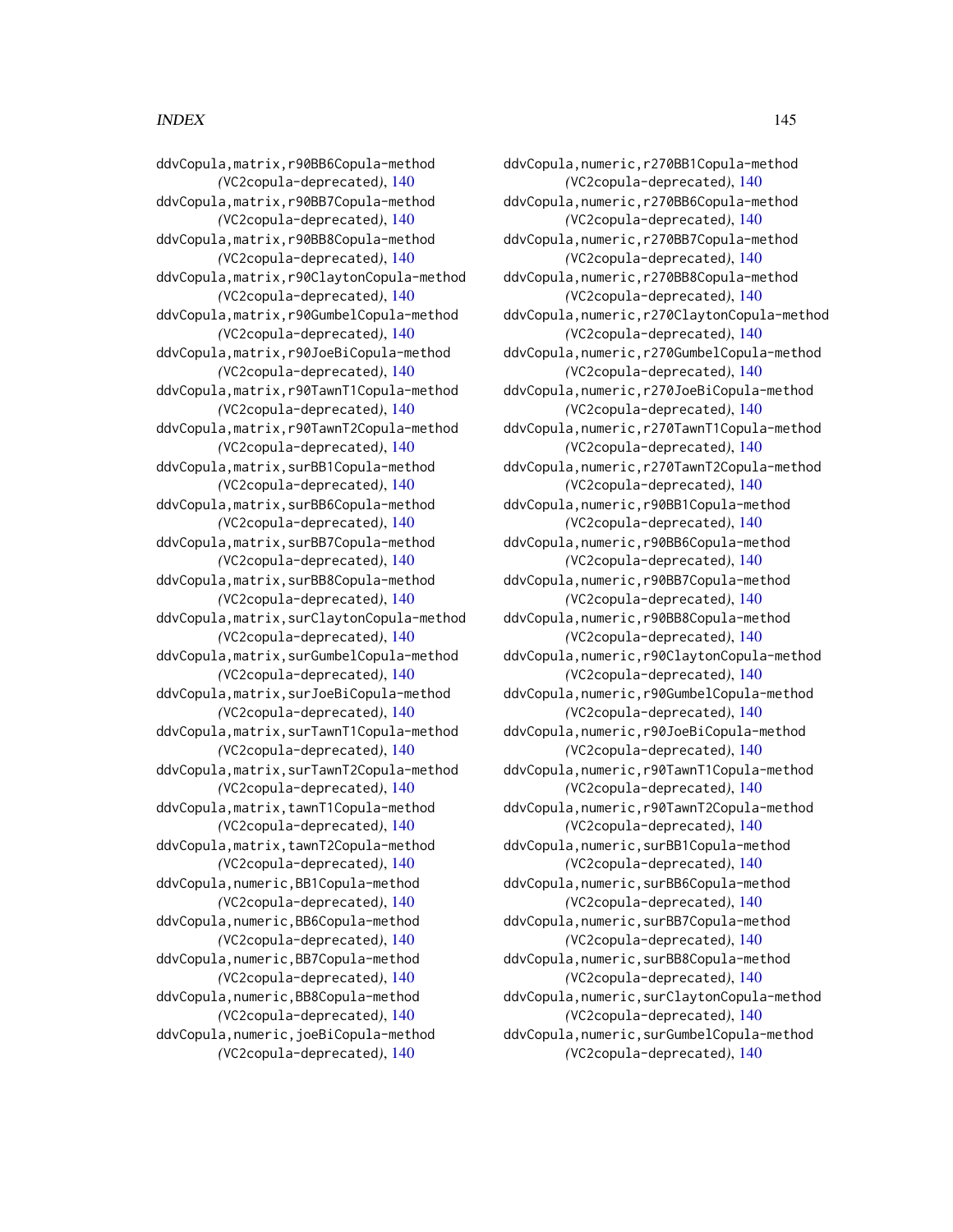ddvCopula,numeric,surJoeBiCopula-method *(*VC2copula-deprecated*)*, [140](#page-139-0) ddvCopula,numeric,surTawnT1Copula-method *(*VC2copula-deprecated*)*, [140](#page-139-0) ddvCopula,numeric,surTawnT2Copula-method *(*VC2copula-deprecated*)*, [140](#page-139-0) ddvCopula,numeric,tawnT1Copula-method *(*VC2copula-deprecated*)*, [140](#page-139-0) ddvCopula,numeric,tawnT2Copula-method *(*VC2copula-deprecated*)*, [140](#page-139-0) dexp(), *[53](#page-52-0)* dgamma(), *[53](#page-52-0)* dt(), *[53](#page-52-0)* fitCopula *(*VC2copula-deprecated*)*, [140](#page-139-0) foreach::foreach(), *[94](#page-93-0)*, *[127](#page-126-0)*, *[133](#page-132-0)*

getKendallDistr,BB1Copula-method *(*VC2copula-deprecated*)*, [140](#page-139-0) getKendallDistr,BB6Copula-method *(*VC2copula-deprecated*)*, [140](#page-139-0) getKendallDistr,BB7Copula-method *(*VC2copula-deprecated*)*, [140](#page-139-0) getKendallDistr,BB8Copula-method *(*VC2copula-deprecated*)*, [140](#page-139-0) getKendallDistr,joeBiCopula-method *(*VC2copula-deprecated*)*, [140](#page-139-0) graphics::legend(), *[81](#page-80-0)*, *[136](#page-135-0)* graphics::pairs(), *[85](#page-84-0)* graphics::par(), *[85](#page-84-0)*

joeBiCopula *(*VC2copula-deprecated*)*, [140](#page-139-0) joeBiCopula-class *(*VC2copula-deprecated*)*, [140](#page-139-0)

```
kdecopula::kdecop(), 45, 46
kendallDistribution,BB1Copula-method
        (VC2copula-deprecated), 140
kendallDistribution,BB6Copula-method
        (VC2copula-deprecated), 140
kendallDistribution,BB7Copula-method
        (VC2copula-deprecated), 140
kendallDistribution,BB8Copula-method
        (VC2copula-deprecated), 140
kendallDistribution,joeBiCopula-method
        (VC2copula-deprecated), 140
```
logical(), *[88](#page-87-0)*

network::plot.network(), *[81](#page-80-0)*, *[136](#page-135-0)*

NULL(), *[129](#page-128-0)* optim(), *[118](#page-117-0)* pairs.copuladata, [84](#page-83-0) pairs.copuladata(), *[6](#page-5-0)* plot.BiCop, [86](#page-85-0) plot.BiCop(), *[9](#page-8-0)*, *[45](#page-44-0)*, *[80,](#page-79-0) [81](#page-80-0)* plot.RVineMatrix *(*contour.RVineMatrix*)*, [80](#page-79-0) plot.RVineMatrix(), *[95](#page-94-0)*, *[127](#page-126-0)*, *[135](#page-134-0)[–137](#page-136-0)* pobs, [88](#page-87-0) pobs(), *[6](#page-5-0)* r270BB1Copula *(*VC2copula-deprecated*)*, [140](#page-139-0) r270BB1Copula-class *(*VC2copula-deprecated*)*, [140](#page-139-0) r270BB6Copula *(*VC2copula-deprecated*)*, [140](#page-139-0) r270BB6Copula-class *(*VC2copula-deprecated*)*, [140](#page-139-0) r270BB7Copula *(*VC2copula-deprecated*)*, [140](#page-139-0) r270BB7Copula-class *(*VC2copula-deprecated*)*, [140](#page-139-0) r270BB8Copula *(*VC2copula-deprecated*)*, [140](#page-139-0) r270BB8Copula-class *(*VC2copula-deprecated*)*, [140](#page-139-0) r270ClaytonCopula *(*VC2copula-deprecated*)*, [140](#page-139-0) r270ClaytonCopula-class *(*VC2copula-deprecated*)*, [140](#page-139-0) r270GumbelCopula *(*VC2copula-deprecated*)*, [140](#page-139-0) r270GumbelCopula-class *(*VC2copula-deprecated*)*, [140](#page-139-0) r270JoeBiCopula *(*VC2copula-deprecated*)*, [140](#page-139-0) r270JoeBiCopula-class *(*VC2copula-deprecated*)*, [140](#page-139-0) r270TawnT1Copula *(*VC2copula-deprecated*)*, [140](#page-139-0) r270TawnT1Copula-class *(*VC2copula-deprecated*)*, [140](#page-139-0) r270TawnT2Copula *(*VC2copula-deprecated*)*, [140](#page-139-0)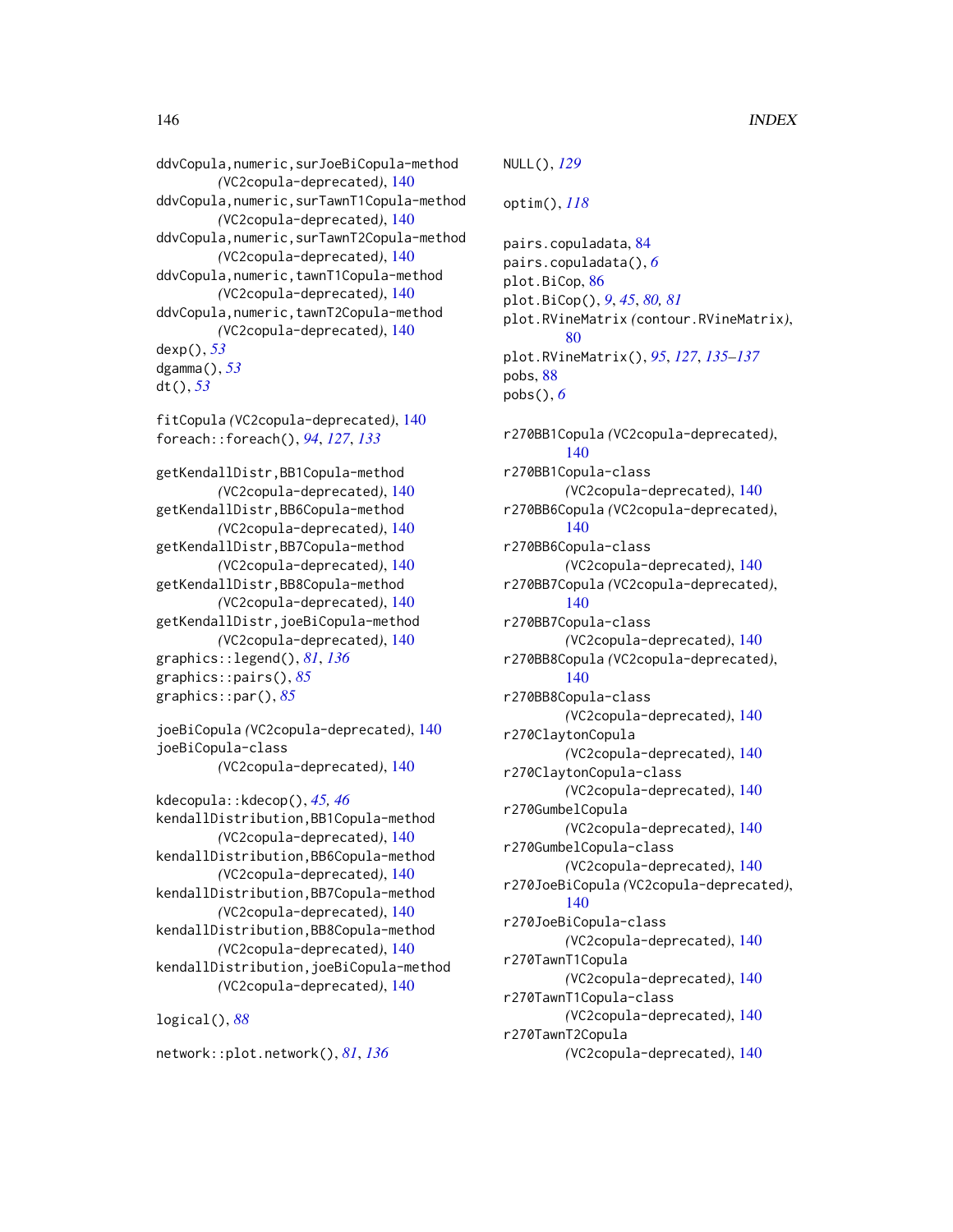## INDEX 147

r270TawnT2Copula-class *(*VC2copula-deprecated*)*, [140](#page-139-0) r90BB1Copula *(*VC2copula-deprecated*)*, [140](#page-139-0) r90BB1Copula-class *(*VC2copula-deprecated*)*, [140](#page-139-0) r90BB6Copula *(*VC2copula-deprecated*)*, [140](#page-139-0) r90BB6Copula-class *(*VC2copula-deprecated*)*, [140](#page-139-0) r90BB7Copula *(*VC2copula-deprecated*)*, [140](#page-139-0) r90BB7Copula-class *(*VC2copula-deprecated*)*, [140](#page-139-0) r90BB8Copula *(*VC2copula-deprecated*)*, [140](#page-139-0) r90BB8Copula-class *(*VC2copula-deprecated*)*, [140](#page-139-0) r90ClaytonCopula *(*VC2copula-deprecated*)*, [140](#page-139-0) r90ClaytonCopula-class *(*VC2copula-deprecated*)*, [140](#page-139-0) r90GumbelCopula *(*VC2copula-deprecated*)*, [140](#page-139-0) r90GumbelCopula-class *(*VC2copula-deprecated*)*, [140](#page-139-0) r90JoeBiCopula *(*VC2copula-deprecated*)*, [140](#page-139-0) r90JoeBiCopula-class *(*VC2copula-deprecated*)*, [140](#page-139-0) r90TawnT1Copula *(*VC2copula-deprecated*)*, [140](#page-139-0) r90TawnT1Copula-class *(*VC2copula-deprecated*)*, [140](#page-139-0) r90TawnT2Copula *(*VC2copula-deprecated*)*, [140](#page-139-0) r90TawnT2Copula-class *(*VC2copula-deprecated*)*, [140](#page-139-0) rank(), *[88](#page-87-0)* RVineAIC, [89](#page-88-0) RVineAIC(), *[92](#page-91-0)*, *[109](#page-108-0)*, *[124](#page-123-0)*, *[138](#page-137-0)* RVineBIC *(*RVineAIC*)*, [89](#page-88-0) RVineBIC(), *[92](#page-91-0)*, *[109](#page-108-0)*, *[124](#page-123-0)*, *[138](#page-137-0)* RVineClarkeTest, [91](#page-90-0) RVineClarkeTest(), *[77,](#page-76-0) [78](#page-77-0)*, *[90](#page-89-0)*, *[138](#page-137-0)* RVineCopSelect, [93](#page-92-0) RVineCopSelect(), *[45](#page-44-0)*, *[71](#page-70-0)*, *[112](#page-111-0)*, *[133](#page-132-0)*, *[135](#page-134-0)* RVineCor2pcor, [96](#page-95-0) RVineGofTest, [98](#page-97-0) RVineGofTest(), *[125](#page-124-0)* RVineGrad, [102](#page-101-0) RVineGrad(), *[21](#page-20-0)*, *[24](#page-23-0)*, *[38](#page-37-0)*, *[41](#page-40-0)*, *[98](#page-97-0)*, *[106](#page-105-0)*, *[118,](#page-117-0)*

*[119](#page-118-0)*, *[131](#page-130-0)* RVineHessian, [105](#page-104-0) RVineHessian(), *[21](#page-20-0)*, *[24](#page-23-0)*, *[38](#page-37-0)*, *[41](#page-40-0)*, *[98](#page-97-0)*, *[104](#page-103-0)*, *[118,](#page-117-0) [119](#page-118-0)*, *[131](#page-130-0)* RVineLogLik, [107](#page-106-0) RVineLogLik(), *[36](#page-35-0)*, *[44](#page-43-0)*, *[90](#page-89-0)*, *[123](#page-122-0)* RVineMatrix, [110](#page-109-0) RVineMatrix(), *[79](#page-78-0)[–81](#page-80-0)*, *[83](#page-82-0)*, *[89](#page-88-0)*, *[91](#page-90-0)*, *[94,](#page-93-0) [95](#page-94-0)*, *[97,](#page-96-0) [98](#page-97-0)*, *[102](#page-101-0)*, *[104](#page-103-0)[–106](#page-105-0)*, *[108](#page-107-0)[–112](#page-111-0)*, *[114](#page-113-0)[–127](#page-126-0)*, *[129](#page-128-0)[–131](#page-130-0)*, *[134,](#page-133-0) [135](#page-134-0)*, *[137](#page-136-0)* RVineMatrixCheck, [113](#page-112-0) RVineMatrixCheck(), *[112](#page-111-0)*, *[116](#page-115-0)* RVineMatrixNormalize, [115](#page-114-0) RVineMatrixSample, [116](#page-115-0) RVineMLE, [117](#page-116-0) RVineMLE(), *[104](#page-103-0)*, *[106](#page-105-0)*, *[109](#page-108-0)*, *[124](#page-123-0)* RVinePar2Beta, [120](#page-119-0) RVinePar2Beta(), *[7](#page-6-0)* RVinePar2Tau, [121](#page-120-0) RVinePcor2cor *(*RVineCor2pcor*)*, [96](#page-95-0) RVinePDF, [123](#page-122-0) RVinePIT, [124](#page-123-0) RVinePIT(), *[100,](#page-99-0) [101](#page-100-0)* RVineSeqEst, [126](#page-125-0) RVineSeqEst(), *[27](#page-26-0)*, *[36](#page-35-0)*, *[44](#page-43-0)*, *[112](#page-111-0)*, *[117](#page-116-0)*, *[119](#page-118-0)* RVineSim, [128](#page-127-0) RVineSim(), *[19](#page-18-0)*, *[73](#page-72-0)*, *[112](#page-111-0)* RVineStdError, [130](#page-129-0) RVineStructureSelect, [132](#page-131-0) RVineStructureSelect(), *[45](#page-44-0)*, *[71](#page-70-0)*, *[84](#page-83-0)*, *[94](#page-93-0)*, *[112](#page-111-0)*, *[119](#page-118-0)* RVineTreePlot, [136](#page-135-0) RVineTreePlot(), *[56](#page-55-0)* RVineVuongTest, [137](#page-136-0) RVineVuongTest(), *[77,](#page-76-0) [78](#page-77-0)*, *[90](#page-89-0)*, *[92](#page-91-0)* surBB1Copula *(*VC2copula-deprecated*)*, [140](#page-139-0) surBB1Copula-class *(*VC2copula-deprecated*)*, [140](#page-139-0)

surBB6Copula *(*VC2copula-deprecated*)*, [140](#page-139-0) surBB6Copula-class *(*VC2copula-deprecated*)*, [140](#page-139-0) surBB7Copula *(*VC2copula-deprecated*)*, [140](#page-139-0) surBB7Copula-class *(*VC2copula-deprecated*)*, [140](#page-139-0) surBB8Copula *(*VC2copula-deprecated*)*, [140](#page-139-0) surBB8Copula-class *(*VC2copula-deprecated*)*, [140](#page-139-0)